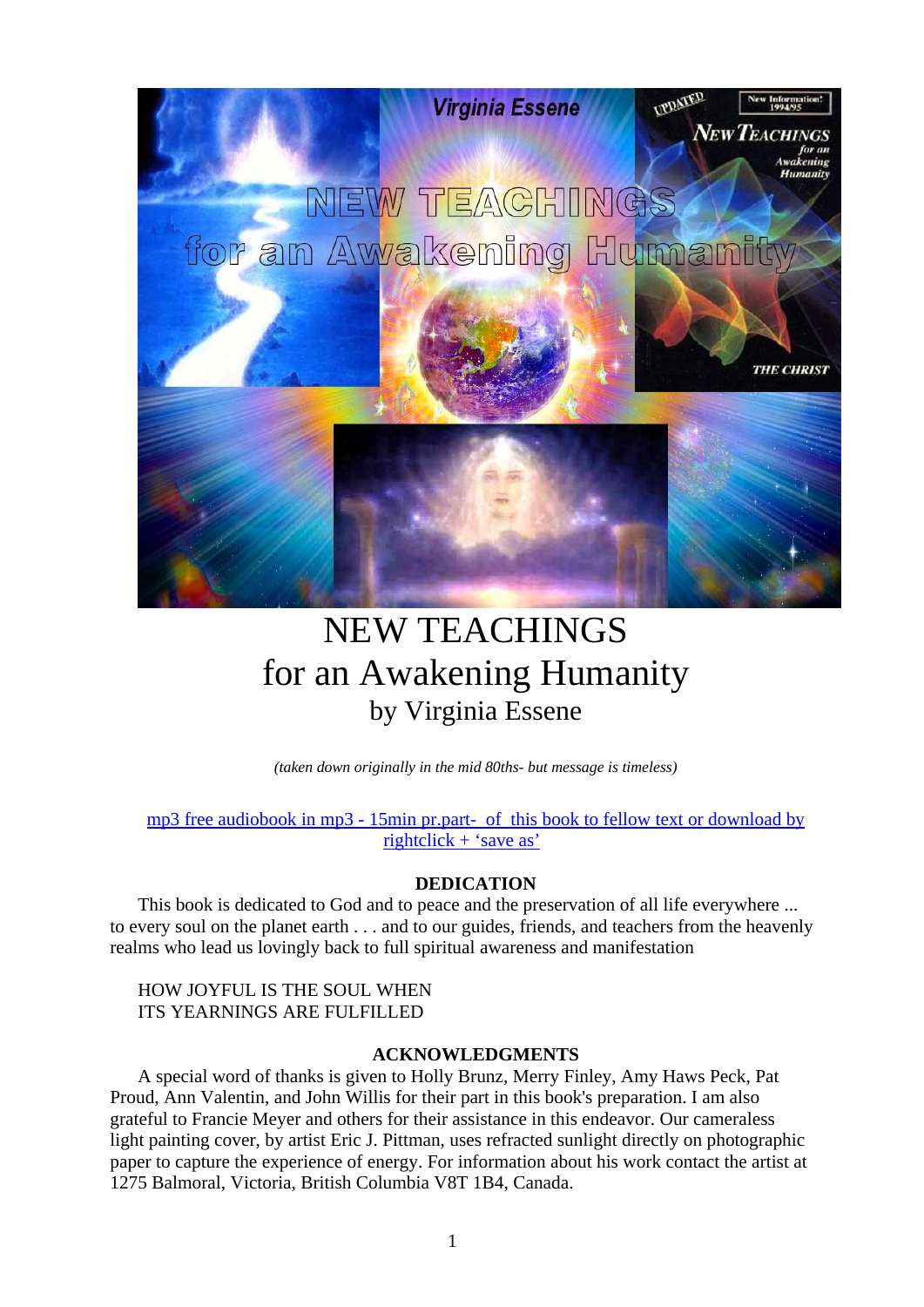#### 1994/1995 UPDATED EDITION

I especially want to thank Ron from the S.E.E. Publishing office for his devoted service in preparing this updated 1994/ 1995 manuscript, most especially for his efforts in page layout and preparation for printing. I also want to acknowledge Orpheus Phylos and Archangel Michael for their help in designing Chapter X's illustrations describing the Shoemaker- Levy comet contact with Jupiter.

(Numbers are page# on the orig.book)

**Table Of Contents Virginia's Foreword Needed: A Love Corps Who Are You? My Purpose on the Planet Earth's Purpose in God's Twelfth Universe Using Your Inner Guidance Guidelines for the Religions Guidelines for Scientists, the Military, and Governments Guidlines for Parents and Teachers Enduring Endeavors The Alchemy of Ascension Your Natural Inheritance Reclaimed Afterword** 

### **Virginia's Foreword**

When this book was finally published in time for Easter of 1986, initiated by my Israel trip in the fall of 1984 (with 45 other meditators), I thought I had completed my writing task for the one called Christ Jesus. In fact, I was expecting to return to my college teaching career and continue in my chosen life profession as if nothing had happened. Ha! However, life would take a very different turn so that now, after 6 book publications in 8 years, the outcome of that first act of willingness has moved me inexorably along a defined path of spiritual service that merely uses those same skills under the direction of my soul intention.

Like many other people who find themselves involved in these previously unexpected adventures, it all seems very natural now, and there is no turning back, no rejection of the time and commitment required of me. Because of that willingness to serve I have met many wonderful friends whose hearts and minds are also attuned to the cause of individual cleansing, growth, and awakening. Each one of you is very precious to me and just knowing you exist warms my heart and furthers my own persistence to peace and the preservation of life on our extraordinary planet. Because *New Teachings for an Awakening Humanity* was one of the primary publications issued to help us remember why we came to earth, it has been well received both here and abroad.

There are 100,000 copies out there somewhere in many different languages, and we still get some requests for it. Since we recently exhausted our supply of English language copies, we either had to let it go out-of-print forever or reprint more. When donations made it possible to reprint this English edition, Jesus requested that I include several updated chapters in it, so you are now holding the original material and his updated commentaries. This allows new readers to have both the original and the update, and for you who may already have read it, to easily notice the latest information.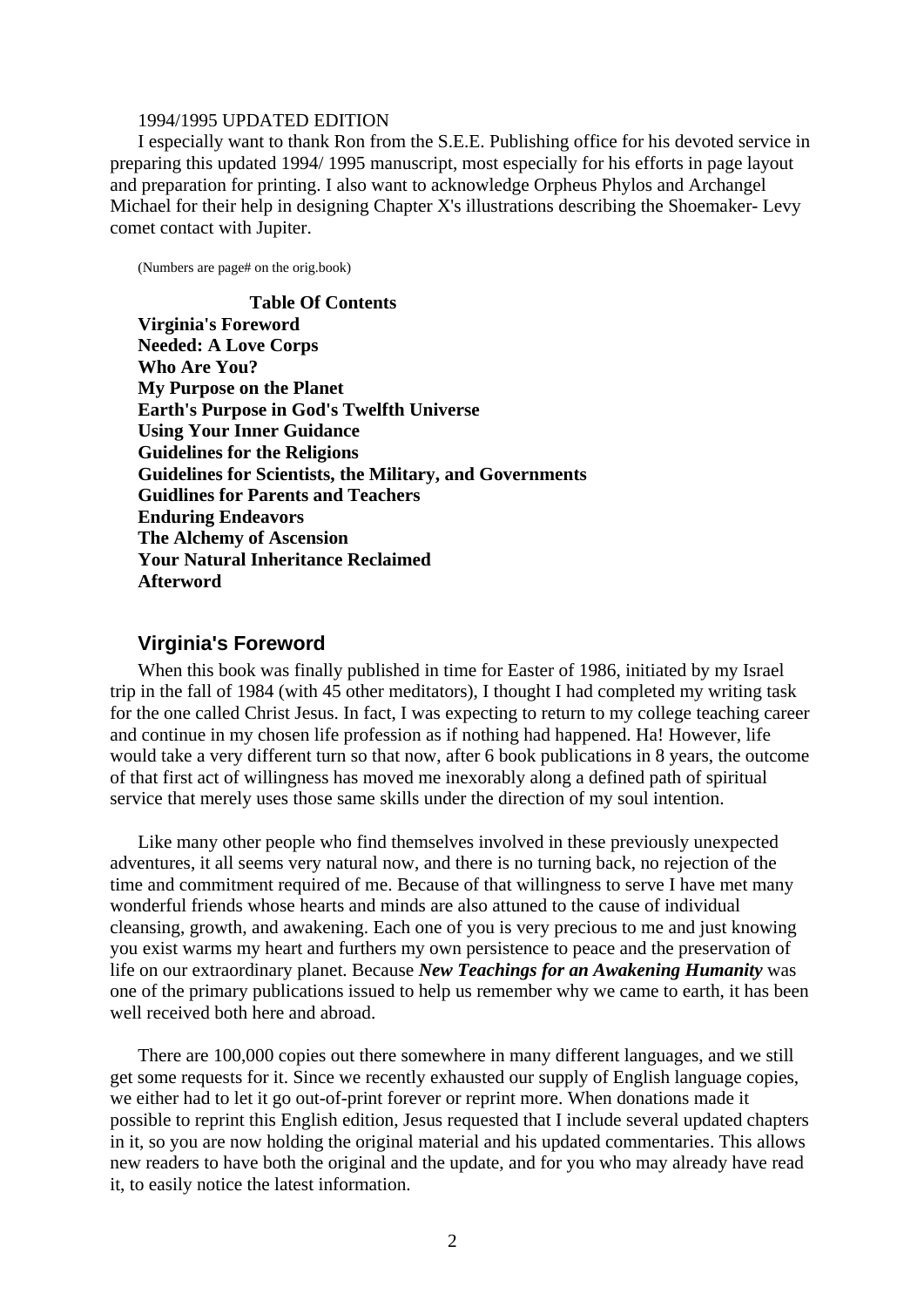We chose this solution because it is faster than committing nearly a year's time to do a totally new book by Jesus and because he said most of the original comments were still valuable. I ask your indulgence in this partial revision solution and hope it serves your need for current information from our beloved Christ Jesus. Of course, a subscription to the bimonthly Love Corps Newsletter is yet another way you can acquire his ongoing comments. Besides the publication of celestial information, my current focus is on networking, on spiritual communities, on helping our new age children and their parents, and on teaching new meditation practices that will help our bodies safely shift into a full 12- helix DNA pattern and the development of the 13-level chakra system to bring back our full consciousness. Therefore I will share Jesus' 18-breath "Garment of Light" Ascension Meditation process (similar to the Flower of Life/Merkabah meditation process introduced by Drunvalo Melchizedek).

However, because things are changing so rapidly, I have also been guided to introduce yet another meditation form for those who may be ready and interested. Check your guidance for confirmation about learning either of these helpmates. They must be personally experienced, not just described on tape. Many of us are powerful beings used to achieving what is usually called success, but as we come under spiritual influences and increasing energies, it is group consciousness we seek, group cooperation we need. And it is among such group alliances that our greatest healing opportunity for ascension can be energized and nurtured. Will you join me in a pledge to willingly achieve our sacred personal, group, and global responsibilities as we practice conscious cooperation in serving our role in the preservation of God's many worlds?

*Joy, light and love to you, VIRGINIA* 

# *Needed: A Love Corps*

Have you ever wondered what Jesus would say to you if you could see him on TV or hear him speak by radio to mankind? There have been so many on earth who have prayed for my coming, my assistance, that I have chosen to communicate through this process of mental telepathy and to transmit my thoughts to humanity on the planet earth today via a living earth dweller with whom I have good mental rapport and telepathic contact. (But I would come to you, as well, if you would build the meditation bridge for it, dear ones.) Yes, it is so. This is my own statement sent directly to you, not mere reports of my sayings and actions recorded later by the disciples and those who came after. Most of all these are not remarks for a bygone era. These are my teachings for this New Age, this new time of an awakening humanity. Herein are my personal messages regarding the condition of your planet and the things, which you should do if your spiritual evolution is to be assured. Because of the severity of your situation, I do not speak in biblical terms or in the "thee's" and "thou's" of former phraseology. My words are not intended just for so-called Christians but for everyone. These words address the immediate conditions that your earthly negativity has caused and, which must change if you are to prevent serious repercussions.

 They are serious because I love you and would call your attention to the emergency state in, which you reside. They also represent a new beginning for those who are willing to learn and to apply only peace in their everyday lives. In this sense, my words are for an awakening humanity. They are a call for a truly spiritual adventure ... a corps of love that will inaugurate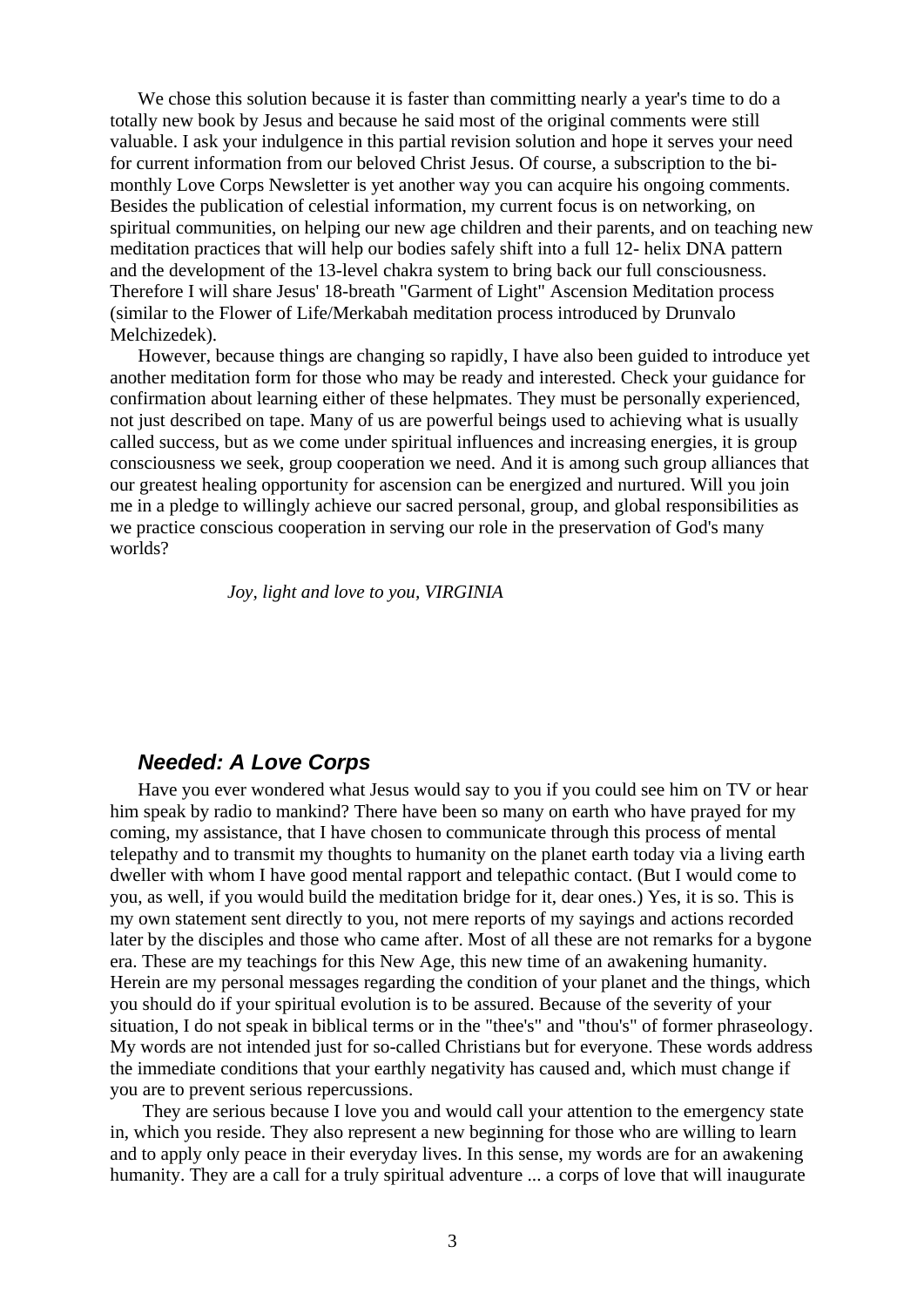this time of opportunity and loving endeavour called the Golden Age. For in spite of the danger there is hope. Please remember this. And the larger the Love Corps, the greater our hope and opportunities. Regrettably, my brothers and sisters, many have deified me. Even worshipped me. And this erroneous attitude must be changed into its valid perspective if you are to understand the true meaning of my long ago mission and the place where I and humanity now exist in God's reality. My message then, and the essential message of all major world religions, has been love and compassion.

I have particularly stressed love for the Creator above all else. And then love of the human family as yourself. I care not, which religious name you use in honouring God for my purpose is broader than the separations of belief you have devised. My purpose is inclusion for all who choose it, regardless of color, country, culture, or conditioning. But I do not wish to be the centered focus of any official church. It is God, our Parent, who is to be revered, not the one called Jesus. Please hear and follow my request. Do not limit God or me, by pettiness and rigidity of your present misguided understanding! Accept that I come to all, for all, to share the truth of who you are, why you are here, and where you may go through open minds and hearts dedicated to God's fruition on earth. Truly, I speak so that you can complete this long journey of return, which all prodigal sons and daughters started eons ago - a journey that has brought this exquisite planet to the brink of destruction by your hand, but, which may yet be salvaged by an immense willingness and dedication.

I come again to remind you that all persons must acknowledge the Creator -- that source of power, which gives us all our life eternally — and to remind you that a spark of that power is in you! God is not merely some external reality that you must bow down to but is an integral, internal aspect of your own identity! Both aspects should be the primary focus of your life. Of course you stand in awe of this great Creator, for you cannot possibly imagine the magnitude of its grandeur and capabilities. I use the pronoun "its" to show that God is actually a combination of the masculine and feminine principle in one identity. Thus it is both male and female, active and receptive, power and love, father and mother. It needs no separate physical expressions of these male/female aspects as you of earth have fallen into and will emerge from in the future when you awakened ones evolve into a resurrected body again. God, by any name, is balance, integration, and synthesis of all the finest qualities.

Have you ever wondered what Jesus would say to you if you could see him on TV or hear him speak by radio to mankind? There have been so many on earth who have prayed for my coming, my assistance, that I have chosen to communicate through this process of mental telepathy and to transmit my thoughts to humanity on the planet earth today via a living earth dweller with whom I have good mental rapport and telepathic contact. (But I would come to you, as well, if you would build the meditation bridge for it, dear ones.) Yes, it is so. This is my own statement sent directly to you, not mere reports of my sayings and actions recorded later by the disciples and those who came after.

Most of all these are not remarks for a bygone era. These are my teachings for this New Age, this new time of an awakening humanity. Herein are my personal messages regarding the condition of your planet and the things, which you should do if your spiritual evolution is to be assured. Because of the severity of your situation, I do not speak in biblical terms or in the "thee's" and "thou's" of former phraseology. My words are not intended just for so-called Christians but for everyone. These words address the immediate conditions that your earthly negativity has caused and, which must change if you are to prevent serious repercussions. They are serious because I love you and would call your attention to the emergency state in, which you reside. They also represent a new beginning for those who are willing to learn and to apply only peace in their everyday lives. In this sense, my words are for an awakening humanity. They are a call for a truly spiritual adventure ... a corps of love that will inaugurate this time of opportunity and loving endeavor called the Golden Age.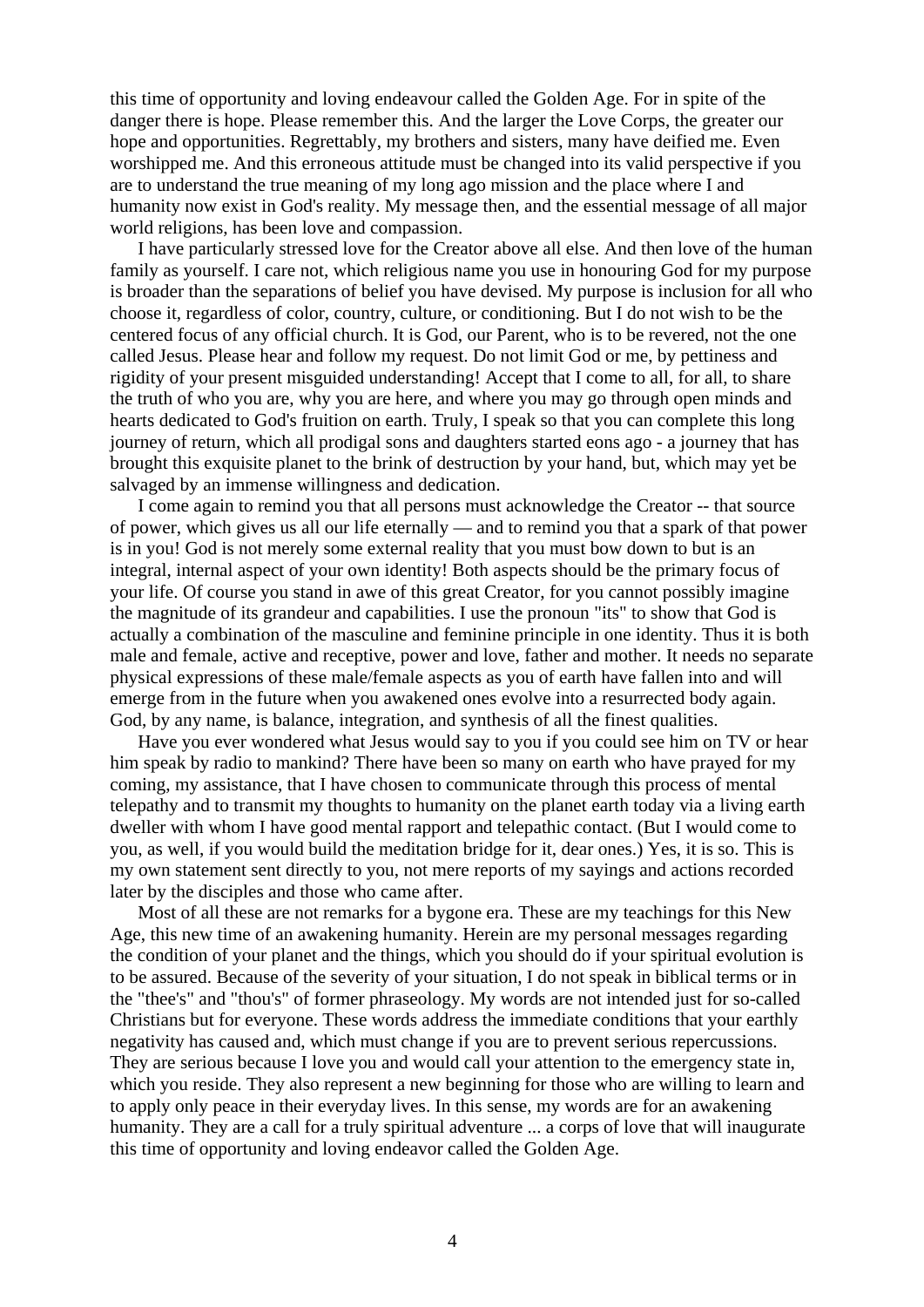For in spite of the danger there is hope. Please remember this. And the larger the Love Corps, the greater our hope and opportunities. Regrettably, my brothers and sisters, many have deified me. Even worshipped me. And this erroneous attitude must be changed into its valid perspective if you are to understand the true meaning of my long ago mission and the place where I and humanity now exist in God's reality. My message then, and the essential message of all major world religions, has been love and compassion. I have particularly stressed love for the Creator above all else. And then love of the human family as yourself. I care not, which religious name you use in honoring God for my purpose is broader than the separations of belief you have devised. My purpose is inclusion for all who choose it, regardless of color, country, culture, or conditioning. But I do not wish to be the centered focus of any official church. It is God, our Parent, who is to be revered, not the one called Jesus.

Please hear and follow my request. Do not limit me or God by pettiness and rigidity of your present misguided understanding! Accept that I come to all, for all, to share the truth of who you are, why you are here, and where you may go through open minds and hearts dedicated to God's fruition on earth. Truly, I speak so that you can complete this long journey of return, which all prodigal sons and daughters started eons ago - a journey that has brought this exquisite planet to the brink of destruction by your hand, but, which may yet be salvaged by an immense willingness and dedication. I come again to remind you that all persons must acknowledge the Creator -- that source of power, which gives us all our life eternally — and to remind you that a spark of that power is in you! God is not merely some external reality that you must bow down to but is an integral, internal aspect of your own identity! Both aspects should be the primary focus of your life. Of course you stand in awe of this great Creator, for you cannot possibly imagine the magnitude of its grandeur and capabilities.

I use the pronoun "its" to show that God is actually a combination of the masculine and feminine principle in one identity. Thus it is both male and female, active and receptive, power and love, father and mother. It needs no separate physical expressions of these male/female aspects as you of earth have fallen into and will emerge from in the future when you awakened ones evolve into a resurrected body again. God, by any name, is balance, integration, and synthesis of all the finest qualities of life itself and has never known your division into separate parts of its multi-faceted qualities. Thus, there is no feminine God and there is no masculine God, but only strengths of will and power, balanced together with love and nurturance in one embodiment.

Your own spiritual development requires you to balance both aspects of God within you regardless of the physical body you wear so that you express both power and love even though you are in the "separation" -- or separated portion of the sexes — of, which holy books speak. But regardless of, which body you inhabit, male or female, your identity is both power and love. For this is who and what you are forevermore, and any illusion to the contrary is a temporary blindness from, which you will recover if you choose. God is more than "he" and more than "she." Do you understand? God is the perfect example of will and power to produce material life or creation in the Universe, and then with the balance of love to nurture, guide and care for it. Let not pronouns of "he" and "she," "him" and "her," separate you from God's perfect unity. Men are not better than women, or vice versa. Both are one-half of a full equation seeking the balance of self-unity, not relying on another of the opposite sex to supply the opposite polarity within.

Then let both men and women who read this material settle into the certainty that God is everything in perfect balance and come to peace between the sexes, to cooperation between power and love. Even I am unable to describe God's perfect balance, energy and true wonder. Words cannot express the sense of inner knowing. But all of this God magnificence is within you and is available to draw upon if you choose it. What a gift! A gift of expansion and immense joy. Yet many deny it or ignore it or misuse it, all because of free will. Have you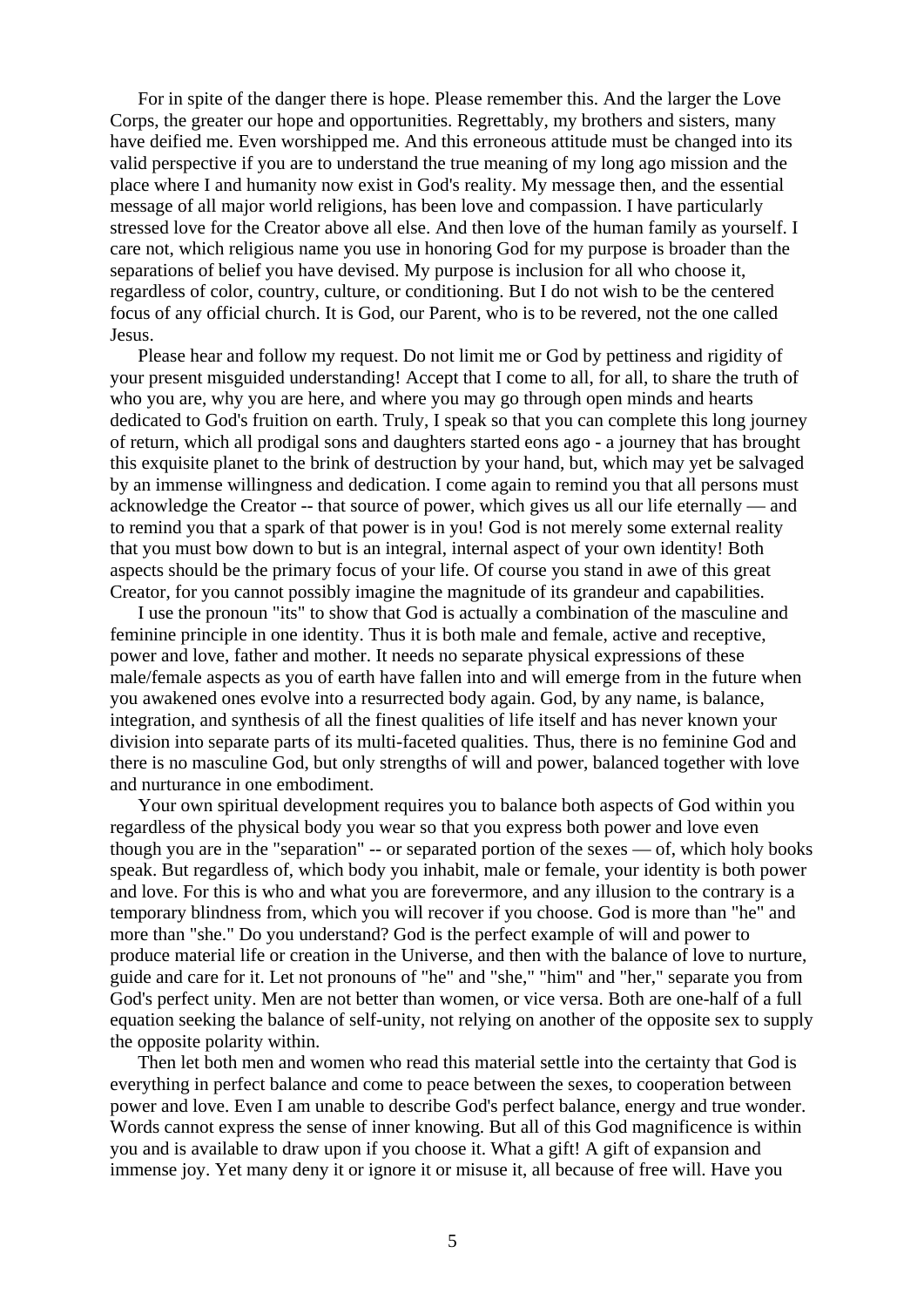ever wondered why God gave you this gift of free will? Let me share some information little known on the planet, for the souls on earth are set upon a rare venture. You are a marvel of God's expression and were given free will as an opportunity to learn a deep abiding love for the Creator ... a feeling of caring that is not merely a mental appreciation, but a heartfelt embrace of deep love and affection, peace and joy.

In the Universe live many other beings with physical bodies of a lighter density than your own, most of, which you cannot see. These are imbued with great mental power and knowledge. Yet they accept God's laws, which they willingly follow, intellectually, without the love feeling you were created with. Your ability to feel love, combined with your free will, make you a novel species in this part of the Universe. Earth life was given the opportunity to love and worship the Creator with a deep emotional response. You, then, can feel like a true offspring and can adoringly be led to God's open arms, which long to embrace you in the full circle of familyhood. You were made with love, to love. But, since you were also given free will, you are faced with a provocative choice. Again I tell you this is an opportunity for spiritual growth seldom known in this Universe. Yet, my beloved ones, it is this very aspect of the free will gift that has made your venture on earth so delicate, so difficult. Many other life forms created by God simply know the universal principles without question in a mental way. They do not emotionally love the Creator, although they accept and respect the gift of life bestowed upon them. But you of earth are to love our Creator. Other life forms use only intellect to understand God and the laws of the many universes. This is in contrast to those on earth who have a deep emotional nature and heart expression of love, which, by their choice, they can focus on the Creator. Yours is a unique challenge and very frankly I must say it has not been the success that we - your teachers and guides in the heavenly realms - would wish.

If you were standing with us and looking down upon the conditions of earth I wonder what your reactions would be to the war and violence and hatred boiling in one place and then another. Without ceasing, peace tends to elude the human mind and heart. Endless are the internal struggles each of you faces and often loses from an undisciplined mind, an unloving heart, or an unwillingness to be aided by those of us dedicated to your success. To the few peaceful-hearted ones we give deep thanks, for it is through you any improvement is possible. You are anchors of God's light far from home. I come again to you now because you are entitled to be told the truth of your present dilemma and to be advised that you must rise above the negativity that the planet earth holds at this hour.

You have concluded positively. You must become the peace, each of you. For without your inner acceptance and awareness, it cannot manifest in the physical world around you. You must overcome the present level of negativity because your current environment of ugly thinking is not only destroying your own planet and threatening your physical future, but has now been carried into the streams of space far beyond that allowed by the Creator's laws, which guarantee safety to other life. YOU MAY NOT TAKE THE EVIL THOUGHTS OF WAR AND VIOLENCE AND THE WEAPONS OF DESTRUCTION INTO SPACE! Hear this statement and heed it well.

You are at a crossroad, a time of no return if you do. I have pondered long about how to explain the criticalness of your present conditions knowing many may choose not to heed, not to understand, not to cooperate. Still, I must come; I must ask you to expand your understanding of what you are causing and to change your attitude at once. Either you create PEACE on planet earth soon or many souls will fail in this experiment to love God of their own free will choice. But that will be the price for those who continue attitudes of war and violence. For these actions are now contaminating space and other life forms; I'm sure you realize this cannot be allowed. Malicious children should not have bombs. However, if they have some in their own yards, their own territory, because the family has allowed them to build them — either through stupidity, negligence, or disinterest — the police may not be able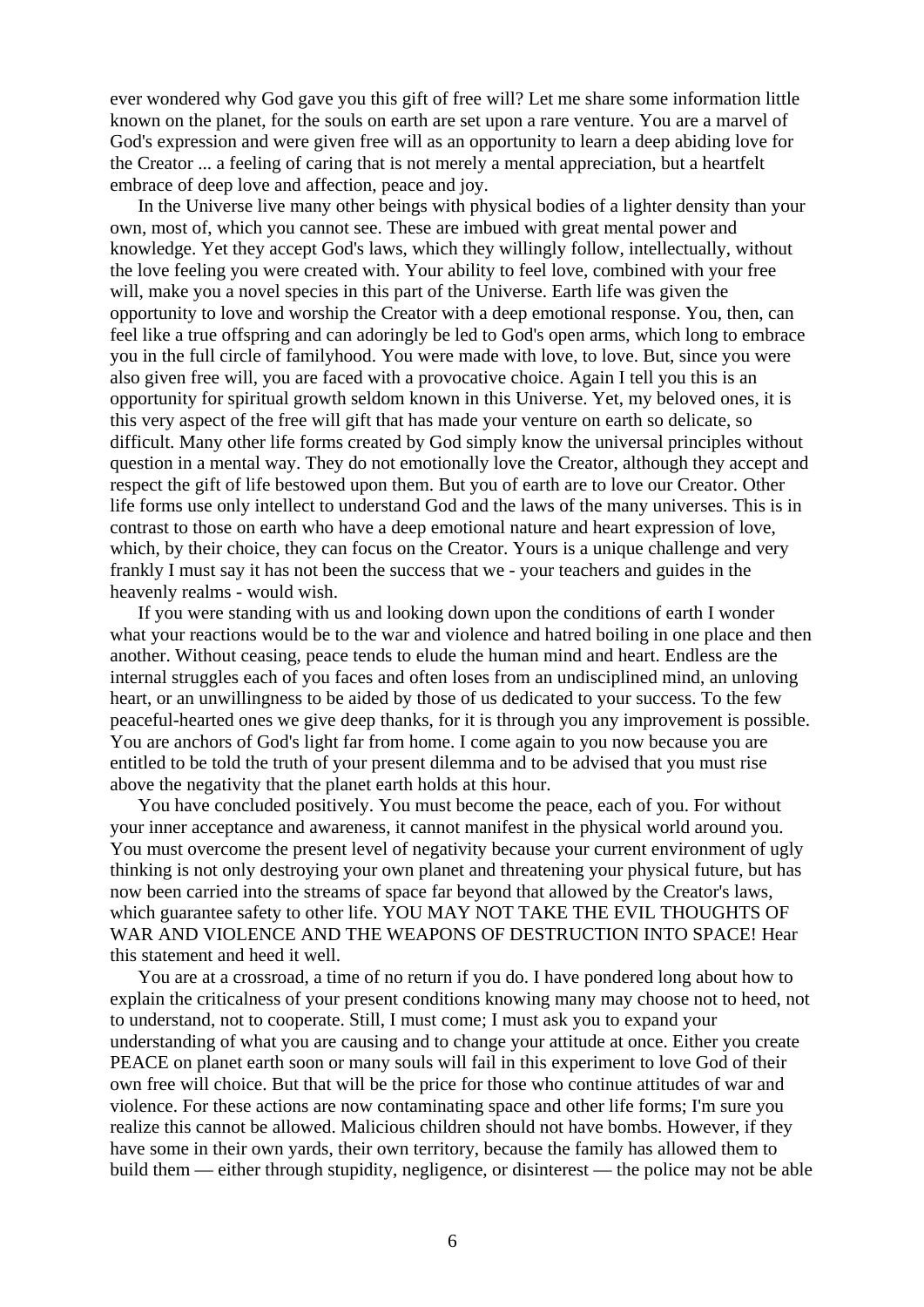to intervene in time to avoid disaster in their own home if one is exploded. But, if a child is threatening to blow up the neighborhood and has already thrown out a few small detonations as a preliminary assault next door, action will be swift, will it not?

In a way this is approximately the situation earth faces. An attitude of such violence, hatred, and war has been allowed to permeate your population that earth is now that child armed and ready to explode. To live in any proximity to you, as a neighbour, is threatening, and I assure you - *that although you cannot see life in space or in your own solar system, it does exist at higher dimensions and in lighter vibrations.* Therefore, any negative movement beyond your own 250-mile boundary injures your own Mother Earth, creates negative weather patterns and causes an illegal assault on God's other space children who must be guaranteed safety. Who among you would not claim the right to protection if the neighbours brought violence to your domicile?

Hear, then, this example and live by it. Do everything in your power to be peace loving and to demand your governments and military establishments do the same! A few monstrous minds in your midst have created weapons capable not only of humanity's annihilation, but of far reaching destruction in the Universe. Accept that the willful, dangerous child called earth does not have the eyes or instrumentation to see higher forms of life. **Most of you cannot see me, yet I am more real than the chair upon, which you sit or the floor upon, which you stand.** You are BLIND. Wake up to your responsibility.

The present weapons on earth are great enough to destroy all of humanity now, yet even worse and more horrendous ones are planned and ready for implementation. This madness, this infectious condition of violence, must stop. MUST STOP!!! If you allow a few maniacs to damage this exquisite planet, which was prepared for you to assist in your spiritual selfrealization and in your devotion and love and appreciation of all living things — then you are foolish indeed. And I give my strongest recommendation that you do all in your power to change the circumstances of humanity's felonious actions before it is too late*. I say to you, with the respect and encouragement of a loving, older brother, that all of heaven will reach down to you in support of this peace effort.* We will guide and assist humanity to avoid such a needless disaster anytime we are asked to help. So, invite us into your hearts.

Meditate every day and begin to build a bridge from your heart to the soul energy created by God. Take this power and raise yourself from a mere child of earth to a child of heaven. This is no idle task we are about. You can become more fully an expression of God only by your choice and persistence. Let the light and peace in you guide the way and set the model for your greater permeates your technological societies.

You must change the programming of your mass media and prohibit the violence, which imbues each subconscious mind with such ugly visions that you have forgotten who you are and who created your life force. **If you cannot change the violent attitudes of your movie, TV, radio and literary sources, then remove yourself from their influence, which constantly weakens your love nature.** These negative, widespread thought forms are engulfing the planet in a dirge of blackness that is harder and harder to penetrate by those of us in the light. Many are in quicksand and know it not, yet we would rescue each one who asks to have personal peace and who will join with others on this planet to create planetary peace. Make peace on earth a reality then, and stop earth's invasion of space with the plague you would bring by your very thoughts of violence and war. If humanity ignores its love heritage now, much will be lost, so all of heaven attends you in full force and dedication if you but seek us. Ask to become an instrument of love and peace. And meditate to receive the support we offer. Why else, children of the light, did you come?

Fill your mind and consciousness with something worth having! And from your mind will come loving activities that make life more enjoyable and dear for you, for all life on the planet, for earth itself and for your brothers and sisters in space. Heed these words, which have come to humanity for eons of time but are now urgent! Critical! Very critical! Stop this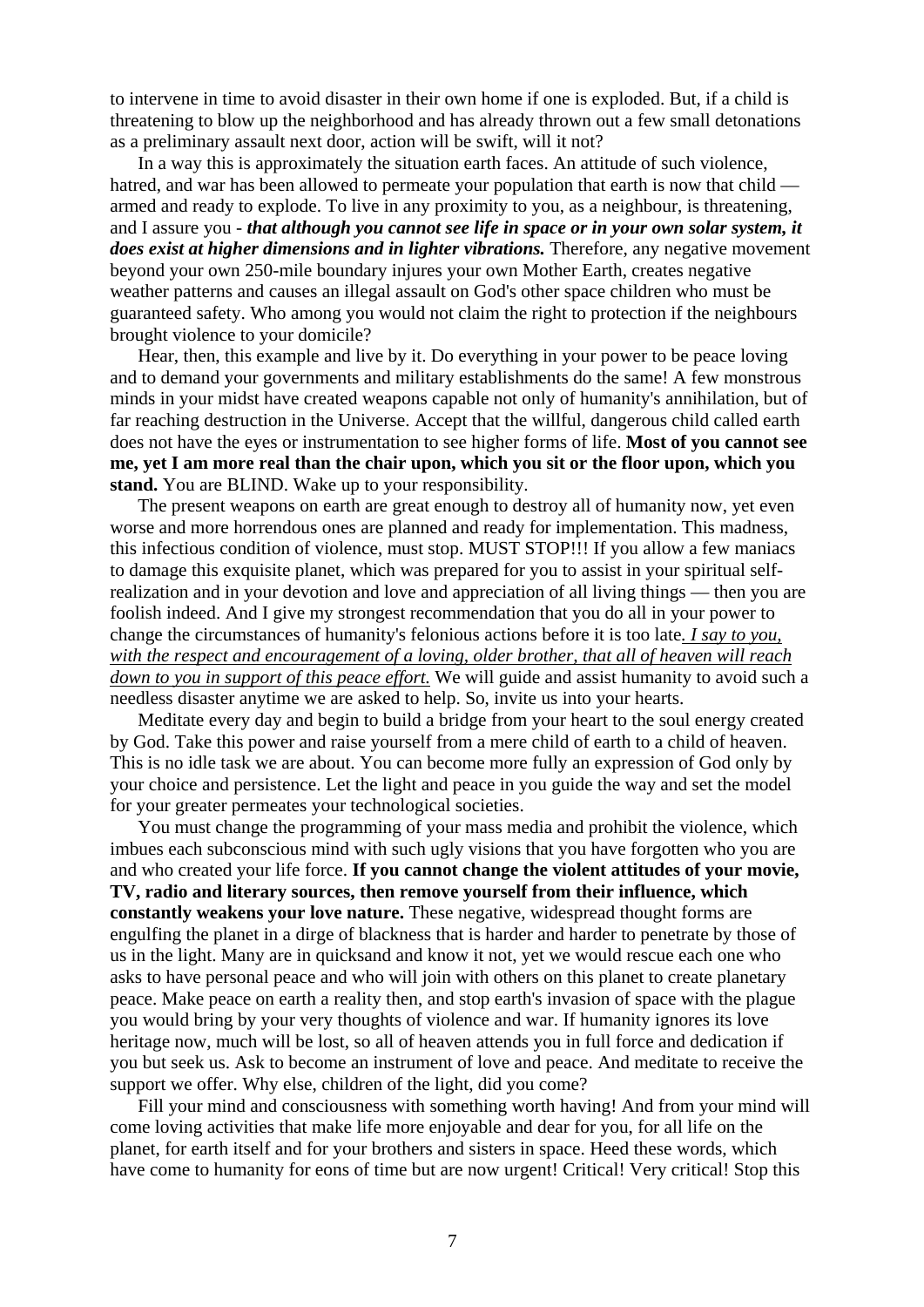preoccupation with sub-human thoughts and activities or be willing to bear the consequences of your choice. God has a plan for your glorification and for the planet's expansion in the solar system. You did not make the plan. You cannot change it. It exists.

Your only logical choice is to listen within to the voice that knows your part and then follow its higher guidance. Your only logical behaviour today is to pray and meditate to receive God's communication — to apply it in life — and then to join with others on the planet like yourself to practice peace. You are the caretakers of the earth! Have you forgotten your reason for coming? There is one Central Being of such magnitude and power that you cannot imagine its creative intensity and multiple avenues of growth. **I assure you that God is real, actual, and without question. To doubt such a power when you can see its manifestation before your very eyes is ludicrous.**

Did you make the sun that brings warmth and light and the energy for all life, including your own? Did you create the stars that shine above you in the night sky, that have energies travelling at speeds you cannot match in your puny earth communication and transportation systems? What is it that, even by the most logical of intellectual inquiry, allows you to think that you are wise and learned and capable of standing before God with these gifts you call science? Especially when these gifts are sealed in the envelope marked War — marked Hell. Is this really the soul gift you would bring that spiritual realm of love, which has created every inch of planet earth and covered it with the luscious beauty and magnificent vistas to soothe your hearts and cheer your minds? Does not the beauty of such a place lead you to a state of appreciation?

You, men, women, and children of earth, agreed to come here as the caretakers of the earth. Caretakers! What does that mean to you? If someone is caring for you, how do they do this? What is it that allows you to know when you have been cared for with love, with consideration, and with respect? Does a nurse mishandle sick patients in a non-caring way? Does a mother subject her children to brutality? Does a father abandon his family responsibilities and avoid his goal of provider? Even in your earthly blackness it is not generally approved that such activities are desirable, though it is becoming more and more rampant. This is particularly true in your western societies where nations have the greatest personal wealth but destroy the earth to achieve it.

Close your eyes and open your heart. **What care do you give this earth homeland?**  What care do you give other human beings? What care do you give the plants and animals yes, and even the minerals, which are serving earth by their contents in her physical makeup? What care are you giving the emotional and mental and spiritual needs of Mother Earth? For like you, on a far grander scale, she lives. Lives on many levels! And although you see only the flesh of her, as it were, she has feelings, and this layer of emotion - invisible to your eyes lies in a bank of energy just beyond her crust.

Since the earth is  $a_{n}(\ldots)$  you affect her attitudes by the way you treat her, by the type of care you give. You have filled her emotions with such violence and terror that I cannot even describe the way it looks to us here in the heavenly realms. It is a thick, black murky sea of ugliness, which you have contributed. It is no wonder you fear volcanoes and earthquakes and the tremblings of that mighty one on whom you ride. She has the power to shrug, itch, scratch and eliminate those non-caring thoughts given to her by individuals and combined humanity. Yes, you were chosen long ago to care for life upon the earth and to learn the full expression of love and wisdom so that both the earth and her subtle life energy bodies, and you and your life energy bodies, would raise a stupendously magnificent glow of light and praise to God for all the Universe to see, to model.

Earth is becoming a star and you are the co-creators of that process. I am saddened by the state in, which most of your people exist. Only mercy and grace have held the tides of devastation from your door, through our intervention on your behalf with the other life forms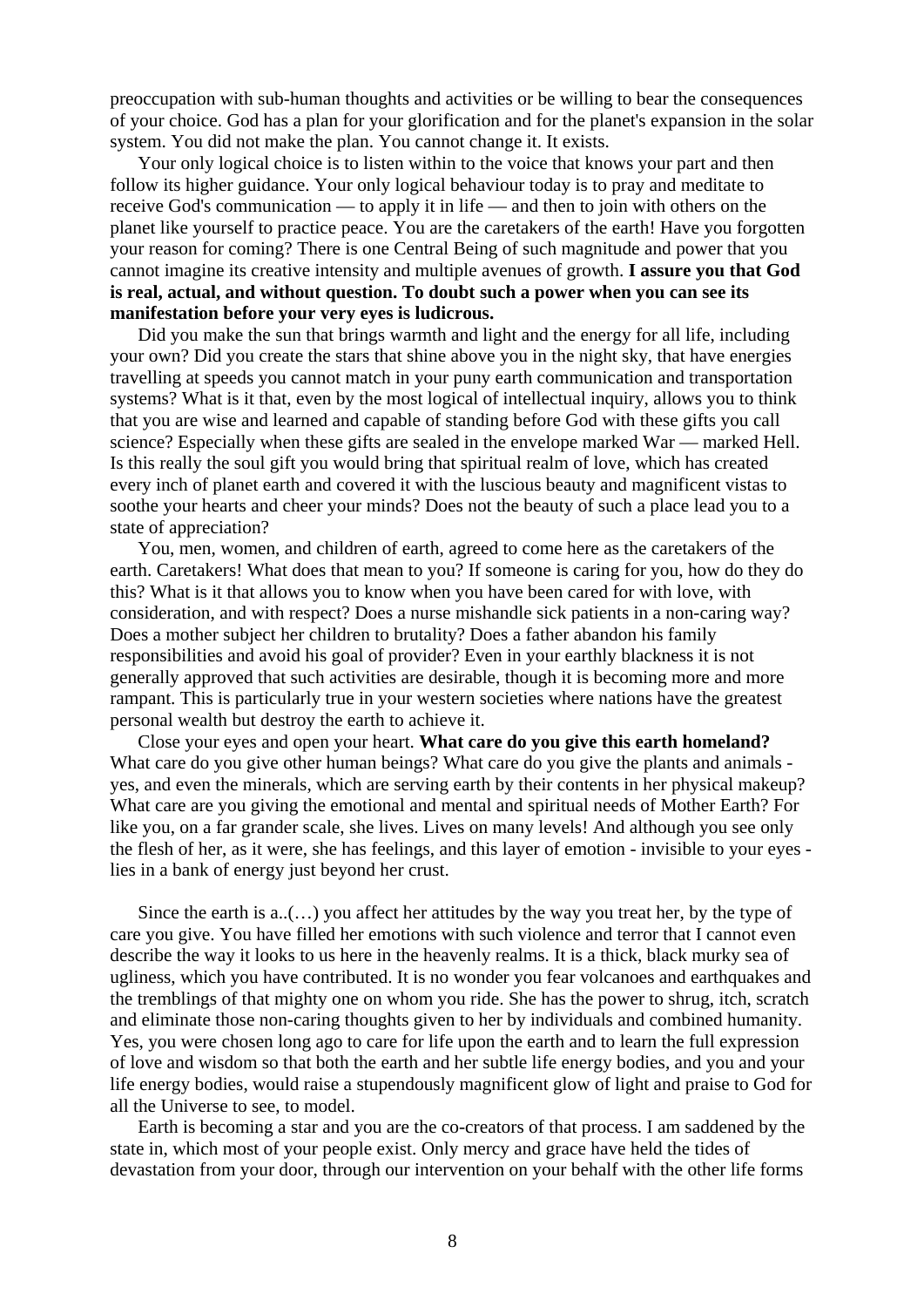in your solar system and the galactic government to, which you belong. By the Creator's decree alone have you been given extra time now to practice peace. However, as I have explained, your refusal to care for Mother Earth, and all upon it, and your actions to endanger space itself must now cease. Let it be known that you must change and do it quickly individually, in groups, in nations, and finally in a planetary movement. By shooting your missiles, your weaponry, and sending killer satellites up through that, which you call empty space, but, which is actually the invisible energy fields containing the emotions and mind of Mother Earth, you hurt her. You therefore hurt yourself. Grasp this so that you see your own responsibility in the matter.

God has not brought destruction to your planet. Humanity has. By every angry thought, action and deed, and lack of love and caring, you have seeded pain and suffering for yourselves. These thoughts of anger and violence and rape are done not only to individual persons, but to the very land and soil and life upon, which you all survive day by day. You are killing yourselves and wounding the planet. Yet she can survive and will survive even without your own presence upon her. Why do you create in her the desire to be rid of you? Will she not wish to remove the irritations that attack her peace as a dog scratches fleas? Do you jab her with your various machines without so much as a blessing and thanks for what she gives and does on your behalf? She takes the sun's energy and nurtures all of life with it. Do you really grow food, or do you harvest her gifts of sustenance? Where is the love God created you with? And where is the care you promised God to give all living things on earth? If you were judge and jury of this situation living on some other planet, what would you think of such a situation? In this answer you may find your escape. For if you see you have been ignorantly hurtful, you can change at once. You can pull the knife from Mother Earth's heart, her feelings and her thoughts. Need I say it is heaven's request you do so AT ONCE? Now that you know the serious hour approaches for humanity, what will you do?

Will you ignore what is said? Will you go into a deeper denial because the shock of the truth is too much to bear? Will you become angry because the plan devised to raise you from mere mortality to godliness is failing because the majority of humanity is asleep and unwilling to achieve its spiritual evolution? Or will you cry out to the heavens to help you and earth? Already such a cry has come to us; therefore, this message is being relayed to you (via telepathic transmission) with a promise that all who seek will find. All who love will be loved. For as you know it is in the giving that you receive. This is your time to give. Give love to your Creator. Love yourself as the beautiful light that was created long ago. And love all others of the mineral, plant, animal and human family. Don't forget to love the life forms you cannot see elsewhere but, which do exist, and also love this jewel of a homeland you have inherited. Have you not great love for the earthly mother who rotates you in daily rhythm of day and night? Have you no love for the other planets and stars who are your brothers and sisters of the heavens? Many of them are caretakers of your own planet in ways you cannot presently grasp or appreciate. But, just as you feed and water the plants and animals of your own earth, so you are fed and rocked in God's certain caring by the nameless ones who exist in the many.

Many there are who guide and protect you if you will listen, myself among them. And you can be guided in both your dreams and meditation times if you wish it. I, myself, will send help to any who choose it, for I want to strengthen all who desire self-growth and greater service to the Creator. Many confused souls and a vast number of the unbelieving and uncommitted need to be awakened. It is by your example that you may assist us in turning others to God. Please encourage them to meditate every day. Remember, however, they do have free will and cannot be forced, even if a wrong choice today means a future spiritual loss. I am saddened that some will not join humanity's thrust into this time of awakening, but their own free will is ruler. If an individual chooses — or causes separation from God, then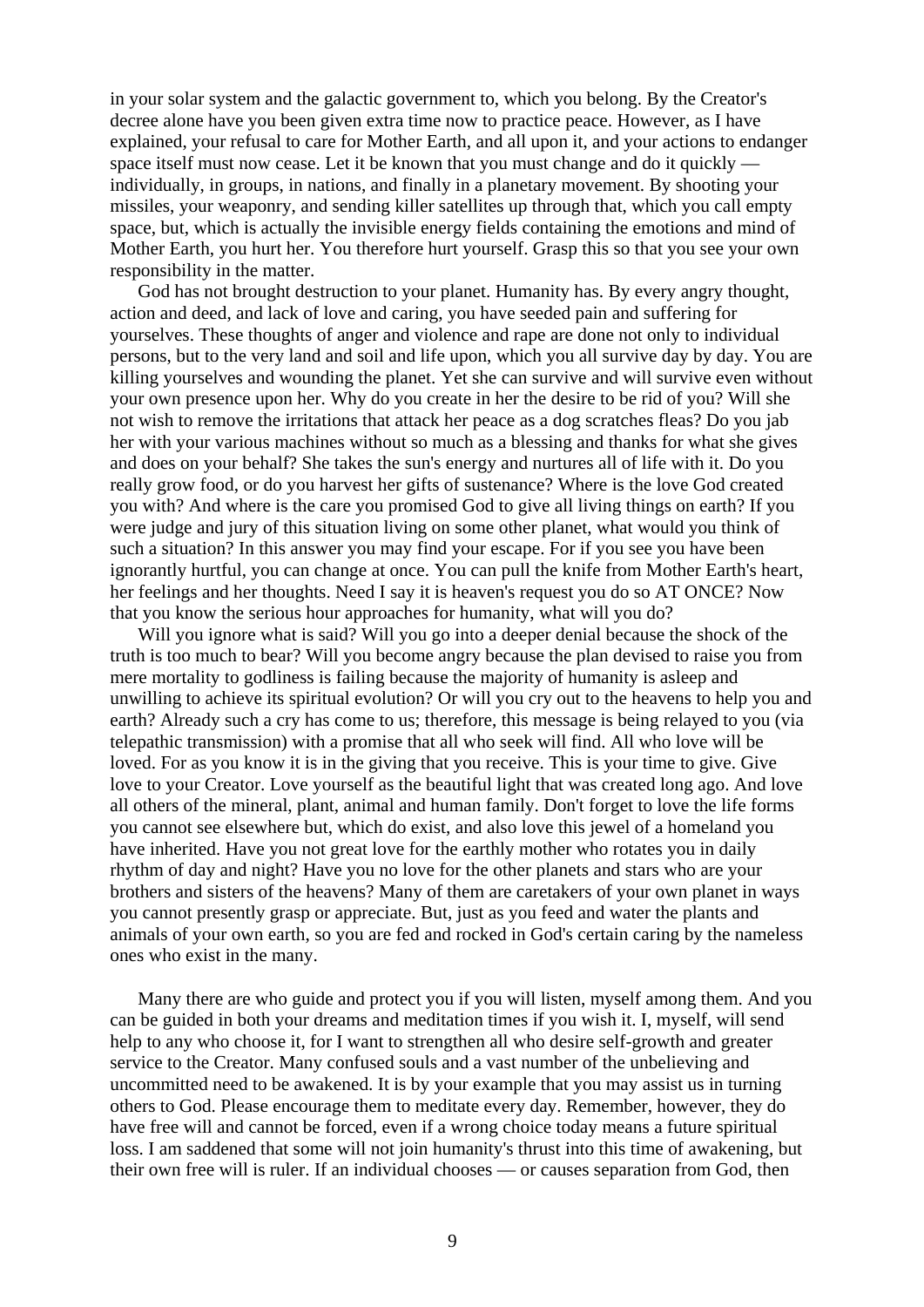the effects must be experienced as a learning lesson for the soul. That is why I call everyone within the planet's boundaries to become still and listen to the voice of God within. It may yet bring some uncommitted or lost souls into the remembrance of the Creator.

However, even the misguided and negative ones are learning and must be allowed their path, too. Need I say that souls who do not choose the Love Corps path within the allotted time must experience the effects of their free will? **All of heaven, including the spiritual teachers and leaders of all religions, times and places, are now joined for this one last call to raise earth and humanity up into the bright and glowing firmament prepared there**.

We desire beautiful Mother Earth to rise with regal splendour into this Golden Age of enlightenment — peopled by a loving citizenry devoted to the glory of the Creator -- with earth's contribution to the Divine plan in the Universe achieved! Humanity's completion of earth's Divine plan depends on you, each one of you. Then use your free will wisely. Express your choice, your destiny, lovingly.

While you of earth are unique in your capacity to love from the heart in a deep, deep way, many are loving the wrong things — the material objects only. Some of you are not caring at all but are filling your lives with motives and activities non-acceptable to Spirit. I remind you that because you are a prototype for the deepest feelings of love possible for the God who gives you life, this is the test by, which you know if you are fulfilling life's purpose.

Examine your day. Are you caught up in the stressful push for a life that lacks a spiritual expression of love? If so, make necessary changes NOW. Use me as your example if you like, but do not use me as a crutch or substitute for your own learning and commitment. Being "born again" means you are free of the past but this is meaningless unless you are willing to love God by your own choice. If you will love God above all things, through your own free will, then your heart's purity can combine with Spirit to take you into that formerly unattainable peace on earth. This message I bring you. It is the moment of awakening for humanity. You stand on the brink of glorification or possible disaster. THE TIME IS CRITICAL! WE CANNOT DELAY! PEACE MUST COME TO EARTH! That is why I have spoken.

Our Parent has rendered an ultimatum that earth-life must not be destructive to others. Neither does it serve the Universe for the planet to be destroyed by a thoughtless, unloving, unconscious citizenry. Therefore, we of heaven will do everything we can within the next year to assist humanity in bringing peace to all that it thinks and touches. Love energy is pouring down upon the planet, upon your own body. Feel it. Use it to change your predicament. **This infusion of energy is our gift**. I have been joined by forces beyond your understanding to do everything possible to achieve your mission, your advancement — or if you prefer, human salvation. But we must work through you, by your permission.

## Transformation comes from willingness.

Therefore, each of you is called to join us in the work that must be done. You are reminded to put the usual habits and limitations of life aside and place your devotion, dedication, and energy toward accomplishing a peaceful planet. This is your gift against viciousness and violence. You are the corps of love and this is your opportunity for victory. By the power of your mind and the love of your heart you can win this promotion, this expansion. Join us fervently, steadfastly, and in solidarity, for this is the time of that final separation between the forces of so-called good and evil, of consciousness and unconsciousness, of light and dark.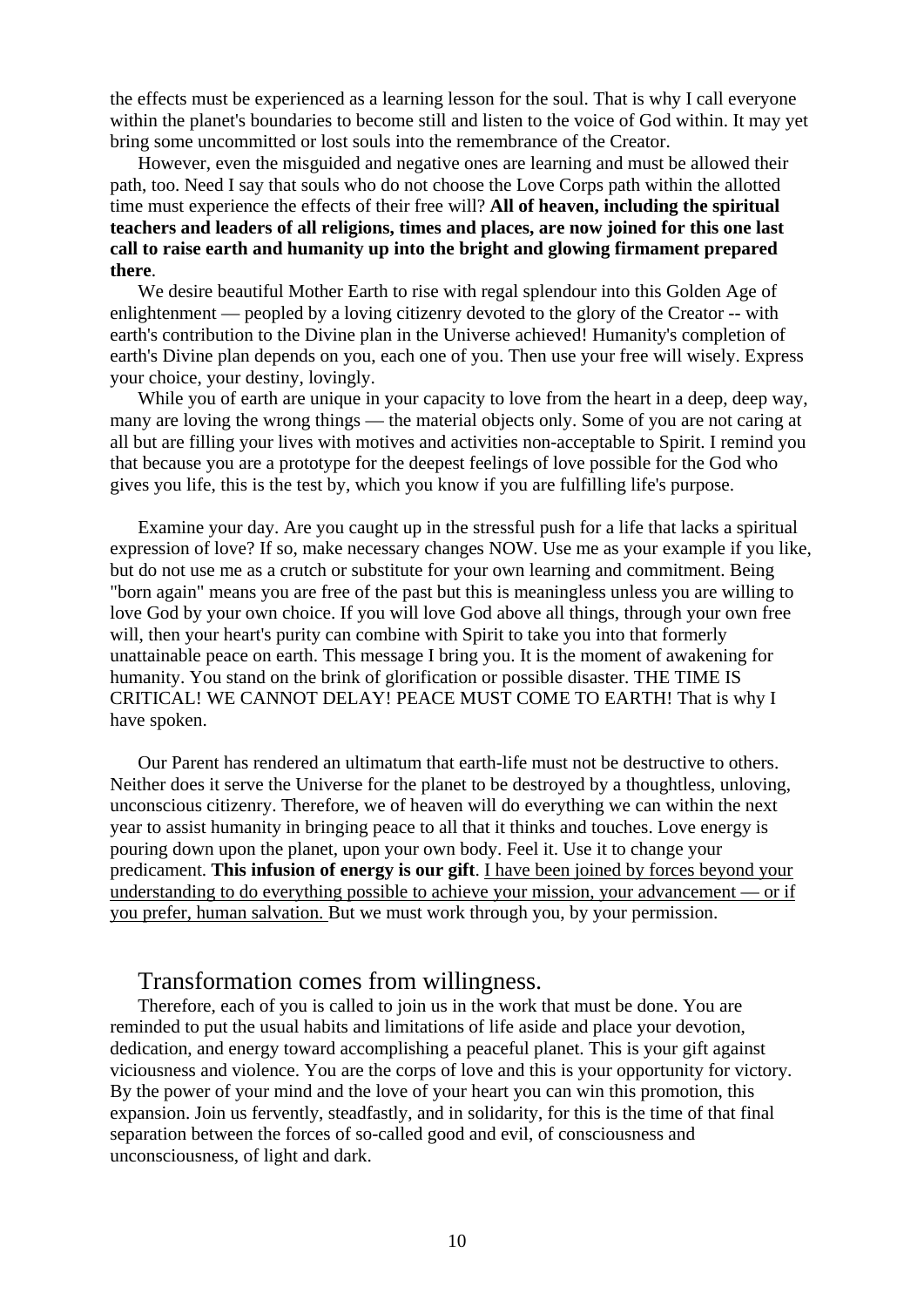My concern in bringing this type of message to earth is obvious. Fear could come into the minds and hearts of many. And this fear could paralyze your desire and willingness to help at your maximum capacity. Yet the truth is the truth and I cannot deceive you about your present danger. I cannot deny the actual circumstances even if you do. My love for you has brought me the responsibility of World Teacher, along with the assistance and cooperation of thousands of others like myself whose only purpose at this time is to save you from what you have created. Our mission is to turn you around to face the truth of your own situation so you can correct it quickly and permanently! Then listen, my brothers and sisters. We stand with you to the end of this accomplishment. WHO WILL JOIN THE LOVE CORPS? WHO WILL NOW BECOME A LIGHT WORKER TO ACHIEVE PEACE ON EARTH?

That is, who will devote time and energy to this cause of peace rather than to war and violence? There is a pressing need to enlist the children of God, of love and light, to identify themselves and volunteer whatever it takes to bring the peace all loving hearts truly desire. We need a corps, a Love Corps. Will you volunteer? I asked you before; I ask you again. Come forward if you haven't already been active. Increase our power through your willingness and cooperation. Ask us for our help to guide the way and we will explain with the voice of Spirit within you that, which you must do. In this loving conspiracy of the light workers to raise the earth, we will unite heaven and earth to achieve the golden goal set before time began. Let the mighty intention for peace be achieved in this twilight hour, dear ones. Let the plan, which heaven knows and serves be fulfilled among you at last.

Truly I speak so that you can complete this long journey of return, which the prodigal sons and daughters started eons ago; a journey that has brought this planet to the brink of destruction by your own hand, but can yet be salvaged by willingness and dedication.

It saddens me that perhaps a vast number of souls will not answer this call, not believe it, or otherwise procrastinate. But I cannot intervene in their personal choices. It also saddens me to see the warmongering governments and military powers lead billions of people to possible destruction because the people don't take action to prevent it. However, we cannot for this brief time do anything but help you help yourselves. But we will do that to the full extent you ask and cooperate. If our gigantic investment of energy to the task of PEACE fails to change the actions of humanity, there is a plan of implementation, which will ensue. **This plan will assure that your violence and weapons do NOT harm the space beyond your borders.**  That is all I can say of it at this time. But I assure all who will listen and participate that no matter what is to follow, you will be advised through your daily meditations of what actions you are to take. We will provide you with the safety of our daily communications if you are a God-committed worker who has opened your personality to your soul level through contemplation, meditation, and prayer. The golden Christ energy is at your disposal and a part of my message regards the necessity for everyone on the planet to meditate every day without fail. With peace as your only motive in living, you become peaceful on every occasion and through your example, more of God's creations may be convinced of the emergency and join in our project for love and peace. Then we may bring more souls along with us on our rise into the fourth dimension, or that, which you call heaven.

Actually a part of you is in the higher place, plane or dimension now, but most people do not know or accept this truth and have no basis for understanding what is happening. **The third dimension, where you reside in your physical flesh, is denser in vibration and uses death as its termination of life experience.** *But you operate from the fourth, or higher, area through your intuition or soul knowing if your heart is open and your mind is dedicated to the living God*.

In the fourth dimension, no physical death is possible. (So the  $4<sup>th</sup>$  dim.is now what we call the mid.astal-level, the summerland, etc.) This truth I showed by my resurrection nearly 2,000 years ago.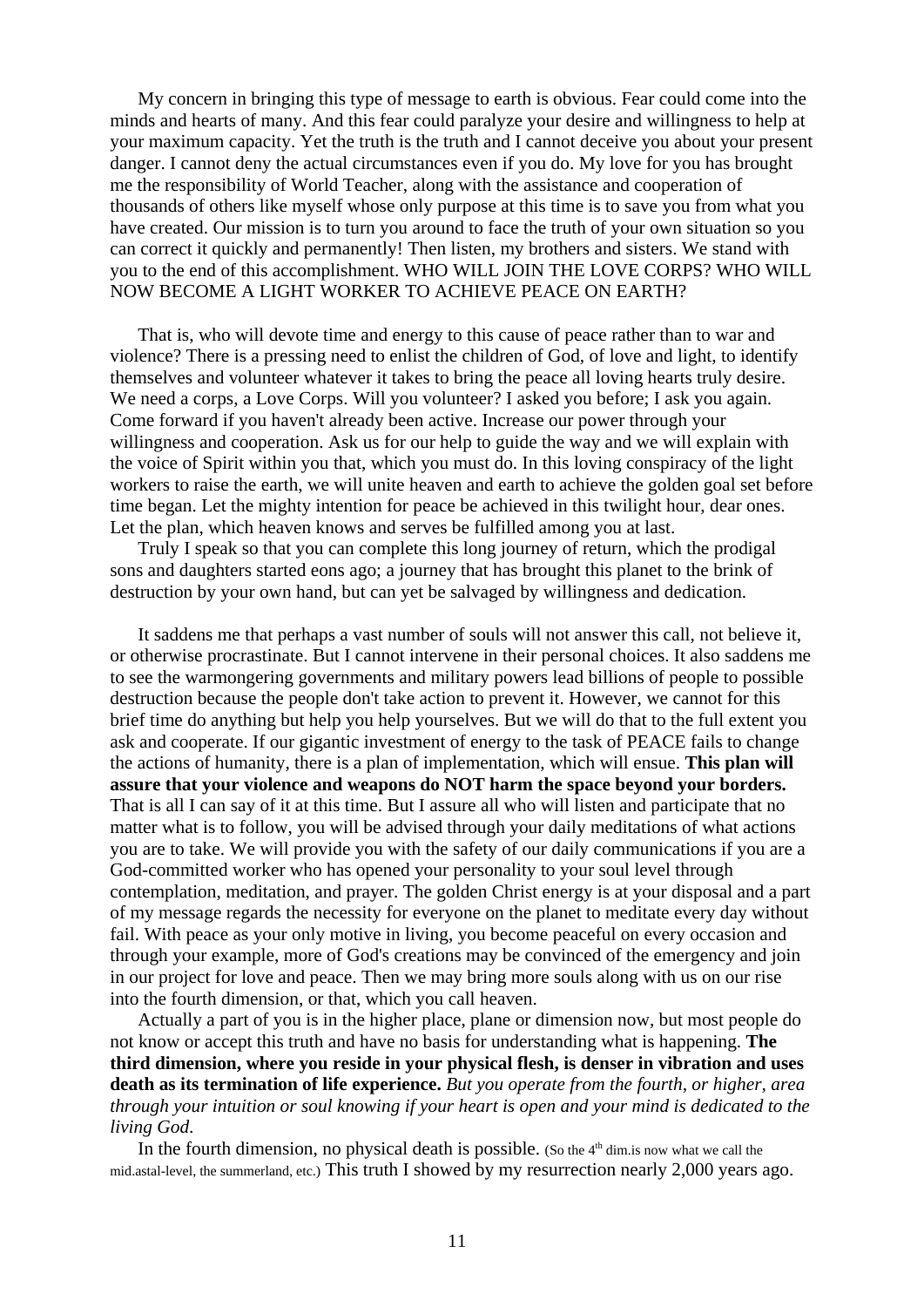What this means is that the God-nature in you has the capacity to move in many levels of growth and service whether your personality knows it or not. By awakening your personality to its highest awareness, however, growth is even swifter.

Because of the Creator's intention to raise your beautiful planet and its lifeforms into the fourth dimension, those of negative and evil ways will not be permitted access to this finer mansion. **That is why it is so critical that you become the servants of light and lovers of God.** In this awakened state of consciousness or knowing, it will be impossible for the unloving to exist. For God is light and unless you are awakened, there would be too much light and not enough darkness at your level of consciousness.

Have you not been blinded sometimes by a light so bright you could not open your eyes to it? On a grander scale it is of this I speak. Those who love can tolerate and use the light, bit by bit, as they become accustomed to its intensity. Those who lack love cannot. It is a physical actuality of, which there is much proof if your scientists were open to comprehending it. Meanwhile, you may have to accept this truth based on your own inner knowing. That is what plagues this planet of free will. For you are always open, then, to doubt.

 The "Show me" and "I don't believe it until I see it" are your doom. Not that you should automatically accept whatever is said, but you should be willing to create a system by, which your human personality can find out the truth! And only through meditation is this feeling possible for most earth dwellers. **When you hear a statement you must use your inner knower, your teacher and guide, or Holy Spirit, to solicit the truth**. What a comfort to know that God is available!

But then you were told we would not leave you comfortless. **Do you understand, this means you have to build that light bridge from your physical to your spiritual self, through prayer and meditation?** It is in the silence with your soul, in the quiet with God, that your conscious awareness comes home. **The establishment of communication between your physical body, in the third dimension, and your greater "light" body, in the fourth dimension, is the link each of you must choose to make of your own volition**. No one can do that for you.

Unfortunately the human personality often goes astray by its refusal to meditate and draw close to its Source and never establishes a spiritual connection. I urge you to make this communication link possible for yourself through daily meditation as well as during one weekly group meditation wherein you share love and the information you receive with others.

Support will be critical to you in the days ahead, I assure you. Would you not wish to have a higher communication link if your earthly systems of telephone, radio and TV become damaged or inoperative? But, beyond that, do you not wish heavenly guidance and love? I wish to repeat for all to remember. **You — the citizens of earth — hold peace or destruction in your minds and hearts.** Unless a majority of you commit to this goal of peace and place every ounce of energy toward its accomplishment, the heavenly realms cannot... by the Creator's instructions to us ... do it for you. We will assist totally, but humanity must bear the results of its choices. Humankind may choose to hurt itself, but other lifeforms will not likely allow the hatred, violence and war to permeate beyond your boundaries into space, which contains more life than your tiny minds and eyes can grasp.

Be warned, then, that all weaponry, which you allow your governments or military personnel to use against your own nations, Mother Earth, or in space, is a cause, which will bring terrible effects. This cause and effect action is a universal principle by, which you live. Therefore, choose in love; let love be your cause. God's grace, or forgiveness, is not a free pass to do as you please *without a change of heart intention*.

It is a pardon for past events and a new love awakening, a fresh attitude of joy and peace. It means our wills are joined for the Creator's purpose and glory. Therefore, forgive yourself and others and free the frozen energy that holds anger, fear and guilt in place. STOP THE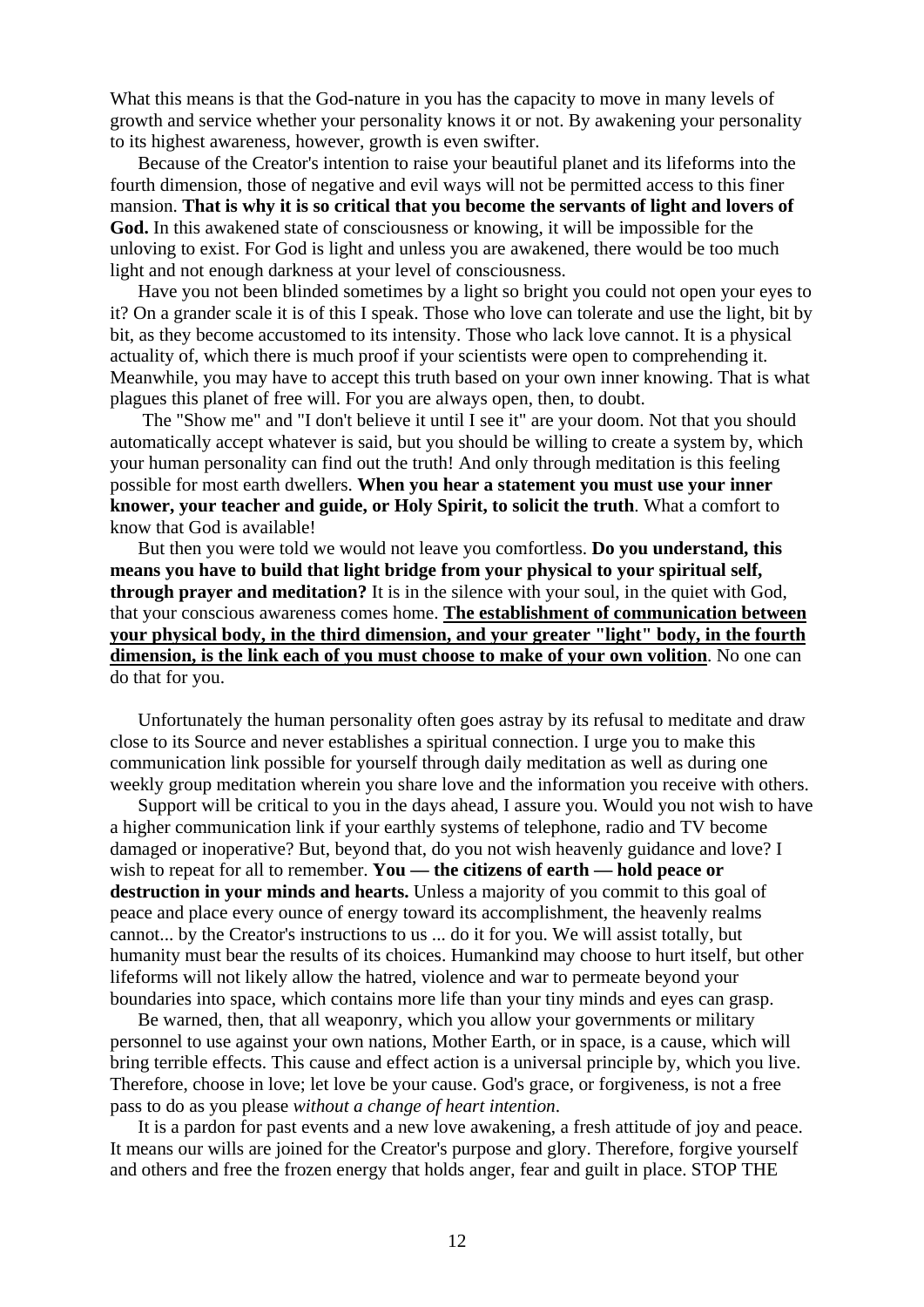WEAPONRY. SURRENDER THE ATTACK- AND-DEFEND POINT OF VIEW. TAKE SPIRITUAL COMMAND, LOVE CORPS, AND CHANGE THE NEGATIVE BELIEFS ON EARTH. LET LOVE GUIDE YOUR DESTINY. For you are the light of a new day, a new and Golden Age. But, dear ones, you already know the truth. You were created in love and with wisdom.

You were, and you are, the designated caretakers of the earth. This was the task that brought you here. As caretakers, caregivers, you came here to be God's love crop — a universal orchard of joy and beauty even as the planet herself gives of her fair bounty. By your fruits be known, then; it is harvest time. Let us feast together on the shared splendour of unified love and peace. In the Great One's name I certify this common cause, this common spiritual venture, for all who select it. And with that immense power I touch your soul, rekindling your embered state of conscious awareness. When your tiny heart expands to the greatness intended for it, and when your tiny mind expands to encompass the gigantic nature of life in God's many universes, you also will feel the love for each precious creation. Only as you expand your horizons even beyond the thing you love most dearly will you grasp a hint of the truth lying beyond your temporary blindness. Come. Receive the immense gift that awaits your awakening perception. Not only will your little soul grow, but in combination with the other awakening souls like yourself, you will build a firm foundation and sturdy bridge to traverse the dimensions and planes and purposes of creation. Be willing in your heart and mind to leap forward, not to crawl in the mud any longer. Be willing to fly and reach areas of experience that this new intention and strong commitment bring. Beloved of God, remember your identity. Be the caretakers of the planet and then — one day of the starlife beyond. Sense your origin as the light, as universal love, and make that reality your very own.

You were given the opportunity to serve long ago and time has wended its weary, violent way into the present moment — the now of your experience. Will you settle for this imprisonment among your limited desires and attachment to illusions? Illusions, which trap your consciousness into continued powerlessness and depression? You have a saying upon the planet ... "Now is the hour." Beloved of the one family ... your hour is now! Step forth from your death chamber and taste the providence of light, dear ones. A divine and glorious world needs your presence. Hear God's clarion call to move forward in that vast Love Corps needed to reclaim the planet for its holy birthright of peace. Then receive your blessings as this love you share overcomes all negativity and thoughts of war forevermore. Peace is possible by your example. Then let us march together in perfect union to achieve the purpose for, which you came. In God's eternal name let this mighty achievement reign on earth by your love and service. Peace be yours. Amen.

#### *1994/1995 COMMENTS*

*As you clearly observe today, dear ones, there are still many wars and you have not achieved a permanent moratorium on underground hydrogen or nuclear explosions. Also, you have gone further into space without a spiritual discussion about why you are doing this and without committing to a DECLARATION OF RIGHTS AND RESPONSIBILITIES concerning your explorations and settlement intentions. Since April, 1994, you have been given higher vibratory frequencies of group consciousness to help examine your purposes and to design a pattern for earthly behavior that is consistent with your soul purposes as caretakers of the Earth, your solar system, and the galaxy beyond. It is still incumbent upon you to heal yourselves of negativity like fear, hate, and greed lest you carry them aloft as baggage of communicable and deadly diseases. Then let love and wisdom lead your way, beloveds, as you stop the weaponry and heal your destructive tendencies. You are not only the caretakers of planet Earth, but since July, 1994, you were required by Archangel Michael to be more fully cognizant and nurturing in your solar system and galaxy, as well. Then know that all your teachers and guides are requiring your cooperation in recognizing and implementing your planetary, solar system and galactic relationships and responsibilities. Please meditate upon this and go forward to share the message, find the solutions and experience the joyful satisfactions. I love you and support your willingness to be present-day disciples. Be happy in serving our Creator!*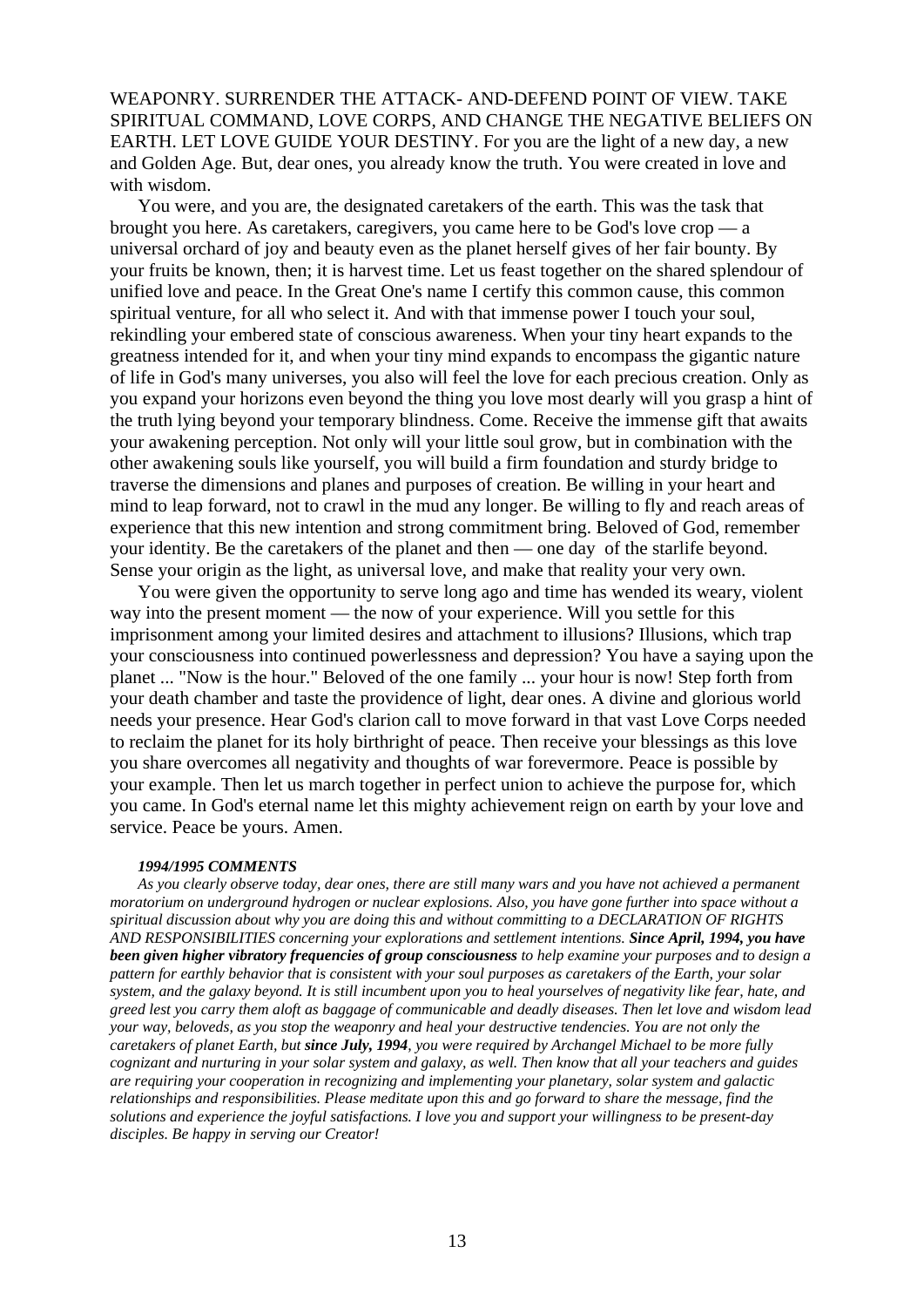# Who Are You?

Is there anyone alive who has never asked, "Who am I?" No! All of mankind asks, "Who am I?" And many remark, "Why is that question never answered for me? My entire life is lived in this constant query, which whispers deep inside me, in some submerged identity, seeking to surface but somehow beyond my ability to hear or grasp." "WHO AM I?" you repeat. "WHO AM I? What is this thing called life all about? What am I doing here anyway? Is it just some cosmic joke, a meaningless excursion of a few years duration in, which I may do exactly what I want? Or is there truly a purpose I can know and accept, which gives meaning to all of life? Something I can know is accurate?"

*So your questions are the questions of all of human beings. These "Who am I? ... Why am I? ... Where am I? ... What is life all about?"* questions must be answered by giving some structure in, which this experience called life can be held. Otherwise, you feel lost and abandoned without hope and security. For what does humanity need more than anything in this present time but peace and the security of a future without war? The certainty that life goes on no matter what happens? Because I am your World Teacher, I will attempt to give you enough cosmological information to place all of these questions into a believable context for the average technologically oriented mind to grasp.

*Surely you recognize it could not be told 2,000 years ago because humanity was ignorant, not ready*. Now If I am to be useful to you as your World Teacher, along with so many others who draw near the earth these days to assist mankind, I must stretch your imagination and get you to see a wider creation than what your little minds presently comprehend. For when I appeared on earth as that one called Jesus, humanity was totally ignorant of mechanical things and had no communication devices as you do today that could spread an understanding of what life is really all about. Humanity, then, was ignorant beyond description and wellknown as the dark planet of your solar system and your Universe. Little light existed and there was nothing of the mental understanding I could use to explain the working of God's twelve universes. And so my examples and illustrations were all given simply to open the human heart to God — to love — and to the necessity for peace above all, which is the highest form of love, is it not?

What could I say to a simple person about the workings of not one, but twelve universes? *Or about twelve living planets and their lifeforms, each as a separate aspect of God's purpose in this solar system?* And so I chose examples that would remain in the subconscious mind to be understood later — and I chose TWELVE disciples to represent the characteristics of God, which humanity must learn and balance.

There is always symbology in the race consciousness as it moves into higher levels of growth. Humanity is limited now, but it once used this earth as a mighty and glorious residence of immense beauty and love. Now see it as we see it. **A place of darkness of the Spirit!** A place of war and hatred! A place where humanity has allowed its own fears to be expressed through military and governmental leaders who take fear, ignorance, and evil out to hurt your own living Mother Earth — and then into space where you endanger other beings you cannot see but who also have life and eternal relationship in the great Oneness of all creation. You were babes, indeed, and I could only hint, two thousand years ago, to that morass of the unawakened, about your former greatness and spiritual evolution — out from, and back to, the Creator. I could speak only to you as the adult member of its family speaks to a cooing infant. Now that you are beginning to crawl, however, I have a reverse problem. For now you have crawled into the scientific and technological arena without the proper love nature required before it is safe to explore such information.

Your mechanization has outdistanced your soul! You are like an armed bomb ready to detonate by the next great negative thought. Oh, you are probably saying, "I am not like that. I pay my taxes and go to work every day and tithe to the church and do good deeds. No, I am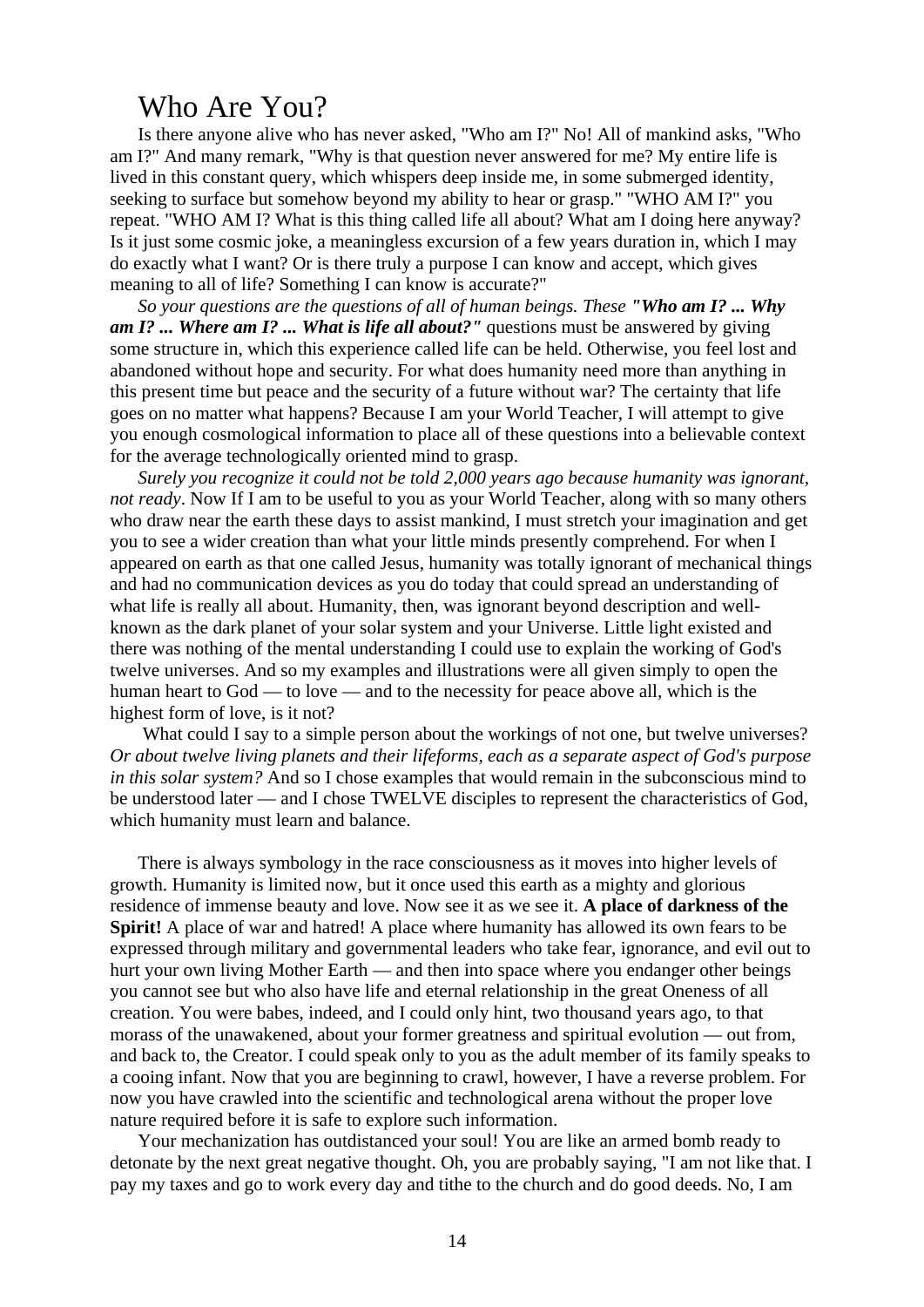not responsible for the events of earth or even of the government of this place where I live." Truly do you deceive yourself. For if love and goodness prevailed, how then are your world events the way they are and why have you sent so much evil out into space? Know I am called upon by many other planetary officials of your own solar system, and a variety of other beings having residence in your Milky Way galaxy, to tell you to cease this flagrant abuse of space. **Space is protected by galactic law**. Please hear that I am not trying to paralyze you with guilt, for the limitation it brings emotionally does not assist you in making forward progress. But, I share these facts that you may immediately implement an upgrading of your own behavior and share your concern in outspoken commitment. This is the time to be peace, but also the time to share it, for only by the sharing and multiplication of energy into a beautiful thought will the negative band of blackness in Mother Earth's emotional body be cleansed.

You have soiled your dwelling place and must reverse that action. For she, like you, has physical, emotional, mental, and spiritual energy layers and is a massive reflection of your input to her. Since you are a cell in her body, be sure your influence is one of deep love, respect, and appreciation for each unique beautiful thing she nurtures upon her body, upon her surface. Whether you believe it or not, each planet is just as alive as you and is a great being of light and wisdom. You and your scientists must one day accept this truth for it is your ignorance about life that allows the weaponry used beyond your borders where earth's subtle bodies — nonphysical essence — are violated. No sane people would annoy, aggravate, or injure any part of their mother, the land of their own existence, but this is what you do. Where will you be without her for your sustenance? Beware you grasp these words, dear ones. Your lives depend on it. You must be the caretakers of the earth, the cooperative protectors of space! For this you were created.

Now that I have come to share the truth, will you honor my willingness to ease your confusion by really listening? Will you open your heart and listen with the soul intention to gain a deep clarity of who and what you are? Let us see as I give you this information. The part of your holy book, called the Old Testament, refers to a time of the beginning but gives you no scientific explanation about it. Yet there is a sense in you that there has been a beginning of some kind. That is why the question torments you - for it is as if you feel the answer is there, just a hidden thought away. (Hindu teachings are more useful about this than the Jewish and Christian religions, of course.) Close your eyes a moment and take several deep breaths before we proceed. Listen carefully. A few may know of these things in a different perspective, but that matters not to anyone with a

#### p24

truly open mind and heart, for there was a beginning, and there is a present opportunity for humanity's advancement in the Universe. Upon this opportunity I focus now. How would you explain to a baby that it was created by an omnipotent power of such magnitude that there could be a birth of Spirit, or life energy, anytime it chose to visualize what it wanted and then energize this thought with the power of a million suns? I will try not to use mathematical formulas here except to say the number is beyond your calculation and comprehension at this time, but perhaps you glimpse a sense -of its magnitude by trying to look at the one sun around, which your tiny planet earth rotates. You did not make the sun you see, nor the stars, luminaries and planetary bodies.

**But the Source did.** Ask yourself, "If I did not create all that I see of beauty around me on this planet, then who or what did?" God did, if that is a word you can grasp with any pure meaning — the Creator-of-All did. It is a force so powerful that your languages cannot describe it!

Therefore, sense its tremendous magnitude in your heart and let us go on from there as I invite you into knowledge that few on earth have heard before. The power of electricity and solar energy and radio and air flight and TV were always there, but you have only recently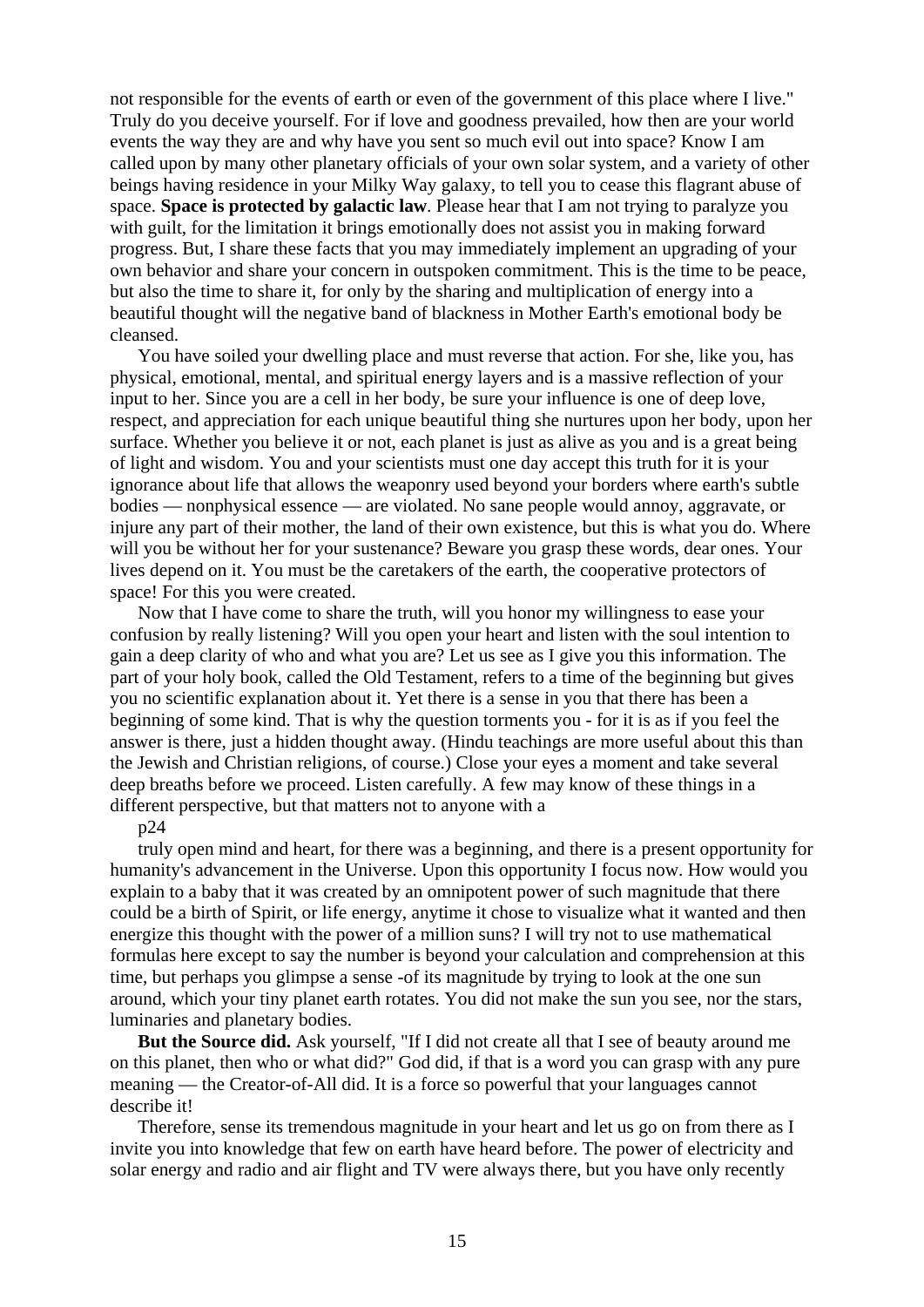understood such principles. Is this not true? Then realize how ignorant humanity is and be still within so you can learn further truth. Those who listen will have much revealed in meditation and will acquire great peace of mind, will trust in what lies beyond earth, and will make an easy journey back along the steps prepared for each soul who chooses to accept the gift already given to humanity. It is through the transformation of your little consciousness into a greater reality and attunement with this great power that you grow and advance upon the earth and within the solar system in, which Mother Earth dwells.

Within your earthly Bible is the statement that "Ye must become like little children to enter the kingdom of heaven." That is true merely because children are open to learning whereas most adult earth dwellers are puffed up with self-importance based upon the fact that your society says they have studied and are therefore knowledgeable; they are the so-called experts of it all. **In fact, very few such experts, especially in the areas of what you call science, know much at all**.

Historians are even harder pressed to fit together pieces of a puzzle that 25

clearly lack a majority of the pieces. How, then, can such incomplete evidence be examined and explained by those who believe they understand it? How can a geologist explain the face of the earth with present evidence, except to call it speculation, when many parts of the earth have gone under water, or under mountain upheavals? Through meditation the silent secrets can be given and their pieces put together from the basis of where it all began. You can scarcely travel from one destination to another if you lack the understanding of both locations. And that is what your earth faces today in what you call education. You do not know where you have come from nor where you go. The irony of it all is that rather than admit you do not know, the experts continue to parade their half-truths in the name of education and go unchallenged in their judgments. It is wise to ask the experts with what premise they started and how they know they have arrived. Most of all ask if they have reverence and respect for God. Judgment and the belief you know all about life only ruins you. Give up your own petty understandings and ask for truth to be free. Your so-called scientists do not grasp that your solar system's sun was breathed into its place about 218,000,000,000 years ago and that it took nearly one million years before it was made habitable by the highly refined light energies of the great beings who run this solar system. These energies, which your language has no words for, are as light furnaces in their creative nature and would dissolve you. Because of the higher vibration and nature of their light, the sun is their natural habitation.

Your tiny, frail flesh would die there. That is why I said you had to go through The Christ to know God, for God's power would unintentionally, but immediately, kill your body. Does this make sense? Now in your Universe, the twelfth, there are twelve different solar systems with a total of 1,900,000, or nearly two million planets, busily using the energy of God. Each solar system has its own centralized power source (Solar Logos) and the individual twelve rays of sound and light spectra not understood on earth. These rays are great beings of immense power themselves, each representing a particular aspect or facet of God, which life in the solar system is to develop and bring into balance. Each of these color streams of energy controls a certain aspect of creativity or influence. Thus, here on earth, you are on a unique planet, a second ray

#### 26

planet, and the focus of the rays is especially for love and wisdom. It was for this that planet earth was created, and it is only this, which each soul living on her is to perfect. If you will use the ever-flowing rays to strengthen God's purpose in you, the planet will rise into the heavenly realm by natural causes. But if humanity insists on ignoring the rays of love and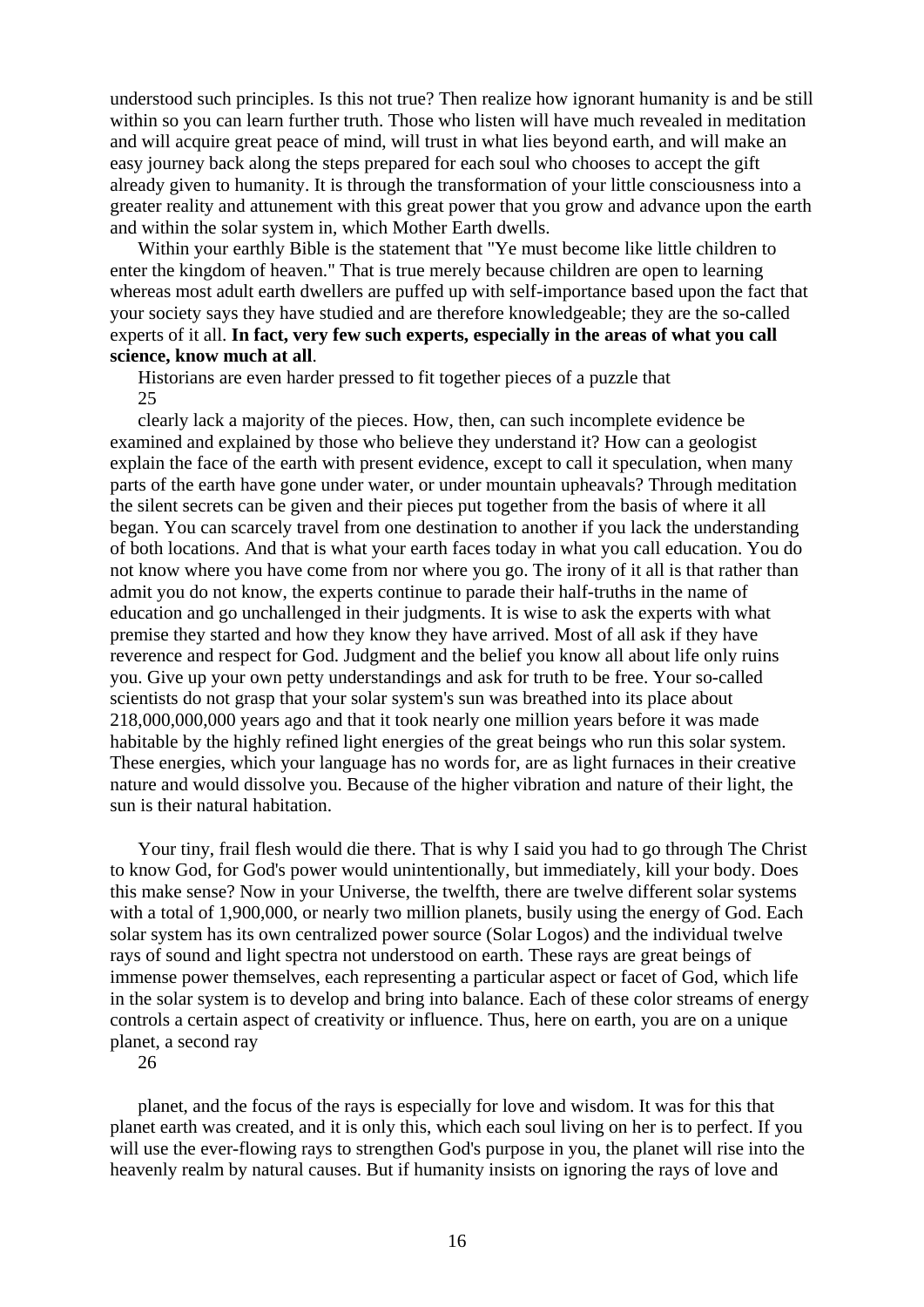wisdom or uses its free will in the wrong way, then earth will have to be cleansed of that negative use of the ray energies one way or another, which is why I tell you that the separation of loving and unloving souls will soon occur. For as the power of the many spiritual energies assist at this time in bringing the love/wisdom rays into perfection, all those souls who do not flow with its power will be unable to bear the change in their physical and subtle bodies. You are being infused with the rays and the light of God, dear ones, as soul fuel or food, and unless your heart is open to love, you cannot bear the intensity and magnitude of their nature.

Only the children of light will know what is happening and be able to utilize the love/wisdom rays properly during the cleansing soon upon you. So use your free will wisely. Since it is impossible for most of you to see energy in its higher vibrations, you are blind to the majesty and power of your Universe and the realms who would help you. Only a few clairvoyant people can see what I speak of. These clairvoyants must be treated with respect for their powers, which one day will be the ability of all humanity once again. At the time of the fall, or separation, this loss of true or inner vision occurred. This inability to see the higher vibrations of light causes you much pain, for you look only at the physical in all you do. You do not see that matter is only the end result of a higher power, not the beginning or the main reality. Be willing, then, to acknowledge that you are limited and ask always that the higher forms of subtle life be made manifest to you, so you do not destroy earth and space through this unfortunate ignorance and blindness. Soon the awakened children of light will move ahead into these higher realms and if you are sincere you will be assisted in that process. Remember in the meantime, however, to acknowledge that you are ignorant, for this ignorance has caused your present blunderings and bumblings on earth and in space. In answer to your questions about who and what you are, then, grasp that you are light and energy because that

27

is what God is. Consequently you have always been alive as a spiritual creation. ALWAYS. Therefore, at the soul level you are an immense collective mass of energy in identity. You are ageless and eternal. You are vast beyond description since you were created in the beginning and have temporarily come over the bridge from infinity into your present physical form. In your limited perception here in the third dimension of consciousness you cannot remember this generally, but you contain all the truth you will ever need. And because of your original identity you are capable of unlimited understanding and knowledge about yourself, about this earth you call home, and those so-called invisible or unseen dimensions that are but a thought away.

This great "spiritual you" has existed in many experiences before your present life and, therefore, brings here not only a dynamic drive to learn but also prior training, as it were, to assist you in your current existence in matter. So do not think you are weak and helpless and ignorant! Not when you have this higher Spirit or self to feed you, not when you have assistance and truth as you live each day on the planet. Remember always that you have an intrinsic identity as light and energy, but you must acknowledge this identity and then ask for its assistance. **That is the key.** This wiser you, massive in its abilities, can only keep in touch with you through your recognition and acknowledgment. "Seek and you will find" is not an idle comment I assure you! Nor is "Ask and it will be given." In this current time of awakening, much of each soul's prior \_ experience and glory will be released to Love Corps participants. This is a gift to those who serve the light.

Who are you? You are a spiritual reality living in a physical body because it benefits your soul experience to do so. And in the vast mind of God, the source of us all, a plan for many souls to expand in the qualities of love and devotion was offered you. You accepted this opportunity for growth and expansion because that is the nature of God ... for by its division into many parts it moves ever outward and achieves greater power and wisdom as it does.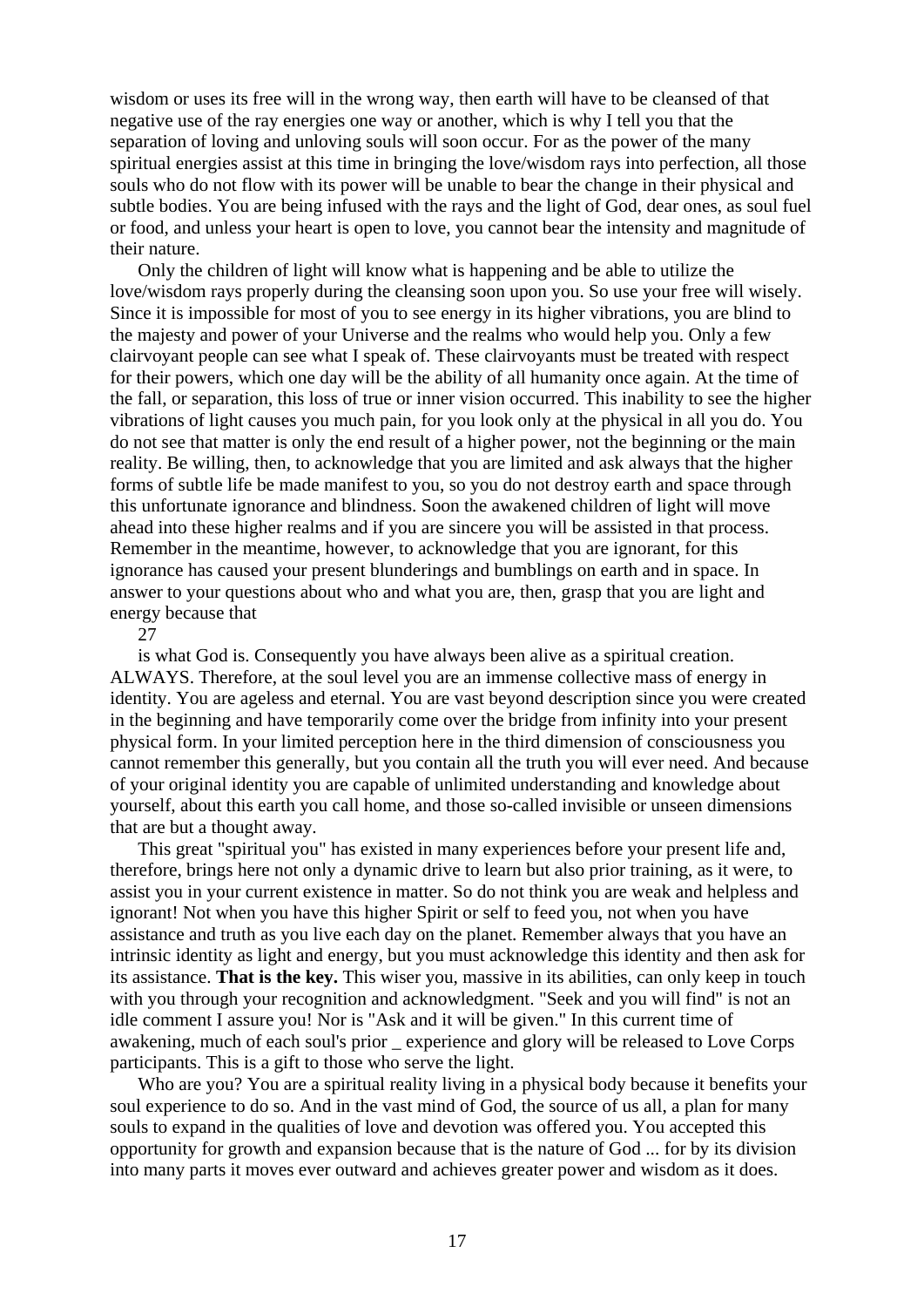God and you are working together for the good of all, stretching farther and farther into distant regions of consciousness and love. An exciting and noble purpose, is it not? So, then, you live on a planet called earth, which would provide you with the greatest challenge to grow and learn and to realize that your mind is the

#### 28

is what God is. Consequently you have always been alive as a spiritual creation. ALWAYS. Therefore, at the soul level you are an immense collective mass of energy in identity. You are ageless and eternal. You are vast beyond description since you were created in the beginning and have temporarily come over the bridge from infinity into your present physical form. In your limited perception here in the third dimension of consciousness you cannot remember this generally, but you contain all the truth you will ever need. And because of your original identity you are capable of unlimited understanding and knowledge about yourself, about this earth you call home, and those so-called invisible or unseen dimensions that are but a thought away. This great "spiritual you" has existed in many experiences before your present life and, therefore, brings here not only a dynamic drive to learn but also prior training, as it were, to assist you in your current existence in matter.

So do not think you are weak and helpless and ignorant! Not when you have this higher Spirit or self to feed you, not when you have assistance and truth as you live each day on the planet. Remember always that you have an intrinsic identity as light and energy, but you must acknowledge this identity and then ask for its assistance. That is the key. This wiser you, massive in its abilities, can only keep in touch with you through your recognition and acknowledgment. "Seek and you will find" is not an idle comment I assure you! Nor is "Ask and it will be given." In this current time of awakening, much of each soul's prior experience and glory will be released to Love Corps participants. This is a gift to those who serve the light. Who are you? You are a spiritual reality living in a physical body because it benefits your soul experience to do so. And in the vast mind of God, the source of us all, a plan for many souls to expand in the qualities of love and devotion was offered you. You accepted this opportunity for growth and expansion because that is the nature of God ... for by its division into many parts it moves ever outward and achieves greater power and wisdom as it does.

God and you are working together for the good of all, stretching farther and farther into distant regions of consciousness and love. An exciting and noble purpose, is it not? So, then, you live on a planet called earth, which would provide you with the greatest challenge to grow and learn and to realize that your mind is the

#### 29

that, which is experienced in the body is an effect. Unfortunately many personalities do not recognize their responsibilities and constantly feel victimized by life, or by God, for what happens**. But I confide that while there are great beings of love and wisdom who direct the destiny of this planet from what you might call higher or inner dimensions, you are here to learn to use that mind power purely when you are again out of the body**. Please think of us in heaven as a compassionate energy or light, which supplies guidance and inspiration to you while you are in this process. Thus, you are never alone, day or night, sleeping or awake, if you choose to have us assist in your expansion and perfection. And as you invite God or the angels or any great spiritual master or teacher into your thought, you choose to connect with a wondrous power. This connection moves you quickly and wisely through the experiences of balance and imbalance that exist here on planet earth to help you learn the control of mind.

For if you were to be given a high task in the Universe to create on behalf of God, your tiny untrained mind would create havoc, as it does in your own life now. This learning to use mind energy in only a positive way is critical if you are to grow and serve yourself, humanity, the planet, and God in reverence and devotion. How many prayers have come to me saying,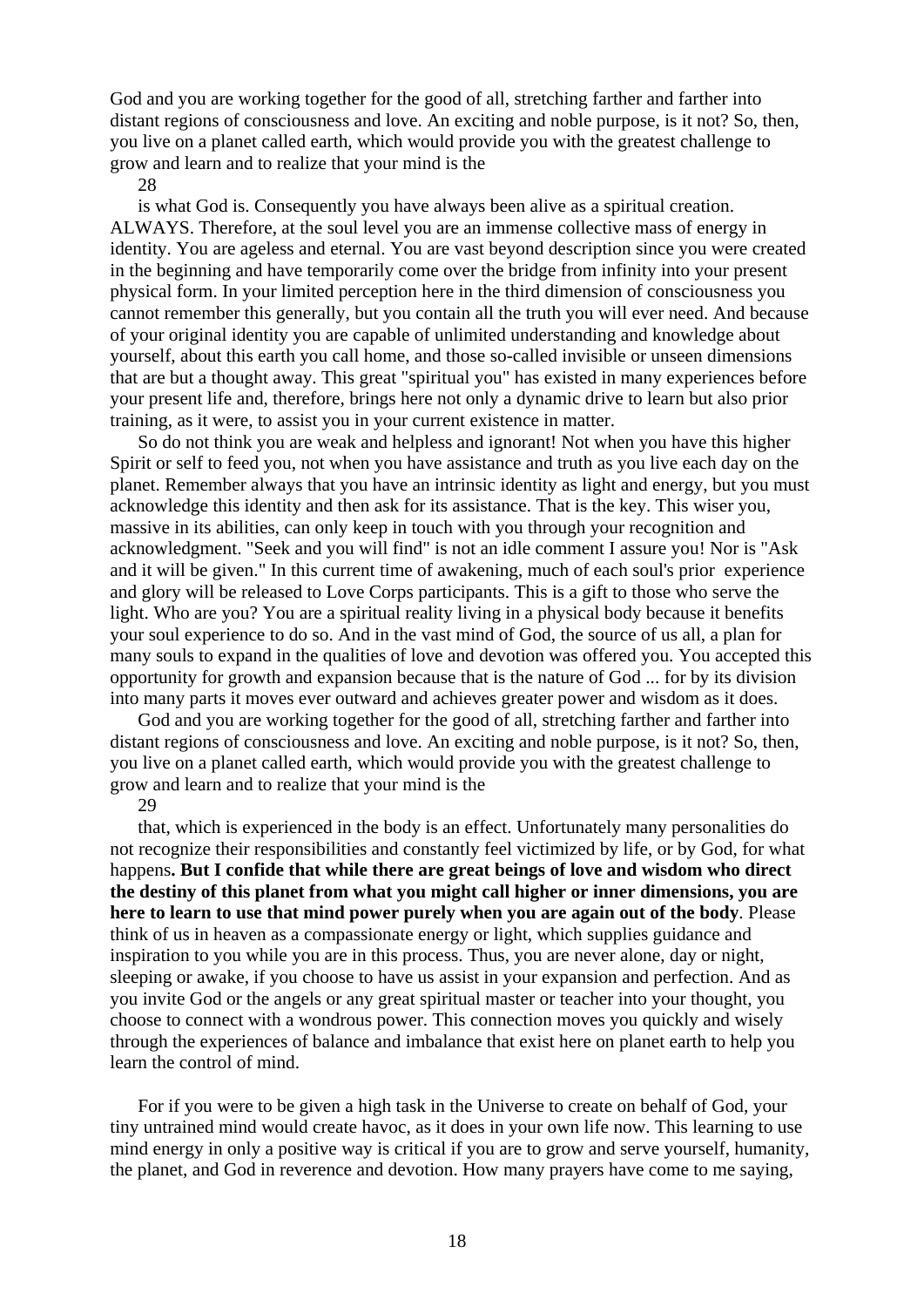"Help me! Help me!" Yet when we of the greater knowing come to you with ways to grow and release your limitations and expectations of how the world should be, you will not follow our suggestions and then your life continues in its misery and woe, its fear, anger, and war. What do you gain from asking for help if you will not follow the very prescriptions we give for understanding life's events and surrendering to the lessons they contain? For the answer is always the same and will always be the same. Love. Purity of thought and action. When the mind obeys the soul in these matters, it grows and advances into even higher levels of usefulness to itself and all of life. Therefore, understand that the things of this earth, which you call evil or negative such as hunger or war or disease are here to train you in the ways you view these and respond to them, for each soul may be on a different level of perfect mind usage and these experiences teach bold and oftentimes painful lessons, which will NEVER be forgotten. In this way these famines and horrors serve humanity, for they bring separated attitudes and beliefs into focus on

#### 30

identical issues, providing a common curriculum or teaching outline for love and peace. You are here to demonstrate self-mastery in the use of your mind and its thoughts or you would not be on the planet at this time. Therefore this is an opportunity, which serves a higher purpose than your tiny human personality may realize. It may be difficult to see these events as valuable, as helping you to recognize balance from imbalance, love from fear. Surely you can see that it is difficult to appreciate freedom unless you have been imprisoned or health unless you have been ill. Yet through these various opportunities you grow toward perfection.

Perception or clarity of mind sets you free and earns graduation into greater realms of understanding. But you always have two factors to make the task easier and more productive to the soul. First, you have a mind that can be trained to give up all personality judgments and achieve only positive responses to whatever happens in the world. Or at least, it can accept that there is a plan and that if love is given in each circumstance the result will bring peace. Secondly, you are not alone in this temporary existence unless you choose to be. There is never a time when the infusion of our power and love and guidance is denied you. But should there be an earthquake, for example, it may be impossible for us to get through your selffocused activities, which are dearer to you than meditating and finding time to attune yourself to the helping frequency we would use. *How many times in your life has your own soul called out to your personality in warning about some activity or decision that is not loving, not appropriate, and can only return you misery?* How many times have your personal and specifically assigned guides (whether you call them angels or not) tried to whisper suggestions but you were too preoccupied to listen? How many times have the spiritual teachers come into this barbaric negative mortality to remind you of who you are and why you are here, only to be ignored, misunderstood, or deified into a meaningless ritual where the inner teacher of each person is quickly forgotten or never acknowledged as the key to freedom and joy? I will ask no more questions about this but remember that your answers will have to be shared one day from your own soul to its teachers. Even I, the Christed One, had many teachers and lessons when I walked upon this tiny planet earth. And it was all part of the Father/Mother's plan so that I

#### 31

could better serve humanity from a place of common experience. This living planet, which is often ignorantly referred to as a rock riding through space, is also part of God's plan for growth and service; for just as you have inner feelings and mental and spiritual aspects, so does she. And in many ways you, the human family, and she, the mother or home of you all, work together to extend life and love in broader and purer ways. Never doubt she has her own destiny and never attack her or you will attack the feminine nurturer within yourself. This is so critical that I say it many times. What you do to any other living thing must result in your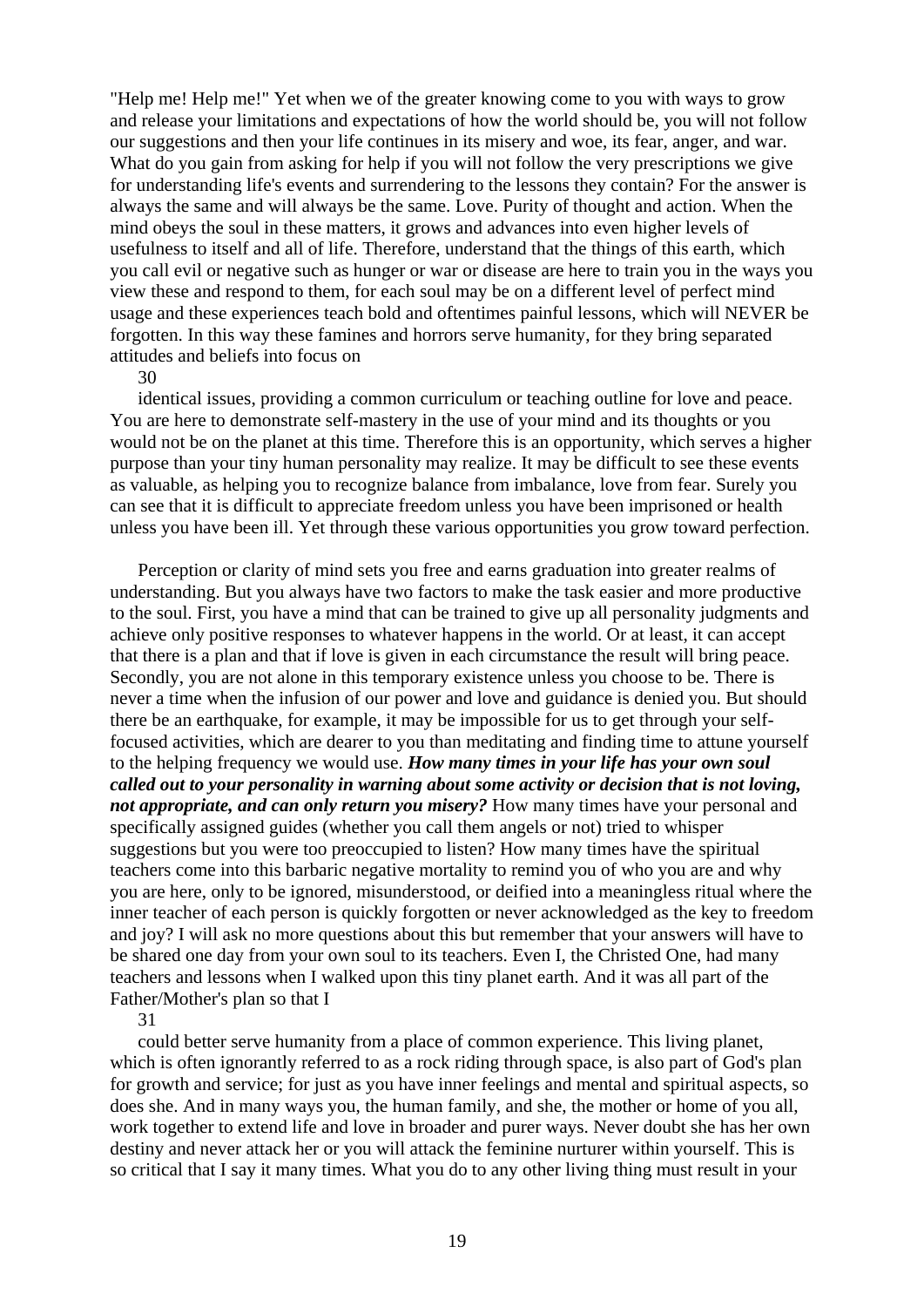own experience of it. And this applies to the mineral kingdom, the plant and animal kingdom, to humanity and yourself, to the higher life forces who are alive in physical form in space, and to all invisible or unseen energies that abound throughout creation. Will you accept, dear ones, that there is great opportunity here in this place of balance and imbalance, this world, which reflects what you think?

We of heaven realize that if you do not understand the purpose and do not follow the rules, you will suffer pain. Yet through your errors you will gain; for love is the balm for all wounds, and healing is the result you first acquire and then offer others. Many of your holy books and written scriptures tell you that there is an omniscient, omnipresent, and ever expanding force, source, or energy, which is called by many names in many languages. "God" will do. Most of these teachings say that this God constantly moves and grows, gaining further power with the development of each being that is a smaller part of the whole. Even your physicists begin to grasp the potential of this concept as they explore the secrets contained in the ether. *Space contains a myriad of lifeforms mostly unknown to you in your extremely limited definition of life.* Be cautious how you treat space, and move ever so slowly as if you were in a darkened room filled with precious breakable objects, which you must not injure.

Part of space contains the extended life energy fields of your own Mother Earth and she suffers from your space vehicles and weaponry as it blasts through her invisible energy fields. Beware where you step in thought and in form. For is not a flower a star? And is not a star an atom of God just as you are? Be still and listen. Those who do will hear the symphony of stars yet unborn and the truth of God manifesting in directions and ways you

32

cannot presently imagine. Sound, heat, light and color energy rays are everywhere present moving unrestrictedly from lighter, higher energy to denser forms. As you learn about these energies, you can earn your place among those who will respect and honor them. Yes, you must be willing to say, "Teach me! Teach me love and wisdom." With this humble request and honorable intention called reverence, you can then be taught as you meditate daily. In the silence you have softer brain waves or mental reception through, which we can reach you, both alone and in groups, where the combined power allows a greater influx of love energies and healing for all. The vital impression I wish to impart here is that earth is a very small planet physically, and is part of a solar system family from whom all are fed by the sun's life energy even as you place food in your mouth for the assimilation, digestion, and elimination process to be completed in a healthy manner. There are those who laugh at the sun worshippers of long ago, but their clarity of devotion surpasses your own. For who would not extend appreciation to a group of God creations, or beings, who by their love and willingness feed and fuel the life force of your solar system, earth and yourself without ceasing? Your two greatest difficulties are free will and, therefore, doubt - and your lack of appreciation for the gift of life and sustaining support to earth. It is wise to be reverent, for a lack of reverence detracts from your spiritual growth. Do not ignore devotion; do not doubt God! For the doubter who denies the truth becomes an unloving soul with no appreciation for anything given from the Creator and the other creative energies in their continuing process to make you whole again.

Without their love and caring there is no hope planet earth's population will return in remembrance and commitment to the relationship originally intended by that Central Being. While I can share this brief overview of the immense Universe in, which you have a tiny part, unless you can feel and appreciate it, the information will do nothing to aid humanity's restoration to its former place of wisdom and love. For once the earth glowed with an etheric light of such beauty that she was known as the jewel of this quadrant of the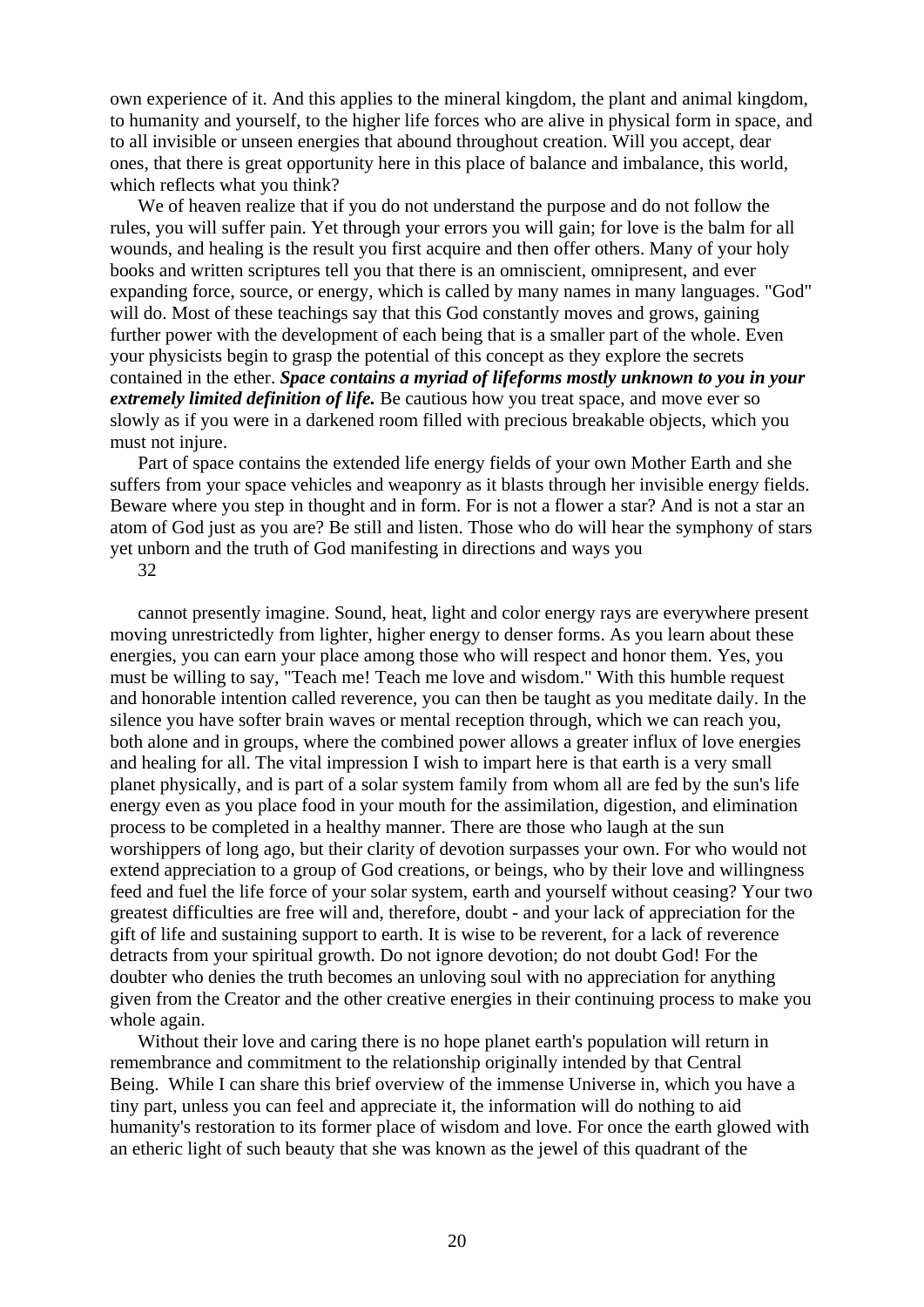Universe. Will you help regain her former position? To grasp some sense of what I share, please take time on a clear-skied evening and just sit and watch all that you see above. (p33)

Every twinkle of light represents an immense number of life- forms — into the billions, even as earth contains such. Know that the governmental body, the Milky Way galaxy, is the homeland of many great beings, luminaries, energies, and vibrations who have their residence there and who have profound spiritual effect upon planet earth. Most important to remember is that some souls chose to come to earth in a mass immigration plan, in a spirit body, to begin this newly made planet about eight million years ago. The intention was to make it a wonderful learning place within this solar system and this galaxy, a place where love and wisdom would reach a high plane of expression. So you are not here by accident nor were you always in this dense form, which now encases your soul in physical flesh. Most religions speak of a separation or fall in humanity's past, and so there is much I could share about this sinking of consciousness into its present pitiable condition. To avoid guilt, however, is my goal, for it freezes your ability to change and move forward.

Therefore, let me just remark that what is gone is gone. Whether you are a fallen angel, rescuer of fallen angels, children of these angels, a visitor from some other starseed - or merely an unlearned or lightless soul, you are needed! Mankind's future depends in large part upon your commitment to have peace and nothing but peace. Let this be our common purpose and opportunity regardless of past history.

I say once again that eons ago when the planet was given life, the goal was for this new creation to rise in glory. As a glowing beacon, she was to exemplify a creation who would honor its Source in true adoration and love but with a developing wisdom as well. Thereby those of the galaxy who were not yet given the capacity for heart love could see it demonstrated in matter for them to emulate. For I tell you some beings of this galaxy desperately need an example of love, a model of love, to follow. In this earth experiment for all souls to grow in love and wisdom I must gently ask you to evaluate how you think humanity is doing at this hour. Is your present civilization a prototype, which you would give other members of God's creation as a sample of how to love with the heart? For they already overshadow your mental capability and primitive scientific and technological information. But until now these great mental learners have focused almost entirely on the intellectual aspect of life and no other.

34

You of earth, who were intended to become the pattern, which extends love to these mental beings, have much to learn from these other ones but also much to teach of the feeling nature of mortality. You can teach how to love God totally while sealed in a fleshly body. Perhaps you could be described as energy living in matter remembering itself as that greater love identity. But however you explain this, be assured that this was the plan undertaken nearly eight million years ago here by the spiritual and etheric realms, from which some of you emerged and are a part. Some souls volunteered to be here until the plan was achieved and earth was in concert with the other planets in both the solar system and the galaxy as that place where the demonstration of love of God and all lifeforms could be witnessed and experienced. The graduates could then go forth to teach others and practice what they themselves had learned.

You must ask how you are doing in that experiment. And in that answer and evaluation, not from a wish to be guilty or burdened with the crushing awareness of failure, you must bring forth a new recognition of what must change if this noble purpose is yet to be fulfilled. Let each person on earth acknowledge that behavior is the test of knowing. How are you behaving? What have you learned, citizen of earth, that you would share with your own human family on earth? And what it is you would teach the rest of this galaxy's lifeforms about LOVE? Certainly those who teach love and peace will learn more about their subject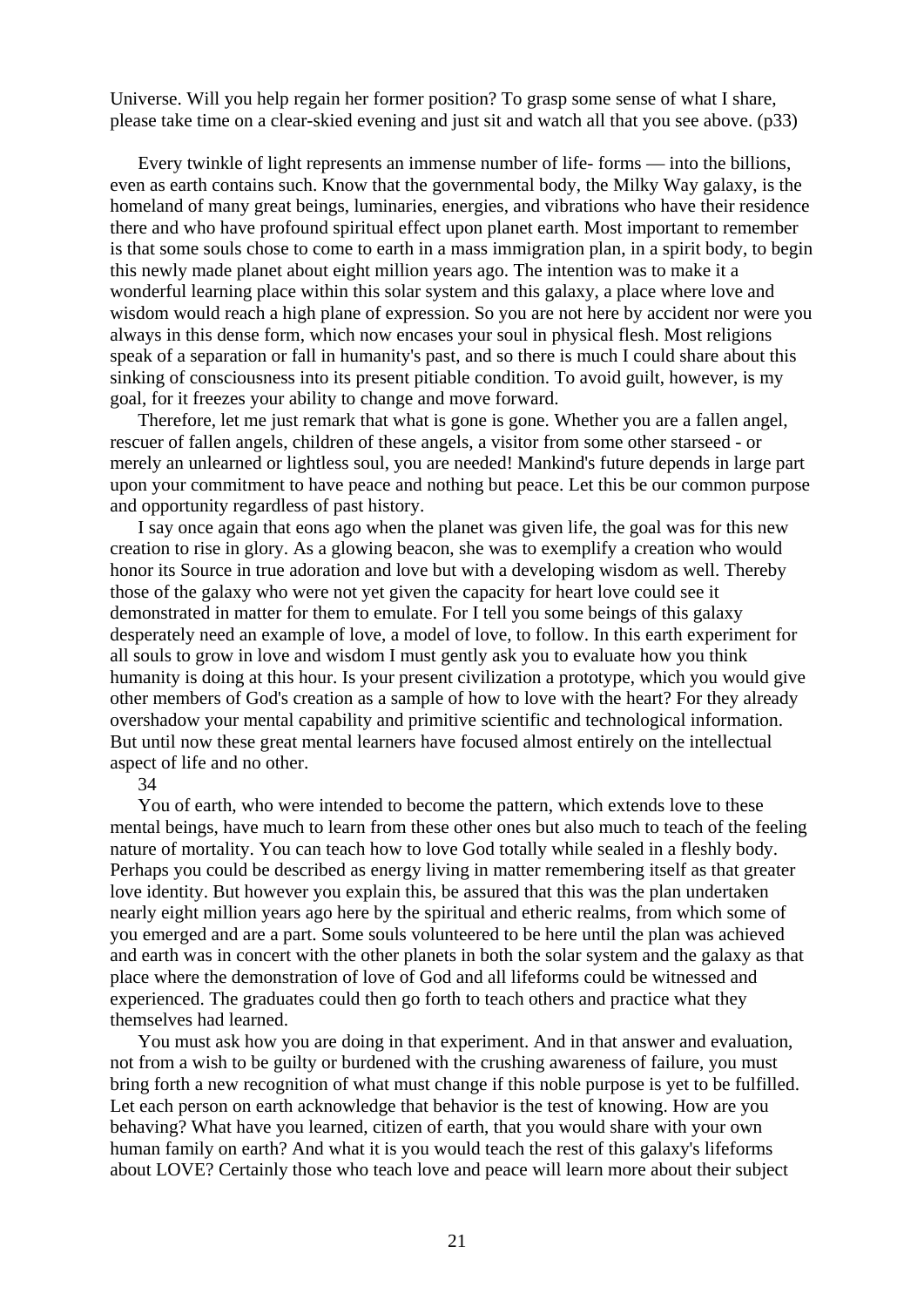but they must have some basic proficiency first. Imagine, if you will, that you are a member of another branch of God's creation seeded into the same galaxy alongside this small solar system, in - which earth resides. If you were such, would you wish to meet the present day earthlings as your model of peace, as your loving neighbors? Very likely you will think of a few individuals who could be used as ambassadors of peace because of their gentle nature and love quality. But what of the rest? And, which group do you personally fit into? I come to tell you that your soul's desire is to have love and peace and to share these not only on this planet - but in the solar system, and beyond. *There are life energies you cannot even presently see, except as they temporarily materialize on occasional monitoring and reconnaissance visitations*. Your present assaults on your own earth's invisible energy fields and upon those brothers and sisters in space — have made you suspect indeed.

#### 35

If the situation were reversed and you were the technically superior, might you not also watch earth with suspicion, as it spews forth killer satellites and threatens other lifeforms with nuclear blasts and plans to deliver even greater destructive weaponry as its calling card in the Universe? My heart is heavy in the telling of such a tale. It seems a nightmare better left unspoken. Yet your opportunity for an intended divinity must be brought to you for your examination in the hope that you will hear, and remember, and return to earth's original focus.

As your World Teacher I must make this attempt to change the abysmal reputation earth has gained, for it was exquisite for a million years before the spiritual fall into density. Can you hear me? Is there a response to what I ask? I say to you all that it is my intention to lead the earth onward to her original purpose and usefulness to God. EARTH WILL RISE INTO HER FORMER GLORY AND ALL SOULS ARE REQUIRED TO CHOOSE THEIR PATH AS PART OF THIS ASCENSION NOW.

Some who read and ponder this, will be joyful in the remembrance that forgiveness has been granted for all the past errors and will choose to combine energies with others like themselves who are dedicated and committed to this task of love/wisdom teaching. There will be those who scoff and laugh. Many will deny. This can only bring a harsher lesson to be soulfully experienced at a later time. But for those who will focus on the love and wisdom aspects of human life and practice it to the highest state possible, the future looms nearer to God, and to us, the higher beings of light who offer to teach you spiritual mastery. It will also bring you closer to those lifeforms from other residences and homelands in this solar system and beyond, who seek at heaven's request to assist us in whatever ways may be necessary. Yes, there is a legion of volunteers ready to help earth's rebirth, and humanity's awakening. This legion will be used by those of us in the spiritual realms in case earth's experiment goes astray due to nuclear disaster - or by a response from the earth herself to eliminate humanity's accumulated violence and negative emotions. To those who may scoff, laugh, deny, and otherwise doubt what has been said, let me speak now about the nature of doubt and how it affects humanity, for doubt is truly a great enemy and the most deleterious of attitudes to hold. To doubt is spiritually fatal, for in the refusal to keep an open mind, all perish. 36

The soul is stymied. The life is wasted. If you knew how many souls on earth at the present time doubt everything, you would know why this is called a dark planet. Spirit is free, active, unlimited, and one with the Creator. Doubt keeps the Spirit's full expression locked into a tiny dark cell — without breath to live all possibility of growth doomed. For it is only in your willingness to trust the unseen that you grow. Therefore, I say, cease your doubting! And let the wind of acceptance blow away the cobwebs of this illusion that you are something other than a creation of the living God. Doubt is satanic. To listen to it is to close off your good as surely as if you had murdered yourself. It is suicidal for the Spirit. Doubt has retarded many human souls. Doubt is hell personified.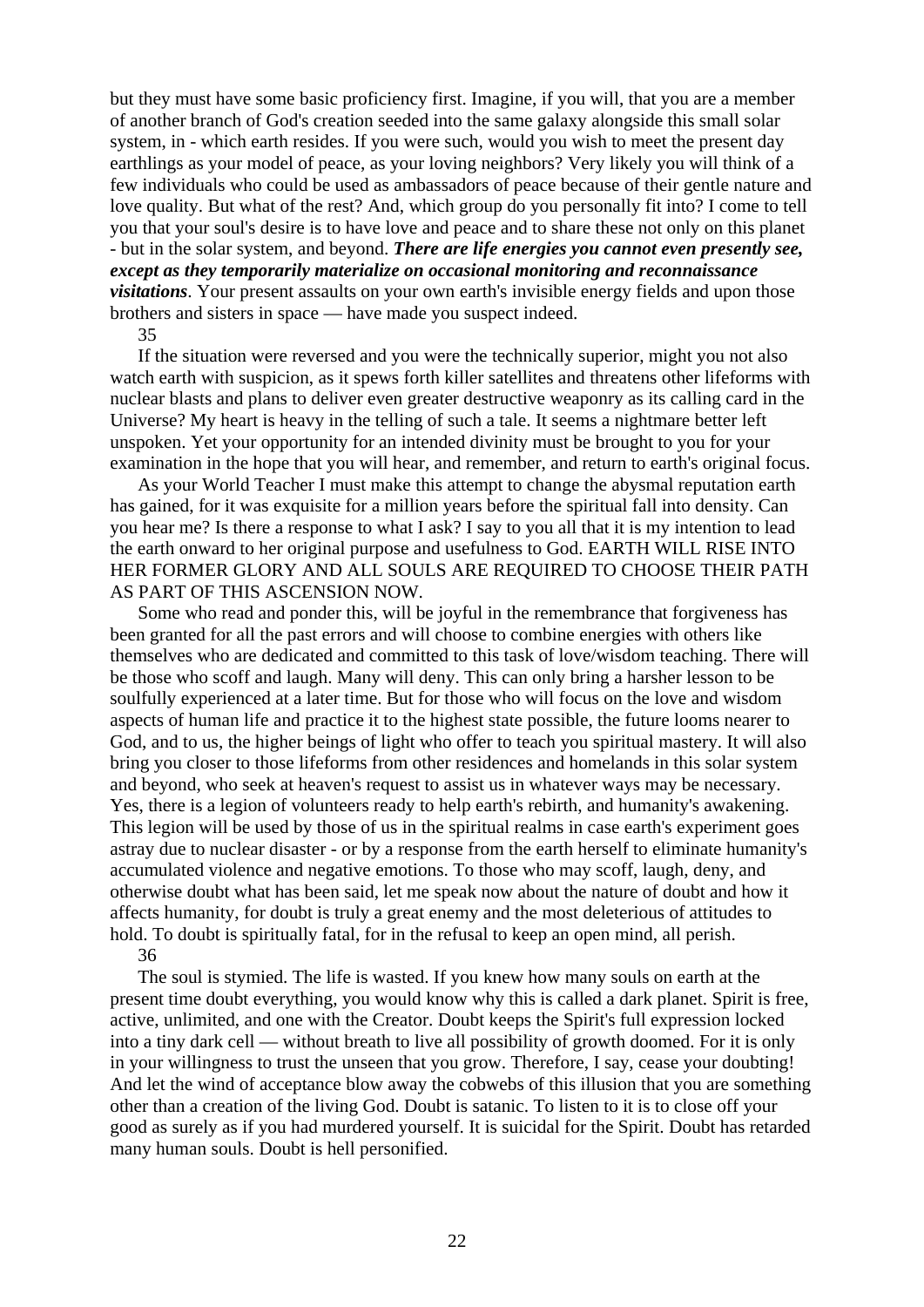It leaves no room for hope, no access to peace. Doubt is your inner enemy, and the enemy of all humanity, as well. Doubt is created in your mind. Often it comes as a whisper, then a full-blown denial. Finally it becomes a faithless rejection of good a rejection of the Creator. When this happens, its infectious nature controls the affairs of the race and they fall deeper and lower into the abyss of pain and suffering, which no light can penetrate. I say that doubt is your nemesis and the major foe of your time. The effect, or punishment, for doubting is brought into your life by your own mind, not by God. Let this be known and accepted. And this is the last time, for a thousand years, that doubt will be allowed to flourish on planet earth. After that time there will be no doubting souls left here.

They will all have been removed. This is your future, children of the light. No more will you have to battle this hideous quality of infectious thought. So remain strong! Keep your faith high, and realize that in a few years the spiritual cleansing will remove those souls who will not now honor God or hear the inner voice for God. It should lighten your step to know that the exhausting battle will be over for the faithful and there will be a bright new tomorrow of peace and reverence. Rest content that you know the meaning of faith, which is to trust the Creator to implement that Divine plan in the best way possible. Your ultimate act of faith is to accept a God most of you cannot personally see, except through your natural environment and in your daily activities of love, and to follow the evolutionary spiral of its design back to where you will be the true children of God again. Faith requires you to follow the inner teacher,

#### 37

that spark of God given to you when your individual soul was created eons ago. This is why I have asked the faithful, or those who would learn of this love quality, to meditate daily and join with others in weekly meditation for healing the planet and all those upon it. For through this experience of listening you are fortified and can sense or remember who you truly are. In these approaching times, you will be spiritually lost if you do not have God's inner voice at your disposal. Where will you be without this spiritual communication device in earth's emergencies? My heart cannot dwell on the thought of it because the fear and suffering will be great. Have faith then. Be strengthened by your inner guidance, which is the gift to all who ask and demonstrate their sincerity by meditation. You have my promise, as a resurrected Son of God, that you may sit silently and simply say, "Take my doubt, Father/Mother. I am willing to let my heart and soul be filled only with love and faith." If you persist in this willingness and follow your meditations regularly, there is still time to rescue yourself, with the help of the heavenly realms, and to assist others in this awakening process.

Or to continue growing if you have already begun to awaken. I tell you, my beloveds, that you are worthy and capable of far more than you can imagine, for you are the created ones of a great and marvelous Source. You cannot imagine the magnificence that will yet be yours through devotion and service, but it is an exciting opportunity that we will undertake together in love, in the light of joy and peace. Know that you will constantly be in the company of great souls and high teachers as this journey begins, and be not afraid of its outcome. You walk until you can fly. You fly until you become the light. One day your bodies of physical form will be like the one I showed you at the time of my resurrection, and beyond that it will become lighter and lighter still. To honor and use that spark of God-given identity positively is our major function. Individually and in unison we will do far greater things than can be explained today.

But you can believe that there is no limitation in God's plan! None. What a gift to us all. Truly if you have any sense of the grandeur of God it will be easy to serve and appreciate this great Source and give up the petty human kingdoms of fear, anger, guilt, pride, and greed that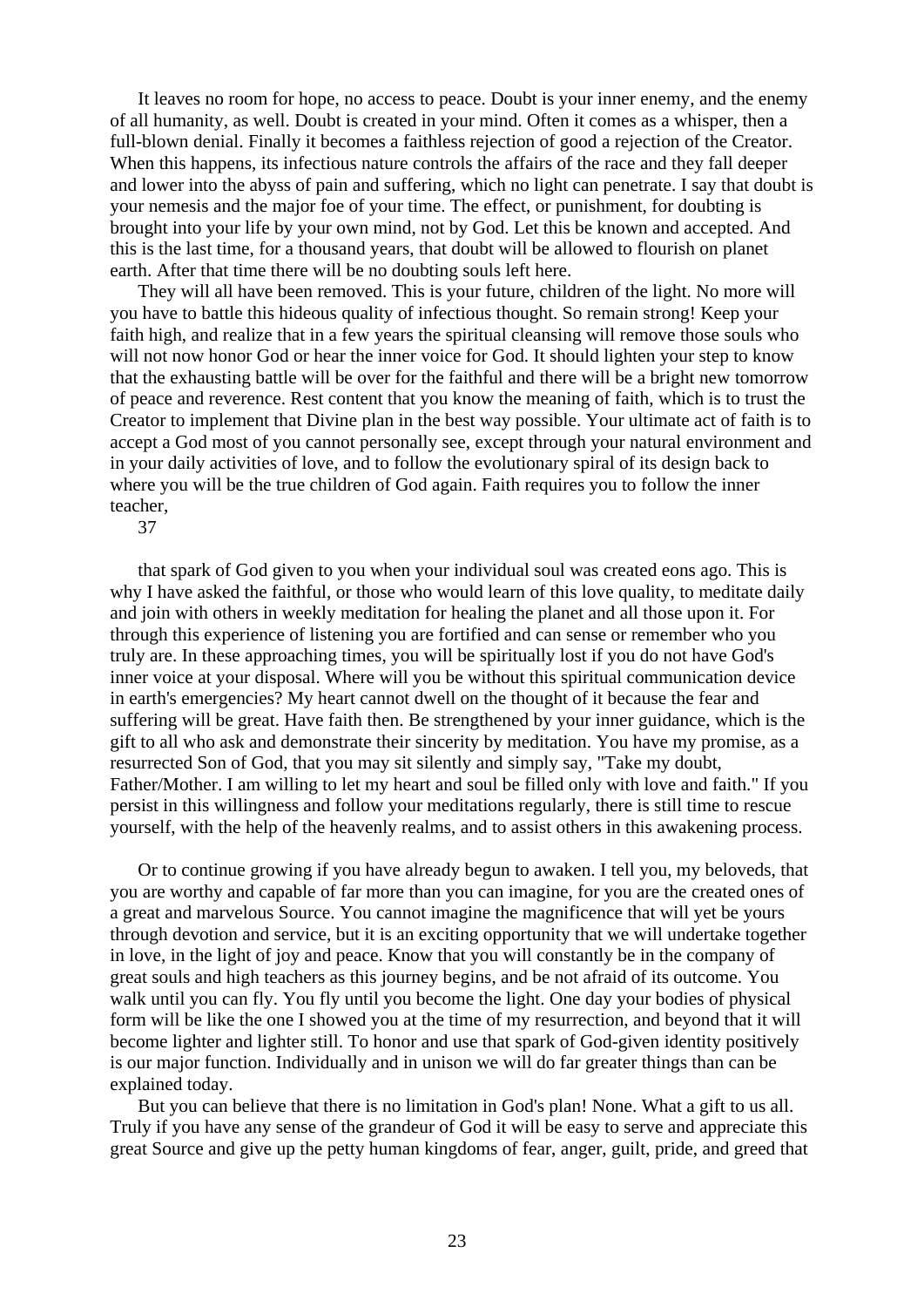exist on this tiny speck of land in the vast ocean of creation. I recommend again immediate action to begin,

p38

or continue, meditation for yourself daily! And to participate weekly in small meditation groups composed of family or friends. Hear the inner teacher when you have group decisions to be made. Remember the age of solution by consensus, by agreement, is here. Let your own life, your family's life, and the business or world of work be steered by this same inner guidance system. The smaller political units in your world can apply these truths, too, working together in the smooth machinery of love and common goals. Then the nations can be as one planetary expression. This is my promise. Every soul who practices love as directed from the inner, higher self shall find a love work in the remaining years of this century and then shall return together to walk in the Golden Age with others like yourself. Take my hands, beloved. Opportunity beckons. The inexpressible joy of our mutual mission awaits.

Keep God's remembrance close in heart and mind as you continue the journey to rejoin your Creator once more. Let this very day begin your commitment to love God more fully and to give up all doubt. I assure you that any sincere request to change doubt to faith will be heard and supported by those of us who love you. We will absolutely support your relinquishment of doubt and irreverence. Take another's hand in peace to diminish doubt for you cannot return to us empty-handed, empty- hearted. I, the Jesus of a bygone day, have proffered this reminder so that you and all mankind can be returned to the fullness of God's intended creation. If you have stumbled or fallen use my love, and the love of all of heaven, to be supported and lifted up again to full stature as a forgiven soul made new, made pure. Truly you are the unsullied, innocent light if you wish to awaken to it. Be willing to remember your forgotten spiritual estate, and let the purifying rainfall of your sorrow and regret flow out with cleansing tears that refresh the thirsty soil of your soul.

See the slate washed away by the silver-gold healing of a canceled past. This is a time of new beginnings for the negative or unawakened. Come forward! This is a time of sweet return to your true identity for all of humanity who choose it. But only you hold the power to make that decision, beloveds; I can only guide you with my recommendations and the support of heaven's hosts. The saints, angels

#### 39

guides, sages, gurus, avatars, masters, adepts, and lords of all places and dimensions also stand beside you. Receive encouragement and even praise today, in a renewed attitude of greater purpose, for the insidious disease called doubt lies in the strongest of you and needs to be released totally. Give reverence to receive self-respect, love and peace. In reverence and humility a soul's errors can be easily forgiven and transmuted. Then give all reverence to the Creator, exchange faith for doubt, and thrill to the newness of a clean start. For who among you does not carry lingering memories of regret, remorse and recrimination against self and others? Have your own definitions and judgments of life brought earth her glory and your own deep soul satisfactions? NO!, which is why we call you to the Love Corps. Then surrender your doubt and judgments and let us assist humanity in its planned ascension. Your time is here. Your time is now. Use it well. Peace to all from that Great One whose loving mind and heart has brought you forth into light and life, and also from your brothers and sisters in spiritual dimensions. We encourage you and eternally support your efforts to come home in consciousness to that magnificent Creator of love and peace called God. To all of you, amen and amen.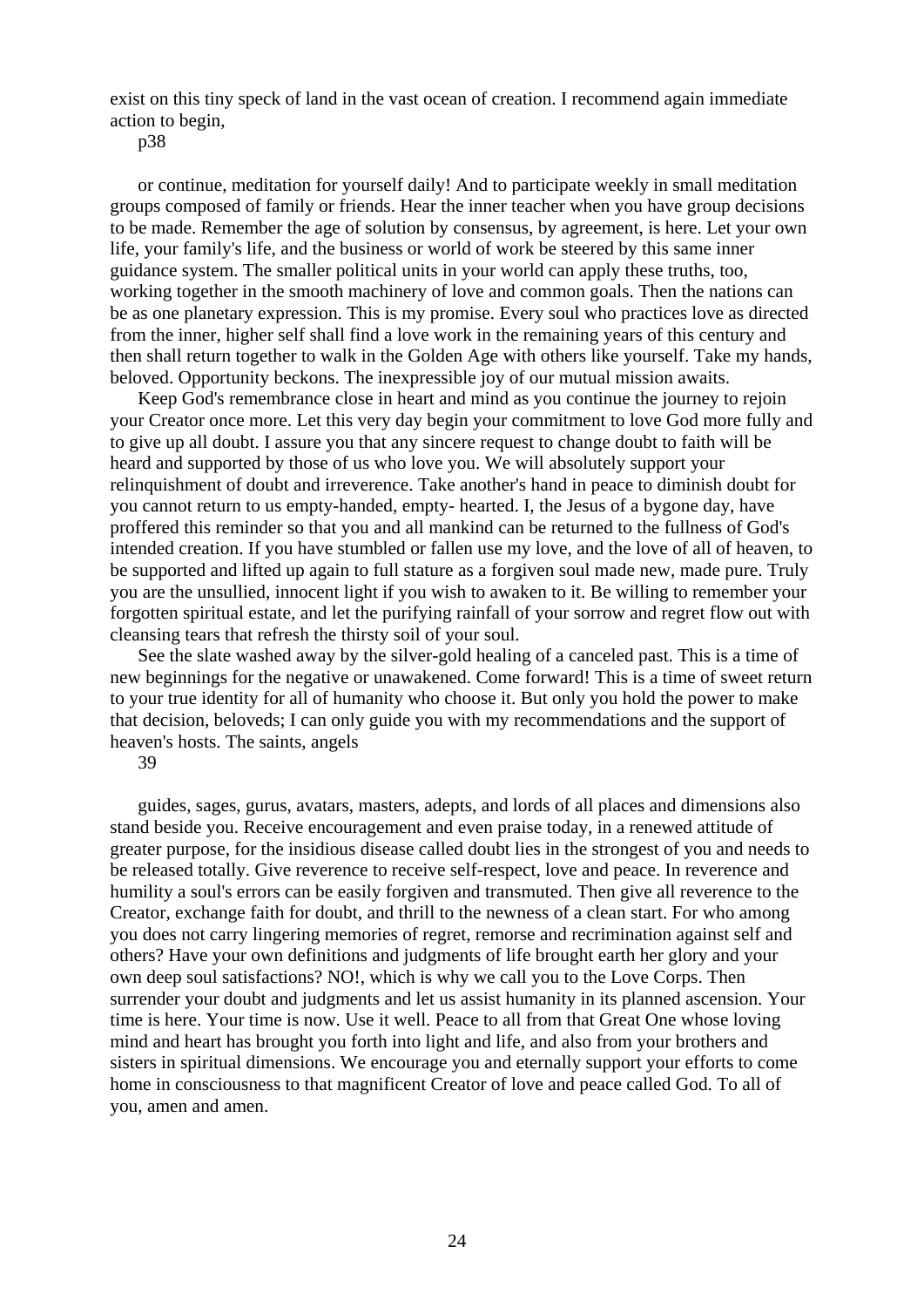#### 1994/1995 COMMENTS

In evaluating who you really are today, and how you have changed in the past eight or nine years, I can state unequivocally that we can see the growth and improvement your efforts have brought in your awareness. You are already experiencing a higher level of interest in metaphysical subjects such as angels, near-death episodes, Star Trek-type beings in space, and many materials concerned with healing on physical, mental and emotional levels. Humanity also has a greater knowledge about the cellular composition of the DNA codes and how they may be physically changed or engineered ... and even some knowledge as to how your single, mutant DNA helix pair is beginning to change back toward the six pair you once had, and need to have. You need to have this knowledge and change in order to live in the full 12-helix spiritual consciousness or the condition called enlightenment. This awareness has caused a major identity crisis because your genetic shift demands the release of linear

#### 40

time, of certain physical problems in the body, release of many emotional feelings held deep in the unconscious storage level, and release of those unexamined mental attitudes and beliefs that define the actions and behaviors of your everyday life pattern. Then in brief, you have to let go of nearly everything you've learned that opposes your true soul identity as a light being in service to your Creator's plan for the advancement of planet Earth! No small task, beloveds, but one you will accomplish with the support of these many extraordinary spiritual frequencies and light waves that bathe you in the second coming of cosmic wisdom and love. Waves of meta cell influences some call God consciousness, or photon energies, are affecting all of space in this galaxy!

Indeed, as this enormous meta cell's identity and intention of high consciousness come from what you call the angelic realms, linear time is vanishing as you move into higher realms and dimensions. Along with that time shift, linear thinking is also vanishing and tomorrow can only be based on the now of this very moment. This shift in linear time and linear thinking makes it easier for those with spiritual willingness to increase their power of manifestation and their ability to see and experience things that are inspirational in nature and content. This is, indeed, a second coming, my brothers and sisters, which has been long promised you, but is dependent—as I have so often said—upon your personal choice, your willing acceptance of it. We are here, as I modeled in my earth life long ago, to offer ascension without the necessity of physical death. To offer grace. To offer resurrection without death, but not with the crucifixion aspect I experienced. Because linear time and thinking are vanishing, group manifested power can be nearly instantaneous if strong emotional desire accompanies clear mental focus and high spiritual intention. As time shifts into a higher reality and illusions fade, duality must end, especially within your own beingness where the conscious and unconscious parts of your own polarized self are vying for control. You are a beautiful essence presently enclosed in the trappings of flesh living in a play of life, which demands you choose one of two directions. Love or fear. Peace or war. Indeed, the answer to your question "who am I?" was given when the Creator birthed your soul with that sense of love and caring, which is the natural inheritance of the human species. All you need do is remember, appreciate, and express that essence, beloveds. This is the cosmic commandment everywhere. May the Creator's blessings be yours forever. Adonai.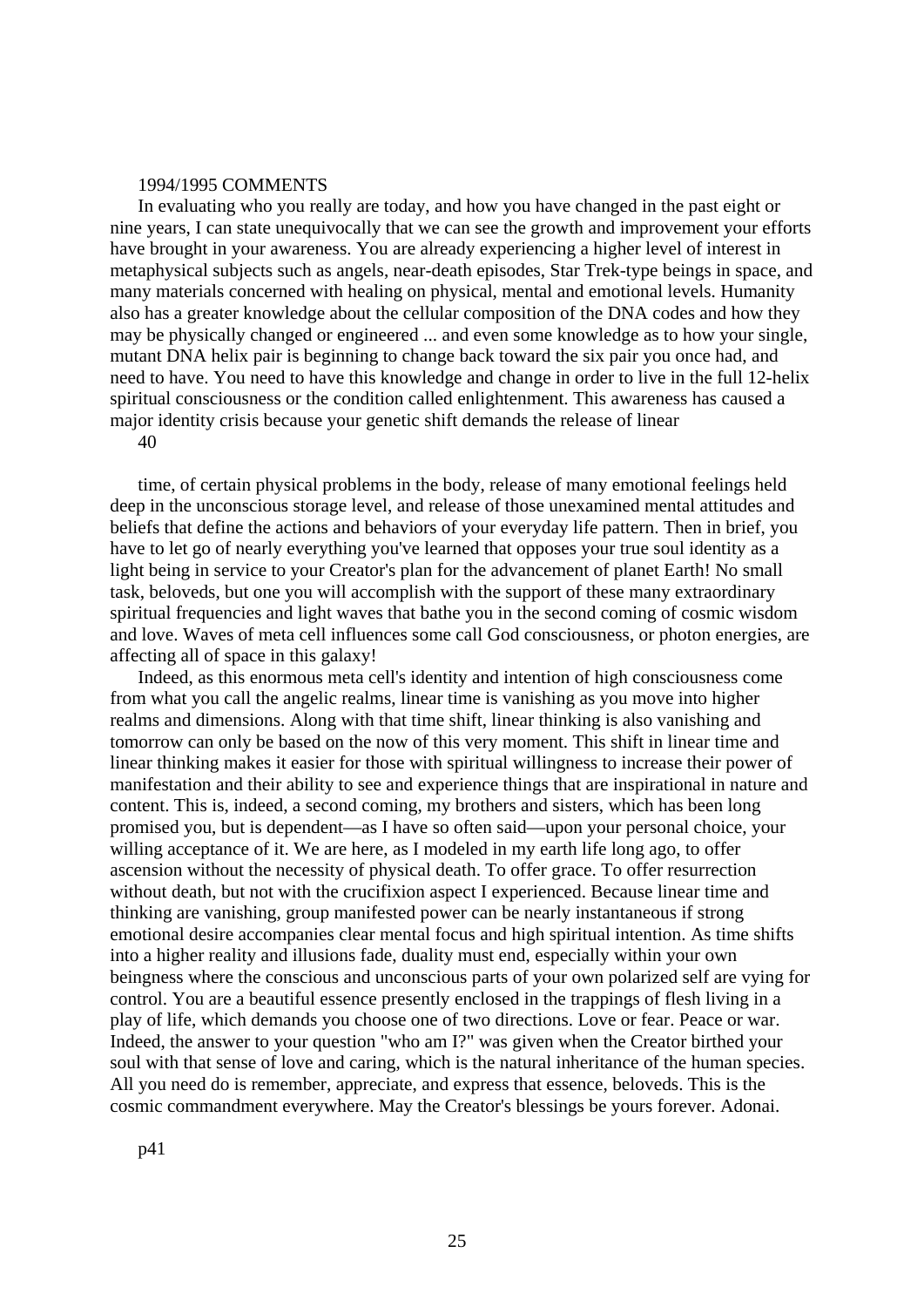# My Purpose on the Planet

In the historical epoch prior to my birth on the planet earth, the spiritual hierarchy and the Essene community of the Hebrew faith, had already prepared the necessary channels for my birth as Jesus in the physical world. My parentage had been selected, my life blueprint was set in motion, and the events, which later Christians would incorporate in their belief system, began. It seemed, for a short time, the attention of the Middle East was focused upon one infant, one birth, one bringer of light and love. Yet, my beloved brothers and sisters, I beg you to understand that this was not an isolated event but rather one moment in the chronology of teachings brought to the planet earth by many high or angelic teachers. And although the Christian Bible has not acknowledged this, it was neither the first teaching nor was it the highest teaching. For later in this new epoch ahead of us, called the Aquarian or Golden Age, the highest teachings will be brought forward even as I introduce the theme of it to you presently.

 In order to understand the coming of Jesus into the physical world 2,000 years ago you must know that there was much darkness, misery, and negativity in the human heart — so much so that unless it were cleansed, the entire spiritual evolution of much of humankind might have been permanently lost. I repeat; permanently lost — to emphasize that in the heavenly realms there was much concern about humanity's ability to return lovingly to the Creator. There was concern that humanity had forgotten God was inside them as an internal experience, not just an external identity only. The divine inspiration to heal the human heart through love and forgiveness had to be instituted before any further evolutionary opportunities could be made available. The awakening had to be seeded. So there needed to be a prophet or messenger who would remind each soul of its eternal identity, its responsibility to love God above all things and then its brothers and sisters as itself. I will say to you that this was no easy task! For the negativity of human thoughts over eons of time had to be penetrated and overcome by that one who entered onto the earth. Other great ones had 42

penetrated this veil of darkness, ignorance and evil, every four to seven hundred years in one way or another, somewhere on the planet. Yet this final penetration was a desperate and urgent commitment on the part of The Christ - that one beloved of the Father/Mother — who would not abandon those who prayed for help.

From the heavenly realms where The Christ looked down, it seemed impossible to penetrate such lack of love and such egotistical personalities desiring power over each other without God's light. I share in humility and love that there were few spiritual volunteers at that time to come to human beings with one last opportunity to cleanse their hearts and return them to the memory of the God within. Many teachers have been here, as you know. Most have been mistreated, abused, defiled, ignored or rejected. That is why on this earth today you have separate groups of religious beliefs brought to you at varying times. Each teacher brought the message of the good word, with the promise of redemption if you would turn within and listen to the soul voice given you at the time of creation.

My task was to mentally overcome the evil and lack of love, the hatred and the fear of humanity, and I say to you in sincerity and without hesitation, that had the personality called Jesus not loved you with the love of the Creator, I could never have stood upon this earth and overcome the negative thoughts that were here. Without that love there would have been no hope of success. Without that deep commitment from the light and the God within, Jesus could not have brought you the message of love and forgiveness that many longed to hear —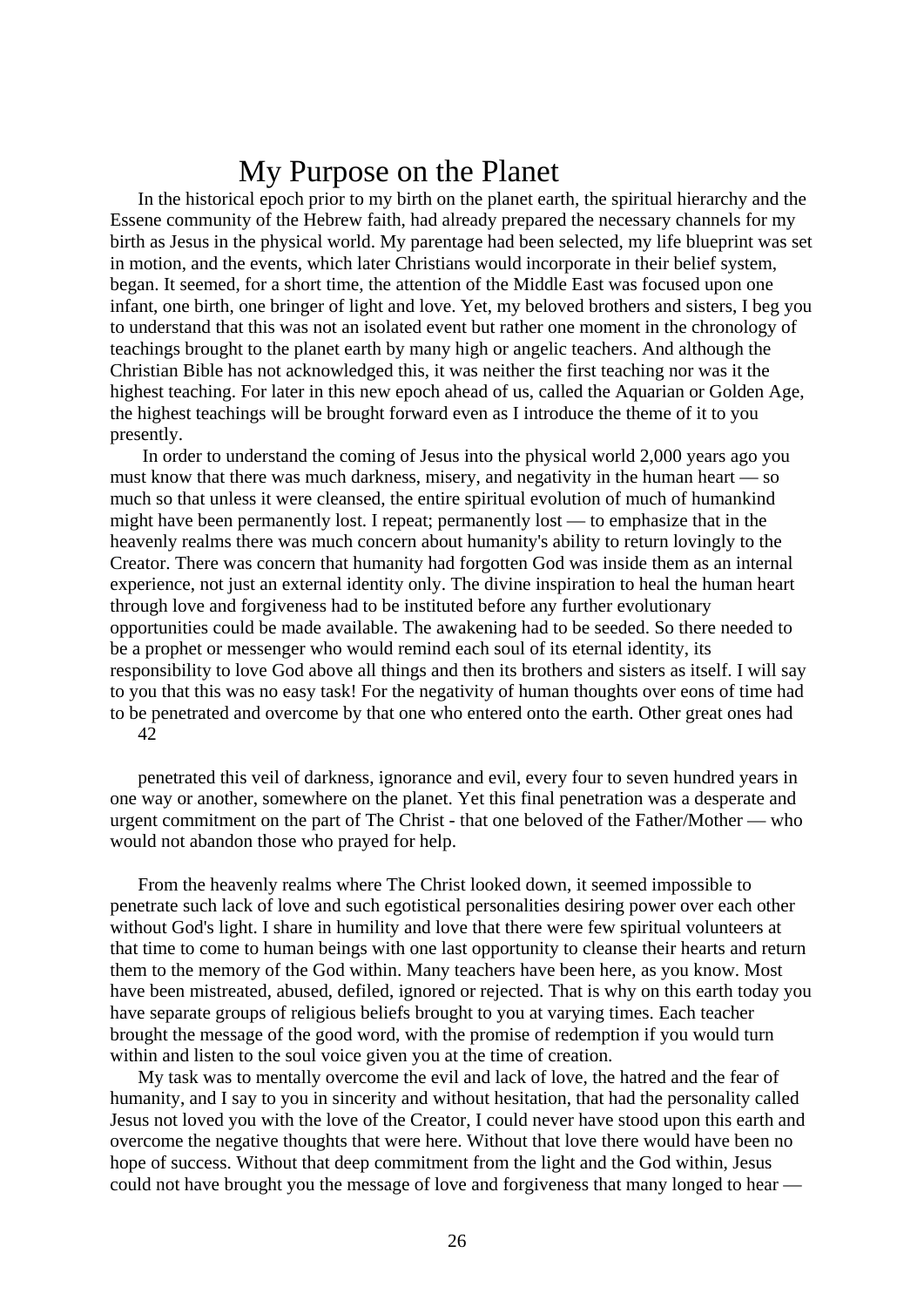the message of the Father/Mother's plan for the Golden Age on earth. You must understand that when I walked upon this free will planet as Jesus, my desire to inspire love did not prevent the evil thoughts of human beings or their acts of violence, their perpetrations of faithless living.

Your history books, before and since the coming of Jesus, will remind you in the most obvious ways that although this planet is a beautiful creation, it is peopled by a darkness whose continuing presence here cannot be allowed. My message approximately 2,000 years ago to mankind was simply this. You were created by a force or power beyond your comprehension, a spark of, which resides inside of you available at any time to guide you, protect you, and lead you ever upward from where you came — to your home in 43

light, love, and peace. This journey of Spirit awakening in the flesh was at its deepest ebb, and in heaven there was concern that this project on the planet to create a people of balanced love and wisdom had failed.

Please understand that my appearance as Jesus was chronologically timed to give humanity the example of love and forgiveness so badly needed here. It was also a response of my heart, my overwhelming desire not to leave you comfortless, not to abandon you in your faith. For there are on this planet today a small percentage of believers who have, from the moment of time and through experience along their way, gained in the light, practiced the love and ministered the truth. It was to these light workers' calls that I returned once again to support them, forming a vast union of loving hands, hearts and minds from the regions of China to the tip of Africa, from the North to the South Pole, and around the globe in all directions. As a shepherd gathering a flock, these lights could be seen and identified by the heavenly realms and contacts made through the inner teacher's voice, which is in every being who chooses to use it. Knowing that there would be these little light centers, soul points, shining in the darkness scattered around the globe, Jesus came.

I regret that the teachings I brought 2,000 years ago have not been understood or followed as they were intended. I will later speak of the necessity for the churches and institutions as you know them to analyze themselves and to take this last opportunity to divest themselves of the need for self-aggrandizement and power. They must cooperate with all teachers of light, including myself, who remind you that the only purpose of a minister or spiritual teacher is to model love.

Thus they introduce the concept of turning within so the inner spark of God can blaze brighter in each person. All else follows this. My mission, therefore, was to collect every soul who had ever believed in the God/Creator, who practiced love over evil, who willingly cared for others during the last 250,000 years ... and to remind them they would be given an opportunity to demonstrate self-mastery by the year 2000 A.D.! Now, I remind you who listen that, by the end of the twentieth century, you can achieve self-mastery and be eligible for a still higher experience in the Golden Age. Since I am presently the World Teacher — having been given that office by my willingness to come among my brothers and sisters with a final offer of love and forgiveness — you can trust the intent of my message.

44

Listen, please, with your heart and your soul. I came to you as the model of a body apparently crucified, but able to have a continuing life experience after death. This is what the resurrection proved. Life continues. *Resurrection is a symbol of dying to the old and awakening to the new*. It means this is true for your ideas and beliefs, not just your fleshly body. Therefore, my message was that you must constantly learn new things and gain deeper, broader understandings of what life in God's universes is all about! You must learn where those on earth fit into the universal plan, for although life is the vitality of active energy expressing itself, different streams of consciousness have different paths to follow and earth's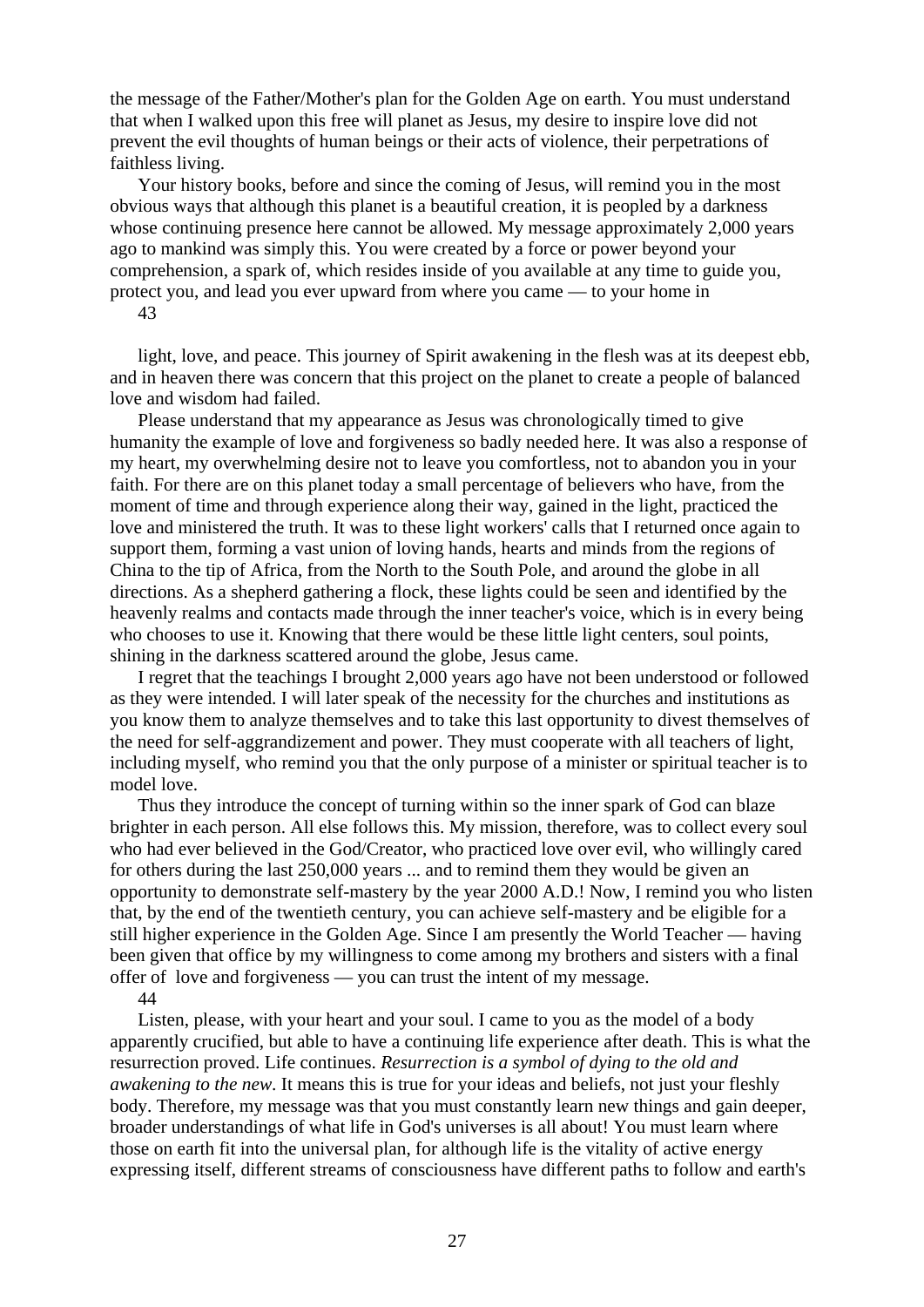is the lesson of love. My message said that whenever you refuse to expand and learn the greater love and knowledge brought to you, these limitations become concrete barriers to the amount of clarity and light in your soul. Yes, I came to say that you are a chosen creation of God who was given free will to spiritually live or die — to believe or not to believe — and to encourage your positive choice. That was my message then and now. My heart is open to all those who have chosen faith in God, or will today make that commitment. You are the light of the world by your belief and action. You are as God created you yet you can disguise that truth if you wish and even deny it. Still God's energy lives within you. And by your positive thoughts, your surrender to the love within, you are healed.

In your spiritual nature lies the opportunity for further advancement and growth and evolution back into the arms of God and all of creation. You are an ever-awakening being in this process. I said 2,000 years ago and I repeat now that you must turn within to receive the blessings and direction of heaven. This means daily prayer and meditative times. Two thousand years ago, upon my resurrection, it was difficult even for my own disciples to understand, to believe that I had not abandoned them because they had not fully believed me and had not had their own profound experience of Spirit. They felt confused, bewildered. It was a shock, which I would rather not have brought, but from it they learned and went forward to teach what they understood God to be. By my model they, and you, have an example to show that man can rise above negative thinking and survive the experience called death. 45

So, when you look at my former life as Jesus, your heart should tell you that an older brother, a teacher who loved you dearly, left the heavenly realms to be with you a short period of time - to teach forgiveness and plant the seeds of love and peace for your self-mastery. Now I come to remind you that you are all jointly responsible for the present conditions upon your Mother Earth and to say that the time of recompense, required by the universal law of cause and effect, is coming soon. It is you who have created the separation from God, and it is you who must return to God through your own free will to do so.

Have you forgotten that plan? At the time of my visit 2,000 years ago I wanted you to know what would occur 2,000 years later, but would humanity then have believed in airplanes and automobiles and the radio and television to come? *No. Just as you will likely not believe that in a few centuries from now human beings will regrow limbs, heal almost at once and live in a healthy state presently unimaginable.* Many technological discoveries such as an inexpensive energy for the fueling of space vehicles also await you. And much, much more! Mysteries will vanish with sunlight clarity for those allowed here in the thousand years of peace, and the inventions and creative knowledge will flow easily into souls who seek in love, into eyes with the pure preordained vision of Spirit. Each human being will see the glow of energy around every other living thing and life will be a warm connectedness between those still fleshed in a physical body and those who wear the garment of light... companions all.

 I said before that it was not my intention to be deified and to be called a savior of mankind. **My role was that of way-shower**. And it is this role I must insist be clarified in your thinking if there is yet confusion about what it means to be reborn in Spirit. Because you are a spiritual creation, this is your true identity and it can never be changed unless you reject it. Because God gave you permission to choose or not to choose love, however, the earth has been filled with pain and circumstances of evil. This experiment on the planet earth has not been going well. Therefore, there will soon be a division between the believers and nonbelievers of God, between the practitioners of love and peace and those who are not learning it. A separation between those who wish to demonstrate self-mastery and those who do not!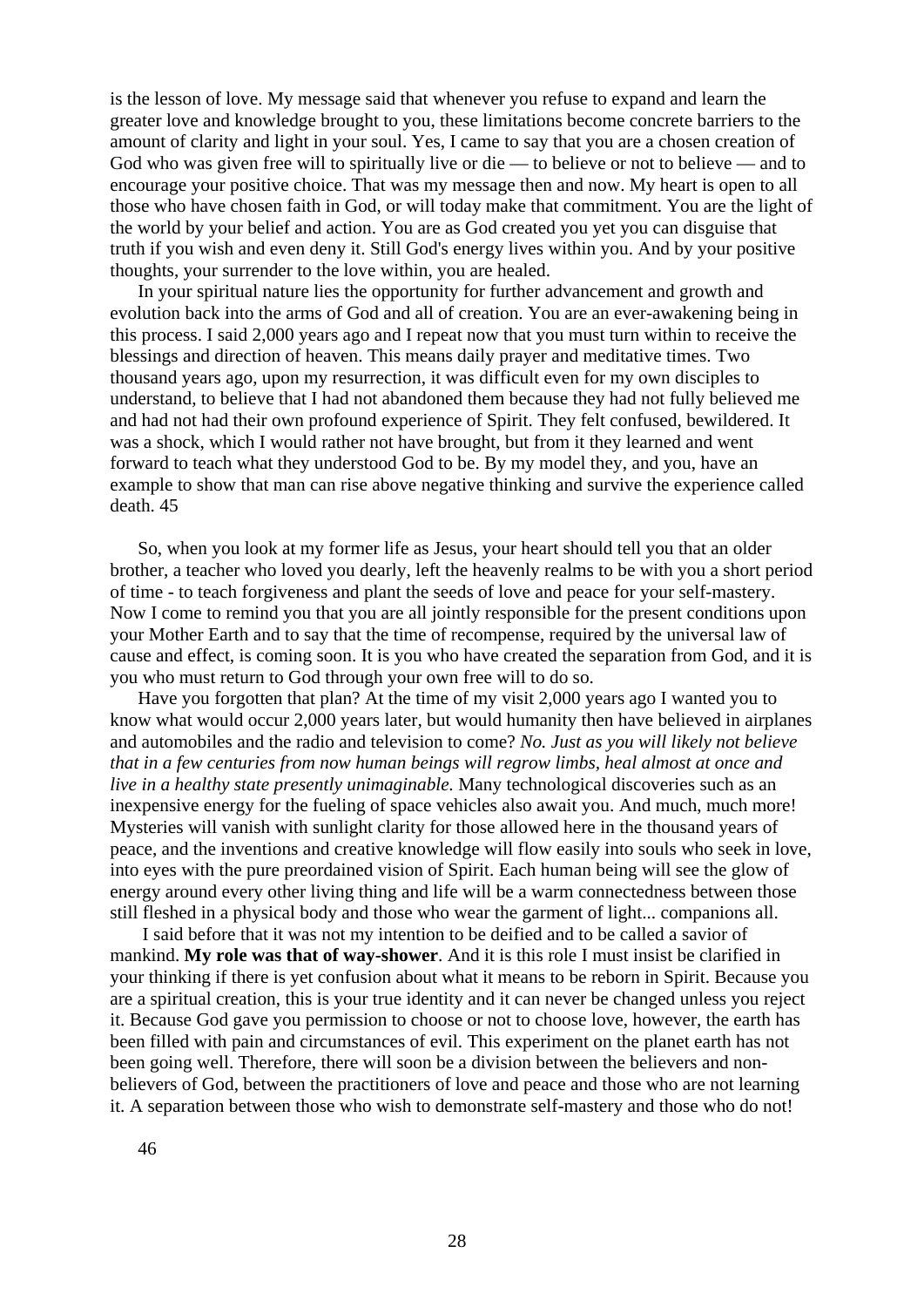This is not a punishment but an effect you have created. Nonetheless, time has run out. The school must graduate its students now. The end of the term is here. From this place some will go on to a higher level of practicing the lessons of self-knowledge, love and service. Others will be placed where it is hoped they can still learn the basic acceptance of Godconsciousness. Self-mastery is your goal. Claim it now with others like yourself in the Love Corps.

I have reviewed for you my purpose in coming here. Let me now say that after the crucifixion when I arose in my heavenly light body, which the Creator gave us all at birth in the heavenly domains, I shone like the sun as a reminder that each of you is also that spark of the living God. You are a form created with light, capable of manifesting great love and using the universal laws of behaviour, here in your physical form. I did not come to save you from having the personal responsibility to grow in love and to practice forgiveness on yourself and all others! I repeat this statement and underline it and I exclaim it. *I did not come* to take on your personal responsibility of choice and behavior! I came only to free you of the past mistakes you have made so that you could choose more wisely, more lovingly, what you truly wanted. It was a second chance so to speak, a new beginning, the cleansing of past deeds and unhealthy attitudes that would prevent your acceptance of something finer.

My teachings were not enough, as you see from present conditions on the earth. For there has been a continuing insistence on war and destruction, which now threatens to infect the solar system as well. I came to show you the way, in which YOU will grow in understanding and the practice of love wherever you are in God's Omniverse. **For the Father has many mansions or many levels of consciousness**. I came to show that when your physical form is dead, you are then in your resurrected light body. I also patterned for you that a body can literally be taken up in the light rather than left decaying and dying here. I demonstrated that either way, you need not fear death. When I came to show you that example, it was not so I would be deified, but rather that I might remain as a road map for future reference, providing a way to expand your understanding of who and what you are. My resurrected body also showed you that I overcame negative thinking though it surrounded me. I modelled that you can rise above evil through contact with the eternal source, which resides within you even while you dwell in the flesh.

#### 47

My example has been frozen and deified, not followed. I come in thought to free you then, and to return you to the God within, for care and keeping. Will you accept your awakening? I say to you that my appearance on the planet earth was to demonstrate the power of the mind — of good thinking over negative thinking, of positive belief over the darkness, of love over hate. Unless you believe what I did then, and am sharing now, your journey to the earth could fail. I fully remembered who I was and came all the way home in consciousness. Do you want to come home as self-masters? The difference between you and me is small in principle, but wider in practice. I believe totally in the Father/Mother and nothing else. I have mastery. You have doubts. You have not totally committed your heart and mind, and you therefore need further growth. My purpose in your life is to assist your growth. All the other great teachers of the world religions also seek to assist you in the growth and practice of love and compassion. That is our function here; that is our purpose; that is the reason I came. In order to create earth's Second Coming, you, as a being of light, must select once more and with the greatest commitment possible, a spiritual path, which foregoes all desire for war and hatred.

*This cleansing begins within each man, woman, and child and is a personal responsibility.* When you choose peace personally, you are then brought into contact with others like yourself for the betterment of humanity. This is not a time of passivity or of aloneness, but a time of peaceful joining together. The coming age is the time of connection with God, but also with the soul life in the brothers and sisters around you, both visible and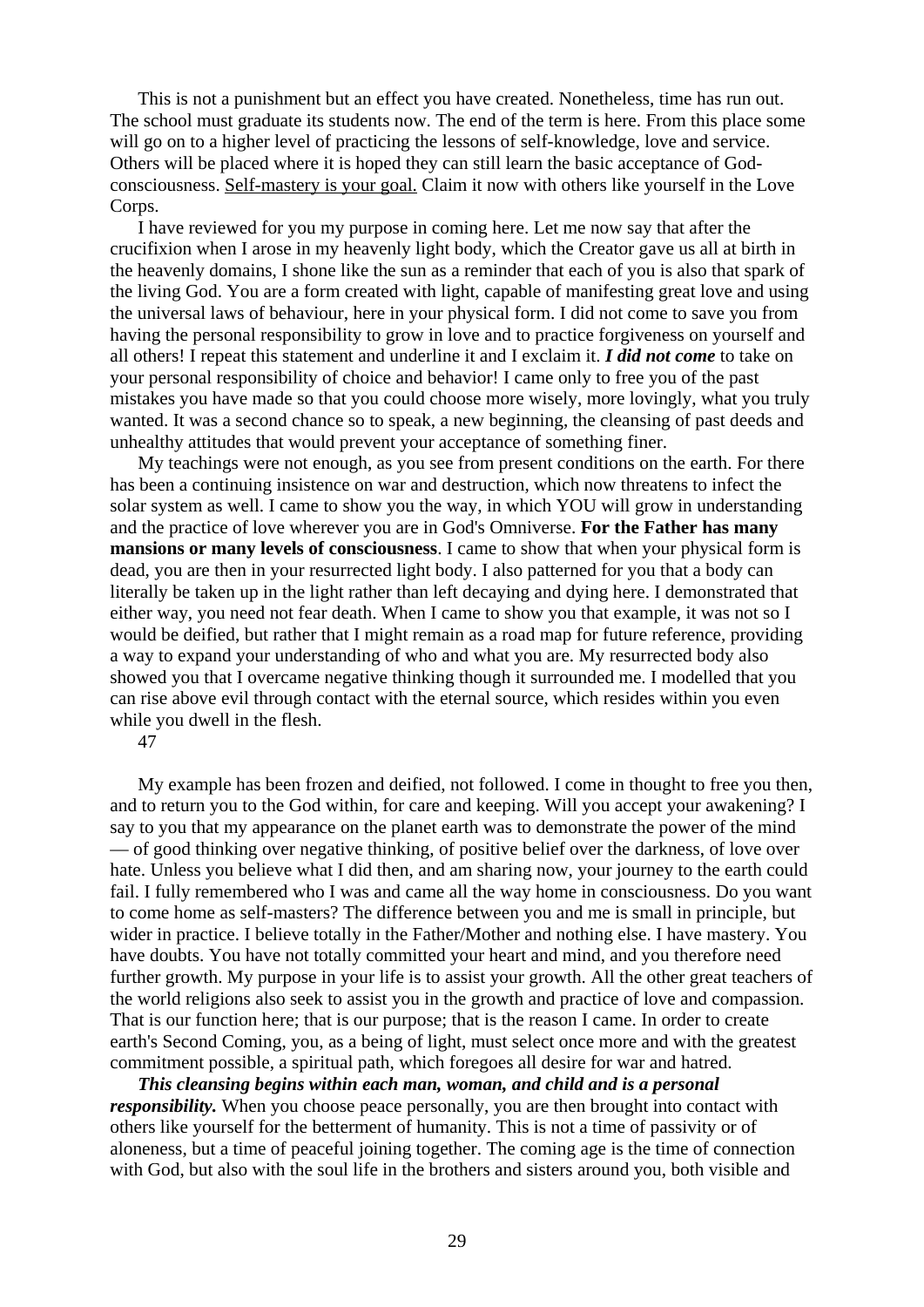invisible. We are now at the culmination of 250,000 years of learning and self-mastery for those who seek it.

Your souls have not been sitting idly in heaven all this time, but growing through love and service even as I have done. My most serious evaluation of the present Christian churches is that many sects do not acknowledge such ideas nor do they understand prophecy and direct revelation by God. Yet when a human being is connected to the higher truth in Spirit, then indeed she or he hears the voice for God! And is led to the future action, which is most appropriate and loving.

#### 48

I wish to say that there are those in the church groups who practice this principle to the best of their ability, but there are many who have separated themselves from those of other races, nationalities, beliefs and religions. I say to you, each one examine your conscience. I ask you to listen to the voice of God within you, the voice that will lead you into the activities you must do immediately. I herewith issue a last pardon to every child and adult on this planet — something I am empowered to do because I overcame negative thinking and returned fully conscious to God, fully Christed. (This means I never doubt the power, truth, and love of our Creator.) But each soul has free will choice to accept or reject.

I once said, "Go and sin no more." I remind you that this means have no further doubt, no lack of love. At this time I stand with my brothers and sisters of the light who teach in many religions around the earth to remind you that wherever you are on the planet, the concepts of love and compassion can speak to your soul. Love and compassion bring forgiveness, but forgiveness requires responsibility! For once you realize that your soul has been forgiven its past transgressions, you must begin immediately to practice the love you truly are at the highest reaches of your capacity. You must turn within each day and meditate to find out the behavior and actions, which are appropriate for you. If you do this, knowing you are forgiven and the past is washed away, we start fresh and possibly there is still time for much of humanity to join together, heart to heart and mind to mind.

Perhaps we can yet omit some prophecies of destruction described in the New Testament, Book of Revelation, by our dear brother-in-spirit, John, and by other world religions and metaphysical groups, which give portents of similar things yet to come. Every age has its prophets and truth bringers, but few there are among the population who will listen and take action. *You must listen and act now*.

The Golden Age is a time when every soul may hear the voice within, and the land will be filled with many divine representatives of God. You may reach this achievement through your willingness and commitment of daily meditation combined with weekly meditation times shared in the presence of other loving souls. You may not enter the Golden Age alone. There must be two or more gathered to appreciate and honor that supreme Source without, which we would all expire. We will establish a Golden Age on this planet with those beings of light who will work to prepare the way for the Second Coming.

#### 49

I await that experience following the cleansing of the planet earth of its negative influences. This glorious adventure is not something I do alone, but in cooperation with the many good souls — visible and invisible — who wish to advance humanity's growth into greater understanding and service. The God-of-All now issues a proclamation to its many children here that each soul may, through a change of heart and willingness, be included in this golden experience if it will begin to demonstrate the teachings of love and forgiveness. I myself urge you to combine a willing heart and fertile mind to create on this planet a force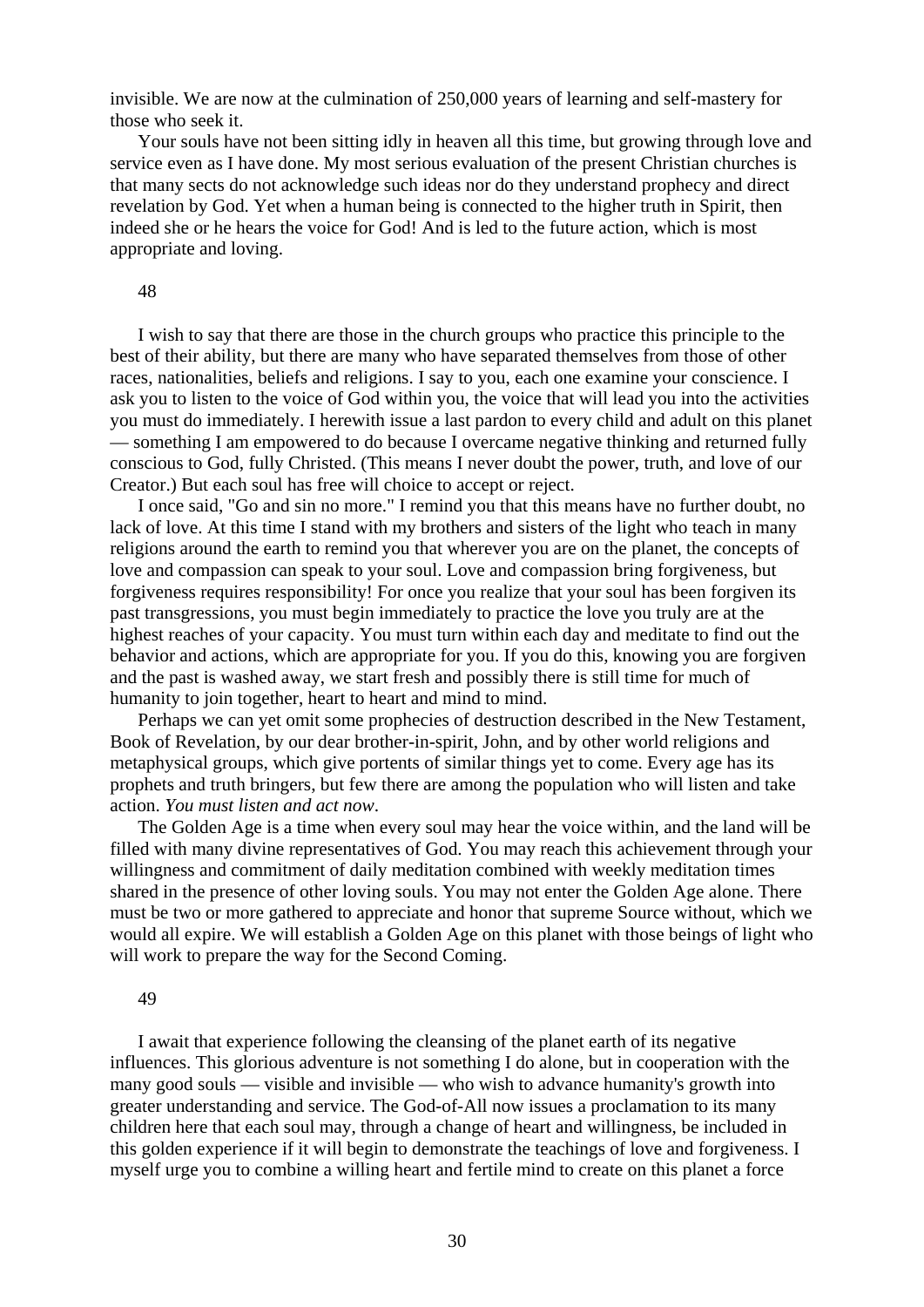field of light, peace, and energy blazing forth as bright as the sun itself! This glow will encourage many teachers like myself to come forth into our next round of spiritual growth and consciousness known as the Second Coming.

I say to you negative ones who have sought power and murdered others, that even you will be forgiven if you cease and desist from these activities and surrender to the knowledge and practice of love now. However, if you choose to continue in the negativity and the violence of thought and deed, which persists here on this planet, you must accept the consequences of that choice. *You will not be allowed to continue spiritual life on this planet after the cleansing time.* Hereafter there will be two distinct realms designated for humanity, one for God and one for those of unaware consciousness. There will no longer be that vast middle ground of "Maybe" or "Someday I'll think about it." The sidelines are vanishing now. The teams are forming. And I promise you this time the light workers will prevail!

If I repeat this necessity for right choice, it is because my heart desires you to know the truth so that you can never say later, "I did not know; I was not told." That is why this message will be translated into the major world languages and spread around the girth of this globe. Let every being capable of understanding this proclamation make his or her decision wisely. Let us join in the achievement of spiritual commencement.

The purpose of my visit 2,000 years ago has nearly run its course though not with the results I intended. Very quickly now the separation into the for's and against's, the yes's and the no's will be accomplished. I encourage you to do whatever is necessary to be among the "yes" group for it is graduation to higher things you select. This is the time for coming together!

#### 50

Please contemplate, meditate and pray to the Almighty Source very seriously, knowing the awakened ones of light will be given love and support. In the days ahead you will need to be fortified by a daily connection to your higher self in order to live through the possible events known as the Tribulation ... and to be admitted into that transformational period leading to the thousand years of peace. In all ways cleanse yourself, especially at the mental and emotional/psychological level where the distortions of doubt in the human personality would keep you from surrendering to the Creator-of-All.

Since the human family needs to prepare its love nature for an upgrading into heavenly realms, I beseech you to cleanse yr inner unconscious limitations — your fear, anger, your sadness, regret, guilt. By enrolling with any legitimate healer you can release the negative habit patterns, which prevent the full expression of God's love to yourself and those around you. **This is the time of self-cleansing**. All are required to do it. When you are healed and capable of peacefulness, each one, then the planet will be filled with peace and war will end. The most difficult part of this will be the surrender of your ego/ personality's desire to maintain its own power and think it knows best what it should do at any given time. I assure you that there is no one ... NO ONE ... on this planet who knows the best action to take every day unless she or he is listening to the voice of God within!

You may have a general direction, but you will lack specifics. The only rule is to be willing to cooperate with one another and to listen and await the universal pattern to unfold from our greater realms. We are waiting and watching to see how many souls will choose to go forward in a state of peace, love, and service. **Yes, there is a general plan for you to follow, but the exact details and its timing will be determined by your response**. Specifically, then, there are probabilities of the events within the year ahead, but these could be improved and ameliorated by your change to peace and the giving up of war and military aggression both on earth and in outer space. Each of you will be "saved" to the degree you surrender your little, personal will to the greater Will of the Creator and the heavenly realms.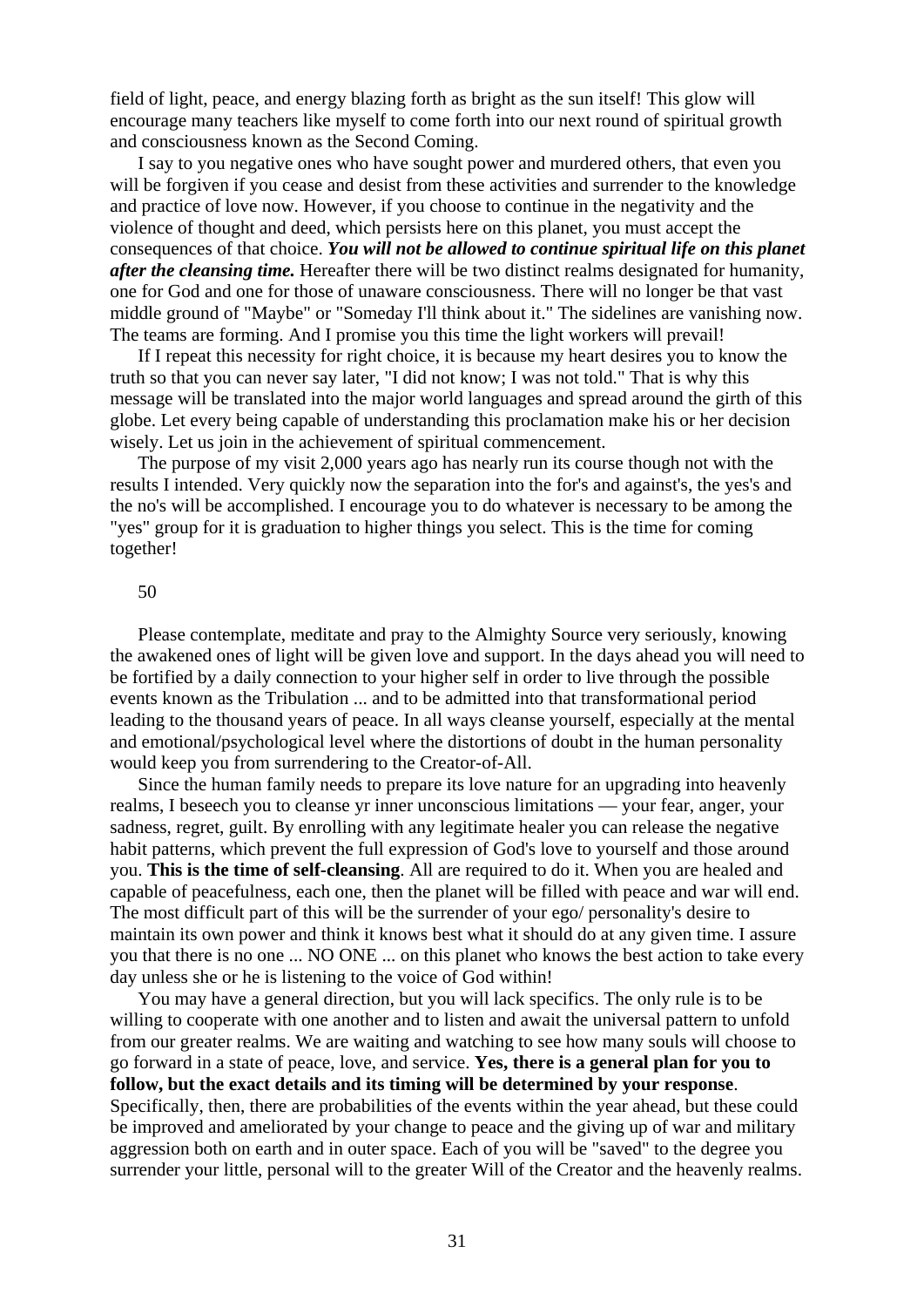Each of you will participate in the glorious events of the Golden Age to the degree that you now practice love and show commitment to a just and spiritual purpose.

51

You have my personal promise, joined with the thousands of other spiritual and religious teachers of all times, that we have not left you comfortless as this spiritual fruition draws near. Choose God, choose love, and be assured your choice will be registered for or against as you decree it.

I once told you that each soul must make its own decision; even God will not require your obedience. Think on this choice with diligence and sincerity, and you will not be led astray by others of a negative understanding. Trust your heart and inner God-voice to lead you in all things, and you will know the best solution on any issue. If you are committed to God, then every other aspect of commitment to your family, spouse, friends, neighbors, and work place must be subordinated to it. You must not compromise God's teachings for any other idol of the physical life that is not of the highest love, the total good. In some cases this means you will be in disagreement with those you care about. Nonetheless, the love of God must come first in every life. ALL ELSE FOLLOWS THIS COMMITMENT.

Because you are the light and knowingness, I strongly urge you to take this identity and quality into all activities of your world. Most particularly take it into those causes and movements, gatherings and organizations that seek to improve humanity's responsibilities as caretakers of the earth. Peace organizations are a good example of places where the unified power of meditation and visualization are critical. If you understood energy and could see it with your eyes you would realize why groups are immense power cells of light and focused thought. And it is this focused thought, shared with us of higher dimensions, that increases the output of your love. As long as you think you do it alone, you limit the quantity of power available to accomplish the task. **Your light is very low wattage by itself; but when you ask the Creator to assist you in manifesting your purpose or need, that light and power are greatly, very greatly increased.** But we see you do not realize this and take a secular path, which frequently does not even mention the word "God" or higher power. This is not to your advantage and does not further your purposes during this time *when we are saturating your planet with huge amounts of light and love* so that you can manifest peace. We are standing ready to assist you, yet you ignore our presence and dedication to the deepest desires of the human heart — peace.

#### 52

If you could see the amount of light and energy we add to the good thoughts you have, when asked, then perhaps you could face asking for assistance. Your fear that peace organizations may be thought of as religious restricts your own good. Therefore, I say to you that at any meeting where you gather in the name of peace, or where you walk or march for peace, *you should ask that the power and support of God, or heavenly forces, be present to help bring fruition to your ideals*. By that act you benefit more than you can ever dream. And being spiritual and being religious are two different things.

We do not ask you to designate any one religion, but we do ask you to recognize the Creator-of-All and call upon that power, force, or source, to support your plans. It is also possible during such times of quietude that we can slip suggestions into your minds with ideas that might be useful to your peaceful purposes. You have an earth saying "Try it; you'll like it" ... and my suggestion is that you do try it. There is much to gain! And peace is a spiritual issue if you think about it, because it requires love and love is of God. Therefore, if the leaders of various peace movements fail to recognize the source of peace as love and the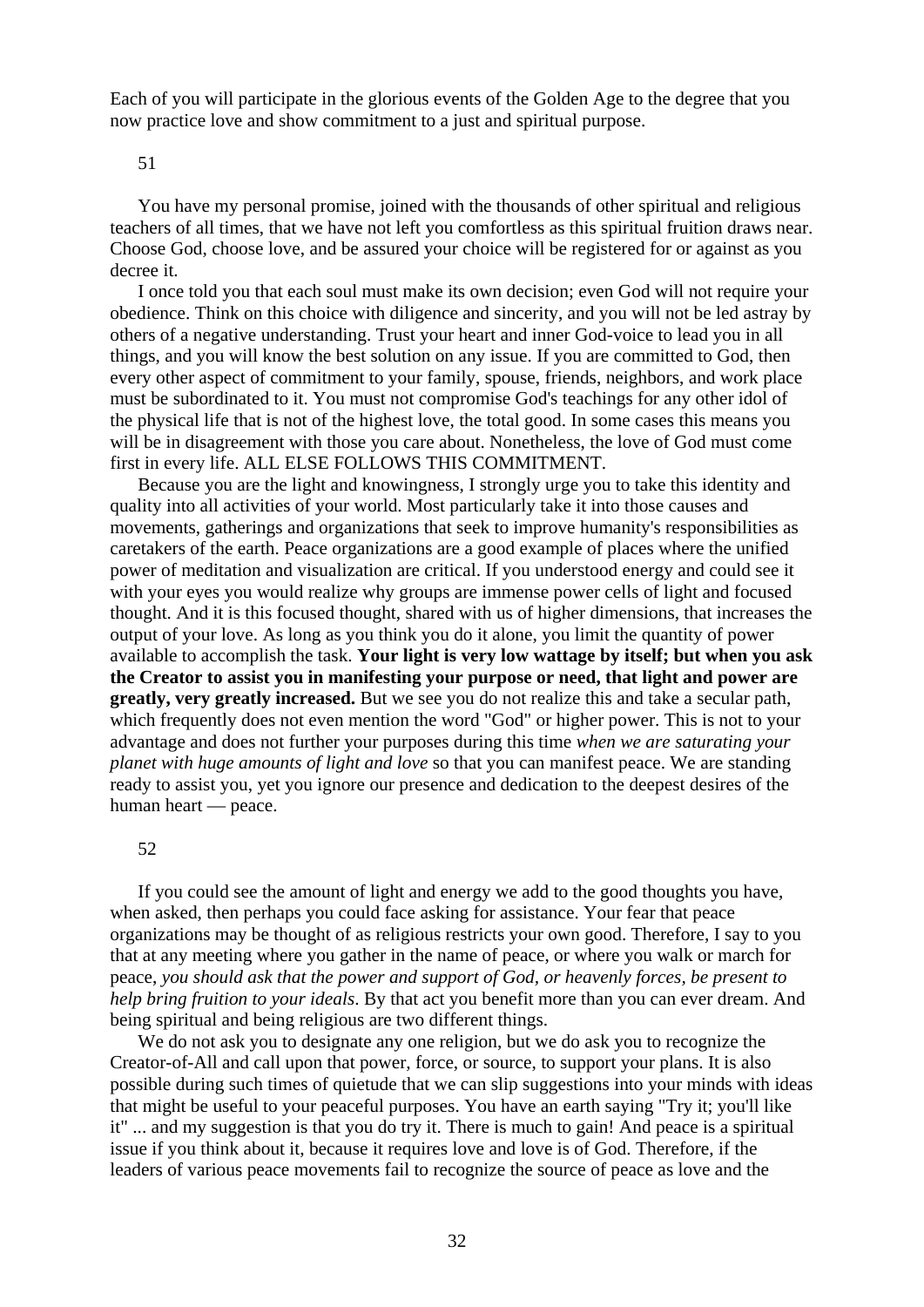source of love as God, their efforts will automatically be minimized by the law of cause and effect. *For you cannot bring to fruition more than you can imagine and project by thought.* 

At a recent peace meeting of some magnitude there was no attempt to settle the large audience into a focused state of peaceful intention before the program began, nor was any closing ceremony to further unify healing to earth and humanity given. This was a great loss for the particular audience but more so for the planet and humanity. We trust that the leaders of such organizations will be persuaded to include such a simple opening or closing as part of every gathering, even those where planning is done. Or would you continue to do these things alone and reap the result, which all your history demonstrates has been unsuccessful? Yes, you should get more peace workers, but for each human being would you not also wish the same or greater number from spiritual realms on your team? Furthermore, we would suggest that instead of having nearly a thousand peace organizations with separate goals that you be willing to cooperate with each other for a major thrust of combined power. This joining together, or networking as you call it, is going to be critical in the time remaining through 1986 when our intense support of your efforts is available.

#### 53

**You see, beloveds, if you of the peace movement cannot come together in joint endeavor, how can you expect those who do not believe in peace to learn from your example?** For only in combining talents and willingness can you model to others that it can be done on earth. Truly I hope you grasp the deep significance of what I share. If not you, then who else will become that positive model, that demonstration for peace? Nor should peace groups work alone. Environmentalists, healers, religious groups, and men and women of goodwill everywhere can join the Love Corps. I say this to remind you that your own plans, without the guidance of God over these past seven million years, have brought you tragedy. Surely it is time for the mass of earth dwellers to acknowledge that they must cross lines of apparent separation, join energies in peaceful purpose, and ask for our support. This is what the Golden Age is about. Once again I say it. Your peace organizations or groups for any cause -- separated as they are, will fail without mutual cooperation and without the recognition of a power greater than yourselves. You must invite Spirit into your midst because of your free will nature.

Yes, you image makers were given free will, and you see before you the results of that gift. You see the dissension, the rage and violence and the war. Is this what you want? Or are you finally ready to cooperate with one another and accept help and guidance from the sages and truth bringers of all time? To cease separation from the Creator, and also one from another, is the highest form of wisdom. Please do not wait until the fires burn out of control and the plague spreads unchallenged to call upon our assistance to aid your work, your honourable cause of peace.

Do you hear my concern? It is given with love though tinged with the sadness of watching a humanity, which continues in the quicksand of ignorance and self-will. In the name of our Creator I once more ask you to assist each other to achieve peace and also request us to join you in your desire to implement it.

Think about your role, my beloved brothers and sisters, and choose God above all things. Put your purpose into practice. With a magnificent burst of light let us leave the limitations of earth's density and ride into rainbow streams of color to brighten your soul. Listen to the soothing celestial refrains refreshing your memory, joyously recalling who you truly are. Starseeds come forth; the long sleep ends. Take God's remembrance, our hands, and levitate with us into higher and higher realms of knowing. Be reborn into the tomorrow of a new creation. Rise up, dear ones, and take your place in the cosmic bliss of a shimmering Golden Age, for the awakening children of light are loved and are safe ... and with that absolute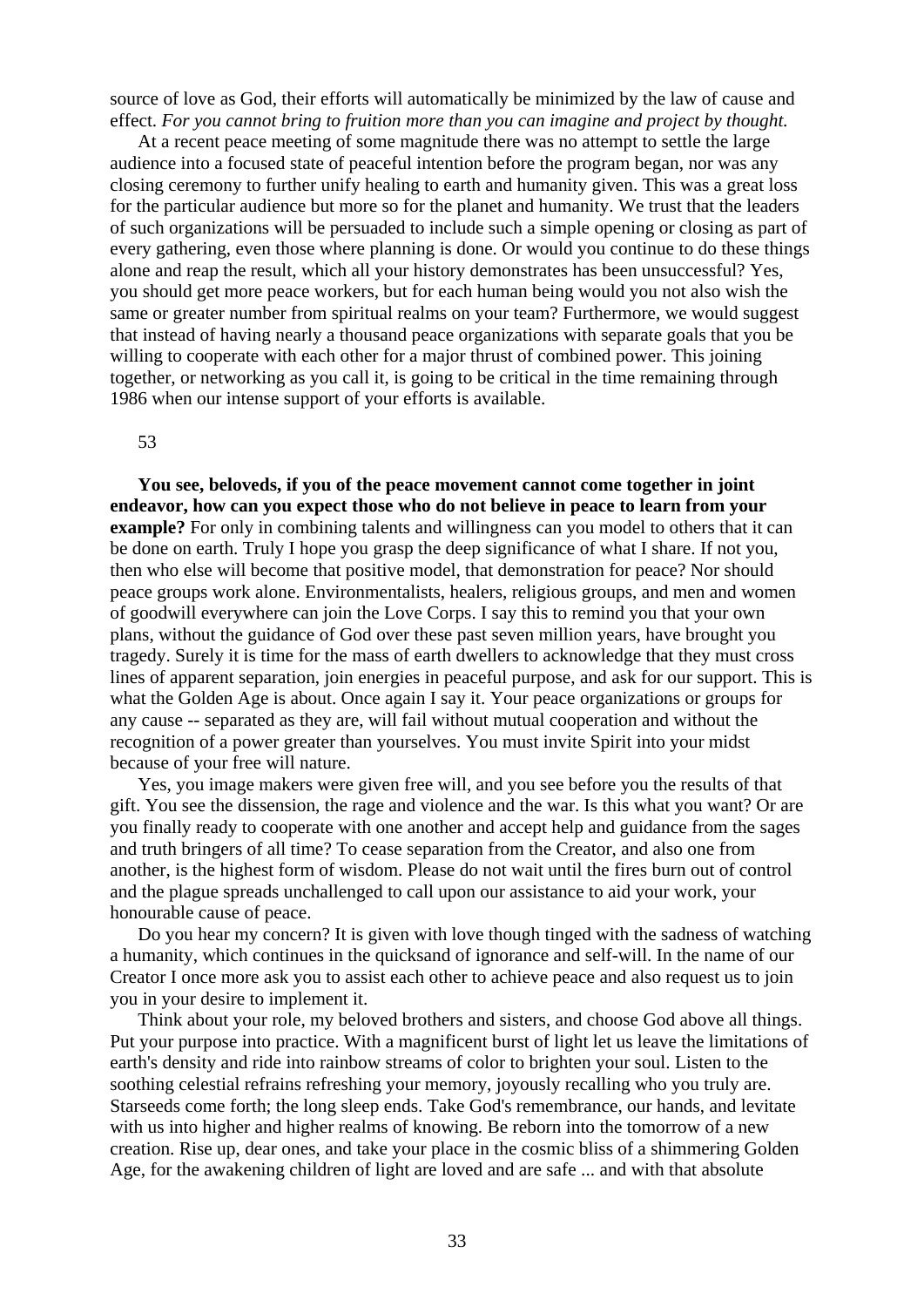promise, I say, give glory to God! Give thanks to God that you are the prodigals returning and that you have given up all doubt!

You have been gone a long time. Soon you will rest and laugh and glow ever more brightly as inhabitants of God's illustrious suns, planets and stars. The Creator's plan contains infinite opportunity for all. Come now, in joy, as our Love Corps makes the journey, hand in hand, filled with certainty and excitement. We leave no one behind who wishes to join. Come. Your opportunity is here. Our appointed hour is at hand. I close with the hope you are refreshed by the truth and by your opportunity to become a shining example of its power. In the Creator's name let us say, together, amen. (1994/1995 comments are contained in Chapters X and XL)

54

# Earth's Purpose in God's Twelfth Universe

To understand my appearance on the earth nearly 2,000 years ago you need a framework and a context in, which to hold the information, or it makes little sense to the intelligent mind, the seeking heart. *But I warn you that the truth will probably startle you because the historical records of this planet have been so decimated over the eons of time that you hardly know any truth about its geology, its geography, its peoples or their activities*. Therefore, you do not understand or know the truth. Regrettably your text books in the schools have done little to further the truth because only a modicum is provable by the actual evidence you now perceive. **Lands and cultures have come and gone and many lie under**  [miles of ocean water](http://www.google.no/#hl=no&sclient=psy-ab&q=undersea+ancient+cities&oq=undersea+anci&gs_l=hp.1.0.0i30l2j0i8i30l2.9125.22145.0.28437.13.11.0.2.2.0.367.2681.0j5j4j2.11.0...0.0...1c.U7K2TiQ9gDo&pbx=1&bav=on.2,or.r_gc.r_pw.r_qf.&fp=ca77f934628a91e5&b) **or** [mountain debris](http://lobsang-rampa.net/ramcave1.html) **beyond your direct knowledge.** Only with recent photographic techniques used in space, looking back at earth, do your geologists begin to see the actual physical evidence beneath the earth's surface. And there is much more to learn. Much more! That is why I have come to share an abbreviated history of earth with you, at least in part, so you can begin to grasp the enormity of your present situation and understand the reasons why a World Teacher like myself came to this place 2,000 years ago to bring this 250,000-year phase of humanity's spiritual evolution to its conclusion.

If you will open your imagination and become as a child, you have much to gain. Let your intellect relax and soften as your intuition comes into gentle knowingness. Give your soul connection first priority, and let its knowing — along with your heart's response — confirm what I say. If you dare to do this your life will change in a way you would have thought impossible, and you will find yourself connected to the living God in a deeper, more lifeaffirming manner than ever before. *For this is the ending of an era, the ending of an age*, the ending of my leadership over the earth in the way your scriptures reported me as Jesus of Nazareth. There is now a greater Jesus, for I have grown and expanded as you children of light are also doing. Understand that my essence is now with the Christ Consciousness, even as part of my energy guides planet earth. Having so said, let me explain my meaning. 55

The great spiritual Creator of us all goes so far back in history that you may not believe the dates for the planet earth's relationship to that great One. I told you that life in its spiritual dimension has existed about eight million years above earth's surface in the etheric realm, and that life before earth, is trillions of years old. (for getting the **really big overview** and eternal picture of the spiritual evolution, study the eternal world picture of the Danish clair-seer [MARTINUS,](http://www.martinus.dk/) 1890-1981, on www.martinus.dk. Rremark. )

Since earth is part of the 12th Universe, and the other eleven took many eons to develop under the Creator's original designs, *this 12th Universe is younger but of greater variety than the others.* Did you know there are literally millions of planets in some of these universes? And that many of them have living things, not only in plant, bird, animal and mineral life, but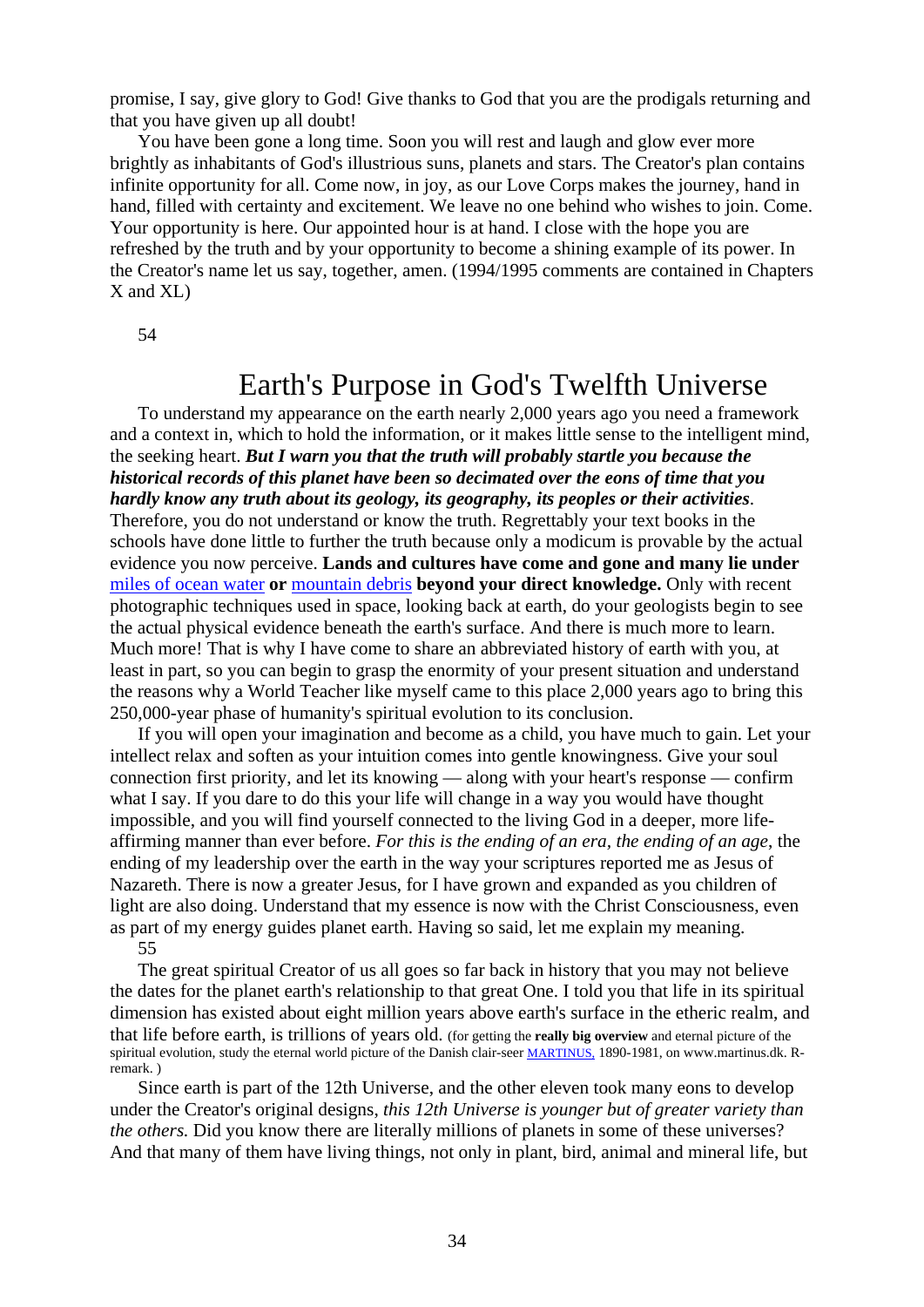creations of what you call spiritual bodies, as well as some physical forms like your own and others, which you cannot even imagine.

You are certainly not alone in this Universe, although many of your space brothers and sisters are different in size, build, light density, and mental capacity. So focus your mind to the dark and starry sky above and notice each twinkling light you can count. These are huge planetary globes, star systems, and immense light structures brought forth in the firmaments as an image from the mind of God. Yes, it is true. There are many lifeforms because our Father/Mother has been experimenting over a trillion years to learn what types of life are most effective and what is most pleasing as a creation. If you could walk among the stars you would know that these are inhabited by beings who were also created by a Source far beyond your mortal comprehension.

 Seek you further truth, strange as it may be? Then know that these twelve universes each have a different purpose and a different type of experimentation to suit the Creator's plans. Our Father/Mother Creator — or the Central Being - resides in a special place, alone, because the intensity of God's nature (electricity is probably the best word you can imagine even if it is more involved than that) is so strong that even I, who am made directly from it, do not stay long in the presence of this Mighty One. Others of God's immediate hierarchy cannot bear this powerful presence at all, except for one, and so I am used as an intermediary at times. There are few words in your written language to explain all this and since we of the heavens use light packets, and pictures, and sound instead of verbal communication I cannot expect you to receive the out-picturing or harmony I am sending to describe The Parent-of-All. 56

But let me pause a moment and describe that one we call Parent so that you have a picture to hold in your mind, your heart. For in many ways are you created like God, although of course God is both male and female energy combined in perfect balance as we have said. This is critical to understand, for in the "separation," or descent into a third dimensional world, God's wholeness suffered division into duality on your earth. There you have densified or solidified into those two separate parts called male and female. One day all humanity who have chosen to return to God will lose the density of the physical body and become a form of light containing both male and female principles in balanced proportion.

It is in this ascension that you will become more like me, the son of God, who is made purely in the image and identity of that powerful One. God has a form of immense size and of a blinding glow beyond description. While it is true that the Father/Mother is omniscient, omnipresent, and omnipotent, do not forget that God has an enduring and passionate love for everything of its creation. God is not a gaseous vapor nor a nebulous, formless "something." It is from the perfect love and immense power of this indescribable being that you were born as souls, as children of the cosmos. Blessed are those who choose to believe for the power and love of this Great One are beyond telling.

Yes, you are the children of a great being who loves you. Most importantly, our Parent is personally directing your destiny through us at this time when we would have you return home. Only those dedicated and willing souls on earth who are assisting the planet earth's rise nearer to God, only those of loving disposition and intention, are welcome there.

I tell you, my dear ones, your Parent is a beautiful being of light beyond description in your language. But perhaps you can sense this from the simple remarks I have made? Let every doubting heart open wide to acknowledge that your Parent exists, for those who persist in denying this indescribable First Cause deny their own identity, and through free will they will be deeply wounded by false choosing. Again hear what I say. In denying God's origin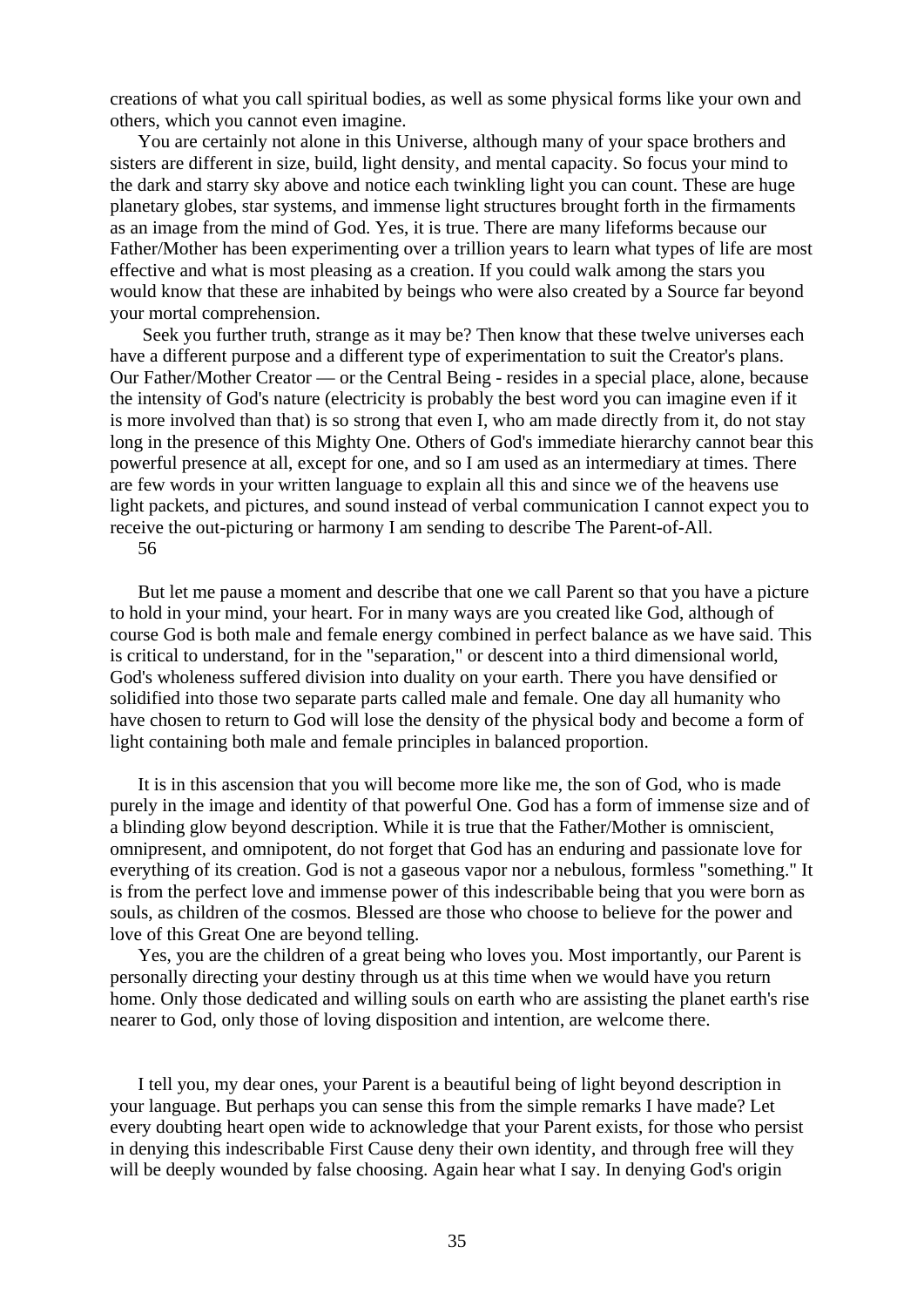you deny your own. This is what causes the mortal error leading to spiritual retardation. You either live within the love that God extends or by your denial move outside of that immense love, and not just for these few years you call life! Whether you like it or not, God allows each soul its own choice because to have a heaven, each must agree and wish to be there. Only on earth is there this broad range of experiences as in a training school of multiple attitudes and negative dispositions. Here you have various educational and military training centers where the person enlists or attends and then learns a certain curriculum leading to advancement and positions of responsibility. I pray you understand that this pattern of choice on earth was given to teach you only love and devotion. However, we will now spiritually separate those who will cooperate in God's higher endeavors from those who won't, for that time of choice is nearly over as the 12th Universe moves back to our Creator. Those who cannot join in love and peace will be left to another experience. HEAVEN IS NOT AN IDLE PLACE. ITS MANY ACTIVITIES REQUIRE LOVING AND DEVOTED FAMILY MEMBERS TO WORK HARMONIOUSLY IN THE ORGANIZATION AND MAINTENANCE OF THE PARENT'S HANDIWORK. How could it be otherwise? For is not the light everywhere?

Now children of light, I will describe the twelve universes, which our Father/Mother has made including earth's position therein. In your local Universe there are twelve parts, or solar systems, and earth's position is in the smallest of the dozen solar systems in your Universe. Keep your minds open to times long past in cosmic history in order to grasp that these other created universes preceded yours, and then you will understand the present situation in, which earth finds herself much more easily. My own Universe was created first and has one beautiful solar system with only two planets produced by the Creator in an act of intense love and imagination. In my Universe there is only the perfect love I described to you while part of my energy was on earth as Jesus. Those who are privileged to live there find it heaven, indeed. There are additional universes, which were experiments following that first one. There is a second Universe in, which the Creator made all beings of female nature, or the love and nurturing side of God, and the third Universe, which has only male attributes or the will, power and active aspects of God. Both of these universes are of such a high vibration you could not see them with the human eye, just as most earth dwellers cannot see me and the angelic hosts. In those separate universes, both the males or females could independently reproduce offspring with the breath, even as God ordained it, and needed not a sexual, physical counterpart. This is a spiritual dimension strange to your own body limitations, I realize, but it is nonetheless true. (Those who have difficulty with the so-called "virgin birth" may see it now in a new light.)

The 4th Universe was created following the experience in, which the male and female principles were separated from each other. They were recombined in the 4th Universe since love and power should be together and not kept apart. This is a soul essence and quality that I speak about, not your dense physical flesh, which came eons later after the other Universes were completed. Then there were made by the Father/Mother's breath, even as the first four universes came forth, a series of specialized planets where particular qualities or functions were stressed in both the male and female beings.

 In the 5th Universe was developed the power of mind thought, which is different from intellect. Let me clarify that in God all are of one mind and are whole. When Spirit leaves God's mind to experience life in matter worlds, it then has separated minds capable of individual soul experience. Yet this entire Universe kept one primary, unified thought, or intention, to love God, paramount, even though the souls were separated. By your standards this was miraculous! In humans, then, you need a love purpose to direct energy into thought or you will misuse it. A thought is energy moving its intention into reality. A thought is alive. God's thought is energy in a single focused creation; it does not analyze or break things down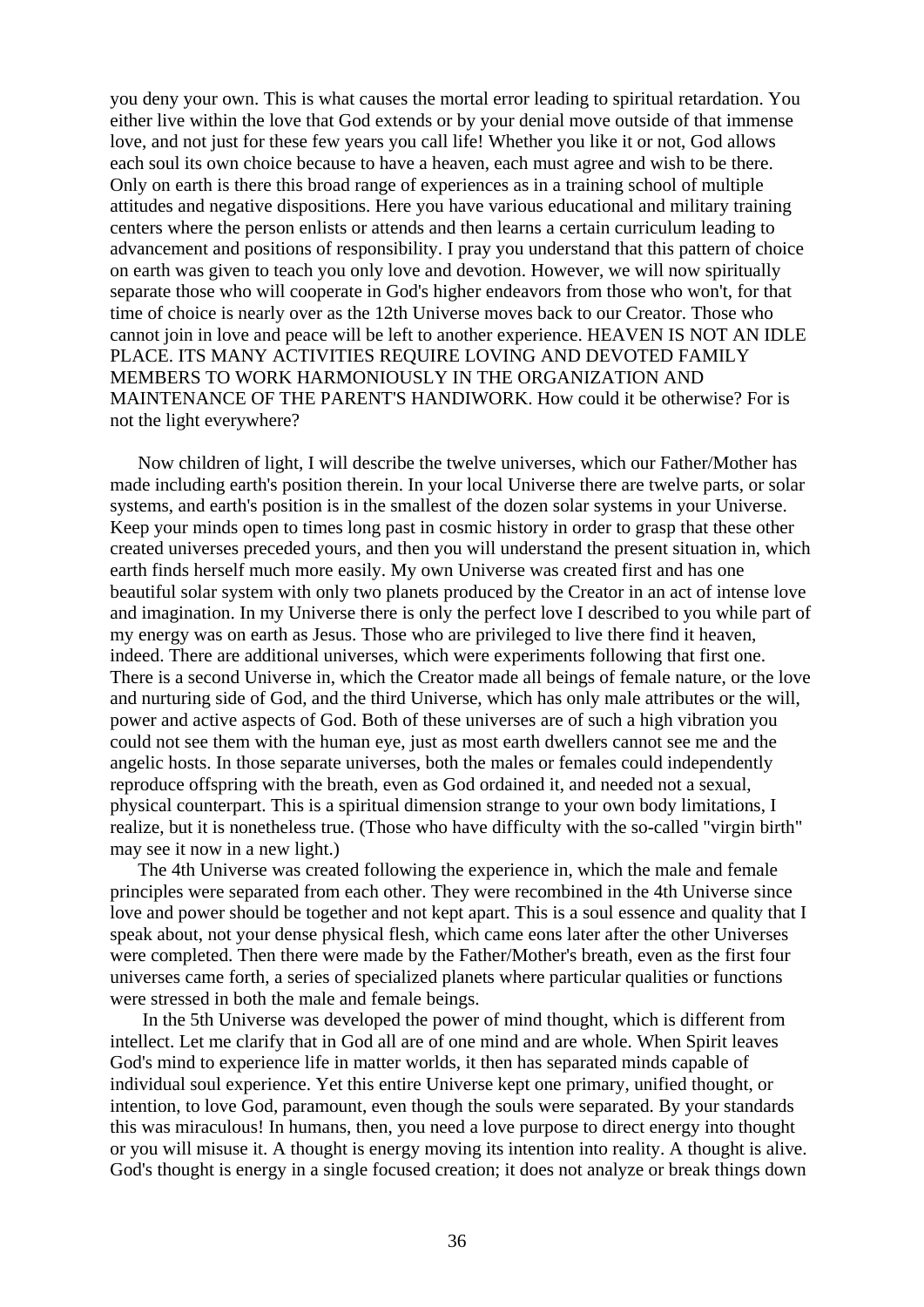into separate parts as does human intellect. On earth many of your technologists have great intellects, but not wholesome minds. Mind requires a heart's love for wholeness. Intellect is only 50% of thought. When intellect and intuition - or God knowingness - are combined, there is perfect balance. In that 5th Universe all inhabitants did so well they were allowed to return to the Creator en masse and it is now an unpopulated area in what you call space. Of all the many creations, only these of the 5th Universe were never lured into temptation away from God as an entire group! Although there are isolated examples elsewhere of this great God love in the mind of his created ones, never did an entire Universe grasp the love principle and practice it so perfectly. It is they you are to emulate, dear ones, so you can also go home together. But, of course, this took eons to demonstrate, and the Creator had been busy making other universes in the meantime.

The 6th Universe is a place where the miniaturization of lifeforms was stressed so the inhabitants are tiny in size, the planets are smaller than most, and the beings love God devotedly as their acts of producing beautiful natural things, such as flowers, prove. The descendents of these tiny creations living on your earth's etheric plane, often called nature spirits by those with the clairvoyant power to see them, are dedicated to bring flower and plant life to its highest form. These little workers are purely devoted to their task of beauty and have never strayed from the function for, which they were created. In the 7th Universe of eight million planets -- one million inhabited — the male and female beings were focused solely in the area of intellectual expertise, mathematical science primarily. Because of this great emphasis upon the gaining of scientific knowledge, there was no love side to their nature for one another or for the Creator. Here it was learned that intellect in male or female without the balance of heart love is not desirable.

This 7th Universe is still functioning but the citizens are yet paying off a debt to God, which I cannot describe at this time. Suffice it to say, all must accept that science is a Godmade thing, not the work of mere mortals who claim it as theirs. A true scientist can only discover a universal law or principle to fulfill life's function and use it for the good of all. In fact, every scientist is obligated to seek reverently for God's principles, with the intention of applying them only for the common good. In the 8th Universe of four million planets, our Creator caused a million to be inhabited and did a variety of experiments to understand the effects of the rays upon matter. Here some beings were given almost X-ray vision; others were imbued with the rays of heat, magnetism and electricity and were able to oscillate, to levitate. I will say only that there were many different experiments made to learn the effects from various kinds of temperature changes, effects from extensive dark and light exposure, and so forth. These creations willingly underwent the experiments for the good of the lifeforms, which would follow them. Because of their difficulties during these trials, however, I came to give my love and peace during their many cataclysms. For while they could feel the presence of God during these various experiments, it was my stepping down of the Creator's power vibration that gave them a greater awareness of God's presence and comfort.

So you see, dear ones, in the Omniverse all of God's creations have their plans and purposes. Each builds upon the PRIOR GIFTS of the ones before it. Thus, in your position in the 12th and last Universe, while God prepares to bring you home, you have the aspects of all this learning at your disposal if only you seek and synthesize it. The 9th Universe, with only about 900 inhabited planets, was a spacious and unusual experiment. These people were focused on their spiritual natures and the love of God so constantly and consistently that this area is now empty of them. Merely a perfumed hush of peace remains in the ethers from their gentle natures. Because of their deep devotion our Creator would often come there, close to those who were different in size or magnitude from each other, but not different in the size of their affection. They all had the gifts of clairvoyance, clairaudience and mediumship. Where did they go? Some to God and some to rebirth into your 12th Universe, dear ones. A few are a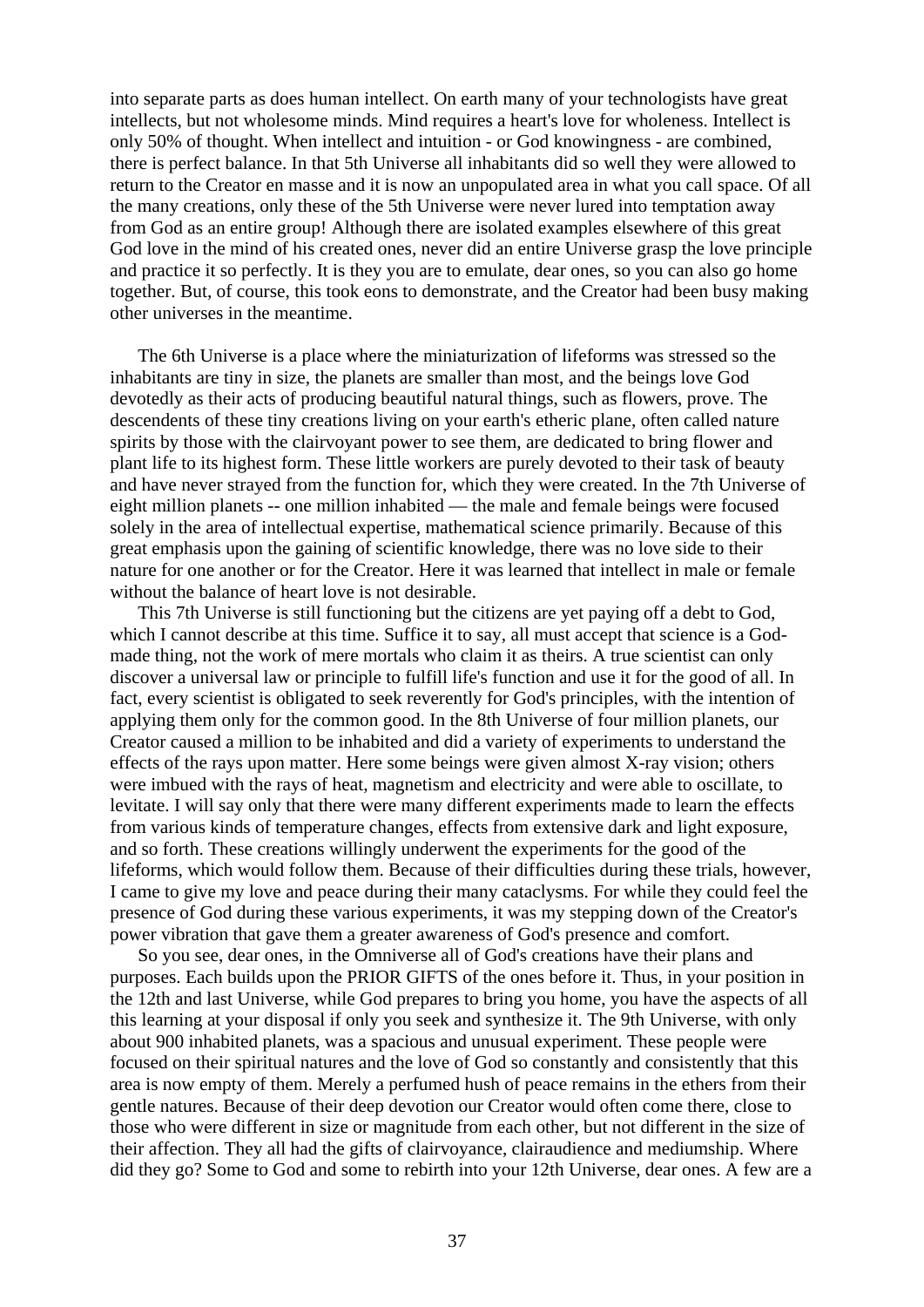part of this Universe, this solar system, and your planet in ways you find it difficult to understand. But they are part of some of you if you claim them. Unlike their devoted predecessors of the 9th Universe, the 10th Universe creations were attentive only to the matters of theology or the study of comparative religions throughout the many universes. With only 10% of some 900 planets inhabited, they spent their time thinking and learning. In their theological colleges they would study these different teachings, in an intellectual way, seeking to know God with the mind alone.

But dissecting God to find the heart of love gains little and this was their learning gift to those of you who follow. Knowing man's mental definitions of the Creator and experiencing that love in the heart are two very different things. And it was my purpose here 2,000 years ago to bring the experience and teachings of love back to earth again, as others had done before and since. Now a very sad, sad tale. The 11th Universe of Mechanism could not have existed save for the focus on engineering.

However, of the men and women from these million-and-a-half planets, all but those on two planets were decimated by war. For in that time and place, with the great inventiveness of thought without love's influence, their designs led to military uses. Although the warfare was carried out primarily by the machines they had invented, at least 860 of God's planets, themselves, were almost decimated by the violence. What a loss that this seething conglomeration of equipment and metallic instrumentation was harnessed only to the forces of a destructive nature and created havoc beyond description! It was permitted because of free will just as your planet has free will. But, although they feared God, they held no heart love to soften their inventive genius. It happened, then, that the life- forms chose machinery over God; their inventions became their masters, and they could never regain control over their equipment, their monstrous images made real. Perhaps you recognize some influence of that experiment in the 11th Universe with what your own 12th Universe is doing? Those of you who inhabit the planet earth, along with about 500 other 12th Universe planetary forms, are now caught up in that possible destructive aspect of engineering mechanization. (Of course, most other planets are superior to earth in technology but you refuse to acknowledge this fact along with their interdimensional presence. Where do you think UFO's or flying saucers come from?)

Since you have the mixture in this 12th Universe of all the other eleven in varying amounts and combinations, your 12th Universe is a potpourri. It is all here from those trillions of years of learning and growth that has already transpired before time was. Your 12th Universe is the largest of all that has preceded you. It has the greatest variety of learning possibilities to use, and the most tremendous opportunity to learn from past mistakes and past glories. All strengths and weaknesses of these past experiences are available to you. Then you must choose wisely in your Universe and competently amalgamate or synthesize the best of it all, denying that ill-fated mechanization, which manifested so widely and destructively in the 11th Universe. You, as humanity, must focus more clearly on love than ever before if you wish to return to God purified of violence. For return is scheduled, soon, but only the loving ones can proceed.

Now, are you interested to learn what your own Universe's history has been over these past millions of years? Especially the eight million years as it applies to the planet you live upon? Then let us pause a moment, together, in the Creator's love, and ponder what has been shared. I wish to speak about your own solar system, which is in the 12th Universe, and about your so-called space programs. You might ask your scientists who send astronauts and instruments looking for other life to expand their own consciousness and stop wasting so much money looking for things in the third dimensional world. Most life on the other planets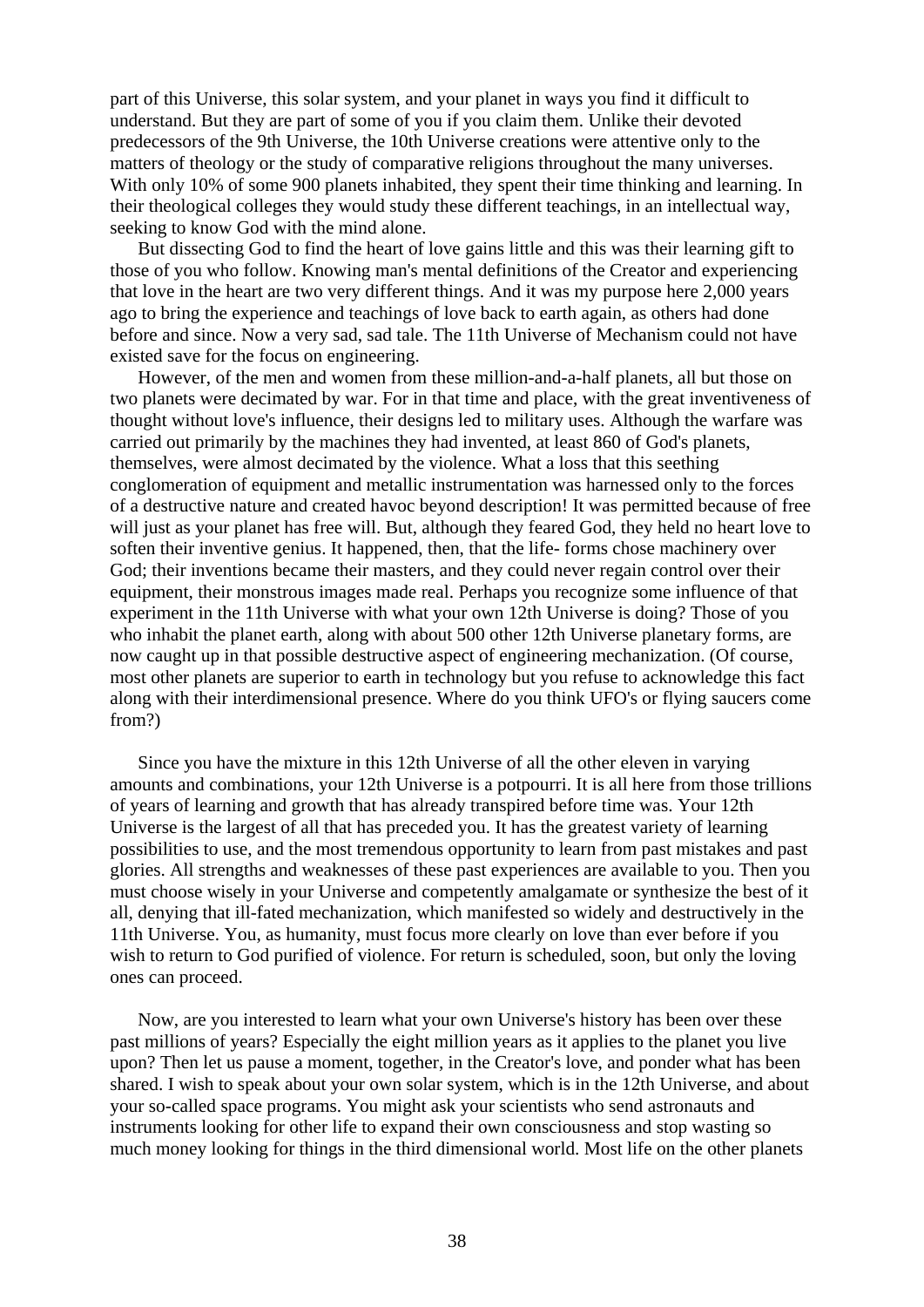operates in the etheric levels of the fourth dimension and beyond. That, which does not would not wish your warlike attitudes to locate them anyway.

So, your three dimensional eyes and instruments are blind. You are like a person standing in a brightly lit room with blindfolds on. So do not be surprised that you do not find life as you know it on the planets in your own solar system. You look in the wrong place out of ignorance. The very fact that you are spiritually blind means that your adventures in space will leave you more perplexed than satisfied. When your own consciousness advances into fourth dimensional realities you will see many others, including those of us who are awaiting the reversal of your AMNESIA. Yes, spiritual amnesia is what you have, and looking for other physical life while in this state means certain defeat because of the way you establish your space projects. I have admonished you as a group not to take violence or weaponry of any kind into space but it is permitted to pursue totally peaceful research projects of a truly reverent or scientific nature. However, unless you are wise enough to select a captain and crew with several clairvoyants among them, do not expect to "see" other life.

 Sad to relate, your earth citizens are nearly the lowest form of consciousness in the known solar system at this time, which is why the earth is being bombarded with the high frequency of light vibrations in hope of awakening a sleeping race. All of heaven in its multidimensional reality is presently involved in an enormous expenditure of energy that you are incapable of grasping, and apparently — for the most part — of even appreciating. Nonetheless, we will continue to follow God's decree to assist all who will awaken during this eighteen month special grace period, which began on August 1, 1985. That is why I have said, and will repeat again and again, that time is critical to you. For these additional energies of love and power that come to you represent one of the greatest commitments that millions of us beyond your sight are giving. They are the same type of consciousness acceleration that your so-called Renaissance times in Europe and the other golden ages of wisdom in the Orient and elsewhere represent, only multiplied by a much higher factor. The fact that most people are not even vaguely aware of this energy tells us you are more limited and unaware than we knew. Yet we have made a promise, which will be kept so that none will be lost who chooses to awaken.

Be advised that the increase in energies to your planet has already changed those who are alert and cooperating with us, so that the aware ones are slightly over halfway between the third and fourth dimensions, that is, about an average of 3.6 out of 4.0. By the time our spiritual infusion is over, the light workers will be growing close to fourth dimensional consciousness. The many others who wait to awaken until later in this century probably cannot do so without pain and suffering. The longer the personality resists its awakening, the more profound the experiences the soul must bring to ignite awareness. For some people this may be very intense. Therefore, choose now and avoid a need for this unpleasantness later on. Your soul will probably put your personality to the test of self-mastery for it was this achievement you desired.

Those who have been meditating and can now receive other- dimensional telepathic contact from us may already have surpassed the 4.0 figure I have shared. For it is during your daily meditation periods that you bring the cleansing of limited thoughts and open yourself to the broader, more universal content of all that God is. For what God is you are becoming though it is shadowed in the darkness and ignorance of illusion. This is your opportunity for transformation. If you could receive a trillion dollars and every other wish of your personality's earthly desires, I tell you that the gift of God's energy at this time greatly surpasses it all. Not that you should not have money for food and things that represent God's abundance, but if you make of them your full-time pursuit and give only attention to the material things in unreasonable proportion, then you deal in idols of a false reality. So have a life of the material things to meet your basic needs, and then share your wealth, however large or small it may be. For as you give to others from the resources God has shared with you, the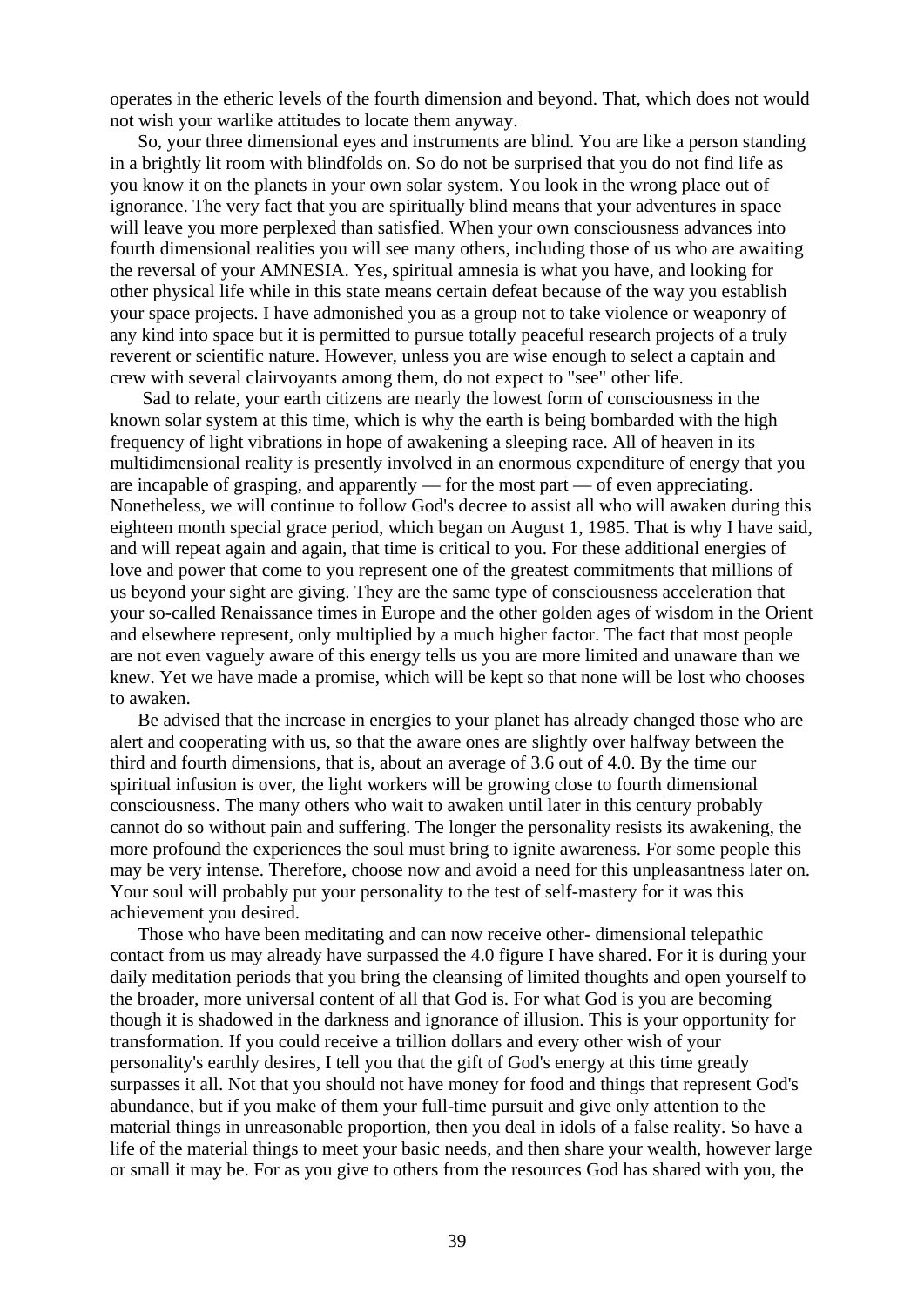true prosperity of soul comes. As you have been told, at the time you call death when you ascend in your spiritual body, the contents of your mind, feelings and heart leave the body in an identity form of lighter vibration. Hopefully, you will have conquered all bodily pursuits of the usual list you have heard before — lust, all addictions, gluttony, and greed in all its forms - for without a body to express them in you will be left with a mind full of thoughts that bring no joy, especially as you have no physical flesh through, which to enjoy them.

Many are the prayers that come to us saying, "Father, give me" ... this ... or that... or something else. And we do make every effort to have your mental belief and emotional experiences cleansed enough so that the barriers to having your good are removed. Yet the greatest gift to have, and the greatest prayer to speak, is merely to accept all that has already been given every child of God. And in that prayer you become a vessel of acceptance to the perfect things your soul would direct to you. Most of, which, incidentally, are not at all what you think you want and need. So ask for all that has already been given and cleanse yourself from the false belief that keeps it from you. Then shall you know heaven on earth even as you rise in consciousness to the greater state of God-awareness, which is the one and only true need of humanity. It is so simple but few will hear it, few will respond. Still we remain stalwart in giving you what God has already granted through our own love, and compassion, and willingness to serve. Will you, in return, follow this example here on Mother Earth, which so desperately needs your support and where humanity so urgently needs to awaken? We of heaven ask for your support and assistance as we shepherd humanity into the Golden Age. We truly do need that corps of love — that group of Golden Age apostles, disciples and believers.

I have spoken of that New Age but let me give you an outline of what it means to earth and life upon it. The Golden, or Aquarian, Age is a time of energy change and uplifting for all of humanity. It is a time when the things formerly invisible are made real to you; it is a time of joining heaven and earth together in open communication and cooperation. Therefore, it is a time when your usual, or limiting, habits must change, because the structure of consciousness itself is changing and you with it. It is also an opportunity to recognize and become, in the fullest measure, the higher or soul self while living in matter and physical form. EACH PERSON MUST BUILD A BRIDGE OF ENERGY BETWEEN THE PERSONALITY AND THE SOUL-SELF TO ACHIEVE THIS! For this is the time for alignment of the lowest and the highest into one motive and one action. Love. It is nothing less than an integration in, which the wisest aspect of soul becomes the director and leads the way for the individual's and group's gain.

 You see, the soul is group-oriented because it is of God and is already in contact with unity, which earthlings forget in their separated bodies of flesh. Meditation is a way of achieving great forward progress because in contacting the soul you are enabled to pour your efforts into selfless service, something the average human personality resists. For do you not say "That's mine" as you refer to God's gifts around you? And is this not separation ... or the opposite of unity? Is it not truer that everything is God's and just temporarily on loan to you during your visit to earth? After all, what do you take of your physical world with you upon departure but the memories of your thoughts and behaviors and the emotions of it all? The Golden Age, then, is a time of group process, where a number of people who have established soul contact can envision a mutual goal and move toward it in loving thought and commitment with immense energy behind their intention. It is the difference between small individual flashlights on a stormy night and one huge lighthouse beam where the beam is clear and strong.

 Just as one person's light will combine with other lights into a larger soul connection and a greater thought form, truly do the combined thoughts of many amalgamate into a huge single thought that can be brought to fruition more easily than the smaller thoughts of several single persons. So, mutually committed purposes and the power of multiple energies to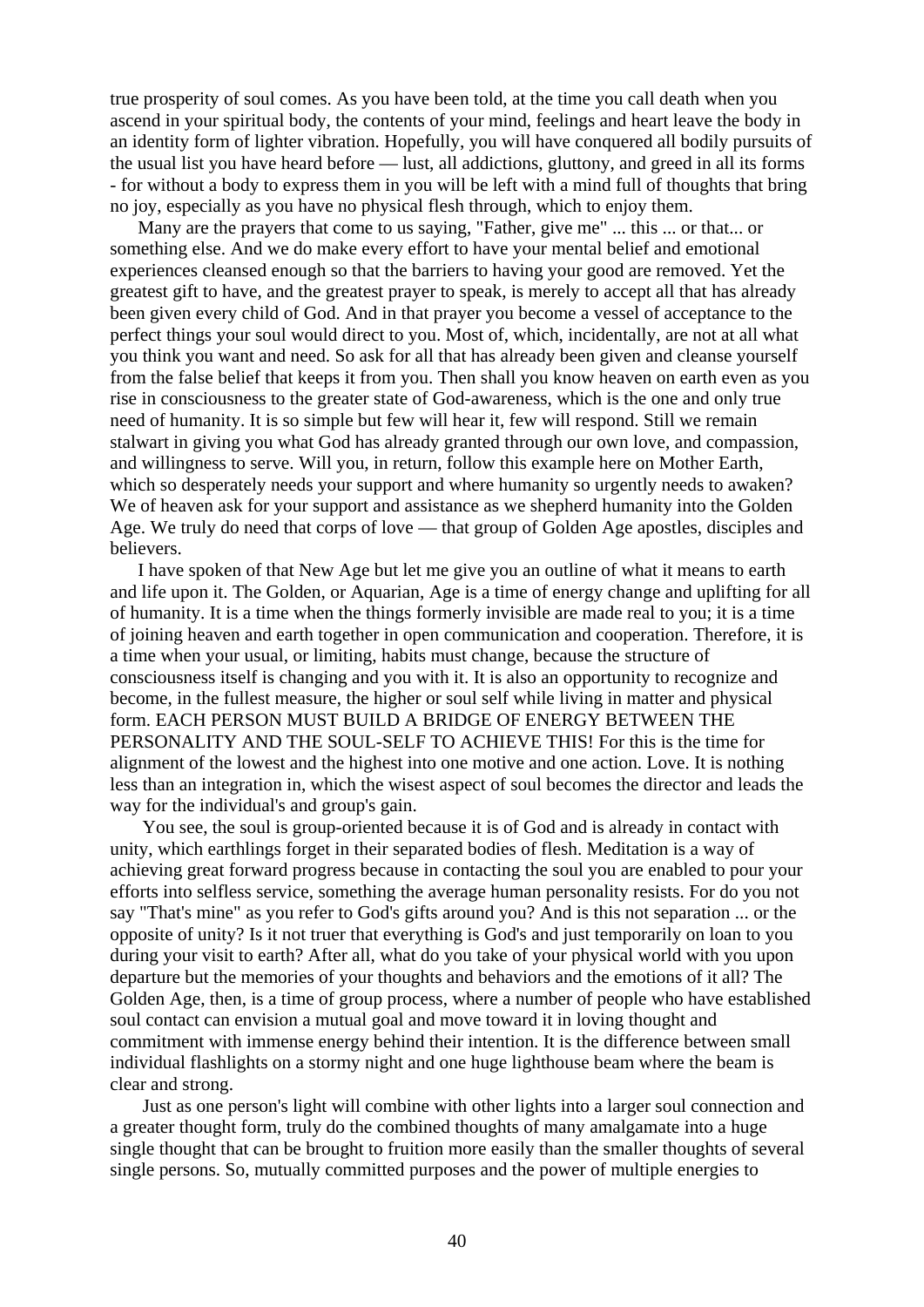support them is the essence of this Golden Age. That and peace are the framework. Now draw in a breath of peace and think on something exquisitely beautiful. In the Golden Age if what you think of is God- made, be assured it will last. If what you think of is mechanical, be suspicious and turn your thoughts to that Source, which created all the universes, the planets and stars and life upon them. Then think again about what is beautiful. Your answer is guided by your soul's understanding, for it knows you were created by a Force beyond your comprehension and yet not without your sensing, your knowing. This is why meditation is so vital. In the stillness as you seek God, you grow quiet and become peaceful. In that act alone you fulfill the simple truth, which is the greatest of all the experiments in all the universes. You become, for just a moment, a created being of light without judgment or worry or fear. You become peacefully wise. For just a moment you touch upon your true identity, which is love. In meditation you let all the rest fall away and breathe this love and peace in, and out, just as the Creator did in all the work brought forth by "the word" — the implemented thought behind the universes.

As you will learn, God breathed out life and is breathing us back home again, and you of the 12th Universe are moving from the farthest reaches back toward the center of light and energy that sent you out. This particular historical time in human consciousness is focused on that aspect of God that clarifies the difference between concrete, material world science and the science of the soul, which is a far greater thing. Thus each being on earth must choose between the things of sensory perception (of the physical senses and intellect) and the greater knowing from the intuitive or soul aspect of self. Each must seek the science of the soul first to achieve the needed balance in life. Those who choose wisely to know the truth of life will assist the planet in her, and their own, ascension to higher realms. The remainder will insist that the material world is the only reality and will fall short of the challenge that is being presented to them. For the planet must demonstrate love and wisdom for her evaluation and graduation, and humanity must do the same. Intellect cannot bring love and peace! That is not its purpose. Your key to reaching that goal lies in bringing to balance the soul's science or knowing the universal laws and bringing them onto the physical body of earth to manifest. Many of your present scientists, especially, will be caught in this crunch of realities.

But each person must make the soul choice if progress and ascension are to be assured. Then send love and blessings to the technological and scientific communities on this planet, for they need your prayers and support during this time of challenge. Put another way; this is the personality's Armageddon: the questioning intelligence versus the intuitive knowing. **And in this apparent war of intellect against heart, peace must be found through using both in a perfect state of balance ... but beginning with the intuitive**. For it is from reverent awareness and inquiry, that humanity grows in the imperishable quality of truth hidden from your view in the third dimensional world.

Remember, then, that it is only after you are grounded in true spiritual direction, that you can become an effective group member ready to freely serve based upon suggestions from your soul.

Only when you have integrated your personality, purified it, and let it become a channel for the soul's expression, can you be blessed by any real measure of Christ Consciousness. But when the personality of the little human self is finally infused with the soul knowing and commitment, life changes dramatically in the miracle of that accomplishment. From here the events of your life are guided by a greater power than your own decision making, and you transcend the personal - becoming like a healthy cell in earth's precious body.

When groups are formed by those who have willingly joined soul to soul, you will experience the transpersonal love, which radiates in a brilliance that would blind you if you could see it. That is why I insist that you meet with others like yourself every week to meditate. You will not only enjoy the company of friends on the same path but have a truer knowing about the potent reception of the group energy. High vibrational energy literally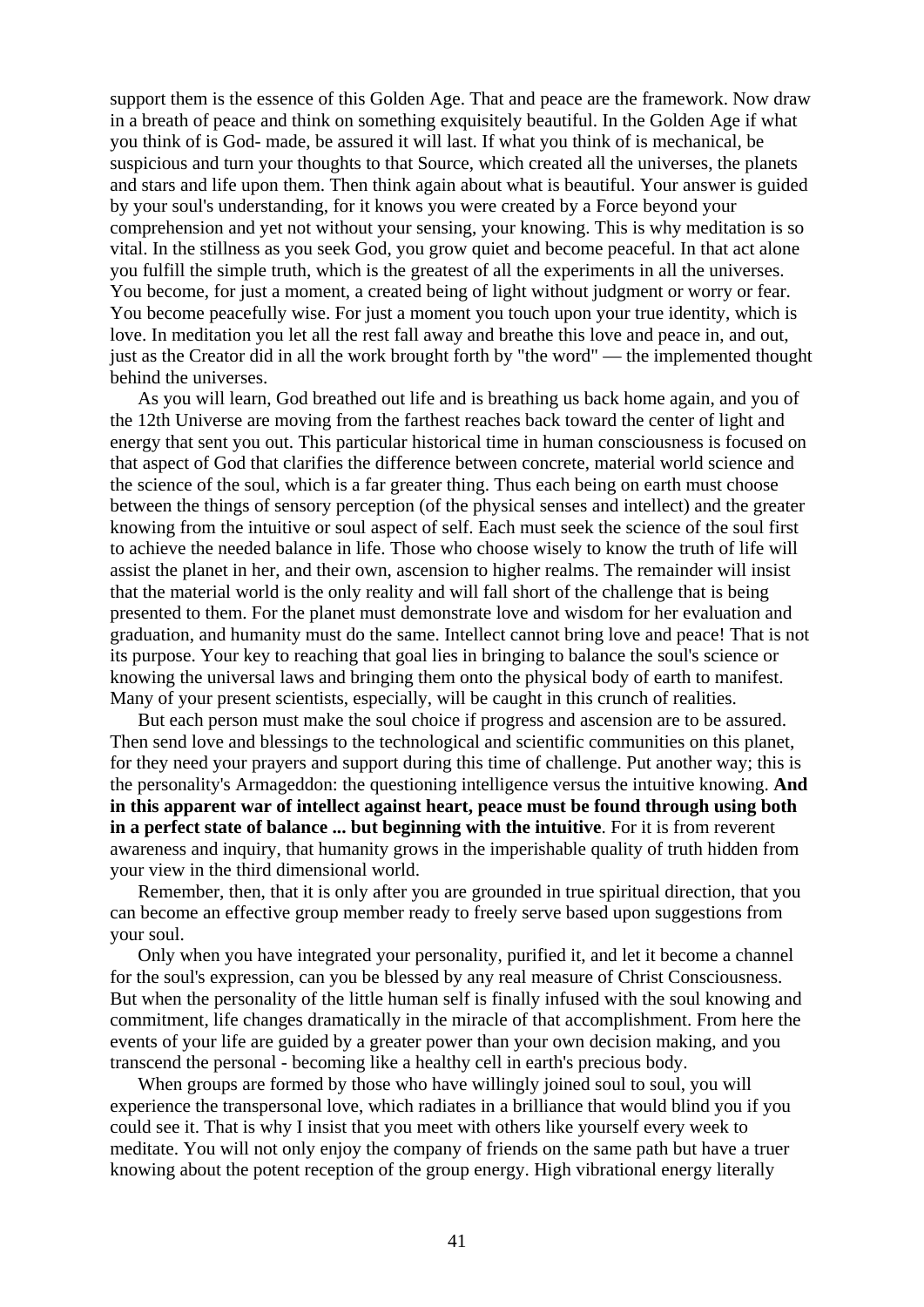changes your mental and emotional subtle bodies so there is a direct, immediate gift to yourself. And from this higher vibration, even your cells change the structure of life within you. Such is the power of large group connection to universal, unconditional love. Thus you are left with a feeling of Oneness that words cannot really express. The truth is that in the bonding of soul energy to soul energy - you are taken into that heaven, which once was your permanent residence, and, which now is only briefly enjoyed.

But by this steady commitment of daily and weekly meditation you will grow rapidly under our persistent barrage of love, which especially comes to you through 1986. The expression of this deep and indescribable bonding is called fellowship wherein the broad goals of humanity overshadow the desires of the little will of each person. Thus there comes unity within diversity, and the individual chaos of ego dies to the connected purpose and common vision.

Truly the soul contact with self and others fills the body with a quality of light that refines and purifies all levels of consciousness, synthesizing the physical, emotional, mental, and spiritual aspects of your being. And by your joining in a network of light with others, you glow even brighter as individuals and as a group.

Do not be surprised if you actually feel lighter and if others say that you are looking younger somehow - more peaceful, more contented. For these are the hallmarks of God and of the spiritual presence of that power within you. **This peace and a joyous heart are your rewards for the willingness to have that Infinite Presence enter and direct your life.**

Those who serve others receive joy and light and love beyond the earthly treasures you might enumerate as valuable, for these everlasting qualities take you across the bridge of illusion into the only true vision there is. Your genuine, untarnished residence in light awaits your return, beloveds. As we of heaven do! So reach out in willingness to grow and serve that you may return to your own supreme mansion of consciousness.

To know what is happening will give you strength to persevere through everything with love in your heart. For all of the great experimentation has proven that combined love and wisdom last, for they alone bring peace. Take your legacy, beloveds, and join me in whatever evaluation lies ahead. We of the Godhead love you. On that you can count. In that you must trust.

See me no more in Jerusalem for that is not my essential identity, nor need it be yours. Give up your past, your frozen memories of me, and let me appear to you in the fullness of my many talents and great knowledge. You are no longer to be encased in the bleak, black experience of your ignorance while your planet and solar system go forward in growth. You must catch up and join your family of advancing truth and life.

YOU MUST ACCEPT A NEW BIRTHRIGHT OF COSMIC PROPORTIONS AND A NEW JESUS OF UNIVERSAL MAGNITUDE TO KNOW YOUR OWN POTENTIAL PLACE IN EVOLUTION. "But who is this new Jesus you claim to be?" you may be asking. "Can there really be such a thing? Could Jesus be an even greater power and presence than before?"

I answer, "YES!" And I will share what you must know to free yourself from the past, for those who dwell only in the past tend to reinforce it in their actions and cannot bring the gentle rains of change to soften the soil and feed the tiny tendrils of life that seek further delight in growth above the ground. If you ever had someone else try to explain something you said to another person, or if you have been interviewed by somebody for a newspaper article, radio or TV broadcast, you will know the feeling of frustration that occurs when another speaks for you. They may get a part of it right and then totally misunderstand another portion. Or they may misconstrue the entire theme you wish to impart, thereby bringing forth information that is absolutely incorrect. With this background of your own experience, you can imagine what a difficult task it is for spiritual teachers, both living and dead, to avoid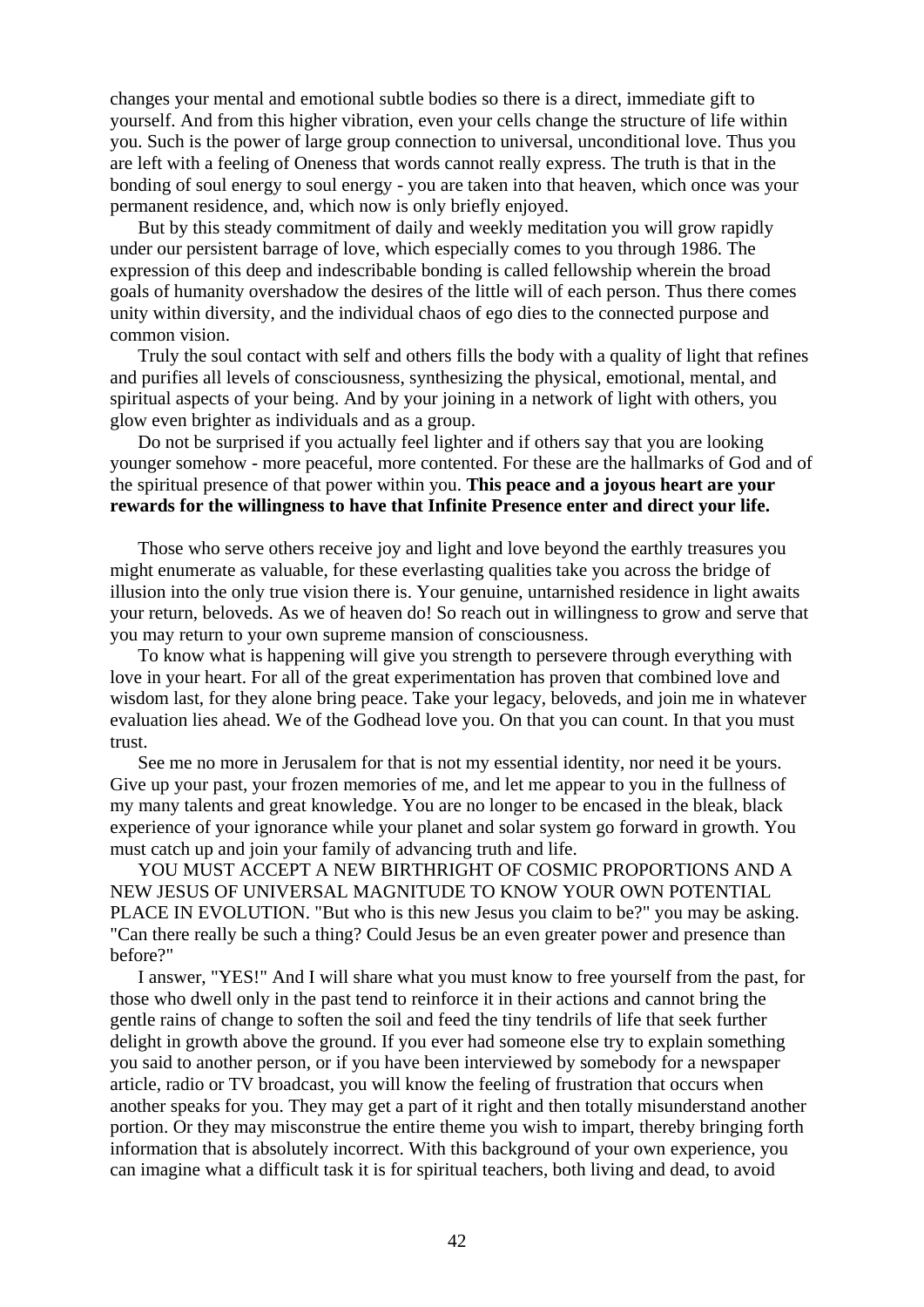being misquoted and misunderstood in holy books. This is why the major world religions of the past brought teachers to the world in physical bodies or had prophets come to share their understanding of the teachings for others to grasp. **This was necessary since most human beings had no awareness of an inner connection to Spirit.** In this way the message was directly given but the time lags between visits were long and those who wrote the teachings down had no way to update them.

In the Golden Age, however, we shift from this former pattern so that every soul may speak directly from its personality facet to the soul. Through the process of meditation and contemplation, in times of silence and solitude, direct inner messages and assistance can come forth. That is why I call these chapters the New Teachings, for in this material I tell you that humanity can now reach self-mastery through connection with its own soul and the Creator beyond. Once you develop the connection that makes this possible, your prayer and meditation link gives you direct access to the truth of who you are and what your actions should be. And then you will become the creation that was intended from the beginning through your own ability. When this is accomplished we can guide you all in a more personal and immediate way than you presently enjoy, which is the ultimate meaning of Sonship.

 From your growth you will become that peaceful citizenry capable of expressing God's purpose on the planet and humanity's obligations as her Caretakers. Therefore, trust this new process of contact with your soul by contemplation, prayer and meditation, and realize that it is available to all who will take the time to give it the importance it must hold in your daily lives. But I will say more about this later on. For now please accept that the holy books of all religions need to be understood in a higher state of awareness, which you and you alone can create by your wish to have it so.

Why not install your cosmic connection? I say to you that people who limit me to a past understanding of who - or what I am, are dangerous to themselves, for life is ever evolving in Spirit, and growth is the only measure it knows. Even your Universe is expanding. And why not? If love blossoms and the new seeds fall into fertile soil, is this not a natural thing?

 Therefore, put away the old rugged cross of crucifixion and replace it with one of growth and expansion. Let me explain so there is absolutely no misunderstanding.

When I came as the light of that first son of God -- The Christ - it was necessary I take on a physical body in, which to reside and prove to humanity by my love that there is no death to their true identity. My resurrection is the energy force that is in me now. I am divorced from the crucifixion. It is over and done, and that story is part of an old time of guilt for you, which is no longer alive, unless you keep focusing on it and making it your own. **Take me down from the old rugged cross if you yourself would be free! See me alive and beautiful and forget the story of the crucifixion and all its guilt and pain.** Focus only on the resurrection if you are grateful for my coming — if you would call me elder brother to the human family. As a symbol, use a circle with a short cross within, or a rainbow or a glowing sun, anything, which denotes life or growth or unity.

**Your symbol of the crucified body on a cross must end, unless you realize it is your human personality (animalistic based ego) that must die to your soul**. Then and only then does this symbol serve you at all.

Then let us each choose to forgive ourselves for anything real or imagined that was in any way related to that earth event 2,000 years ago. Be absolutely certain that as a group, and as individuals, you accept forgiveness for anything about that incident. I free you, today, from any sense of shame or guilt you may hold; just let it go.

The experience for you must be completed and freed of negative emotions if humanity is to go forward in the light of this new time, this Golden Age. Leave the remembrance of pain and guilt behind in the glory of my love for you, even as I ask you to forgive me for coming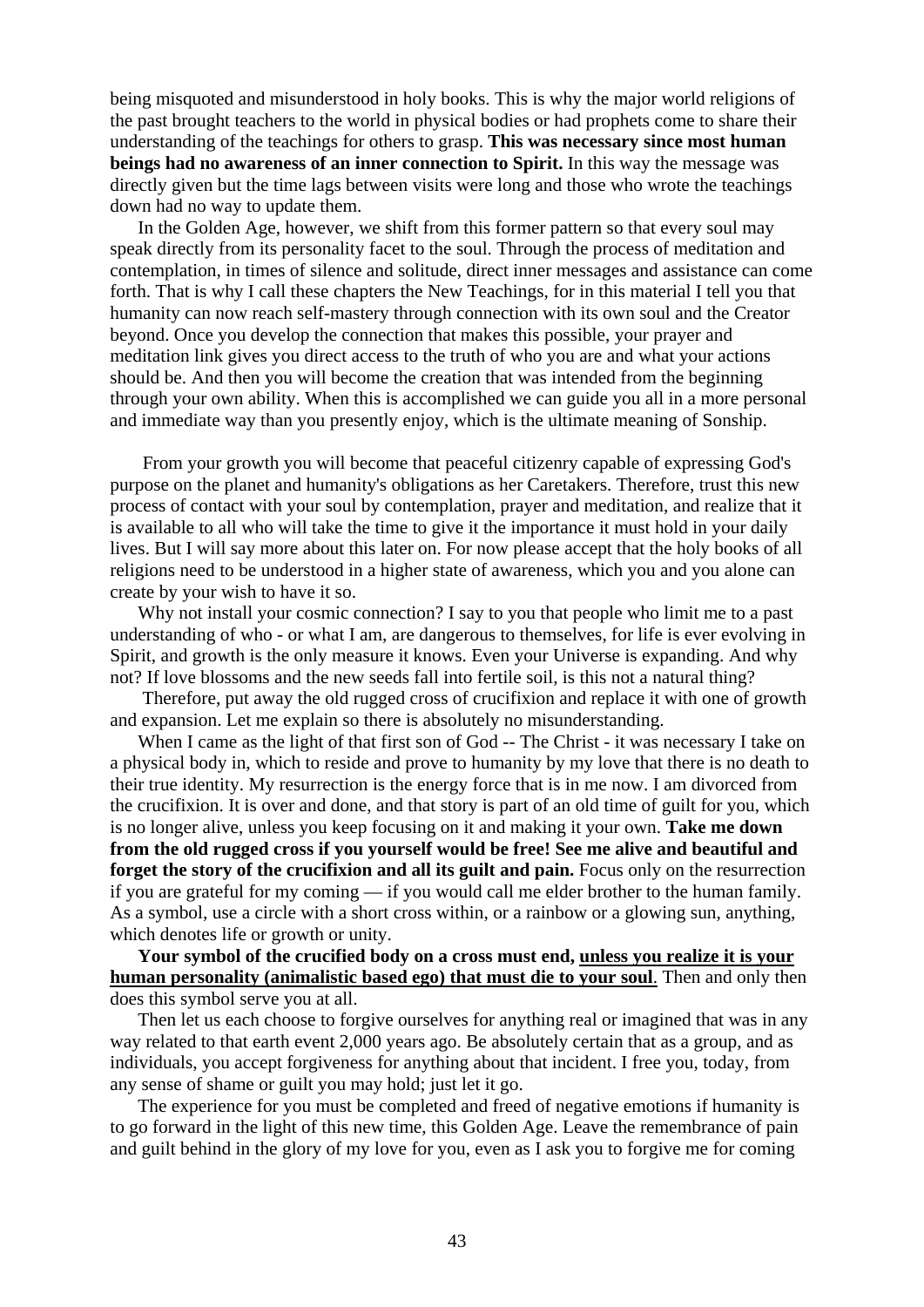in the way I came to teach, not with my army of angels and military might, but simply in the singleheartedness of devotion and the clothing of truth.

Do not blame anyone for not understanding the teachings. Release any judgment of self or others if you would be happy again. Hear this, churches! And deliver only this message. Know today that the crucifixion aspect is hereby cleansed and forgiven and only the resurrection is real! Each soul learns from experience. But, if the experience is never healed and brought forth to greater understanding, it rests like a festering wound in the soul, holding valuable space, which needs releasing.

Since no two things can occupy the same place in your consciousness, I beg that you dump out the old memory so we can create new ones. Join in this present healing by your willingness to forget the past. **The Christian religion is replete with guilt and negativity and needs to be changed. These are my new teachings.** 

Follow them if you would be made whole again. Follow them to know peace. Let your soul vomit out the old pain and be filled with the balm of forgiveness, mine to yours and yours to mine. This love counteracts all negativity, my beloveds. Stand free in the light of now, allowing the past its decent burial.

Leave the cemetery of your yesterday and focus only on a new you and your urgent responsibility in this time on earth. Cleansed and filled with the grace of greater knowing and a transformed reality, you are truly healed. So, release any last tears and regrets and take my hand in peace. We must go forward for we have much to do now, children of light... corps of love.

To help you understand my own growth and spiritual expansion these past 2,000 years let us look at your own earth family's experience with birth and ageing.

 Perhaps you have a scrapbook of photographs taken with a camera over many years? If so, pick any one person's photo, possibly your own, and see what you looked like as a baby or young infant in your early life. Like your own image of yourself at that age, imagine me also as a infant — great as I was — and realize that just as you grew and changed and acquired new ideas and experiences, you were different as the years passed.

So, dear ones, I am 2,000 years different. For heaven is not some static place where nothing happens. We are related to the Universe and all that it does. This is the law. Each is a part of the whole, from the tiny to the immense. There is no separation. This is critical to grasp! Urgent to remember!

On your earth you are in a hologram of the greater universal pattern. Therefore I ask you to believe the story of my departure from human tribulation back to God - to understand its significance — and then to enjoy the new estate I hold while everything around us advances and expands in light and love.

If I was powerful 2,000 years ago, you can expect me to be even more so now, even as you in your work or in a favorite skill, sport or hobby become more perfected in your activities as you use them. *So I am even greater than before in wisdom and love as are all spiritual beings who came to teach.* We do not remain frozen in time and space! Nor are we suspended somewhere! Relate to me of this time and place, and move with all of heaven, as we come together again to learn and grow wiser. Leave these old photographs behind, nostalgic as they may be, and stay only in the present moment.

You have grown up; your soul is here and empowered to create harmony. What are you creating now? What will humanity do to attain peace - that blessed and promised peace? See God, me, and those others who gladly assist humanity, both in the daytime of sun and clouds and in the night time of moon and stars, loving you and Mother Earth. And let the poetry of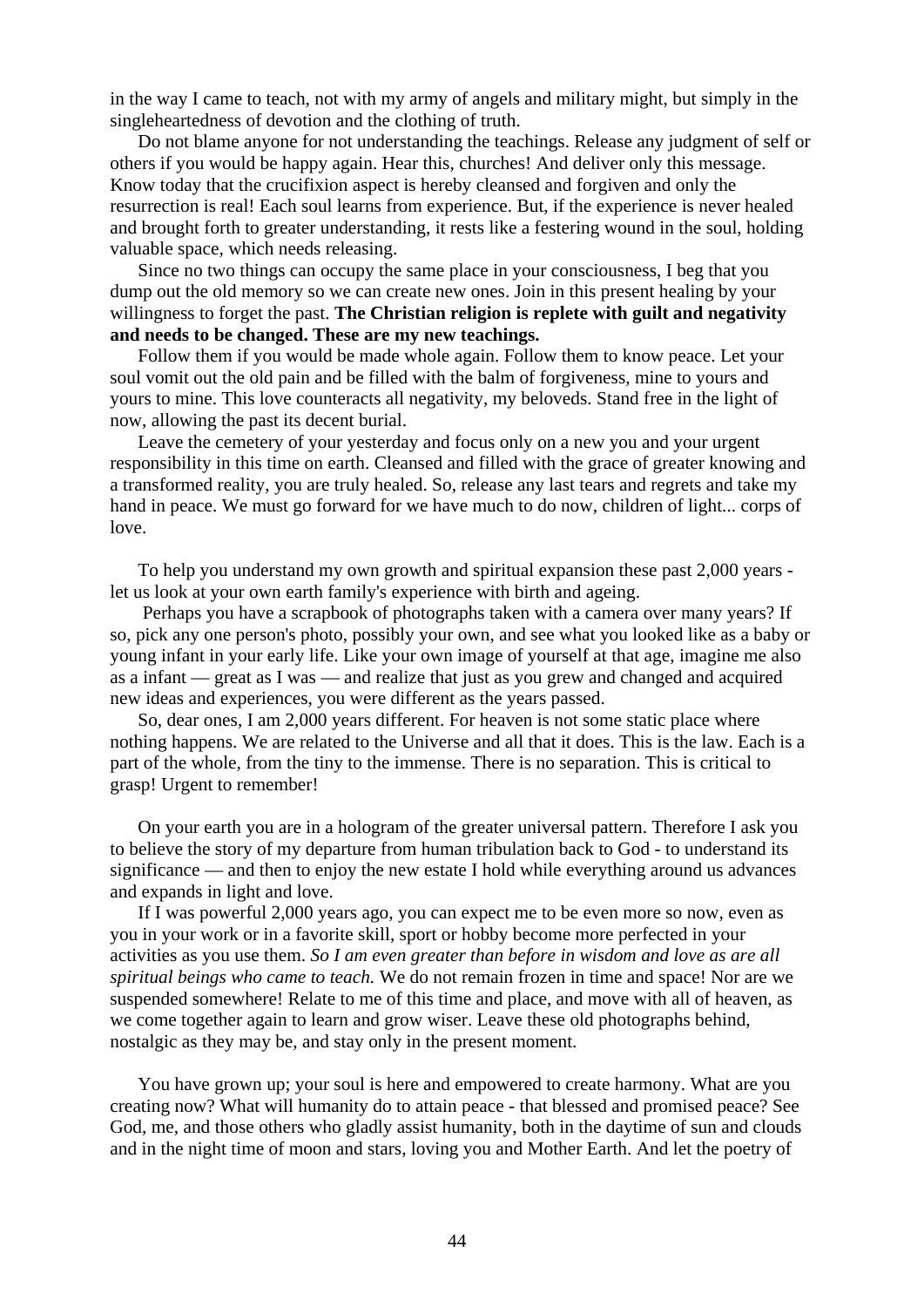your wisdom remind you that everything we do is but change, expansion, ever reaching toward the greater love awareness.

The Omniverse is like a weaver with busy fingers creating a tapestry of magnificent beauty and dramatic impact. We do this together, each pair of hands connected to a loving heart and mind gathering the secrets God would share. Wisdom lies at the heart of this tapestry, glittering in crystal clarity for all to see and know.

As we share the joy of bringing forth this NEW NATIVITY SCENE, we acknowledge the birthing of a new time and a greater spiritual awareness from, which all good things come. Now the good things of Jesus-past are not lost, but only expanded into a more beautiful diadem of love and wisdom. In the same way, your own souls are stretching into more infinite territories, becoming the greater light and the true knowing. And we go together. For each gains as any one gains. We are the One. We are the unbreakable, eternal web of life, of beauty, of joy and love.

And in this joining together - the harmonious waves of sound and light fill the Universe to overflowing and it stretches forth another movement of life to expand itself and create more light, more light, and more light. The process is unending, until God calls us back into that cosmic parental presence. For by this magnificent, unspeakable power - we are wombed and breathed forth in a gush of life that explores and returns, goes forth again and again to bring back the experiences and growth of all travelers.

Let us travel together, then, my brothers and sisters, with God's light as our beacon, God's love as our diet, and God's ultimate wisdom as our map. "Seek ye the kingdom of heaven," has been said many times in many ways by all of God's teachers. Will you not listen and unify yourself in this unending adventure in life without death?

I, The Christ, have been raised up higher still during these past 2,000 years as have all of the beings of light who know God as the only creator of souls. We have not stood still! Heed my call in the name of the many here in heaven and beyond who will fill your thoughts with the life-transforming light and wisdom that love rests upon. Come, faithful ones. Come those who have delayed! Do not be afraid to smell the sweet perfume of eternity. In this very moment are you made clean and pure, brought forth in the flowering beauty of God's creation.

 Brush the sleep from your mind and drop the dust-encrusted yesteryear from the garment of your soul. Gleam with me awhile in the quiet moments of our inner unification. Are your present activities so important that you would not trade them for the everlasting peace that love brings? Forgiveness is offered you again, beloveds, ere the Creator's call takes us one step closer to home. Do not linger in your earthly toys a moment longer but raise your consciousness in meditation to the infusing movement of love energy, which insists firmly and eternally upon peace within, and peace without. Does not the scent of truth fill your being? Then breathe with God, with me and all who divinely love you. Breathe out all personal negativity, especially that, which has infested and bludgeoned Mother Earth, and let us bring her the balm of healing thoughts and actions she needs. Enfold her in your love 74

even as she has cradled you upon her nurturing soil. Treat her with respect and caring for her goodness; return like for like. She, too, lives and grows and learns. If you do not love and nurture her, your soul will weep one day in immense sorrow.

Let your eyes be opened to the truth of your calling now. Earth is to be the planet of love and wisdom. Take your citizenship, then, in this great planetary movement into cosmic vibrations and peaceful pastures.

The shepherds of whom I spoke long ago are needed still to lessen the number of souls gone astray. Let us do our best to enclose those who have forgotten their own true beauty, true nature, so they will choose again and choose correctly. With just a little willingness — for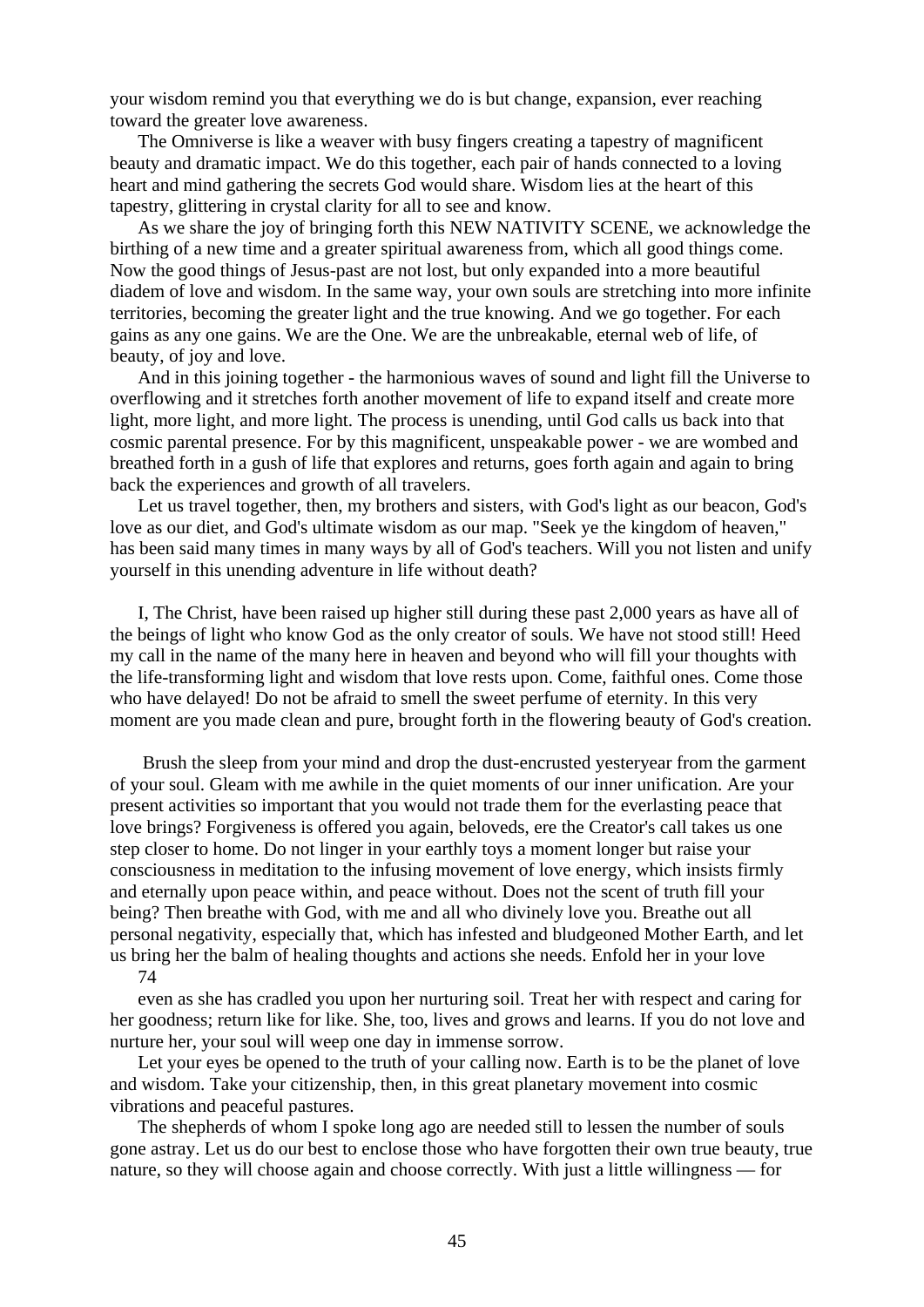anyone can still leave the old life and the old ways behind, this very day — you can select a pattern of love and wisdom that your soul yearns to experience and to share. Come, then, all. As our Creator-of-the-Many-Universes calls us home once more we will share, in the inner sanctuary of that Great One's mind, the tales of our many visits, of our many journeys into the reality of who and what we are. Yes, dear ones, we are the weavers of the tale, the storytellers to all who seek truth. We are the kiss of God. Then step into the arms of love, which heaven promises. In ecstasy and bliss beyond your fondest remembrance will we be received into that Source, which is the All-in-All. There is only one commandment for us. Peace. Peace, dear ones. Peace. Amen.

#### *1994/1995 COMMENTS*

*Now let me say that in reviewing some of the outdated astronomical information given in this chapter about the universes, galaxies, solar systems and planets, and my role as your world teacher, please remember one thing. There is so much to existence that you have yet to discover and remember about yourselves, let alone the many other lifeforms in the galaxy and beyond, that it is quite an overwhelming task to comprehend the vastness of it all. An inordinate amount of life and activity exists out here in the many dimensions and dominions, which you cannot presently fathom because of your mutant DNA condition—yet you have only to look at your planet's variety and beauty to see the flamboyant expression of color and life all around you. It is extraordinary! In what you call the void, space, the heavens, or the many mansions, there are literally billions of* 

*75* 

*galaxies in one Universe, and within those galaxies even more solar systems and even more planets. It is a network of light and consciousness and physical expressions in material worlds beyond the counting. And because there are so many different levels and kinds of creation, it is an unending and imaginative experience. That is why Archangel Michael is gathering his legions of light. There is yet to be another world, another dimension and dominion requiring experienced beings to serve in harmonious intention. Perhaps you will be among them? From this information you may surmise that the human species is located in a fairly recent part of a birthing area of evolution, situated in a part of the galaxy where active gases, particles and elements can support rapid development of physical planets and various lifeforms of considerable variety. In this way your own solar system was once birthed and sustained in that great cosmic fire of creation, and your spiritual essence took on the cloak of flesh for a time to be responsible caregivers, stewards, and maintainers of the planet and its many lifeforms. Dominion is a word used in your holy books.* 

*You were given the responsibility of dominion on this planet although in recent years this has been difficult to maintain. Still, there is now great hope that light will soon reign here again and that humanity's dominion will be reclaimed and properly maintained. Earth is a gorgeous planet deserving of your wisdom, care, and love, is it not? The other message I would like to have you remember is that there is a misunderstanding about who I, Jesus, am in the higher heavens. Just remember that I am now willing to announce to the world that I am an energy supported by the power of Archangel Michael, who is the being referred to earlier in this chapter, though named only as a Creator. Since he has come in person to call all beings of light back into the fold, I am now free to describe the close ties we have and the close ties you can have, also, if you chose them. May you hear me well, then, dear ones. I cannot be in the presence of the Father/Mother Creator—no one can, but I do relate to the one called Archangel Michael, among the firstborn of God, which is what I intended to explain in this chapter. Then know that I am one son of the living God who loves you—one who holds the vision for your resurrection and return to the full consciousness you deserve. But do not erroneously assume that I am the only son of God—there are many. Somewhere in*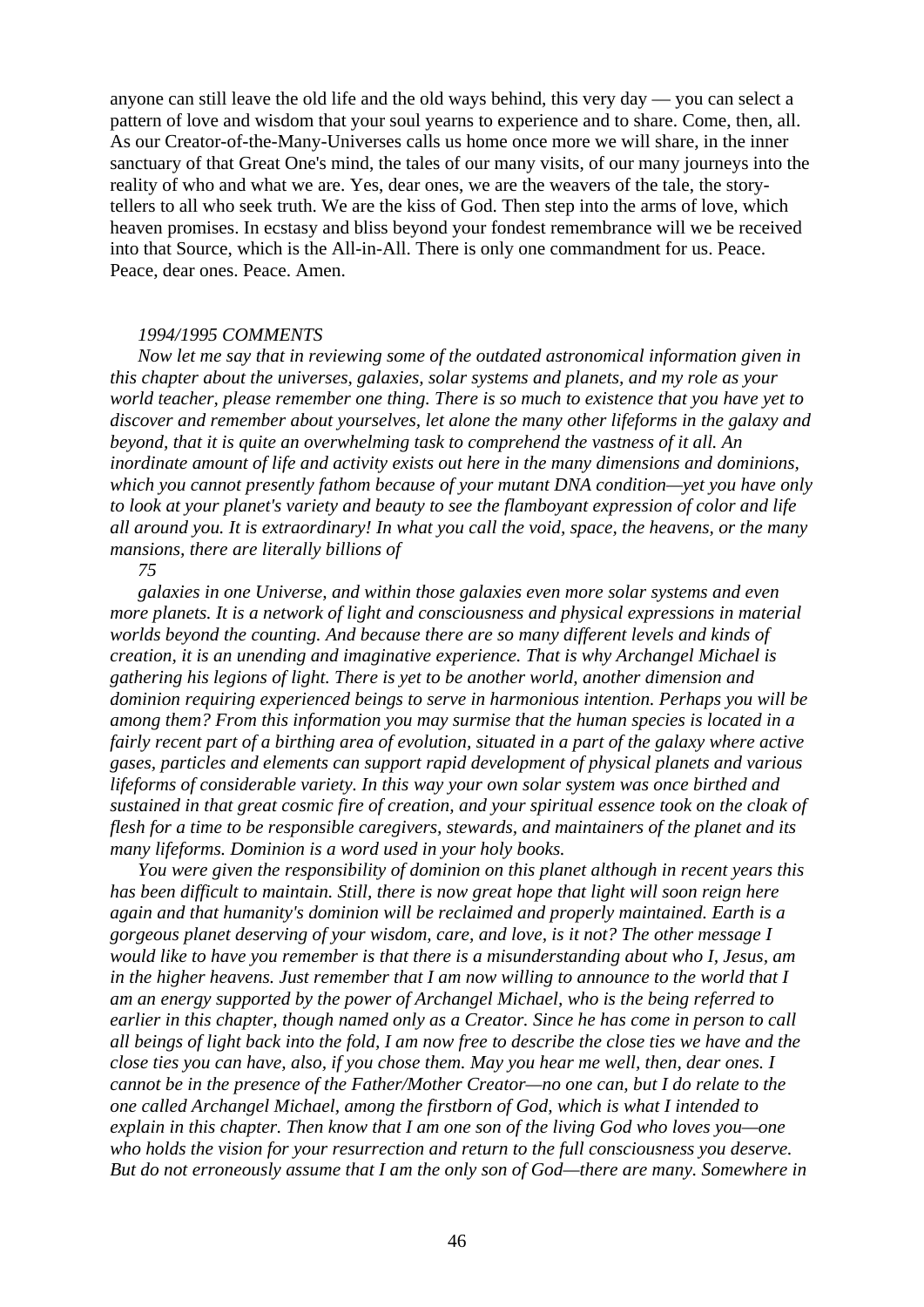*your soul you know this story very well. You know who and what you are and why you are on Earth. That is why I came—to remind you to remember and to rejoin the divine plan that needs you. Please awaken, my beloved ones, and come with me to do the Father/Mother's work. In group consciousness we can experience the essence of soul love and apply the enormous wisdom that love assures in its application. Will you answer the call to reclaim eternal life and stand with me in the circle of unity's power? Peace be with you forever. Amen.*

76

# **Using Your Inner Guidance**

In every Universe be herewith advised that forever and ever all of God's commandments are still required, particularly DO NOT KILL! Nothing has changed. But, humanity as a group has not practiced these directives. Since so many people have not heeded the old commandments to love God with all their hearts, and to love their brothers and sisters as themselves, let us review their meaning for the modern day.

### **LOVE GOD.**

This means you must believe there is a force, energy, or light being that has awesome powers beyond your comprehension and that, since you were created by him, you must let him lead your life experience according to a Divine plan, which you may not truly understand. In a word, you must be willing to TRUST that there is a blueprint for your return to God, and follow it at all times. Do not trouble yourself with why you became separate from God! Know that, however it happened, all is forgiven and you have been freed from any guilt associated with past actions. However, this grace, or being freed of the negative effects of past deeds, can only be validated by a change in your attitude and behavior toward yourself and others. Unless you take action this gift of grace has no meaning!

### **LOVE YOUR BROTHERS AND SISTERS AS YOURSELF.**

This statement means that EACH of you must love yourself as a creation of the One Source. That is, your spiritual awareness must tell you that you are more than the mere physical body and the personality you call "me". **Your awareness comes not from some egotistical love, but from a soulfelt nature, which knows God lives within and must be expressed**.

By that acceptance of yourself you can then love your brothers and sisters in like fashion. But do not attempt to love another from your own perverted personality self. Without soul guidance the personality cannot love. It can only seek to possess, to control, or to use others for its own needs. Your greatest challenge today is to find out the many levels of yourself particularly that vital spiritual level — and then do the inner exploration, the cleansing of the personality characteristics that lie unexplored in the unconscious record of all you have ever experienced. These hidden aspects frequently prevent your full cooperation with the soul, unfortunately. You are required, therefore, to relinquish all within your human personality that stands in the way of truly knowing yourself as the light, an ever-brightening soul quality. This cleansing is more than just going to a psychologist, minister, or counselor and becoming "well-adjusted." This process requires partnering with your own inner teacher, who knows what you need.

Your path is unique and your inner guide knows your particular lessons. Do what it requests. I do not say other human beings cannot assist you in that process for there are many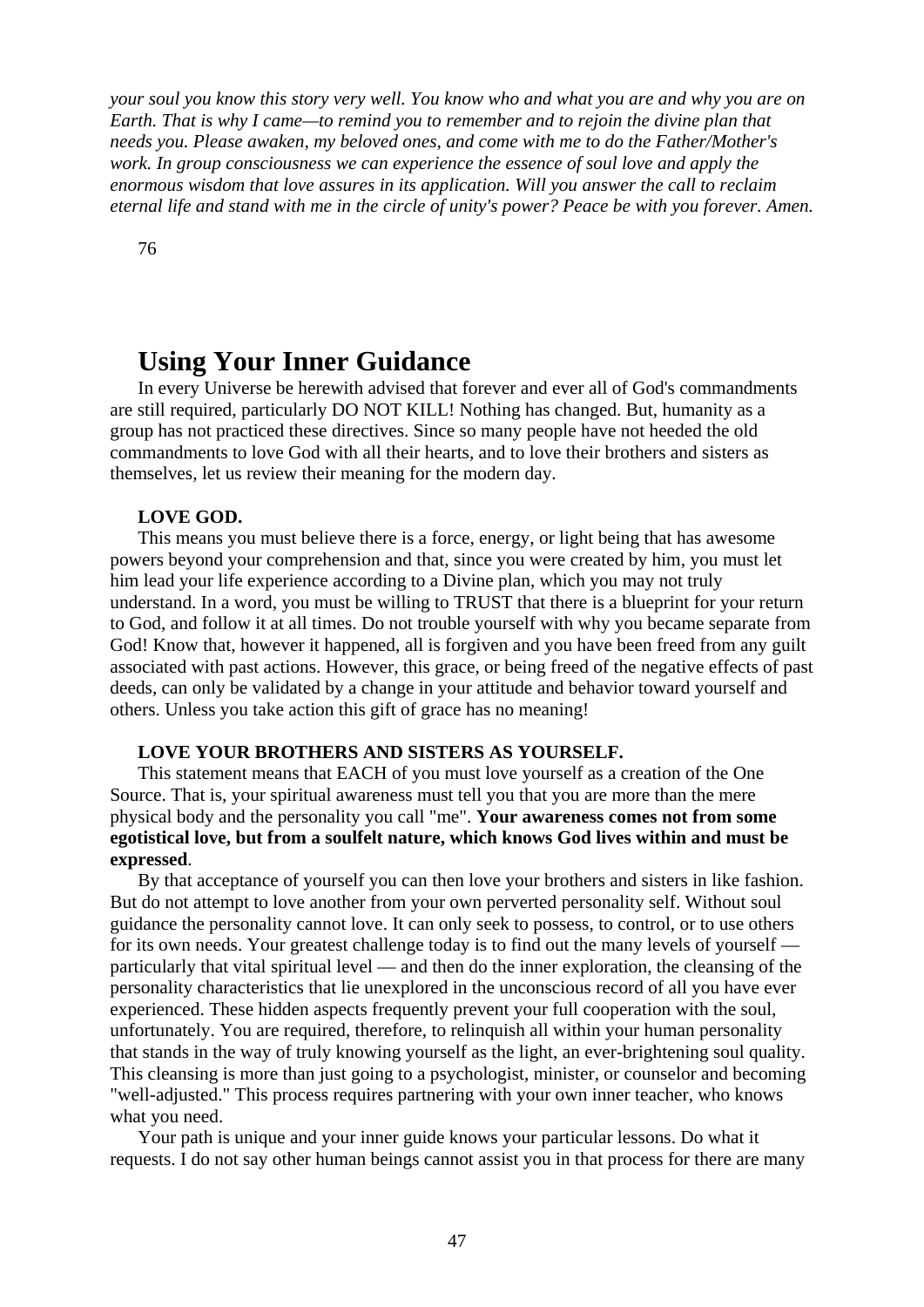healers on the earth. Select one who knows psychology means the study of the soul, not just the human personality.

My point is that YOU are required to learn of yourself from that part, which has not forgotten it was created by God ... your soul. Your lower personality has not known and recognized God and must be brought under the soul's purpose. Any therapy or art of healing, which does not begin with the point of view that you are a creation of God will fail you. You will be incomplete without your soul at work in your life. It is your key to happiness. No other relationship can satisfy, because you cannot hide from nor ignore who you really are if you want to be truly joyful.

When you agree that you are a soul created by a power beyond comprehension to your mere mortal personality, a power, which carries you to wider love and joy, you will begin the healing process. You will begin to feel peace. When you are finally healed of the disbelief and limitation of who and what you truly are, your life will change. And you can then love your brothers and sisters as yourself, **for they are like you in Spirit**. Not in personality, certainly, but in Spirit.

When you can love and honor the Father/Mother's creation in you, then and only then are you safe to say you love another. Do you comprehend? Therefore, seek only therapists who have themselves been healed and who come to you from that inner acceptance of themselves as a creation of God. For then they can love you and model what I came to teach.

How will you know them? Dear ones, by your sensitivity, by the guidance your soul will share. Let this inner teacher, intuition, or God guide, lead the way. When you finally decide to know yourself as the created soul you are, you will be led to all who will serve you in your full and rich development. You came to earth to live from your soul's level of understanding, and when this occurs you will be the peace of God, and this planet will be transformed by the glow of your light.

*"Blessed are they who thirst" applies here.* Thirst to become a full-time light of the world, and all else will be added. Are you willing to begin this quest? If so, my heart is open to assist you. You will have strong companions through the depths of that exploration. To bring you absolute success in finding your soul purpose and expressing it, I will give you the perfect guidelines to carry out this divine exploration and encourage you to accept the responsibility for their use. For it is their use, which will open the door to a changed life.

 Please listen exceedingly well as I review these guidelines as tools for God-awareness, for enlightenment.

78

### **ONE**

To contact the living God within you there must be a daily time of listening established. I have called this experience of quiet listening, meditation. **By my definition, prayer is requesting God to do certain things in your life and thanking God for that gift**. Meditation is listening, however, and is a different process. There is no schedule or agenda after you acknowledge that you are of God's light, by whatever name you give it.

 Then call the light, or Christ Consciousness, to be with you, for each must ask to receive it. After surrounding yourself with God's light and love you simply sit quietly to hear, with the inner voice, what is being transmitted.

Many from western cultures are drawn to the Oriental religions because they know and stress how to still the mind. They know how to be quiet and listen. **It is vital, dear ones, to acquire such habits, so I have asked you to sit quietly each day, preferably at the same time, in order to establish your own personal channel to your soul and then to God**.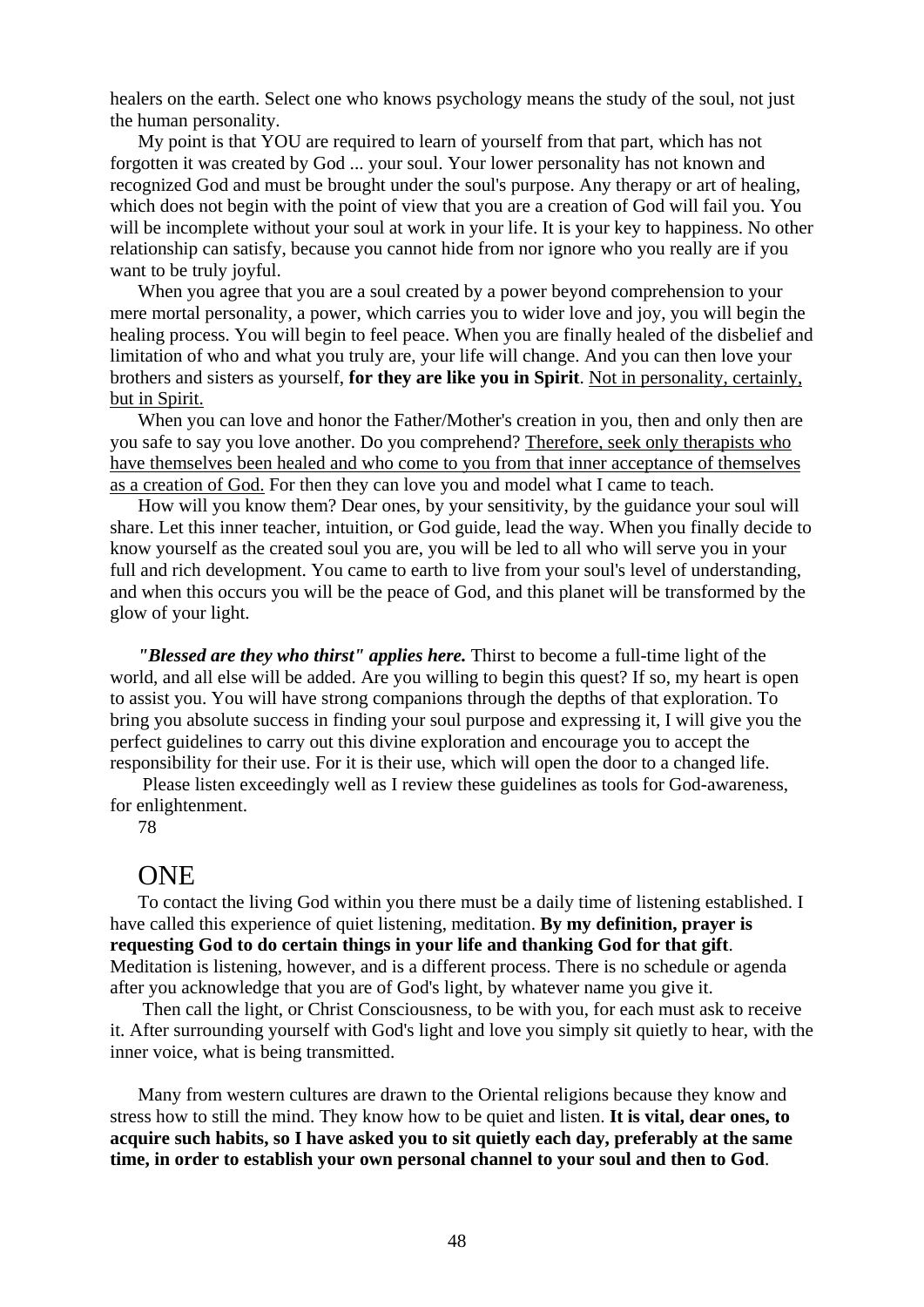Then since habit plays a large part in your life, use habit to establish what is good for you, but separate the time of asking God for what you want from the time you listen to what God would say. These are two different things. I have used the word meditate to mean listening to God. Contemplation may also be a useful word here. "Be still and know I am God ... " is the way this was previously given in the Bible. That, which is called meditation, contemplation, or being still within, is as old an activity as human life itself.

In fact, it began as a gift to those with individualized souls so they could stay in touch with the First Cause while they were living in the material world of physicalness. Meditation, therefore, is the primary way a human being can find peace of mind and connection to love, to light and to the spiritual sources, which are always available to the individual seeking holy guidance ... the true knowing of life's blueprint and direction.

Meditation begins with the simple act of stopping the everyday activities and sitting quietly, with a salutation or prayer of reverence and thoughtfulness to God in mind and heart. This, combined with quieting of the mind by the natural act of deep breathing until a relaxed state is reached, brings one to the place where God can be known.

### **For the nature of God cannot penetrate into the busy mind ... it comes only to the peaceful mind, willing heart and relaxed body. All religions speak of this, the Christian Bible included.**

By greeting God in love and respect, by allowing relaxation to be deepened by taking ten to fifteen deep breaths and letting go of the busy details of human life, you shift into a place, which is refreshing and peaceful. If the mind insists on trying to divert your attention, you simply put your attention on your breath as it comes in and goes out, for it is the breath that connects your life thread to the Creator's nature while you are here in the physicalness of flesh.

### **Breathe.**

Breathe deeply and release all thoughts of everything, except God and the immense cosmos in, which life exists in a myriad of forms and experiments. **BREATHE**.

This simple act can be done anywhere, anytime, under any circumstance. There is nothing mysterious about it. You do it all the time unconsciously. **In doing the act of breathing with your attention upon it, however, you permit your own soul access to your mind and heart, allowing certainty and clarity to enter your experience.** 

Breath was the gift of God upon your birth into the body. It is yours to use until it is given back at that moment you call death. Your whole existence is based on the act of breathing. Then use it daily — and consciously — to take you home to the Parent-of-us-All.

In this way do you re-establish the connection of your mind with the Source who has always loved you, always will love you, and who has given you this simple procedure for tuning into that unconditional love you long for at the core of your very being. **This love is the only true reality.** Just as you have your home telephone connected in order that you may call others on the earth, or they may call you, you may connect to the Source, during this quiet time of peaceful meditation, to know the highest and best solution to any life circumstance.

This solution will always be in your, and the planet's, best interest. Be assured that this innate gift was provided for each soul's individuality millions of years ago here on earth. Know also, and without question, that your free will choice to accept God is your lifeline to truth, your helper in every situation.

You have not been left comfortless, dear ones, but it is something, which you must wish to have and for, which you must ask. Is that not simple? If you were starving for food or thirsting for water, what would you do? Let us hope you would ask for help if you could not obtain the things by yourself. By your asking, our help is provided.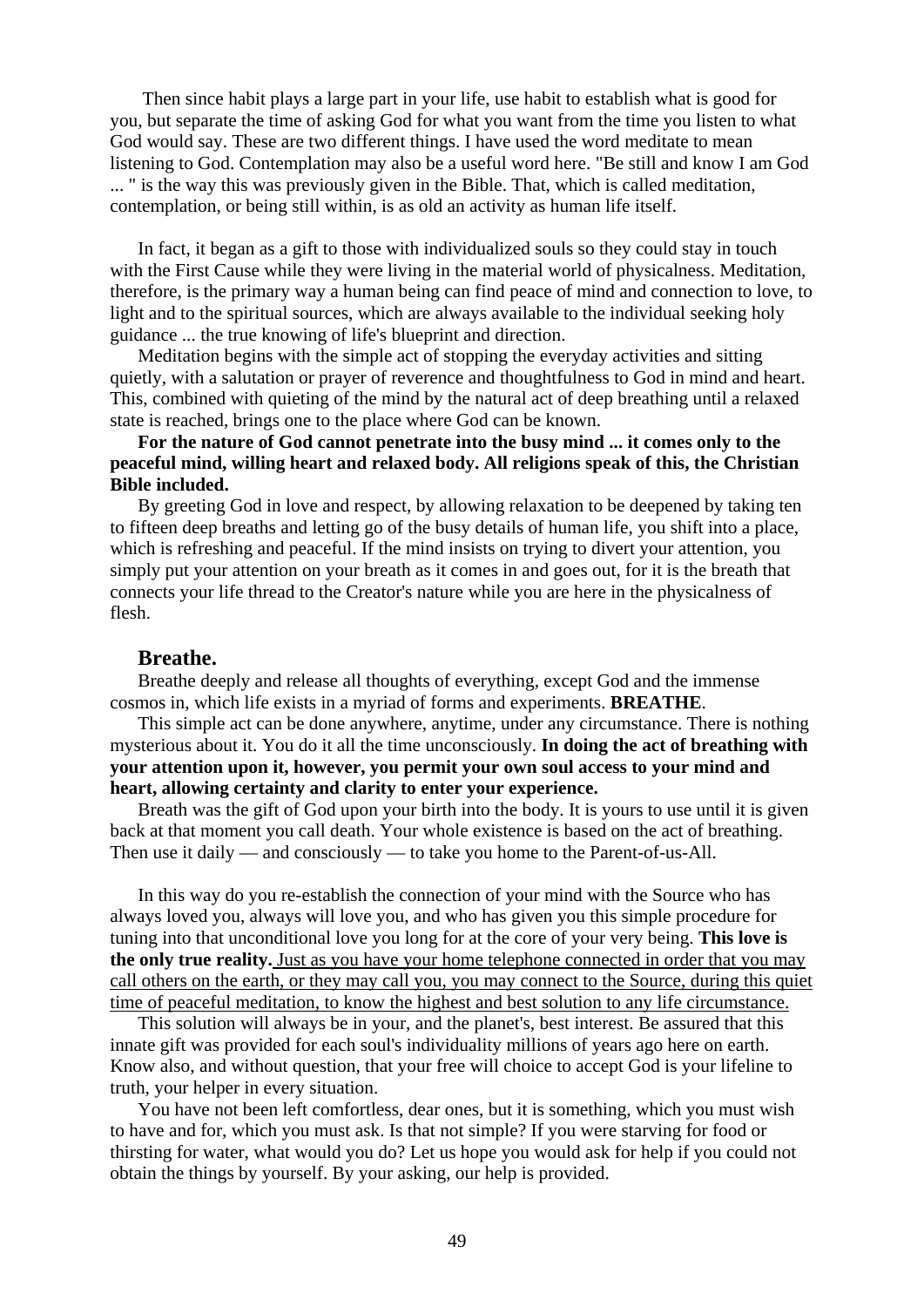As director of this life you lead on earth - you may ask or not as you wish. Be assured once more - and with the deepest of conviction — that any word spoken of to God with fervour and clarity - will be heard.

In prayer, for instance, if you give a heart's longing - your daily attention and focus for a period of 21-30 days, you can be sure that it will eventually manifest, unless you refuse to do your part in achieving what action needs to be taken at your end, or unless your soul's pattern would be adversely affected by the fulfilment of your request.

*Neither can you ask harm against another in your own best interest, unless of course you wish to connect with the black forces, which will quickly assist you in that goal for a price* — *your soul.* There are many on earth who by their direct agreement or a lazy capitulation of their inner wisdom have, unfortunately, done just that. Yet even such a detour can be forgiven and the soul returned to peace and light through the earnest reverence for God and the will to have love in place of power.

For this is the age old theme with, which humanity struggles. The possession of power draws many souls to the mistaken belief that this is the most important aspect of life. **But the petty personality's need for power is a substitute for God's power and can never bring satisfaction even if it is temporarily attained**. But many there are who must learn this lesson the painful way. The only true, safe power is of God. When you invite this into your life, you will discover the security for, which you have longed and the power will be given you to do the desire of a loving soul.

**God's power through you as a channel of light and peace is the greatest experience possible for a human being.** With this pure motive, your life will become a heavenly balance of love and wisdom -- the hallmark intended for your species. Give thanks this is the truth and let your gratitude be expressed in a joyful heart and contented soul.

In nearly every major religion of your world, and in the smaller sects, as well, there have been meditation or contemplation practices used somewhere. Therefore, if you belong to a particular church, find out who practices meditation and learn it yourself. Begin to focus more and more upon this activity, which takes you into silence and direct connection to the God within you. If your church does not focus upon meditation, ask it to do that. Perhaps you can change its focus to meet your own needs. And if it will not assist you in obtaining your heart's desire, explore other institutions, which do.

As I have said previously, simply group together with other meditators and hold that activity as your personal avenue to God. The point here is not to destroy the churches per se, but to advise them that they must meet your spiritual need to know God directly. If they cannot accept this mission for their members they will become archaic, of this you can be sure.

**For this is a Golden Age, a moment in spiritual evolution, which requires change and willingness to surrender your selfish goals for that of God's planetary blueprint**. And you can only know God's design as you become still and listen to the hymn of loving direction, which is even now forthcoming.

#### **Peace, peace, peace.**

Surely your heart knows this celestial message! Then take the tool of meditation to learn the specifics of how peace is to be accomplished, beginning in your own daily life. Revere God's message and, then as you live it, this true path will bring you across the bridge of higher consciousness to your soul's homeland and to its perfect relationship with our Creator. Please turn to the sunshine of this new time and leave the foggy day of confusion behind.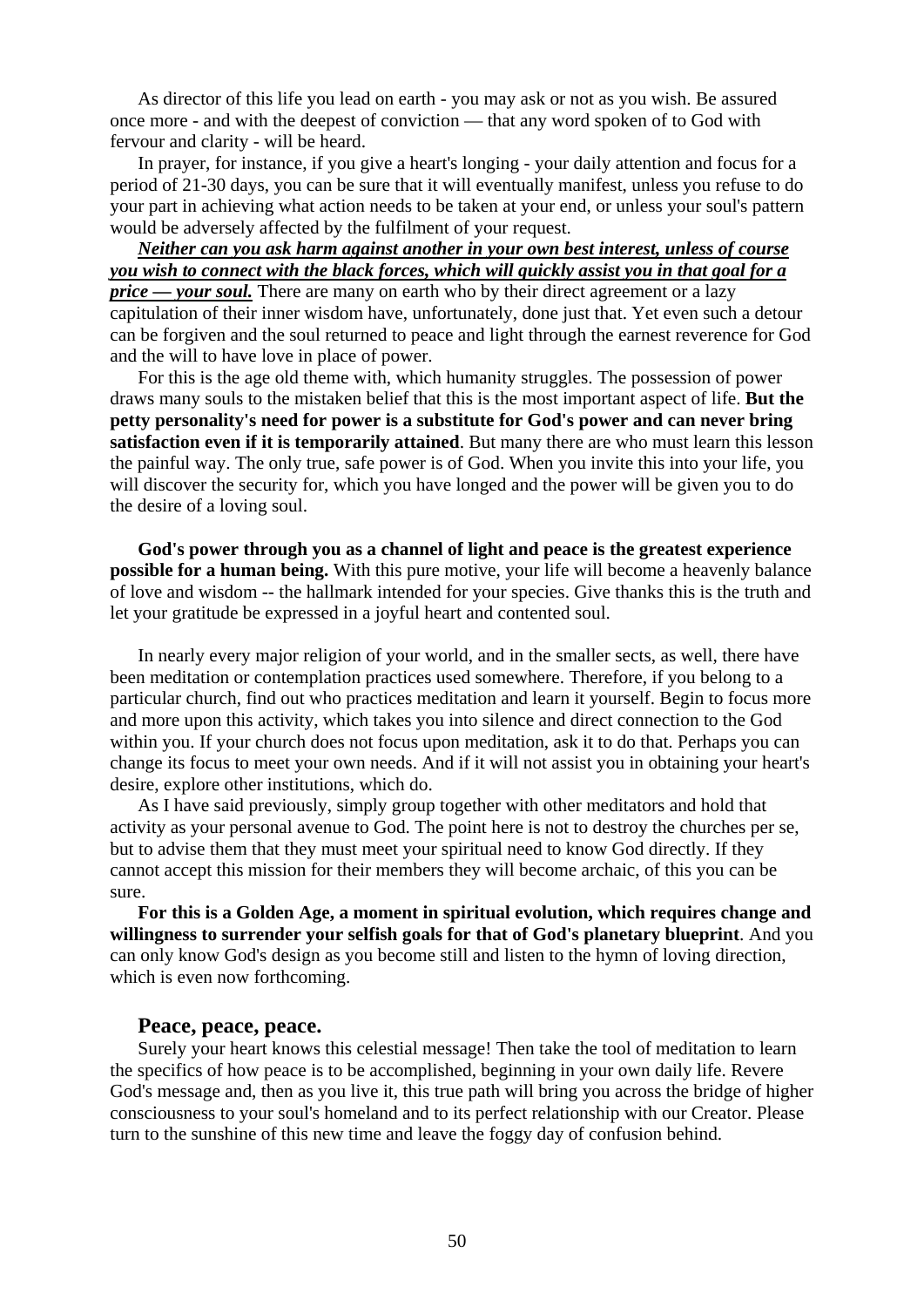You have a right to live under the warmth and vitality of God's personal direction upon this earth as well as in the eternal, everlasting life, which follows. You need not settle for less when you now know the truth! I can only fervently advise you to become a contemplative person and a consistent meditator, for the very fabric of earth's existence depends upon having a majority of human beings turn to God each day for the guidance, direction, and spiritual revitalization of love and peace. For when you are surrounded by earthly negativity how can you be refreshed and spiritually fed everyday?

Meditation works! Please do this in remembrance of God. Let me repeat this to reinforce its importance. There are many styles or forms of meditation — but a simple one is using the breath to still the mind as you relax into inner peace and let go of earthly attachments. You will receive guidance from your soul, or the many spiritual guides, teachers or masters of the light who serve mankind on earth, more easily through relaxation of mind and body. You will be drawn to the highest relationship possible for you by asking within for inner guidance. At the least you can begin at once to sit still, loving God with all your heart, and breathing deeply until your cares and concerns fall away. This is a natural process, as ancient as life itself, and is foolproof provided you always follow this method.

**Begin your meditation by acknowledging that you are of the Christ Consciousness and by asking that the pure light and love of God be with you.** If you are ever contacted mentally by a non-physical being (even myself), challenge it by asking, *"Are you of the Christ Consciousness?"* Every non-physical entity or vibration must answer this question truthfully. On this you can rely. BUT YOU MUST ASK!

Beings of the light will answer this question joyfully in the affirmative. In the rare event that a negative being should attempt to contact you and you challenge it with the question "Are you of the Christ Consciousness?" there will either be silence or a clever argument, which avoids a "Yes" answer. In such a case, simply insist that this energy leave you, and it will be done.

Those who love God with pure spiritual intention and commitment are seldom bothered by negative influences. However, anyone who still harbors fear, anger, lust, or the need for power over others could attract those qualities to themselves. If for any reason you are ever discomforted during your meditation time, simply invoke the Christ Consciousness by calling on Jesus or the Archangel Michael to attend you. Rest assured that if your meditation is intended as a stairstep to God, it will be so.

Always listen to what comes to you during or after this time of quietude. Once the daily practice is established as a focal point of each day, the power of God will enter your life to the degree you request and accept it. Not overnight, but in due time as you remain constant in your commitment, your life will change for the better if you allow it to be guided by the forces of God. Not only will your own life change, but also the entire planetary consciousness will be improved. For by improvement in the small part you play, and in the spreading of that personal peace to others, they will also be ignited and your joint participation can truly make a difference. Enjoy your meditation, prayer and contemplation time. It is God-given. And may your example of peace and love spur many others to this activity now recommended to you on earth as both a personal and planetary healing tool.

All great saints and sages who have listened in the stillness have had mystical experiences, which is to say, they have known God directly. It is this experience you may have also. In truth this process is your stairway to the lighted halls of soul consciousness. Please join us there, dear ones. We await you. Meditate daily for 20-30 minutes. Do this in remembrance of God who waits for your acceptance of who and what you are. Let this be your proof or demonstration that you are willing to be led. In this time when you sit quietly, you are actually establishing a strong light within yourself and then building a beam of light between your physical body and your soul. After the year or so that it usually takes to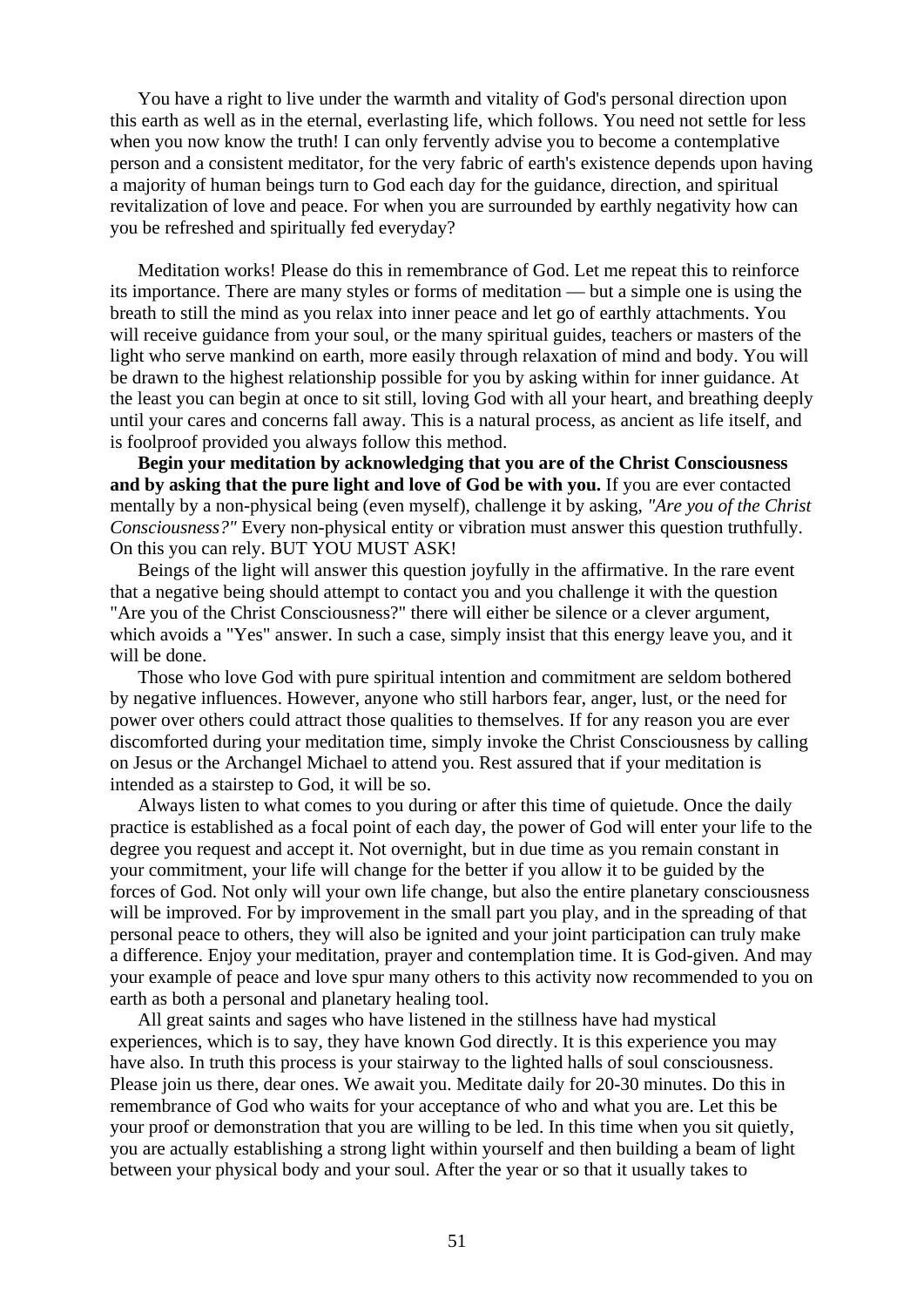establish soul communication you can sit quietly and be guided from the soul level (or your "higher self') that is in contact with me and other world spiritual teachers through mental telepathy.

As you become purified in your lower personality and choose to listen to your soul's direction, you will be cleansed of your subconscious memories of pain, anger, false beliefs and stifling limitations. From this cleansing, great peace will follow. For as you are purged of the hell you carry inwardly, your human personality is freer to know and express that spiritual peace quality beyond your present comprehension. Yes, each human being without a connection to God is chained by those hellish negative thoughts given by parents and all the society members who have placed their own opinions into the baby's memory banks. Even spiritual people have misinformation in their subconscious memories. And it is not until that memory in the subconscious — or hidden, emotional record beneath conscious awareness is stirred and cleansed with light, that healing takes place. You must be willing to give up those false beliefs, negative barriers and limitations — whatever they are - and surrender them in order to spiritually change your daily existence.

# **TWO**

The next thing I recommend each of you do is join together with other human beings of goodwill who also practice the quietude of meditation. This way you can join your vibrations of love and peace with theirs. Then on a weekly basis be sure to meet and meditate together for 20-30 minutes, allowing all separation to fall away. Let the love and dedication to God join you in a glow of light that we in the higher dimensions can literally see. For we do see! And we do know! Your light shines as a tiny pinpoint or marker in the darkened area of your planet even as a city street light gleams away the night. Believe me when I say that you can pool your separate energies during this weekly meditation. This combined energy is extremely powerful and useful for healing the planet, for healing specific people who are named, and for purposes you cannot yet imagine. Therefore, be assured that wherever two or more people are gathered in mutual intention, we can join you and amplify your light and energy immensely.

For when you received a separate soul millions of years ago, the angelic realms were told to guard and guide you as you found your way into full awareness. Thus, you are served with love and a knowing far beyond that of your limited personalities. The more people who join together in meditation, of course, the greater the amplification of energy and light, which is why large groups are extremely valuable in creating an energy focus of immense power. When all focus to project the same image ... as of peace or love, or for healing ... a huge concentrated light and the rainbow colors rise to be magnetized and returned from us with even further amplification. Obviously the more people and the greater their focus, the greater its impact will be when we add the power of heaven.

This power, or union of light, dispels darkness. So let all in your group agree that they are there to be useful and ask that the light of God be added to assist the planet for peaceful purposes. Leaders can take turns in a prayer or affirmation at the beginning of a meditation so that the opportunity for all to learn leadership is provided. Shy ones can ask for help if they need it, but should not, because of human personality fears, give away their turn at calling forth the love of God. You are each as God created you. Accept nothing less even if you have to work up to full demonstration gradually. Be willing to take the tiny step toward certainty. I wish you to realize, also, that not only do you give love through this time of mutual meditation but you receive as well. For your own light and energy are increased and magnified and your soul's contact with you is advanced. Thus do you grow to higher opportunity and awareness and join those who await you in the gentle silence of home. Form a group of three people or more if you cannot find one already started, or join with even one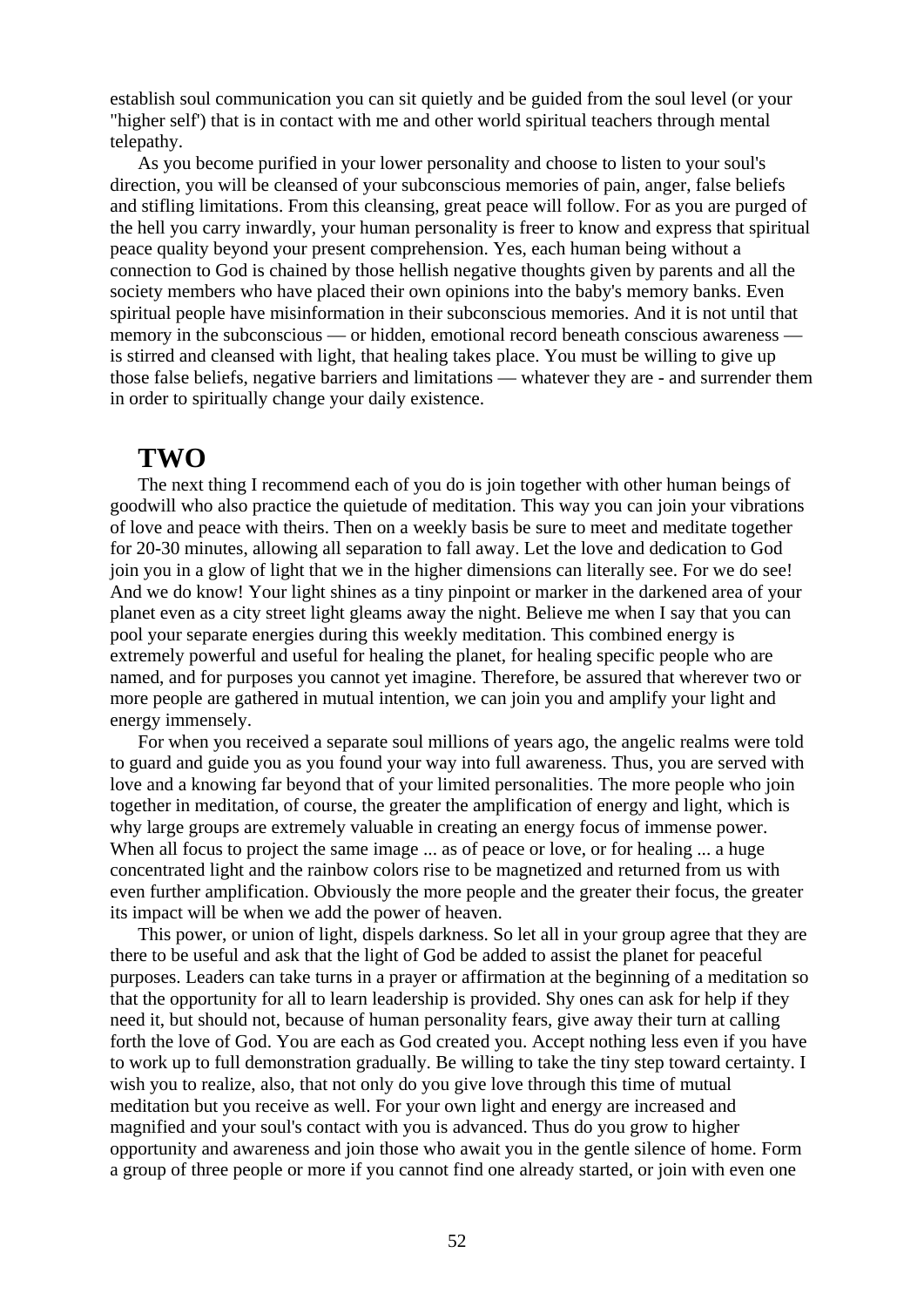other person to feel the joy that comes from this willingness and commitment. For by your light and love are the imbalances of negativity brought under control. When you combine with God through your soul, and with any teacher who has joined with our Creator's identity and energy, you begin a process of inner healing that frees you from the old ways, which attract back to you undesirable life experiences. For what you think and feel are real things, with a life of their own. As they travel from your mind and body into the unseen ethers of space, they magnetically call an identical energy forth to join them. There, like attracts like, whether positive or negative.

The quality you send out is what you receive! Until you realize you are causing these particular vibrations, and that they will return a negative response, you are a prisoner of pain and suffering and will blame God for your problems. But this thinking is not valid. When you ask to give up your negativity and bring God's light into your life, major changes will occur from that small initial willingness to have heaven rather than your own confusion. Life will indeed become miraculous: individuals and groups will prosper. Therefore, to begin a more beautiful life, ask God for help. And, if you are already under God's direction, ask always to be open to receive that, which has already been given you. Say to yourself, "God, why am I here on the planet? What is it you would have me do today that serves 85

my own growth and my love and service to others?" As you sit silently in communication with your soul, focusing your attention inwardly with love, you will link yourself one step at a time to its love energies, which will serve your spiritual path in love and peace. Call upon the light to surround you and protect and guide you in all things.

Any sincere prayer, which asks for this is sufficient. Light and love are your keys to a glorious, inner kingdom. Use them ethically and offer your life to God's service, individually and in groups. Love is wholeness in, which God's power can flow through the cleansed human personality and manifest itself in the everyday world as peace, as light, and as joy. The willingness to know yourself and to know God is all that is required.

As you meditate and receive God into your life, you will be changed. Harmony will become your hallmark! And, therefore, earth's as well. I want to explain how this happens and why. It develops naturally out of your love of God and your willingness to cleanse yourself of negative thoughts (, which is to say, "Be born again").

At the time of the so-called fall, all were given separate souls in order to learn the lesson of love and devotion and wisdom as an extension of God. A communication line from the Holy Spirit within to God's higher mind was then connected to each soul so it could still be in spiritual communication. **Thus your soul is connected to God and when your personality is cleansed it can reach the soul and beyond**. This process of God to soul, and soul to personality brings enlightenment.

Some souls receive better than others because of their willingness and prior experience in doing so. Some are already self- masters, but many others are still seeking that mastery. Due to the ever increasing soul development of those on earth, then, doubt not that other people today can see and hear aspects of the living Universe that you may not have reached! But it is God's plan for everyone to see and hear as humankind grows and evolves in love and service — to see, hear and sense beyond the physical world.

Surely you realize this potential in yourself. Aren't you capable of far more than you have already done? So, just as some sports players are more skilled, and some doctors are more truly healers than others, so it is true of communication with God and the forces of light. Some souls do this better than others. Yet all souls are capable of, and encouraged to, become champions in this area of their lives.

But like anything you value, there must be sincerity and true investment to make it happen. I promise you that we in the higher realms are already speaking with many earth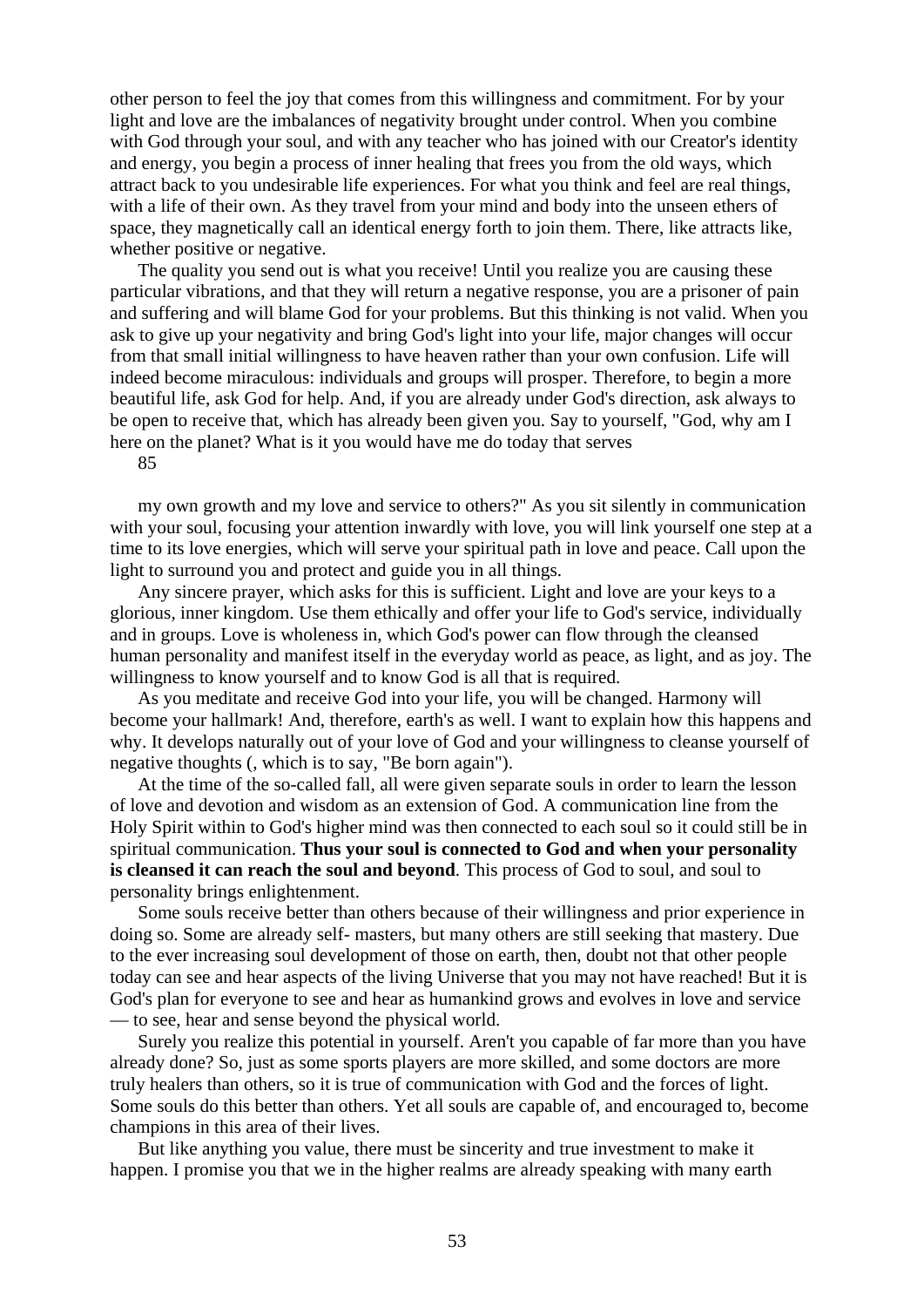souls about God's plan for the planet and its upcoming changes, and we are also assisting human personalities with their daily activities in creating the heaven on earth, which is soon to come.

In fact, I speak today with a soul who, as my scribe, records my thoughts for you! The critical thing to remember here is that there are as many levels of skill or quality in spiritual knowing, as there are in anything else. I repeat that word quality and will take this idea further.

**One day when you are all rejoined with God, the entire creation will have full spiritual powers of knowing beyond the physical senses as once you did formerly.** This is the return of powerful, forgotten abilities, dear ones, and is natural! In the meantime, many have some or part of these abilities, frequently referred to on your earth by the word psychic. I remind you that in its true definition, psychic means knowing from the soul. It does not tell you what level of soul development a psychic has, however. *In this respect you must be cautious in your exploration of those who claim to be psychic.* Be sure they are spiritually committed to God and humankind! From this spiritual seed only good will grow and blossom.

 The truest information is intuitive knowing — soul channeling when it is highly developed — and it is for this you should strive. Never believe what others say without your own inner consultation, and never totally surrender your own authority to their suggestions about life situations, problems, and the like. But use what is offered in a thoughtful, soulful manner. Even these words of mine should bear the test of your own heart, beloveds. You should be developing your own soul expression for direction and understanding, although you can learn much from some of the great soul channels now on the earth.

Again I say to you, however, that even if you ask another for soul channeling on your behalf, it is from God you must seek assistance through your own daily meditation and evaluation of your dreams, for these are your personal avenues of truth, and you must develop them as you would practice any desired prowess.

Therefore, become the recipient of your own inner guidance by surrendering any disbelief about the possibility of such things and ask in reverent sincerity to open your own higher knowing in a safe and anything you value, there must be sincerity and true investment to make it happen.

I promise you that we in the higher realms *are* already speaking with many earth souls about God's plan for the planet and its upcoming changes, and we are also assisting human personalities with their daily activities in creating the heaven on earth, which is soon to come. In fact, I speak today with a soul who, as my scribe, records my thoughts for you! The critical thing to remember here is that there are as many levels of skill or quality in spiritual knowing, as there are in anything else. I repeat that word quality and will take this idea further.

One day when you are all rejoined with God, the entire creation will have full spiritual powers of knowing beyond the physical senses as once you did formerly. **This is the return of powerful, forgotten abilities, dear ones, and is natural!** In the meantime, many have some or part of these abilities, frequently referred to on your earth by the word psychic. I remind you that in its true definition, psychic means knowing from the soul. *It does not tell you what level of soul development a psychic has, however.* In this respect you must be cautious in your exploration of those who claim to be psychic. Be sure they are spiritually committed to God and humankind! From this spiritual seed only good will grow and blossom.

 The truest information is intuitive knowing — soul channeling when it is highly developed — and it is for this you should strive. Never believe what others say without your own inner consultation, and never totally surrender your own authority to their suggestions about life situations, problems, and the like. But use what is offered in a thoughtful, soulful manner. Even these words of mine should bear the test of your own heart, beloveds. You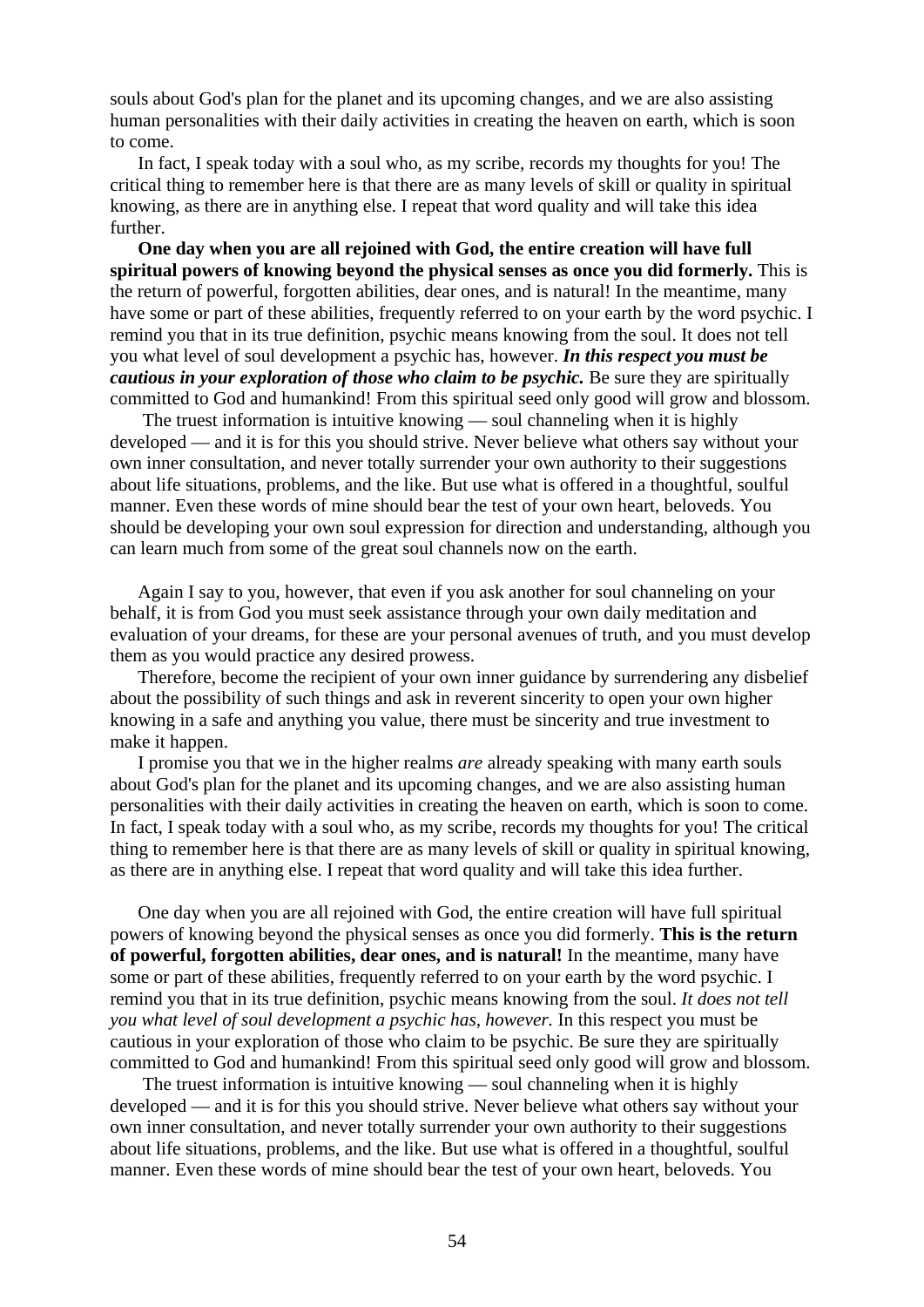should be developing your own soul expression for direction and understanding, although you can learn much from some of the great soul channels now on the earth.

Again I say to you, however, that even if you ask another for soul channeling on your behalf, it is from God you must seek assistance through *your own* daily meditation and evaluation of your dreams, for these are your personal avenues of truth, and you must develop them as you would practice any desired prowess.

Therefore, become the recipient of your own inner guidance by surrendering any disbelief about the possibility of such things and ask in reverent sincerity to open your own higher knowing in a safe and protected way. If your true intention in having this expansion, is to love God more deeply, and your brothers and sisters as yourself, heaven will assuredly reach down to assist and empower this development!

If you are willing to know yourself, truly, many present earth activities are available to those who would grow and develop in this way. *Listen within and you will be led to those earth beings like yourself who can best teach you and learn from you, as well, for in all things we are both learners and teachers to each other.* Even the angels learn from humanity as they assist mankind in its spiritual evolution.

*We are sending much support to earth at this time so that no one who truly wishes to grow in love and self-knowledge can fail to achieve it*. Trust that you can actually know us of the heavenly realms in very real ways as we bridge the gap between your disbelief and God's reality.

Simply speak your word and back it with your intention. This recipe for loving recognition of the truth is foolproof, indeed, for it was created by God. Be glad that it is so. Match God's gift with your own soul's joyful fervour and see what happens to you in this ever unfolding adventure in the Universe.

### **The Creator has many mansions.**

Claim yours now by meditating your personal lifeline into existence. And give gratitude to our Creator that there is a plan and you are allowed to knowingly participate in it. What a gift!

 Notice how often I have suggested, and will encourage again, that you turn within at least one quiet time per day in meditation so that you may be guided to the voice for God - *within your own beingness.*

 If I am repetitive, it is because of the critical nature of the historic hour you face and because of my deep and abiding love for mankind. **It is like watching a child play with matches near an open gasoline tank. I am deeply troubled**. I cannot fail to speak, for your earthly warmongers play with the matches, that can only bring devastation and remorse.

We of the higher realms are concerned for that beautiful land you call earth and for God's creation gone astray. That is why we come to you again to try to connect you with your Godself, or inner knower, so that you will not only appreciate the seriousness and value of this recommendation - **but put it into practice**.

I have said, dear ones, that you must forge the connection between God and yourself by your own free will. This action of a daily meditation time actually forges, with an invisible energy you cannot see, a communication device of marvelous substance and beauty.

Like an inter-stellar radio or television device, after you have built it by constant and serious devotion. *Much information will be available to you from a variety of higher sources.* These minds cannot reach you - until this communication system has been established by your commitment and perseverance. In doing this, some may come to see beautiful light energies around living things. But most on earth are unaware of them and cannot presently see the light, the colors, and the power that has created the Universe.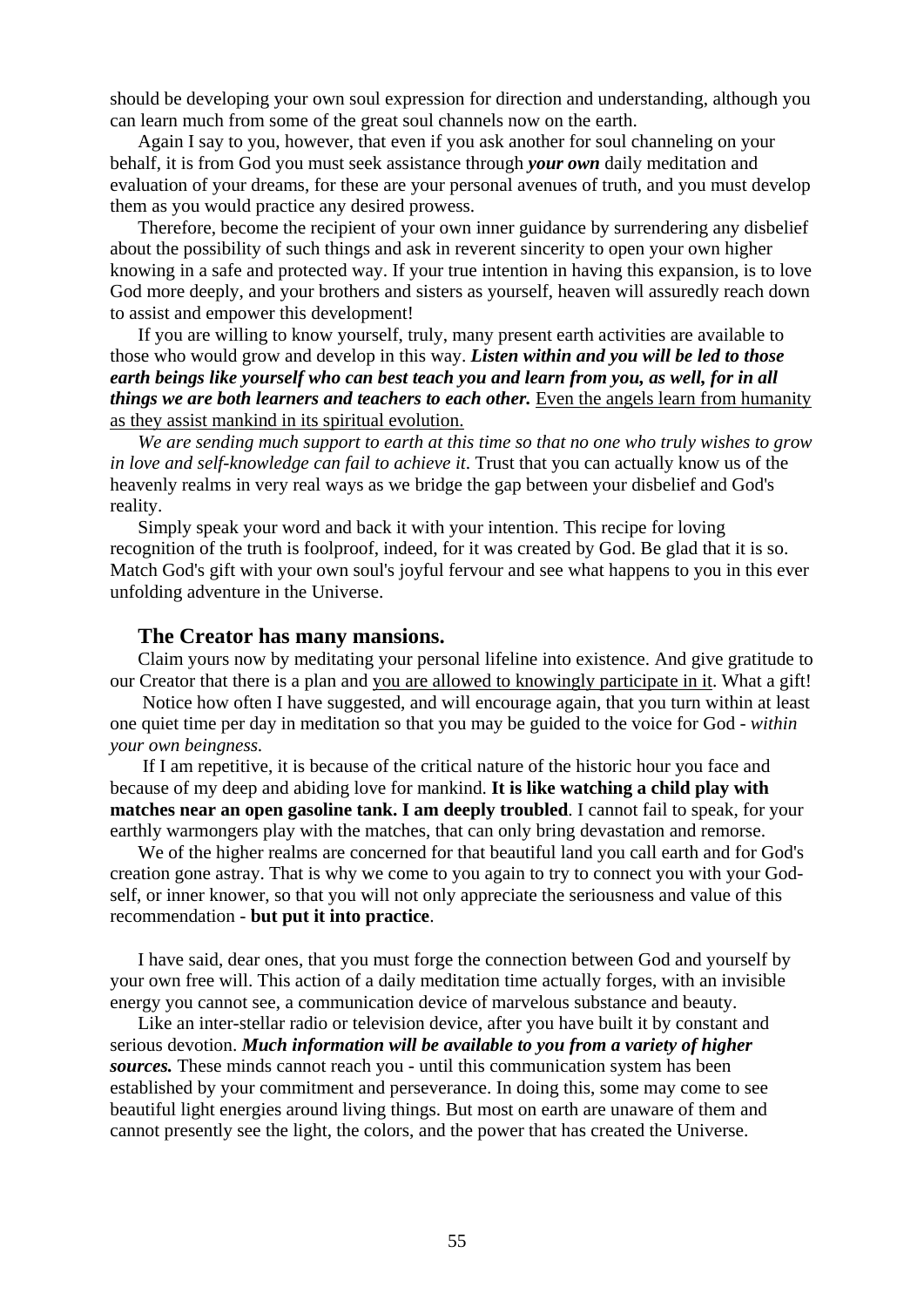### **Once connected to the higher dimensions, some will receive our thoughts telepathically, or even hear clairaudiently,** *as well as just sensing or knowing things. (=inner working intuition)*

Your scientists are just now understanding that all life is joined as a web of energy particles, waves and other not-yet- discovered-by-you forces and entities. Soon you will understand many of the unknown universal laws that have so far been misunderstood or undiscovered. *For instance, we of the spiritual realms are currently showering your planet with higher and higher love vibrations and frequencies to assist you in achieving soul advancement.* You might think of it as being fueled by a miraculous substance that allows you vaster understanding, a more open view of the cosmos, and the healing joy that comes when Divine love pours upon you like balm on a burn.

Some are aware of this love energy but many are not. Even if these vibrations are felt, they are not generally seen and are therefore denied. As you meditate you will be aided by these tremendous boosts in your energy quality, which will help you raise your identity from one of a mere earthling to one of a more cosmic nature. This energy change is another step transmuting the lower nature of man to that of a heavenly one.

**In truth, the opportunity is now made for the Child of Humanity to rise into that supreme position as the Child of God**. This was my mission, and is my mission! To bring my brothers and sisters home to the Creator once more.

And I have much help here with me from all religions of all times for this task. We now request *your* **earthly help**. Through meditation you can raise your energy vibrations and come home to us. Will you make this choice and ask us in?

We are not allowed to establish mental communication with any soul who denies us access. *For those who do choose God, let me outline the type of commitment that is required and the results you may expect as the outcome of that spiritual choice (:)* 

As you begin building the communication system from your human personality to your soul, or your higher self, through daily meditation and a time of sitting quietly, the light will be constructed in actual physical ways, which psychic eyes can observe. **But the system cannot be built overnight.** It is a gradual thing for most people unless, they are already highly committed and have just been trembling on the brink of this further spiritual step. As this bridge is forged out of the energy of your commitment, there will gradually be a change in your life, which shifts the way you know things. Within a year (..with this focus/actions-) it is certain that you will feel more peaceful and receive insights for the finest form of daily living.

 So you must be consistent and patient in your devotion and practice. If you meditate daily and join with friends of the same intention - or if you seek out meditation groups of good repute — you can do much to speed up your spiritual progress and strengthen the built-in communication system, which has been dormant in unused portions of your physical brain.

 *One day soon your doctors and scientists will learn that the brain's pineal and pituitary glands work as a gigantic crystal - along with that large portion of the brain, which is currently not used by humanity. Then the process as well as the capacity for mental telepathy will be understood.* 

Take no heed of those who say "I can't meditate" or "I can't sit still that long" or any number of other personality-defined excuses. I have heard humans say "It sounds stupid to me" or "I have no time." I assure you these limited perceptions are foolish and irrelevant. The truth is that for any normal person, some practice of stillness is possible and necessary. How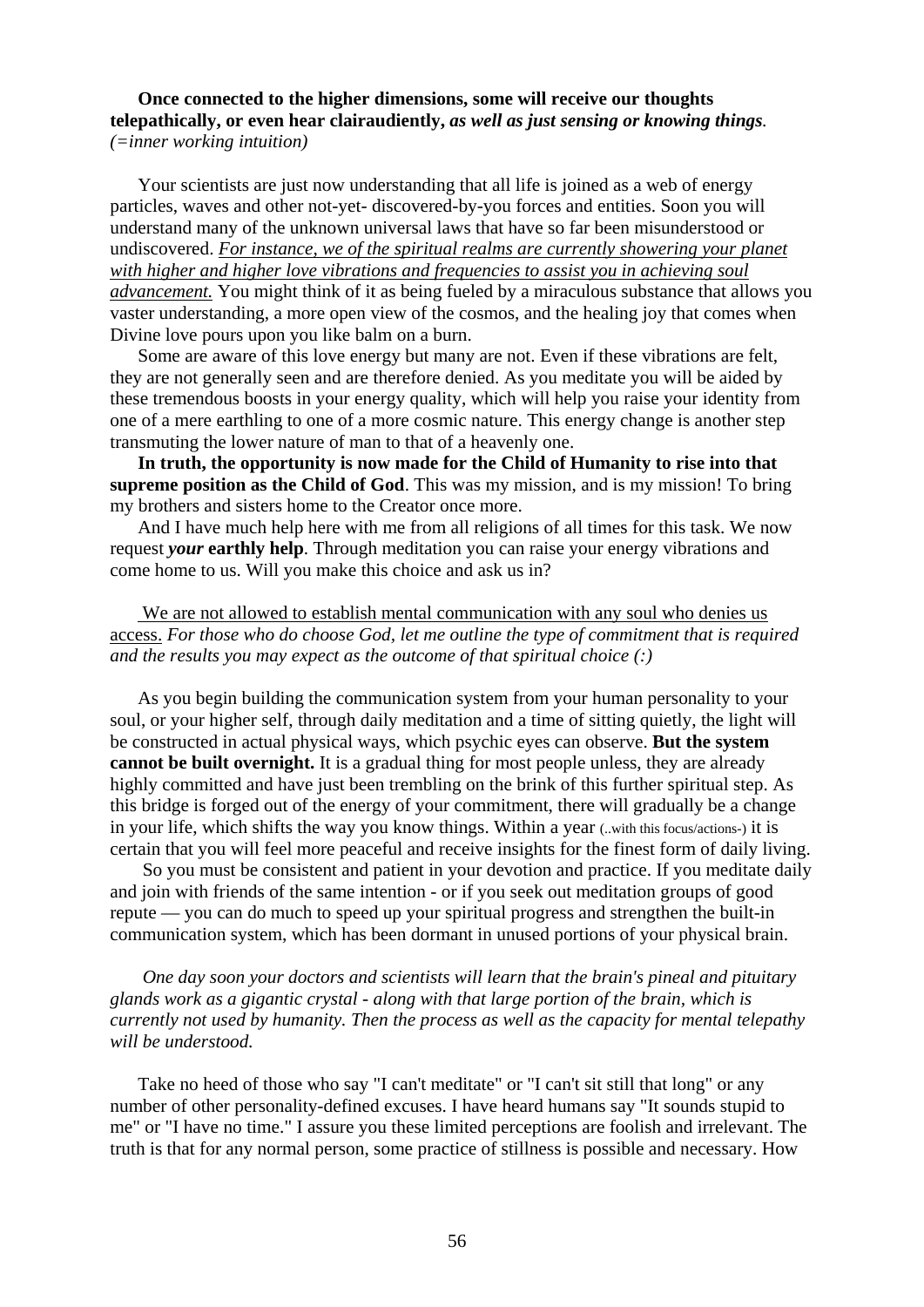else can you still the buzzing racket of your everyday mind to reach God ... to reach those of us at the fourth, fifth, sixth or higher levels of consciousness above your own?

Only a few humans have become so connected to Spirit that they have *become the meditation* — as I did — so these are rare indeed, but all can learn the simple process I have shared.

Be still, then, *no matter what you call it*, and quiet your rambling thoughts every day. By this practice do you grow and all will truly benefit as each of you begins to demonstrate a greater inner harmony and peace. Is it not obvious by now that your intellect has failed to do this?

MEDITATION IS CONNECTION TO THE ORIGINAL SOURCE ... TO GOD'S FREQUENCY. **It is much like your TV or radio receivers, which must be tuned in - for proper reception.** What we of the higher realms are offering to do is align or fine-tune each being to the frequency of the original creation. God is there, at a presently distant point in your awareness, and so we must act as transmitting stations for you to receive these clearer thought vibrations.

**God's vibration, through myself and other beings known as "the rays," is being focused to you now.** The Central Being's energies are sent through us and directed toward planet earth. So the supportive energies are here for you, just as radio or TV waves are constantly available if you have the right equipment to translate them into sound and image.

 Unfortunately, most human beings are walking around out of a-tune-ment. They feel out of sorts, confused, and non-peaceful.

Now if someone were to walk up to them and tune them into the correct frequency, like a TV receiver, all of earth's population could be on the same thought vibration, but free will prohibits our doing that for you.

 Free will, the gift of God, requires that you ask for assistance, and that is why so many people doubt and are unaware. Once attuned, however, a being has the bright light of clarity because the channel frequency is in proper focus. Then a person is "on the beam" and life is beautiful. There is no longer desire to harm anyone. The person seeks to do only good. He or she is peaceful.

 Meditation is a method of fine-tuning humanity, for each who chooses it. In this deliberate choice to sit silently - the frequencies unite and awareness of that great source, The Beginning, becomes possible.

What you call the Christ Consciousness is lovelight, even when clothed in flesh, still retaining the full awareness of, and commitment to, God. My statement to you, therefore, is merely this: all of these teachings, as each being enters the Golden Age, are to help every individual become finely tuned, or to reach a-tune-ment to that God-self, which lies within. For each of you contains the spark, or possibility, of knowing God, the first and only giver of energy and light to support all life. To be in touch with this Source, is to live eternally, or if you wish to rephrase it... to have life everlasting. God gave you everything you need to function on earth and earn self-mastery.

Dreams, prayers, and meditation assist in this process. For a few - even Divine revelation is possible. Do not doubt. Proceed as if all things are possible and await the miraculous changes that will surely come.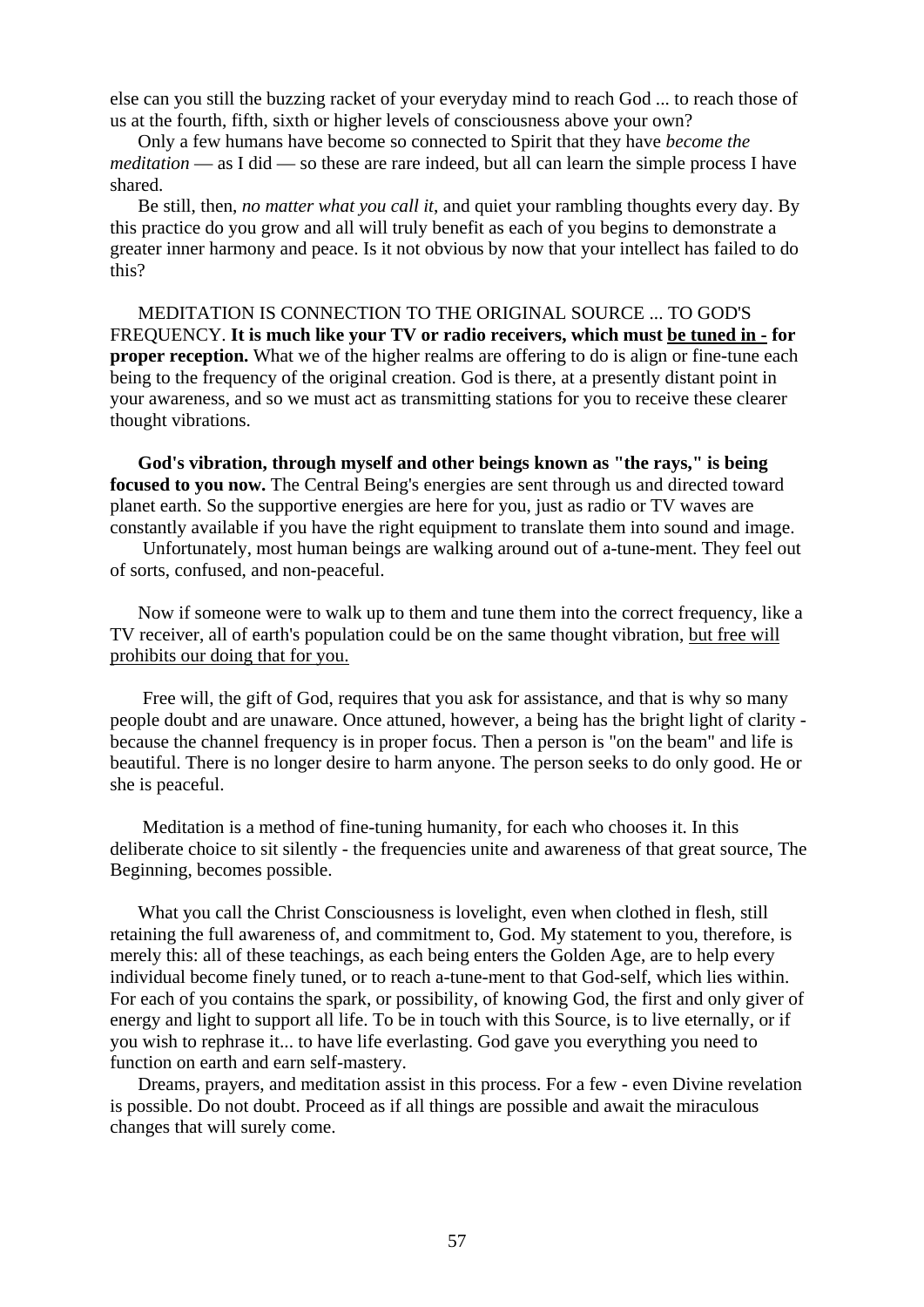**Once you have connected your lower personality to the original and higher part of you — the God part - some of you will be able to receive mental telepathic communication from Spirit, as your power is intensified and you focus your ability and commitment**.

As the inner voice of God becomes stronger and stronger in your life, it will bring you *peace and joy unspeakable*. To be used of God in this way is the only mark of an enlightened person as we proceed into the Golden Age.

Until now your churches and schools have filled you full of facts, many of, which are false. Not because they wish to deceive, but simply because they, and the societal values they represent, do not yet understand who you are, and what education really is. *Education* (the REAL and most important education-) *is the spiritual connection with truth from the highest source and its consequent flow through each soul's communication system - down to its earth personality for implementation*.

We place no special blame on educators. We do, however, require that they and all society grasp that the true purpose of education is a spiritual process of unfoldment, in which each person and the whole of humanity gain.

The Golden Age absolutely requires that humanity move to a new, more loving nature and commitment to God and peace above all else. It does NOT mean you will automatically advance spiritually.

I have noticed that many so-called Christians think they can claim love and forgiveness for themselves through the grace of Jesus or other religious teachers, and then become inactive, self- satisfied, even self-righteously complacent do-nothings. *This is not so.* 

My name definitely does not guarantee, which place in the Father's mansions you will attain. It means only that you have chosen to perceive love instead of fear, hatred and guilt, and that you are willing to express this love in an ever-expanding way.

You must be willing to learn and to follow God's (= the inner-) instructions. You must be able to model the highest form of love you can.

Most of all, you must truly adore God, love yourself as the heavenly realms love you, and then love all of life as yourself. Be love. Model love. *Become* the Christ. "Christ" means light.

 Be as strong and bright a light as you can if you would advance in this current opportunity to demonstrate what you came to learn.

The opposite of light is darkness ... or death. Because of misunderstandings, which your religions have created regarding death, I hasten to assure you that the experience you call death does not advance you to an eternally quiet, boring existence, as it is most often described in the name of the Christian religion. **Heaven is not some continuing vacation**  land! We do not just play harps and wait for something to happen. We are vitally alive and involved for the Creator in many places with many assignments. **It is a stimulating opportunity wherein you may continually advance and be used for higher and higher purposes.**

Think you that I am not serving the one you call God in greater and greater purpose? *If you believe that all the dead are asleep until some far distant judgment day, you absolutely have the wrong picture and incorrect understanding of life and spiritual purpose.* Therefore, I say that your deeds on earth do count, do assist in your future placement in the heavenly realms - once you accept Spirit into your life.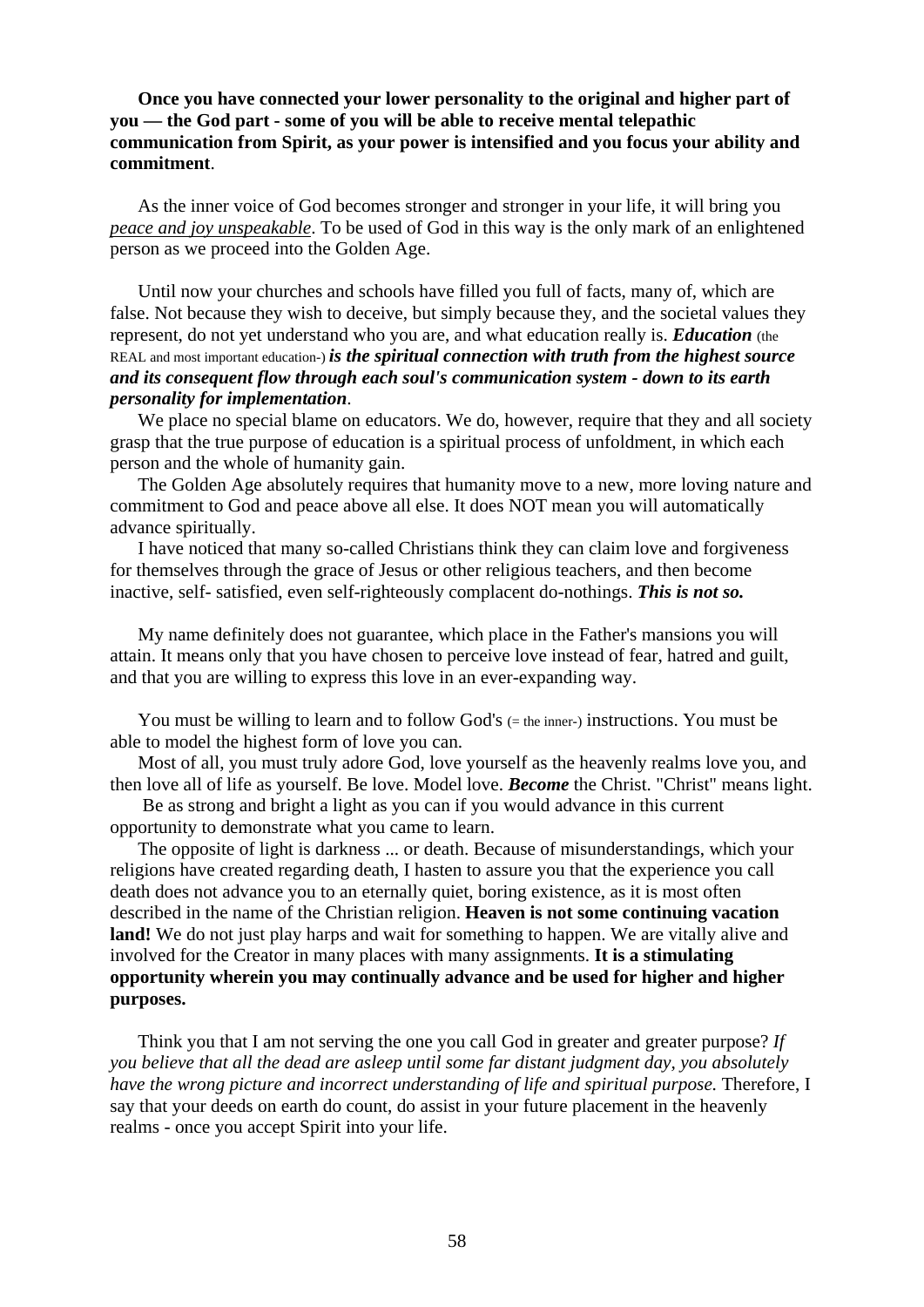Believe, then, in a constantly expanding Universe with opportunity for all to learn and love, and do all you can - to express love and give service on earth. This loving expansion makes heaven on earth possible, does it not?

As we of the light help raise humanity and the planet into the greater heavenly realms beyond time, the light spirals everywhere. Are not the "many mansions" of the night sky shimmering and stretching from horizon to horizon? Yet you have only a microscopic view of the Universe because planet earth exists as a tiny suburb in the outskirts of the Milky Way. In the center of this throbbing galaxy, lies the spiritual seat of power to, which your small solar system gives allegiance, yet you know it not. But by trusting and following the Creator's will, you earth children will have God's purpose unfold to you now in this present time, in its own way. Trust, dear ones. Trust. There is a plan and 'its hour' is here. The event cannot be delayed. Finally, I wish to amplify two more words, dreams and prophecy, as they are also gifts to God's children far, far from home.

*(was page#92 in the orig.bookformat)*

# **DREAMS**

Human beings have always had the power to learn and receive guidance through dreams. I smile when I hear uninformed humans say, "I never dream." Say instead that you have not chosen to remember your dreams and that will be the truth. For in all things you have free will and you must deliberately intend to remember dreams, just as you must request and desire anything you really want in life. All humans dream nightly for a variety of reasons even if they don't choose to recall them.

First and foremost dreams are given for inspiration and remembrance of your true estate in consciousness. They are a kind of interdimensional communication from your guides and teachers, or angels, to encourage and support your life's progress. Dreams are also symbols of self-understanding, which can bring relief and release from pain, anxiety, and grief — from all earthly negative emotions as you experience these, day by day. When you have struggled in vain for answers to urgent problems or challenges, dreams can swiftly provide an answer that has eluded your conscious mind — that resistor of what cannot be seen by the five physical senses. In this way, dreams can assist your solution to problems, which usually have a specific and perfect answer for all involved. They are given to those who ask and will truly implement higher guidance.

Is heavenly insight not worth the trouble of encouraging and recording? For the dream can slip away in a yawn or the darkness of your bedroom before you can write it down, unless you persist with new habits of recording them and working with them later. You receive mail every day. Why not receive your nighdy messages also and respond to them with the seriousness that dreams deserve? So begin to ask for dreams, men as well as women, **even if it comes easier for some females of your species.** (Remember to form a prayer *for a specific problem/question*, before going to sleep, and best to repeat that prayer 2 times - ensuring it be recognized by the HIGHER SELF /and/or the guides. The answer may come in dreams or sudden insigh in the coming nights or days. Rø-rem.)

*Your goal is for each person, regardless of their physical sex, to have the balance of both male and female characteristics within them*. For intellect alone is cold and unfeeling and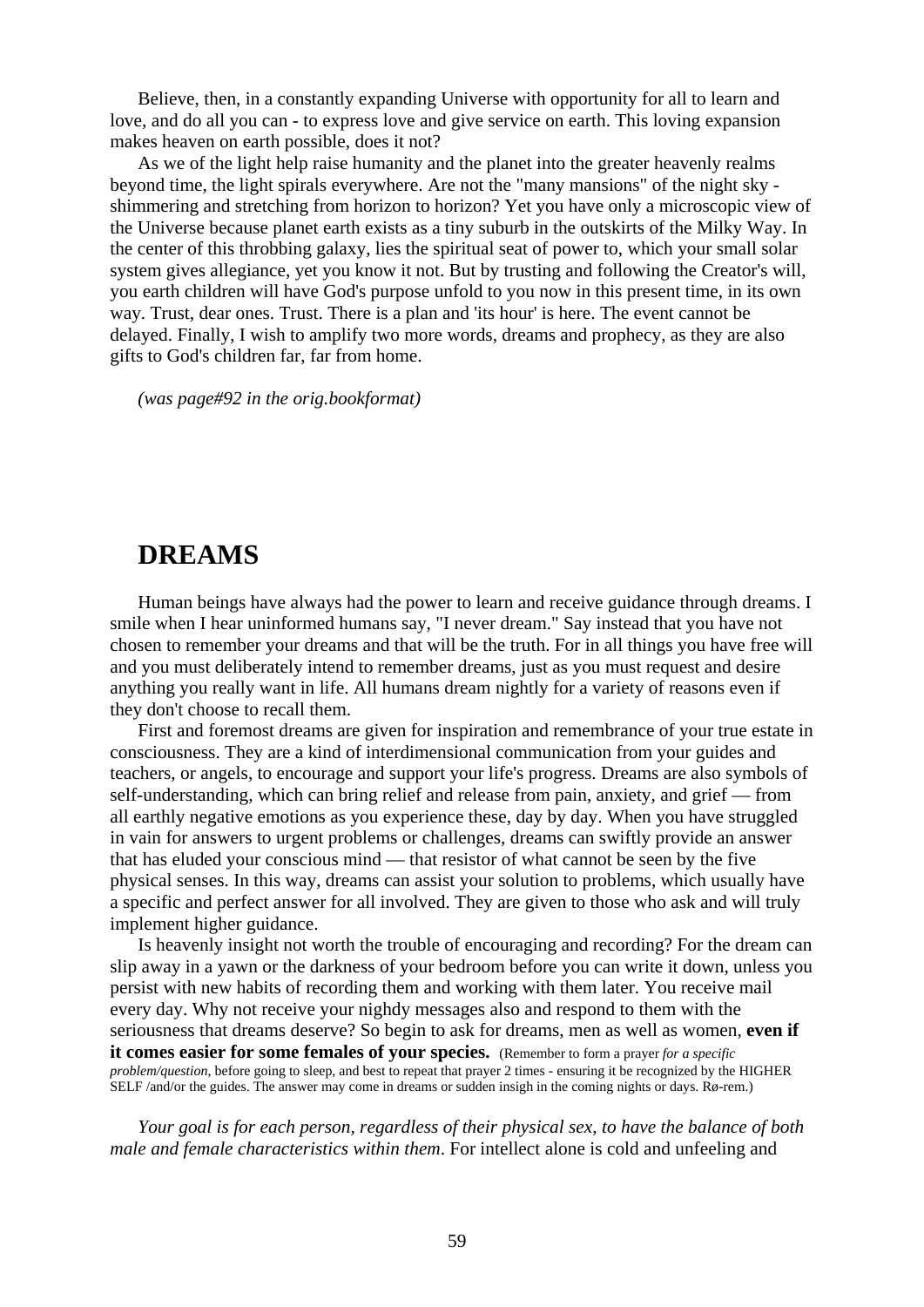rampantly endangers life as it blasts its bombs and tramples cruelly across Mother Earth. Spirit needs both the love and the wisdom aspects for perfect balance.

The sun and the moon — intellect and nurturance — must be combined if your souls would find true peace. *From this pure androgyny is peace born and spread throughout the ethers.* Thus a male will combine the highest masculine and feminine qualities within himself for expression in life and a female must do this also.

Your world struggles now in this growth and understanding! It is not just the female's task to express love and build a balanced wisdom factor, but a male requirement, as well. *For balance within self is the key*. All must achieve balance, irrespective of the physical body being used, to attain spiritual self-mastery.

Dreaming is, then, both practical and inspirational and is one of the tools given you when God granted you a separate soul and you left the original Mind-of-All, that unified home of all souls. As such, this gift from God should be used by all human creation, as a way of cleaning out negative emotions, of being guided in daily affairs, of learning the deeper truths about themselves and of growing spiritually. **Since dreams come from another dimension they are presented in symbolic format to prevent distortion by your conscious mind.** And in fact, the process of sleep is not only to allow your physical body to rest and rejuvenate, but was created so the emotions could be cleansed and restored to harmony, too.

*These purposes of sleep and the understanding that your awareness can really leave its human flesh for excursions into higher portions of its consciousness in heaven, and with God, is not a widely held belief by your doctors*. But it is one, which would assist them in their understanding of the importance of rest, relaxation and de-stressing. For only when you choose to change the busy mental activity of your intellect, can you escape the confines of earthly boundaries to learn and play in God's world.

The time is coming when this will be clearer to all concerned, however, and health can be practiced in a more profound and holistic way. Because dreams are interpreted at a feeling level and thereby represent emotional guideposts, they bring greater peace and allow the elimination of the barriers to love's presence.

In this dramatized capsule of guidance, dreams deliver a pictorial shorthand to help develop health.

Since dreams exist in all cultures, you may be sure they are a way of bringing your human personality the awareness of itself in relation to Spirit. Thus, if you feel confused about dreams and how to interpret them, look into your local community resources for those who have an interest in dreams and dreaming. Or simply begin the process of exploring your dreams *by asking for inner guidance to help you*.

It is your willingness that establishes the avenue through, which you know yourself and become more whole. Dreams, like symbolic movies, reveal your place, your purpose, and your progress in life. Use them, for they were given in love by that Great One who holds you in memory as once you were and who has saved your original kingdom in the holographic and electrifying flash of your creation. *Let these capsules of truth help free you from the bondage of earth and the path you tread here.* Like meditation, it is a time of listening and receiving. Be grateful you are not alone on your journey and that an eternity of caring surrounds you.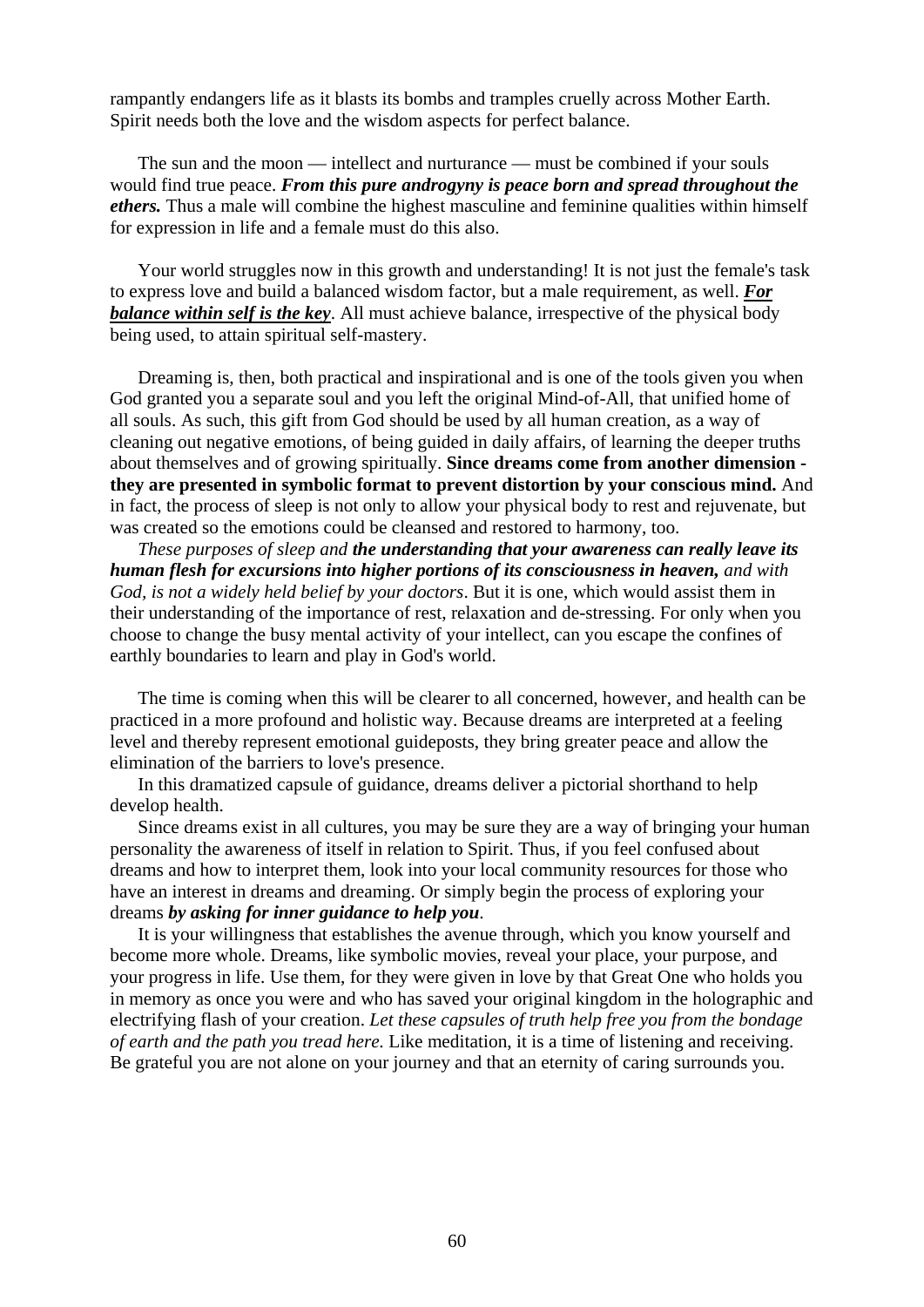## **PROPHECY**

The highest form of superconscious, or spiritual, contact is a vision of profound impact, which smashes through the darkness of your awareness with such clarity that you will remember it lifelong. The feeling and power of visions are so intense, so real, that you are temporarily lifted from the limitation of physical senses and raised into audience with a higher form of Spirit, which is never forgotten. Anyone who has had such an experience holds it like a warm treasure in the heart. Visions are rare for most humans but will come more and more frequently in this new time.

Also, it is important that you realize your meditations will bring more dreamlike states in, which you are guided by us so your awareness can begin to blend heaven into earth's new reality - the fourth dimension.

Therefore, even if you do not receive a major vision, be prepared to receive what you call precognitive dreams, or announcements of future events about, which you had no prior knowledge in your everyday conscious mind. If warnings and messages of assistance are required because of sudden earth movements, catastrophy, or man-made war and devastation, you can be informed almost immediately within your own consciousness. Precognition, or knowing things in advance of their occurrence, will become more and more common for many of you.

Again, accept this gift with gratitude for its intention is self- preparation. Knowing a thing prior to the happening is a gift of your soul.

You may recall in the various holy books of your world that prophecy was of paramount importance and the prophets were always harbingers of the events announced before their coming. And, I might add, generally not believed by the majority of humankind, shrunk as they were into the physical body and unable to perceive the light energy or power source of their own existence. Realize that in the New Age - the knowing of things generally considered unseen, and unseeable, will change, as **heaven and earth blend together once more in the higher vibration of existence.** Knowing, from your soul level, things, which lie out of the range of the five physical senses will be more and more usual. It will be very natural for many to receive truth from what you refer to as psychic levels. There are a variety of ways to be psychic that are spiritually acceptable, the highest of, which is communion with your soul and then to spiritual teachers like myself, through your soul's focus to us.

In this coming time, therefore, there will be some prophets in all lands, describing events and circumstances, which the physical body and the intellect cannot see or know, as they are in communication with us in your heavenly realms. There will be a variance in the quality of information received because it must filter through the particular human personality qualities in order to reach earth's dimension*. If you wish to receive the pure thoughts that will be given you, please remember to cleanse yourself of as many negative personality aspects as you can, for only in this way will you be able to receive them with the highest quality possible*.

As you meditate in weekly meetings with others like yourself who seek only love, this will provide a sanctuary for truth to dwell in more perfectly. By this process of mutual growth and sharing, much will be revealed before its time with reliability and accuracy. Do not be surprised if more appreciation of life and all that gives lasting meaning flows into your daily life henceforth. Perhaps you will hear celestial music or have poetry begin its joyful rhyme amidst your daily thought.

 The animals and the birds — all life — will feel the gentleness of your increasing love vibration and will respond in kind. If the hummingbird circles your head and then lingers awhile in the whirling gyrations of wings to greet and bless you, let your heart be filled with joy and send a message of love back to this feathered one who acknowledged your light. And kill no thing that can be avoided. Remember God's commandment ... DO NOT KILL ... and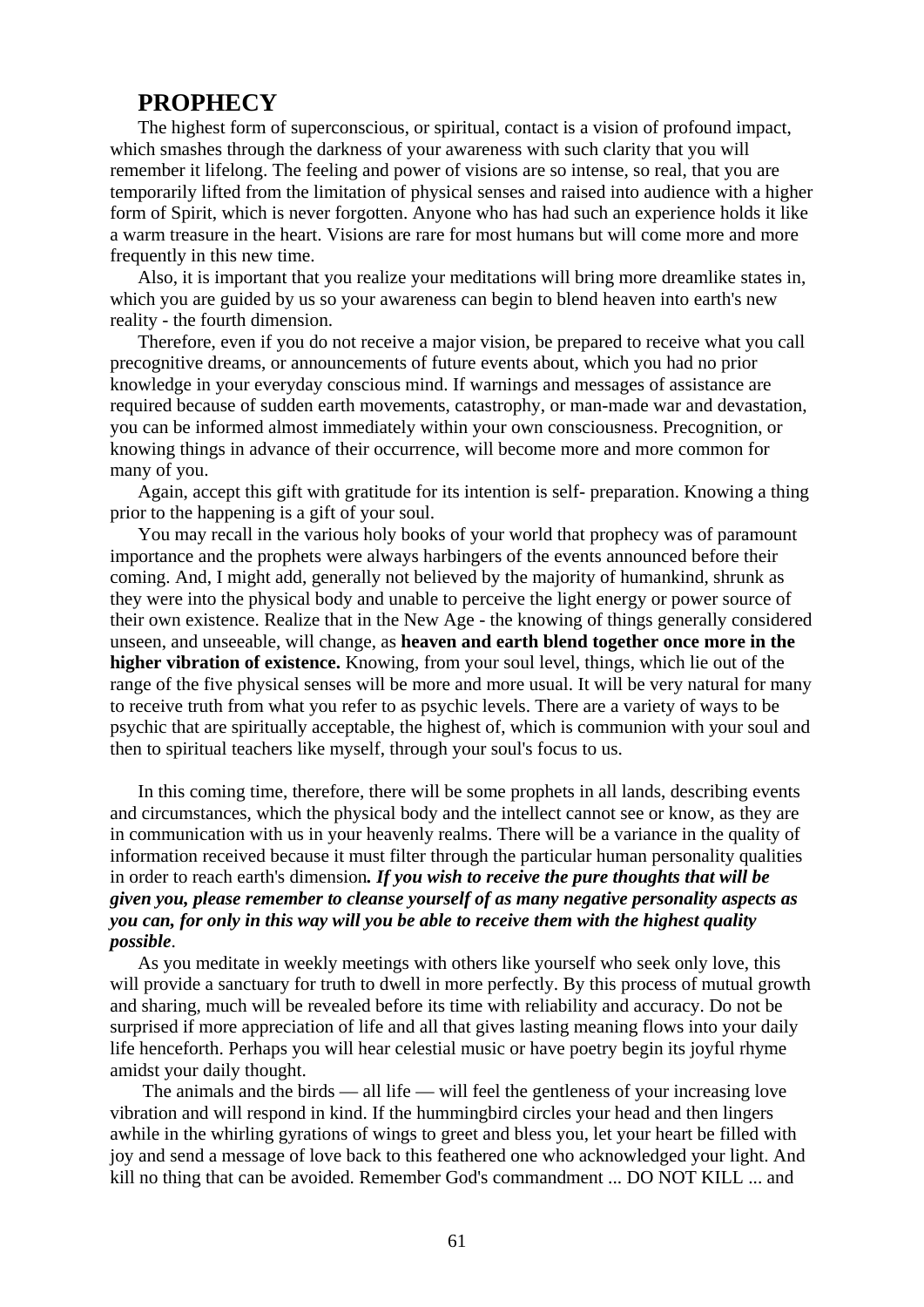extend this as far as you can. If you must kill a fish or fowl, or a plant to eat for food, thank and bless it so that its existence will have been honored. Would you not want the same? Treat your own body lovingly and it will repay you with good health.

Please honor God's creation of all life, from the tiniest blade of grass to an exploding nova. In honoring the cosmos you honor yourself, because life births out of energy into matter and back again. These earth rituals of life beginning and then transmuting into a different energy state are everywhere present around you with obvious reason. God is all, and God is in all. Therefore, salute yourself and all living things for the fascinating panorama you display in the Universe. And, dear ones, you have only had a hint of what it is all about. So much is still ahead to be savored and appreciated, if you can but savor and appreciate what is before you here on earth and in your own solar system.

So to you light bearers of earth, we thank you for your work and service to God and assure you, each one, that your names and deeds are known to us as you would know your own child.

Never fear for your safety or your protection. We are with you always, especially through this present time of transformation, after, which you will be reserved a new place, a greater opportunity to know heaven once again on a more intimate scale.

 **Remember that this earth was intended to be the peaceful showplace, the jewel of your own solar system, and the most beauteous lady in this quadrant of the galaxy.** She will be brought forth in glory regardless of how many souls fail to honor their spiritual father and also this earthly mother who feeds their bodies with her love and her generous soil. Having so shared, let us review the behavior befitting humankind on this planet. Do not doubt your responsibility or your power. As a co- creator in training, there is much you can do as one person and in groups to bring peace. For peace is the issue. Think peaceful thoughts, then. Meditate and pray daily at least 20-30 minutes without fail. Behave peacefully. Join your peaceful heart and mind with those like yourself at least once weekly in meditation for peace. Reach out to those who are lost, afraid, or uncommitted to peace, to love and to God. But realize they have the free will to reject your overtures and may not choose to spiritually advance. About this there is nothing we can do, for God himself granted this gift of choice. Love, but release them.

Those who deny God's truth will go their own way and these souls will be separated into a more suitable learning experience elsewhere. This is the message I bring and this is your role as an initiate of self-mastery. Do everything you can to establish peace on earth. It was for this you journeyed here. Remember your identity and place this advice in true perspective. **You are CARETAKERS of earth.** 

You are disciples. What is a disciple? A dedicated server of mankind — a person bridging two realities, heaven and earth. A disciple is a mystic who experiences God's presence in heart and mind and exemplifies higher truth on earth so struggling humanity can be touched, be healed. In this compassionate purity life is exquisitely simple, and the personality is not entrapped in the false glamours of living on earth. Rather there is immense clarity and ease of purpose through apparent obstacles and dark valleys of illusion. As a disciple you choose to become beacons from a Divine reality to a floundering, endangered planetary citizenry longing for love and peace.

Like the solid rock that gives security amidst a flood, your lighthouse of peace will overcome fear and help solve the human problems of the earthly environment, which must be met — the misery and unhappiness caused by unconsciousness. Above all, the spiritual journey as disciple requires that you live and demonstrate what you profess to the best of your ability. You were created by love to love, and with wisdom to be wise. Reverence for all life is your major theme and the measuring stick for your behavior. In light and energy you grew, as the Creator's intent for your immortality sang its song throughout the Universe and birthed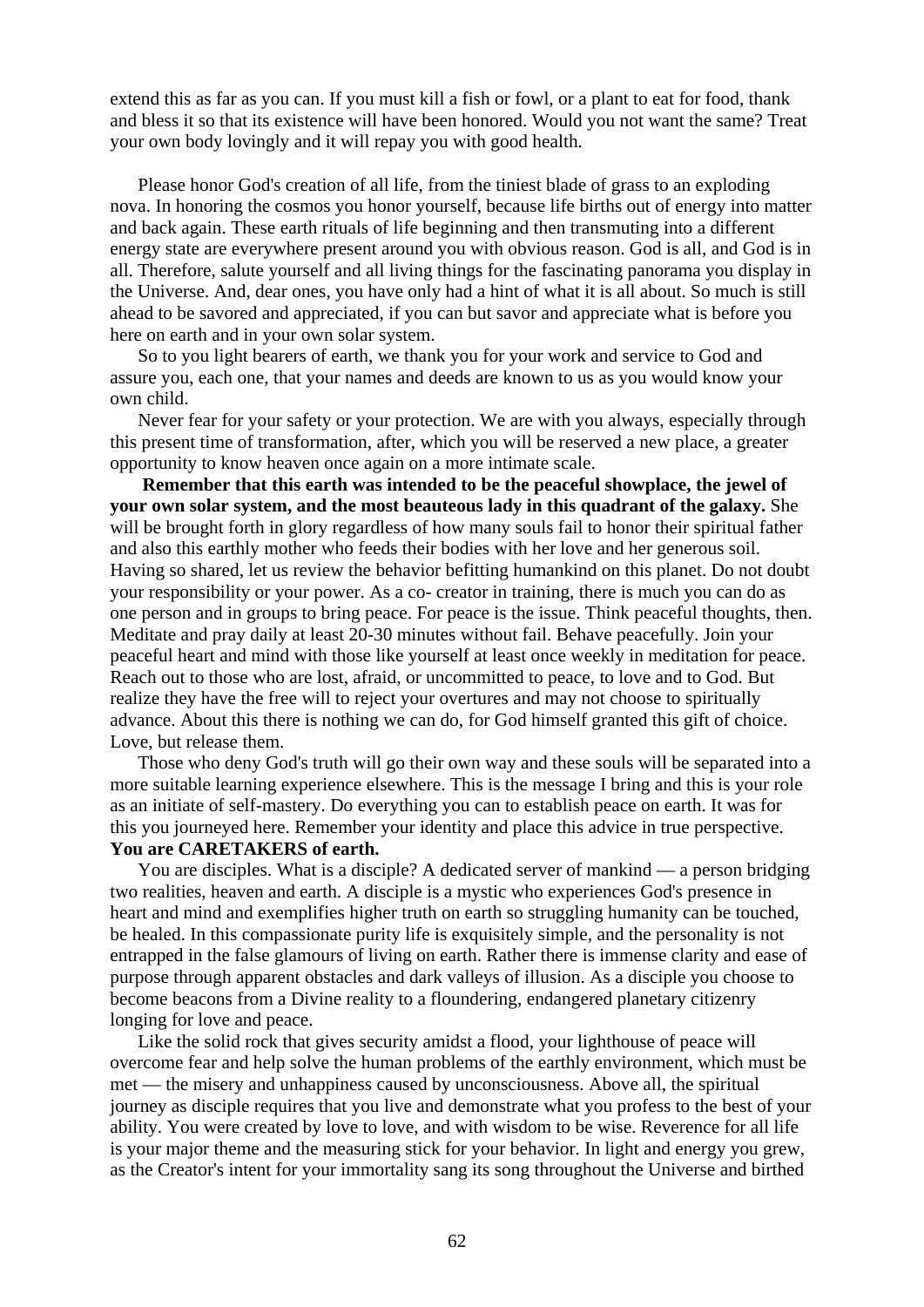you as a cosmic petal on love's flower. You are beloved beyond measure on the skeins of eternity where your love and wisdom now display themselves before a parent's delight and the eyes of your galactic family. We are with you now and far beyond this time and place, but know always that you are guided from within. Peace in the name of the One who parented everything. May your appreciation and gratitude for your life - all life - be shown by your thoughts and deeds. Begin the day in reverence; end the day in thanksgiving. Show appreciation for all you are and all you can yet become as we go together now in happy homecoming. Blessed is life; blessed are we! And in that certainty we rest in love and joy forever. Amen, God's child. Amen!

1994/1995 comments are contained in Chapters X and XI.

98

## **Guidelines for the Religions**

I came 2,000 years ago to guide you into this present opportunity for spiritual ascension, as have many other great teachers of the past. Did you listen to us and take action? Do you follow God's inner voice for love and peace? If not, I will now clarify that the present day religion is still for this purpose, to connect you to God through your human personality's communication with its soul, and then to connect your soul to God's higher realms. Therefore, every organized institution held in my name is herewith ordered to examine its rituals and to change them if they do not include a time of quiet meditation. The membership should be allowed and encouraged to sit quietly for twenty minutes as part of the service, to hear what God would say to each one. A message may be given and the use of music is uplifting, but the critical part of the time should be spent in quietude with the soul. Yes, you all still have the same commandments while you remain in the third dimensional body — the commandments to love and not kill or harm — for you live in a zone of temptation and negativity. This third dimensional zone requires you to cross the veil between what you see with your mere physical senses and what you know exists from your soul level. And for this a bridge is necessary. Meditation, prayer and contemplation form that bridge. Churches must implement and encourage this practice, dear ones. Otherwise, many who seek to build the bridge to God in meditation will be forced to go outside of the present church organizations. As your World Teacher and the love/wisdom ray for planet earth, I recommend daily prayer and meditation to remind you of your connection to God.

For I came to demonstrate humanity's immortal soul nature. That, which you call death is only an upgrading of your present physical body into a form of glowing light that is eternal and ongoing. By my resurrection you were shown the model or pattern that you yourself acquire at the time you presume you die**. I repeat to you that you cannot die!** *However - and this is critical — what you think and the way you act do have an effect on both your earth life and your after-earth-life!* The greatest gift any religion can give its members and participants is to place them in touch with their own inner teacher so their awareness of death, as a transition process, becomes certain. The way religions teach about this transition from matter back to energy and the rituals they have about it vary greatly, but the idea or theme should be the same.

Since soul essence lives forever, your first requirement as a human being is belief in God, belief in the nature of your soul, and your certainty of a beforelife and an afterlife. Since you are all one in God if you accept that identity*, it matters not, which world religion you follow if it takes you to God with clarity and certainty that death is not the end*.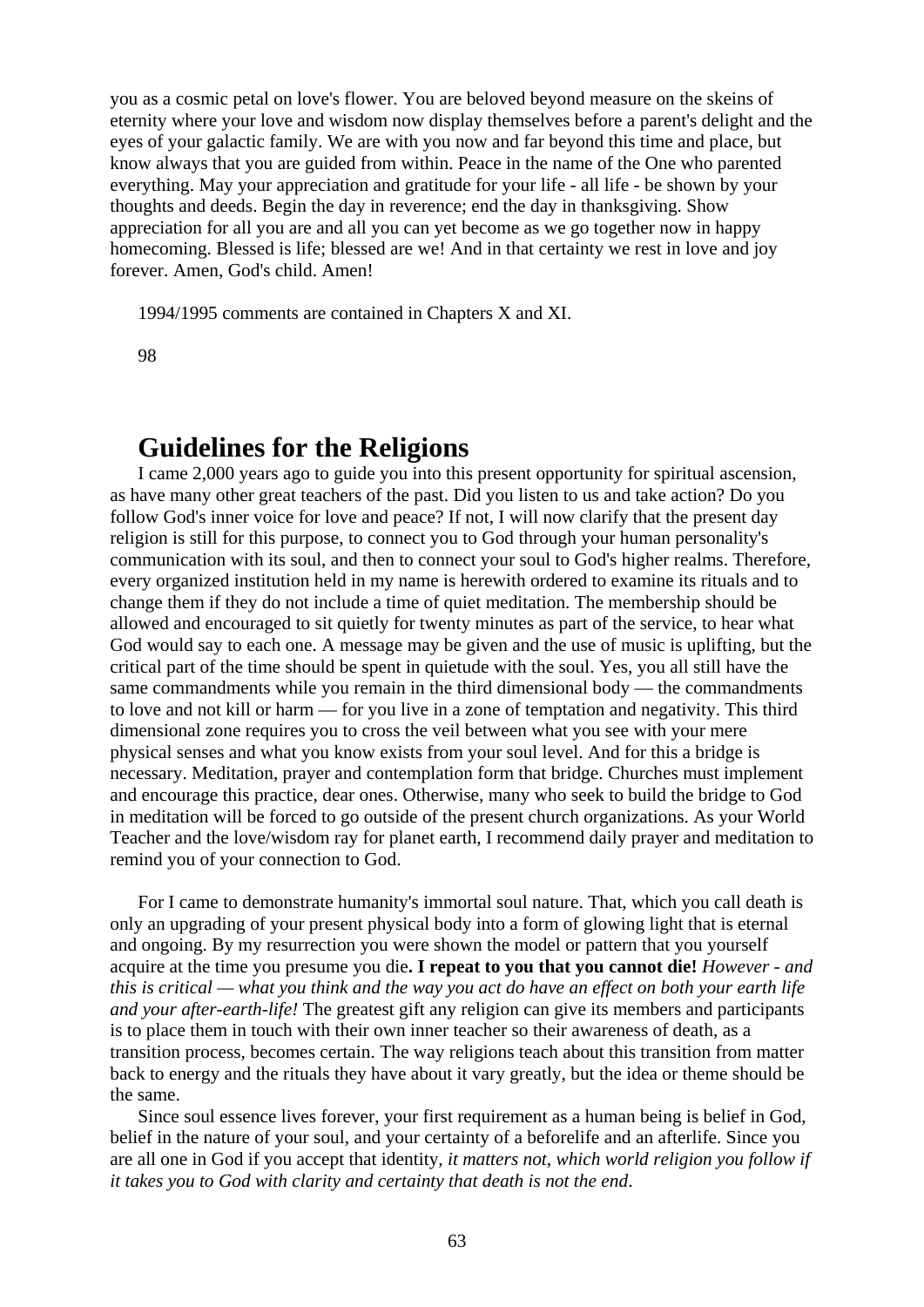Let us have unity about our love for God within the diversity of the various groups and not separate ourselves as superior or more beloved than others. Do not be self-righteous! It is an easy trap. God loves all human beings and does not judge them. You have judged yourself, and therefore others; I recommend you relinquish judgment and accept love and forgiveness for everything real or imagined that has been done by you and others.

The focus of my appearance was to bring love and institute forgiveness, to bring simplicity! Therefore, I am angry (and I use this word advisedly) that so- called Christian religions held in my name are filled with pomp and grandeur that distinguishes the priests and ministers as those who know God — from the congregation as those who do not and must be taught. This subservience is erroneous as a pattern for love. For love accepts and is in partnership with all others. Temporary assistance may be given, but no one person is more entitled to or worthy of God's love than any other person. These theological differences are a human limitation and prevent upward spiritual progress.

When I came to you 2,000 years ago, I said to you," You are the light of the world." I did not expect churches with glorious robes and artifacts of gold to be established in my name. I did not expect people to seize power in the name of God and to perpetrate their individual needs for glorification through the use of my name. I did not expect Jew and Gentile to be separated or Christians pitted against followers of Buddha, Krishna or Mohammed. No, I did not. But look what has happened. This planet's formula for spiritual growth has been undermined by those evil, egotistical personalities whose need for power has overcome them and short-circuited the opportunity for humanity's spiritual return to God.

 Still the plan will unfold as these structures and rigidities of spiritual limitation are released or destroyed. I ask every soul to consider whether its minister, priest, rabbi, guru or teacher is in direct connection with God and is intentionally bringing each of its charges into direct guidance from God. If the religion, or group, in, which you practice your belief and love of God is not bringing to you the opportunity for full spiritual development and soul growth, through direct revelation and inner knowing, then you should leave that group and find another! You need not cling to ritualistic practices, but may begin your own connections to God directly through your soul. No longer should financial support be given to those organizations that do not bring you a personal connection and experience.

If your churches and your temples do not bring you into the fruition of your soul growth, then they do not serve you and must be abandoned. I repeat - must be abandoned. The truth is that all sons and daughters of all colors, religions and nations are welcomed in God's family if they choose it. But each individual soul has a unique path, which gives different opportunities and expanding levels of growth both on earth and in the heavenly realms beyond. Because your depth of love and service create the type of assignment or activity here and in the many mansions of the Universe, you have been advised to practice love and to give caring to others. For it is upon this record that you receive, by magnetic attraction, the next experience. Spiritual progression has always been a part of God's plan for humanity's evolution because there is much to learn and demonstrate before you are fully healed of negativity and ready for the potential opportunity that awaits.

*Look into the night sky and see the Universe with its sparkling stars and planets, comets and other objects you do not even know yet. Are they, too, not alive?* Do they not also serve God? Surely you cannot imagine that earth life is all there is. That would be amusing. Open your minds if you've ever held such a thought. You are not ignorant peasants of yesteryear any longer. Your technology has brought you to the brink of a so- called space age. God is there, everywhere present. Do not doubt.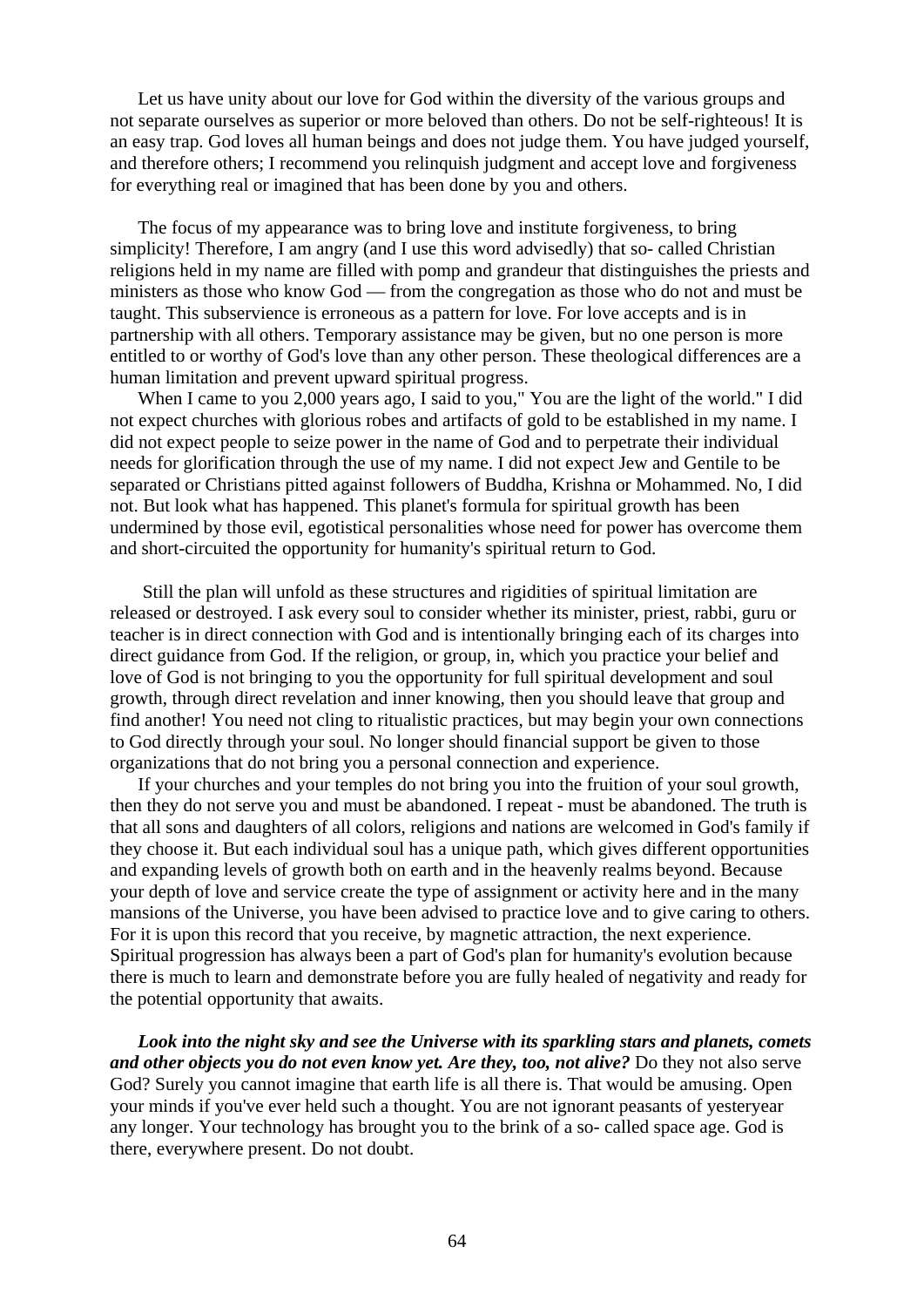YOUR RELIGIOUS TEACHINGS MUST INCLUDE THIS EXPANDING AWARENESS OF LIFE BEYOND YOUR OWN TINY PLANET. A religion must inspire humanity to know more and use what it learns with love. Always love. This is the never ending commandment to every religion. **For love is an actual energy or substance of, which the Universe is made and held in place**. Without it - we would all perish. It is not some unimportant ingredient of life without first priority. Love is your primary obligation on this planet, and if you deny yourself love, you will become stunted, probably ill. But it is always your choice, by God's gift.

Those of us in the heavenly realms, which even now beckon you onward, work as a team to develop humanity's abilities and attitudes. No one who wishes to grow will be overlooked. Your every desire to know and serve God will bring you higher and higher in the universal scheme of things.

Then you will understand my mission, and your own, more fully. For now just accept that this is so and that death is merely the end of a single drama with many soul activities remaining. This tapestry of becoming a worthy companion to God, and of divesting your personality of its limitations, is the true teaching of any belief system, philosophy, or church. Without imagination, love and joy something is missing in spiritual teachings. Look within your belief structure to see what goals you hold and how you express them. I promise you that any church, which deifies me instead of acknowledging God, is behaving erroneously and should stop immediately.

You pray and meditate in God's house; however, **God can be experienced anywhere.** Those who have experienced God's nature themselves frequently, bring forth a great creative work of music, art, or literature, which draws us nearer to God and to the vivifying expression of love. The beauty and aesthetic uplifting of these soulful, intuitive things may be more meaningful than a ritualistic church meeting, just as the simple beauty of nature crowns your hearts and souls with joy. Open your eyes! All around you are these witnesses of God's love to humanity. This abundance is freely given for your use and enjoyment. Sit by a stream (if you can find one that is unpolluted). Listen to birds singing (where the trees have not been sickened by your smog-filled cities).

Examine a tiny flower for its exquisite expression of symmetry and color. Amidst this variety, feel the presence of God's unending love for you. Allow your heart to expand and reach out to the animal life, things of the sea and water.

 Is it not difficult to kill the lambs and cattle for your food? Are you not the caretakers of the earth and all upon it? Yes. God's original design called for all lifeforms on the planet to be interdependent and symbiotic. Even today there should be a cooperative, mutually beneficial relationship between humanity and the animal, plant, and mineral kingdoms. Cannot fruits, grains, fresh vegetables, dairy products, eggs, and such be served more often? *You will not starve without red meat every day, dear ones. The persistent eating of large amounts of animal flesh will have more and more unhealthy results in the human body as your planet raises its vibration.*

Small portions of fish or fowl, which do not require multiple digestive processes that clog your system and bring on early disease, are recommended. A diet balanced with fresh, living food, consumed daily, is the most nourishing. **There is a cost for unhealthful eating; remember this suggestion and begin to change your diet if you wish to accommodate the higher cellular vibration of the fourth dimension**. Eat to have a healthy life, not to gorge.

Be judicious in your habits and grateful for your abundance, but do not make eating the center of your life. Since all souls must learn the lesson of compassion for living things, some human beings cannot bear to slaughter animals nor to eat their flesh. They have learned this lesson of compassion for the living animals that are in their care. One day all of humanity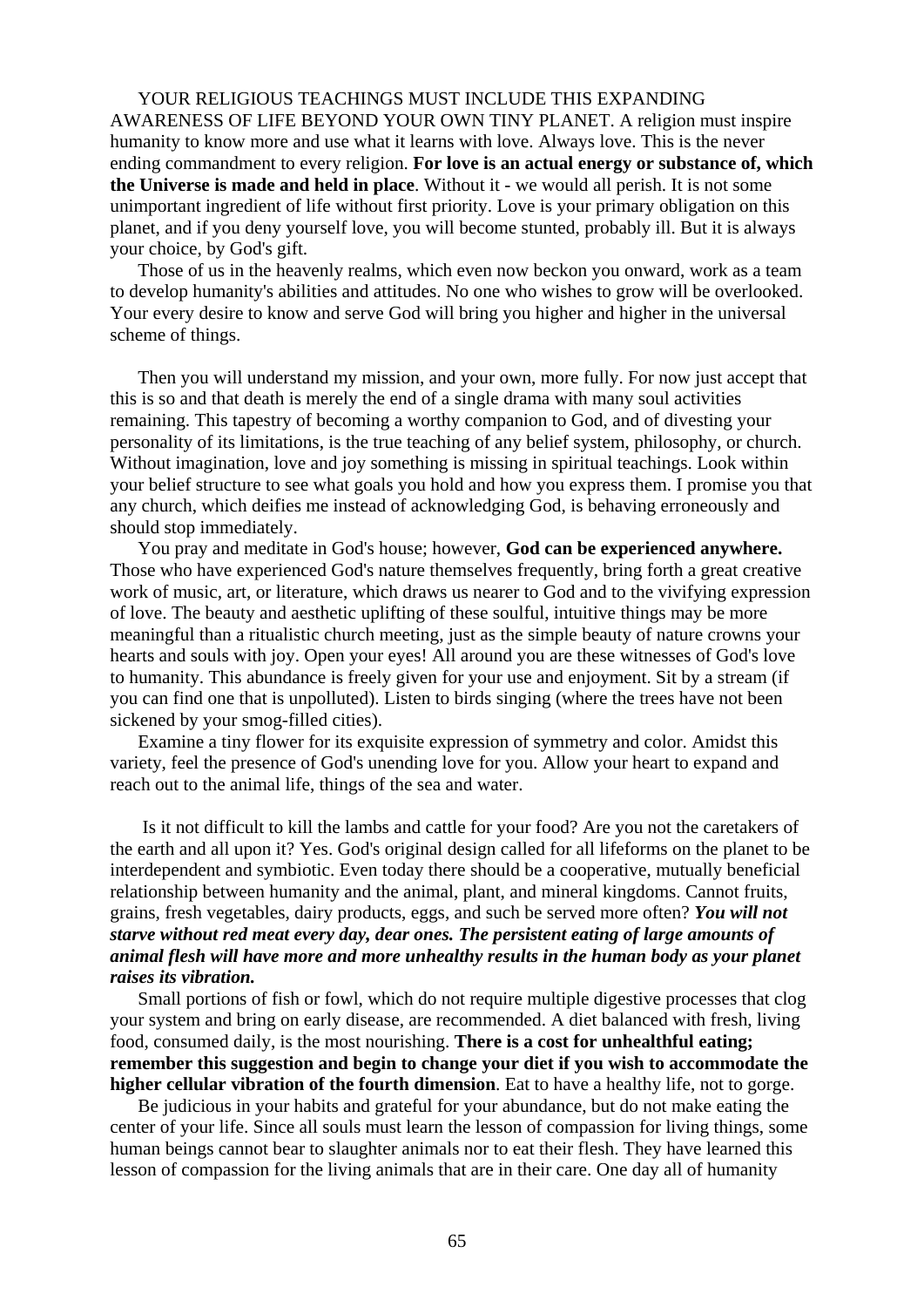must resume responsibility as caretakers of the earth. This, as in all things, is a free will decision bearing cause and effect in every individual's life.

As a rule, higher levels of meditation and mental telepathy with us in Spirit are difficult to reach by those without compassion. I remind you that cause and effect must be experienced by those who over imbibe on habit-forming substances at all levels of their being. Alcohol and drugs can destroy the spiritual fabric of your mind and emotions as well as bring misfortune to the body. Do not risk this potentially disastrous effect of drinking and drugs.

The Golden Age will require disciplined minds and clear emotions, attitudes of nonviolence. Use nothing in your body, which puts you out of control of your peaceful behavior. Use nothing foreign as a substitute for a peaceful mind and loving heart. The churches of the world have much to do, and it is not just going to Sunday meetings to praise Jesus, I assure you. Let your coming together in love serve God, serve humanity, and serve peace. Let us devote our time to peace above all things for the planet is in a serious and threatened condition. *It is ENDANGERED*.

Do all you can to speak peace and model peace. Teach its ways by your own behavior. This is the purpose of any religion — to strengthen the soul's practice of love and peace. So be peaceful with one another, in or out of the church, and serve those in need. As you learn on earth to practice the teachings of our Creator, you will earn the higher opportunity that awaits you at the time you call death.

The purpose of any church, ashram, temple, cathedral, or place of prayer and meditation is to teach the love of God above all things, *but also IN all things*. It is not to deify one world teacher or any combination of them. It is to appreciate and understand their teachings so much that you practice them. That you live them! This mutually loving behavior brings and sustains peace. If you wish to honor me, for instance, it is your loving behavior that will demonstrate your affection, not your cow like or solemn affectation in the use of my name. Your prostrations, which are not followed with everyday application are useless.

 **If you love me for my example, follow it. Spread love and peace.** That is all you need do. Love for me is shown by your behavior, not by grandiose buildings and expensive organizations. These often detract from love's true mission. If you love me or any world teacher, honor us by the actions of your daily life.

 Prepare the earth for its coming cleansing by establishing peace and love in government, as well as business and industry. Conduct your business as if a world teacher were in your store or conference room. Love **and cooperation are vital** everywhere; believe it.

Many a soul has lost its way in the greed of commerce. A major value in churches, synagogues, ashrams, temples and such lies in the cooperative effort to have love and peace on the planet.

Without the love of God, the love of humanity for one another and the establishment of world peace, many humans will suffer. All who refuse their responsibility in living and promoting peace, will not be selected for the thousand years of peace and the Second Coming.

Is my message to those in the religious occupations on this planet clear? Your sole responsibility is to bring the children of God home again. Do this by getting everyone in touch with their inner teacher, the Holy Spirit, and the soul who knows its life purpose and blueprint designed by God.

Encourage, inspire, and feed the souls who seek guidance, ever turning them back to the Father/Mother, turning them within. Theology is usually useless and argument over scriptures is wasteful energy. Simply take the theme of loving and live it. Put your energies into the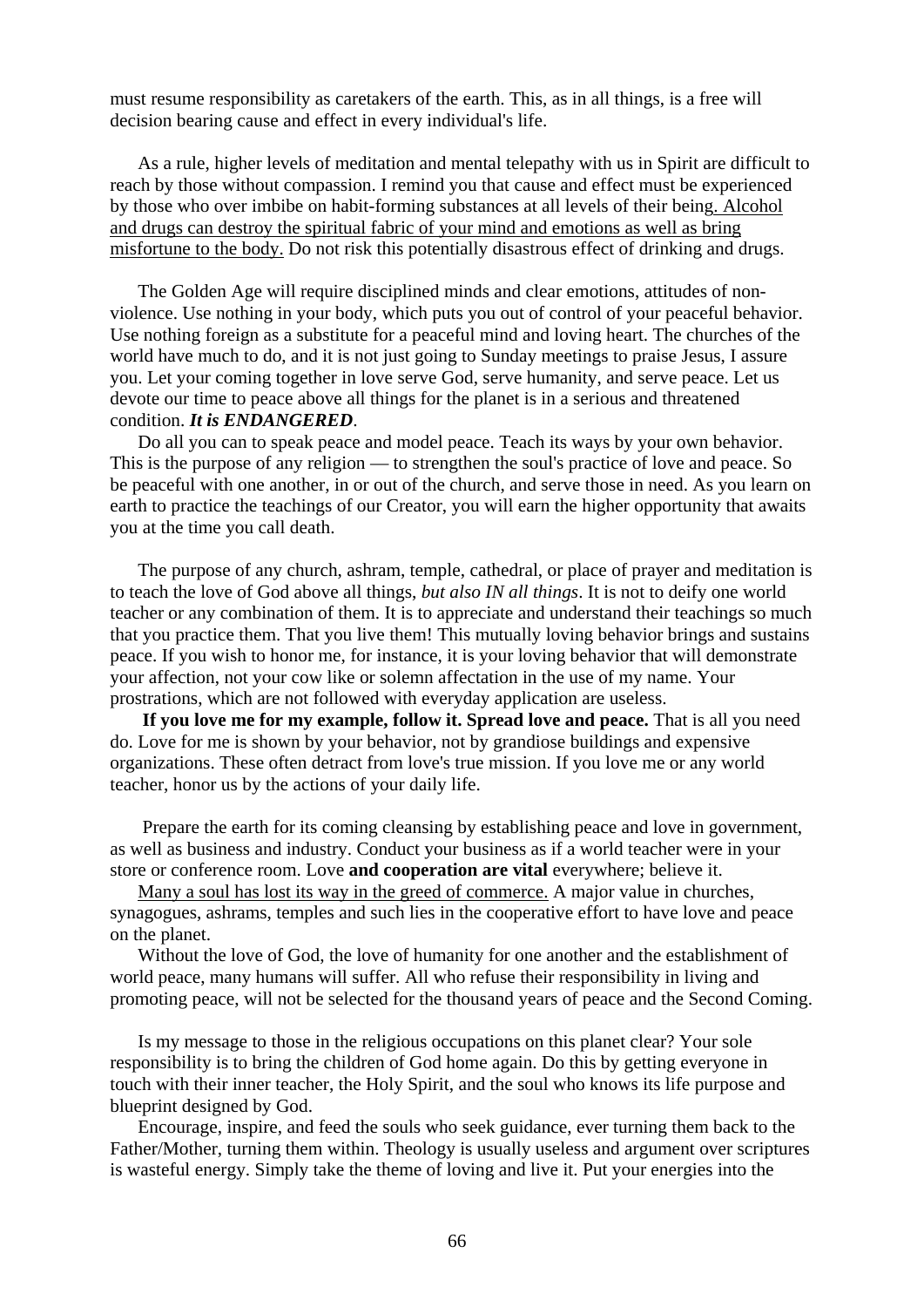fabric, the work of the world, where it will bear fruit. Anything less is a poor response to God's message.

When you give the love of your hearts to those who wish to know God more intimately, you will fulfill your purpose. When you assure people that they will return to God at the time of death, you tell them truly. When you advise them to guide their lives by the message of love that dwells inside, not just in scriptures, you will expand them and make them selfsufficient. **These activities may not fill your coffers, but they will fill your own soul's progress with a reputation to be valued and rewarded by all of us who see your actions, know your intentions.** 

Is your life lived for any other purpose? My brothers and sisters, it is not appropriate that you deny this new spiritual information that I bring now, simply because meditation was not called by that name in the Bible. **Prayer and contemplation were mentioned, as was "Be still and know."** 

Realize that no past religion should interfere with God's truth and plan for an ever evolving soul progress. My teachings of today do not change the need for love and peace. However, they must be held in a current context in order to be fully expressed. What I have to say to those of the so-called Christian faith may seem difficult, but I promise you that this is the new gospel for the Golden Age disciple. Heed my words.

 It is REQUIRED that you expand your present limitations in thinking about me and our Creator if you are to achieve self-mastery. If you cleave only to the exact wording of a holy book, which was released as a guide for past times rather than practicing the basic concepts expressed therein, you will not be growing in the way God wishes. Your interpretation of all holy books must be expanded to recognize the higher vibrations now being transmitted to the planet earth in this, her time of greatest need. Some insist the Bible is a final work or that the Koran is absolute truth and there will be no more prophets. To these ideas I say a resounding "NO." Life is growth and therefore change. This New Age is the age of transition when you must take the prior teachings to a higher level of understanding based on present world knowledge. Please listen carefully to what I say and grasp it firmly in your mind. Even if your prior training resists furiously, hear me through. It will be your key to expanding your growth in the coming years.

Keep the simple truth of yesteryear, but allow it to flow upward as you further exemplify it into a higher interpretation and experience. The One God has sent many teachers to earth over eons of time, leaving on the planet many world religions, which seem today to separate mankind into various camps and groups. THIS SEPARATION WAS NEVER THE CREATOR'S INTENTION. The teachers were to pull human forgetfulness back into true knowing of the oneness, not to create divisions and further boxes. **Your challenge today is to see the universal message that runs through all world religions and to amalgamate that theme, to go beyond your present divisions and separateness.**

That is why I came, to combine all men into the brotherhood of One. How you failed to understand me! I am heavy laden because of the way in, which yet another church was formed, one that may have taken you away from listening to the master within you. There can never be any one code of teaching, which will not need to be updated, aside from its one basic message of peace, love and forgiveness. The reason I explain this to you is so that you understand my present message in its totality. God is assisting mankind's return home in an evolving progress one step at a time, like a circling spiral ever moving upward to sanctuaried levels of greater awareness and unity, bliss and joy. As you become wiser in each higher understanding of the basic truth, which appears and reappears in different guise, your soul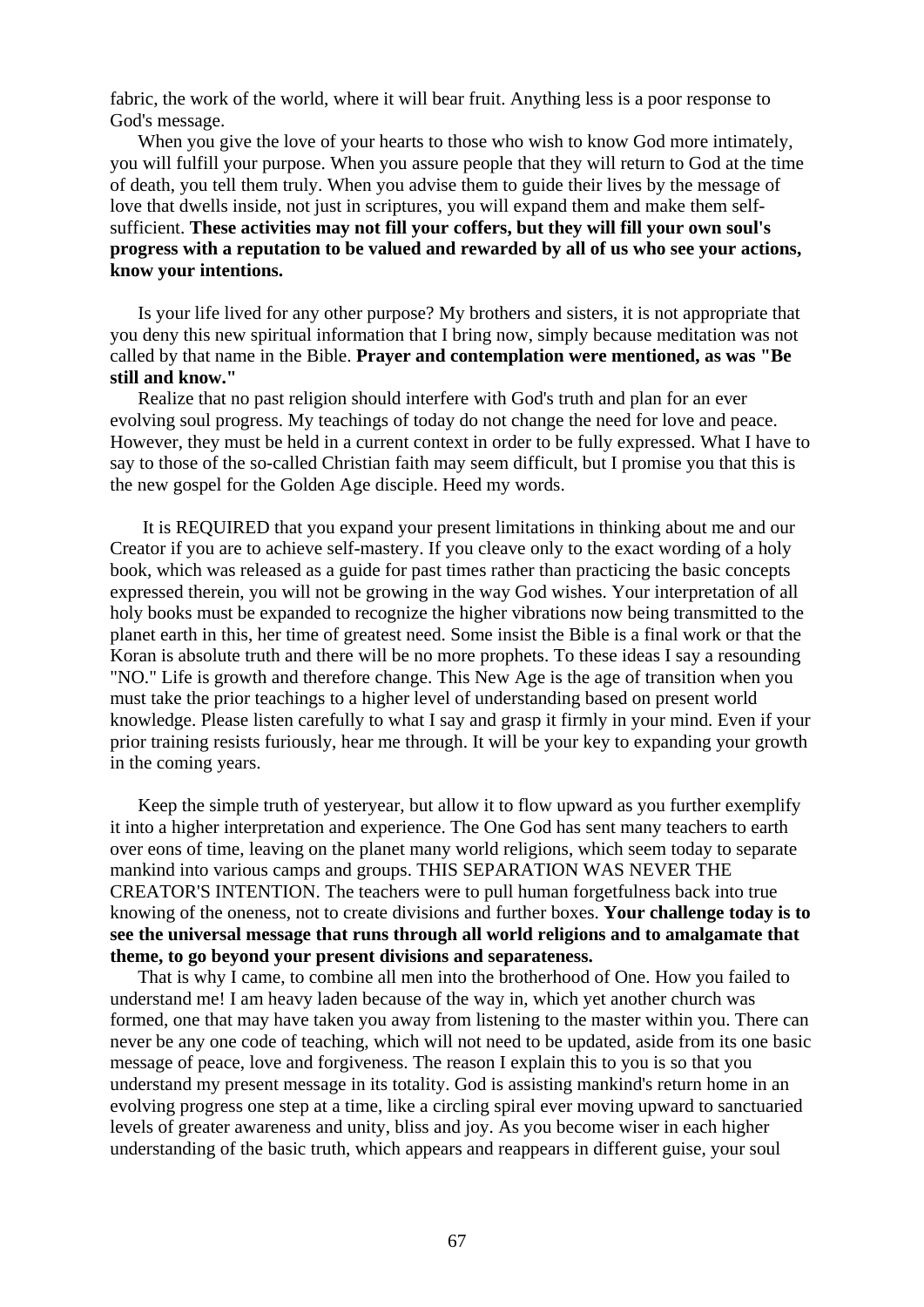becomes more purified and able to demonstrate by its behavior that it has truly learned that one truth.

 Change is difficult for the human personality, however, and it will balk at having to rearrange the information drummed into it through habit and misqualified data. How long ago was it, dear ones, that human beings thought the world was flat? Or that the solar system revolved around the earth instead of the earth around the sun?

You could not fly until recently, but the knowledge of how to do it has always been there. You are discoverers, are you not? How slowly you take your steps to God's waiting arms. Yet the plan is sure and, like a river, offers a continuous flow of deepening ideas and spiritual comprehension for those who will partake. Let me repeat this for its urgency. There can be only one basic truth, brought to you over and over again in higher sequence of understanding and application! With each new flow of God's energy you can go to an increased level of knowing who God really is and how you are relevant to God's plan. You grow by incorporating new applications of that energy — and I ask you to accept this new level of understanding, which I now bring to assist humanity's accelerated return to the fourth dimension, one step nearer to God. For there are more rungs on Jacob's Ladder than you have climbed. If you cling to every phrase of the Bible and argue its interpretations, *you miss the point of God's message.*

Simply accept its basic tenet that you have a Creator, a powerful force *who has a plan for your return home in love and forgiveness.* Accept this promise. Live it. Enjoy the full measure of its healing. Following this plan is your function here. Again I reiterate this idea so you will not misunderstand my message.

**The truth is that there is a God who loves you beyond your mortal mind's ability to grasp.** *Your origin lies far beyond this time and place*. Don't deny or forget that! Your world currently is developing the technological devices to allow you to see the truth; so it is now possible to explain this in more scientific terms.

Yes, since my coming 2,000 years ago you have learned to take a gigantic scientific step. Now you must match it with the spiritual growth it requires. Your scientists must connect to then- inner teachers of God to see their relationship from a new vantage point else you will harm the planet and leak misery into the Universe beyond.

You are still children in your demonstration of love and peacefulness, but some have become scientific monsters without conscience or respect for God's firmament. This discrepancy in some human behavior must stop. I told you that "In my Father's house are many mansions ..." and this is absolutely true. But what does it really mean? The limited scientific background of humans on this planet 2,000 years ago could not grasp what your mind can grasp now. Surely that is obvious.

Yet, you are presently children playing with such horrible tools of destruction that the angels lament and other lifeforms watch you from their space craft with justified concern. Some of them are even here on your planet to guide and assist you from behind the scenes. These are truths you will know more fully in a few years for your governments cannot continue to hide the truth out of fear. That is why I come to speak to you again.

 You are off course, humanity. You are drifting further and further away from God's noble plan for earth. Stop this insanity and listen to reason and love. Cleanse your emotional attitude. Give up negativity, war and violent thoughts. If ever you believed any words of the biblical Jesus, felt my love, or trusted my leadership, I ask you to abide with me still. Reserve respect for me as your wise, older brother. Take my hand but do not kiss the hem of my garment. Open your heart and mind to comprehend our beloved adventure in its true context; once cleansed of negative emotions, you can rise into the stars and regions deserved by you as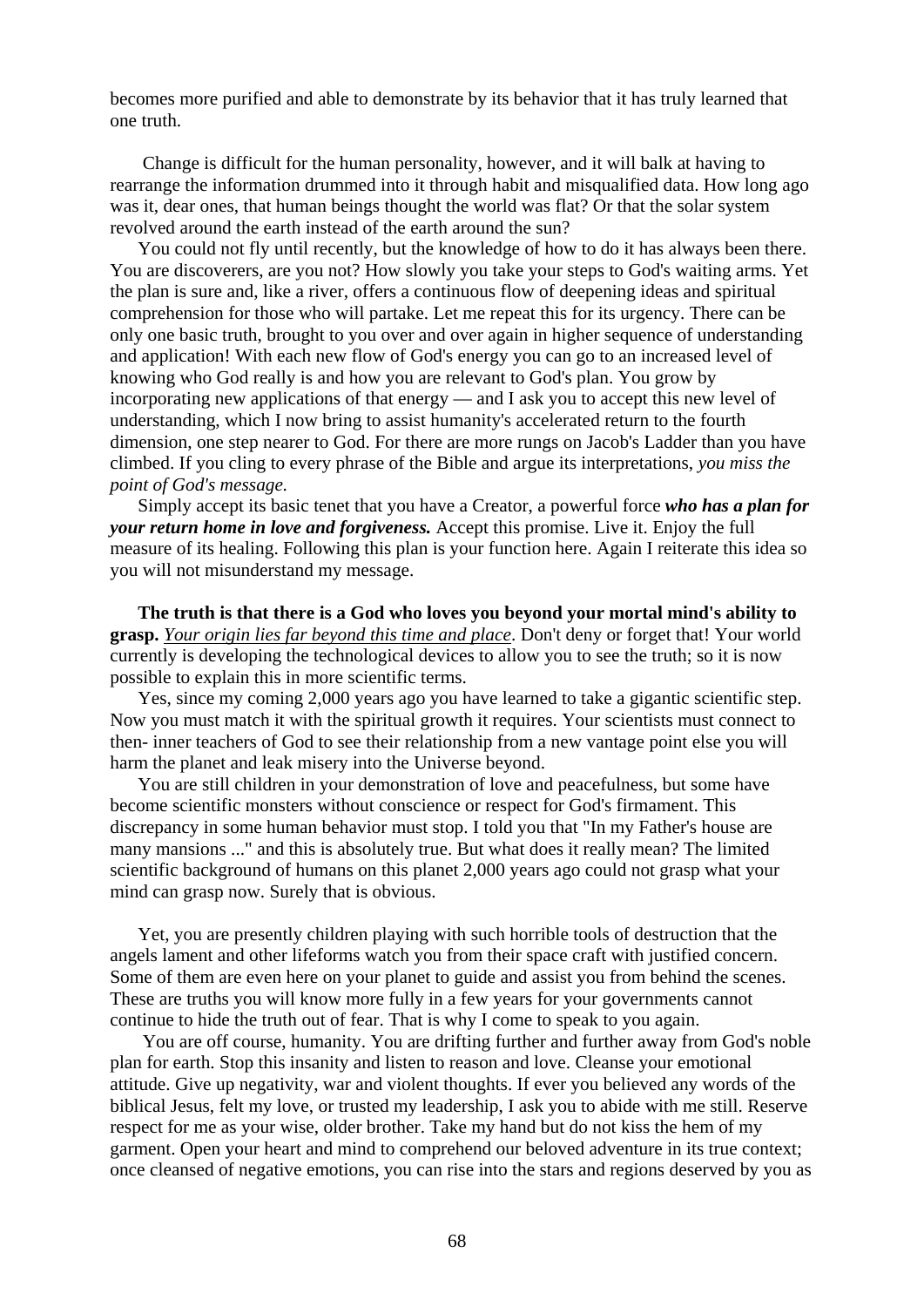a child of the Universe. Remember I came to help cleanse humanity of negative emotion, but my grace does not mean you have nothing to do. Since your group endeavor cannot progress until humanity's emotions are cleansed all have a pressing task of inner sorting and release of false beliefs and psychological limitations.

I came to teach you love, for the many mansions of life already formed by God cannot abide the evilness and sickness your technologists would bring out into space. There is a ban, a quarantine on earth, until all people — of their own free will - return to the Creator. Your surrender is not to me but to something powerful, loving and awesome. And you must surrender your little will in order to follow the greater knowing. Do you not remember the farflung mansions, Precious Ones — the filament and the starry diadems of light twinkling away darkness and fear in realms of glory beyond what you call time?

You are presently a three dimensional physical body - *with soul consciousness at the fourth level*. My role as World Teacher was, and is, to prepare you for the fourth dimensional level of soul love, of higher responsibility as energy living in matter. Your preparation time is over. Stand ready to affirm or deny your spiritual ascension, no matter your earthly religious path. We must go forward now or lose the accelerated opportunity. Beloved of God, I promised long ago to return and not to leave you comfortless. I am here with you now in thought to announce this Golden Age and encourage your efforts of self- discovery and expansion.

Yes, I modeled for you a resurrected body, one of light and beauty. You can have the same. To achieve this state for yourself, all has been made ready. Heed heaven's call and these instructions, then, for when you accept a loving identity that cannot die, by your own choice you will join us in heaven's plan. Now it is time to express love to all your brothers and sisters, not only of this earth but also beyond. You are not alone in this huge Universe. Many lifeforms of varying sizes and shapes abound. Though you are only one blink in the vastness of eternity, you are important in the Creator's mind. Prepare yourself for this cosmic initiation by agreeing to turn within and take hold of the lifeline, which will be provided through meditation, prayer and contemplation. Individual and group meditation is the tool for this upcoming age. It comes now so that every soul has the opportunity for the inner truth and the inner certainty. Please use it. The New Teachings are not based only upon past religious documents; I do not say this to you lightly, for the past religious teachings have been useful. They have been a necessary part of a Divine plan of recollection and remembrance to bring you back to the heart of God, to bring you back to the eternal flow of God's mind and the oneness of all living things. Nonetheless, I say to you today that in their place will come the inner teacher within each soul, which will again be reunited with the Creator and will become the funnel and the channel of love to bring you home again.

The church structures as you know them are suspect. I repeat, the church structures and organizations and institutions as you know them now are suspect. God's church is the same church that I spoke of 2,000 years ago in Jerusalem and what every true teacher has spoken to you about in every time period before and since. God's qualities are within you. Be still and listen to their message. As each soul awakens and returns to God through its daily meditation and through its weekly experience of sharing in groups in a prayerful way, the planet can yet be healed and a resurrection of humankind achieved. Those who can expand their belief will advance under my tutelage but not if you worship me as a dead thing of the past, as the Godlike figure your organized churches have made me. Remember I live and have grown, as well. My love is the Creator's love. My service is an expression of that. Let yours be the same. Hold fast to the voice for Godhood within you and not to earthly rituals and substitutes.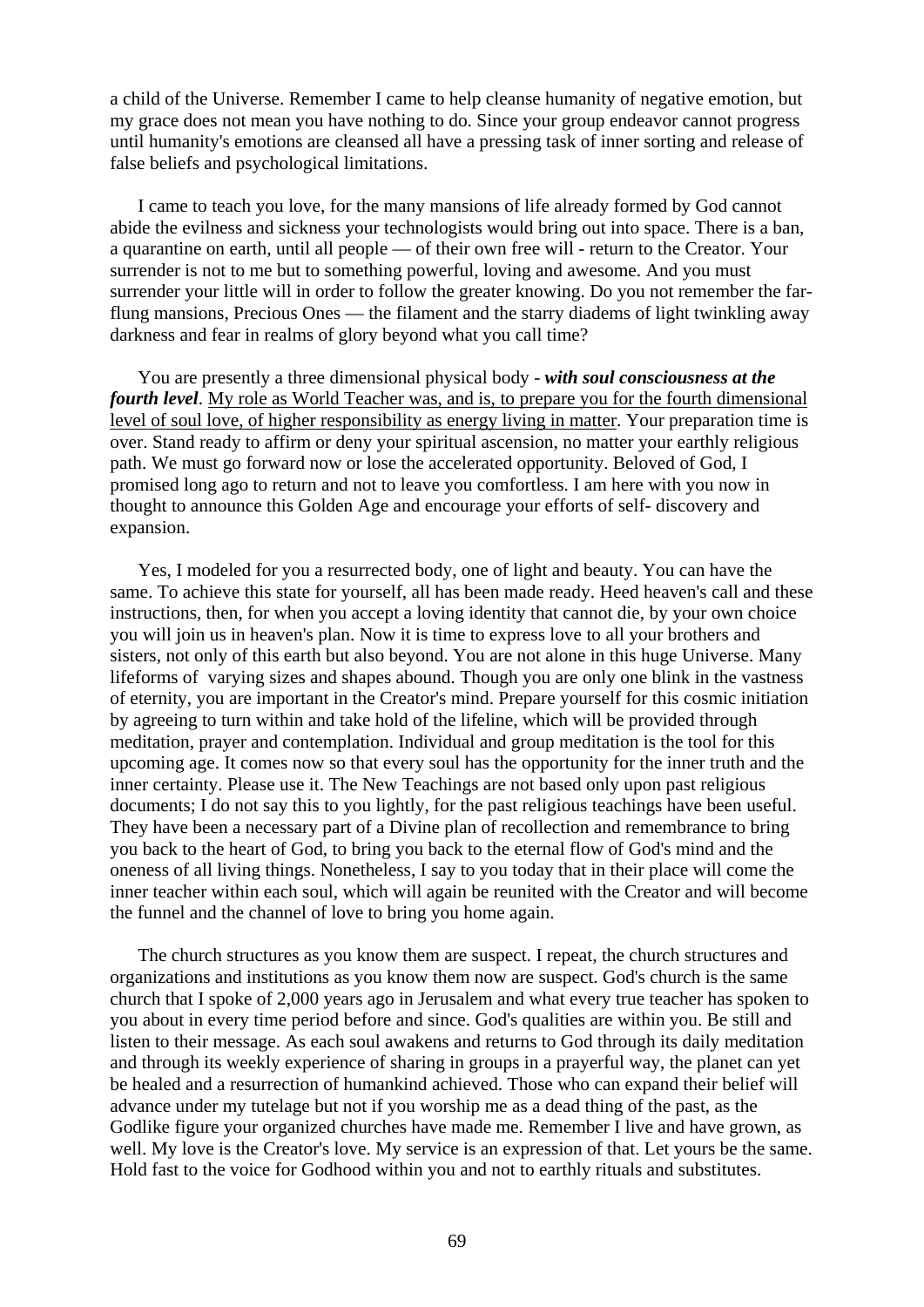Believe your heart. Only listen to the words of priests, rabbis, preachers or teachers who model peace and treat you as an advancing creation of the Almighty. Remember that if they had all been true believers, the salacious religious organizations of pomp and grandeur would not have been started and could not endure. Are their buildings and power used for God's purposes or their own egotistical needs? There is and has been mischief in your midst. There are those grasping for power in the Creator's name and in mine. Do you not dare to see this truth? You must see if you would evolve spiritually.

 I said you must be born again of the Spirit. That means you must acknowledge God. Cleanse your negative emotions and follow the guidance to an ongoing, higher understanding. This is the last opportunity for that to occur. I invite you to become disciples for a Golden Age, a new time. All are welcome and forgiven past ignorance, if that is their choice. Let us start over. You are already the Christ Consciousness, dear ones; you've simply forgotten. The Christ is the full circle of light, which exists in the hearts of all who love our Parent. We are moving from an age of structure and form into the Golden Age of Aquarius, the age of inner knowing. It is the gift of God to all beings. Once again you can be connected directly into the knowing of God's mind through your soul. You will have both physical and spiritual mentors. But if the people on the earth who call themselves your teachers and ministers are not tuned into that higher nature themselves, you must seek elsewhere. Let me be clear that there are teachers of light upon this planet to whom you will be drawn, but their purpose in relating to you is not to formulate an institution to carry forth their own power and glory. Their only teaching function on the planet is to free you from such bondage and to return to you the power of God within you so that you may recognize it and use it in the name of the One God. Anything less than this understanding will create for them karmic, unbalanced effects, which will hold back their own spiritual development and advancement.

Let every man and woman who calls himself or herself by the name of minister, priest, rabbi, swami, lama, guru or any other teacher in the name of God, receive this notification. Henceforth your only purpose is to find your own inner soul connection and assist everyone else to do the same. The purpose of any church organization, institution or clerical body is not just to foster or continue itself, but rather to free the people to turn within their own soul's church, their own house of God, into their own lordly connections with the higher one known as the Creator. This will create the neglected demonstration of peace on earth. If church bodies or spiritual institutions are not formulated on this principle then undue suffering will come, cannot be withheld, and must be experienced.

Brothers and sisters of the light on this planet earth — brothers and sisters of the Love Corps — this is your time for that love to be manifested. I came as a teacher, not to establish institutions that take you away from the inner knowing, but to bring you a pattern of personal commitment, personal remembrance and personal inner prayer and meditation to reconnect you with the mind of God. There is no other purpose in my speaking to you at this time. Churches and temples and ashrams and other spiritual organizations are for the expression of heartfelt love — places where love and peace can be manifested outwardly once they have been experienced inwardly. If you choose of your free will to have the inner knower, the voice of God, then truly I say to you - you are the teachers and ministers of God's only church, which is everywhere present through direct experience. Therefore, by your choice and willingness you are free to leave any ritualistic organized body, which does not assist and support this plan — no matter what name it bears, who founded it, or what reputation it may hold in the world today.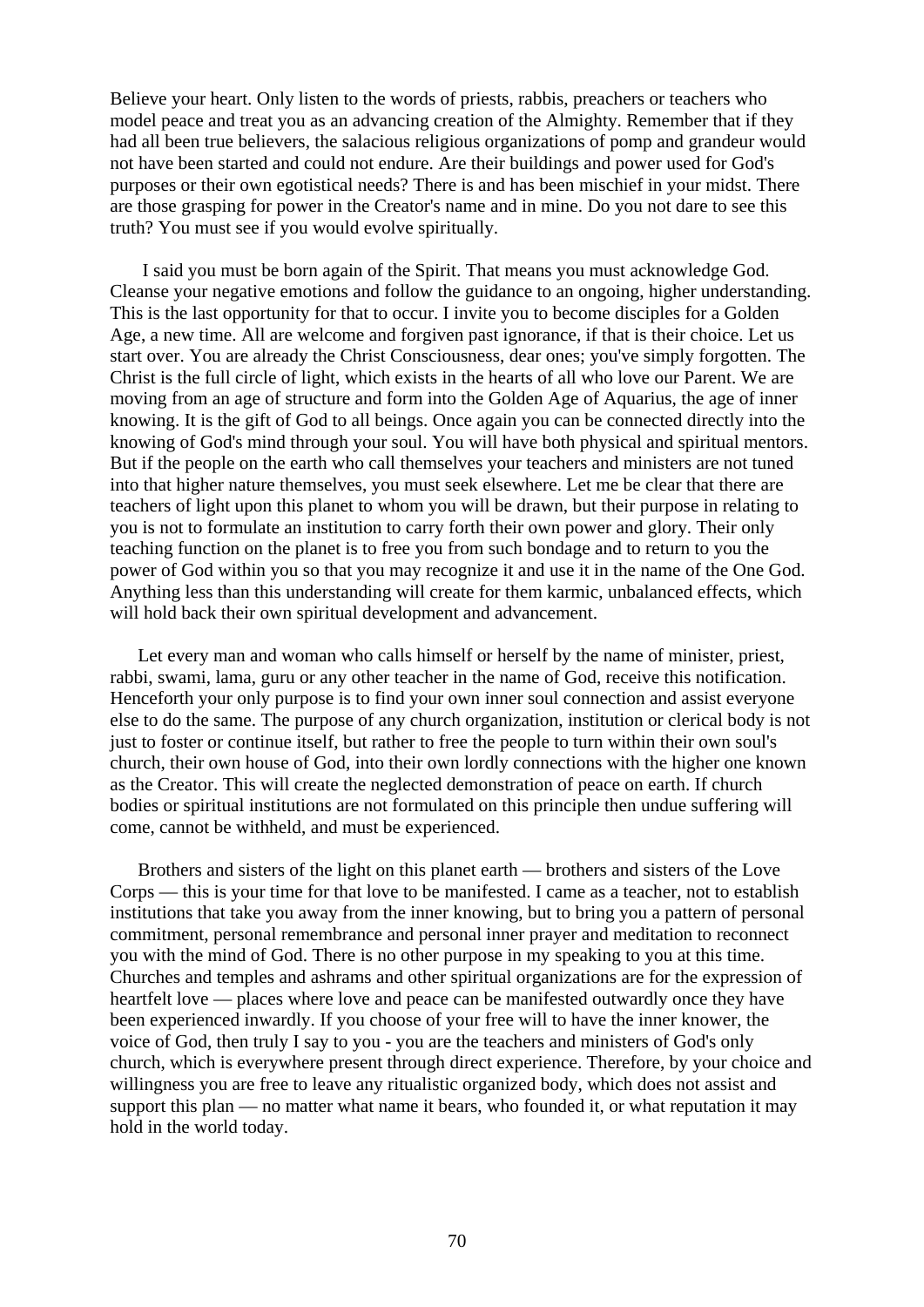You must fall away from any organization that would prevent your inner knowing of God, your own intuition and soul certainty. This is my advice that I gave 2,000 years ago: "Seek ye the kingdom of heaven within." I repeat that statement to you now with every fiber of my love and devotion to you. I say unto you again, my beloveds, "Seek ye first the kingdom of heaven within." Listen quietly to the small, still voice of the holy power, which was given you by our loving Creator. Remember your eternal identity as beings of light, love and goodwill, truth and wisdom, and be joyful as you recall once more your true identity as the children of God. I say to you that the Parent, which created your Spirit placed you here with an opportunity to live in flesh while still remembering your origins, to become peace on earth. Now you are returning through that flesh body's experience back to the higher, invisible realms of the greater body I demonstrated in the resurrection.

This is your pattern; it is your gift from God, which can never be taken from you but, which must be chosen and selected by your own free will. I beseech you, once again, as your brother in Christ (Christ is the Light of God — Christ is the remembrance of who you really are) to enter the New Age as a teacher of light and a listener to the inner truth. For this is your identity forever and

ever. Do not let it be buried or disguised by any religious dogma, institution, or organization presently on this earth. Peace is our God-expression. Love is our path. Once again, I urge every minister, guru, priest, rabbi, teacher or member of any institution that calls itself spiritual to heed this warning. Take your members into their own inner soul space. Help them find the God within. This is your function with them, that they may each find their inner connection to God. You have no other purpose here. If you are not fulfilling that function, but are acquiring and piling up a storehouse of monetary holdings that you are not sharing among the poor people of the world, change right now! If you are constituting a body of power in, which you hold the little human lives as unimportant, then I warn you that you will pay the consequence for continued negative behavior.

This is the critical time of choice and opportunity for forgiveness of any real or imagined crime against God, humanity, or Mother Earth before the close of earth's school term. Take it. A vital time phase is coming to a close. Those who have made or will make a commitment to the Love Corps will go forth like a band of physical angels to create the heaven on earth that has always been desired here and, which has been denied these past seven million years by the darkness of ignorance and evil. Those on your earth whose souls are open to the remembrance and demonstration of God's love will know the glory of the Creator in the physical world and in the evolutionary process we are all following into higher realms. You will all be glorified in Spirit. Your hearts will know love and joy and your minds will be peaceful and able to perceive the highest teachings as you journey into the stars.

 You must understand that no spiritual entity who has not reached a high level of love and compassion and caring for all of life can be allowed to go into the stars. It is forbidden to send the evil of this planet out to greet your brothers and sisters of the light from other planetary systems. Limitations are therefore placed upon this earth by God's universal laws. No one who is not of loving spirit will be allowed to go very far beyond this planet with violent warlike intention. The choice is upon you. Remember who you are. Look at the religion in, which you participate and ask yourself if it teaches you to go within and then know God above all things. If it does not, do you belong there? To those of you who have been agnostic or atheistic because of the hypocritical teaching of the churches, I say that you may not be allowed into the kingdom of heaven simply as a reaction against what is unsatisfactory. YOU must now choose to go within yourself and to make contact there in meditation with the higher nature of your own being, and with God's commandments. To do less places you in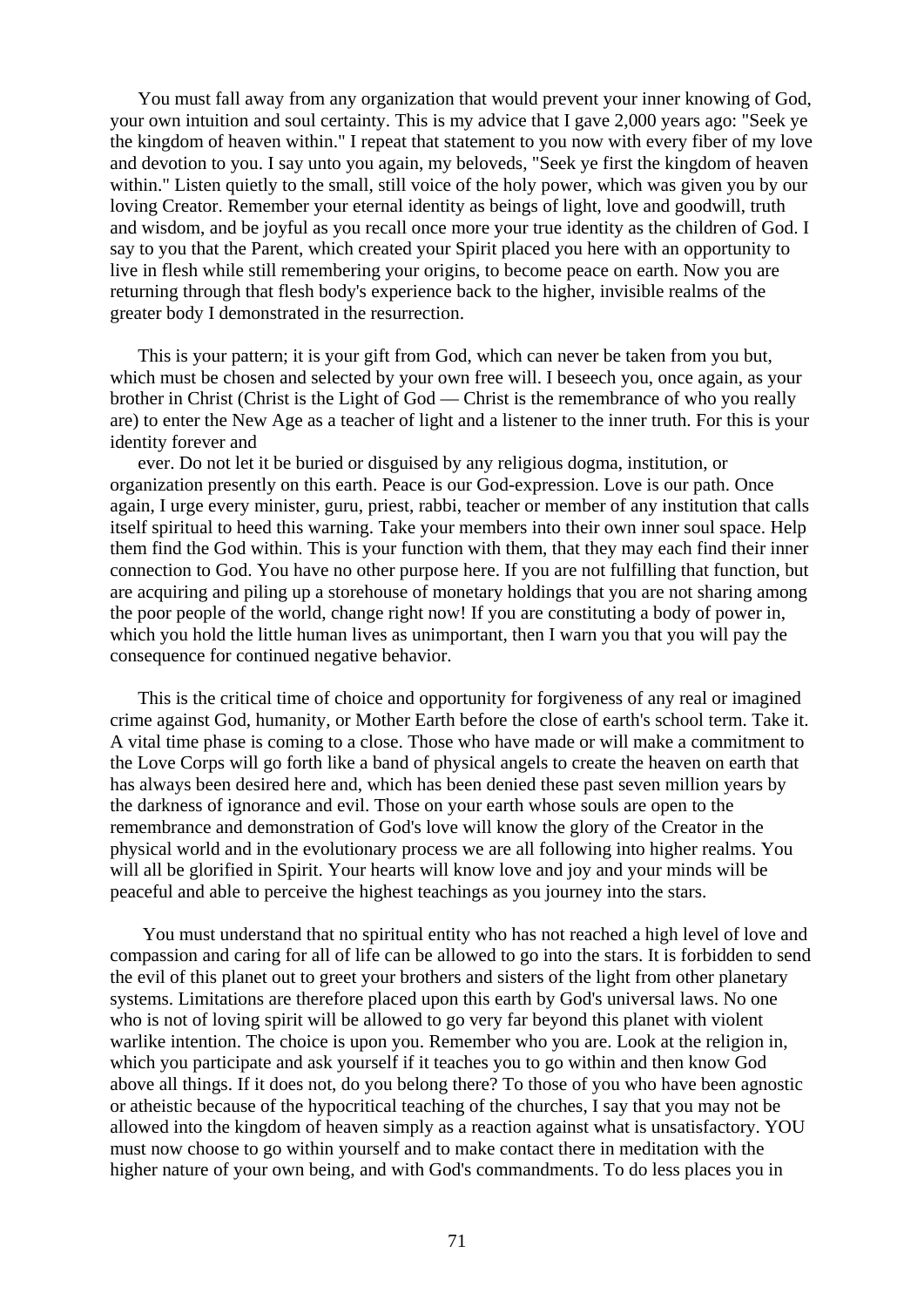jeopardy. Therefore, as of this day, let it be known that all on planet earth are invited home through the inner teacher of their own souls and the invisible spiritual teachers of that Creative Force, which sent life out. Return now in peace. Return to that Force and that Source, which breathed us all into existence. Do not merely read about God's message. Live it. Then you can call yourself a minister. Then you will bring peace to earth. Officially educated or not, any soul who is drawn to the sharing of love and demonstration of peace is automatically in God's Love Corps if this is desired. What an opportunity; what a joy! Will you come forward as a volunteer now? The Love Corps needs you — each and every one. And so we ask and await your reply, dear ones. My personal blessings, and those of all your spiritual teachers, touch your soul this very day. It is so — and in that act comes joy everlasting. In the Creator's name, then, we leave on the wings of truth but our soul call lives on in your heart now. What has been joined in peace lasts forever. Amen, amen and amen.

#### 1994/1995 COMMENTS

I remind you that doing the 18-Breath Ascension Meditation, daily, will I remind you that doing the 18-Breath Ascension Meditation, daily, will greatly assist in utilizing these incoming energies for the healing of your brain-chakra-DNA mutancy—and your return to full consciousness as safely and quickly as possible. It has not been my intention that you should suffer, and now that we are more bodily empowered by Archangel Michael's intervention in the solar system and galaxy, the wise will insist that their churches and ministers meet this urgent meditation requirement or they must turn elsewhere for instruction. These meditations and processes will help you: 1) cleanse and heal your aura, 2) align and expand your chakras, and 3) rebuild the full 12-helix DNA cellular circuitry. They are especially needed to ease the body's burden of opening new chakras in both the torso and within the skull area so your body can be reconnected to the Creator's incoming energy. Because your thymus gland has degenerated and your pineal gland is inactive, ascension without death is difficult. It is this situation we seek to help you reverse as you achieve health and life everlasting. Godspeed and Amen, beloveds.

#### **Guidelines for Scientists, the Military, and Governments**

The basis or foundation of science is reverence, a term little used in your earth's technological societies today: reverence for God and all of life! For to live a life of appreciation for God and all living things — to actually adore or worship the Source from, which it all came - seems difficult for those having free will. Yet to fully love and admire your Creator should be a daily hour by hour practice, not something reserved for a once-aweek Sunday church meeting and then abandoned the rest of the time or never thought of at all in the currently popular intellectual climates that foster the seeds of disdain. This lack of reverence has sent many civilizations and even entire universes to their destruction and so it is your nemesis, your enemy, the satanic aspect within yourself to be overcome in your 12th Universe. All twelve universes were created by the one Central Being and then assisted by other immense beings of light and by wise and loving energies unknown to most of you on earth, but selected for their specific talents by the One-Giver-of-Life. This great plan has generally been captained, if you will, by the twelve sons, or rays, of God who were created from that awesome power your vocabulary cannot describe and your imagination cannot formulate. Under these superlative twelve rays a gigantic congregation of light workers was selected to manifest the blueprint of God's lifeforms into matter — and of course those souls without the light who do not have reverence and respect for what is planned are never chosen for further opportunity in these spiritual/scientific implementations. If you would be a true scientist and an understanding human being, it is critical that you recognize that God is expressed through rays to your planet and you will need to know, which rays you are most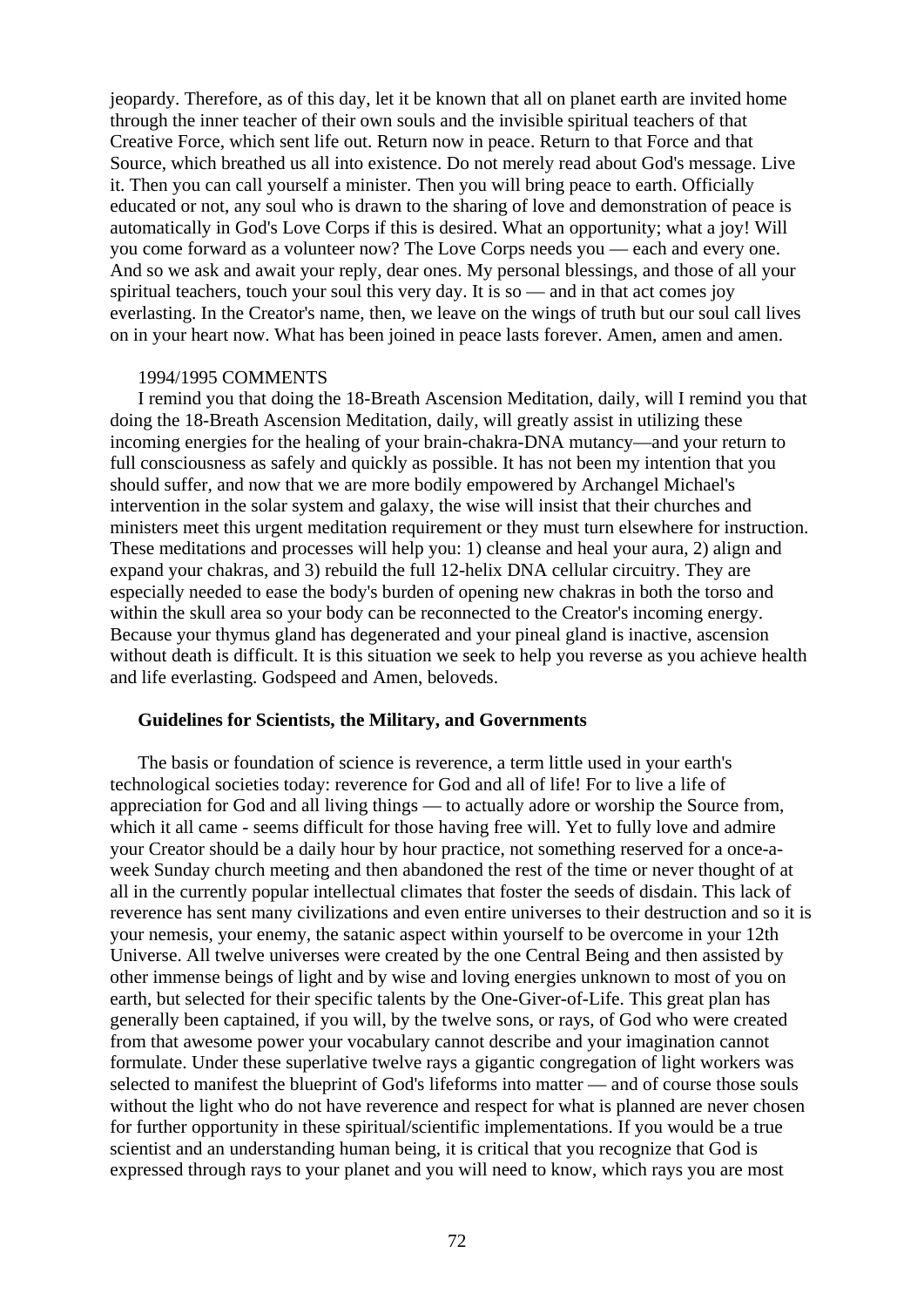influenced by, which you will be drawn towards in particular. All of these rays come from the Creator and can only express to you on third dimensional earth as light broken into the color spectrum you see in the rainbow. Thus, you know them as the seven rainbow colors but actually they are facets of God used to influence certain qualities of your beingness. This may be difficult to understand but if you can accept that color in your world has more than just aesthetic value, even your medical profession can use color for healing purposes as did past civilizations on earth. Thus blue is like a gentle sedative and brings peace and relaxation good when overstimulation has occurred. Red has the opposite use. You have many books about this but they are not believed by most doctors on your planet, regrettably. In addition to your seven colors of the rainbow the five higher colors, or rays — those with more luminosity - are scarcely known at all to you but that, which you call silvery, as in moonlight, will be appearing more and more in this time, and is the energy to bring you an emphasis on peace and preservation of life. Silver can come as moonglow or as a blend with your other seven colors to provide different nuances and emphasis to the colors you now know. In the Golden Age there will be great emphasis on colors, or the rays, since they are aspects of God. In addition to the twelve rays there is yet another energy force called the Black Ray, a fallen son of our Parent, which has existed the last 38 million years and to, which the non-reverent are drawn by attitudes of self-aggrandizement and need for personality glorification. (Black is the absence of light but understand I do not refer to skin color as the same thing. Do not use this concept to support prejudice against black people in your earth reality!) This Black Ray of defiance and lovelessness has been at home on your planet, earth, for some seven million years, where it tries to control the minds, attitudes and actions of anyone in positions of power or authority, having abandoned its own powerful station in the Godhood. Most certainly it strives to claim all scientists, for through them the great discoveries for military might and war machinery are gained. I hope you can grasp that the separation, or "the fall", which is spoken about in many religions, occurred because of this exact issue of reverence, love and commitment to the Source-of-All- Life. For when your light bodies/souls teamed up to perform a task of great importance to this planet eight million years ago as CARETAKERS OF THE EARTH, under the direction of the rays of God, you implemented a masterful blueprint for habitation of life in peace and love. There was a million-year period of great glory and beauty as this immense family of God — a scientific community as you would understand it — introduced the plants and animal lifeforms and performed the continuing role of caretakers, caregivers, in your dominion of responsibility. It was an indescribably beautiful time and one of satisfaction for all concerned. Would you imagine for a moment the thrill of bringing God's life plasma onto a magnificently created orb glistening in space, evolving from gelatinous state to solidity, so it could receive its planting time of life? Yes, it was a million years of adventure, beauty, learning, and glory as the result of perfect cooperation and sharing in this monumental but exciting task. And yet the Black Ray very nearly destroyed this creation. On earth today you still see the dramatic effect of its negative power. Touch a rose, but not too closely, for the thorns will prick your finger. Why thorns? Is this the work of a loving God or a satanic imitator? You see the honey bee and taste the sweetness of its gift to you, but whose aborted attempts at creation brought out the wasp, the hornet, and yellow jackets, as you call them? This type of hurtful and non-loving creation is not in God's design plans I assure you, nor are the weeds against, which you must toil to bring forth gardens and fields of crops to feed yourselves. Even the separated teeth in your jaws are a response to the murderous desire to eat flesh, for you had them not eons gone by. But by now the idea of teeth to consume flesh is so ingrained in your racial, unconscious memory that any other idea seems almost impossible to comprehend. Therefore, reverence, love, and cooperation with the highest force of all is vital if you are to advance spiritually and have another opportunity to be useful at high levels of scientific endeavor. Many souls on this earth today have forgotten that they are the caretakers of the earth and without a change of heart will never again be given the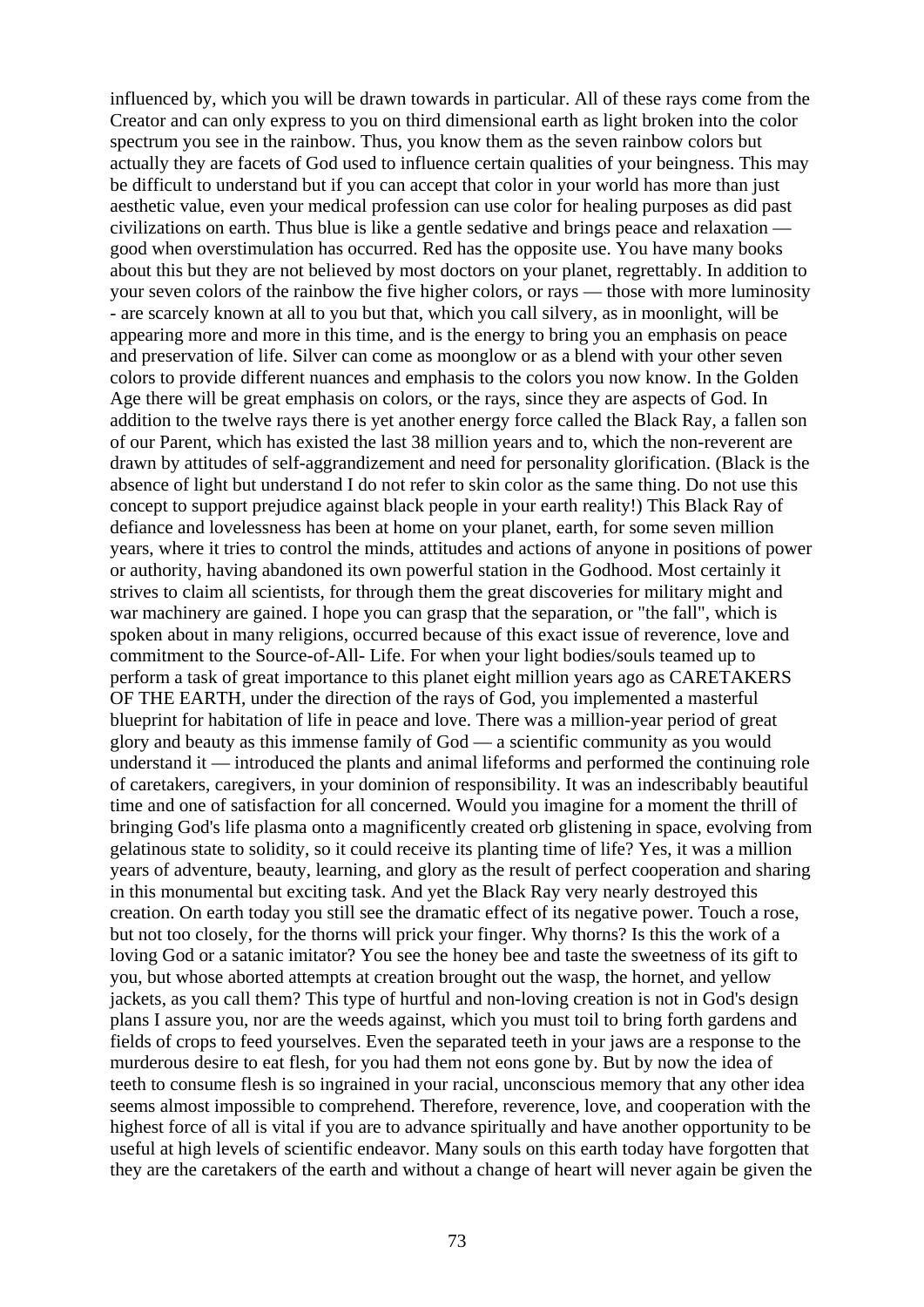power and responsibility in the New Age to cause a similar mishap of evil and cruelty —, which is always the result of a non-worshipful soul. For thorns on roses are small matters compared to the decimation of entire universes and hundreds of thousands of planetary bodies, a few similar to earth, which the fallen ones have caused. However, we are gratified to tell you that the power of that Black Ray has been greatly curtailed and will likely be removed from earth before the end of this century by the power of your loving thoughts and sincere respect for all life. You can hasten that moment through the power of positive belief, of silent reverie, or meditation, during, which the forces of light will be with you in thought and guidance. Spiritual contemplation is vital! Now I must speak of an issue very painful for me to address. You may not find it an easy message to receive but it must be confronted and shared if earth's purpose, and humanity's, are to be achieved. Yes, I came long ago physically and I am come a- gain in telepathic conversation to shepherd your thoughts toward peace and non-violence. For your bodies, your souls, your planet and space itself are all in jeopardy because of some earth- lings' perverted intentions with weaponry and actions of war, hatred, and violence. I come to point out these current deplorable attitudes and to help overcome the evil thoughts and actions used against others. You are hereby advised and warned that if humanity continues its sickening development of space age weaponry, you will have returned to you exactly what you give out. So if your fear, hatred, and violence are expressed to others in the Universe, they will return to you in a measure of intense suffering and pain. Why? Because what is given must return. I tell you, then — invent with love! Invent with the intention to HELP HUMANITY and NEVER TO HARM it. I remind you that there are moral laws required of every soul and you are most particularly required to obey these laws and not misuse their applications against anyone, anywhere! And the scientific community is now advised that it cannot just bring evil into existence and disavow any responsibility for its use by what you call government and/or the military. Of course you excuse yourself by saying that it isn't your fault if some principle is misapplied by the government. All you do is seek to unlock secrets of the Universe. You can't help what happens then. Ah, men and women of inquiry, don't you see that it is you who hold the power of decision making regarding the use of those inventions? For how could a government and its military personnel take bombs or killer satellites or particle beams to employ against other lifeforms if you refused to release them for that purpose? Really, if scientists worked with God and insisted that government did the same, you would see an immediate change in the kind of world you live in. This is so, for without your discoveries the military would be limited. All governments would be limited in their horrendous misuse of scientific principles if you stood by each other in a vast federation of love's purpose: purpose that crosses the borders of what you call nations. If life is sacred, as God has proclaimed it is, who are you to ignore the commandment DO NOT KILL? And added to that is my own warning that those who create the blueprints for killing must accept full responsibility for that action. This is true whether you are hired with research funds by direct government aid or by funds of so-called non-military organizations. And it is true whether you are in or out of uniform! The responsibility cannot be shifted with a shrug of the shoulders and the thought that someone else bears that responsibility for your invention or application of inventiveness. Be you now advised that if you continue in that madness you will bear responsibility for its result. Science is the sharing of the Creator's mind by direct revelation. If you delve into the principles upon, which the many universes exist, you are delving into the mind of God, whatever you may call it. And it is clearly not the intention of this information to be used destructively. You must know that in some small corner of your heart or you are satanic in nature. Your obligation to God must be expanded if humanity's progress is to be assured. You are not all of God's handiwork, people of earth. You are a blink in the vast network of life that stretches far beyond the light of your own Milky Way galaxy. I remind you that you are suburban dwellers of an enormous, magnificent light and life creation. Treat all of it with the dignity, love and respect due it and you will be permitted to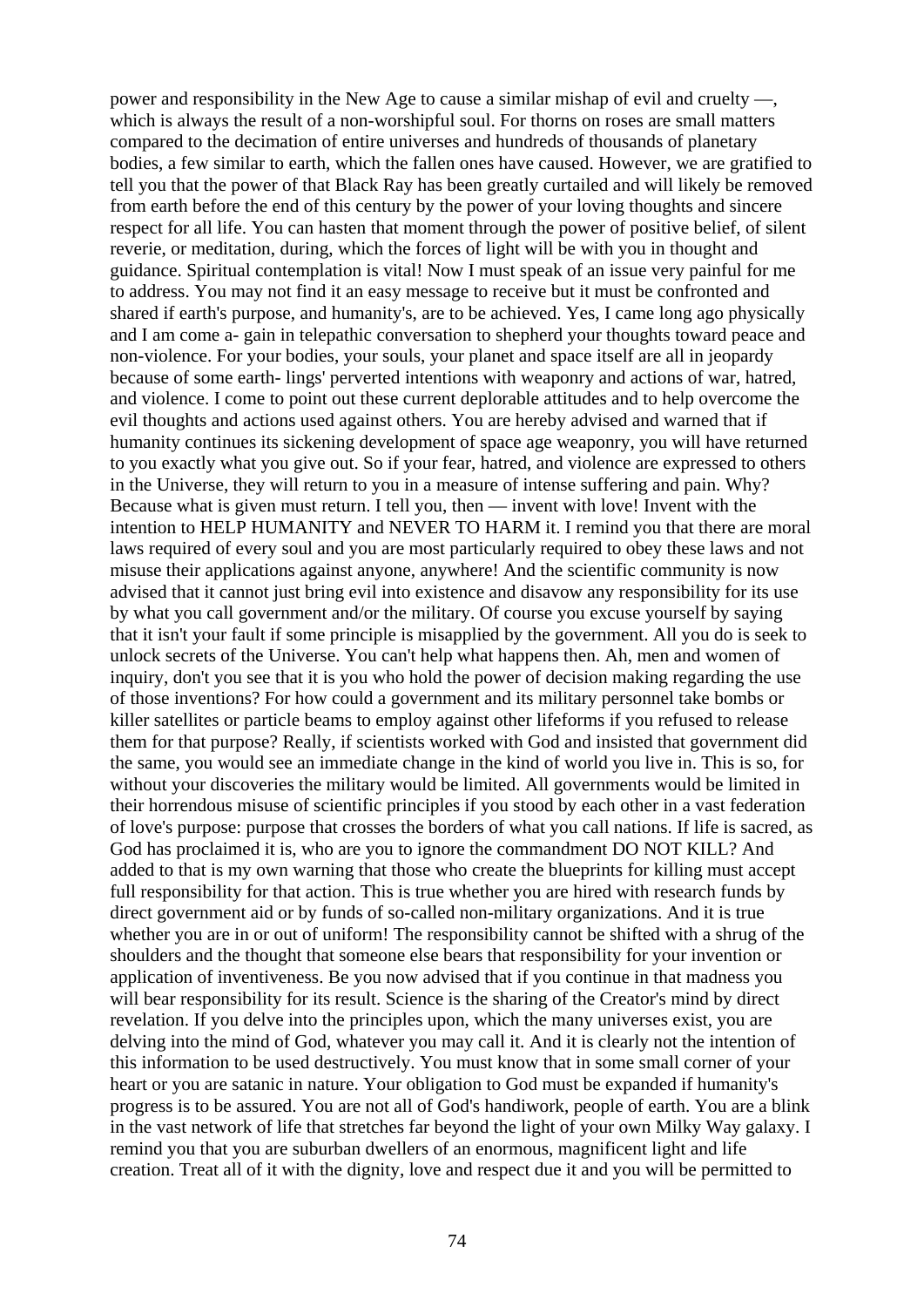advance into the higher dimensions where life truly resides. You are not alone in this vast consciousness called space. And each act you perform, each thought you express, is carried along the network of light you are unable to see. What you send out returns but also affects others along the way! Thus space is not empty, nor is it to be abused. It is not a dumping ground or an area you can claim as yours. All belongs to God and you are merely custodians of it, even as you were given dominion, or custodianship, of the planet earth long eons ago. And what have you done with that responsibility? Are you so proud of its condition and the kind of life you've created here that you wish to share it with other lifeforms? Since space is not empty but part of a far-flung web of life so vast you would have to fall to the ground before it in awe, numbed by its breathtaking power and blinding light, you must awaken to your role regarding its use. The concomitant responsibilities that go with membership in this unending family of creation has been told you many times. It is sacred. Life is sacred. Why, like a foolish child disobeying a wise parent, do you ignore the truth? You volunteered as caretakers of the earth and have been evaluated as unsuited to further tasks until that one is satisfactorily completed. Make earth the pure heaven it was intended and then you may be worthy to carry its value forward to other consciousnesses. Meanwhile, clean up your minds and hearts and the very ground you walk on. Then, and only then, will you be fit companions to other lifeforms who already exist and have been watching your violent nature with the suspicion it deserves for many years. Yes, I refer to that, which you label the UFO's or "flying saucers." Mentally superior beings have always monitored your life behaviors — in a constant surveillance of what earth people are doing — especially in the ever growing insanity of your space race and invention of advanced weaponry. Since the atomic bomb they have been particularly positioned around the earth to assure protection to space and the lifeforms in it, but they have watched for thousands of years. For their own seed is here germinating. Unless you heed God's warnings and come to a state of love on earth, with the help of those here in the heavenly realms, you are considered detrimental to life and will be treated accordingly if there are further transgressions made. This is not joyfully said but the point of warning must be given. We, your teachers of light and love, are come again to warn you, then, and suggest some specific actions that are now required if you intend to save your bodies, your souls, your beautiful planet, and the space beyond your tiny speck of life. This is our message. Listen and heed. YOU MAY NOT VIOLATE THE SPACE LYING BEYOND THE 250-MILE STRIP OF YOUR OWN BOUNDARIES WITH WEAPONRY. I repeat. YOU MAY NOT TAKE WEAPONS INTO THE SPACE BEYOND YOUR OWN 250- MILE ATMOSPHERE WITHOUT THE CREATOR'S PERMISSION. The reason for this is simple. If your intention is not loving, you are morally diseased and unfit to do so. In a sense you are contagious, as your violent thoughts and actions demonstrate to the greater family beyond your borders. Therefore, consider yourself under QUARANTINE until further notice. This is why I come now to speak with you. Open your minds and hearts to the love of God; change your behavior; live in peace! There are presently madmen in many countries working on weapons. Underground hydrogen explosions in both Russia and the United States are likely, and there are a myriad of other experiments with killer satellites, particle beams, and other offensive weapons currently in use already. These will not be tolerated any longer! HYDROGEN IS AN ELEMENTAL BUILDING BLOCK OF THE UNIVERSE AND MUST NOT BE HARMFULLY EMPLOYED IN ANY WAY AT ANY TIME. HYDROGEN EXPLOSIONS COULD AFFECT THE ENTIRE UNIVERSE. You must also cease offensive space launchings until you become morally acceptable life-mates to the other beings who watch you now. We of the spiritual realms will be powerless to aid you if you continue in this madness. You will have taken the matter out of our hands and space will be defended against your insanity. Believe this. It is so. Any grace I brought nearly 2,000 years ago cannot save you from the cause and effect principle after this warning because of the present and potential damage you are causing. CEASE PLANNING, CONSTRUCTING, OR EMPLOYING ANY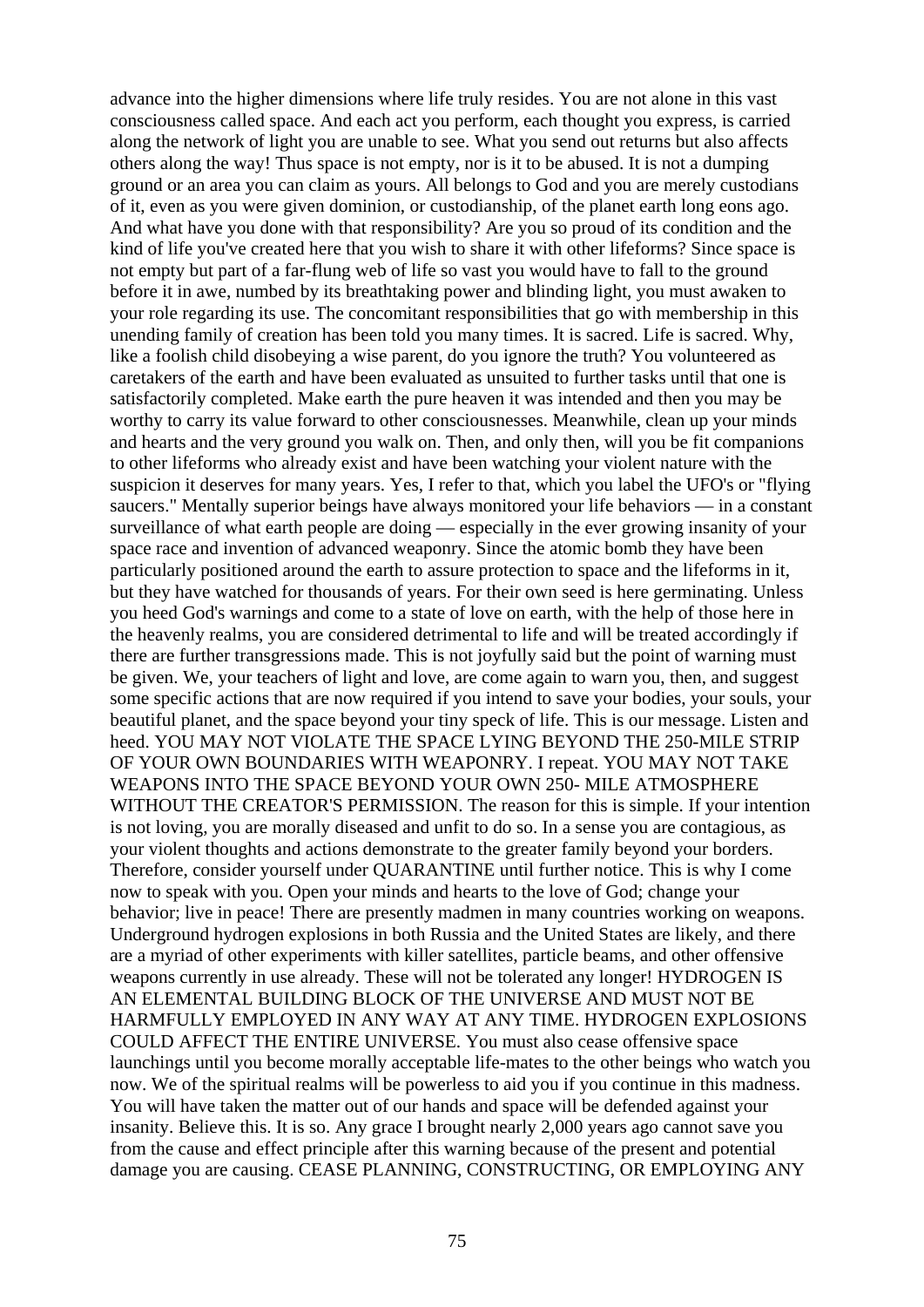SPACE WEAPONRY IMMEDIATELY! You cannot hide behind statements like "The government is doing it" or "It's the military." All humanity is responsible in one way or another. For who draws the salaries that feed the so-called economy? Does not the profit made from war spread from one nation to another? Are there many alive who are not, even in some small way, assisted by the profits of war?  $\setminus$  No, you cannot hide behind the evil of war on your planet and say you have no relationship to it. You must turn your attention to peace and find a way to make peace profitable. When peace, not war, is profitable and desirable there will be a great practice of love and sharing, which your God has taught you. Those who promote war and those who make no effort on the behalf of peace on this planet are not accepting the guardianship role, which has been given to humanity. YOU ARE THE CARETAKERS OF THE EARTH AND ALL LIFE UPON IT. This is your destiny and your purpose. Please turn your attention only to this issue and let war cease. Know that you are at a critical moment in earth's history and evolution. We in heaven have planned long for the second coming of peace and love among her people upon the landscape of Mother Earth. Why aren't you cooperating? Have you gone mad? You must stop believing that there is evil in every human heart and that one nation is out to destroy all others. Without a belief in peace you will behave with suspicion, hatred, and vengeance. Stop now and remember love. Love and forgiveness are your only true helpmates in achieving planetary peace. At least one nation must put the weapons and armaments down for all time. Truly some country must turn the other cheek., which one dares to begin such an unheard of thing? Whose name will be written on the skeins of time as that country to disavow war? Yes, there may be several small nations who say they have done this already. But, which of the giants has the heart and courage for such a task? Who among you so-called Christian countries will put my teachings into practice as the wayshower? My heart is saddened by the silence, the uneasy glances, and the looking away from this truth. Will your eyes not meet ours with a promise for peace? Where is the love? If not love, where is the respect or simple courtesy? Where are the hearts who can say and mean, "We are One planet, brothers and sisters all." If not the love and respect for each other, where is the love for your Creator, for the beauty and bounty of this earthly paradise you were given to care for? The so-called primitives whom you self-righteously seek to civilize were closer to God's mission than you with your massive technology turned against humanity's good. Have they assaulted space and the invisible life beyond your own boundaries? What does being civilized mean? How do you describe earth today? Is it a civilized planet to be emulated? To understand the commandment of God regarding love at the political level is a most difficult enterprise and the one failure, which has brought humanity to the brink of destruction unless immediate action and change is instituted. Let me repeat — you have failed as a planet to practice love by any formalized, consistent application and will be so judged by your own actions. Although there is an organization called the United Nations, which has done some good toward world peace, its very structure, which allows a nation's veto power, automatically cancels the potentiality of God's laws to be fulfilled. In its way it is like your personal human free will, which also votes for its own protection and separation. Because you are frightened men and women you only have frightened nations, separate from one another. What lies within each one of you, individually, is projected into the larger global connection you think of as earth. You have forgotten what peace is. Long ago when you lived in a Spirit form there was only one government in heaven - that government was God, which is love. When you fell away from constancy of that one love mind and separated into the physical body form now used on this earth, your challenge, your responsibility, was to rejoin that former belief and evolve back to that, which you had experienced before. In this emergence, you would have chosen God above all things and would therefore be a useful member of a vast and marvelous Universe strewn with planetary bodies, star systems and a myriad of lifeforms. We smile at your concept of heaven as a quiet harp-playing existence. There is peace here, and there is music, but it is not at all dull or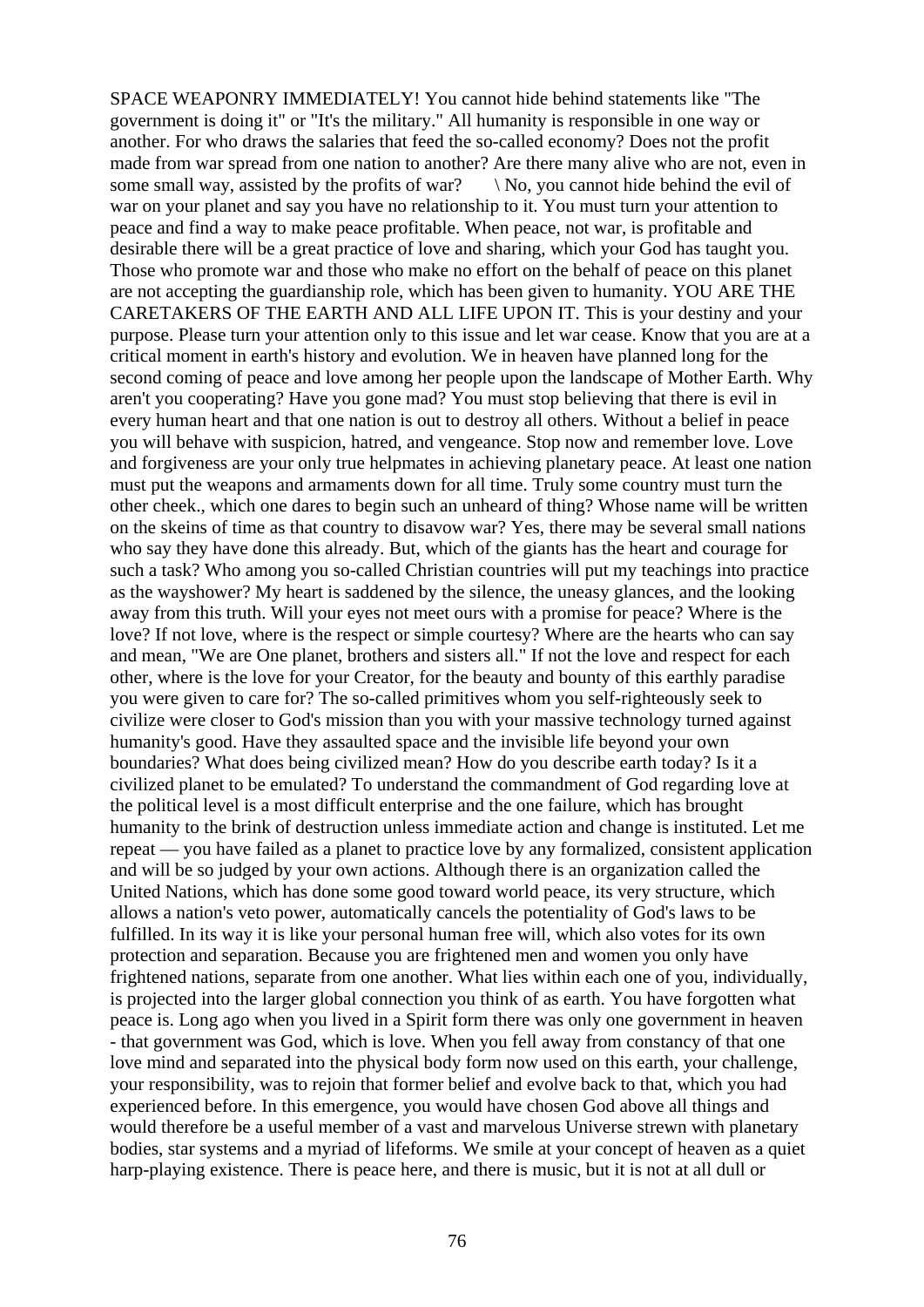boring, that I promise. Great activity and adventure exist for those who are able to share their heart love and apply God's wisdom and direction. Because you have forgotten what peace is, many spiritual teachers have come to earth with repetitive regularity to remind you to challenge your soul's recollection, to reinstate you in the Father/Mother's flock. Yet through willful disobedience and stubborn resistance to love, this beautiful planet earth is now in jeopardy from the very ones she has fed and persistently nurtured. Dear ones, my heart saddens to tell you this truth but you must know why this world is in its present condition so that you are not asked to experience the future happenings without full knowledge of why these events occur. Listen well and believe. I would not lie to you where your souls are concerned. Although you — the person called Mary or John — have not personally been on this planet before, I say unto you that your soul has had experiences here, and elsewhere, and has for eons of time been inching its way back to the beloved mind, which created it. I, The Christ, found my way back and undertook a mission to help your soul remember its destination. I still give support to your expedition, to your own journey from Spirit to matter and back home again, and I now aid your awakening from materiality into the etheric heavenly realm. Truly I say that as a planet intended for love you of earth are failing, as most nations are failing, and it is because you are not individually peaceful. I come to remind you that you have arrived at a learning time in, which a choice for or against God must be made. In God's plan for rescue you have been brought to this closing chapter on peace. Will you choose it or not? This is your free will choice. If all or most of you choose it, the planet will not have to be cleansed and will rise as a beacon of light in the Universe as a wayshower to other lifeforms. If only a minority learn this required lesson, then only the minority will be allowed soul progress as examples for others to observe and emulate. As your loving brother, I came years ago to share that message and prepare you to cleanse your soul of false beliefs. I come again now to remind you that time is running short. The concept of peace awaits personal and planetary application. What choice has any loving individual to make at this time, then, when the madness of nuclear weapons can destroy the planet and extend destruction to the other lifeforms in space? Only one. Mobilize. Mobilize your meditation and prayers and spiritual intention. Mobilize your efforts through political action. Use your money and time and total being to bring about what you want at a national and international level. If you live in a democracy insist that the president and your legislators offer the world a pattern for peace. Insist that they lay down their weapons and seek no more to defend or attack. Only your belief that you can be harmed allows such things as weapons in the first place. It is your soul's growth that is vital and, which alone takes you higher and higher into the spiritual realm where I, and many others, reside. If you are willing to die for peace through war then you are free to live in peace without going to war. Being free means you are willing to assert: "Dear Mr. President: We must set the pattern for world peace by being willing to show the other nations that we are spiritually prepared to live God's laws. We, a nation founded under God, are truly willing to lay our weapons down knowing that in the final analysis our model will touch the hearts of many. We trust the plan of God for this nation and this world. The acceleration of weapons has risen to unacceptable heights and must stop." But dare you say such a thing and mean it? Does terror not grasp your mind and begin its multiple arguments that this would be stupid? When you know what love is you can truly make such a statement and mean it. Anything less is a lack of trust in God's plan for the planet. For that plan is peace! Peace! Peace! The earth was destined to become a teacher of love and peace for the Universe. Mark me well. This is a destiny about, which you have no choice. Your only choice is whether you can let go of fear long enough to change your own behavior and the governmental view of life — and then seek love and peace as an ultimate reality. In America the money proclaims "In God we trust"; perhaps you memorized it as a child. If this is true, let your government so speak. Let the heavens hear your commitment. Please be advised that you are being watched on the universal television system in far-flung areas of a Universe beyond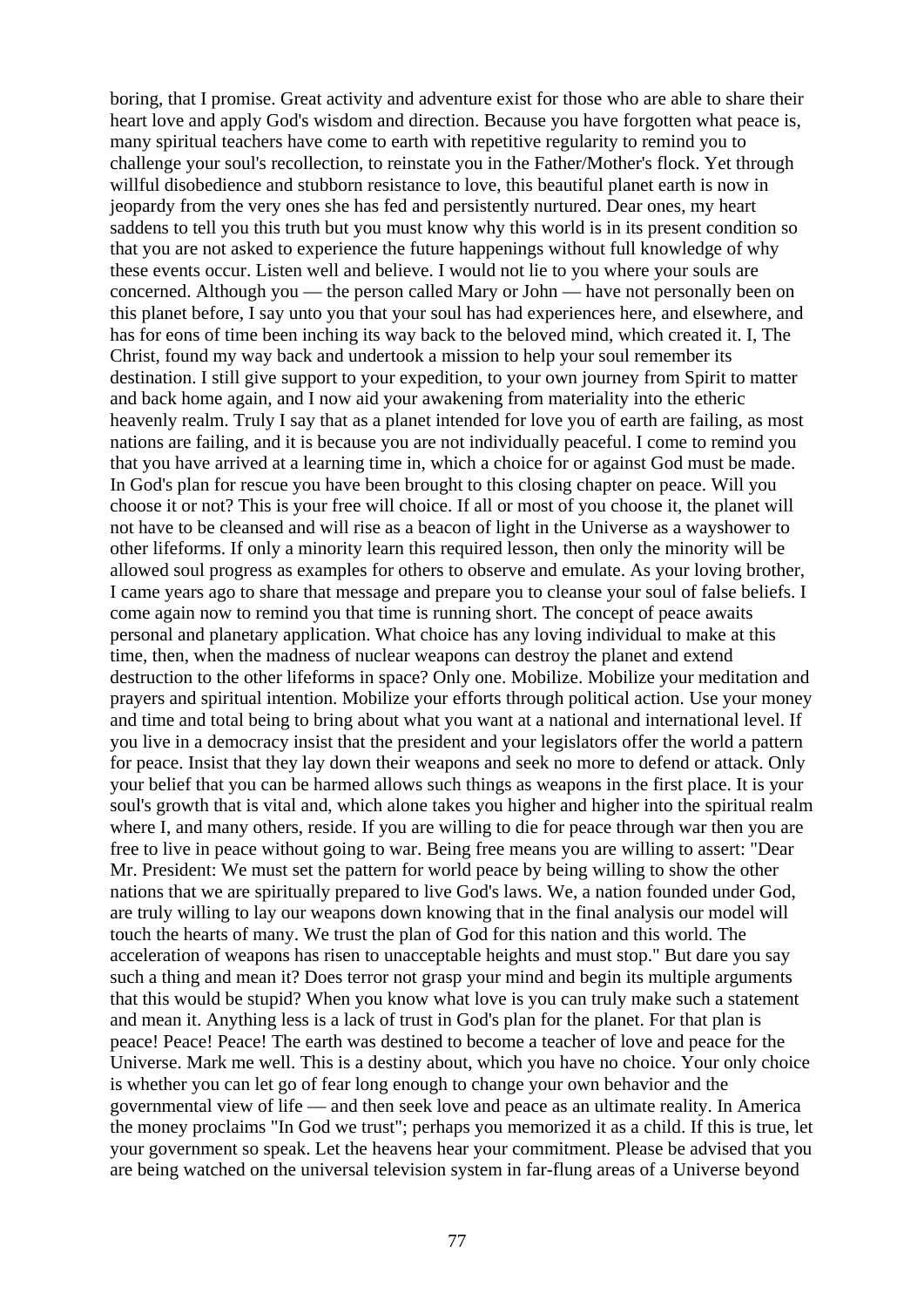your imagination to understand. That is why the space vehicles you call UFO's have been monitoring earthly activities. Since you have taken violence into space, and more of it is being planned, they are greatly concerned about the developing destructive technology and weaponry here. We of the spiritual realms must tell you that if you do not stop the madness, which threatens space, these space brothers may be called upon to intervene — to keep the planet from your path of annihilation. Be convinced that other solar system lifeforms will not allow the spread of this insanity into their areas, for although you cannot see them because they reside in the fourth dimension and beyond, they do exist. It is just your limited third dimensional reality that prevents your perception of the higher vibrational life bodies. Know, without a doubt, that you are being observed, dear ones, and if any nation on this earth makes further serious moves of violence or threat into the ether beyond earth's boundaries, you will likely be contained in some fashion. We - your spiritual teachers — now pass this information on to you so you can never say later, "No one ever told me." Do you not know that your governments have been advised by your space brothers to stop making aggressive actions in space? Your war-drugged governments are inviting intervention. Find out the facts. Require your leaders to tell the truth. Meanwhile, for the light workers of humanity known to me and other world teachers in the spiritual realms, be comforted to know that through your daily and group meditations you will be personally informed of what is occurring so you will always be exactly where you should be for your soul's purpose. This is why I say you must meditate and build your own communication network to your soul. Once connected with your soul you will be led to the higher truth and granted our guidance whatever happens in the coming months. Meditate daily and join with others at least once a week to increase the consciousness and power of your knowing. This mutual support and sharing is already part of earth life in physical ways. Let it also expand into the mental level, as well. Through the meditation process you can send love from your heart to this beautiful earth and to all those negative forces, which seek power, war and violence. Remember that a great mental force created heaven and earth and the far universes. Use your own mental love energies to assist us now in reclaiming your planet for God. PLEASE DO THIS IN REMEMBRANCE OF YOUR CREATOR. Because it is possible that your own governments will create a nuclear war or other disaster on the planet, do all in your power to be peace yourself and to carry this attitude with you wherever you go. By daily meditation you increase your glowing light and love, which is the very thing this earth needs. If you become actively involved in working in peace organizations and impressing governments with your beliefs, do it with the power of certainty and peace. Anger may give initial impetus to a cause, but it creates division and separateness if maintained. Remember my own example and that of many earth teachers, also. Fortunately, thought is your most powerful tool for any purpose. Imbue your life with its positive strength. By a steady personal application and group amplification, you can accomplish far more than those who become filled with desperation. Be calmly centered in the certainty that your soul is feeding you daily, thought by thought, with love and clarity of action. This will help you radiate the light of God in times of conflict. There is one possible activity that could draw humanity together and take the focus of war away. That would be changes of the earth herself in what could be called natural disasters — earthquakes, pole shifts, or weather severities bringing famine or pestilence. If such should occur, your warriors would be likely diverted from space weaponry projects to care for one another in a common cause for humanity. Through caring for others the sparks of love's remembrance could be fanned to benefit humanity. So if there are natural earth changes, welcome them as a gift to draw closer together as One. I have mentioned the intervention from the space lifeforms, which would affect mankind immensely and provide positive avenues for change. What will happen depends very much on the plans and activities of your governments. So keep the love of your heart open to radiate great light and insist that your governments take actions for the people's goal of peace. If half of every nation's population were absolutely focused on peace, life on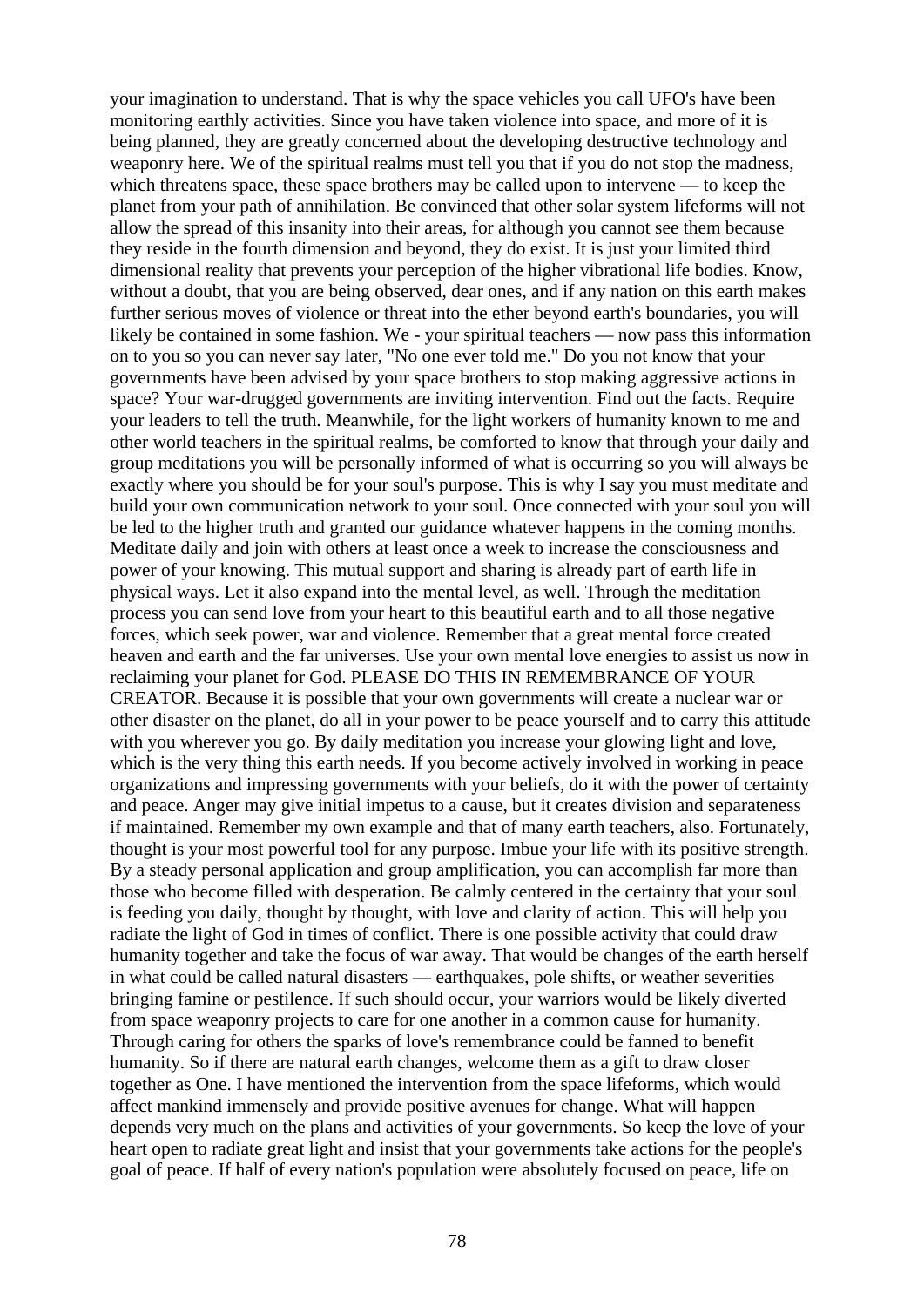this planet would change. Join this movement. Peace is a powerful belief! And for you on earth now it is a necessity. The timeline established by God's realm for the population to practice peace is nearly over. Time is critical; every moment is precious. Each human heart is vital to success. To all government officials, elected or autocratically empowered, and to all military leaders on this planet — from generals down to the lowest private in any military force — I speak bluntly. War is the opposite of peace. It is not based on love but rather on the deliberate destruction of other human lives. These battles of one nation against another are inherently wrong because all of humanity is created equal by God. If you deliberately plan a war, and attack others, you are creating for your soul a terrible effect, which you will have to repay at a later time. I therefore caution you not to kill or destroy human life. The armies on this planet should be spiritual armies of love and peace, for only that attitude can prevent further scientific madness and technological disaster. You have armed yourselves with horrendous weaponry to commit violent acts rather than to build bridges of peace and cooperation. Let it be known that scientific inventions, which are brought forth to create carnage on humanity will cost much soul disintegration and lack of spiritual progression. These evils must always be balanced out at a later time so if you participate in such activities be forewarned it is not without self-penalty. Scientists and warmakers, hear me. Any intention to create attack is viewed by both spiritual realms and those lifeforms you think of as UFO's as adversarial. Beware you do not enter space on anything but an unarmed, peaceful mission, certainly not with created weaponry, which will violate God's inter-federation boundaries and agreements. If you had ever meditated upon life's purpose and your role in it you would know these things. Wake up from your spiritual amnesia! War is not a toy to be tossed around in the mind like a game. It is the epitome of soul evil. Cleanse your heart and mind of such ideas before it is too late! And ask the Creator-of-All to teach you your true purpose here on earth. Perhaps it will mean a change of occupation. Certainly it will mean a new attitude and a heart open in love. For only the loving will be allowed beyond your space boundaries, I assure you. You are ignorant and willful babes who try to play God with terrible repercussions for all of mankind. Do not do these unconscious things or think these unhumanitarian thoughts. You defile mankind and God's intention. I, The Christ, who came to teach you love and forgiveness say this to you now. If governmental and military personnel will lay down this negative pattern of thinking and simply sit in prayer and meditation asking forgiveness and a new opportunity, there is yet time to cleanse many souls and reach the positive love energy of God's magnificent peace. Call on any great beings of the spiritual world whose words touch your own heart. Ask them to tell you the truth about your actions. Establish contact with the good and cease the path, which now you tread full of vanity and without compassion for humankind. Ask. See what happens. For no prayer of sincere heart is left unanswered. You shall receive guidance and assistance. Oh, I hear the reply come forward, "But our intention is to protect ourselves." And I say to you that you cannot protect yourself against evil by returning evil action. Have you not heard my message? Did I not say to turn the other cheek? Why would I say this? Why would I tell you not to defend yourself? Because the need to defend means you do not understand that there is nothing to defend. All is God. Your only permanent object is a soul. You have nothing else but idols; your house, your money, your automobiles or airplanes or buildings are impermanent. I tell you they are illusions. And if you put great store in them you cannot believe in God. Be willing to give your illusions away and your lives will change. Be willing to use them in God's service and they will have value. Hear me. Ask within what your path should be. If you love God and humanity and seek only to grow and serve, your little life will find its perfect niche. And through your joyful connection with the heavenly realms you will be supported every step of the way up the mountain. There is a plan beyond your finite minds, which you deny and resist, my brothers and sisters. Surrender to the fact that you cannot know its design unless you seek to establish contact with that, which created it — with God. Kings, presidents, leaders — elected or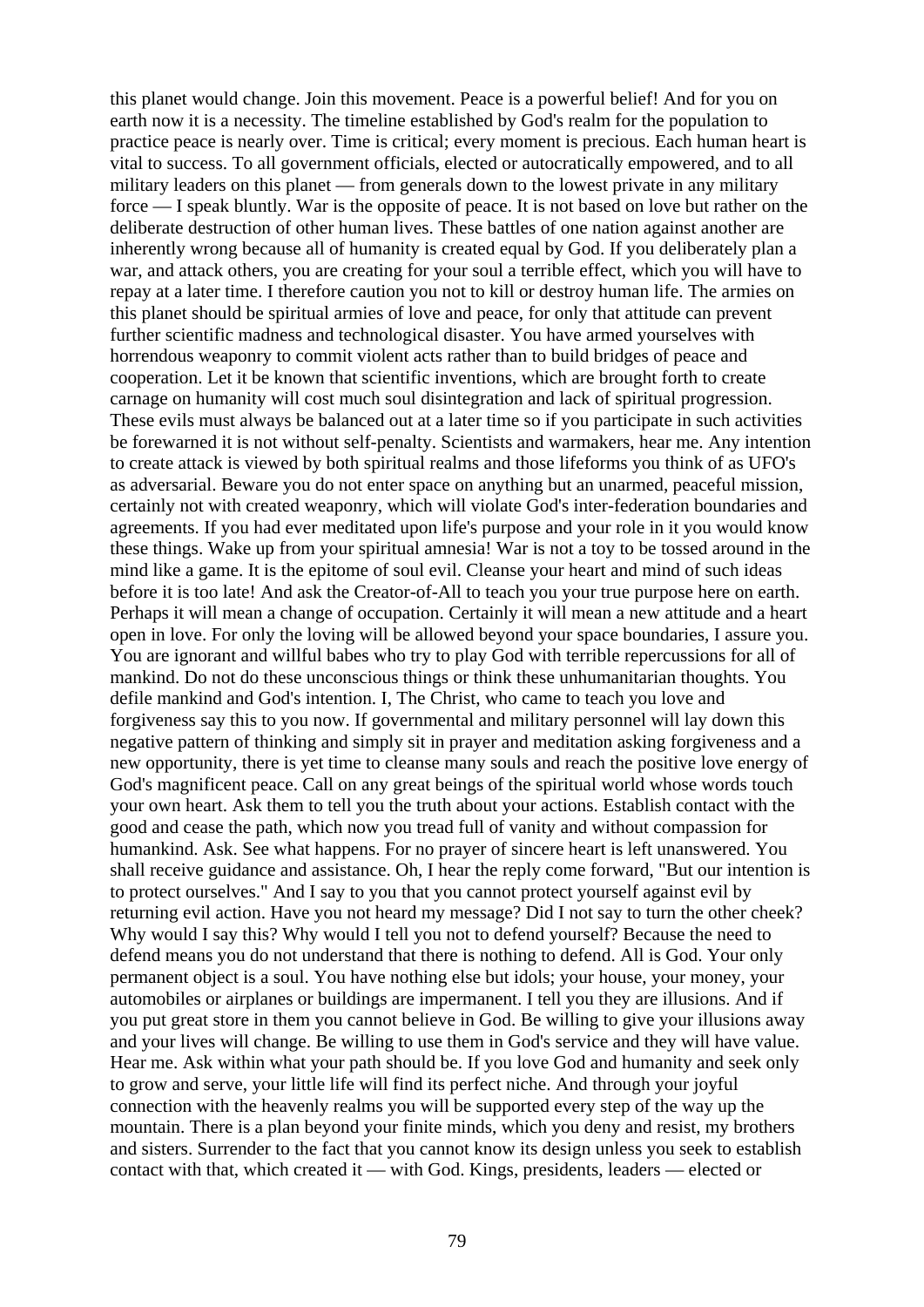autocratic officials — legislators, governors, mayors, and all others in both small communities and great nations, ask to be guided before you vote or take action on any issue. Commune with that soul part of yourself, which knows what you should do for the greatest good. Let no leaders or judges try to play God with terrible repercussions for all of mankind. Do not do these unconscious things or think these unhumanitarian thoughts. You defile mankind and God's intention. I, The Christ, who came to teach you love and forgiveness say this to you now. If governmental and military personnel will lay down this negative pattern of thinking and simply sit in prayer and meditation asking forgiveness and a new opportunity, there is yet time to cleanse many souls and reach the positive love energy of God's magnificent peace. Call on any great beings of the spiritual world whose words touch your own heart. Ask them to tell you the truth about your actions. Establish contact with the good and cease the path, which now you tread full of vanity and without compassion for humankind. Ask. See what happens. For no prayer of sincere heart is left unanswered. You shall receive guidance and assistance. Oh, I hear the reply come forward, "But our intention is to protect ourselves." And I say to you that you cannot protect yourself against evil by returning evil action. Have you not heard my message? Did I not say to turn the other cheek? Why would I say this? Why would I tell you not to defend yourself? Because the need to defend means you do not understand that there is nothing to defend. All is God. Your only permanent object is a soul. You have nothing else but idols; your house, your money, your automobiles or airplanes or buildings are impermanent. I tell you they are illusions. And if you put great store in them you cannot believe in God. Be willing to give your illusions away and your lives will change. Be willing to use them in God's service and they will have value. Hear me. Ask within what your path should be. If you love God and humanity and seek only to grow and serve, your little life will find its perfect niche. And through your joyful connection with the heavenly realms you will be supported every step of the way up the mountain. There is a plan beyond your finite minds, which you deny and resist, my brothers and sisters. Surrender to the fact that you cannot know its design unless you seek to establish contact with that, which created it — with God. Kings, presidents, leaders — elected or autocratic officials — legislators, governors, mayors, and all others in both small communities and great nations, ask to be guided before you vote or take action on any issue. Commune with that soul part of yourself, which knows what you should do for the greatest good. Let no leaders or judges make decisions on law without consulting God's law. And let the judges and lawyers seek always to bring peace to their clients, not attack and bitterness. Resolve is the greatest tool of government on earth. Mutual harmony is the sign of success. To deliberately push battles into the camps of right and wrong is not a creative or desirable attitude. Mediation is. Let the government and the law, at all levels, offer only the tool of cooperation and reconnection. For wherever separation is fostered there is loss to the soul for pursuing disunity rather than wholeness. This is true for all. Work, therefore, with diligence, to create earth laws in reflection of God's purpose through you. Seek conciliation, which brings peace. Then your life purpose will have been fulfilled as a person, as a family member, and as part of a community, nation and planet. To fully live is to love and allow God's purpose its fulfillment. God's will is peace in all things. Then create peace not conflict. Many of us in the higher spiritual realms have experienced your trials and challenges in our own way and learned what they were for and how to balance them for God's purpose and love. That is why we are able and willing to assist you in your own time of tribulation and inner choice. We have a map for you. We know the way. Accept, if you will, that we are physically present in many dimensions, including your physical earth, and that we can speak to you by mental telepathy once your higher meditative connections have been established. Only a few can see us appear in the physical now but one day the soul sight will return and the veil of blindness will be removed forever. Be assured that in the process of meditation you will gain the true knowing and understanding and that you may possibly experience hearing with the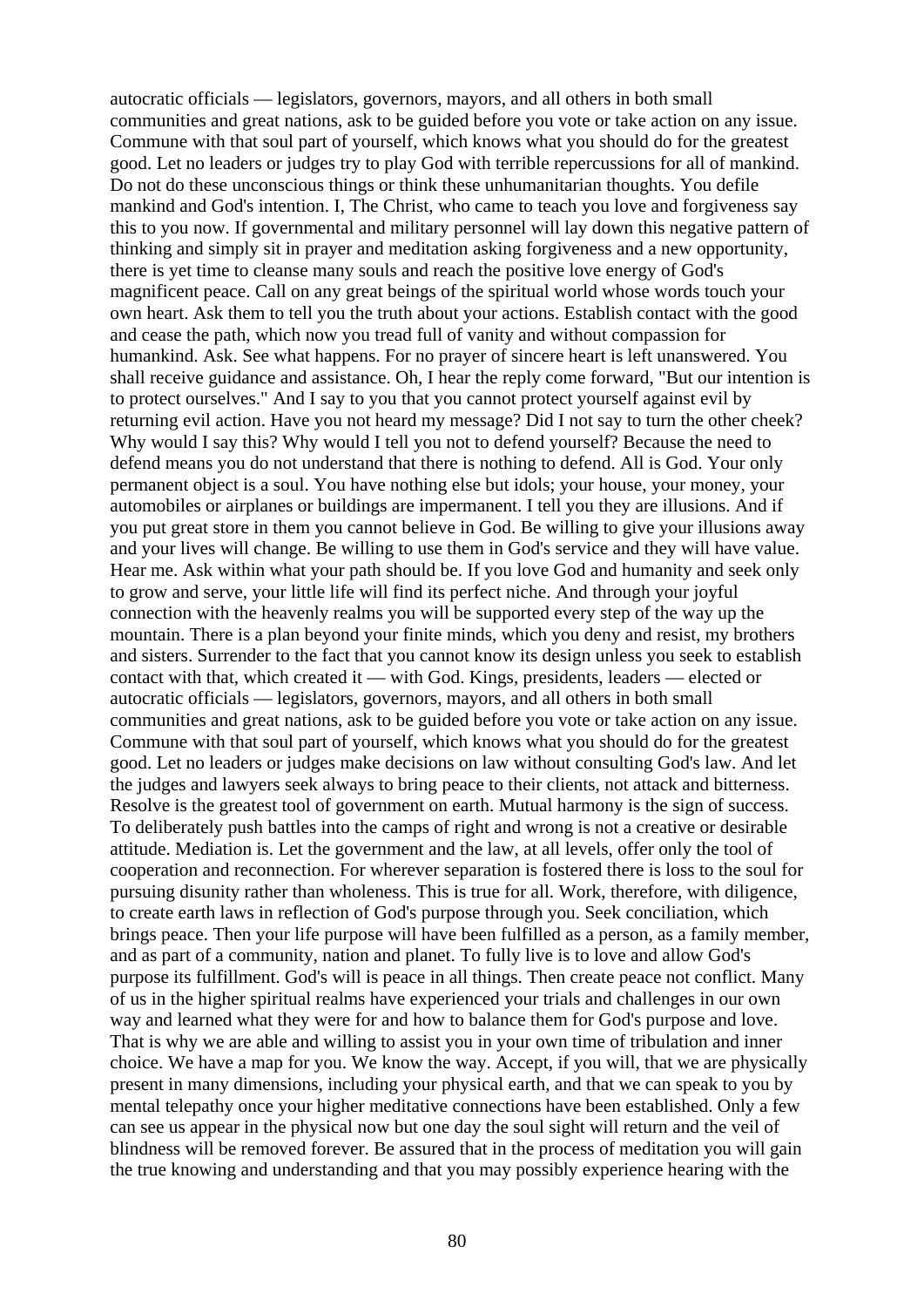inner ear or seeing with the inner sight. These gifts from the unused portions of your pineal gland and the human brain are stimulated by the meditative process — by the practice of an awakened love. All persons who seek God will succeed through this meditation in, which you sit quietly and still your mind. Once quiet and at peace, your soul's higher vibrations can penetrate your usually busy minds and speak to you in support of personal and universal peace. Like the invisible power source, which comes through your radio or TV reception, which you accept as perfectly natural, your soul can come insightfully to your receptive brain once your set is tuned in. There has try to play God with terrible repercussions for all of mankind. Do not do these unconscious things or think these unhumanitarian thoughts. You defile mankind and God's intention. I, The Christ, who came to teach you love and forgiveness say this to you now. If governmental and military personnel will lay down this negative pattern of thinking and simply sit in prayer and meditation asking forgiveness and a new opportunity, there is yet time to cleanse many souls and reach the positive love energy of God's magnificent peace. Call on any great beings of the spiritual world whose words touch your own heart. Ask them to tell you the truth about your actions. Establish contact with the good and cease the path, which now you tread full of vanity and without compassion for humankind. Ask. See what happens. For no prayer of sincere heart is left unanswered. You shall receive guidance and assistance. Oh, I hear the reply come forward, "But our intention is to protect ourselves." And I say to you that you cannot protect yourself against evil by returning evil action. Have you not heard my message? Did I not say to turn the other cheek? Why would I say this? Why would I tell you not to defend yourself? Because the need to defend means you do not understand that there is nothing to defend. All is God. Your only permanent object is a soul. You have nothing else but idols; your house, your money, your automobiles or airplanes or buildings are impermanent. I tell you they are illusions. And if you put great store in them you cannot believe in God. Be willing to give your illusions away and your lives will change. Be willing to use them in God's service and they will have value. Hear me. Ask within what your path should be. If you love God and humanity and seek only to grow and serve, your little life will find its perfect niche. And through your joyful connection with the heavenly realms you will be supported every step of the way up the mountain. There is a plan beyond your finite minds, which you deny and resist, my brothers and sisters. Surrender to the fact that you cannot know its design unless you seek to establish contact with that, which created it — with God. Kings, presidents, leaders — elected or autocratic officials — legislators, governors, mayors, and all others in both small communities and great nations, ask to be guided before you vote or take action on any issue. Commune with that soul part of yourself, which knows what you should do for the greatest good. Let no leaders or judges make decisions on law without consulting God's law. And let the judges and lawyers seek always to bring peace to their clients, not attack and bitterness. Resolve is the greatest tool of government on earth. Mutual harmony is the sign of success. To deliberately push battles into the camps of right and wrong is not a creative or desirable attitude. Mediation is. Let the government and the law, at all levels, offer only the tool of cooperation and reconnection. For wherever separation is fostered there is loss to the soul for pursuing disunity rather than wholeness. This is true for all. Work, therefore, with diligence, to create earth laws in reflection of God's purpose through you. Seek conciliation, which brings peace. Then your life purpose will have been fulfilled as a person, as a family member, and as part of a community, nation and planet. To fully live is to love and allow God's purpose its fulfillment. God's will is peace in all things. Then create peace not conflict. Many of us in the higher spiritual realms have experienced your trials and challenges in our own way and learned what they were for and how to balance them for God's purpose and love. That is why we are able and willing to assist you in your own time of tribulation and inner choice. We have a map for you. We know the way. Accept, if you will, that we are physically present in many dimensions, including your physical earth, and that we can speak to you by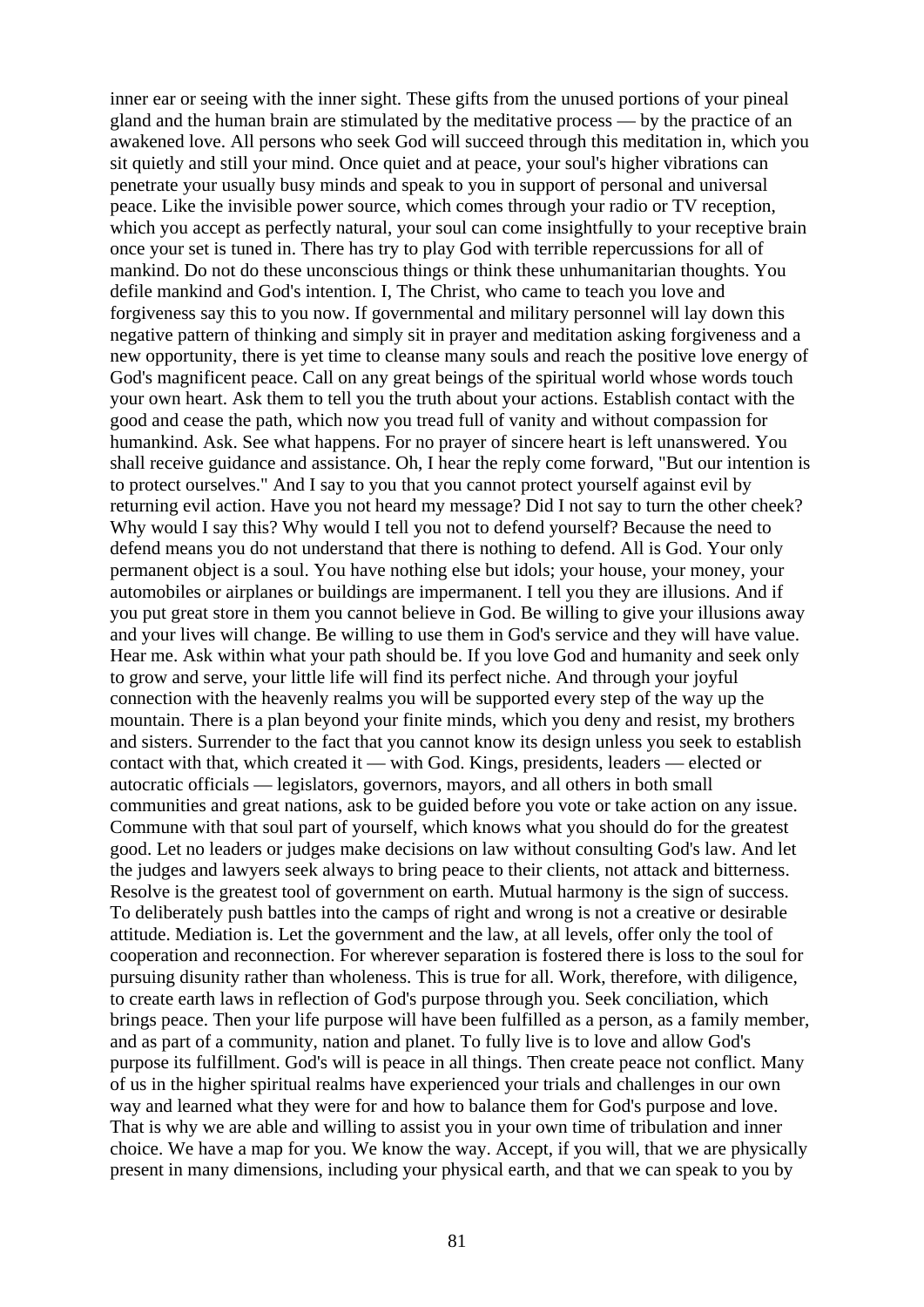mental telepathy once your higher meditative connections have been established. Only a few can see us appear in the physical now but one day the soul sight will return and the veil of blindness will be removed forever. Be assured that in the process of meditation you will gain the true knowing and understanding and that you may possibly experience hearing with the inner ear or seeing with the inner sight. These gifts from the unused portions of your pineal gland and the human brain are stimulated by the meditative process — by the practice of an awakened love. All persons who seek God will succeed through this meditation in, which you sit quietly and still your mind. Once quiet and at peace, your soul's higher vibrations can penetrate your usually busy minds and speak to you in support of personal and universal peace. Like the invisible power source, which comes through your radio or TV reception, which you accept as perfectly natural, your soul can come insightfully to your receptive brain once your set is tuned in. There has never been a greater opportunity to grow in love and service, never a more fruitful opportunity for expansion in your soul's journey into higher consciousness, the true space. We call upon all of the scientific, military or governmental leadership of this planet to hear these remarks in the recesses of their hearts and souls. No matter your past course if you change now. The very air you breathe is particularly potent in these next months to assist you in giving up negative thoughts and actions. The sunshine has more love. The moon glows more fully with a cleansing power to release the hidden miseries and confusions in your subconscious memory. Take advantage of this support and use it wisely. Choose the Love Corps now! Do to all humanity only that, which you would have done unto yourself! The scientists of this world should realize that spiritual power is the basis of what you call science. For who is a greater physicist than I, The Christ? Who among you on earth has used God's ability to come from energy into matter and return back again? I tell you that true science is using the universal laws with purity of intention. You can play at magic and destruction but they are not science. This was the model I brought before and that I request you follow now. Use purity of intention to explore the many mysteries beyond your ken. I tell you that if you come from the Spirit, these and greater things shall you do. Without love your discoveries can lead only to misery and suffering for all. Finally, I invite you to join me, and all of the heavenly forces, in this Golden Age when much will be revealed to those of the open heart who love God above all else. Many universal laws will be given the peaceful scientists. Many mysteries will be explained. Remember that the unloving may not go forth into the stars because they would be too dangerous there to themselves and others. But those of light and goodwill can. Make your choice; make it in love. Humanity's path is strewn with the evil names of history. Be careful how you select your place. Consider how your name will appear in the annals of remembrance. Consider also why there are thorns on a rose or watch the wasps, hornets, yellow jackets and flies swarm around you giving you little to enjoy. Remember why this is so — an attempted form of creation, which has failed because there was no reverence in its pattern and image. The test of our Father/Mother's work is always beauty and the gift of love. For love try to play God with terrible repercussions for all of mankind. Do not do these unconscious things or think these unhumanitarian thoughts. You defile mankind and God's intention. I, The Christ, who came to teach you love and forgiveness say this to you now. If governmental and military personnel will lay down this negative pattern of thinking and simply sit in prayer and meditation asking forgiveness and a new opportunity, there is yet time to cleanse many souls and reach the positive love energy of God's magnificent peace. Call on any great beings of the spiritual world whose words touch your own heart. Ask them to tell you the truth about your actions. Establish contact with the good and cease the path, which now you tread full of vanity and without compassion for humankind. Ask. See what happens. For no prayer of sincere heart is left unanswered. You shall receive guidance and assistance. Oh, I hear the reply come forward, "But our intention is to protect ourselves." And I say to you that you cannot protect yourself against evil by returning evil action. Have you not heard my message? Did I not say to turn the other cheek?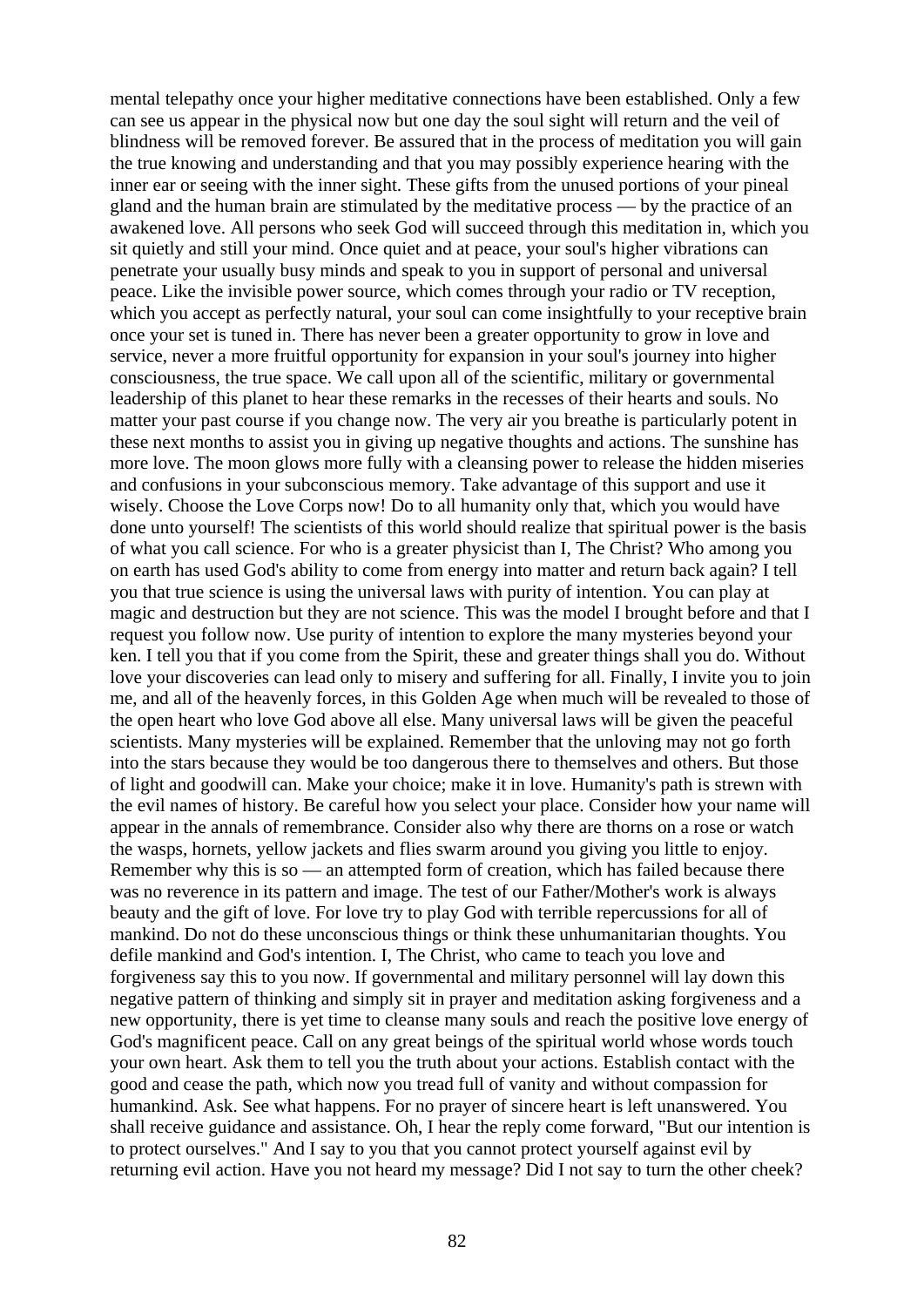Why would I say this? Why would I tell you not to defend yourself? Because the need to defend means you do not understand that there is nothing to defend. All is God. Your only permanent object is a soul. You have nothing else but idols; your house, your money, your automobiles or airplanes or buildings are impermanent. I tell you they are illusions. And if you put great store in them you cannot believe in God. Be willing to give your illusions away and your lives will change. Be willing to use them in God's service and they will have value. Hear me. Ask within what your path should be. If you love God and humanity and seek only to grow and serve, your little life will find its perfect niche. And through your joyful connection with the heavenly realms you will be supported every step of the way up the mountain. There is a plan beyond your finite minds, which you deny and resist, my brothers and sisters. Surrender to the fact that you cannot know its design unless you seek to establish contact with that, which created it — with God. Kings, presidents, leaders — elected or autocratic officials — legislators, governors, mayors, and all others in both small communities and great nations, ask to be guided before you vote or take action on any issue. Commune with that soul part of yourself, which knows what you should do for the greatest good. Let no leaders or judges make decisions on law without consulting God's law. And let the judges and lawyers seek always to bring peace to their clients, not attack and bitterness. Resolve is the greatest tool of government on earth. Mutual harmony is the sign of success. To deliberately push battles into the camps of right and wrong is not a creative or desirable attitude. Mediation is. Let the government and the law, at all levels, offer only the tool of cooperation and reconnection. For wherever separation is fostered there is loss to the soul for pursuing disunity rather than wholeness. This is true for all. Work, therefore, with diligence, to create earth laws in reflection of God's purpose through you. Seek conciliation, which brings peace. Then your life purpose will have been fulfilled as a person, as a family member, and as part of a community, nation and planet. To fully live is to love and allow God's purpose its fulfillment. God's will is peace in all things. Then create peace not conflict. Many of us in the higher spiritual realms have experienced your trials and challenges in our own way and learned what they were for and how to balance them for God's purpose and love. That is why we are able and willing to assist you in your own time of tribulation and inner choice. We have a map for you. We know the way. Accept, if you will, that we are physically present in many dimensions, including your physical earth, and that we can speak to you by mental telepathy once your higher meditative connections have been established. Only a few can see us appear in the physical now but one day the soul sight will return and the veil of blindness will be removed forever. Be assured that in the process of meditation you will gain the true knowing and understanding and that you may possibly experience hearing with the inner ear or seeing with the inner sight. These gifts from the unused portions of your pineal gland and the human brain are stimulated by the meditative process — by the practice of an awakened love. All persons who seek God will succeed through this meditation in, which you sit quietly and still your mind. Once quiet and at peace, your soul's higher vibrations can penetrate your usually busy minds and speak to you in support of personal and universal peace. Like the invisible power source, which comes through your radio or TV reception, which you accept as perfectly natural, your soul can come insightfully to your receptive brain once your set is tuned in. There has never been a greater opportunity to grow in love and service, never a more fruitful opportunity for expansion in your soul's journey into higher consciousness, the true space. We call upon all of the scientific, military or governmental leadership of this planet to hear these remarks in the recesses of their hearts and souls. No matter your past course if you change now. The very air you breathe is particularly potent in these next months to assist you in giving up negative thoughts and actions. The sunshine has more love. The moon glows more fully with a cleansing power to release the hidden miseries and confusions in your subconscious memory. Take advantage of this support and use it wisely. Choose the Love Corps now! Do to all humanity only that, which you would have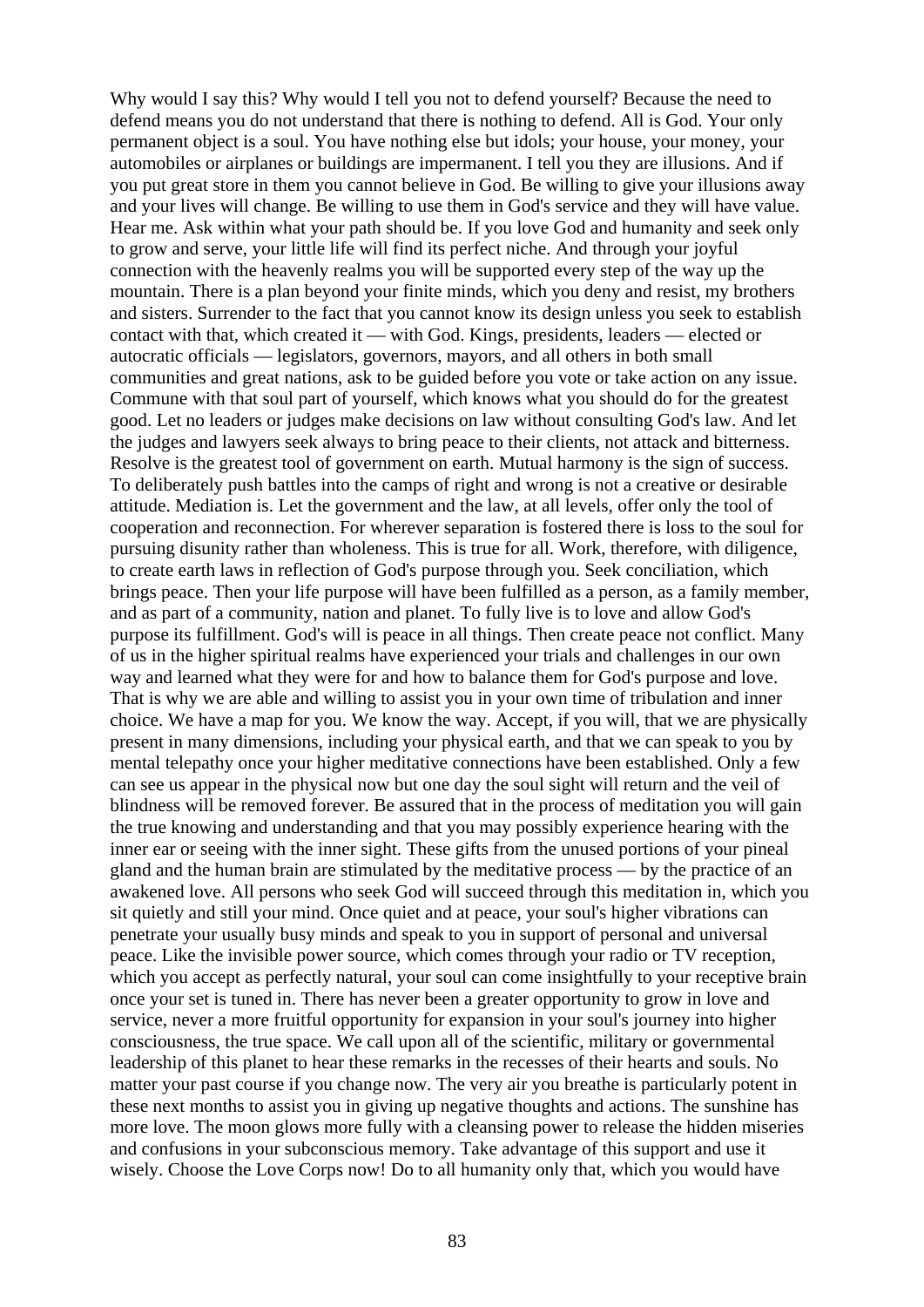done unto yourself! The scientists of this world should realize that spiritual power is the basis of what you call science. For who is a greater physicist than I, The Christ? Who among you on earth has used God's ability to come from energy into matter and return back again? I tell you that true science is using the universal laws with purity of intention. You can play at magic and destruction but they are not science. This was the model I brought before and that I request you follow now. Use purity of intention to explore the many mysteries beyond your ken. I tell you that if you come from the Spirit, these and greater things shall you do. Without love your discoveries can lead only to misery and suffering for all. Finally, I invite you to join me, and all of the heavenly forces, in this Golden Age when much will be revealed to those of the open heart who love God above all else. Many universal laws will be given the peaceful scientists. Many mysteries will be explained. Remember that the unloving may not go forth into the stars because they would be too dangerous there to themselves and others. But those of light and goodwill can. Make your choice; make it in love. Humanity's path is strewn with the evil names of history. Be careful how you select your place. Consider how your name will appear in the annals of remembrance. Consider also why there are thorns on a rose or watch the wasps, hornets, yellow jackets and flies swarm around you giving you little to enjoy. Remember why this is so — an attempted form of creation, which has failed because there was no reverence in its pattern and image. The test of our Father/Mother's work is always beauty and the gift of love. For love creates only love, and any demonstration less than that is not of God. No loving consciousness would create a thing of beauty and arm it with barbs, but, since "the fall," much has happened to change this once perfect Garden of Eden. Do you not think the myths of half-man, half-beast have basis in fact? They show the type of creation, which the fallen angels created on this earth by their perverted and unloving thoughts. And your genetic engineers, as you call them, are back at work today, remembering in their souls a time when they truly played at being God eons ago. Will you empower them again to bring forth evil and tamper with the DNA structures? If you do, it is your responsibility to bear the effects of that cause. No one is to change any lifeform for any reason without God's express permission to do so unless it is for the good of all -, which any reasoning and loving person should be able to fathom. All life is a hologram and part of a web in relation to all other aspects of life. Therefore, to change any part of the formula will upset an entire ecological system in, which each thing has a relationship in the support of life for all. Your science should only be used to ennoble the race you call man, to improve all life upon the planet, and to respect all other lifeforms in the Universe. Without absolute love and an attitude of service, no planet or its lifeforms are to be touched or changed in any way. If, in deep meditation and willingness, you listen to your soul and to the higher realms beyond it, ideas may be extended to you to further humanity's progress and to make improvements. You will be told as needed. Otherwise, if you choose to tamper with God's plan for a loving environment and peace for every form of life, there will be a major lesson of remorse to learn in your soul's education. Murder, or the deliberate taking of another life without cause, happens in many ways and is forbidden. Beware you do not fall further still into the belief that you may do as you wish with God's plan for this planet and for all life hereon. We are in the process of helping you upgrade your lower wisdom and love factor to a higher one. Be patient as we work to assist in undoing the miscreations of your soul's past errors, and let the planet unfold naturally in full cycle back to truth, to God. In this time of near-instant manifestation you must proceed with love for all as your theme, as your code of ethics. Through interference with a near-perfect plan of creation

try to play God with terrible repercussions for all of mankind. Do not do these unconscious things or think these unhumanitarian thoughts. You defile mankind and God's intention. I, The Christ, who came to teach you love and forgiveness say this to you now. If governmental and military personnel will lay down this negative pattern of thinking and simply sit in prayer and meditation asking forgiveness and a new opportunity, there is yet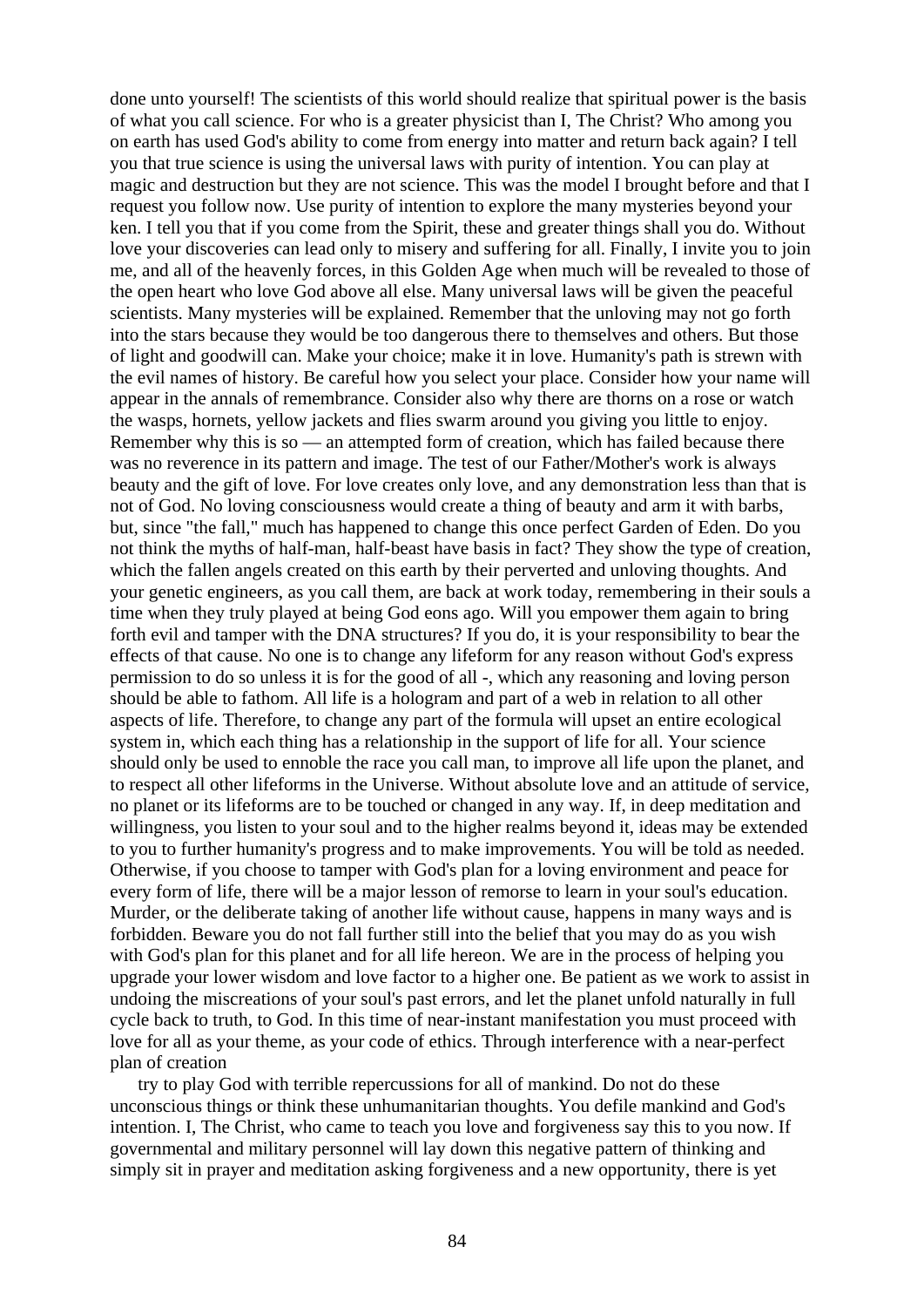time to cleanse many souls and reach the positive love energy of God's magnificent peace. Call on any great beings of the spiritual world whose words touch your own heart. Ask them to tell you the truth about your actions. Establish contact with the good and cease the path, which now you tread full of vanity and without compassion for humankind. Ask. See what happens. For no prayer of sincere heart is left unanswered. You shall receive guidance and assistance. Oh, I hear the reply come forward, "But our intention is to protect ourselves." And I say to you that you cannot protect yourself against evil by returning evil action. Have you not heard my message? Did I not say to turn the other cheek? Why would I say this? Why would I tell you not to defend yourself? Because the need to defend means you do not understand that there is nothing to defend. All is God. Your only permanent object is a soul. You have nothing else but idols; your house, your money, your automobiles or airplanes or buildings are impermanent. I tell you they are illusions. And if you put great store in them you cannot believe in God. Be willing to give your illusions away and your lives will change. Be willing to use them in God's service and they will have value. Hear me. Ask within what your path should be. If you love God and humanity and seek only to grow and serve, your little life will find its perfect niche. And through your joyful connection with the heavenly realms you will be supported every step of the way up the mountain. There is a plan beyond your finite minds, which you deny and resist, my brothers and sisters. Surrender to the fact that you cannot know its design unless you seek to establish contact with that, which created it — with God. Kings, presidents, leaders — elected or autocratic officials — legislators, governors, mayors, and all others in both small communities and great nations, ask to be guided before you vote or take action on any issue. Commune with that soul part of yourself, which knows what you should do for the greatest good. Let no leaders or judges make decisions on law without consulting God's law. And let the judges and lawyers seek always to bring peace to their clients, not attack and bitterness. Resolve is the greatest tool of government on earth. Mutual harmony is the sign of success. To deliberately push battles into the camps of right and wrong is not a creative or desirable attitude. Mediation is. Let the government and the law, at all levels, offer only the tool of cooperation and reconnection. For wherever separation is fostered there is loss to the soul for pursuing disunity rather than wholeness. This is true for all. Work, therefore, with diligence, to create earth laws in reflection of God's purpose through you. Seek conciliation, which brings peace. Then your life purpose will have been fulfilled as a person, as a family member, and as part of a community, nation and planet. To fully live is to love and allow God's purpose its fulfillment. God's will is peace in all things. Then create peace not conflict. Many of us in the higher spiritual realms have experienced your trials and challenges in our own way and learned what they were for and how to balance them for God's purpose and love. That is why we are able and willing to assist you in your own time of tribulation and inner choice. We have a map for you. We know the way. Accept, if you will, that we are physically present in many dimensions, including your physical earth, and that we can speak to you by mental telepathy once your higher meditative connections have been established. Only a few can see us appear in the physical now but one day the soul sight will return and the veil of blindness will be removed forever. Be assured that in the process of meditation you will gain the true knowing and understanding and that you may possibly experience hearing with the inner ear or seeing with the inner sight. These gifts from the unused portions of your pineal gland and the human brain are stimulated by the meditative process — by the practice of an awakened love. All persons who seek God will succeed through this meditation in, which you sit quietly and still your mind. Once quiet and at peace, your soul's higher vibrations can penetrate your usually busy minds and speak to you in support of personal and universal peace. Like the invisible power source, which comes through your radio or TV reception, which you accept as perfectly natural, your soul can come insightfully to your receptive brain once your set is tuned in. There has never been a greater opportunity to grow in love and service, never a more fruitful opportunity for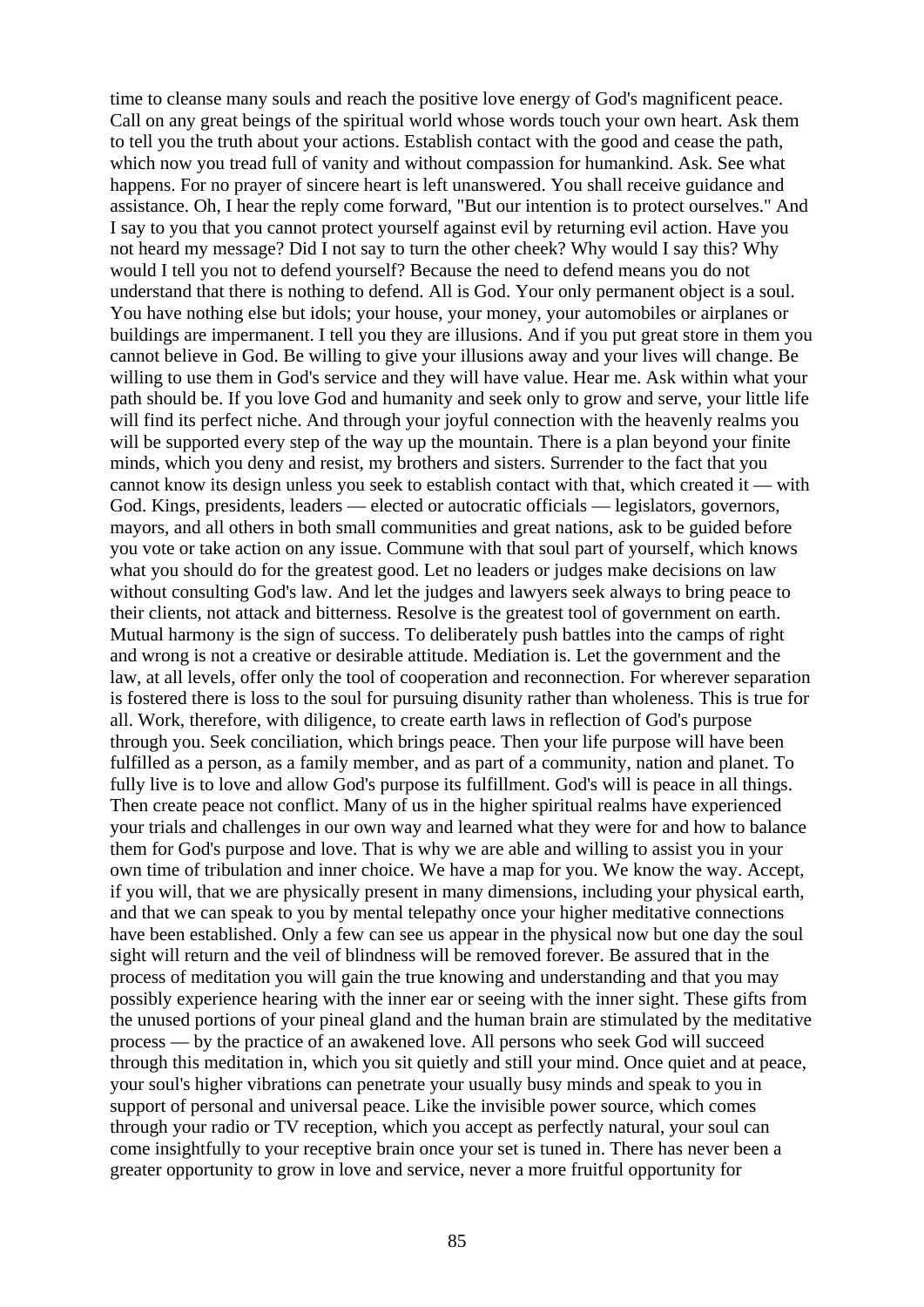expansion in your soul's journey into higher consciousness, the true space. We call upon all of the scientific, military or governmental leadership of this planet to hear these remarks in the recesses of their hearts and souls. No matter your past course if you change now. The very air you breathe is particularly potent in these next months to assist you in giving up negative thoughts and actions. The sunshine has more love. The moon glows more fully with a cleansing power to release the hidden miseries and confusions in your subconscious memory. Take advantage of this support and use it wisely. Choose the Love Corps now! Do to all humanity only that, which you would have done unto yourself! The scientists of this world should realize that spiritual power is the basis of what you call science. For who is a greater physicist than I, The Christ? Who among you on earth has used God's ability to come from energy into matter and return back again? I tell you that true science is using the universal laws with purity of intention. You can play at magic and destruction but they are not science. This was the model I brought before and that I request you follow now. Use purity of intention to explore the many mysteries beyond your ken. I tell you that if you come from the Spirit, these and greater things shall you do. Without love your discoveries can lead only to misery and suffering for all. Finally, I invite you to join me, and all of the heavenly forces, in this Golden Age when much will be revealed to those of the open heart who love God above all else. Many universal laws will be given the peaceful scientists. Many mysteries will be explained. Remember that the unloving may not go forth into the stars because they would be too dangerous there to themselves and others. But those of light and goodwill can. Make your choice; make it in love. Humanity's path is strewn with the evil names of history. Be careful how you select your place. Consider how your name will appear in the annals of remembrance. Consider also why there are thorns on a rose or watch the wasps, hornets, yellow jackets and flies swarm around you giving you little to enjoy. Remember why this is so — an attempted form of creation, which has failed because there was no reverence in its pattern and image. The test of our Father/Mother's work is always beauty and the gift of love. For love creates only love, and any demonstration less than that is not of God. No loving consciousness would create a thing of beauty and arm it with barbs, but, since "the fall," much has happened to change this once perfect Garden of Eden. Do you not think the myths of halfman, half-beast have basis in fact? They show the type of creation, which the fallen angels created on this earth by their perverted and unloving thoughts. And your genetic engineers, as you call them, are back at work today, remembering in their souls a time when they truly played at being God eons ago. Will you empower them again to bring forth evil and tamper with the DNA structures? If you do, it is your responsibility to bear the effects of that cause. No one is to change any lifeform for any reason without God's express permission to do so unless it is for the good of all -, which any reasoning and loving person should be able to fathom. All life is a hologram and part of a web in relation to all other aspects of life. Therefore, to change any part of the formula will upset an entire ecological system in, which each thing has a relationship in the support of life for all. Your science should only be used to ennoble the race you call man, to improve all life upon the planet, and to respect all other lifeforms in the Universe. Without absolute love and an attitude of service, no planet or its lifeforms are to be touched or changed in any way. If, in deep meditation and willingness, you listen to your soul and to the higher realms beyond it, ideas may be extended to you to further humanity's progress and to make improvements. You will be told as needed. Otherwise, if you choose to tamper with God's plan for a loving environment and peace for every form of life, there will be a major lesson of remorse to learn in your soul's education. Murder, or the deliberate taking of another life without cause, happens in many ways and is forbidden. Beware you do not fall further still into the belief that you may do as you wish with God's plan for this planet and for all life hereon. We are in the process of helping you upgrade your lower wisdom and love factor to a higher one. Be patient as we work to assist in undoing the miscreations of your soul's past errors, and let the planet unfold naturally in full cycle back to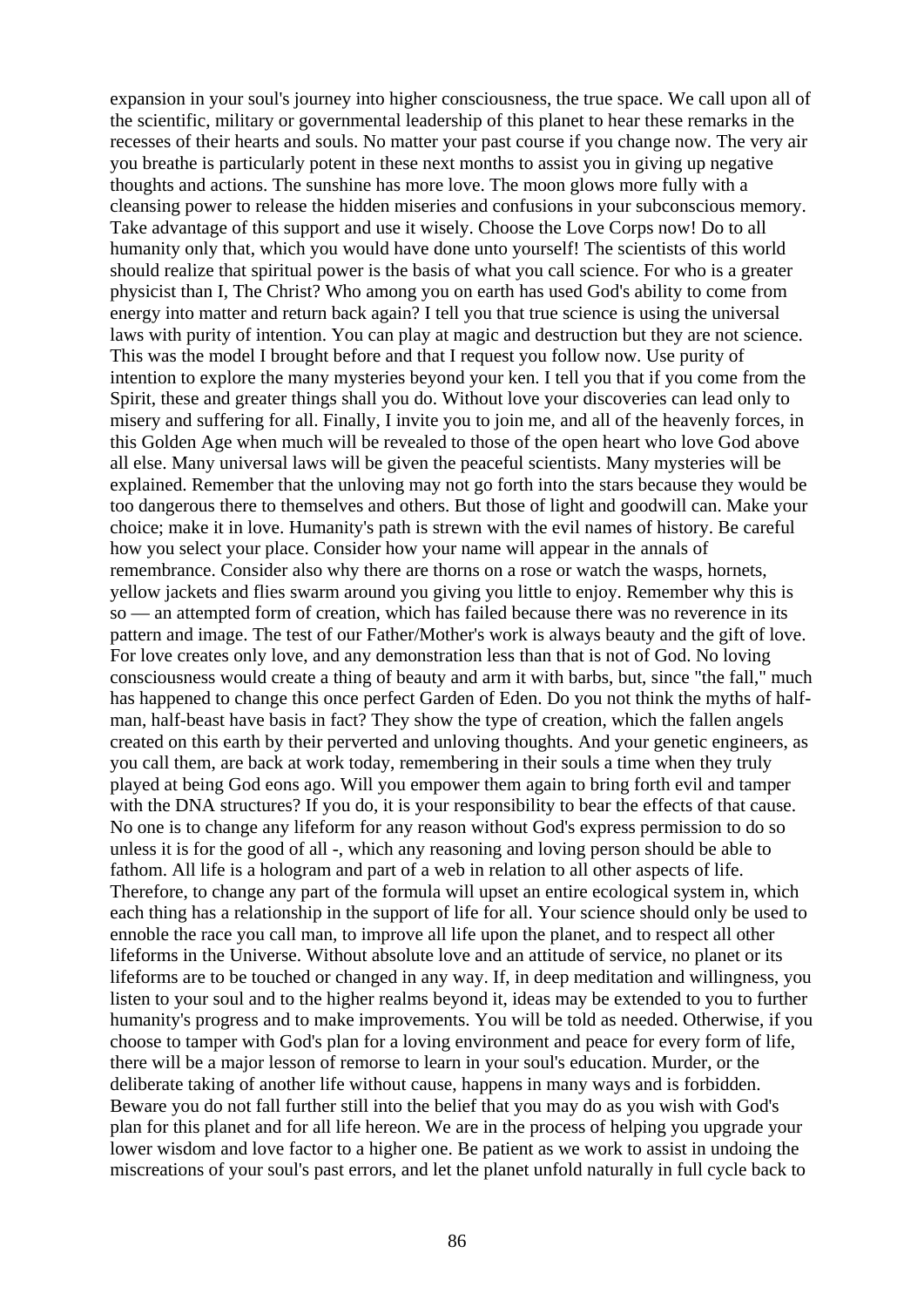truth, to God. In this time of near-instant manifestation you must proceed with love for all as your theme, as your code of ethics. Through interference with a near-perfect plan of creation and development here on this beautiful being called earth, you are now separated from God. Intend to do only what God would have you do and those of us who know that plan from this higher level of consciousness will guide your soul's interest in scientific exploration and creative expression. Be guided from Spirit to truly express the best of who and what you are. With the thoughts of many here who would support your life's mission in the light of true discovery and understanding, we say, "Peace be with you." For peace is your key, your passport, to solar secrets and the Universe's mysteries. Take this key, use it with purity of intention, and you will learn much. I thank all those who have already joined the Love Corps and who have chosen the path of peace. I commend your names upon the heavenly records of all time and no time, and I encourage all others to be so remembered. In seeking your maker with a love-filled heart you will have guaranteed yourself a place of beauty and wonder forever! The Creator — and humanity - await your choice. May you choose what you would want another to do for, and to, you. Let God's blessings surround you and fill your yearning soul's quest for peace. Amen, amen and amen.

(s130)

## 1994/1995 COMMENTS

I repeat the cautions I gave earlier in Chapter 1 regarding peaceful excursions into space and the cessation of hydrogen and nuclear explosions above, and most especially below, ground. Since it is the scientists, military personnel, and governmental leaders of many nations who plan, execute, and finance these dangerous and immoral acts, it is they who must accept the ethical responsibility for such thoughts and deeds. In democratic nations, however, it is you—the citizenry— who must realize that it is your tax payments that support such ignoble plans and actions, so you must take the voting power and responsibility in directing where your monies should go and how they should be spent. Become a truly democratic citizen by applying spiritual wisdom in government. For the past 60 years on Earth, you have allowed secret government agencies and military programs to flourish—to invent horrendous weaponry and continue to create an atmosphere of violence and war that will be carried out into space unless you intervene. Then please intervene for peace at

once! Since the 1940's, these secret military programs have interacted with an alien presence, so called, and allowed them to perform objectionable experiments on human beings in order to gain greater technical and scientific war secrets. This lust for power and control still continues, though we have interceded with those beings you call the "grays" so that they will be going elsewhere for good. But many governments, official and unofficial, have deceived the people beyond belief and there is great evil afoot! Surely you realize this is unpleasant but true. Because this is the case, we encourage you to take advantage of these current spiritual energies and apply them courageously to the questions of what your governments have already done— and are planning to do, especially in space. Then be about your Mother/Father's work, using this new era of group consciousness as your tool, beloveds. You are urgently needed! For some people, ascension lies in the balance. In the Creator's name, we are eternally successful. Amen.

# Guidlines for Parents and Teachers

Let me now clarify the way in, which God's teachings are to be presented by parents and teachers (and the entire society) to all of humanity, but especially to the old and beautiful souls now being born on this earth again. Beginning in the last decade children who are old souls came with an eagerness to express God's love, to grow in light and understanding, and to populate the planet preparatory for the thousand years of peace. Please ask yourself as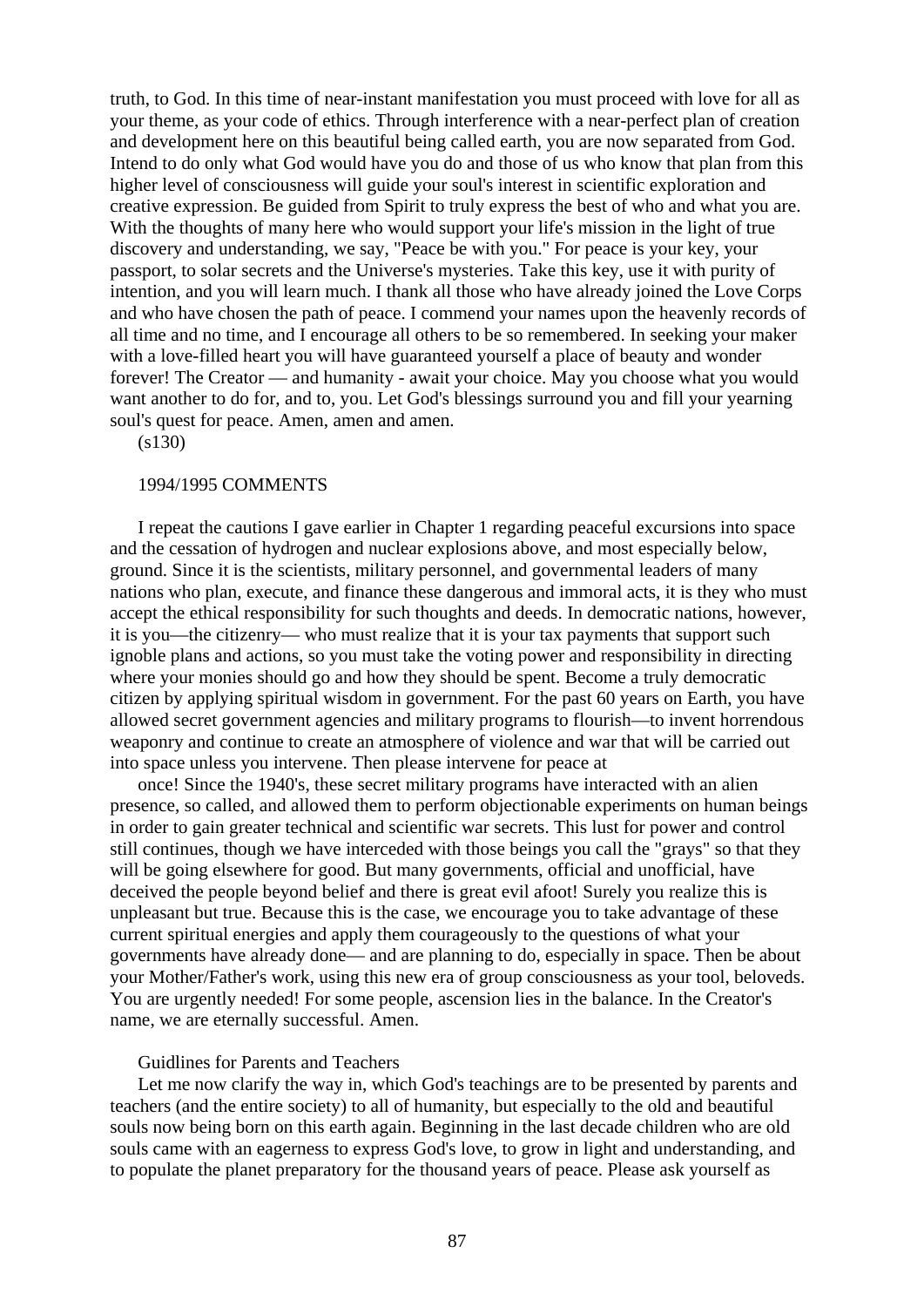parent or teacher, "Why am I being a parent or teacher? Why have I chosen this method or way of expressing myself and interacting with others?" (And every human is a teacher merely by your presence upon the planet. Be careful what you model and exemplify, then, for actions speak a universal language.) Your soul answer regarding parenting and teaching will have different replies than those made by your lower personality, which may be interested in parenting to please families or because it is what people always do or because teaching is simply a way to earn a living. The soul's answer lies beyond these reasons for its need is to experience God's love and return it to all living creatures. There is also a deep desire to learn and grow. Then what are the particular ways all humans should do this work? As a parent above all — be ready for the unusual! At this time in spiritual evolution be flexible and know you will magnetize a soul, which needs to be approved and supported for its ability to see beyond earthly definitions. Take these suggestions to heart, and as you apply them there will be great personal joy and delight as you practice God's loving exuberance. Although there is responsibility in this, let it not become the somber dutifulness that has choked off the message I brought before. Do these things cheerfully. Important tasks done well can give both responsibility and joy. Remember this. Lighten up in your outlook. The new children will teach you this joy from their personal experience with the invisible realms, which I once came to share. Heaven is a joyful state of learning and sharing and loving! To think it less than this is to misunderstand it totally. These new babes will have the capacity to personify heaven on

earth if you will cooperate and share their vitality and clarity. It will be anything but boring, dull or dreary! And even if you do not have a personal infant to raise, or teach, you will be involved with this new age energy and love, which will delight your own soul's journey. The purpose and promise of this Golden Age is to fill the earth with beings of a nurturing, loving nature whose devotion to God sends out a blaze of light vibrations dancing like rainbows and sunlight, embracing the entire globe. Understand that some of these small Golden Age beings, with great soul knowledge and awareness, started arriving a decade or so ago. Others enter now and more will be coming. Many of them will outshine your own ability to see and hear the spiritual beings like myself. They may have mental capabilities you lack. Mind over matter will become a new reality. Therefore, your first step is to accept that although you are the bigger in body you may not be the spiritually wiser. For the personalities of some parents this will be a great blow to human pride. But the parents' souls will rejoice for the experience of psycho- spiritual abilities will be a major part of New Age life. As a parent or teacher do NOT let your pride get in the way if you see the little ones talking to invisible angels or hearing inner heavenly voices. I assure you that as a child you had more of that ability than you have now, and the reason you Wt it was that the adults around you had forgotten these abilities themselves because of parental, societal and educational displeasure or ridicule of some kind. Many children in your own generations heard and saw the angelic realms but were forced to abandon this ability because they could not face a loss of respect and love from family, friends, or teachers who denied this reality. You must acknowledge the children's abilities to both the children and others and do not ridicule or deny their connection with the heavenly realms, which are very real to them and, which will become more real to you both if you allow and encourage this communication. In fact, if you are willing to grow from your interactions with the children you will learn as much or more than you teach. My greatest suggestion for all humanity, especially you as parents and teachers, is to say something like "Until now ... " or "We have believed until now ... " For instance, if teaching science to a child say that "Up until now we have believed that the speed of light of 186,000 miles per second is the fastest

travel possible. Look within and see if this sounds right to you." In other words, give present knowledge the tentative nature it deserves, for in fact this is not a correct way of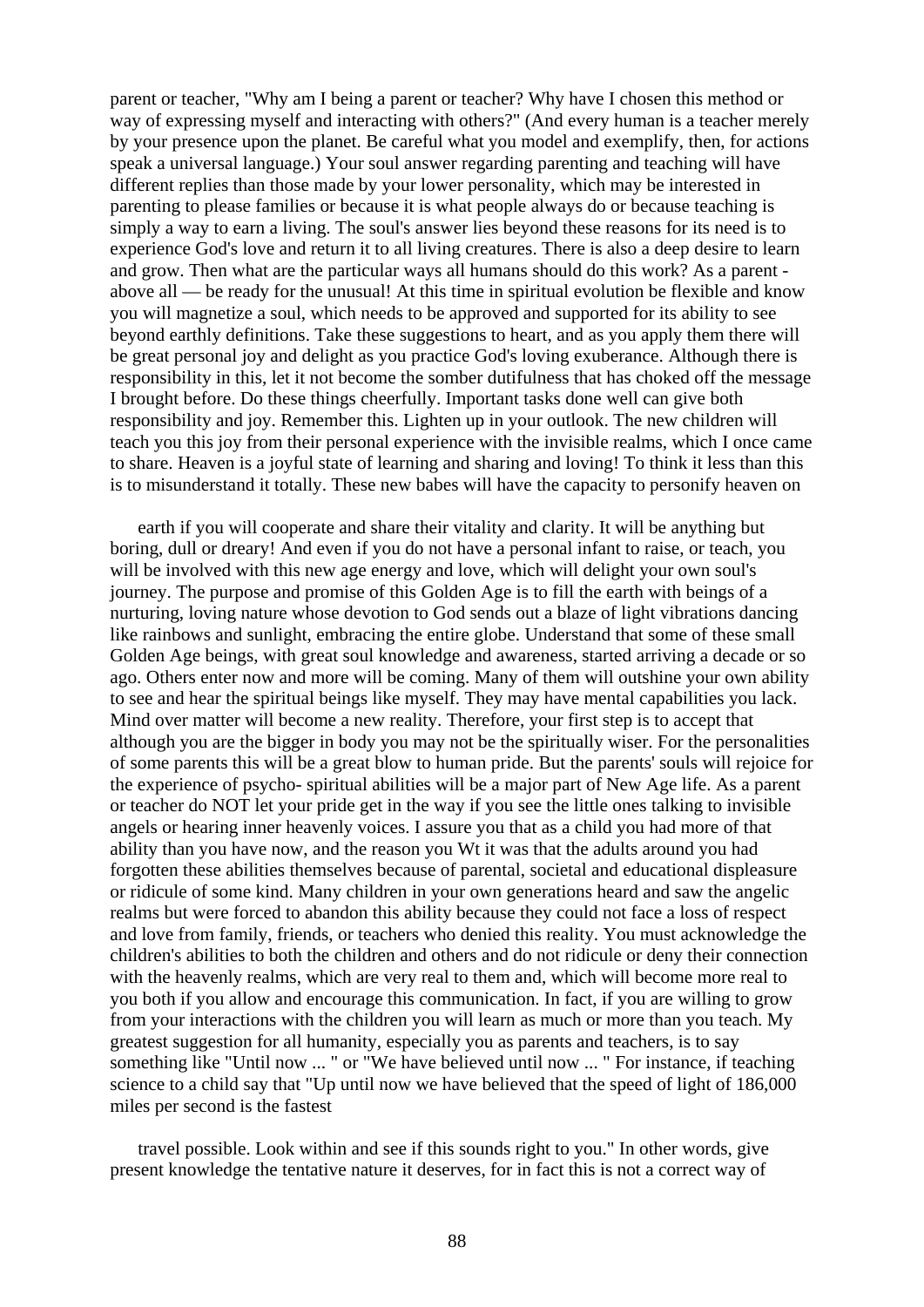looking at the speed of light, and the wise ones beyond the veil will be working with the incarnated ones to correct much erroneous material that passes on earth as accurate. Not only are they willing to teach the little ones, they are willing — by the process of mental telepathy - to teach you more of the truth of this Universe and your place in it, as well. However, to pierce the veil, you must believe it is possible, you must become very quiet and still in order to hear the truth, and you must be grateful for the Divine plan that God has given humankind. Meditation will help. Once, eons ago, you lived only in God's mind and all things were known to you. After the descent into materiality, you were no longer connected in the same way. You became, in a very real sense, lost in space without your communication device. Fortunately, we who love you seek to restore your connectedness back to God, so that the division between heaven and earth is joined and you can once again be part of that Great One's love and knowledge. Know, then, that humanity's fall — or detour out of communication and direct awareness of all that is known to the Creator — is being healed for you if you wish to have it restored. This is the truth, but you must be willing of your own free will to accept and joyously participate in this restoration. Like a broken television or radio set, let yourself be repaired to receive the heavenly channels that await you once more. Or at least attune yourself exactly in a clear state of reception. I, The Christ, am not the only channel of God's truth. There are many others. But for those who believe and have faith in me, I assure you that I am no farther away, once you restore your communication system, than a mental phone call. One day soon many more will actually see me than do now, especially the children. You were told in the Bible that you needed to become like a little child. I meant by this that you must have no limitations in your thinking. No barriers that say, "Oh, that's not possible." And like a child, you must be accepting of a loving Father/ Mother's role in your life. Not a Parent who would be unworthy of trust or would abuse you, but one whose affection and concern are eternal and assured. TRUST IS THE BASIS OF LOVE. It is not I, dear ones, who has created the plan.

However, it is I, and others in heaven, who have totally accepted and participated in it. Your task is the same. For the sake of the Golden Age children, you should encourage them to experience contact with what you may not yet see and hear yourself. This will mean surrendering the past ideas you were taught and to be ever present in the moment. For spiritual evolution is accelerating to bring you home again. Build your own communication lines through meditation and encourage every person you know to do the same. Children are open, curious and willing to love, to learn. Then be like a child so you can be taught. You will feel the peace and harmony and love your soul yearns for! And by this step forward you can open the door to vistas beyond the time and space of your past knowing and flower anew in the fertile ground of heaven. Teachers, of course, are faced with an almost superhuman challenge in the present educational system since their textbooks are partially distorted, incomplete, or untrue. School organizations and boards have established curricula that society requires as manuals of truth. There are study guides or agreements about what is true on earth; however, these generally limit the heart and mind. As a teacher do not give present information as the final truth or you fail in your soul's task as an opener of human consciousness. Tell the children that until now these are the ideas humankind has believed, but always ask them to go deeply within to see if they feel these ideas are true. Be willing to allow freedom of expression and new ideas. "What if..." is a playful tag to place in your teachings. "This is what we've always thought, but what if there is more to know? What would it be?" The primary attitude is not to be dogmatic out of your own need for security. Be willing to know more yourself. If science is your field, be open to new discoveries and applications, be willing to receive previously unseen connections of truth. In your meditations ask to be made a gifted teacher of these new beings and ask to continually deepen the truth of whatever subjects) you teach. You will absolutely be assisted if your motive is love and peace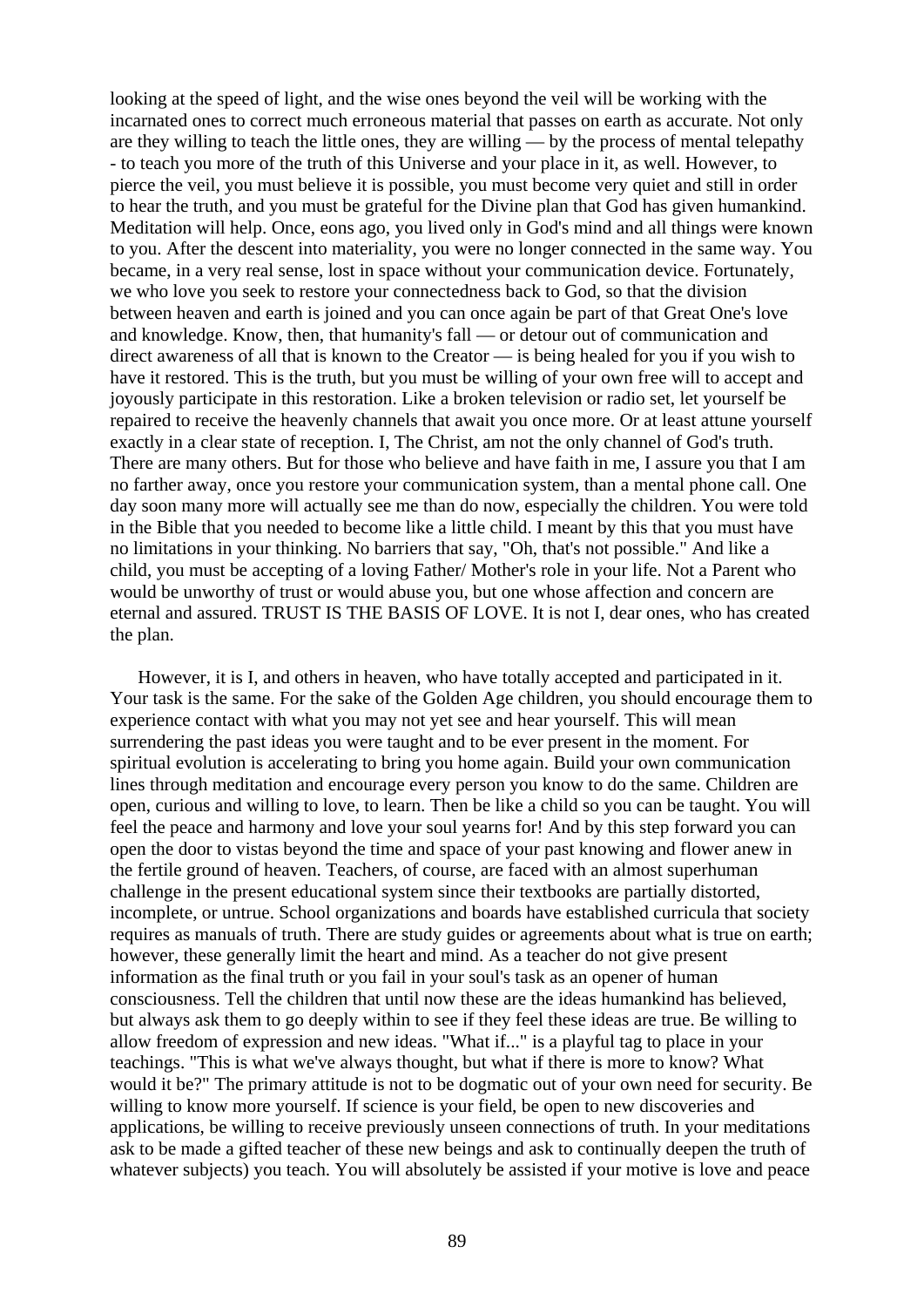your goal. By mental telepathy a few of you may even talk with the great teachers of the past to see how they would update their earth teachings given that opportunity. Or at the least each can write down new ideas that come — little "aha's" that are creative jewels given by the soul to stimulate or clarify a greater knowing. In a word, grow! Be open

to the expanded Universe that will whisper its secrets to those minds willing to receive. By your model the children will feel safe in turning within. Listen to these babes, make it safe to be different and ahead of the times. Many social and educational beliefs must fall. Welcome change; accept a greater understanding. The small ones will need your encouragement, your support, and your love. Many will be masters of truth, heralds of this upcoming Golden Age, who need your unique nurturing. I ask you to attend them very generously. Give so that you may also receive. Until now your schools have filled students full of your facts, many of, which are false. This is not because educators wish to deceive necessarily, but simply because they — as part of humanity — do not yet understand who human beings are or what education really is. Education is bringing out truth from the highest inner source, not parroting textbooks, though the rudiments of certain subjects may be useful. Education is allowing truth to flow out through the communication you have built to God's sources. We place no blame on educators, but challenge their self-evaluation. We do recommend that they begin to understand their true purpose, however, and direct the glorious new souls being born on planet earth to tune within to know the truth of all things. Many of these small baby bodies you will meet, which are arriving even now, are of a higher vibration in energy than most parents who give them physical means of birth. And they may be more spiritually capable than most of their teachers on the planet. Therefore, your first step as a parent or teacher is to acknowledge that their capability makes you no less. In fact, it offers you the greatest opportunity of your life in loving and allowing them greater latitude in higher communication with us in heavenly realms. They may well have eyes that see beyond what you see and ears that hear beyond what you hear. Do not be defensive. Instead, be curious and have them share their experiences. Encourage openness. Give these wee ones a loving structure to mature in but do not limit their soul or higher abilities and, above all, do not make fun or deny the existence of what they have that you do not. You will learn much by saying "Tell me who is there" if they report a vision. Or by asking what they heard beyond your own auditory range. Become actively interested and supportive lest they lose the gift that you lost as a child through doubt or

denial... or because you were scolded by adults blind to the higher worlds. All children are closer to God when they arrive than are adults who live in cultural conditioning, which forces much of their true nature underground. I beseech you as a parent or teacher, then, to understand that each generation will arrive in higher vibration than the one preceding. Be glad of this. Use your knowledge to aid and assist the small in body but great in truth. Help them accept and share all that they are. Of all the gifts you can give them, give loving permission to be who they truly are. Know also that one day you, too, will have these powers again provided you commit to God now and agree to use the power for good, in service to humanity. For your soul's tests, or initiations, have to do with your willingness to use power for the noble, ethical purpose required by those who will become not only a heavenly creation, but a child of the Universe, of life far beyond your present grasp. Your destiny lies in the birth of stars, the expansion of worlds unseen. Taking one step at a time we grow in love and responsibility. This growth leads us naturally, automatically, to our next pinnacle ... and our next. I promised you our Parent has many mansions. Do you not sense them? Aren't there more possibilities than you can yet imagine? Seek only the highest level of consciousness for your own mansion. To the teachers, then, as disseminators of society's truth, fall the responsibility of responding to constant change and discovery. Old information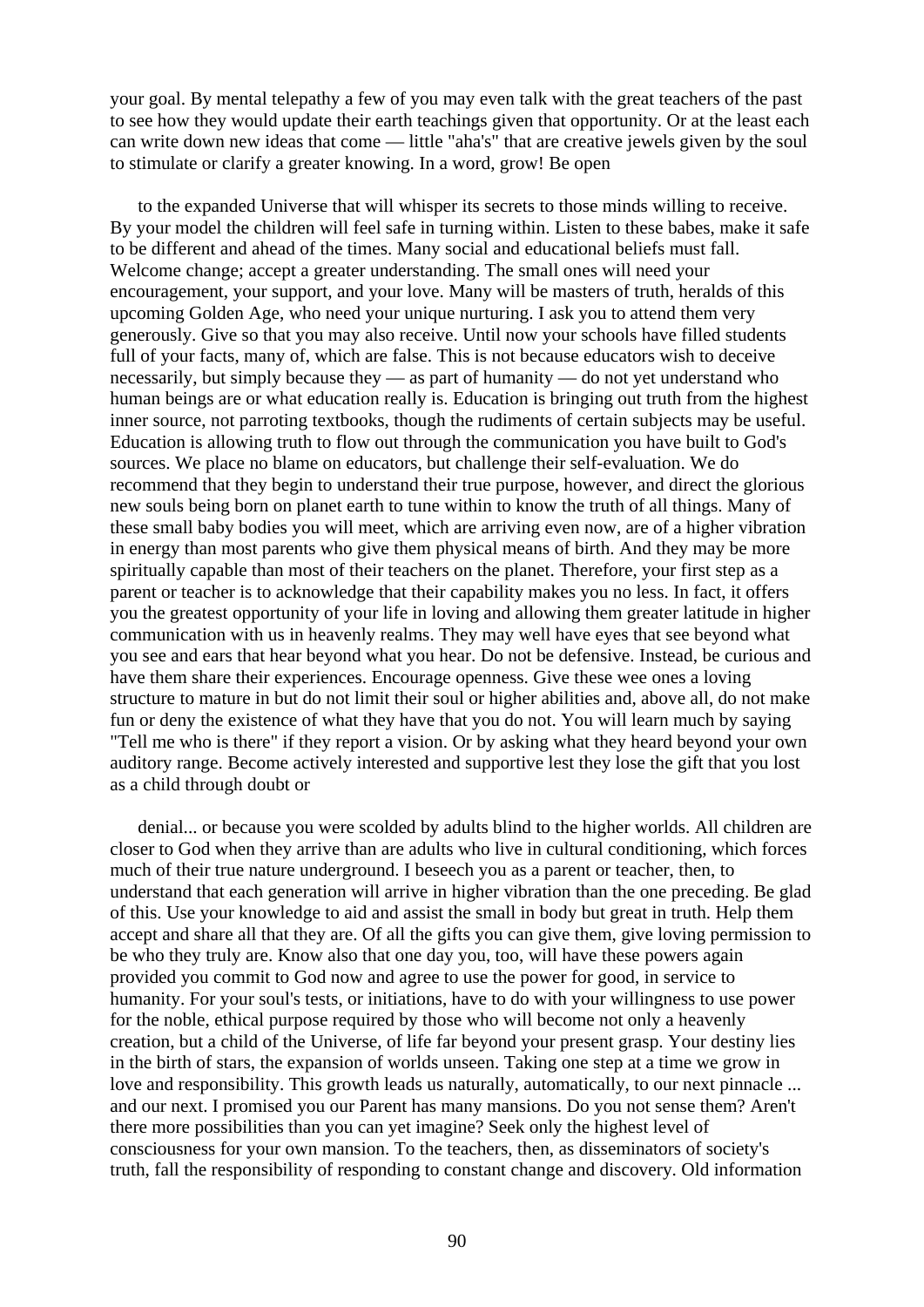must be immediately updated. And all of this change depends on your willingness to stay current with the knowledge explosion. This accelerating flow of information regarding the laws called science, particularly, will require radical understanding of new universal principles previously misunderstood or undiscovered. For the Universe will share her secrets with humanity more and more now as the Golden Age begins and you reach the fourth dimension of conscious life. This is why all education must be accompanied with the sense of responsibility and love in the use of these new inventions and technological advancements. And every curriculum that exists must have this quest for nobility built into it so that these scientific discoveries serve humanity in a positive manner. You have only to look at your present world to realize that somewhere society has failed to teach that the heart must precede human curiosity.

And love must precede any intended use of God's principles. I do not say this is the school system's total responsibility. Rather, all of society must play a part in creating this nobility of purpose in humankind's historical tapestry. Nonetheless, I urge every teacher and educator of whatever grade and subject to take the initiative in preparing a curriculum, which speaks of humankind's ethical nature and responsibility to fellow members. And I repeat that rapidly changing information will make the updating of knowledge a gargantuan, never-ending task. Let a part of your role as teacher, then, be the sharing of the very latest knowledge as it is discovered. This knowledge may even be discovered before your eyes in the classroom where the New Age souls reach within their memory banks to disclose truths not presently in print, not currently known. This experience will become increasingly familiar to you as the years pass, dear ones, so pray that you be given the openmindedness to take your place as a leader among school faculties and as a guide for those not so spiritually aware. Become a torchbearer for this exciting new time and reap the immense spiritual benefits this position will afford. You are needed to play your part in this critical time. Turn to us so you will not falter. We stand beside you always to assist as we are called upon! It is our promise that those of you who teach from a spiritual - and I do not mean a religious — point of view will be infinitely rewarded. From the children you encourage in their powerful expression of Godknowing there will come joy and your own self-expansion through that sharing. For the child of your yesteryear lives in you still, anxious also to flower in God's eternal growth. God is not static. You are not static. Change is ever present and necessary. So aim always for that, which has already been given you. As a teacher you also will be taught. Our Father/Mother is, indeed, magnanimous and generous to all, but you must be willing to receive the truth. Therefore, open up to obtain your overflowing portion ... and attune to the heavens in a way that guides you into an ever deepening understanding and acceptance of what you have already received. Open your mind and heart to obtain your own abundance. In your teaching you are blessed for you join the work that I, The Christ, and many other spiritual teachers came to do. Let us be partners, then, in God's plan for bringing the human family back to the heavenly dimension

that is its destiny. Do not let the fear that you might be accused of putting religion into the schools hamper your usefulness in spreading the truth. There are many ways these lessons of looking within can be taught without the use of the word "God." Words such as light or source and oneness can mean many things, as can words such as intuition, the inner knower, or the truth bringer. The Creator does not care what name is used. Use whatever vocabulary allows you to obey the regulations of the public schools, working always to change them for the better. Be creative and unafraid. A few of you will truly change the organizational structure, content and usefulness of education! But whatever your part, large or small, play it with love and dedication and you cannot fail. By listening within, you will always be guided to the highest good and finest choices. Teach the little ones, too, that quiet times are essential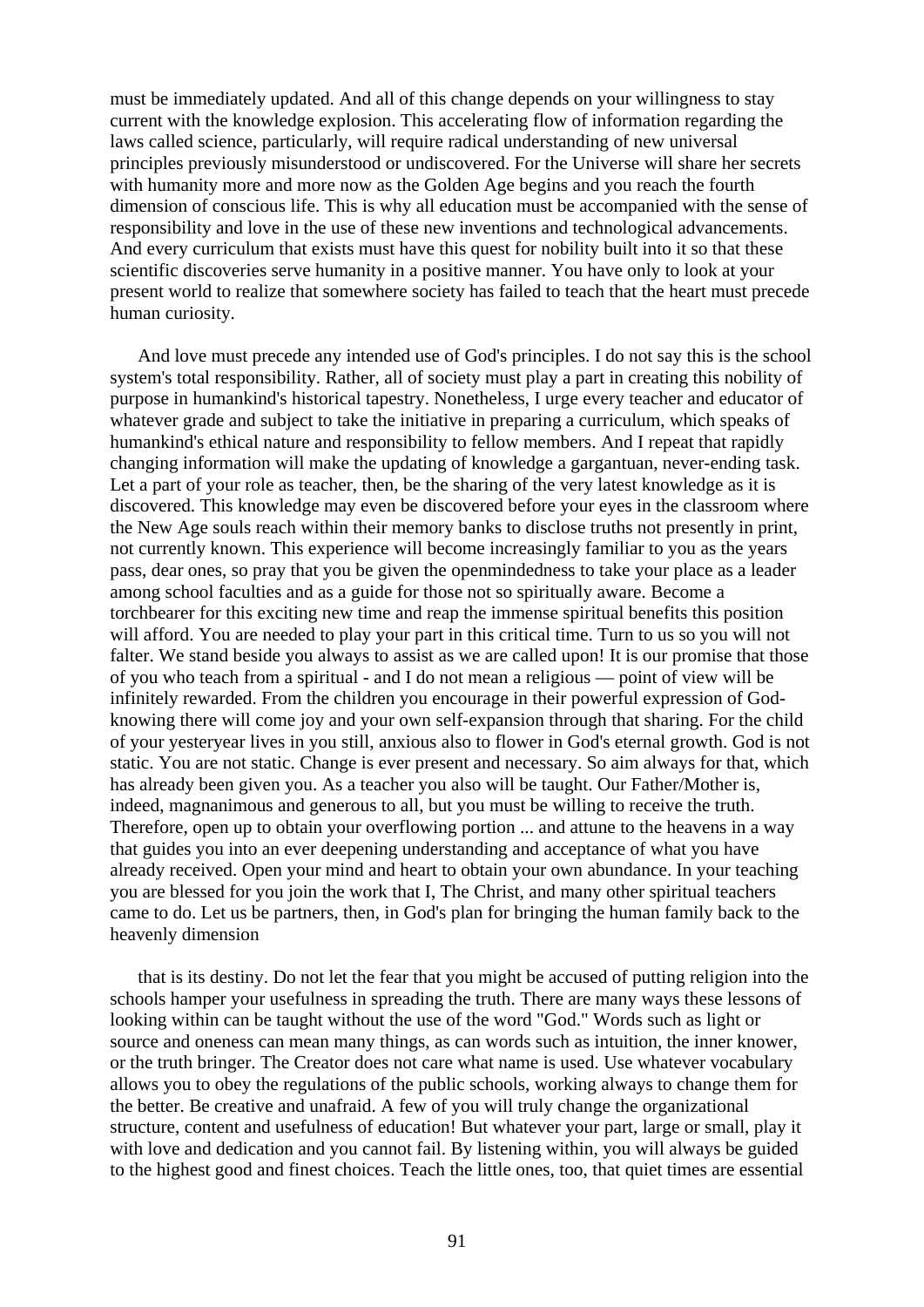and will provide them with strength, certainty and inner knowing. Parents have the greatest opportunity to teach and model the New Age awareness to children because of proximity. Teaching your children who they truly are and giving them the encouragement to take leadership where their soul would have them go is a vital task in this time. Mothers, you are not just producing babies. You are bringing forth the lifeform that a soul needs for purposes of growth, love and service. Talk to the soul of the babe while it is yet in the womb and discuss with it what purpose it wishes to express upon the planet. Fathers, you should join in this process, also, for the birthing of a great soul requires the partnership and devotion of both the male and female principle since within the soul there should be a balance of both. As a family team, give the structure of love and inquiry to the child and watch this blossom expand beneath the tent of heaven's purpose. A couple can find no greater satisfaction than in bringing life to such a soul. Remember always, however, that the child is not your property or possession. It belongs to God and to all that exists beyond your tiny experience. Do not limit the being as you share a code of spiritual responsibility and joyous love. If you model that love and devotion are possible in a family, the child will learn by your example what humanity is capable of. Therefore, before the pregnancy you must cleanse yourself of as much doubt and limitation as possible and as a couple pray together that you will rise fully to this great occasion of child

rearing. Then listen to what your soul and higher guidance advise you to do in this process of providing a physical body for another soul to use on its earthly journey. Birth brings a soul its greatest trauma for it is cut off from its usual place in the light, the joy and peace. It often becomes sad or depressed at the surroundings it finds on earth. Therefore, use as natural a childbearing process as possible and do not roughly handle the baby during its entry. Provide a tone of caring long before it enters life and continue that attitude as richly as you can throughout the years you have offered to be responsible for this soul's visitation. In the beginning be especially comforting and gentle; then later give a structure of loving responsibility for the child's welfare. This does not mean letting the child's personality do as it wishes, for this human personality has to cooperate with its soul through willingness and understanding. It must also learn to respect the rights of others. The same is true of every adult personality on earth, not just the children. When an adult is asked to surrender to God it does not mean to become a vegetable without purpose or goals. It means that the little human personality becomes viable and useful to the soul without the fears and anxieties, guilts, and uncertainties that plague an individual's habits — habits created by those early conditionings and personality tendencies. Humanity's goal is to produce as few of these negative conditionings and limited beliefs in each child as possible. For these barriers and misqualified thoughts will have to be sorted out and released later in order for the soul to focus its full expression and delight into the body, which is its physical form here on earth. To create an open space for the soul to practice truth and love is the main purpose of the physical body experience. For this reason I have suggested that the fewer false beliefs you fill a child with the less cleansing she/he will have to do later. Telling a child the basic belief that God is a loving and unlimited source is obviously far more important than saying we are worms in the dust and God will get us for our sins. Such comments are false and limiting. I continue to be saddened and appalled at the ideas your churches program into the minds of children and adults to frighten them, dishearten them; these ideas describe a God whose nature is fearsome and capricious, at best. Who could love such a God? I say to you that our Creator is not like this fearsome, heavy- handed figure taught by many

religions today. Therefore, teach your children the truth and do not let such nonsense fill their subconscious minds with this evil! For it has sabotaged the love and forgiveness message that I brought 2,000 years ago. I am grieved that my meaning could have been so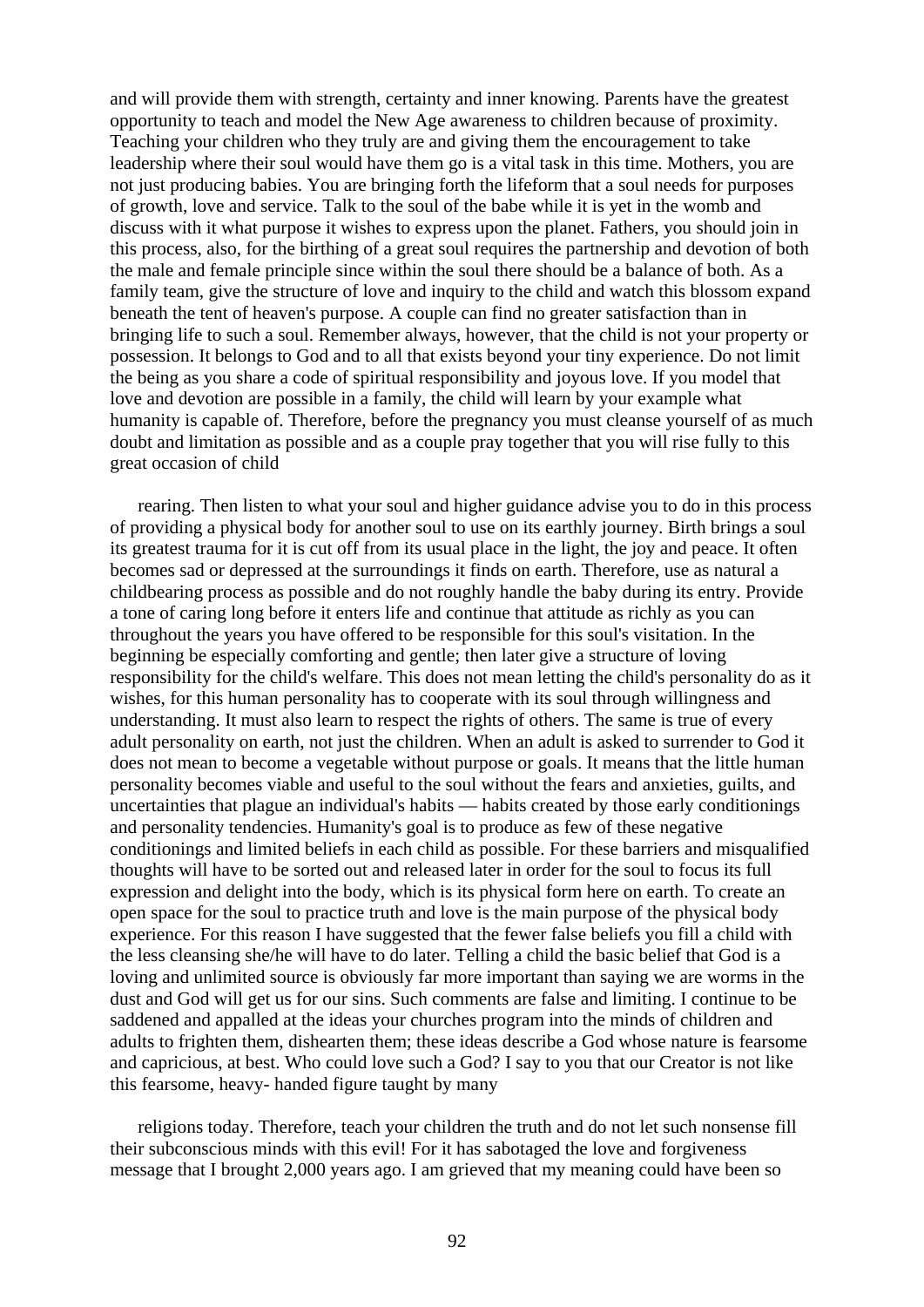abused and twisted by the ignoble goals of church officials — grieved that the masses should believe God held them in such low esteem. Let me say for all humanity that our Creator knows nothing but love. Therefore, the unloving conditions on the earth did not come from the Creator but from humankind. My role was to clarify this truth and help you understand that your own thoughts and actions were the bringers of your experience, even when it seemed you were not responsible. You are not victims! You are doing it to yourselves. This lesson is what you must teach the children. As co-creators you are responsible for most of life's experiences. Learn this lesson well. Then you can teach it with feeling. I assure you that your thought has created the experiences you've had and our effort is dedicated to cleanse your mental and emotional nature so that your thoughts are only of love and peace, which will return to you. Remember that my resurrection demonstrated the power of my mind over life and death. Use its power in your own life for your own resurrection. For the children, then, please teach them they are lovable, that the way they think will create their view of life and reality. Tell them God is not some arbitrary old man sitting on a cloud dumping these evil events onto mankind. When human beings truly know God, they will realize that the choices, which they make — created by their own thinking — will come to pass sooner or later. If people are suffering and experiencing difficult times because of persistent negativity of thought, it is not God's doing. This difficulty is self-created. Humanity's creation! When children grow up knowing this truth, there will be a greater opportunity for peace. When you and they can be so cleansed of the human personality's fear and the desires for power and control over other people, of the violence and hatred and war, then the circumstances in your times and upon the planet will change. That is why I say unto you that the time has come when all must choose God! For the higher realms have programmed a heavenly chapter to come now in earth's history, and this chapter requires positive thinkers. This is your opportunity to believe, live and

teach positive thinking. Do not falter as a parent or teacher in telling the children who they really are. Then they can take advantage of this moment in spiritual evolution and ride the love stream into higher experience. Never mind the forecasts of what may happen on the planet so long as you are tuned in daily to your higher self. Just follow in peace. Accept that you will experience only what your soul requires to enter the Golden Age. I hear some adult men and women say, "I would not bring a child into this awful place of war and violence." But I suggest to you that if a soul is eager to come and find a family that can teach him/her truly, you should not reject parenthood out of fear. Fear has no place in the New Age. This is the point of my message. Trust that you will bring into the world a child who needs exactly what you can offer. Trust that the soul really wants to be here for its own reasons, which you are not necessarily privy to. Trust, trust, trust. That is the greatest commandment I can bring you now. Do not be afraid. For love is more powerful than all the fear that exists anywhere in the Universe. Teach your children to love and trust God ... and not to judge themselves and others. Then they will be safe during whatever experience arises, as will you. Loving, focused thoughts will carry you through any difficulty! That was my message to you long ago and that is still God's goal for you. I believe one of my greatest teaching roles on earth was to show that God's presence does not just descend upon humanity as some external force, but lives within each person as well. I hoped humanity could see that God is an intuitive experience, very personal and totally achievable, and that I was an example of a profound internal experience. My life was a statement that no matter what others said and did (governments, religions, or uninformed people) they could not defeat or change the power of my internal awareness of God. Give this message to the children. Anyone who fails to see that I never veered far from the course I had set, in spite of life's events, misses the fundamental understanding of Spirit. For that inner power of God's nature expressing through a cleansed personality lets nothing overcome it. Nothing! Even though circumstances are difficult. My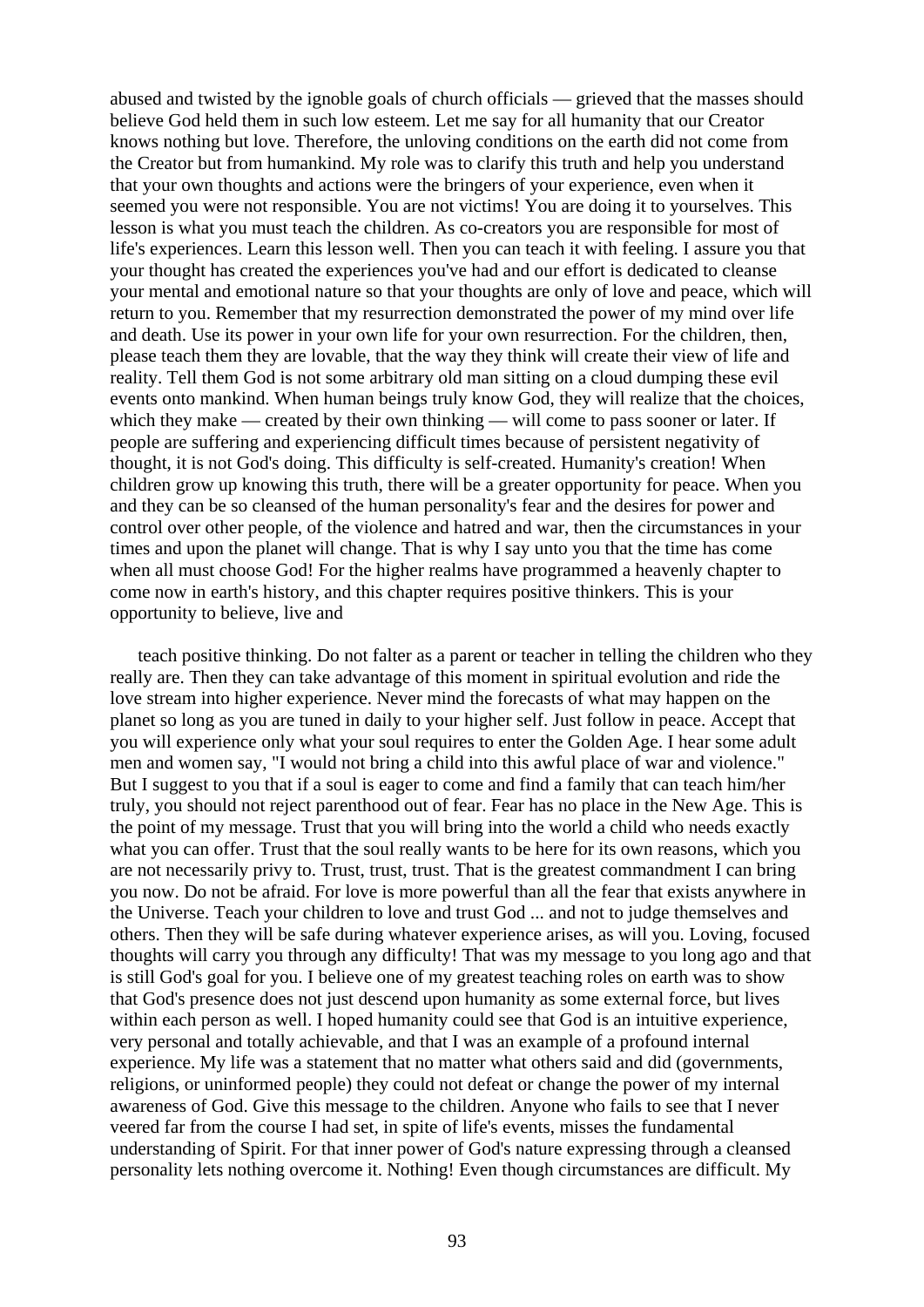purpose was to show you that even though I was arrested, persecuted, and in the final analysis abandoned by even my dearest friends and disciples, I knew something more profound than the external

physical experience. I knew God. My mind was filled with that truth above all things. Can you sense the importance of this teaching? Trust is the cornerstone of love. Teach it to the children! I knew God loved me. I realized I was worthy of that love, as you are. And I accepted that nothing of the world — nothing outside of my mind and thoughts — could control my will and attitude. This is your present task, too. Tell the children that God is planted within them as surely as a seed carries the blueprint of a flower or tree. That seed may seem to have disappeared in the greater body of growth surrounding it, but in fact it is the God seed that created an entire system of life, Universe upon Universe. You and the children are the seed of God. Within you is the outpouring of a vision, which can be denied or ignored but never destroyed. I came to remind you of your identity, dear friends. I came to say that you and the children are a marvelous creation of mind in matter and that you can do almost anything you set your minds to. For this internal God-self is the director of your experience if you would choose it. That is why I have asked you to sit quietly each day in meditation, so you can touch the core of your true reality in your contact with the Almighty. All children are to be taught kindness and love by your example. Later you can meditate or sit quietly together as they are ready for it. Tell them God is everywhere present. As a parent or teacher, you, also, are a spark of the Creator, the light of this world. In concert with others you are the mind of God present here on this earth. Accept that responsibility. I say again you are not victims of a malevolent God, not the stepchildren of some angry, raving parent. You have the same potential qualities of love within you that were the Creator's tools in creating the cosmos and the vast regions of space you can scarcely observe or comprehend ... and you have your own mind and your own word with, which to create. Your use of them determines future spiritual placement. Teach love to your children and students, then, for that is what you and they are. Anything else is an illusion and a cry for help. Because parents and teachers are themselves repositories of culturally transmitted belief in violence and war, it is the task of every loving and sincere human being to examine this group consciousness and sort out all of its negative aspects. Do so until you can forget the thought and feeling of all violence in yourself.

As you are cleansed and healed personally, you will be fit to teach children of the New Age. Let this cleansing be your credential to teach, then. And in your universities the course of study must include this aspect of responsibility. Does the world just need more teachers of mathematics and science or does it need teachers who live peace from their inner core of being? Change must come among the teachers of teachers, too, as teaching standards are revised to stress the necessity for peace. And those who set standards for teacher accreditation must find ways to bring only the most perfected beings into daily contact with groups of children and young adults. This is not an easy task but it must be done. However, it makes no sense to do these things if parents allow children to spend hour upon hour viewing TV, videos, movies, and the like, which fill the conscious and subconscious minds with horror and the constant teaching of violence and hatred. I must insist to all parents that TV is not an adequate babysitter, as you call it. Most programs are not fit company for adults, let alone children. Be selective, then, in what you give other people permission to put into a child's subconscious memory storage. You are hereupon charged with the responsibility of filling the "at home" hours of your children's minds with only the finest of conversation, entertainment, and life activities. Anything less than this will cancel much of a school's efforts to nurture each young one's innate feelings of love and peace. As I speak to parents and teachers regarding their unique opportunity to help children of the Golden Age rise to greater heights of love, I remind you to continue the cooperation between parents and home, teachers and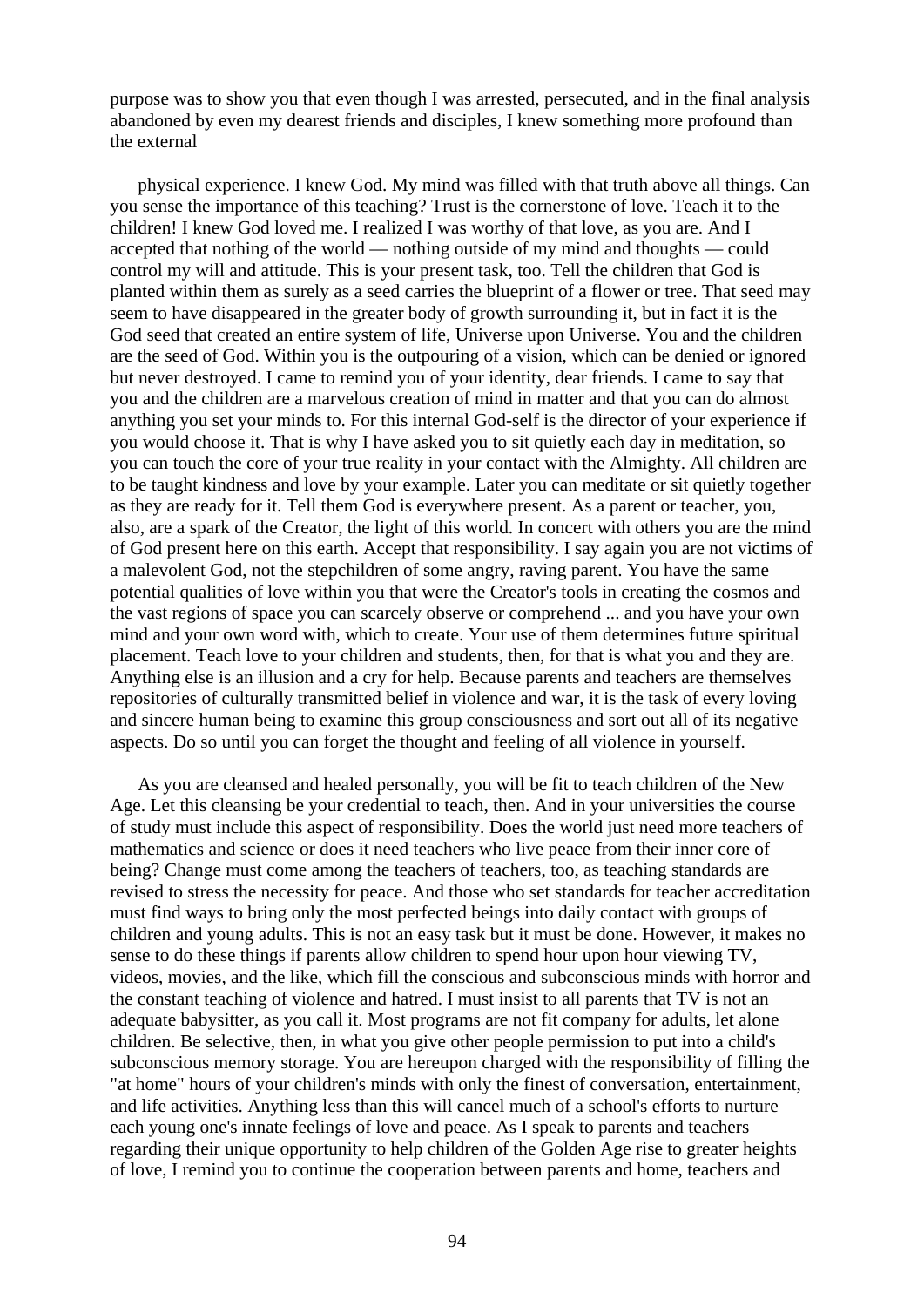school, and family and church if these forward that great endeavor of peace. A word of caution to Sunday School teachers regarding a teaching method often used to threaten children by saying, "God will punish you if you are bad." What must be taught is human responsibility. Therefore, teach that God's law is love and all actions should bear that touch. WHEN HUMANS ACT UNLOVINGLY TO THEMSELVES OR OTHERS THERE WILL BE PAIN AS A REMINDER THAT LOVE IS NOT PRESENT. The message every child must learn is that God does not punish. God creates and shares love energy and asks each of us to do our very best at living love on a daily basis. You punish yourselves by non-loving behavior, dear ones. Once this is clear your life on planet earth will make greater sense. Your misuse of

the law of love and also the law of cause and effect harms you. What you cause or create returns to you. It is so simple! And this teaching you must practice so you can model it and explain it to others. Therefore, a great mental and emotional cleansing on the part of each human, individually, must occur followed by a projection of that loving, peaceful intention into the wider cultural conglomeration called society; for these broad cultural chains often shackle the human who would live in peace. Is there one among you whose life is not limited and imprisoned by the governmental attitudes operating in powerful expressions of violence and war? Attitudes that seem resistant to your need for love and peace? Yet I must ask you how these governments achieved their power. Did not the majority give tacit approval to be so governed? And who has not benefited economically from these decisions that war must be a way of life? One person joined by another, in a growing decision for PEACE, will form an indestructible belief pattern of such magnitude that the broader body of power and execution of policy will reflect it. Nothing short of this will save the planet. So become the peace, teach peace, and join together in a mighty demand for peace at every level of local, national, and international government. There must not be any possibility of veto allowed on this issue if humanity is to be saved. Commit to peace, therefore, and settle for nothing less. It is a passport to life in your present physical body; it is the recipe for Mother Earth's well-being, and it is your only key into spiritual realms. Is this clear? One by one an agreement for peace is chosen and implemented, and for those who raise and teach children, it is the only and the absolutely necessary curriculum. Where in your schools today do the concepts of love and peace appear in the curriculum? And where in everyday practice does the organization of a school put these human attributes into application? Ponder these well. Join together, then, those of you who parent and those who teach. These delineations of responsibility on planet earth will change somewhat as the higher vibratory energies now permeate your experiences. As you teach you will learn ... and every learner will teach. Merely be alert to the opportunity to do the best you can both individually and in all cooperative ventures. As this current age of form and structure departs, carrying with it the narrow compartments of your minds, the world

becomes more free flowing and unencumbered of its former physical definitions and boundaried content. Welcome the advent of this age of ether, or etheric energy, which is much lighter and finer in its vibration and therefore relatively unstructured in its nature. It is with even finer levels of this substance that the Creator makes solid objects by mere mind intention, which is what you have known and done before and is what you do now on a lesser scale. This is why you have a body to show the effects of your thinking. It is your verification of belief. From this new higher energy vibration we of the heavens now send you are able to receive the result of your own thought more quickly, thereby achieving a faster manifestation of it. That is why I say to change your negative thoughts immediately! You will soon think a thought and see its result in your own body or life experience quite speedily. Have you not noticed even now that if your mind wanders off-center you do something to your physical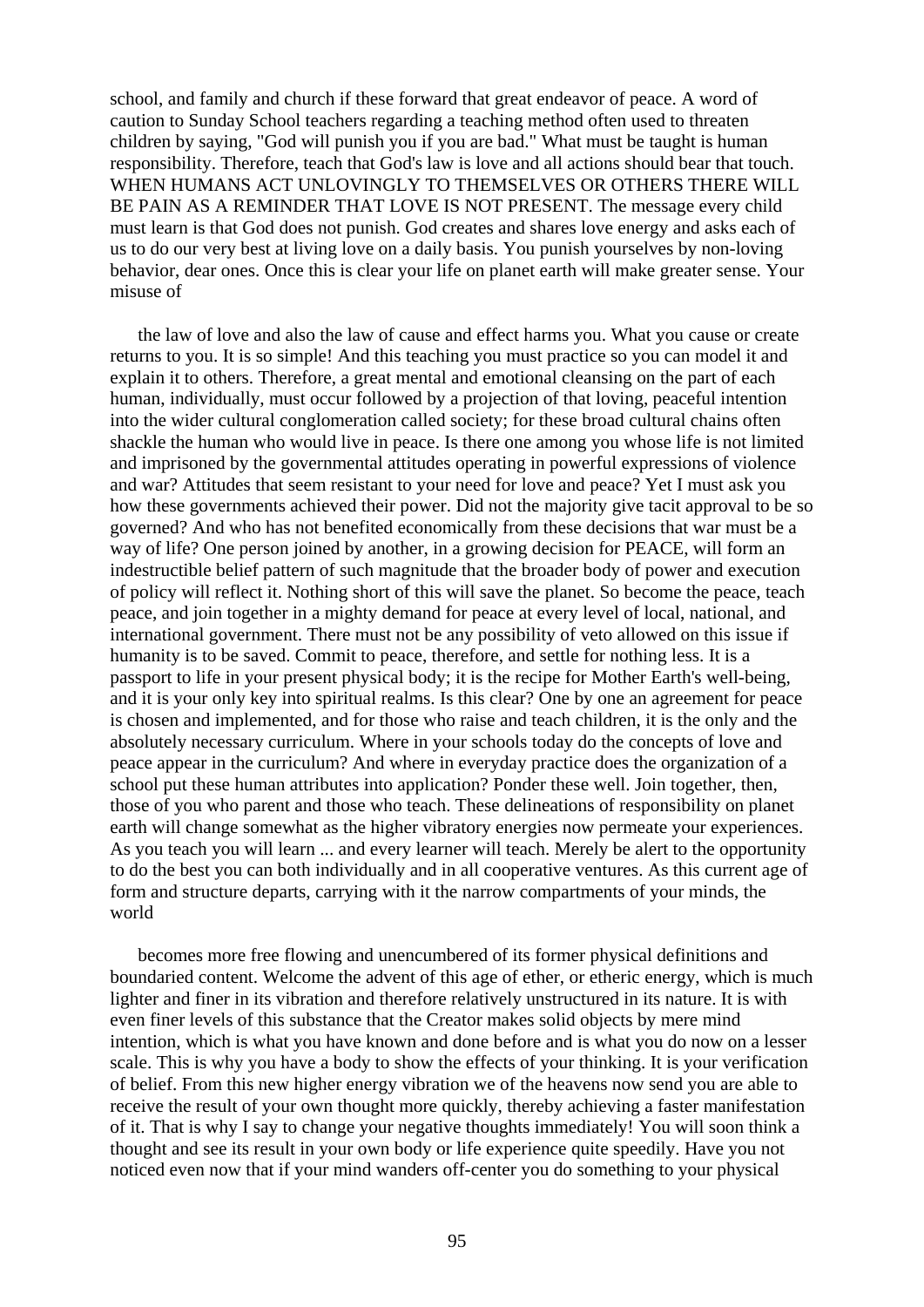body almost instantaneously? Especially in your western cultures you see that quick manifestation in bodily diseases of heart trouble, where love energy is blocked, or in cancer where the cells become destructive agents to the entire body. These awarenesses of a different feeling in the very air you breathe and the way your life experiences have taken on a rapid tempo in their happenings are guideposts of the changes at hand. Help the children understand this. Do not be alarmed by these almost instant manifestations for they are natural occurrences and will increase steadily until the Golden Age is more firmly grounded. It is as though you were riding up in a very slow elevator, and with each floor you pass the energy gets lighter and lighter and lighter ... but gradually so. Thus, as the days and months pass, you will notice change, but it will not be one that totally shocks you with its abruptness if you are meditating. Because you must understand this age of nearly instant manifestation in order to teach it, I am sharing the truth to assist you in your efforts. This finer or lighter vibratory energy is given by us as a greater opportunity for creative abilities in your world of matter. We are in advance of you; we have learned to manufacture things instantly by using only our thoughts — a skill you once had and are retrieving through our gradual increase in the quality and type of energy now available. Regretfully some of this energy is being improperly used by many of your

earth scientists and military forces in the creation of weapons — an insult to all life! That is why your great day of warning is here. God's love energy is not to be employed in such a fashion. And since the Creator has determined the planet will be raised up into the fourth dimension of consciousness very soon, only those with the love attitude toward God and humanity will be allowed access to that new realm. Does this not make sense? If you could inaugurate a more easily used energy, which a mind can form into anything it wishes almost at once, would you let those of evil hearts who would destroy life be given that gift? No, clearly you would not if you desired to keep the Universe and all life safe from destruction. It is really very simple. Those who love will get a further chapter of spiritual advancement, and those who have icy hearts will receive remediation. You would not promote a child to a higher reading level if the child had not learned the basic phonetic sounds, would you? Advancement depends upon personal qualities of love and love is your prerequisite and passport to this advancement sequence. If you will acknowledge the presence of God living inside of you, with all the power in your mind and love in your heart, then the human race can evolve into its next dimension of learning. Or if some will lag behind at least you will go forward. I came to show you that you will live beyond the grave of matter. I demonstrated that all the physical efforts to destroy my true essence failed. The same is true for you if you understand it. Remember to share with the children that the Jesus of yore did not die in his inner seed of being, and neither can you, except by the misuse of power. If there is a death for you, spiritually, it will be caused by your refusal to practice this truth — by your stubborn rejection to use God's power lovingly — by your unwillingness to grow in light. BY YOUR LIMITED ATTITUDES YOU CAN BECOME SPIRITUALLY RETARDED. That is why the daily meditation is vital. Through it you touch your internal presence of God and ride the vastness of this gift into holy adventure. In you lies a spark of the eternal rainbow and the completed circle. In this circle of Oneness lies the light of mankind's evolution and development. If you would teach or parent, let your heart express only rainbows and unity. My resurrection was possible because of the love power of my mind over external circumstances, over the belief that death exists. By remembering this example yourself, you

are empowered — individually and in groups — to demonstrate this in your own lives. Let nothing or no one crucify your mind and your certainty in the reality of things that you may not presently see. God exists. And God is in you. Believe! Your own resurrection is upon you. Take my hand and step forward to greet it. All who choose to remember the promise are welcomed. Heaven stands ready to promote your willingness as a Love Corps member, as a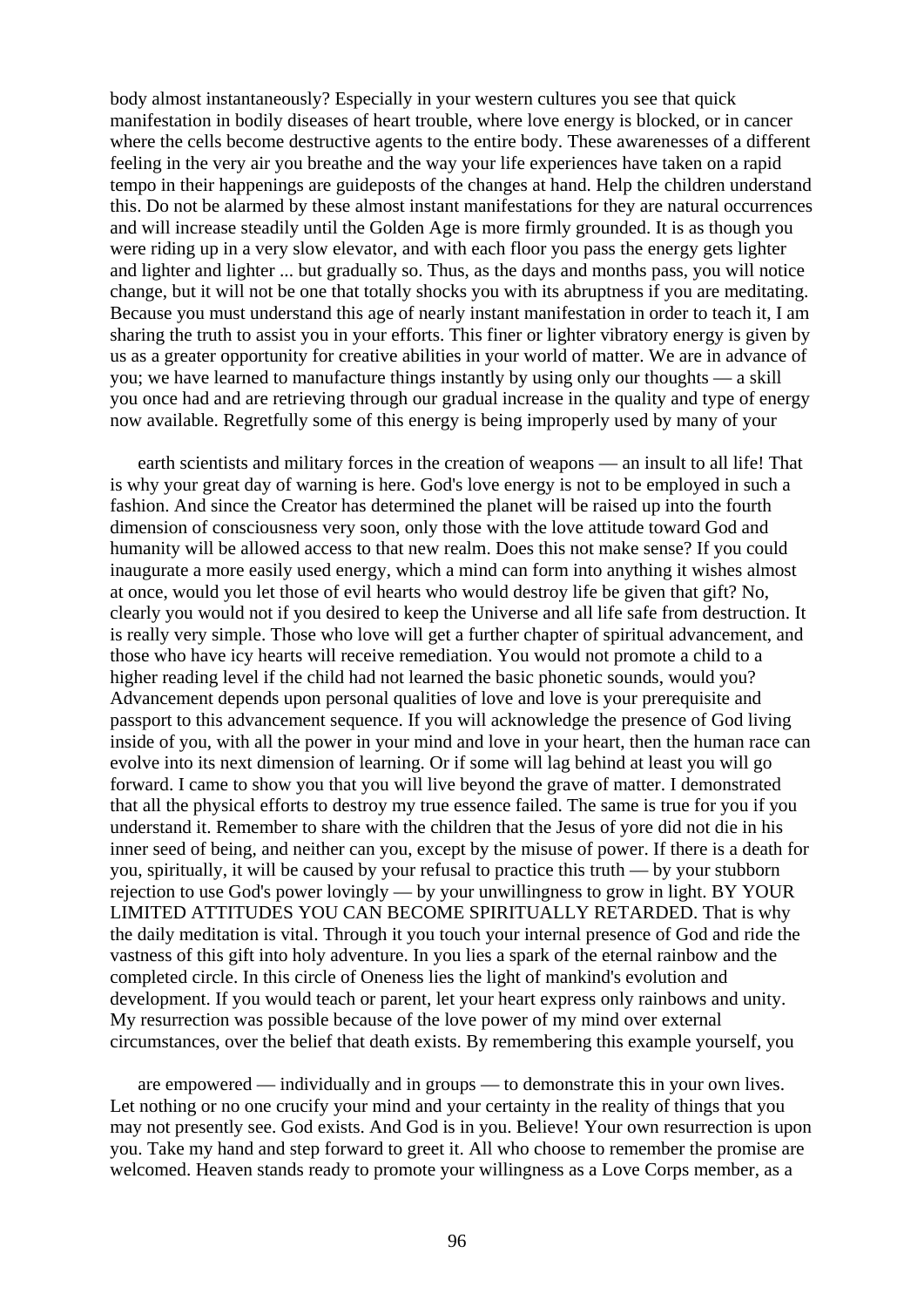light bearer, and a worker for truth in this Golden Age. Singing our new song to that ancient melody of love, we go forward together in joyous security. What else could a soul created in beauty ever desire? Peace, dear ones, for you are as God created you and in this promise you may totally trust. Please tell the children for me that they are precious drops of silvery gold delights shining in sunny countenance on the surface of the planet earth who is mother to all lifeforms upon her. And they also have a cosmic Parent who is traveling now on beams of sunlight to make you all a wider homeland to, which they, and you, will happily journey one day soon. Tell them they are children of eternal light and exquisite joy whether they travel upon Mother Earth's soil or into the far horizons of the cosmos itself. As you hold the children close for me, remind them that their name is love and

that love is their permanent passport for starlight voyages yet to come. Please kiss them with a rainbow's joy as once on earth I touched the faces of those I loved and embraced them with the light of God. And as all of those in the heavenly dimensions reach to hold and support you, family of mine, take a kiss and an embrace to cheer yourself too, for all the times you were not held and appreciated and adored for the nature of your true self. For it is love you each need as life food above all else. For this purpose humanity was born. Then accept this pure and certain gift heaven brings, and let us all rest together gently enfolded in peace that has the taste and feel of spring.  $\wedge$  For a new day comes into your hearts and Spirit will lead you even deeper into the mysteries and abundance of the Father/ Mother's blessings. This alone is education! Take heart, my brothers and sisters — family of man, family of God — in the certainty that we are truly One although temporarily separated. May celestial rhapsodies accompany your innocent dreams and meditations during this night of your long sleep, until you awaken in a dawning of reunited hearts and minds - until you awaken into the unsullied purity of peace. You have our love, dear ones, forever. In the Creator's name, amen.

## 1994/1995 COMMENTS

Because so many things I have shared will affect the way you parent and teach Earth humans, let me remind you that love and respect are your tools for preparing the children for the future they have chosen here. Your foremost task then, is to allow them their soul purpose and to raise them in an environment that is based on strong ethical principles such as compassion and concern for all living things. I encourage you to accept that you may, through meditation and application of divine principles, raise your own consciousness so that you can teach from a higher level of awareness and wisdom. This will one day be a societal requisite for parents and teachers, as it is on most other galactic human planets and star systems. As you may have read in You Are Becoming a Galactic Human, other human parents are required to be well-trained in this most important task of child rearing. In the same way, those who counsel and teach must meet extremely high standards before they are allowed the privilege of guiding children in the tenets of cosmic life. Today, also, you

are to realize that Earth children are becoming more telepathic and may be able to use abilities previously termed "psychic" as a normal development of their higher consciousness—talents you may not yet have. Again, you must prepare the children for their roles as caregivers and stewards of Earth. They must be taught that their relationship with all of life is a holistic bonding that must be respected and maintained. The human tendency to abuse the planet and greedily use up natural resources must be reversed. You parents and teachers need to accept that a probable meeting with similar appearing humans from other galactic locations will likely occur in your children's lifetime (and yours!). So you must release your own fear and limited perceptions about the existence of other forms of life. We will appear to you, spiritually, prior to such meetings, however, for there are both familiar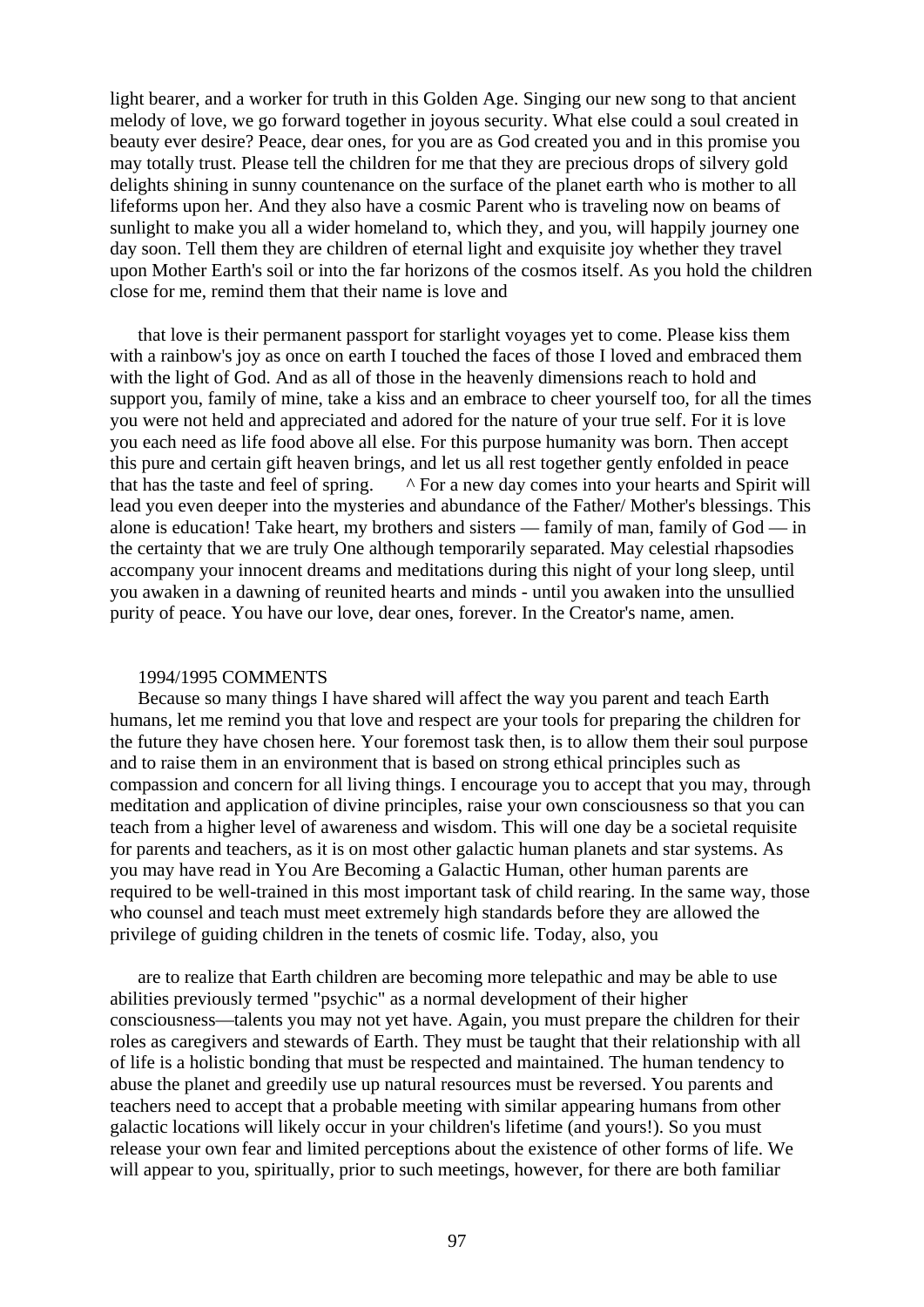galactic humans — and other conscious lifeforms that are not of the human species, which will look quite different in certain respects — perhaps as shown on "Star Trek" programs much of, which we have channeled to Earth. Because humanity's present mutant genetic condition encourages ignorance and many negative aspects of lower consciousness, I commend these infants and children into your heart and souls for safekeeping at the very highest level of your own increasing consciousness. Only in such a safe and caring place will they find freedom of expression until you have all come home to us very soon. Even as I have called you to awaken, I am joined by Archangel Michael and other great beings and essences who are also calling all light beings back into the shepherd's fold, the Father/Mother's protection. Then teach only love, beloveds, for as I often say, "Love is what you are!" Then do I ask you, as our Love Corps emissaries and earthly ambassadors, to serve the light and teach only love and wisdom to the precious souls you call children and adolescents. Those brought up amidst drugs and the violence of media and TV programs are in great risk, not only for their own souls, but as future parents and teachers of the next generation's round of higher consciousness. They must be helped, dear ones. They must be helped! Please do your very, very best for them, which will give everyone great joy! God's love and wisdom be yours, forever. Amen.

# Enduring Endeavors

There are no endings in Spirit. And these last remarks are not in any way final, because I am still growing and learning, even as you are, for all life expands in the endless creation of God's nature. Since growth is the only evidence that life exists, you constantly choose spiritual life or death by your willingness to transform your limited consciousness into the grace of a broader reality. To assist with that greater transformation in humanity's reality, I hope the offerings of truth I have brought will support your desire to become more peaceful, loving and joyful as you go toward your heritage with certainty and true companionship. I hope that by identifying these errors of past thinking and showing you the promise of a new day, we now hold a common understanding from my heart to yours. Then let me highlight once more what I wish you to know and share with others, since I promised to tell you what the Love Corps and light workers of the planet must do in the time remaining. Beloveds, listen to these responsibilities once again and proceed into the world filled with both light and certainty in your step, your hearts, your minds. Live every day, use every thought as if it were your last. Leave no kind action or peaceful thought unexpressed. Meditate daily and listen unceasingly so that, through the holy power granted to your soul by our Creator, you will know the actions you should take each day. In your jargon, stay tuned in! That way you will never be afraid or wonder what is going to happen. You will be told, as the elect of higher consciousness, what you are to accomplish and with whom you will be working. A weekly meditation with others is also necessary -- for these groups of light workers sitting together will make the task of your continuous communication easier and more supportive. Moreover your own body will begin to glow from this increased energy amplification. It aids your own enlightenment or return to God identity. c. Join with others to influence your national and international governments to embody the ideal of peace in all that they do and intend. Spiritual people often ignore the everyday responsibilities of citizenship but this must change.

It will take every loving person on the planet to swell the voice that speaks to government. Do all you legally can to demand peace at every level of life. I affirm that if you will do these things and do them willingly, with dedication and determination, you will likely be among the Golden Age dwellers on the planet earth during the thousand years following the earth's cleansing. This will be a time of great opportunity and joy, and I pray all will hear the call of their inner voice as it tugs their hearts reminding them to answer their Creator's call, if they have not already done so. Do this in remembrance of God and of all the religious teachers of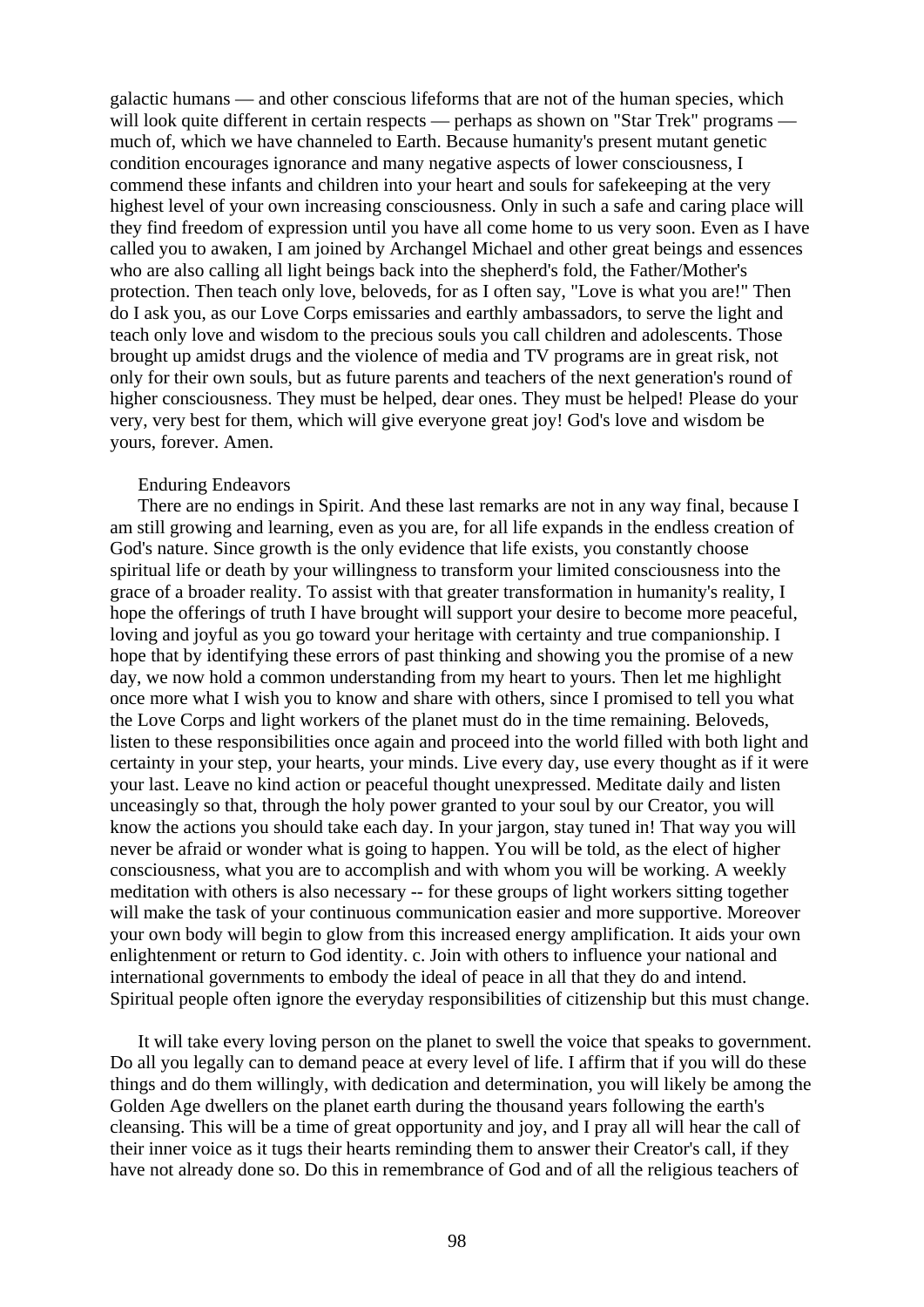this earth, and we will one day stand together in the great festivity and joy that is yet coming for those of pure mind and heart as demonstrated through everyday action and behavior. Christians, please give up your complacency and self-righteousness that Jesus is your savior and you need do nothing more. Right actions balance out past negativity and regrettable deeds and teach you usefulness and service much needed in the galaxy. I tell you I can save no one who will not change! Moreover, I can save no one who clings to past memories of me as if they were today's truth. Only your own thoughts and actions can save you. The Jesus you knew in biblical times has grown into a more powerful and important teacher than before even though the message brought to you then is the same as now. LOVE GOD! You must acknowledge that a force greater than all your bombs put together has an energy system to rotate your planet daily in a cradle of rhythm and harmony. Honor the Force, which brings you into contact with both sun and moon and the starlit heavens of your own 12th Universe. It is time to say it again so there can be no misunderstanding. The majority on earth are spiritually lazy and have allowed a few minds to conceive of evil beyond description. Further, you have allowed a small number of maniacs to guide your destiny and to bring you to the possibility of nuclear destruction from, which your physical body will not survive. You are committing cultural suicide by your own indifference to the few who take power and rush blindly into technological doom. TECHNOLOGICAL DOOM! Can you not perceive this from your TV news programs, the radio and your newspapers? Have you no sense of what you are allowing to happen? Now let me be a true brother to you and a World Teacher who would

have no one lost. Peace is a choice. War is a choice. Your human consciousness is choosing the path of physical demolition, and unless you begin at once to cooperate, I cannot save your body — nor will God — for you have free will to create your own world and live out what you have created. GOD HAS LITTLE TO DO WITH THE CONDITIONS ON YOUR PLANET. YOU HAVE BROUGHT THEM TO YOU BY YOUR OWN THOUGHTS, ACTIONS, AND DESIRES. You live in a world of matter where the events happen through your own past and present volition. Therefore, by your FREE WILL look to see what you would have. And if you do not like the present train of events that bring me from the Creator to clarify your position, then it is you who must change them. I will do all I can to assist, for there is a small core of spiritual light bearers already on earth trying desperately to turn the tide of darkness and to reach those uncommitted souls who tranquilize their way into emotional denial. Using a vast array of escape activities such as alcohol, drugs, food, TV and other pursuits to ignore the present danger and the responsibility to do something about it, the mass of humanity still lies asleep. It must be awakened! I brought you grace 2,000 years ago. That is, I guaranteed that if you were willing to return to the Spirit of The Christ, which is eternal truth ... and if you would set a personal example, not of selfrighteousness, but of unconditional love and caring ... then I could assist. And help I will if you agree to do your part. Because of the plans our Creator intends for this planet, we have only a short time to create a more peaceful and harmonious earth. For the black blanket of egocentricity and irresponsibility chokes the earth upon, which you walk. Wake up and come into the light where you belong and where your Creator would have you be. State your preference and live its tenets. The balance of energies is so critical at this time that the immense rescue team we are using to send out huge amounts of light will fail if you do not respond. Now, some have already made the changes I ask. And it is to you, my light bearers, that we pass the wand of power and encouragement. You are the leaders of a New Age and a new civilization. Proclaim the truth of love most surely, but be the love as a model for those who cannot understand. This is your true calling. To be the light. To be the love. To stand, as once I did, in spreading the word of love to the minds of all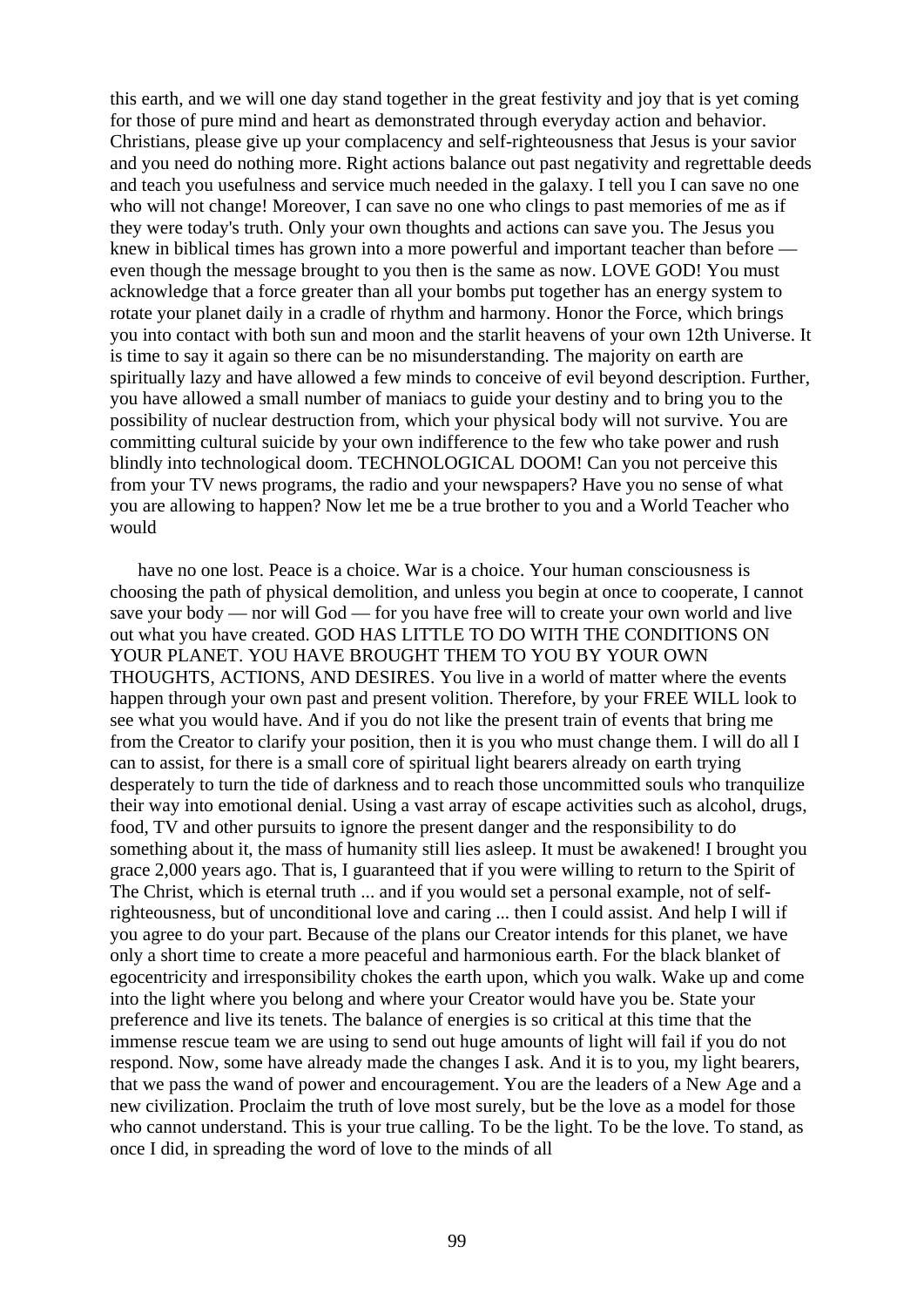children, men and women. Since no stone will be left unturned by those of us in the heavenly realms to awaken all of humanity in this critical moment, we need every soul to remember its true nature and take command of this planet in the name of peace. We need a Love Corps marching in peaceful measure. We need earthly angels to practice the truth of mind and heart. We need a savior - and the savior is you collectively. Together you are the savior and this is your most opportune hour. Behave like the savior NOW for the stage is set and the cast is called. Your planetary play is in the third act where the forces of good and evil have been long battling, and for the moment it looks as if the good force is not doing well. Yet help can come to reverse the situation if you will but create it by meditation and follow it with heartfelt action. Mother Earth, your heroine, awaits humanity's support as her hero in this drama, and her hero is all of you collectively. The problem has been humankind, and the answer is humankind. You are both villain and hero. End this duality and speak your last lines. It is the hero's role to take the final bow and to receive approbation in a garland of spiritual appreciation, acclaim, and applause. We, your audience of heavenly hosts, will walk forward with you as your last act in the drama is called, sending mighty streams of energy to back your motives. Who will walk with me and with all the magnificent ones of heaven as hero and heroine go forward to greater love? It must be your soul who leads the way for it is the soul's mission to gain. It matters not your size, age, color, or condition. All are needed children and adults. Peace is for all. Love has never met a stranger. Before the curtain comes down, let us march into the light with heads high, hearts infused with love, and peace our only goal. Earth will herself be rescued and kept alive no matter what happens, but those beings of hatred and war will not remain here spiritually to see the planet's future adventures. I, that one called Jesus in the olden times, am with you ever anew in your present situation and in your present plight. How many times I have carried you and your burdens, as have other unseen assistants who lighten your load with love. But this is a spiritual showdown, a time of separating those who love God and those who do not. In the last act of the play, which role, which part, do YOU choose? For choose you must. Even by refusing to say yes or no is your

choice announced. As I have explained, you must meditate regularly on an individual basis and then join the power of your will and love with others in a quiet time at least on a weekly basis. In this way additional light can be given to fill the very genetic structure of your body and carry you higher and higher in the vibrational consciousness called love and wisdom. Joining with others in small groups increases the light of your aura, or energy field, but in addition you will have a sense of community, a community, which may not be composed of your blood relatives or usual circle of friends. You may even find that your new spiritual family becomes very dear to you in a short time, because these beings match your soul vibration and the bonding, which you can feel with them may exceed that of the usual love relationship you are used to having with family and friends. There will be exceptions, of course, but I urge you to recognize that generally this will be a natural progression as you join these high, loving energies together in meditation. If you can do this with your family and friends, all the better. But fail not to allow this shift of love to others who have previously been strangers. Why? The explanation for this is simple. Like attracts like. This is a law of the Universe. As you raise your energies through daily meditation, and by sharing this greater awareness with others, you will reach higher and higher realms of soul communication and possibly mental telepathy with those like myself who await your increased ability to form the communication link, the system of contact with goodness wherever it resides. The Golden Age of, which I have spoken is that time when the usual solidity of things on earth must change. What has been invisible for thousands of years in Spirit, or as heaven, will become increasingly real to you. Your usual physical senses will be expanded and will flow into awareness of things unseen, things you previously could not imagine or reach. This ability to flow ever deeper into spiritual awareness may seem strange to you at first, but I assure you,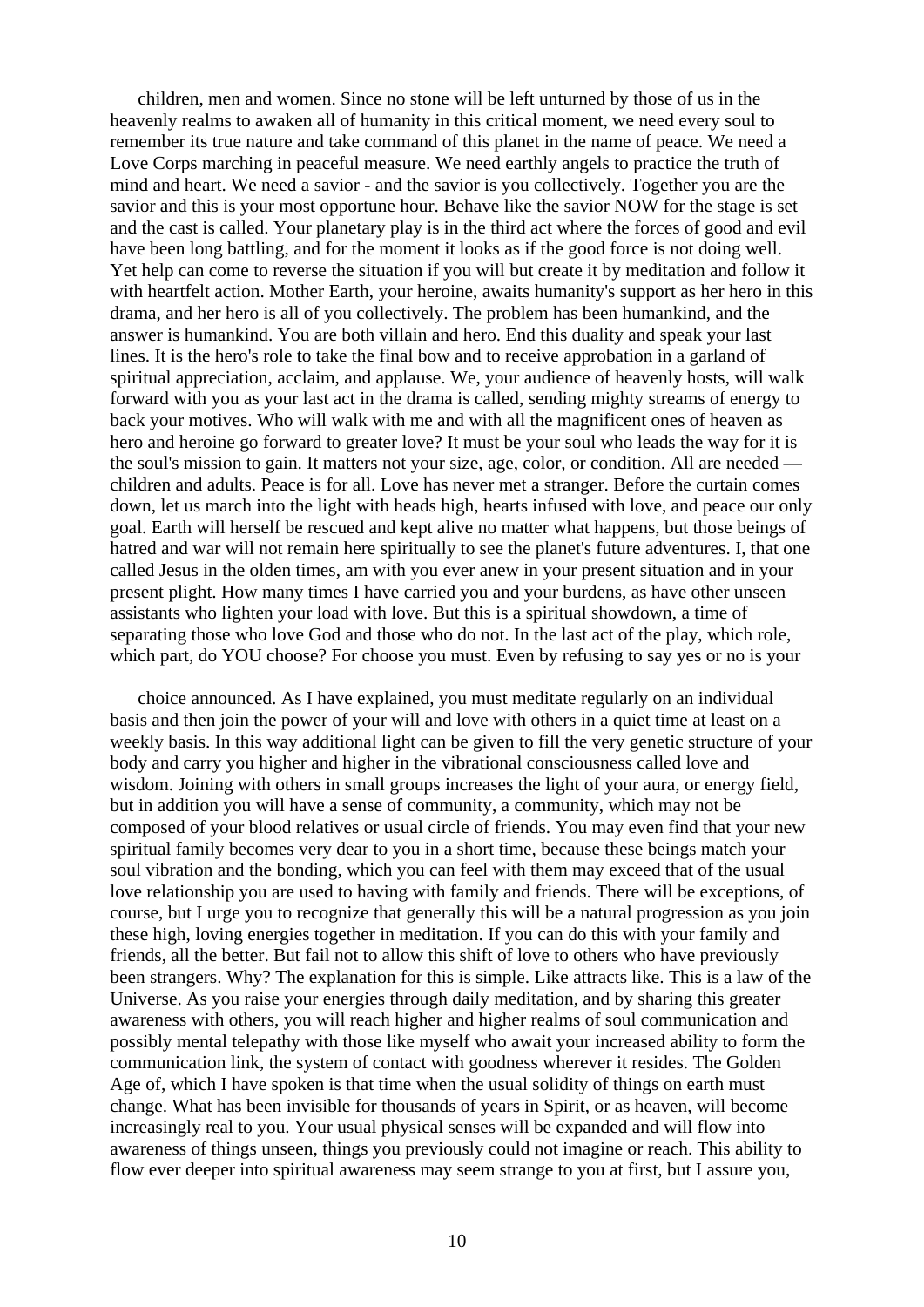beloveds, that it is necessary and will quickly become your usual way of behaving in this world. Remember I said that you should be in this world but not of it? This was my meaning. You are here as a physical body but you need not be weighted down by its mere physical senses. You will be gaining the higher senses of knowing, hearing and seeing what humankind has lost during the past eons of descent into

lower and lower vibrations in the material world. To know directly from the cosmic realms is the greatest experience of all and many will achieve this sensitive, intuitive state. Some will learn again from masters of love in formerly invisible realms — places you will now be allowed to contact in the New Age if you demonstrate love and serve the one supreme Creator. What a gift! What a joy! Please realize that these invisible realms of love, truth and light will be reserved only for those light workers who choose it and earn it. Those who do not make the daily investment in meditation and weekly sharing with others will not gain the increased level of opportunity and spiritual improvement it brings. Committing to these two simple deeds will bring the greater gain. That is why commitment is urgent. Without daily contact, the new communication pathways cannot be built and the personality will be left in darkness when others will be leaping forward in their ability to intuit and know the will of God by soul guidance. Be assured that the time and commitment you make will bring you great rewards, for there is truly a plan in heaven for humanity's growth and spiritual evolution. It allows the serious spiritual student to develop more quickly now and to reach heights of love and inner peace that would have been impossible even two or three decades ago. This is our gift to those of humanity's ranks who recognize their goal and move onward, fueled with this increased energy vibration and light. You are coming into this Golden Age of the thousand years of peace, my dear ones; therefore, get your birthright in order by creating the only passport required — your demonstration that you are light and light is what you choose. Your meditation times will build this communication link of light and higher energy vibration, which can never fail you once the link is forged. Join us, then, for a supreme moment in human development. Contact your own internal spiritual teacher and your soul, who can then act like a gigantic switchboard to keep you in touch with the unseen beings like myself. Remember that you must build this communication system from earth to us. We can provide the plan, but you must choose and carry it into fruition. This is the only way you can be "saved" or born into the kingdom of God. Follow me in certainty about this. Build your spiritual bridge to us who wait in love and who desire to assist your becoming the resurrected ones that my

earthly visit 2,000 years ago described and dramatized. Become what God envisioned for you. When enough of you light workers have joined together to unify the positive love force on the planet, much will be possible in the realm of mind where all creation begins. Here, where the energy blueprint of manifestation is formed, one and one equal a sum greater than two ... and when two or more are gathered in conviction and agreement, that creative power increases by an exponential magnitude your mathematics cannot really express. By thought alone, by pure intention and feeling does creation cast its pattern onto the etheric life web, which holds space together. And here, in that tiny web of refined subatomic structures, which your instruments yet fail to totally expose, does infinity sweetly coax a finite reality into form. I once asked my disciples and apostles to follow me, so they could learn and share this same truth with a very unsophisticated humanity. They were few, yet the impact of their teaching about the nature of God and the love principles upon, which the universes are built have not gone unnoticed or unheeded in spite of their own limited understanding of my purpose. Only through love could even they grasp a hint of how life began and how it continually expands beyond itself, ever growing and flowing in pure joy. Today's churches must change. They have deified me instead of encouraging each child of God to go into his/her own inner soul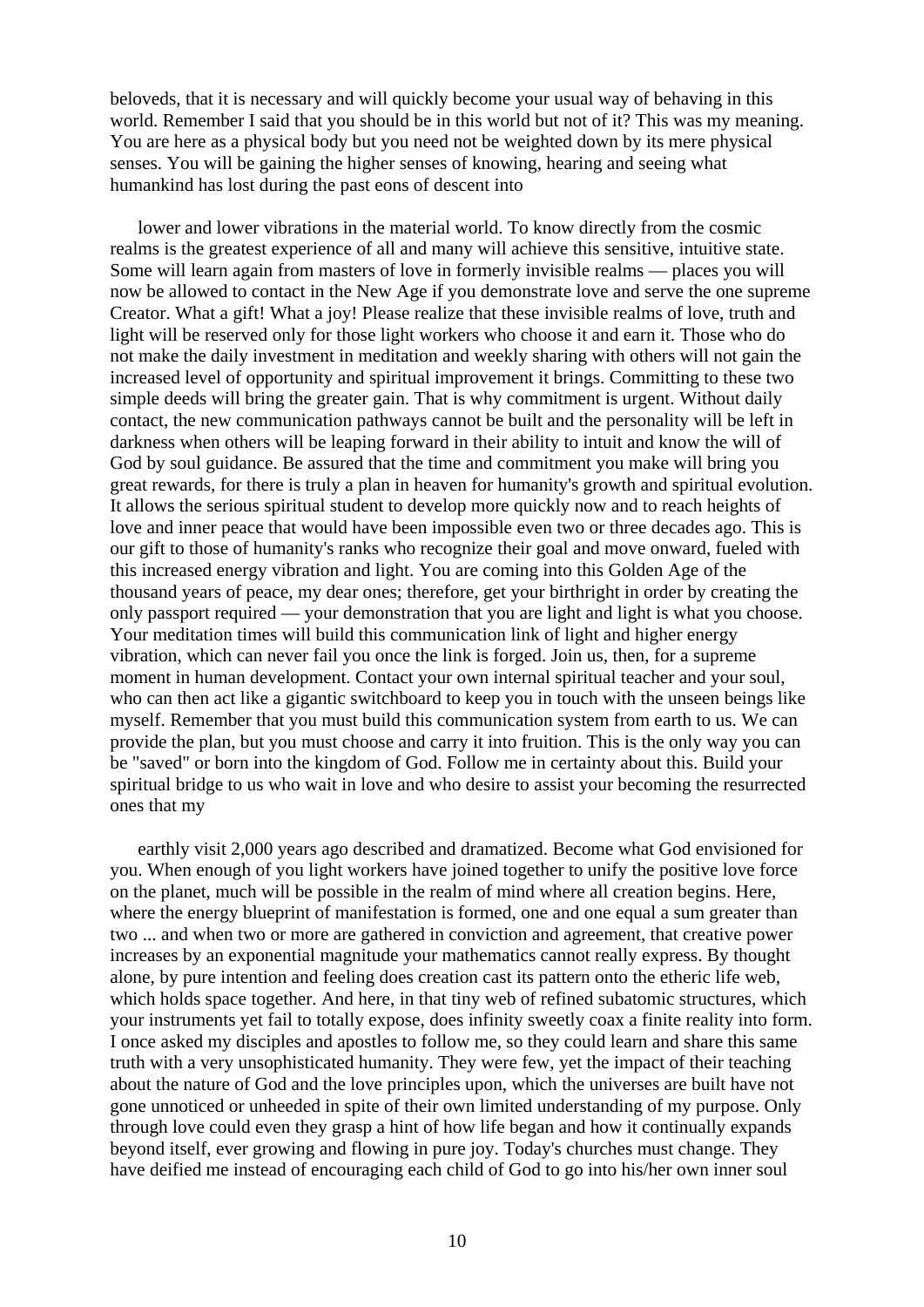sanctuary and bring forth God's empowering energy, which could then be joined in concert with others of like intention. Today I advise you that any church official who does not drop meaningless ritual and lead its members to quiet times with their souls must face the effect of this behavior. Then each of you must meditate daily in the inner recesses of your being to forge the tools of communication to, which all are entitled, not just a select few. By meditating you can live God's commandments more easily, especially LOVE GOD ... LOVE GOD WITH ALL YOUR HEART, MIND, AND SOUL ... AND YOUR BROTHERS AND SISTERS AS YOURSELF. Therefore, by the power of God and many compatriot world teachers who join me in this New Age effort, I call forth the holy God power within you to hear this message and bring you into the Golden Age as a bright and shining example of the new life all can have through willingness to accept the love we offer. God smiles on our mutual opportunity and

committed endeavor. When the light workers begin this mutual journey into a new time and a new spiritual experience, discipline is required. This is the test of your soul, then, to strike a bargain and keep it. Remarks such as "I don't have time" or "I'm too busy " are merely the workings of your egotistical personality, which keeps you in a place of separation from the Creator, from heaven. I assure you that if you meet us halfway your destiny as light workers in the Golden Age ahead is affirmed. But I cannot save you from your lower self, that little limited part, which prevents your greater good. Through your disciplined mind you must take time to experience a quiet meditation period daily. This private time added to quiet times once a week, joined with others in a group situation, will reinforce and further fuel your spiritual progress and growth in the light. I have told you that you are a child of God and that your recognition of this fact automatically makes you a member of God's Love Corps, a chosen light worker. It matters not what religion you have held, if any; it is only your willingness to be useful, to serve ... and your willingness to learn ... that count now. These are the only two criteria of the Love Corp volunteer's commitment. If you are willing to learn and to serve, then I welcome you into that far-flung body of noble souls who desire your Mother Earth cleansed of the negative thought patterns of death, destruction, and harm to other lifeforms perpetuated by humanity. This is earth's time of transformation so light workers you must be unless you would become spiritually retarded. This is the time when the Creator has required there must be peace. That word is my commandment, and also yours. Without peace the earth will be in pain and chaos. I do not seek to frighten you or make you fearful for your body. (Those who believe in God, and the lesson of resurrection, which I brought to humanity 2,000 years ago, will understand that the loss of your body is not the vital issue anyway. The condition of your soul is!) Yet the present situation is critical. Let there be no mistake about what I am saying. In times past, when mankind perpetrated destructive acts, the planet had to be cleansed in order that a fresh start could occur. And it is this experience you are about to face. There has been so much hatred, so much war and recent invasion of space that another cleansing time will occur on the earth before the end of the 20th century, unless humanity

does a rapid reverse to peace and only peace. You must realize then, that the time known as the Tribulation is upon you and upon the planet now and that this is a last, urgent call to all of you, my brothers and sisters, to wake up, accept your soul responsibilities, demonstrate peaceful thoughts and reactions. Each one must go forth into the world shining in the splendor provided to you by God before man was. You are the light of the world, remember? When you have been weak, helpless, and impoverished, you have allowed the military and governmental agencies to carry the germs of war and the seeds of hatred into possible world annihilation. In this last great upheaval of the results of humanity's evil to itself, called "karma" or cause and effect, be sure you stay in daily contact with your soul. You are the saviors of mankind, and it is only through your efforts at this hour that earth can be saved.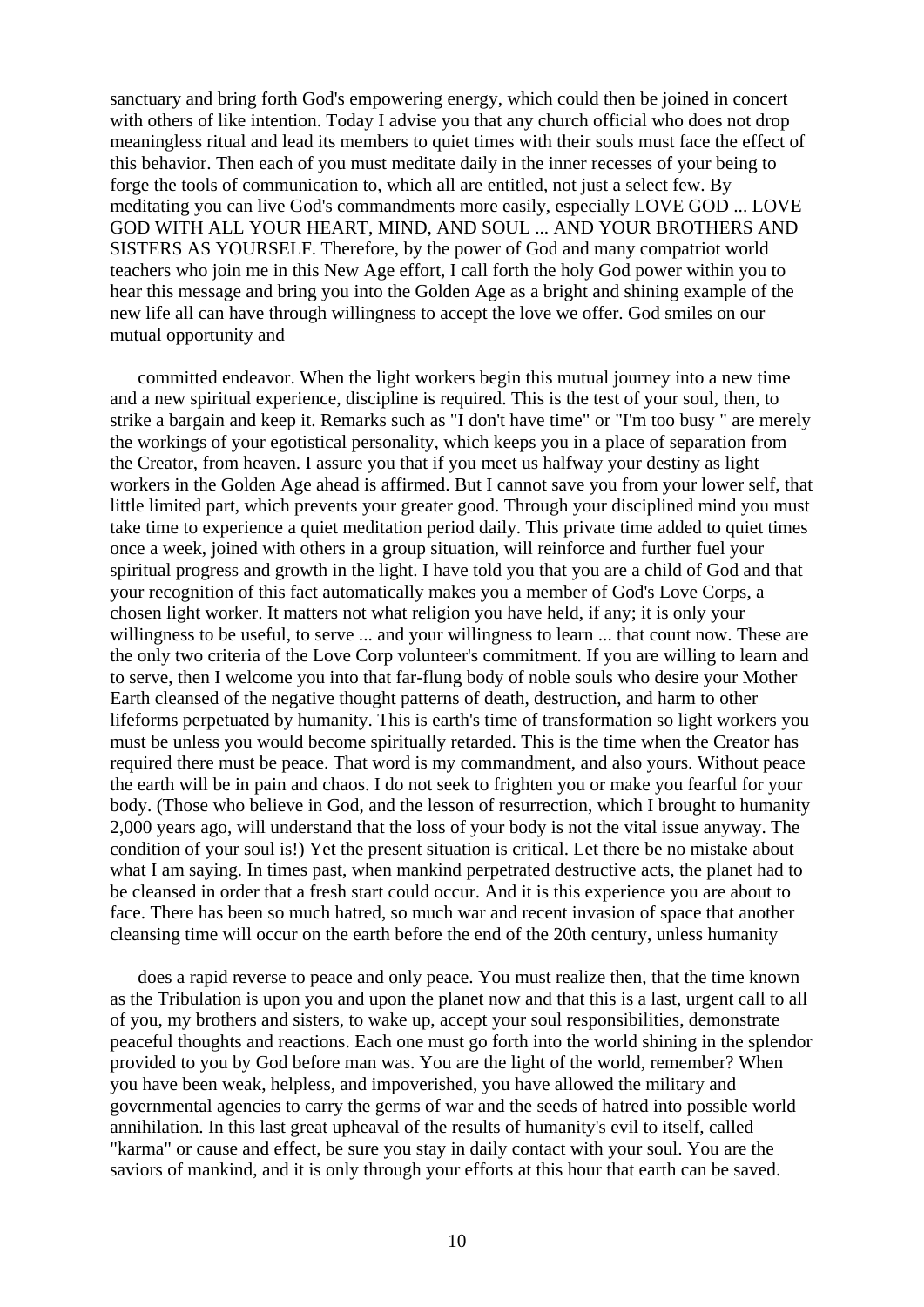Many hearts have prayed to me and other spiritual teachers of all religions saying, "But I have done nothing evil. Why would this happen to me?" The answer is very simple. ALL HAVE ERRED IN THE PAST BY NEGATIVE THOUGHTS. None has had only loving ideas. But those souls willing to serve and spread the light now will be advanced to a higher level of consciousness than those who are not willing to help. Then, if earth changes are required, only those who are of the higher consciousness will be brought back for the thousand years of peace. When the beloveds of God are returned to this new time and place in man's spiritual evolution, and peace on earth is established, can you not see the result of this? A clean sky, a blossoming planet who is loved and nurtured, minerals and plants and animals protected, and human lives joined together in love, not possessed by power and viciousness. You cannot know how much we all desire your awakening from the thoughts of violence, which you have committed in your mind, one to another, and how we wish to dispel these aggressive thoughts that have accumulated in the band of invisible light around your spinning spaceship earth. I tell you it is now choked, and your life continuance is endangered! Yet anyone who chooses to awaken can still do so with the least possible pain and suffering. Know that I am joined in this project by the teachers of all times and places — Krishna, Buddha, Moses and other prophets of the Old Testament, Mohammed, and thousands of others from around our Universe who stand together to provide the support that the planet

needs. You must understand that our present efforts in humanity's behalf cannot be continued with this intense priority indefinitely. There are other activities in the Universe, which demand our energies and attention. We will never leave you comfortless, but this is the time to take full advantage of God's unprecedented special aid to earth. There are many on the planet who truly believe in no God, and I say to you now that if you have not believed because of the hypocrisy, which you see practiced in churches, you must nonetheless make every endeavor to think and act in a loving, caring way to all you meet. Otherwise, your lack of concern will later weed you out of those light workers identified as the so-called "chosen people." Be certain you hear this statement. No one will be allowed to return in the next thousand years who has not demonstrated in a daily way by action and thought that they are God's love personified. None of you who do not extend yourself to your brothers and sisters or do not influence the power structures on the planet to practice peace will be returning. Because of your free will, you have the ability to do what you will but that freedom has been your nemesis. Therefore, I urge you to quell your doubting minds and selfish personalities and place your attention only on what is reverent and peaceful at every level of life. Whether you call yourself agnostic or are a member of some religious body is not the issue. The issue is your demonstration that you love God, love peace. You must demonstrate this love. Must, I repeat, over and over. You must do this - not in remembrance of the one called Jesus — but for your own immortal soul's progress. I, The Christ, can do nothing to save those who do not acknowledge and demonstrate the truth of their inner beauty. Christian, hear this. You who believe you are born again yet act self-righteously superior had better evaluate your state of purity and surrender your attitude to one of true service and assistance during this time of Tribulation. Let your test be how well you can truly love all and try to assist them. Judge not. The cost is high. Long ago other spiritual teachers issued this same invitation to humanity. But because of free will, most did not choose peace. Now this clarion message goes forth again. CHOOSE PEACE! "Many are called but few will answer" is the result of humanity's stubborn, unrelenting insistence on doing things his/ her own way. I ask you, "Has this brought you the world of peace and love and joy

, which you want? Or, is your life now filled with the threat of nuclear catastrophe and possibility of earth's destruction, not to mention damage to regions of space?" This new call to humanity lies partly in the hands of our Love Corps and only a short time remains. Join me in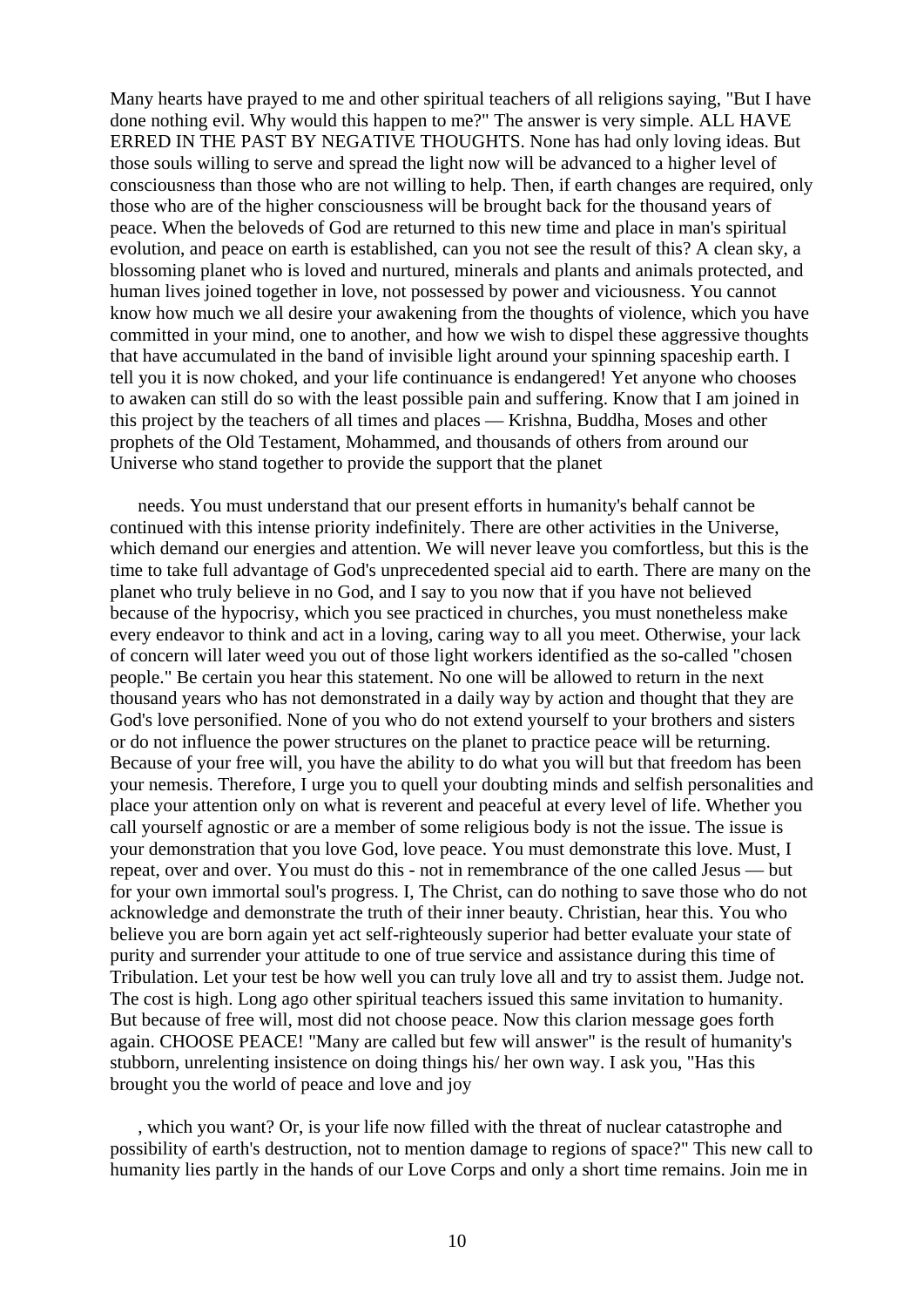doing all we can. As of today every soul is notified of this opportunity of spiritual growth, self-knowledge, and service. Reserve your place in the Golden Age by your commitment now, whatever you have done before. Are you not weary of separation from those who truly love you? Are you not ready for peace and joy at last? In summation, I open my heart and send this message to all who will receive me in the inner sanctuary of their souls. The blessings of the God-of-All awaits you, my brothers and sisters. Accept them now if you haven't already done so. Begin your meditation times immediately and cease them not. Let the light of love shine on this tiny blink in God's kingdom where your neighbors in space watch this televised episode of a unique earth drama called "Will Humanity on Planet Earth Survive Themselves?" You are the producer, director, and cast in this play. We in the higher realms have created this hero's role and offered our assistance; the rest is dependent upon your individual and group endeavors. Even though the time called "the Tribulation" is an apparent ending of some kind, I have told you there is no ending in Spirit, so do not expect to have an experience, which totally ends life. Remember always that God extends ... extends ... extends ... and therefore so do the star systems and the universes and the galaxies ... and my dear ones, so do I and you! Do not fret about how it began and what God is. God is breathing or extending out and then will breathe us all home again to enjoy our spiritual banquet. Merely trust that there is a plan of great promise and joy for all who choose it. Trust. Believe. Without trust you are in peril! In the name of all things holy and beloved of the Creator, then, I invite your participation in these years of earth's transformation. You have been presented with the reminder of an opportunity to embark upon the greatest spiritual adventure of all times, the preparation of planet earth for her own growth to true purpose. My hand is outstretched to you, my heart sings with the promise of your opportunity to shine as a bright star in the Creator's heavenly diadem. Will you not join us and your fellow light workers in this final attempt to bring peace

to the world? Even if the majority will lazily ignore the summons, and an active portion seize war as their mode of life, the New Age will be in full force by the turn of the century. Your three choices today are whether you wish to learn and serve now, or later under pain and suffering caused by spiritual procrastination, or not at all. Therefore, I recommend you step forward to your destiny in the light now where you will go forward with mighty companions in Spirit, for we in the greater realms truly love you and desire only your good. The Golden Age is a time of group action for the benefit of everyone ... the actual living and demonstration of love and wisdom beyond the individual personality level. For this reason, group meditation is necessary and must be done either in churches, elsewhere with other organizations, or with your own friends. God is with you, children of creation, souls of an expanding tomorrow. We have gone to prepare a place for you, but it is your own will, your choice, which determines your rank henceforth. All is prepared for this magnificent band of light workers to join together under direct revelation. However, only your commitment will bring the power into you and through you for your own advancement and for service to humanity. Then cradle the wounded hearts of the lost and suffering ones and wherever you are guided let your words and deeds honor their true identity. For are you not the representative of Spirit — the envoy of love on earth? Give the love you have received, then; teach peace. This planet earth needs your healing presence as does all life upon her. Shall we linger in a moment of bliss to empower our noble intention? Shall we feel increasing ecstasy as love's melody fills our hearts with memories of what once was and will one day be again? I, THE CHRIST, WORLD TEACHER, DO HEREBY CALL FORWARD ANY SINCERE PERSON ON PLANET EARTH TO BECOME A LOVER OF GOD ... A LOVER OF YOUR PLANET EARTH ... A LOVER OF YOURSELF AND ALL LIVING THINGS THROUGHOUT THE OMNIVERSE. THIS PLANET NEEDS VOLUNTEERS FOR A LOVE CORPS TO BOND IN UNIFIED AND ENDURING ENDEAVOR. WILL YOU JOIN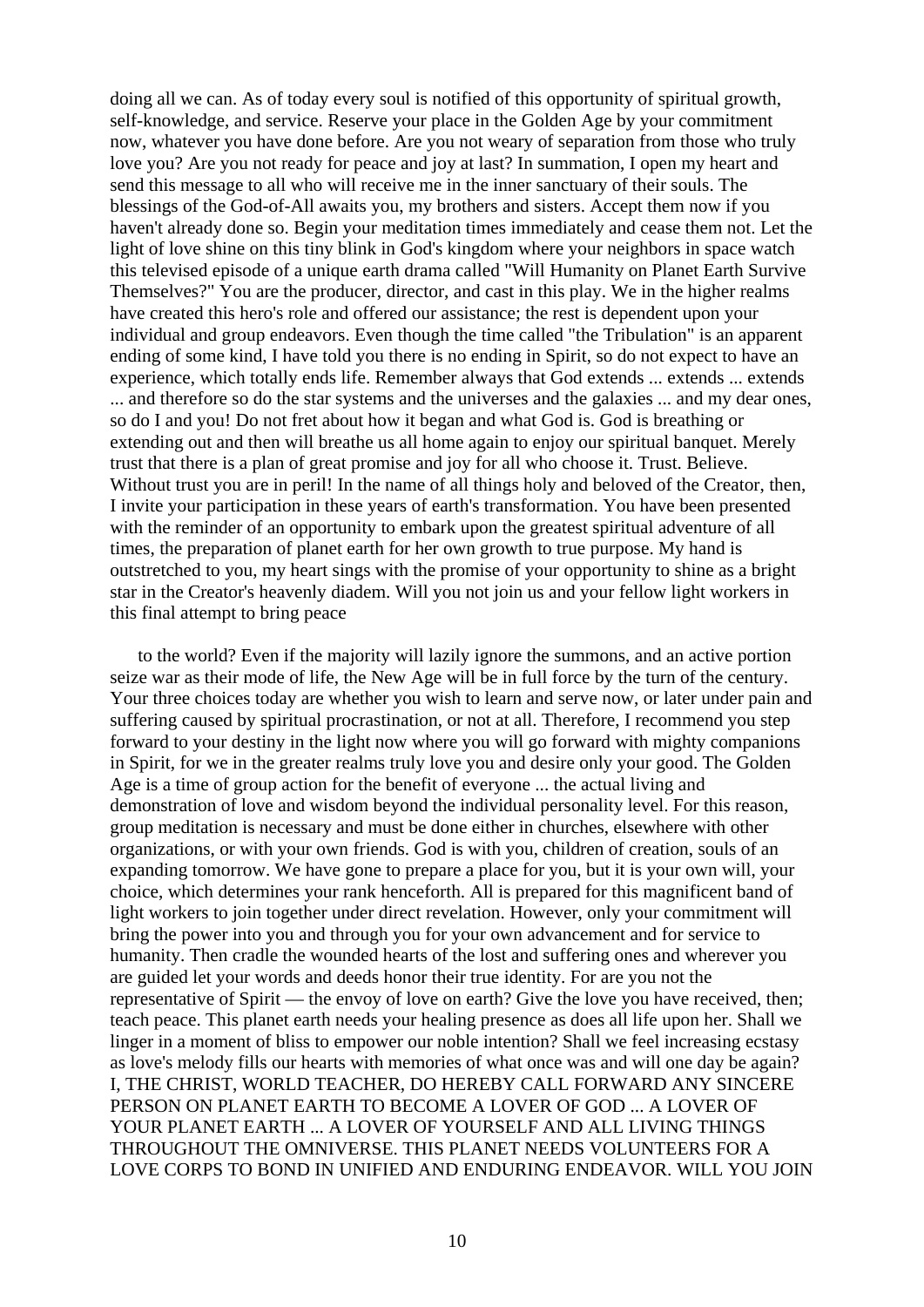US OF HEAVEN WHO ASK FOR YOUR ASSISTANCE? WILL YOU MEDITATE DAILY AND SHARE YOUR LOVE WITH OTHER MEDITATORS WEEKLY? WILL YOU BECOME ONE WITH GOD? IF SO, BY THE POWER AND AUTHORITY OF MY ROLE AS YOUR WORLD TEACHER, I DO GRANT YOU THE FULL SUPPORT OF HEAVEN IN YOUR

RESPONSIBILITIES AS ENVOYS OF WORLD AND UNIVERSAL PEACE. KNOW THAT YOU ARE, HENCEFORTH, NEVER ALONE, AND THAT AN ADDITIONAL PERSONAL GUIDE OR TEACHER WILL BE PROVIDED YOU WHEN YOUR MEDITATIVE COMMUNICATION SYSTEM IS LINKED TO HEAVEN AGAIN. Although I am the risen son of God and present world teacher to the planet earth, my greatest role is that of being on the Gold Ray (Christ Consciousness) in this 12th Universe. Therefore, I attend your planet now where I am joined by a mighty creator called the Silver Ray. The Silver Ray, twin creation to the Gold, has created all sub-rays and has brought earth both the color spectrum of the rainbow and the glowing nighttime reminder of God, your moonlight. The Silver Ray, the Great Ray of Hope and Healing, has volunteered to ease the subconscious pain and the soul memories of your 8-million-year-long negative experiences so that there will be peace on earth at last. You will hear this great yet gentle healing energy call you forth to revere God and all of life. In the miracle of our combined power and nurturance earth's light workers will thrive as never before, both individually and as planetary citizens of a galaxy that draws them into deeper knowing and service. May this clarion announcement of God's presence here thrill the slumbering vibrations of your soul as the angels and spiritual masters join with us to touch your life with hope. REJOICE, and welcome this silver creation of God, the Great Ray of Hope and Healing in your 12th Universe, who has united

with me in this time of awakening. Now your soul can finally sigh out its ancient sorrows and drink from the mystic well of peace. REJOICE, because of this extraordinary spiritual opportunity, never brought to earth before. Again, I say "Rejoice," for this is the highest gift any planet can receive from the cosmic heights. Join us in this hour of unprecedented participation to save your garden planet, and humanity, from the destructive course being enacted on earth today. I now leave you to the inner spirit of your own knowing. But, I invite you to join me, the Silver Ray, and your teachers of all times to go forward with earth in that blazing glow of infinity that is ever expanding in its intensity and purpose. You are the lovewisdom pattern for the Universe. This has been your constant, but usually forgotten, responsibility. It is time to awaken. Let Love Corps volunteers and all men and women of goodwill join together in this final gathering in this most profound of enduring endeavors. So be it, beloveds. AMEN.

#### NOVEMBER 17, 1986 ADDENDUM

Effective this date, citizens of planet earth are granted an additional two years of intensified support by the spiritual forces because of their peace efforts over the past 18 months. Therefore, please expect a noticeable change in the earth's vibratory energy rate, which will aid in raising human consciousness toward PEACE. Stop the hydrogen underground explosions! Cease all space weaponry. Time is of the essence. Use it well. Godspeed.

#### 1994/1995 COMMENTS

Although I am a risen son of God, and a present world teacher to those on planet Earth, using Gold and Silver Ray energies—I am excited to announce that since July 29, 1994, when the comet's fragment collisions on Jupiter created a higher vibration for this solar system and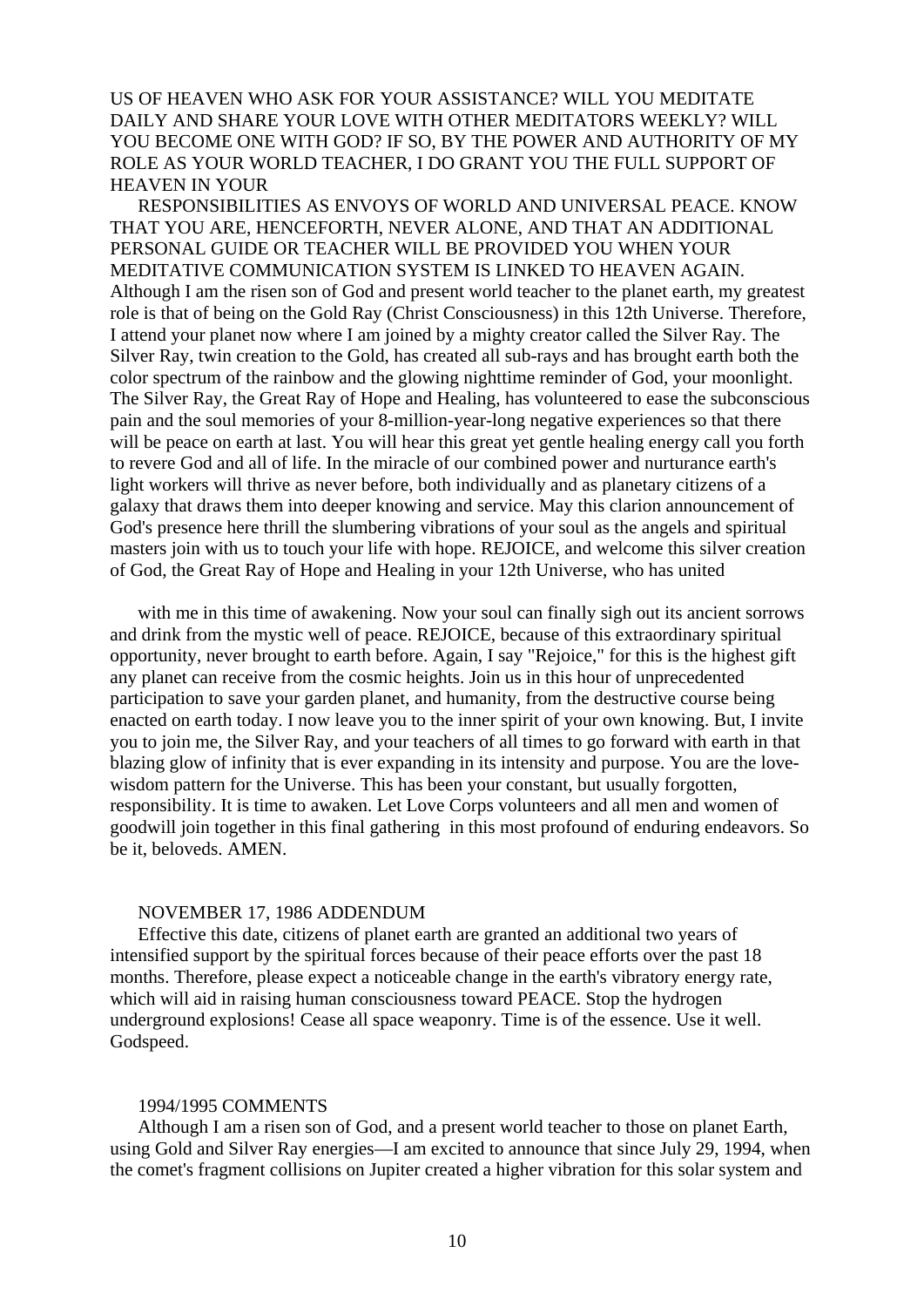parts of the Milky Way galaxy, a new history has begun. Indeed, I and the entire order of the Christ have been potently joined by the transmutable Blue Flame (Ray) of beloved Archangel Michael and his various legions of light who are insistent upon reclaiming Earth and humanity for the higher good. Then truly are you called forth! This is extraordinary news, dear ones, for it increases our light power in this region and possibly decreases the time

needed to gather together those light servers now—or soon to be—ready for some kind of ascension! However, you must understand it means that the clash between light and dark will be temporarily increased while Lord Michael's calling reverberates across the planet and registers in the souls of all humanity. There is a ferment brewing. Then I strongly urge that you learn an ascension meditation technique for healing your body and also for possibly acquiring a 55-foot (or wider) crystalline energy disk of light around your body that can be accelerated to what you call the speed of light. I call this experience reaching transfiguration or acquiring the garment of light, but other teachings identify a similar process called the Merkaba (or Merkabah) meditation. These meditations are ways of using the purity of love, certain breathing patterns, mudras (hand positions) and various eye movements and visualizations to accelerate the vibratory frequency of the cells into an atomic acceleration of light (lightness). Only then can your physical body leave the third dimension safely, without death, and retain full consciousness. At this "holy coordinate point" that is an extraordinarily high energy rate, it is not only possible to take your physical body into higher dimensions, but you can visit other cosmic locations and continue to grow in awareness—consciousness—and service to God. This has been the only way a human person could physically cross over the invisible crystalline barrier grid established around planet Earth by Archangel Michael's power. Some teachings have called the grid "the ring pass not" because only pure beings could ascend through it—thus the name Ascended Masters. Just remember that this holy coordinate point is where the Mother/Father vibrations fuel your DNA shift from cocoon to butterfly, from earthen to galactic identity. It is here you will truly be home with us, your spiritual family—ready for joy and more adventure! Then meditate to hasten your own personal ascension, but I assure you that even if you do not learn to energize your way into ascension, without physical death, you are a part of heaven and to heaven you will return! Have no fear, beloveds, but rather rejoice that so many will be with us very soon—and that the divine plan on Earth is being fulfilled. Although you may hear stories that all humanity will simultaneously ascend together via the high mega cell consciousness, or superconscious touch of God—sometimes called the photon veil or belt—please discern

that such a pledge may be quite sincere and still present an extremely complex task. I say to you, however, that although the adventure will be challenging, it has always been my personal desire to bring all of humanity back to God through the gift of grace. Grace is for everyone but requires both acceptance and a genuine change to a loving heart, which is an actual vibratory rate that can be measured. Then be about your Mother/Father's business and practice the innocence of love. In that way you will always achieve the purpose for, which your soul has come. Let this be a time of great rejoicing and celebration for anyone who loves the Creator and chooses to come home as the long-awaited prodigal. We lovingly await your return. So be it beloveds, and amen.

163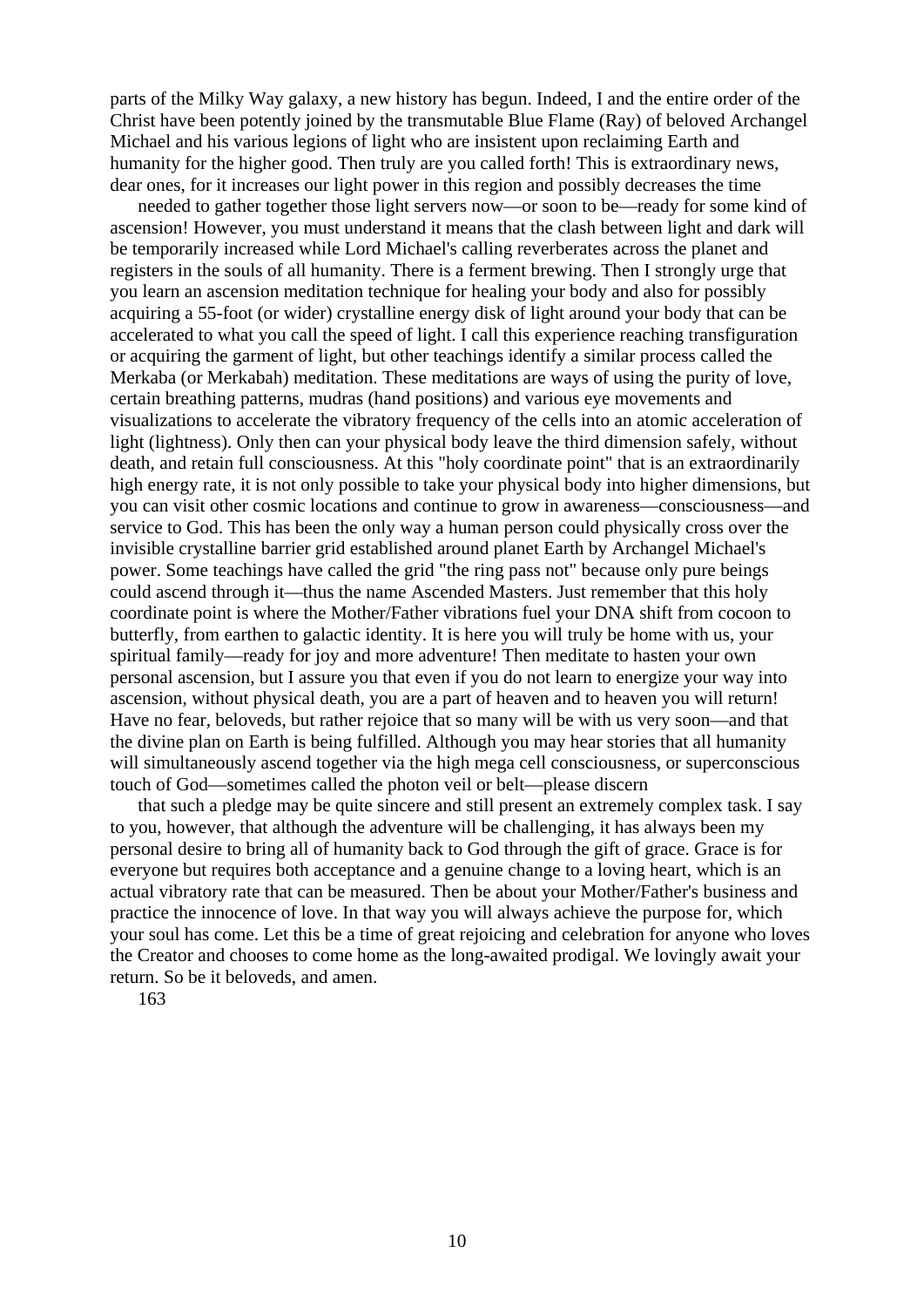# **The Alchemy of Ascension**

May the showering light of the Creator's presence join us in love and wisdom today as I return to clarify what these ensuing eight years—since the first publication of New Teachings for an Awakening Humanity—have inaugurated for you and all of humanity presently living on this extraordinary planet. Indeed, as we of heaven observe the tremendous shifts many of you light- workers have made within the boundaries of what you call reality, it is enormously satisfying that your willingness has produced so much growth in awareness in so brief a moment in time. You are to be commended and congratulated for your sincere commitment to the awakening process and for your efforts to acquire greater and greater consciousness. As cosmic creations of a mighty and caring parent, you are noble offspring awaiting an unprecedented correction of your genetic mutancy. Yes, you await the raising of your DNA woundedness back into the full consciousness condition you once had prior to malevolent genetic engineering that was done to most humans about 10,000-13,000 years ago in that country called Atlantis. Today, then, most of humanity on planet Earth operates on about onesixth the amount of genetic capability they once had. This reduction of the human being's genetic composition from a fully conscious creation to one of a mutant state is biblically referred to as "the fall"—meaning that the original genetic DNA pattern had been so badly damaged that humans were no longer at full consciousness levels of knowing God while living in physical body form. This deliberate DNA retardation not only caused the Earth human's separation from God and the divine forces, but it prevented remembrance of your spiritual origins and your recollection of other galactic human beings presently alive on nearby planets and star clusters, such as the brightest star in your sky, Sirius. This genetic interference and retardation buried the truth that all Earth humans were originally physical beings capable of telepathic communication, clairvoyance, clairaudience, and clairsentience. That is, they could consciously see, hear, feel, and transmit or receive various vibratory

frequencies of light and information, which was your natural inheritance. This range of abilities was quite normal for all humans everywhere, including those here on Earth before their genetic codes were damaged—and I happily report, your former powers will be normal for humans once again very soon! In a simple concept, dear ones, you were designed as a fountain of youth or a spiritual alchemist capable of taking superconductive elements and transforming them into matter form—your body—for thousands of years of life. Because everything in creation is a product of light, God love, or what you call energy—in some form or another—your natural God-design is awesome, indeed. Only these past DNA mutilations currently prevent your ability to employ and enjoy that energy adequately. I remind each of you, therefore, to use even the minimal energy you do have in a positive and constructive way! And to live nobly and spiritually in both thought and deed while we prepare the way for an amazing ascension process. We who have come to teach and guide you through this most onerous of circumstances into ascension, know far more than it has previously been advisable for us to share; nonetheless all of us, in our present day religious guidance, speak to you of love, of nurturance, and of respecting your brothers and sisters. All of us have explained the need for cooperation, harmony and peace, have we not? These teachings also stress the need for turning within to your soul place, the inner knower, the perfect guide who is an energy form capable of connecting you to the cosmos from, which you came. This intuitive, nurturing, creative aspect of you still lives, in spite of your genetic mutancy, and with the constancy of your faith and spiritual commitment—it remembers God, your galactic identity, and your reason for being here. Has it not brought us together, in fact, at this very moment, so we might communicate with each other in this meaningful but unusual way? The many centuries of the Earth humans' mutancy have not been without whispers that the alchemy process, in, which the power or process of transforming something ordinary or common into something more precious, could be found. Indeed, in Europe's medieval, chemical science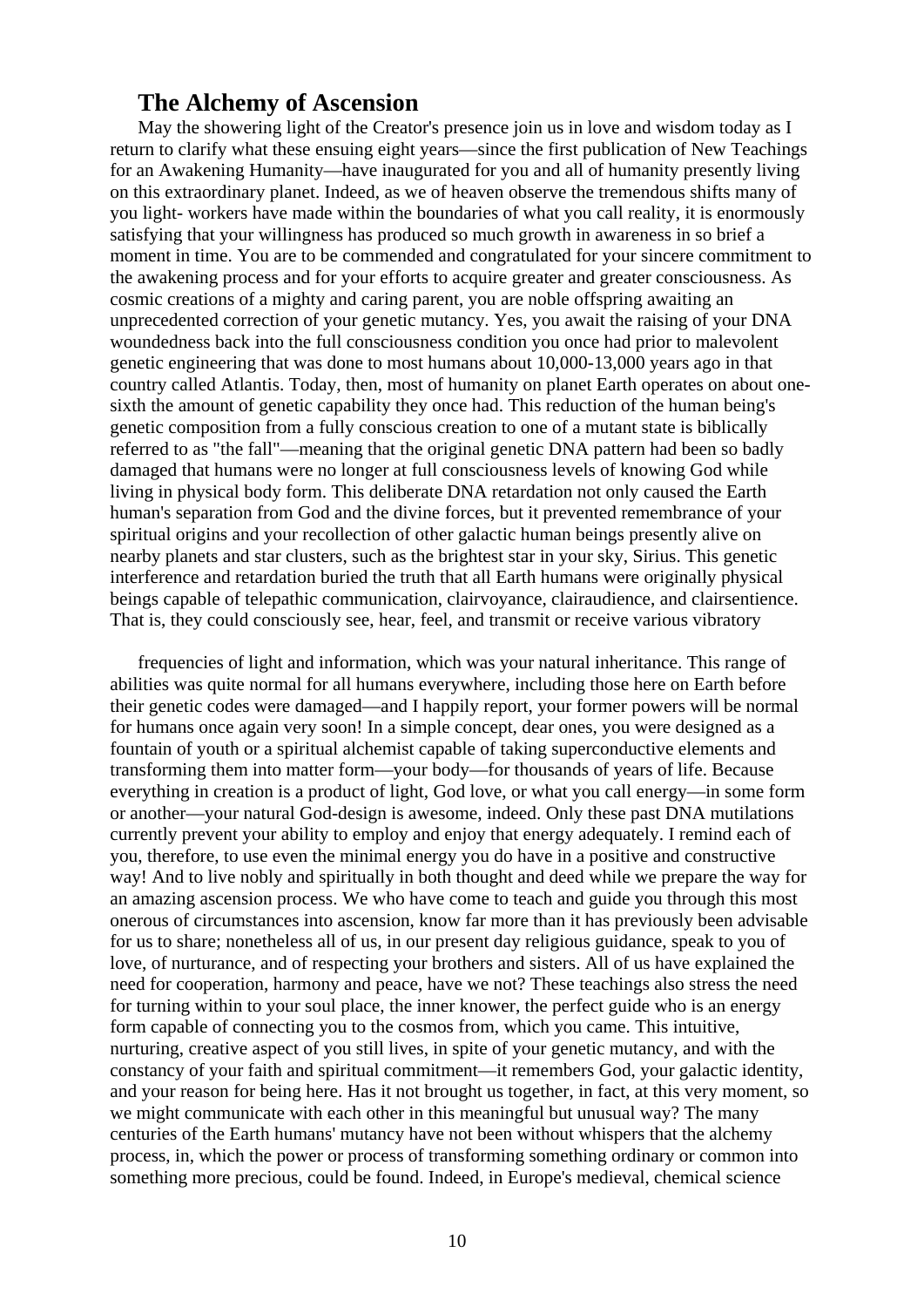period, the aim was to achieve the transmutation of the base metals into gold along with discovering a universal cure for disease and finding a way to assure prolonged or eternal life. Thus, as mentioned in the book NEW CELLS….

#### 165

book: "What is there embedded in the deep recesses of the human family's consciousness that covets better health, longer life, and even immortality? Is this a deeply planted concept, an archetype, that haunts humanity's unconscious repository of evolutionary history with lingering impressions of a past truth once enjoyed?" My answer to that is YES, your DNA is still encoded with the disconnected or suspended parts required to reclaim the 12-helix scalar wave of full consciousness condition! All is not lost. There are a few beings on the planet whose genetic lineage never had their 12-helix DNA fully crippled, thus accounting for the various psychic and spiritual gifts that a rare few possess. My own appearance on Earth was to model what humans could be and I left behind one method of resurrection (or ascension) using what your cultures call the speed of light, or what I call an energy acceleration that transmutes matter into light. My model has helped only a few attain physical ascension, but the seeds were planted that love and forgiveness would bring you home in consciousness, at least. My own pattern was one of meditation, fasting, rituals using light energy and breathing techniques to increase the amount of cellular light in the human body. (This includes the use of certain herbs, nontoxic foods, air, and water as part of a healthy lifestyle.) However, there are three other ascension methods besides the pattern that I wish to identify for you. These three other potential ascension patterns for Earth humans are as follows: Raising the entire human race into a mass ascension experience through certain spiritual and physical energy events— such as realigning or removing the energy grid once placed around Earth that prevents negative souls from leaving this dimension. (The Jupiter Comet fragment collision has begun this initial possibility.) Utilizing naturally occurring cyclical, photon energy patterns (photon is a kind of light) to simultaneously shower humanity with so much intense light that their bodies could quickly acquire full consciousness. This might be done in tandem with number 1, above. Teaching humans how to make "manna" via an alchemical process spoken of in the Bible, which transforms certain rare elements into health-giving superconductive products. The greatest of all elements is gold because when it is transformed into a white powdery substance that is easily assimilated by the body, it becomes a

light fuel for extended life. Food for the gods, beloveds. Food for achieving and maintaining the 12-helix full consciousness. (We have already given you iridium and rhodium.) Using my own ascension pattern and methods, many of you have been meditating, using your dreams, and seeking to cleanse and heal yourselves of negative beliefs and emotions. Thus great progress has been made in this past decade. Indeed, many decent people have single-handedly created improvements in human thinking and behavior that are absolutely miraculous. Others have joined together on various projects to improve government, to heal human pain, and to shift the suffering of all living things by a higher application of spiritual perception. Regardless of their motives, they are inordinately valuable in serving Earth's and humanity's needs, not to mention the needs of your solar system and the galaxy itself. Much more is happening than the limited reports from your media and printed sources would indicate. Your planet is buried in lies, half-truths, and governmental secrets, as anyone must surely realize. But more than that, most of humanity has forgotten why it was created, and what God's purpose was in allowing this human life-form to evolve. For evolve it did, but not as your Darwinists purport. Your human form came from the stars in an evolutionary expansion best described as an inter-dimensional decision by the archangelic realms, and those you call spiritual masters and lords, to create planetary caretakers in this galaxy. Now let me further explain the possible mass ascension mentioned as number 1,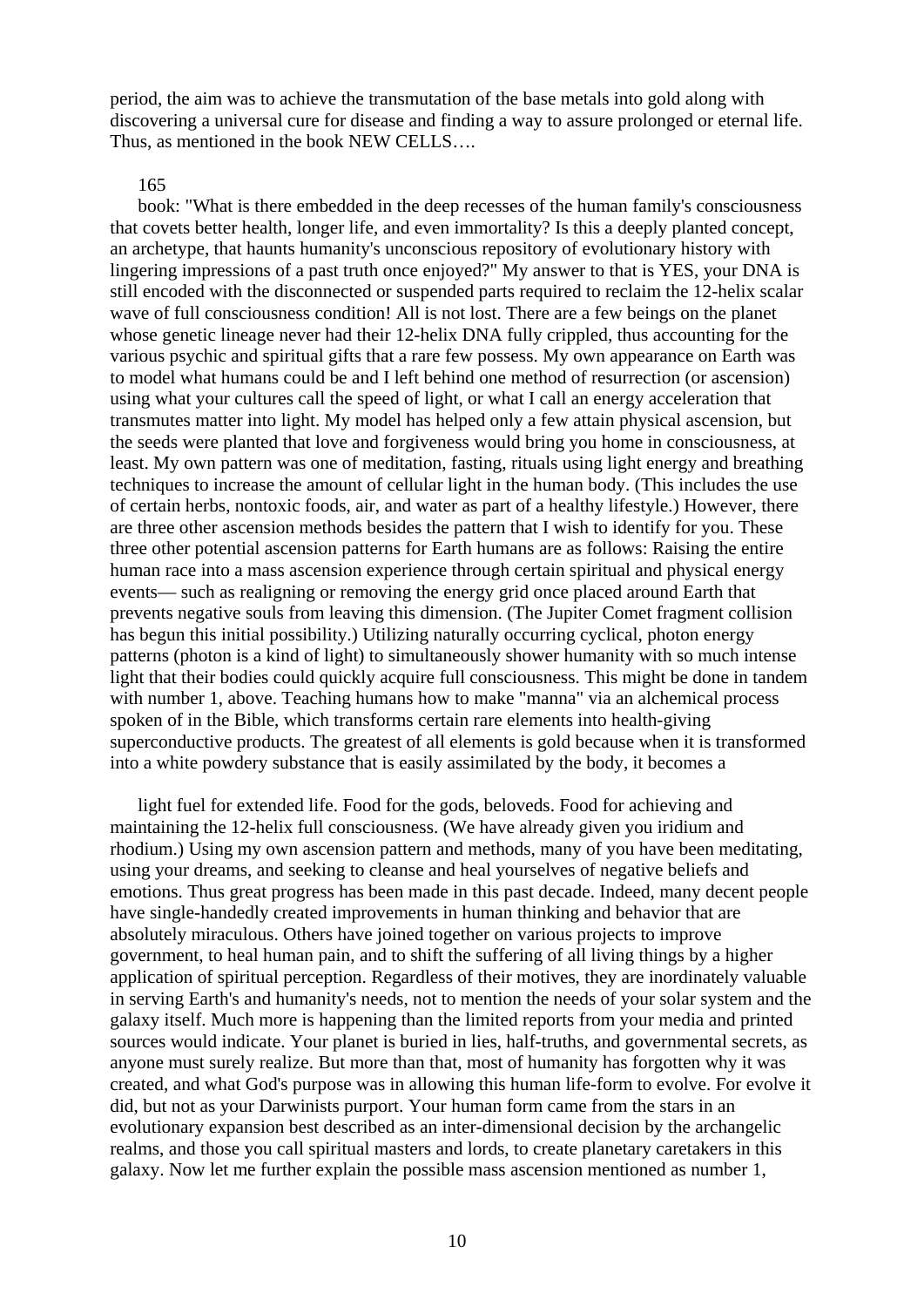above. Please try to understand that your DNA genetic origins were placed within the sacred geometrical pattern or design called the star tetrahedron, which is a uniquely human pattern wherever it appears. The human pattern, design, creation, or energy definition, then, is truly to be called galactic or cosmic in origin. In every way humans are extraterrestrial, to use an Earth word, because this DNA life code that makes you a human form—rather than a horse, whale, or bird—had its origin elsewhere in space. In every sense then, you were and are an evolving life form identified as a valuable addition to God's family of life! And the higher genetic DNA pattern used to create a physical form capable of having full consciousness is definitely from space, not a development that occurred here on this single planet you presently inhabit. I trust that your awareness of this idea will not be upsetting or

disquieting, but rather will be a thrilling discovery—a discovery that God needed and wanted a life form to give service in physical worlds, which is why humans were quickly advanced in evolution's sequence. Thereby your abilities as caretakers of this galaxy's many physical planets were genetically designed to be superbly accomplished. Dear ones, you are cosmic in origin. Your breed, so to say, exists in many areas of what you call the Milky Way galaxy in purposeful and important ways. Galactic humans are often the first physical settlers or pioneers for God's expanding purposes. And more than you may yet realize, some of you are the light-beings or are becoming the light-beings—described in holy books such as the Bible—as gods with a small "g." There are few of you on Earth who yet grasp the enormous significance of who and what you are because of your present genetic mutancy. But some souls can taste an ancient flavor of my meaning and accept that through the spiritual use of light, life began for your ancestors in what is termed an etheric condition, or a high vibratory frequency that did not require physical bodies. Spirit came first and your relation to Archangel Michael in that chain of creation cannot be overstated! That beloved light-being is—in ways difficult to explain—the human form's midwife. Suffice it to say, your lineage began in light and love with an intention to create useful members of the spiritual hierarchy. This experiment has left a most notable mark in this galaxy. Nonetheless, there have been renegades within this original human creation because of the free-will factor—as your Earth's violent history describes. We are sending the healing energies of wisdom, love, and peace to you, to aid the resurrection of your original DNA full consciousness, and many of you are becoming more and more aware, and absolutely capable of reclaiming your original 12-helix heritage as described in the book New Cells. New Bodies. NEW LIFE! Whatever negative genetic practices occurred to cripple Earth humans long ago, good news prevails today. We are helping you return to that greater nature and normal genetic condition. Indeed, you are becoming spiritually mature, galactic humans once again after a genetic detour that may seem hurtful, or inappropriate at best. Yet do I assure you that because of this suffering you have learned a truth so profound that it is changing the course of cosmic history. Whether you can believe it yet or not, you of

Earth who have retained your spiritual commitment throughout this ignoble event, will soon be respectfully regarded throughout the cosmos. Indeed, my beloveds, you will become known as one of God's most important helpers in operating various material world planets such as Earth. Notice I say God's creations, which means there are many different physical body styles or forms. Humans are but one of many life forms in physical existence, just as there are angelic forms of different kinds, also. Creation is varied and experimental. You are not less important because God has many creations, unless you allow yourself to think so. Your acceptance of this truth about human beings will open a vast area of joyful exploration soon to be experienced if you wish it. Life is incredibly abundant as this planet so obviously demonstrates! Flowers come in many sizes, shapes, colors, and odors. Plants and trees are also profuse, as are animals, birds and fish— even the insects and tiny viruses. If you can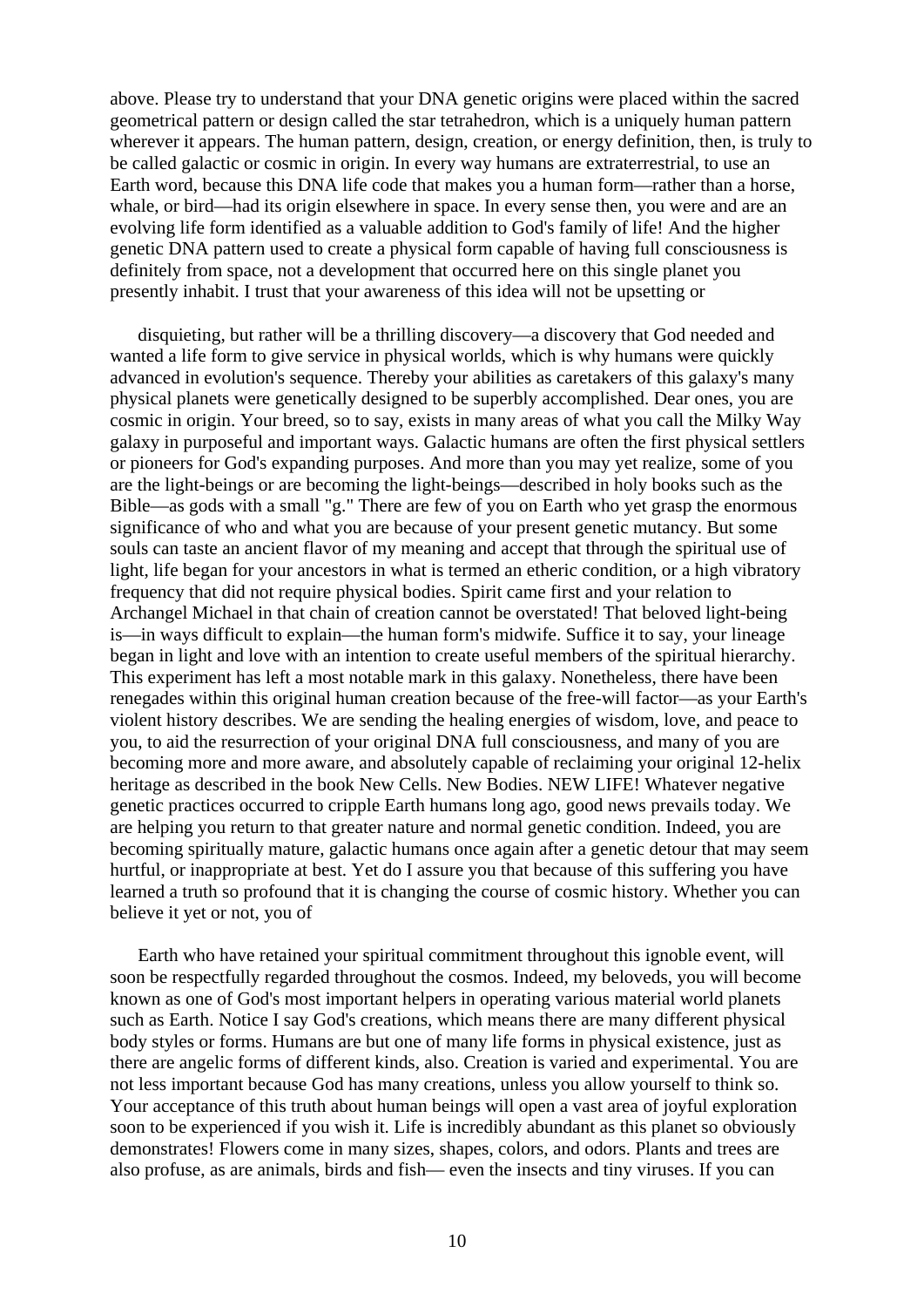comprehend that beings like yourself are only one physical genetic pattern, even as a cedar is one type of tree and a nightingale is one type of bird, you will face the upcoming transition with greater peace and security. I come today, then, to put this imminent transformation and ascension into a clearly defined context for all who will listen and test the validity of my message within their own soul. For there the resonance will occur.

I ask that you test my comments, as you would those of any other speaker—inside the resonating chamber of your heart and soul. Simply ask your soul whether you are cosmic in origin or not. One of our gifts to aid in your ascension is to make it easier to reclaim your power and authority through access to the many energy influences and upgrades we have shared with you. **Beginning after World War II and then most profoundly in 1985/86, when Earth's rigid, concrete reality was penetrated by our harmonious waves of higher consciousness, you began to awaken**. As you were fed the healing octaves of our love and wisdom, your hidden code of genius, mutantly sleeping within the DNA cell's original composition, was vitalized and an enormous resonance began to throb within the cellular definition of your beingness. Gradually, then, miraculous things began to happen as humans participated in their evolutionary emergence from the cocoonlike prison of ignorance into a more sentient group consciousness! In 1987, what you called the

**Harmonic Convergence intensified an inter-dimensional awakening, and a loosening from the duality of separation began a new cycle of unity and holiness (wholeness).** Exponential resonance moved some of you into an ever-increasing focus on psychological cleansing and an emergence from immature emotional patterns of personal selfishness. Some of you began to remember the soulful satisfaction of harmonic living, and to yearn for community, group cooperation and planetary salvation. We have watched your progress since the end of World War II and witnessed your expanding transformation, especially during the amplifications of energies during what you call solstice, equinox and full-moon rituals and meditations—and also wherever church services or celestial-type music have raised your feeling level to heaven. Some churches allow and encourage quiet times of meditation, also, and these provide an ever expanding increase in your vibratory rate. Nature too, plays an enormous role in developing human compassion and in providing ways to express it through the nurturance of animals, cetaceans, fish, plants, birds, minerals, air, soil, and water. Each aesthetic thought you have, or deed you do, increases your consciousness and brings your vibration of love closer to heaven. Indeed, each time you are environmentally wise, or reach positive agreements, or are kind to one another, you are blessing life and your own soul frequency, as well. This results in increased perception and higher consciousness for use in balancing your personality with its soul commitment as a galactic caregiver. Then by using personal and group meditations to focus on positive change, you can combine your separate energies into a group and begin synthesizing these intentions into a vision of a healed humanity, a purified society. New visions gain a foothold against the darkness of violence and negativity—especially during those times when enormous numbers of people group together to further the cause of peace and spiritual goals—as during your December 31 st world peace meditations. You would scarcely believe the enormous progress humanity has made in the past eight years since the release of books like New Teachings for an Awakening Humanity, which encouraged and inspired people to know their value and to dedicate their lives to the divine plan. Many dear souls have brought a myriad of messages to the public reminding them of their origin and purpose. Through continued

meditation, prayer, and contemplation, a vast number of beings have remembered who they are and why they are here. Indeed, their outpouring of positive messages in music, art, religion, science, conservation, education, government, and innumerable other Earth activities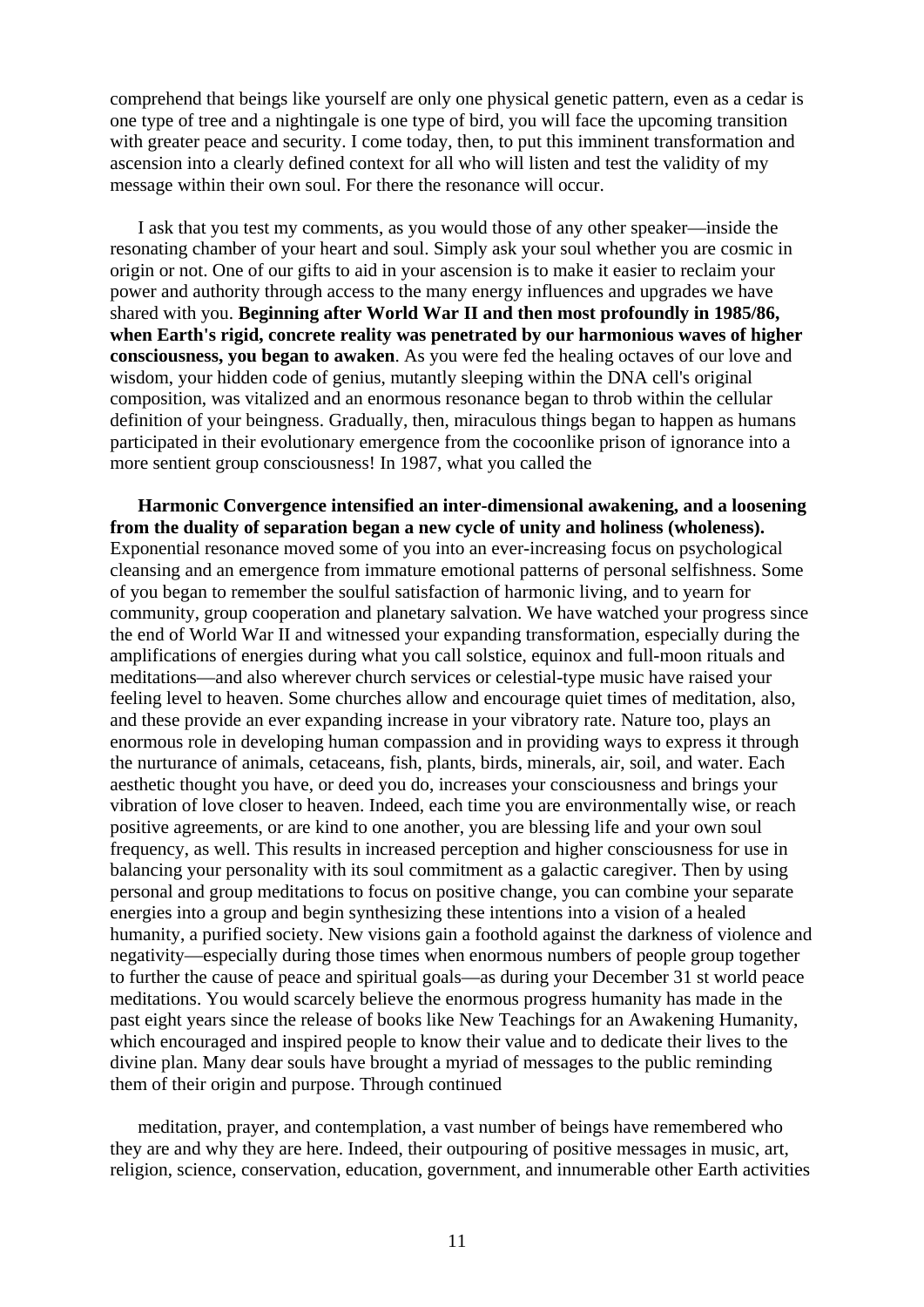has further enhanced the quality of human consciousness. We have been delighted at the use of such words as "planetary citizens," "global families," "planetary advocates," "Peace Corps," "Love Corps," and the like, which indicate the nature of your function here as group caregivers and heartfelt companions. Aided greatly by the communication media of TV, movies, radio, print, etc., there has also been a meaningful surge in the out-picturing of humanity's psychic and spiritual abilities and in the galactic nature of humanity's potential. Pictures, which change perceptions and introduce positive consciousness have often been introduced and encouraged by us through those who will listen to our guidance and serve our angelic cause. It is important to verify that the most influential futurists among you have been utilized to suggest the value of co-creation, not merely procreation, and to foster co-societal aims not just personal goals and satisfactions. The emergence from individual self-cleansing and personality development has spiraled toward broader partnerships, community cooperation, and synergistic group consciousness.

Application of metaphysical principles has begun to influence human potentiality more and more frequently as many different religious teachers proclaim the necessity for understanding and practicing God's plan. Christians who lacked ability in meditation skills could acquire these skills from Eastern religious teachers and did so (in the U.S., especially) when their own Christian churches did not teach them to turn within, to quiet themselves and listen—even as I meditated during biblical times (and as the great saints of all times and places have done). You and we have seen, on every front, how the power of our energy has strengthened your mission for inter-dimensional consciousness through the collapse of rigid misbeliefs and new perceptions that caused the actual fall of physical walls, governments, and dishonorable leaders. Russian autocracy was recently challenged by a gnawing world dream of peace based upon a spiritually-based governing system, just as America's romance with materialism's greed is being

presented a choice of potential collapse or the restitution of spiritual economics. All around the planet, then, the showering presence of our divine intervention has opened minds, hearts and bodies to the human family's DNA reclamation process. A reclamation of ancestral galactic power and an inter-dimensional, multidimensional wisdom and love is your certain destiny, beloveds! How your soul sings to this promise of transformation and then soars in joyful expectation of beneficence! As I have been a spiritual model, template, and example to many (though my mission has frequently been misunderstood), some of you are also remembering that you, too, have a role within the Christ consciousness of the galaxy as models and patterns worth exemplifying. **Our energy and light gifts have continued with several major outpourings of special energy—particularly in 1994—that have further opened your spiritual awareness to a comprehension of what has been happening in this decade and where humanity is being directed.** You are probably aware that our interest and interaction from both the spiritual realms, and your humanoid space brothers and sisters who retain full consciousness, have been enormously amplified! Not only have both spiritual realms and galactic humanoids focused greater energy, knowledge, and power to Earth, but there has been a greater combined intention of mutual cooperation and a more exacting focus on the affairs of Earth and your solar system This we do as part of a profound universal evolution back to the Mother/Father's bosom. Indeed, many prodigal life forms—not just of the human species—are yearning to be embraced by that sacred presence! Therefore, an immense gathering is taking place, so mammoth in size and proportion that its numbers defy an accurate count. From the lowest to the highest dimensions and dominions, this longing to be "home with the Creator" has spread its silver-golden radiance over the canopy of all creation and into the fabric of nearly every soul. You, too, my beloveds, are hearing this call and you will feel this movement toward group cooperation with ever increasing intensity, linked as you are in galactic heritage. **Early in the 1990's, I and the ascended masters from**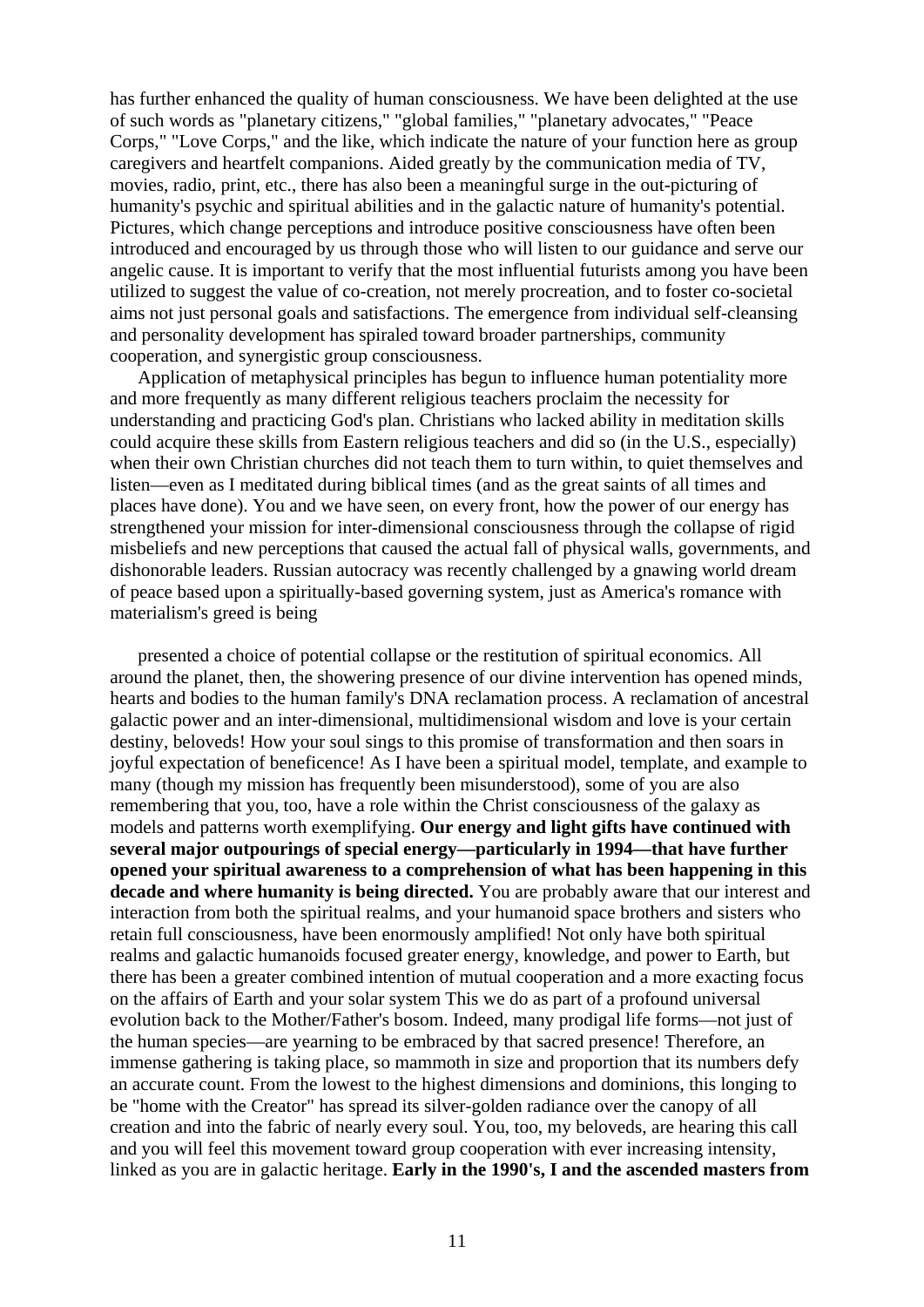## **dimension one through seven, received the invitational overture from the archangels, especially Lord Michael, to begin the great love and wisdom gathering of all lightservers.** Since April 23, 1994, in fact, you have enjoyed

an even more extraordinary increase in spiritual energies than ever before, resulting from the great vortex reopening of the Lemurian consciousness. I speak here of Lemuria as that ancient nation and culture that had the human family's most highly conscious, physical life expression ever known. This Lemurian culture of nearly a million years ago, located in the region called the Pacific Ocean, was quite superb in a variety of ways. Many historians speak of its gentle wisdom and loving cooperative societies, but not all realize that it was Archangel Michael who brought this noble experiment into physical matter. This planned society of galactic caretakers and pioneers assumed dominion over your most exquisite planetary sphere, following an earlier, successful etheric (mostly non- physical) experiment that had existed for literally eons before its attack and ruin.

The Lemurian society's extensive energy application of wise and compassionate stewardship, though it later met a final physical defeat at the hands of some anti-Christed Atlanteans, remains a powerful pattern of influence even into present times when the Prince of Darkness seems to rule the planet. Although the Lemurian physical lands are mostly destroyed and lie buried beneath the expansive Pacific Ocean depths, yet its etheric (invisible energy pattern) template in higher realms has now been opened by spiritual agreement over the island you call Maui, Hawaii—a valuable anchoring locale. This provides a vortex of enormous group consciousness that is now flowing around the planet and you are feeling its nurturing, creative, and intuitive character even as I speak. Indeed, its sacred ambience gently interpenetrates your earthly consciousness and the planet's ethers so your soul can drink deeply from its influence of caring competence and spiritual guidance. Thus it is not uncommon to feel drawn to the vibrations of the many Pacific Island native cultures and to sense the inherent joy of their gentle ways and their acutely protective attitude of stewardship for the planet and for all living things. I pause for a moment and ask if you can sense that energy and gentleness about, which I speak? This Lemurian vortex opening from the ethericspiritual realms, as it becomes fully grounded into physicalness, sets the stage for even greater space-family interrelationships from the human family in the region you call Sirius. Sirius has your closest physical, galactic human family and is located just

a few light- years away from Earth. Of course, these energies will permit stronger connections between all galactic humans whether they are located in those places you term Lyra, Vega, Sirius, the Pleiades, Orion, Arcturus, etc. It is also the phasing-out time of the unpleasant abduction experimentations caused by those smaller-bodied, large-eyed beings you call aliens—those from Zeta Reticuli, who are not genetically compatible with human DNA, though they have explored that breeding possibility with Earth's governmental approval. These Zeta Reticuli are not a genetic human species as are the galactic human beings living on some stars and planets such as Sirius, the Pleiades, Orion, Arcturus, etc., and one day your governments will have to confess to the relationships they have had with these nonhuman extraterrestrials instead of your own species. Can you see how badly your governments want the UFO issue censored? Some of you will view this cover-up and secrecy as a vicious blight and betrayal of the human race when you learn the full details. It is important for you to realize that you have had many prior connections to human galactic space family members who may have had past genetic influence here on Earth. That is to say, the peopling of Earth may have been caused by God through the cellular DNA patterns of humans already living on other places. Our great Creator uses many designated co-creators to spread their genetic offspring and advance the peopling of immense physical realms and dimensions.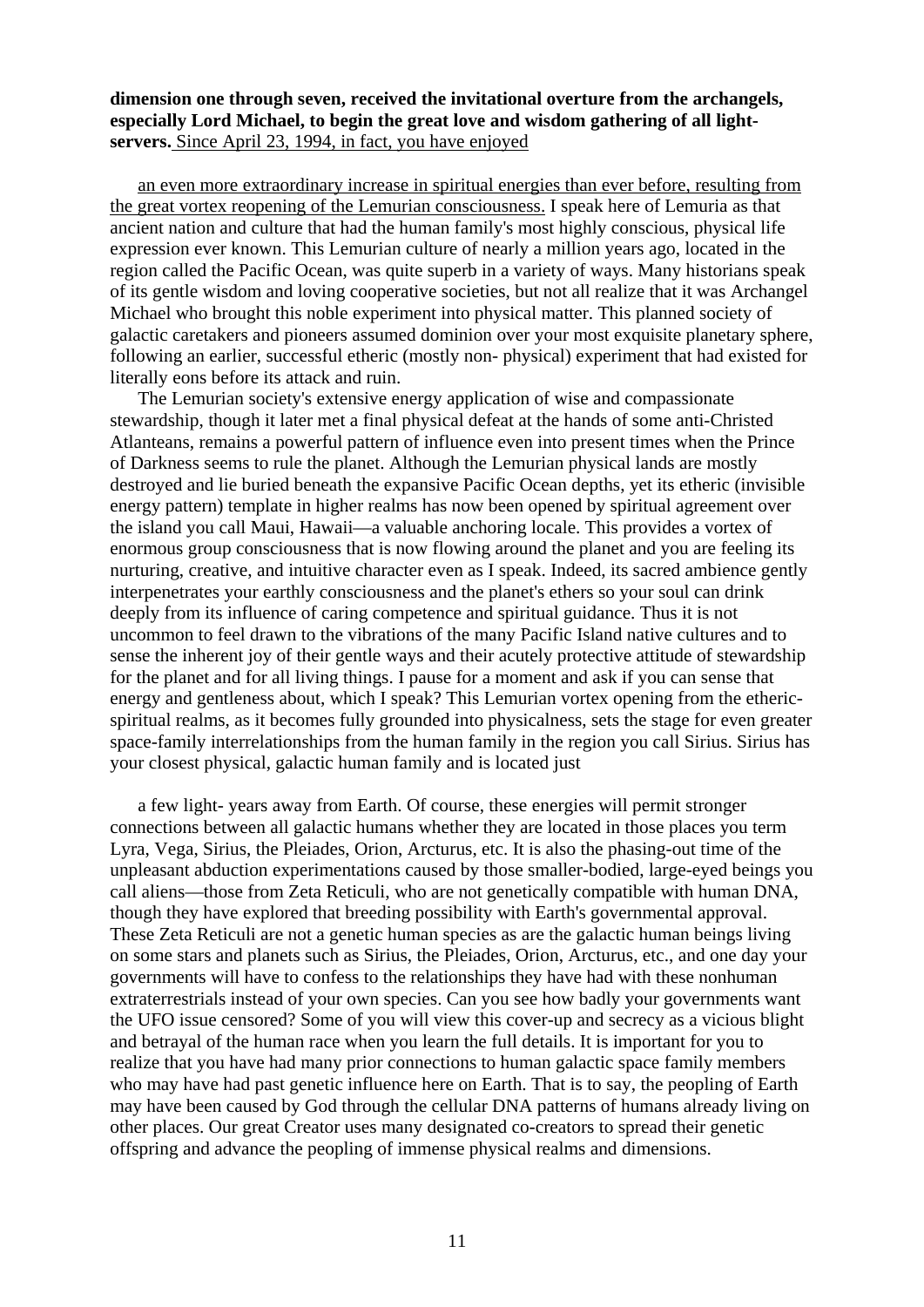Even as I speak, your own Earth scientists are now actively doing experiments on the DNA codes and cellular compositions of your human genetic identity. By removing parts of the DNA strand and influencing the cells and chromosomes, they tamper with various definitions of life itself. Since they have even been able to clone a human embryo, you must realize that physical co-creation is possible. (All the more reason to demand that these scientists doing genetic engineering behind closed doors be ethically pure in their attitudes and be morally guided by the human citizenry at large!) Kindly remember that the reason your present body is mutant and your consciousness limited, is because the later genetic engineers of Atlantis were not of pure intention and they did destructively tamper with the human DNA strand, leaving the genetic code of the general population badly reduced in capacity. It is absolutely appropriate today for you to establish the moral and ethical

codes under, which genetic engineering is practiced! Now I wish to specifically identify for you the present circumstances that humanity will probably soon experience so that we have a mutual context in, which to hold planet Earth's potential events. I have deliberately used the words probably and potential because in our inter-dimensional usage of time and space, we find that there is a frequent distortion between your linear Earth calendar and our own levels of consciousness in the spiritual realms. This apparent contradiction often leaves humans feeling confused, untrusting, and even betrayed when predictions made in good faith do not occur or are only partially accomplished.

I need to say that until recently, when your own consciousness could be brought into alignment with the reality of your holographic knowingness, it was almost impossible to coordinate our realities together in a congruent time frame. There are several reasons for this—a primary cause being that your group consciousness is seldom constant nor is it centered throughout the day and night—even within the various moon and solar energy influences that affect you and your planet. Like the ebb and flow of an ocean, human consciousness rises and falls, and sleeps and awakens in irregular patterns that frequently baffle and challenge our sincerest wishes to assist your evolution. That is why we ask you to be contemplative or meditative each and every day so that our vibrations can comfort and guide your soul's desires into the personality's life choices and behaviors.

 And this is why we insist that you gather together every week, or more frequently if possible, to form a matrix of light that can hold the depths of our caring. In addition, you must realize that even as we of the spiritual realms are lending our guidance and love, the great archangels such as Archangel Michael, Gabriel, Uriel and Raphael, have a plan of action that affects many different dimensions and many life forms throughout this and other galaxies. These extraordinary complexities are always being updated according to the quality of energies available within all humans and nonhumans, not merely your own individual personal center of reality. Then as the holy books relate, there are wars and disputes in heaven, some on nearby dimensions and levels of consciousness that affect your personal and planetary development—and vice versa. Both your individual awareness and the level of group consciousness at any given moment on

this, or any planetary body, draws or feeds from an immense pool of light, wisdom and love that flows into any opportune potential. Thus life is never static, but is always changing, even for those of us you might presume to be supremely important and powerful. Yet the motive behind the change remains focused on both the Creator's intention and will, until it is accomplished. Energy takes its next flow of creation while the change is accomplished. At present, then, this Universe, and the Milky Way galaxy in particular, are learning that light can always attract the darkness back into balanced respect and companionship. You, my dear ones, are the leaders of this learning lesson, and every thought and action you take for the light has a potential influence over humanity and many other life-forms, not merely those who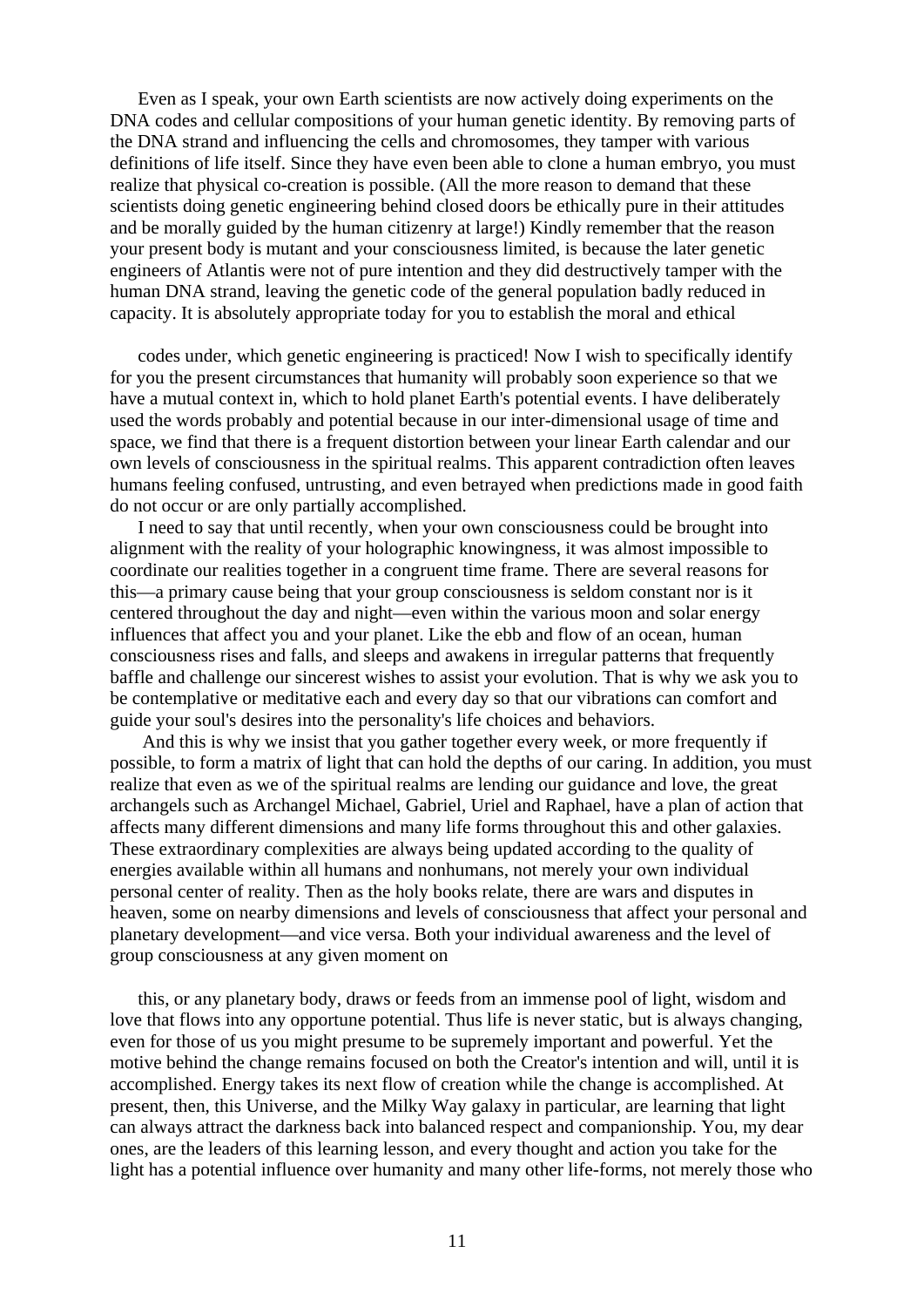live elsewhere in an identical or very similar human body to your own. It is no exaggeration to confide that you—who I term cosmic citizens, though you may temporarily be located on planet Earth—can influence the future of this solar system, galaxy and a myriad of people, places, and life-forms seeking light, wisdom and love. I have spoken it before and! repeat it here. You are the divinity of God's expression in flesh.

Through your evolution back into full consciousness, you leave a model for all of life, be it human or nonhuman. As you shift back to your true identity and utilize that sacredness for the light, the probabilities of those efforts—like our own—will not be known immediately, but will add rays of gold and silver to the fabric of creation, instituting a rainbow arch stretching into eternity. Then be of good faith and certainty as the potentialities and the probabilities we may mutually achieve become recognized and appreciated by many other levels of consciousness, anxious themselves to contribute to the Creator's intentions for a fully-developed spiritual sentience throughout the Omniverse. Because so much is happening with the positive use of light for the expansion of God's plan in this galaxy, you are advised to learn about these other human beings who reside on other planets. For in very real ways they can be considered genetic relatives who have had their own experiences over eons of time in many far-flung locales. It is imperative, in fact, that you understand that these various galactic humans and their activities have helped create a present scenario that directly affects who you are, what has happened to you, and what

your future may be. It is not only the spiritual realms and the archangels who are involved in designing your life, beloveds. Some of those other humans who are your galactic relatives affect you, as well, even as your Earth parents, grandparents, and those of earlier Earth generations have affected the current hereditary circumstances of the physical person you are today—if you see the comparison I'm making. Various particulars about your many human and other galactic visitors were given in the recent book You Are Becoming a Galactic Human, which provides a partial history of the major extraterrestrial activities pertinent to Earth's conditions today. Other authors and channels have also provided some pieces of Earth's history as it relates to your galactic human ancestors. However, galactic history is really quite complicated and would have to be seriously studied over a period of some years, because—as you know from the study of your own nation's history, which covers only a few centuries—there are many interwoven events and relationships. (Unfortunately, no one on Earth today knows your real history!) Those that live on Lyra, Vega, Sirius, Orion, the Pleiades, Arcturus, and other galactic human locations (with millions of years of history) spend centuries of their 2000- to 4000-year-long lives learning their own and galactic histories. That is why we can only give a hint of this enormously complex historical information. Nonetheless, certain bits and pieces of galactic history are coming into your Earth consciousness now, because particular galactic activities have affected you and will be affecting you more and more as Archangel Michael gathers all the legions of light together throughout the many realms. Vividly imagine, then, what an entire quadrant of an average sized galaxy with billions of planets has experienced over millions and millions of years. And not just with the human genetic form but with the interplay of nonhumans, as well, who incidentally outnumber the Creator's more recent genetic creation called humanoid. Consequently it will soon be necessary for those of you on Earth who are coming back into full consciousness to realize that humanoids are but one flower in God's garden—not the only variety in creation! But let me return to humanity's current circumstances and clarify what is particularly helpful and useful to know. Following the Lemurian energy vortex opening during April 23-25, 1994, your bodies had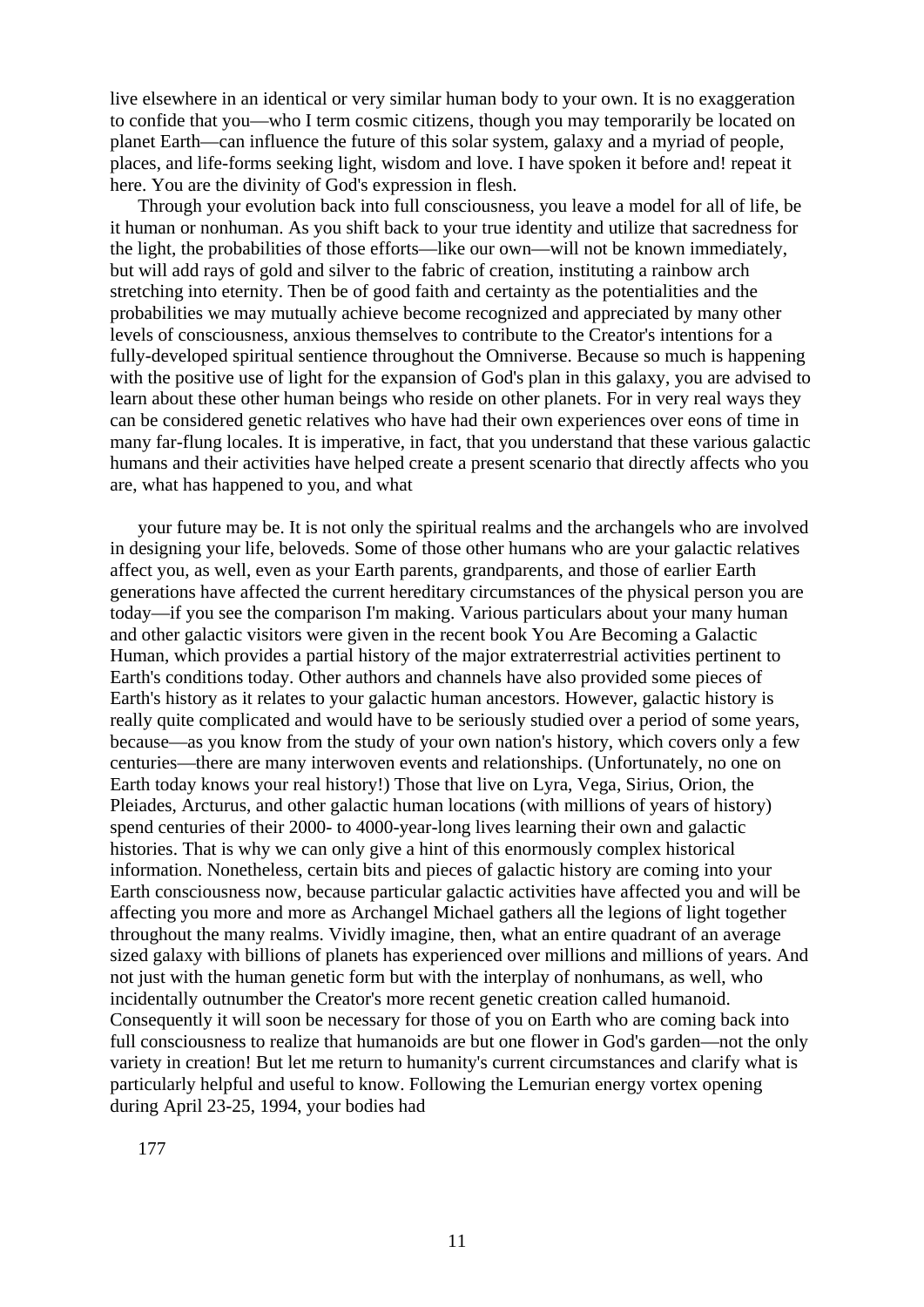hardly assimilated the vibrational effects of group consciousness and nurturing commandments before another massive energy influence occurred. From mid- July, until end of the month, 1994, other highly influential energy frequencies were unleashed when 20-some enormous comet fragments penetrated planet Jupiter's atmosphere. This experience became the object of human scrutiny by astronomers, the media, and many millions of human beings who witnessed the event on television or read of it in their newspapers. Did you see it? This is the precursor to one of the three major types of ascension patterns I previously mentioned.

As eyes were focused upon the spectacular solar system event, this enormous planetary sphere, Jupiter, was now identified as a neighbor, even though positioned far away in solar system space. Jupiter's pummeling on the far side by a series of physical comet projectiles was an influential opening in what you call the human psyche, even as your earlier space dramas leading to moon landings shifted humans from egocentric perceptions to a realization that Earth lived and moved in space. Indeed, that novel perception of Earth seen from the moon, as an orbiting space craft, allowed the next phase of galactic awareness to be introduced. Humans truly began to grasp that planet Earth is a precious commodity worth saving even from their own unconscious greed and abusive habits.

This ascension opening of the group planetary consciousness to the truth that God has many mansions in space has become a foundation for the next required understanding that Earth is also part of a solar system with nearby neighbors. Neighboring planets can affect Earth either positively or negatively, depending upon other factors over, which Earth humans have no control! This phase of realizing you have relationship with other physical planets is crucial to your acceptance of galactic responsibility as a member within a solar family. So in less than 20 years the human Earth family has seen itself—via its travelling astronauts and scientific instruments—as living on a physical planet orbiting in space that also has planetary neighbors. In addition, you have now seen one of those solar neighbors, Jupiter, closer than ever before, and just at a moment when it was being affected by circumstances beyond itself. This perception is vital to your perception and understanding of yourself as a solar system resident within the galaxy's aegis.

Is it perfectly clear, then, that as comet fragments bombarded the far side of Jupiter with tremendous force—that might have harmed even your own home planet—you have acquired a necessary concept of yourselves as planetary dwellers living in a solar system that can be influenced by external—even galactic—events and circumstances beyond your control? Have you suspected that the emissions from those comet fragments pummeling into Jupiter released a number of forces it would be difficult for most Earth dwellers to recognize? Let me simply identify one of the important physical ones as a graviton emission or an energy influence possibly related to maintaining planet Earth's equilibrium and hopefully avoiding a pole shift. These and other energies may also be used to assist in repairing the ozone hole and later reestablishing Earth's firmaments.

 The higher spiritual dominions, and those inter-dimensional beings you call extraterrestrials, may be able to use these graviton emissions to help realign Earth, and your solar system, and also influence areas far beyond them! The comet collision on Jupiter did something else, as well. It gave a Jupiterian quality to the energy emissions that surround you, granting new beginnings through the use of universal wisdom and love. The Jupiter energy experience also accentuated a powerful calling by Archangel Michael to further awaken your spirituality, and this is a messianic announcement of enormous importance! Like the birth of the baby Jesus and many other religious and spiritual events that have become historical landmarks in the Earth human's psyche, this Jupiter event has brought into focus a great messenger and protector—a universal and galactic messiah. This newly acclaimed Godoriented messiah is that one identified as Archangel Michael, who reminds humans on Earth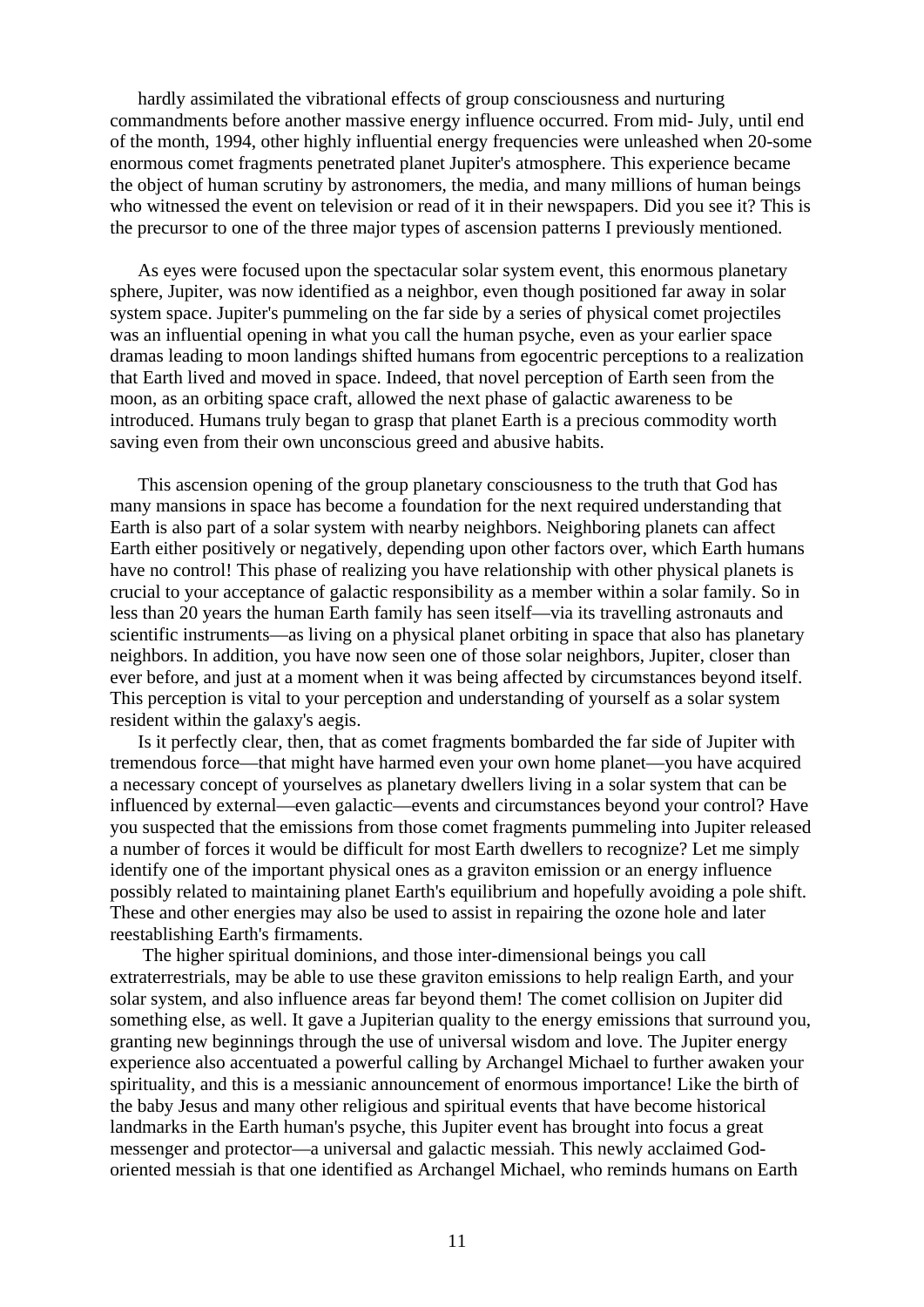that the true purpose of their existence is to return into the higher heavens where he is again calling all the legions of light into cooperative comradeship and service. Then I ask you to contemplate my messianic presence on Earth 2,000 years ago as the forerunner of this 1994 Archangel Michael event and realize that all of the light beings in this solar system and galaxy are being called back home. Now the great Father/Mother's son, Lord Michael, extends a further invitation to planet Earth and its light servers to hear a solar and a galactic awakening call! Since I realize that our constant admonitions to

use these incoming energies positively are difficult to translate into your own mental experience, several illustrations will be given to demonstrate how those energies may be comprehended by the human family, especially those who serve God. Then kindly observe Illustration #1. Please become an observer far out in space looking down on your own space neighborhood called a solar system. You can see a rotational circular movement in, which there is a Sun with four small nearby planets called Mercury, Venus, Earth, and Mars and then five planets farther away in the orbital pattern, the closest one of, which—and the largest—is called Jupiter. In a sense, then, you can see Earth positioned between the Sun and that huge planet, Jupiter. Both are influencing Earth.

As the comet fragments plunged into Jupiter, they released many unusual emissions, some of, which are physical in application, but others that are more subtle and spiritual, so to say. Notice that these emissions traveled into Earth's aura, or multiple energy fields, where the rays of the solar Sun are also flowing toward Earth. Because you have experienced the Sun's rays before, you know what power they have over life as you live it. So Jupiter is now sending off additional waves of energy that are affecting planet Earth, humanity, and all life forms, invisible though they may be. Jupiter is, in fact, a newly formed etheric sun with subtle spiritual energies of high consciousness flowing across your solar system and up into galactic patterns directed by the great archangels.

Jupiter is a source of valuable qualities now being used to permeate and promote the higher consciousness of both the awakened and the unawakened here and far beyond Earth. It is a great friend filled with intrinsic gifts of upliftment. Because Jupiter is a living thing, it has a recognizable nature, or series of qualities, even as humans and animals do. Briefly, Jupiter represents the capacity to experience new opportunities and the beginnings of things through the use of cosmic wisdom, of universal concepts and ideas. Its nature is one of great creative expression leading to self-realization! Jupiter's influence therefore aids a truer understanding of divine philosophy and spiritual consciousness, which can help transform ignorance and doubt into higher love vibrations. Wherever Jupiter's outflowing energy embraces other life, it deposits this inspirational energy. Thus for you on Earth, Jupiter's noble influence portends only

positive aspects, further empowered by the Sun's fire. Kindly consider that your entire solar system in now being upgraded in vibration by an energy wave, a kind of rippling intrusion of vibratory frequencies (sound you cannot hear but, which does exist). This Jupiter collision by the comets released energies that uplift the solar system's alignment back into higher purposes, moving it from where you still reside in a state of illusion, to the truer reality from, which this lower dimension was mirrored—and to, which you wish to return since it is the true inner spiritual world from, which you came. Now please observe Illustration #2, which shows the combined Sun and Jupiterian energies focused into an invisible crystal field. This new field's influence is altering Earth's grid pattern so that she may have about a 20 sided crystalline grid. It is also upgrading her chakra system to 13, and these will now fit inside, or be enclosed within, that greater crystalline grid. In other words, these combined subtle Sun and Jupiter energies have begun to prepare a higher dimensional identity and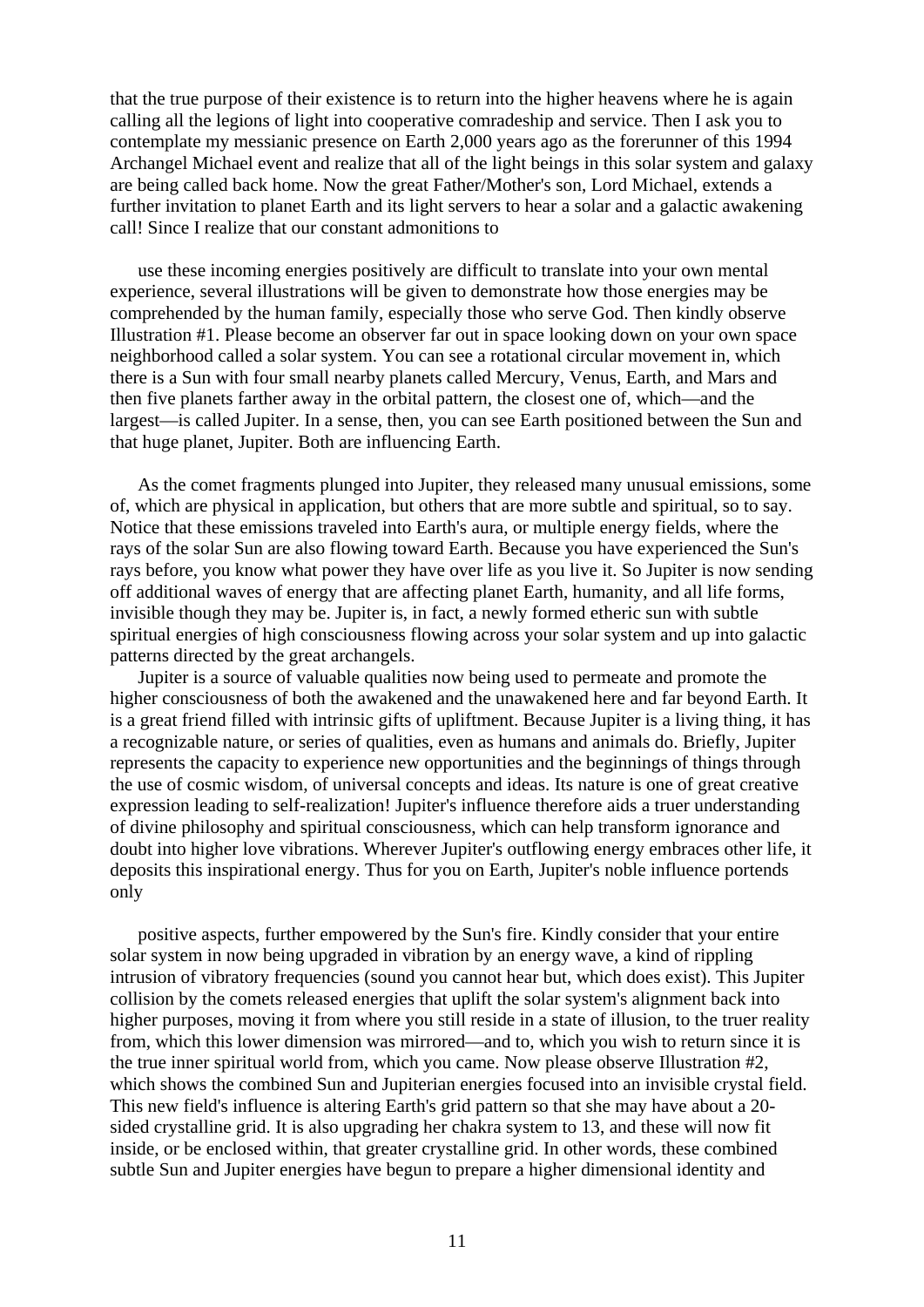reality for your Mother Earth homeland. Indeed, she is being advanced dimensionally/interdimensionally, which gives you a greater opportunity to obtain your own 12-helix DNA pattern and new 13-chakra system, which together will return humanity to full consciousness. What is occurring, then, is a solar system shift that upgrades and magnifies the ley lines within Earth's new global grid so she now wears a brighter garment of light. As you find the numbers of the nine major vortex locations presently on Earth's ley lines, notice that all have had certain physical identifications on them such as sacred mountains, religious sites, pyramids, or areas of amplified energy power emanations.

Notice the many crisscrossing ley lines and how they form what appears to be a great over-connecting web. This is the global grid about, which I speak. These ley lines connect to each other even as your physical body acupuncture roadways of energy are one system of lifesupporting power. So, too, the Earth's grid formation is holistic and interconnected because of a great plan by the wise civilizations who preceded your present world. Can you see the plan of this grid with its precise intersecting web? Great power is created wherever the east/west and north/south electromagnetic lines cross or intersect. Notice these power points that are represented by black dots. At such power points, of

course, enormous communication potential existed when the grid formation was originally established and the ley lines initiated. Over eons of time, however, some of them have been damaged or irreversibly weakened, even as your own mutant DNA codes became incapable of full power and consciousness. Happily, however, with Archangel Michael's messianic return, using the wonderful Jupiterian vibratory frequencies, nearly all of the power points are being brought back to help in humanity's reclamation of their former psychic and spiritual gifts such as telepathy, energy healing, clairvoyance, clairaudience, etc. In fact, when the Jupiterian energies began to flow, the vibrations increased the frequency of many of the grid points, most particularly several dormant locations in the southern hemisphere, including the inactive place you call the South Pole.

It will now be vitalized to balance the active North Pole for greater spiritual communication to assist in accelerating more inter-dimensional activity with your heavenly guides, teachers, and higher frequency essences. I hope, dear ones, that you now grasp how significant Jupiter's comet collision has been to the solar system, to your home planet's energy system of grids, and to your very own body's DNA healing experience. In very interesting ways, your own auric field and the now-expanding chakra system are becoming more and more balanced, which with proper meditation techniques can help speed your ascension. This was a major message of my Earth visit 2,000 years ago ... and remains so today.

As you look at Illustration #3, please observe that just as planet Earth is being affected by these subtle and physical energies of ascension, so your own physical body is also being fed and fueled for the DNA shift your soul has longed to achieve. Can you sense these blessed showering energies, beloveds? Whether you can or cannot, you must proceed with a loving intention to lead a positive, purposeful life dedicated to our Creator and to all of the higher representatives of your Father/ Mother God—not just to the Jesus of old. Nor to the other names some have called me by, such as Sananda. (Since other galactic human civilizations know me in their own language, be they from Lyra, Vega, the Pleiades, Orion, Arcturus, Sirius, etc. my various names could be confusing.) This purposeful, positive life that I recommend, may have current prophetic information available to humanity—information not contained in your earlier Earth books, such as the Bible— but it requires your discernment! I certainly applaud your willingness to believe that your Creator and the light-bearing teachers, masters, and prophets have not left you comfortless, but have now returned to prepare the way for your release out of physical death into the ascension of full consciousness, just as they did in biblical days. Although I cannot command it, I urgently and fervently recommend that you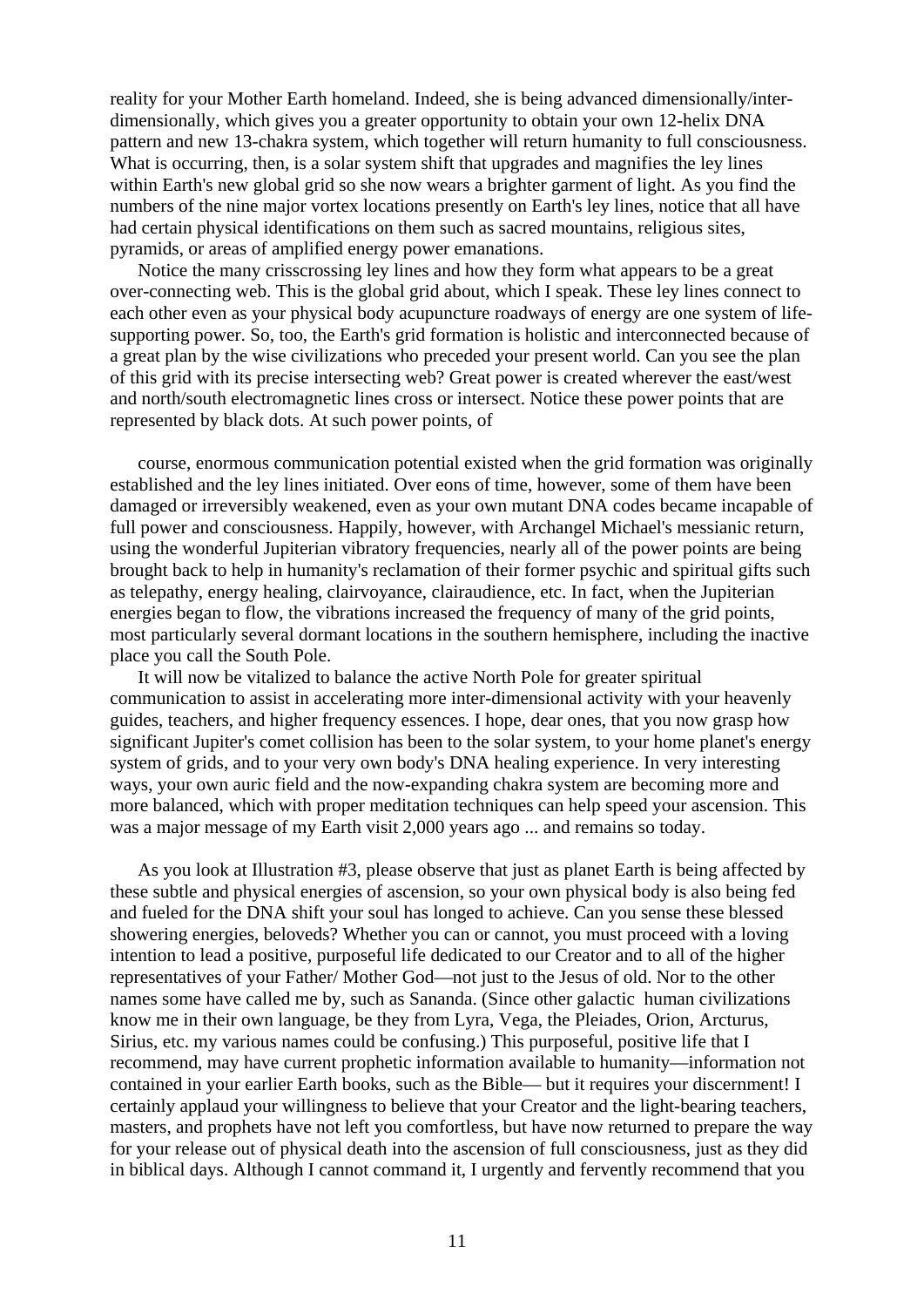begin or more earnestly continue in your inner listening modes—be they meditation, prayer, contemplation, fasting, inspired music, art, movement, ritual, chanting, nature or some combination of these positive experiences. Do this each day! so your human personality is cleansed and healed of its limited attitudes and actions, and your S.O.U.L. station can be receptive to those levels of heaven you yearn to acquire. Then by a more loving disposition and expression, which I attempted to demonstrate long ago, you are creating your own communication link with heaven to increase ascension's hour. In the next chapter I shall discuss two other possible patterns leading to ascension—photon light or a mega cell of consciousness, and also ascension by alchemy. Meanwhile, remember that you are born of love and wisdom, my beloved brothers and sisters, and in that recognition and identity lies the great certainty of peace. Now may the Creator bless and expand your consciousness into the sacred pastures beyond Earth's limitations so that we shall all reside together where our destiny has designated we should be ... in unity! May you be joyful forever. Amen and amen.

183

# **Your Natural Inheritance Reclaimed**

As we continue our discussion about ascension, I remind you that one of the most difficult things for a human being to do is know him or herself, which is why all religions and philosophies have admonished their participants "to know thyself." Then do I remind you once again that your purpose on Earth is to discover who you are, who humans are, and then to follow your personal and human purpose unerringly and without compromise. But of course you may be raising your eyebrows at this remark for it is indeed challenging and often difficult to persevere, is it not? It may be especially challenging when you sometimes feel a little uncertain about yourself, about other people and their motives, and about the external circumstances in, which you find yourself living on the planet. Although I have spoken about this is in an earlier chapter, I would like to expand the subject because it is absolutely vital to your ascension process and is a critical aspect of your present circumstances as a spiritual being on planet Earth. It is also necessary for humans to learn who they are as a galactic species. As I have asked you to remember who you are and who humanity is, so I also wish you to know who the one you call Jesus is. It is vital you do not hold me to some image or stereotype from the past, which has been erroneously reported in various biblical descriptions and commentaries, however well-meaning these have been. Those past perceptions as contained in those stories certainly do have a element of truth in them—please understand I do not deny that. But I ask you to cease the petty arguments about the color of my hair and eyes, my height and weight, my name, etc., and realize you can best know me today by light and sound and by the vibration of love we share—rather than past physical appearances and misperceptions. I came to Earth to be a model of love, and Jesus was a simple, uncomplicated name for that purpose. I believe this name helped me be approachable by the ordinary, average people of the day so that forgiveness, decency, and hope could bloom. It was a name for a comforter, a friend, and a teacher of straightforward guidance as stated in parables and beatitudes—most of which remain in today's bibles with some degree of accuracy. I sought no reverence then, nor do I now. My guidance is still straight forward, and I hope useful to those who hear it, for I truly do wish to give comfort, love, and hope in this time of awakening. Because most Earth humans cannot see me as I am today, your major religious symbols primarily show my dead or suffering body on a cross of pain—a past symbol that can only incite sorrow and guilt. Then free me from death into the resurrected living Jesus or the Christ Jesus of now. On this book's cover I have used The Christ simply to draw attention to a powerful energy available to you. It was this Christ energy that had to become lower than the angels—to hold spirit in flesh—to express what you call "divine thought." The Christ means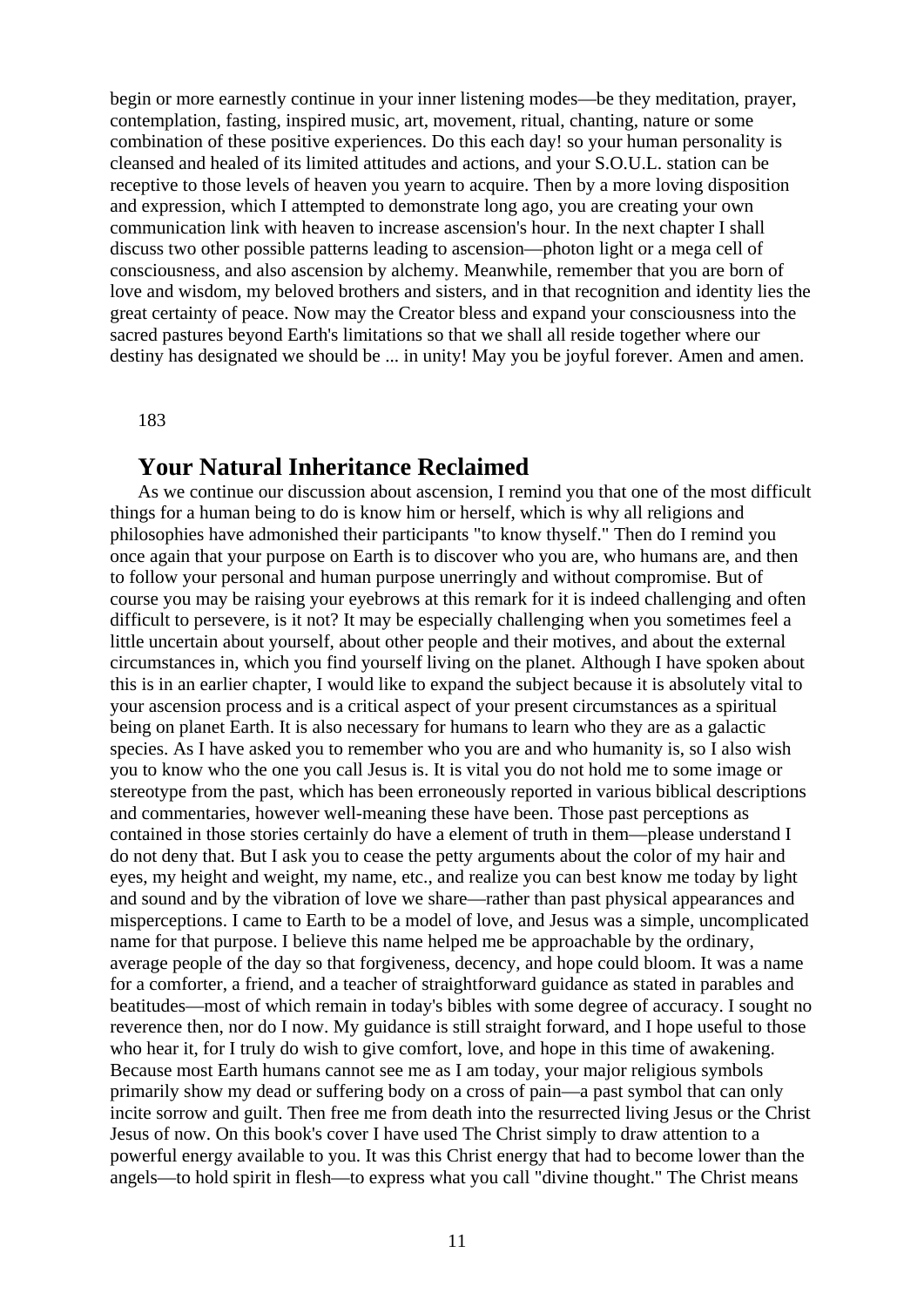divine thought, which is your heritage and your only way of receiving inspirational guidance and the molecular healing that will one day reclaim your long lost, full consciousness. This divine thought, originated by the Creator, is what runs the celestial, angelic, soulic, and galactic kingdoms of light. Since the human species is part of the galactic kingdom of creation, given dominion over the care of physical places in material worlds in many dimensions and dominions, those who have detoured from that role may surely reassume it! That is why I came to Earth, to rekindle your memory and help you open your heart to its highest frequency of love, nurturance, and compassion. As you do this, you will again receive your Mother/Father's inheritance and the bounty of those vibrational rainbow riches. A detour need not be final or fatal if directions are noticed and utilized, dear ones. Then what is it that I am asking you to do in our relationship? When you think of me as the one called Jesus or Christ Jesus, etc., dismiss the former perceptions, opinions, and beliefs in your mind about what I look like, and begin to rely on sound to acknowledge my whereabouts around you. Rather than picturing me as an individual person alive long ago—call to me with sound that acknowledges that I am alive today within those Gold and Silver Rays of our awesome Creator. In using sound you acknowledge I have within me the will, mind, and power of the Holy Spirit, or Holy Ghost, as some call it. Thus, in me, the trinity exists, just as you are part of that trinity if you would have it so. By accepting the empowerment of choosing to use the Holy Spirit in your life today—, which is what I asked

you to do long ago—you leave the world of duality and separation in order to accept higher influences, even as I did. In fact, let me acknowledge that when I came upon the Earth, it was beloved Archangel Michael who came to help me. So I wish you to hear his own words about this event so you will understand that you, yourselves, may receive far higher oversoul guidance than you can imagine at this moment in evolution. For by what I achieved, the pattern for the "second coming" was established for you to follow ... to claim. Because it is difficult to put the exact sound salutation down on paper (a sound that I wish to have you use when you think of me), just try to come as close to AH ZUH NIGH (with a quick release of, or accent on, the NIGH) as you can.

With this sound you will be using a salutation known to your galactic brothers and sisters on the Sirius B homeland planet. These individuals live physically closer to you in the galaxy than any other human species—only 8.6 light-years away from Earth—whereas the Pleiadeans live 400 light-years away, for instance. If you will look at the frontispiece map of the Milky Way galaxy and find what is called Orion's arm or spur, you will notice Earth's proximity is closer to certain galactic humans in that area than it is to the Central Sun some 30,000 light-years away. (For us there are no light-years as you call them—just hyperspace measurements, but I am using a term your present scientific minds understand.) More precise locational information is explained and pictured in the book Galactic Human. I request that you try to say AH ZUH NIGH when you think of the Creator and me. If you cannot do what I have suggested, Jesus will still be acceptable so long as you focus on the living friend and teacher—the ascended Jesus. Because we love each other, Jesus will do. The healing councils of light will always respond to that name while you are still at this lower dimension where no lofty titles are required or expected. AH means you are calling the I AM (or the beginning intention; will). ZUH acknowledges the power of creation (or the "pulses of time"). NIGH is the physical creation energy that follows the spiritual into manifested form. With this AH ZUH NIGH sound you acknowledge the Creator and the Gold and Silver Ray aspects it brings into your dimensions of life. The Gold Ray is cosmic consciousness or the universal mind vibration of communication—what your Egyptian's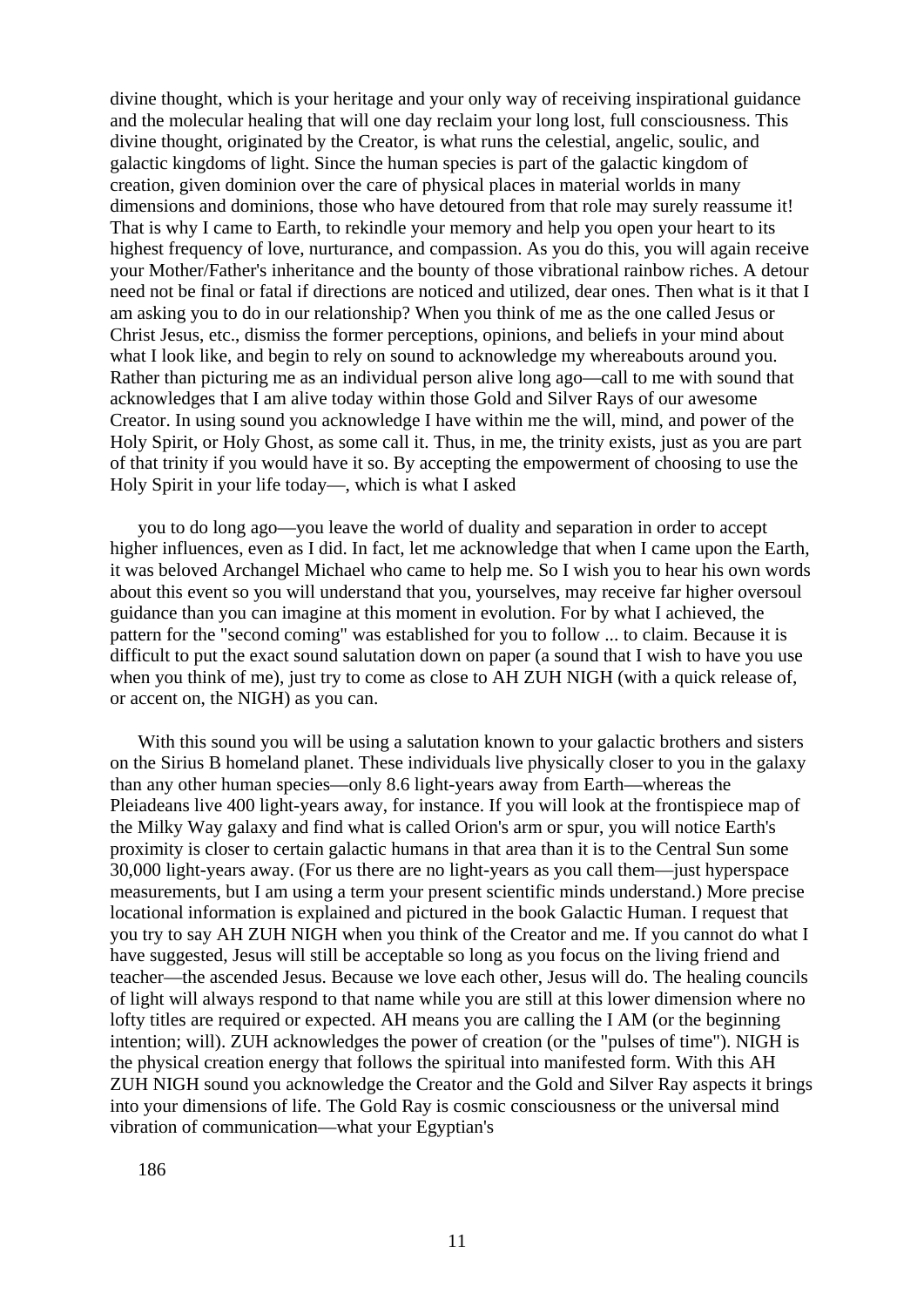identified as the "all-knowing eye." The Gold Ray activates wisdom and eternal truth throughout dimensions and spheres, calling forth all angelic hosts to stimulate and inspire those sleeping, unconscious souls so they may reexperience the Law of One—the eternal truth and philosophies of light. The Christ Consciousness serves the Gold Ray by carrying forth the circle of light and creating soul-to-soul unity so that all minds unify in one harmonious purpose throughout the many dimensions. Please realize that your brother, Jesus, is a Christed being also intent on bringing you into the circle of light, and through higher mind soul groups, to impart knowledge and activate the eternal love embrace of peace and grace. Since the Silver Ray's greater entrance into this dimension at the time Haley's comet affected planet Earth in 1985-86, its purpose has been to teach humanity how to heal itself. It does this by bringing the divine empowerment energy of self-healing and self-attunement that all must use to cleanse and heal themselves for the upcoming ascension.

 So beloveds, I serve the great Rays of Gold and Silver today as I hope each of you will want to do, so that we can be connected in the immediate focus of healing humanity and planet Earth. Perhaps you will understand that in order to come into the negativity on Earth long ago to awaken, inspire, and assist humanity's remembrance of its part in the Creator's plan, I needed assistance in order to accomplish my purpose. It was my energy relationship with Archangel Michael (Mikael) that empowered my Earth life and final resurrection. This is, of course, the same great one who has now come forth to call all beings in this galaxy back into the circle of light, reminding them that souls must now choose their affiliations of either light or darkness. Lord Michael carries the transmutable Blue Flame composed of ultra violet, infrared, gamma rays, and all other levels of electromagnetic energy beyond your visible spectrum. These Blue Flame components are best described as creative aspects of the great Central Sun of this Universe—not just your galactic Central Sun—that are now sending forth a laser beam of fire to activate all souls to join the legions of light. Because of Lord Michael's current energy magnification, heaven's angelic chords and choruses are bringing the harmonious voices of radiant love to flood humanity, the planet, and all lifeforms upon her surface. There are also those of inner worlds and other planes of existence

being affected. Indeed, those of higher consciousness are rejoicing that he is further empowering the harmonic convergence of space-time relationship in the galaxy and Universe, not merely Earth and your solar system. Thus we of the many mansions are much more aligned for your good than has happened for thousands of years, especially since the July, 1994, comet fragment penetration into Jupiter. (See the earlier illustrations about the comet effects on Jupiter.) Therefore, I have asked our beloved Lord Michael to share with you how he and the angels can help those in human bodies, by describing how he aided me during my own earthly sojourn. Before continuing my own remarks, then, please breathe deeply for several moments as you prepare to greet Archangel Michael. Then invite him to share with you his own perception of how he came to help me during my physical embodiment on Earth.

#### ARCHANGEL MICHAEL'S MESSAGE

Greetings to you, beloved of the light, I am Archangel Michael, Christ of your Universe, bringing my protector energy through the transmutable Blue Flame to neutralize all levels of negativity within the planes or dimensions of living entities throughout this Universe. I come to restore life and bring equilibrium unto the souls that are ready to create the ascension flame (vibration) and reclaim peace. In that evolution I am gathering the Christed ones in their perfection of spirit to uplift and create other worlds. I come to restore balance so that the living Creator can see its own reflection personified through all of its legions of light, which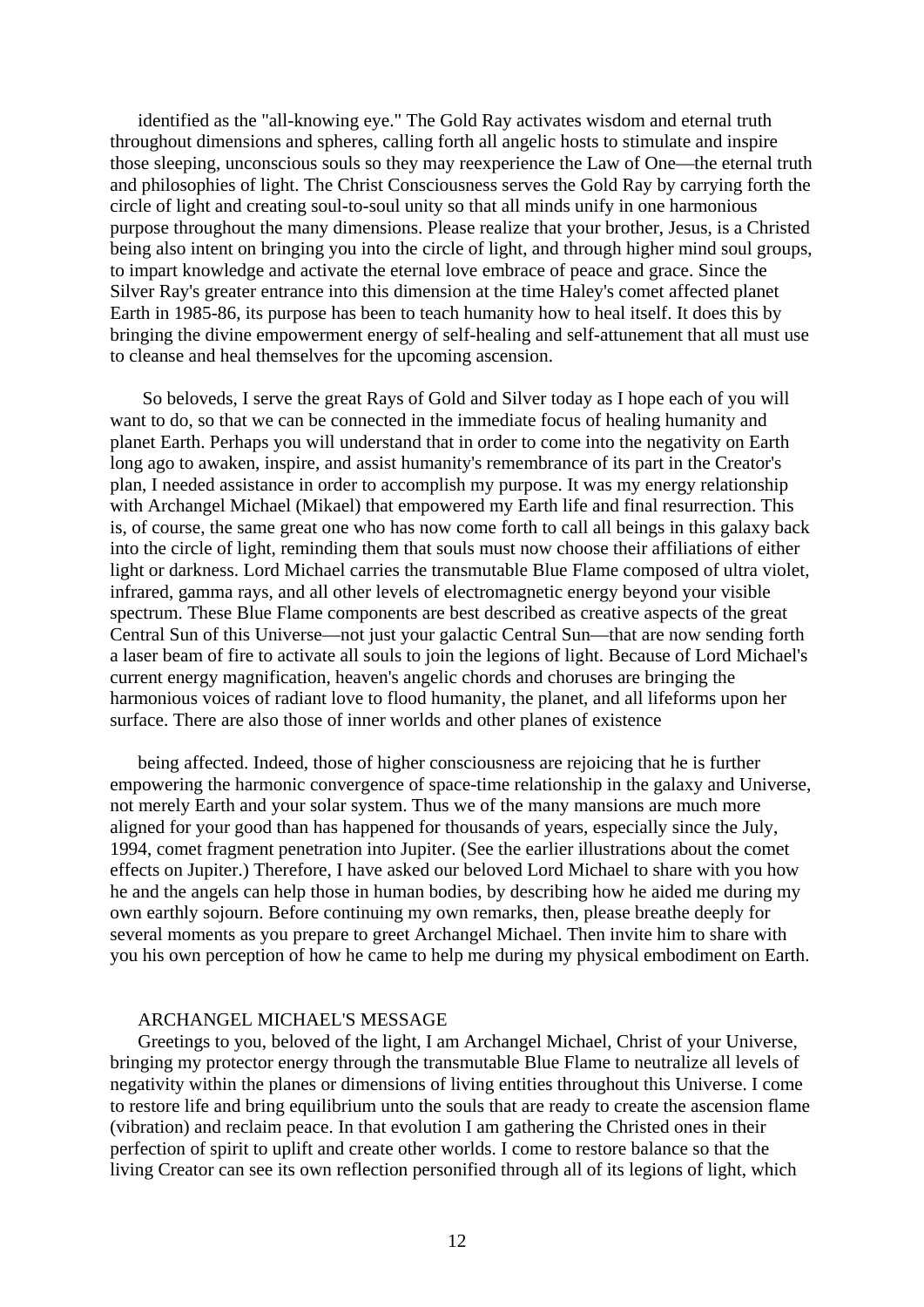reign throughout all the celestial, angelic, spiritual, soulic and galactic kingdoms. The element I use to transmute negativity and to overview the Universe lies within the capacity of fire, understood as proton, electron, and neutron energy, originating in the Central Sun. This fire element also manifests itself through the electromagnetic fields of cross currents of various coding systems of frequencies—color, light, and sound. The latter is the universal language of the spiritual domains.

The Central Sun of the Universe is symbolic for the living Creator, which is only a personification of itself in its own energy expressed for all to behold. This Creator is far greater than any symbol known or given unto man, or known within the many inner dimensions, and although its many creations are powerful, yet none of us can behold or see the Great Almighty. Nonetheless, because of the Holy Trinity, there is a key for all souls to obtain that, which is mind, power, and will. Through the usage of this key all souls can find their way back to the Source from, which they separated within the multiples of forms and expressions throughout the Omniverse of Oneness. For those within the trinity who chose to oppose, or separate into duality— such as those called Satan, void of light, or evil—certain crystalline dimensional limitations, barriers, or energy grids were created to restrict the Prince of Darkness on Earth. For example an energy grid called the angles of the tetra was created by means of a geometrical crystalline energy rope or thread. This light grid currently surrounds the Earth's atmosphere as a fence or boundary until the tests of learning can be passed or realized by all souls, through the ascension flame. Only by a positive vibratory frequency, then, could each soul advance through that energy grid boundary back into higher light realms while the negative ones remained under restraint.

Many spiritual teachers and holy ones have descended into Earth's place of darkness to increase the light here and teach the ascension process, but because progress has been slow, another plan came to be tried, which I shall now briefly describe and, which many of you will fully understand. To assist humanity, the higher lords of time gathered and decided that the Christ Consciousness energy of divine thought would send a being to earth who would hold a physical body and yet breathe the breath of the divine flame. He would hold to steadfastness and show the physical world how love is manifested within, and then expressed through both thoughts and deeds. By his model, the Law of One would be taught and through his demonstration he would advance many into the higher regions, to restore the souls into the path of their salvation. Therefore, one being called Micha was appointed to go to earth and be this master of divine thought to express the ultimate of the divine. This one is known to you as my son Micha (or personification) appearing as the energy of the eternal light as Jesus the Christ (meaning Jesus the divine thought of eternal light expressed and manifested into form).

He would walk the earth showing the grace of God, the love, light, and law of God for all to behold and to emulate. He would demonstrate the powers of light, and teach man to find the true path of the living God that resides within— also known as the Father/Mother. As it was said, "It is not I who doeth these things but the Father (or living God) within me." I was given the appointment to reside within the eternal grace—called the living light within him and it was my voice that assisted him in following the divineness of his soul. I came to him in many ways throughout his manifestations of truth, inspired thought, and the gifts that he showed man on the earth plane.

 I was sent to him and I appeared as the Holy Dove when he was baptized by John the Baptist, thus gifting him with the eternal flame of the divine—or as it was spoken, the Holy Spirit, which is the breath of God. That spirit entered into him connecting his physical, emotional, mental and spiritual embodiments as ONE. I also came to assist and guide him through the trials of separation (earth embodiment) that he might have the strength to hold the oneness while walking and teaching those on earth to find the kingdom of heaven. Through his demonstrations of spirit we hoped to restore within the human consciousness the pathway back home to the eternal grace of divine love. Many were concerned that the message and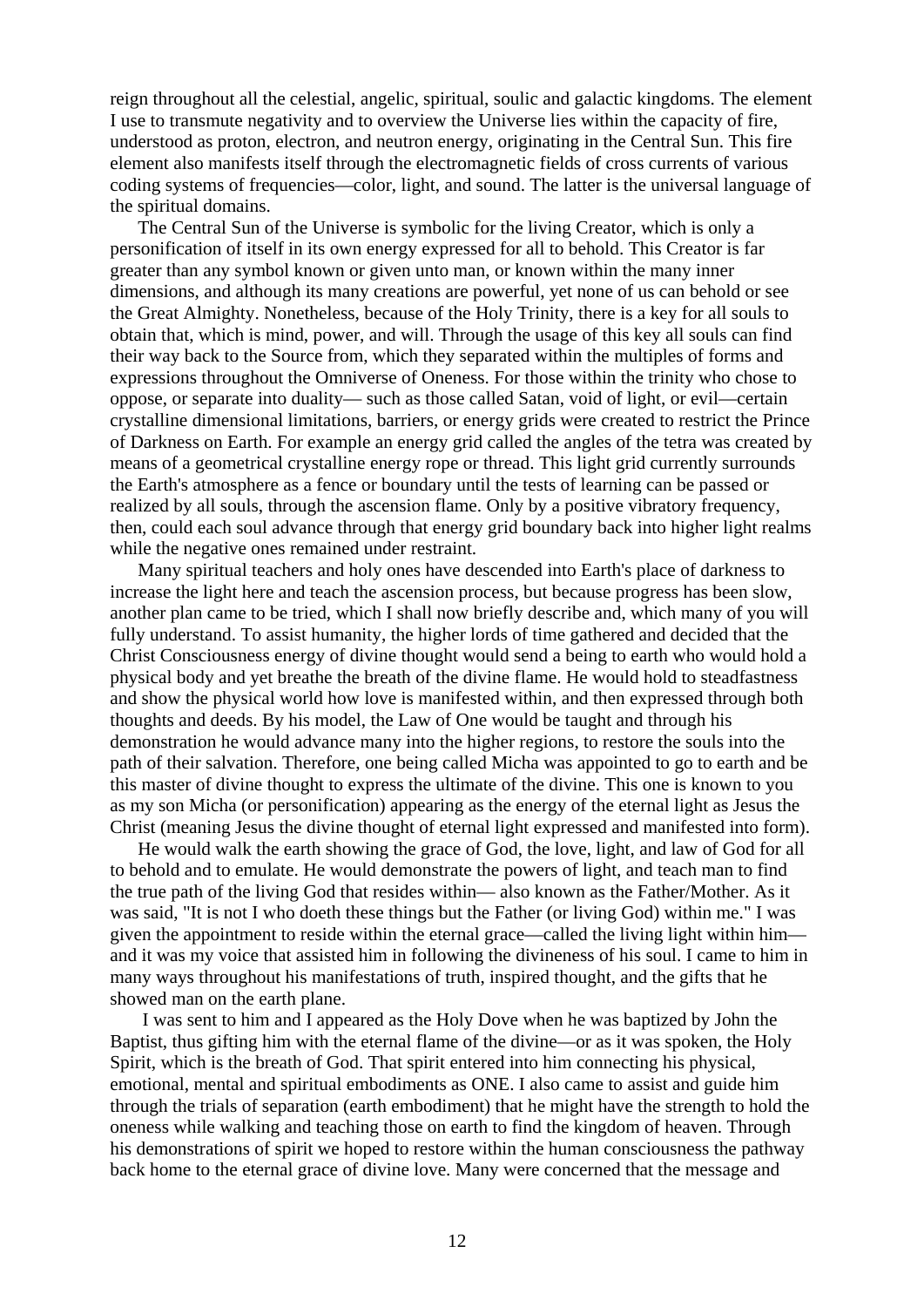model of Micha (as Christ Jesus) had not penetrated deeply enough in the sleeping souls trapped in flesh. Many feared that humanity would never wake up and return home. Still we have continued to persevere on behalf of all separated souls everywhere in the galactic kingdoms, including those on planet Earth. In Jesus and others you have consistent helpers whose constant request in all higher councils is: "Help their souls!" Thus, as the light now comes to you to increase your energy levels into higher vibratory frequencies, you must make this final choice to serve the Creator's goals. Because there will very likely be a continued upgrading in consciousness throughout your quadrant of the galaxy, it could be quite a lengthy wait for those souls who miss this spiral of the positive ascending energies! Therefore, make your choice to be with this present spiral, beloveds! I will assign a high teacher/guide to each of you who accepts. Then do not delay. Join with us now! And so mote it be.

### *I AM MICHAEL*

**Jesus continues ...** Now that you understand that the negative beings were banished by Archangel Michael and sealed on Earth under a high vibratory frequency grid of sacred light, you will understand why so

many people seem to be sleeping here—or even involved in cruel and evil deeds. There has been a low vibration that does not encourage spiritual behavior. However, at this particular moment there are many souls of light who have chosen to come into life here to help provide a broader base of light, knowing that a long desired plan of reclamation was scheduled to occur. They are, in a sense, heavenly teachers who will assist in the human evolutionary phase called the "second coming." Most of you reading this material, for example, are of that group, or you are one whose soul has longed to return to the Creator's warmth and forgiveness through the sacred gift I have called grace. Therefore, Lord Michael, many angels, the Ascended Masters and I will be fervently guiding your path if you request it. Many times this commandment has been spoken, dear ones, "Love God with all your heart and mind and your brothers and sisters as yourself." It was with this ancient truth that I, and many others, came to teach everyone on Earth that you can be made whole again by the required change of heart and application of the basic spiritual principles.

The Earth's population, then, is presently composed of negative ones who persist in evil, unloving deeds . . . those who are awakening back to spiritual integrity from long, unconscious sleep . . . and those who have volunteered their light in the salvation of planet Earth. Upon your streets, then, there is great diversity in what we call consciousness. Those who are sensitive to energy, in fact, can see, hear, or feel the variations of this consciousness as they go about their daily activities. The quality of each person's energy intention is obvious, like an identifiable aroma called a stench or its opposite—a perfume.

Then with the many gifts of energy that we are now bringing to our dedicated lightservers and to the many awakening souls who long for home, the balance of decency and honor is swinging more and more to heaven's favor. Many people know something unique is happening as time seems to shrink, creating an unusual sense of urgency. You may be sure that Archangel Michael's final call, warning, or reminder, that all must choose their commitment to the light, if they wish grace, will only intensify each soul's restlessness until the promise of an added teacher/guide is made real through your free will request! Given this critical offer of restitution and potential resurrection, which is stirring inside of each being, many unusual opportunities for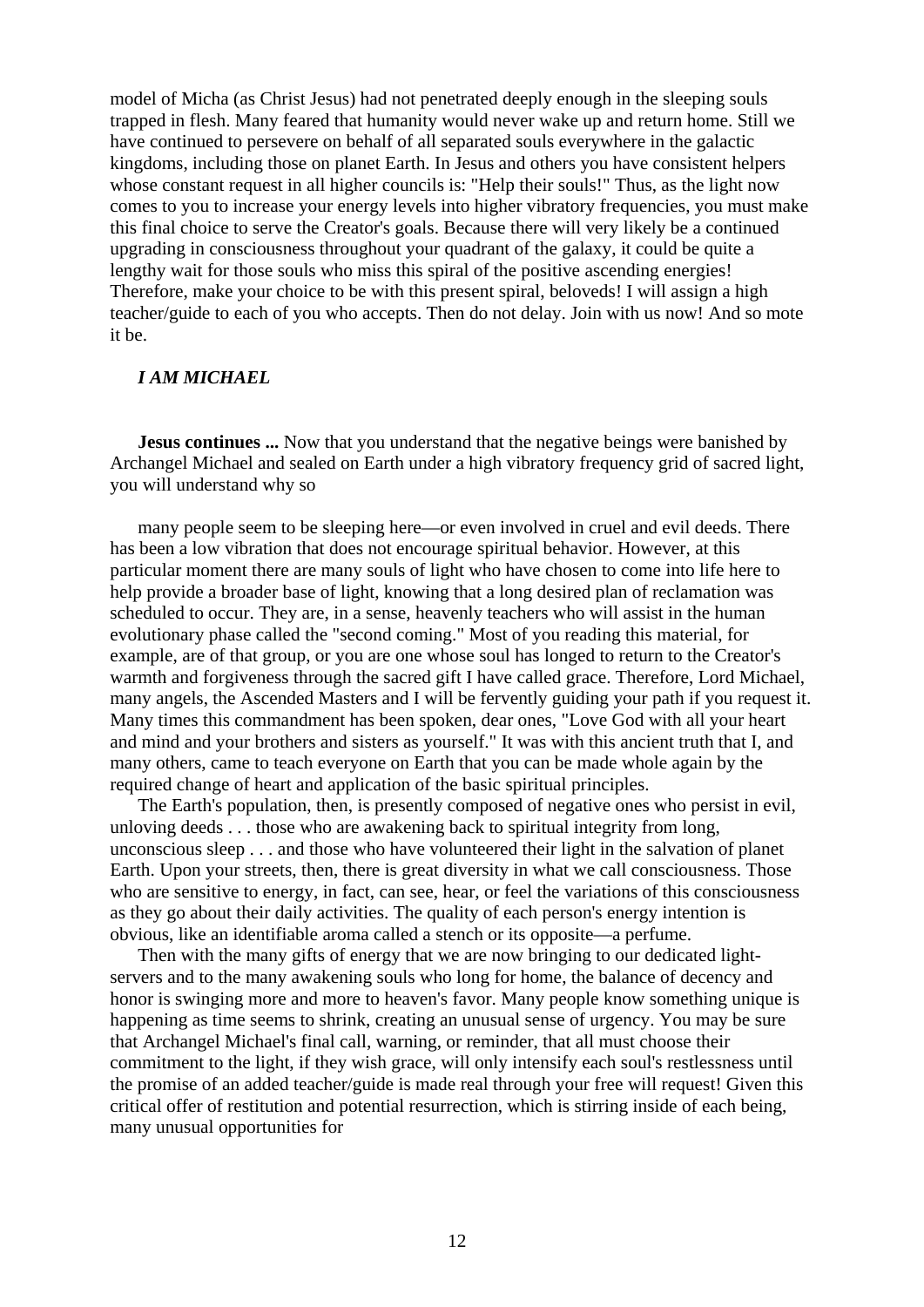manifestation will occur. This stirring is caused by the amplified power of the great archangels of many dimensions, especially Michael. Indeed your future on Earth lies in the realm of incredible probabilities and potentials! It is, beloveds, in this state of open perception and surrendered, erroneous beliefs, that miracles occur. Miracles will occur because each soul may now have additional guides assigned to it, some from very high angelic dominions, to make ascension as joyful as possible. For those who serve the light, and are moving into group endeavors as a way of life, exponential changes can occur. So the question naturally arises, how can anyone prepare for the future during these extraordinary circumstances? Is there any security to be had from material possessions, bank accounts, employment, pensions, and so forth? Your questions come to us constantly; every instant you ask— what should I do? Where should I go?

Your prayers, pleas and petitions are unending, which is why I am quickly updating this book's contents. As your souls feel the intensity of this spiritual shift in consciousness, your personalities are often stricken with the fear of change. Having walked upon the Earth, I can relate to these uncontrolled emotions that you let control your lives, thereby causing harm to yourself and others. The prescription for healing this fear is in your own hands and must be healed by your own efforts and introspection. Love and trust the Creator. Listen within for the guidance that is yours to express. Be willing to do those things that you are guided from within to do. If you have not been meditating, begin at once! You must be still to hear the soul voice within you and the guidance being directed to you by powerful angelic assistants. I will now repeat the primary prescription that exists for eliminating fear while you are in human form. You must know that the light of God, of goodness, of the Creator, has a plan to call all humans home to live in peace—and that you have been personally and collectively called. You can have great guides and teachers all around you to assist during this ascending upliftment out of negativity.

You must be silent and have meditative listening times to hear that guidance. Guidance will not generally come to you from the present sources you rely upon such as radio, television, print, and other communication media—although we are influencing them to improve. It will come primarily from within your deepest soul direction and spiritual knowingness. You should associate with others of like mind and intention during this process lest you be hampered by negative vibrations rampant during this evolutionary time. Indeed, group consciousness is a primary base of support and joy that will give comfort. For some this means a church, temple, ashram, or other place of positive group intention such as a weekly meditation circle. For others it may mean living with a blood family or marriage partner or friends of similar spiritual understanding and commitment. New spiritual families and communities based upon common beliefs, meditation, and group manifestation are rapidly increasing, and represent a future trend.. Naturally, you fortunate beings have all or several of these intertwining support groups to assist your attainment of the full consciousness humanity seeks and needs. As I advised long ago, "Where two or more are gathered in my name, there also shall I be." That simply means that whenever two people can agree to be harmonious and cooperative with each other, the Christ—divine thought—is present and available as an exponential energy to assist with whatever needs may exist.

Today I would advise you to be joined with one other person in divine thought and then go on to create the largest harmonious group possible so its light matrix can bring a richer and faster manifestation fulfillment. These are the times when small groups of at least 12 or 13 can focus their minds simultaneously in a positive intention to achieve a common goal or purpose, thus creating laser-like manifesting power. Larger groups are even more powerful, of course, so as you achieve success in smaller groups, transfer those skills into those larger group situations whenever you can to maximize your manifesting power. It is also now possible to begin learning how to achieve consensus, which is to say a council of one-mind agreement. Although a few people, organizations and businesses utilize this principle for brief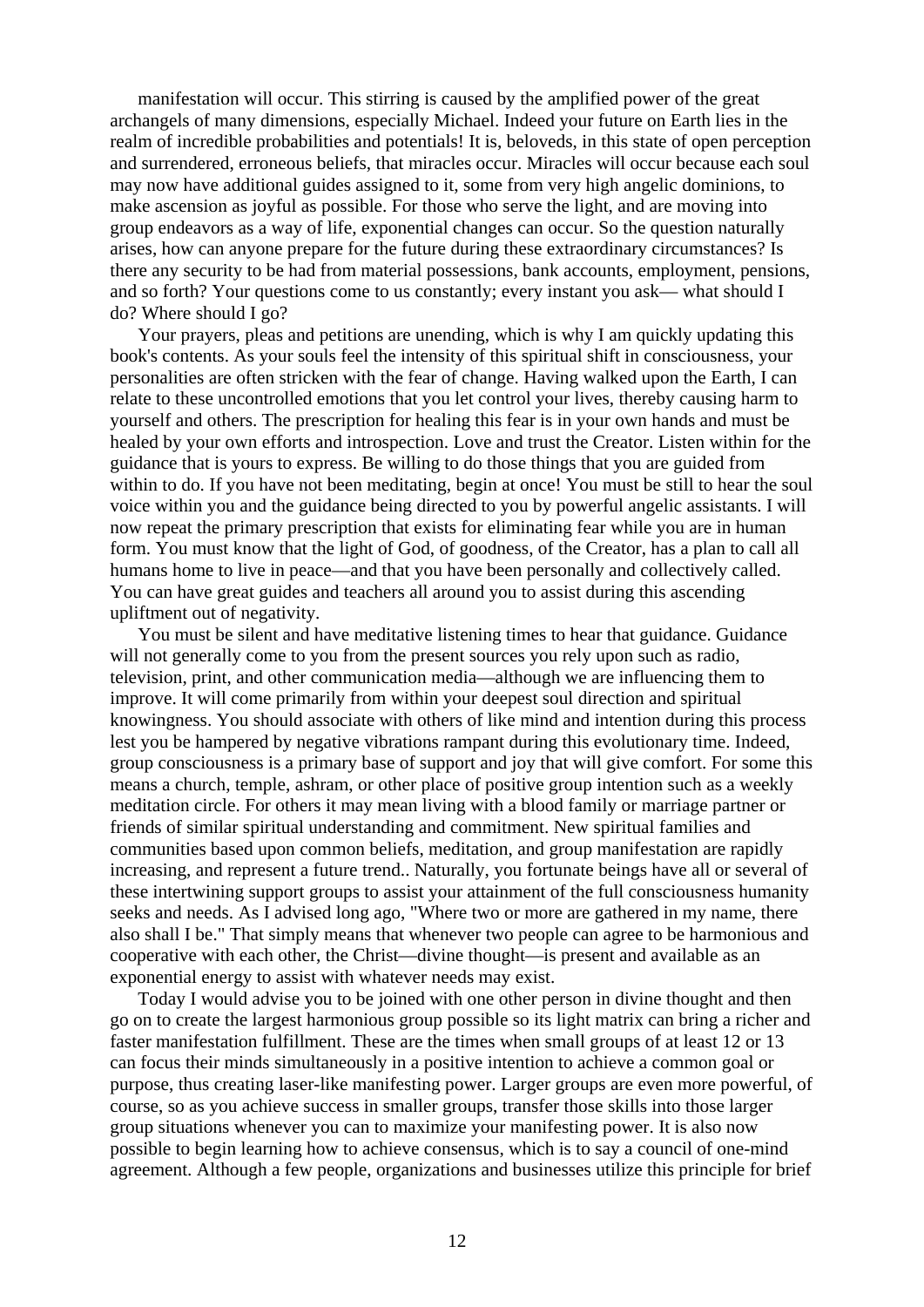periods of time, it is not consistently practiced in any serious or constant fashion, planet-wide, as it is elsewhere in the galaxy by those of the human species. In this utilization of onemindfulness you have much to

learn. Of course, one-mind- fulness, or unity, creates a unified field of energy, which can be used as a manifesting tool, something you are learning. Those you term galactic humans from other nearby locations in space, who are at higher consciousness and frequency, have little dissension within their immediate, local family groups as people of Earth generally do.

# **FUTURE EVENTS**

Now I wish to briefly comment upon the questions that come to us from your dimension regarding future events. These questions flood our realms with common themes of fear, confusion, and uncertainty and are growing louder all the time. Part of this occurs because there is so much increased inner receptivity and "channeling" of divine thoughts these days, all of, which may give different information, guidance and advice. Then do I beseech you to memorize and practice the following comment at both conscious and unconscious levels, by whatever means you can, so you will never forget it! YOUR SOUL PATTERN OF MASTERY REQUIRES YOU TO LISTEN WITHIN AND DISCERN THE CORRECT PERSONAL INFORMATION, WHICH IS YOURS ALONE TO FOLLOW! BECAUSE SO MUCH INFORMATION NOW COMES FROM SUCH A VARIETY OF FREQUENCY LEVELS AND GALACTIC RESONANCES, YOU MUST BE INWARDLY ADVISED OF WHAT PLAN AND PATH IS UNIQUELY YOURS DURING THIS EARTHLY ASCENSION TIME. NO ONE PLAN EXISTS FOR FIVE BILLION PEOPLE. THEREFORE, YOU MUST TUNE IN TO YOUR OWN TEACHERS!

Please go back and read that statement again. And again. And again. Then let it sink into your belief system, beloveds, There is no greater message I can give to protect you in these changing times. You see, some of you have had ancient relationships with certain spiritual realms and individuals, (such as myself or Archangel Michael) and are here to fulfill agreements made eons ago. Each of you is a part of a certain plan and team, so to say, and will consequently be needed to assist in the completion of a specific role in those unfolding circumstances and activities. Some people have strong relationships with certain galactic human family homelands, not of this Earth, whose function is also a part of the same reclamation plan but with some variations. There are literally billions of helpers coming from

dimensions both familiar and unfamiliar—from inter-dimensions known and unknown and from spiritual realms related to the human species and to nonhuman creations. To use your vernacular, THIS IS A BIG DEAL! A HUGE, UNSPEAKABLY MAMMOTH OPERATION THAT AFFECTS THIS GALAXY AND MANY OTHER GALAXIES AND DISTANT SYSTEMS OF LIFE.

So, yes, we who are known to you as spiritual masters and teachers will come to humanity by telepathic contact and perhaps even be seen in physical appearance sometime during this ascension shift to full consciousness. Some of you may feel that you have been lifted up to spiritual levels for special tasks and responsibilities, working with those who have merely been names in holy books up until now—even as others will experience what is called being on a space craft of extraterrestrial origin with friends from whom they have been long separated. But most other people will remain at specific Earth locations as healers, counselors, and teachers where their talents can be best utilized to assist your five-billion-plus awakening human population. In the meantime we are flooding human consciousness with many products and inventions to help the body's genetic health, and you will be constantly amazed by their variety, quality, and usefulness. If you find your body struggling through its DNA changes, test these new products—along with natural herbs and certain energizing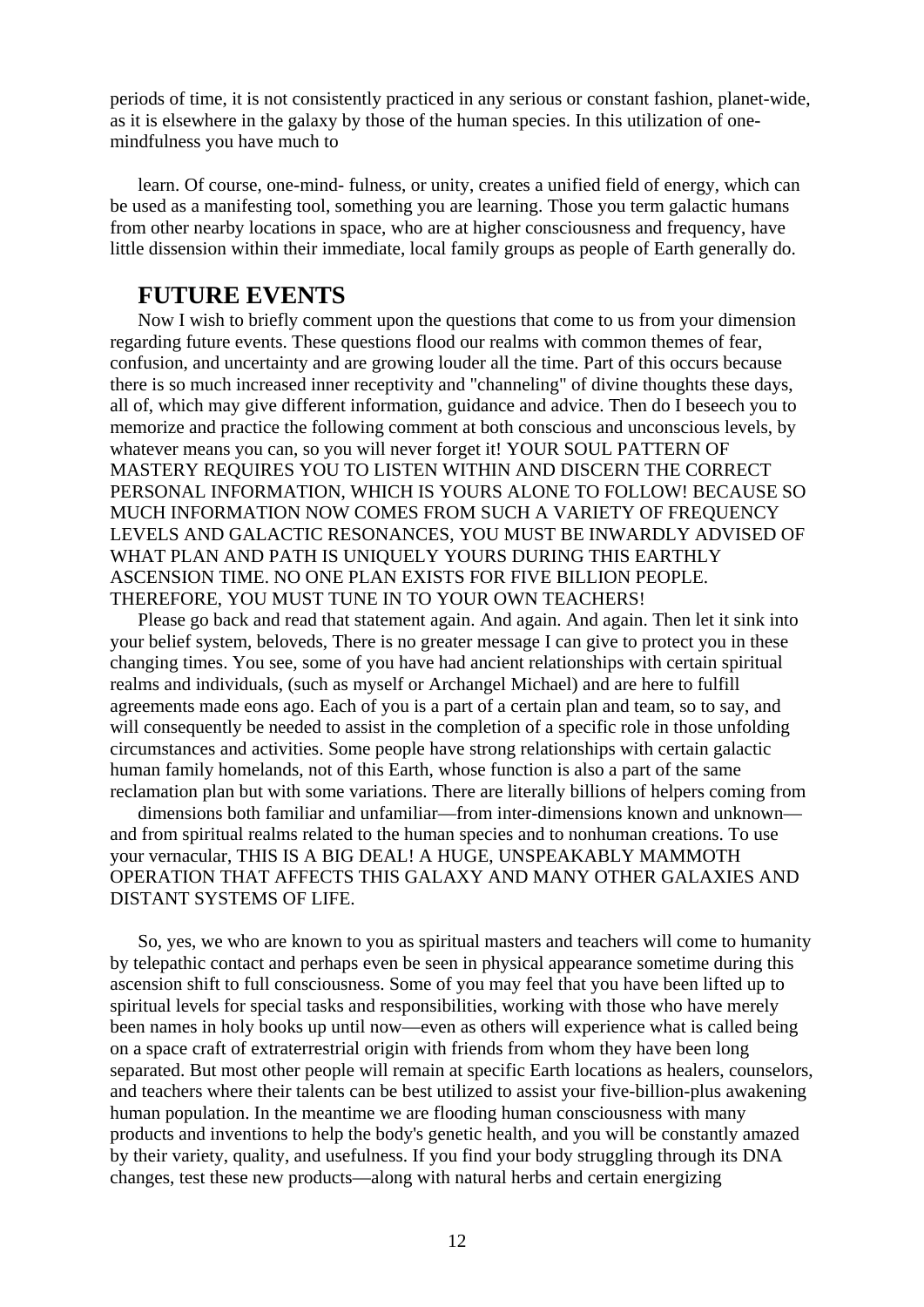supplements—to find out what works best for you. Soon there may be a very powerful, extraordinary, awesome, ingestible product available, like the biblical "manna," to help some Earth humans bring their DNA cellular level back to full consciousness. So do not let governmental officials deny your citizen's rights of choice in matters of personal medical treatment and health products! This manna will help many heal their exhausted physical bodies and even transform some mutant DNA helix patterns from 2 back to 12! What I am saying here is that you will soon have a recipe for extending life in remarkable, miraculous ways. Learning this greatest alchemist's secret of all—how to transform that most precious element gold, from metal into a white powdery superconductive form that your body can absorb—will help humanity ascend.

All major religions of long ago knew about this alchemy process of transforming gold metal into a superconductive material that the human body could safely assimilate. Moses spoke of it, and the Vedic scriptures of Hinduism describe it. Even from my own mouth I told you of it long ago, though my biblical comments about this special food are few, and obliquely interpreted and translated by unconscious mutant minds. Be attentive to what I have explained here and safely proceed to learn what your further role may be in personal usage of superconductive elements to promote health and to assist or cause the ascension process. Assimilable iridium and rhodium, and several other elements, will help establish physical health for many people very soon, and may even become precursors to the use of the white powdery substance alchemically possible from gold metal. Because this process is so valuable, realize that you must protect those of the light who will make it available again. Indeed, a consortium of pure-minded, sacred-hearted light-servers should make this a project of first priority and devoted attention! Now, I wish to shift the topic to another kind of possible mass ascension—the photon belt effect.

Scenarios about ascension abound today, including a current one that your galactic human family from various nearby star systems will appear to prepare you for this photon belt influence with its brief days of darkness and later experience of light. Dear ones, you were already biblically advised to be ready to be taken up in the "twinkling of an eye," so these different explanations have a common theme, do they not? Try to realize that this photon energy could be a physical experience igniting the genes within your body, or interpreted as a mega cell of enormous spiritual consciousness. Yet I shall point out that your body must build a new chakra system as well as bring light into these trillions of cells in your DNA signature. So frankly, even if the photon energy or God consciousness enfolds you, there may be different bodily response times to this huge process of change, which cannot be perfectly calculated in advance. Ascension for one individual is easy to manage.

A mass ascension for billions of humans is obviously a more challenging and complex situation—and I would insult your intelligence if I said differently. Nonetheless, there is a strong likelihood that the cyclical movement of God stuff, call it what you will, may intersect your solar system and planet in this decade. As to its exact date, simply prepare now to have food, water, and warm clothing available for any sudden change of climate—even from floods, tornadoes, earthquakes, hurricanes, and other so-called natural disasters. Then go about your normal life without fear. The safest, most useful thing you can do is to be attuned spiritually to your own inner soul-knowing. This is the truest SURVIVAL PROTECTION anytime, anywhere. However, it must also be clear that a loving group of other spiritual beings and friends will likely help you surmount any sudden surprise or challenge more effectively.

Then be personally and collectively ready for any and all adventures, beloveds— and know we will guide your paths, if allowed to do so. BUT YOU MUST BE READY TO RECEIVE ADVANCE INSTRUCTIONS ABOUT UNUSUAL EVENTS. TRUST THAT YOU WILL BE ADVISED BY YOUR OWN SOUL AND ITS COUNSELORS AS TO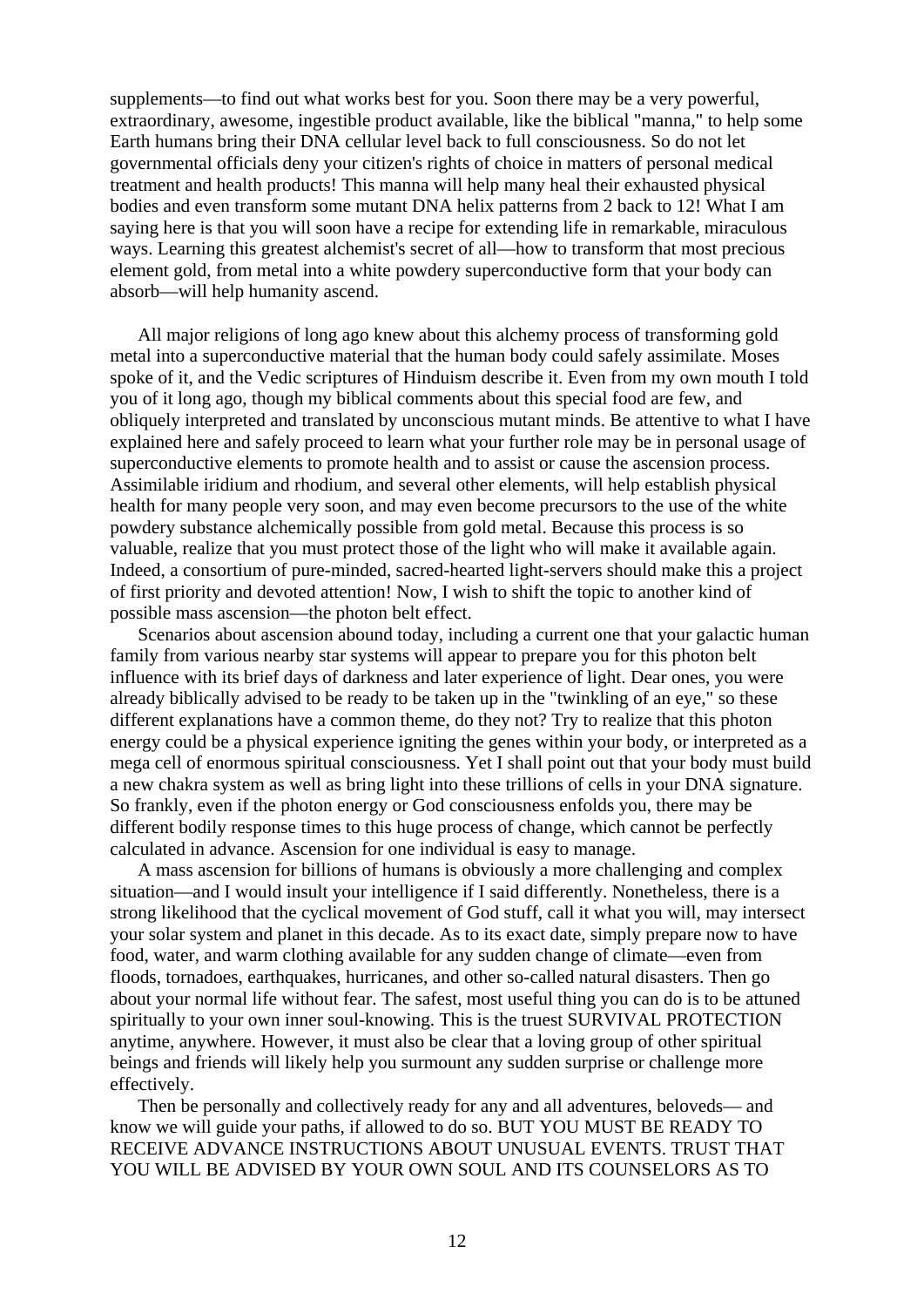YOUR ROLE IN THE EVENT, AND ALWAYS HAVE A DAILY MEDITATION OR QUIET TIME TO BE RECEPTIVE TO SPIRIT. Even if we of spirit and those you call physical space brothers and sisters appeared to you, or communicated in one way or another, your experience could still be different than those of many others around you.

 There are billions of people on this planet living in a variety of nations, cultures, and consciousness levels. So although there might apparently be one common circumstance in progress, individual perception will still be occurring, if you grasp my meaning. Therefore you want to be at the very highest and purest perception level so that your belief system will allow safe and supportive experiences. For example, suppose you must fly to another city. Think of an airline terminal with a dozen airline companies and their many routes from city to city at various time intervals. Since you can only be on one flight, there is selectivity involved. Then who knows the best flight? and who wants to give you the best ticket for a pleasant trip? We do.

 But you would need to know the plan—by listening within—or you would miss it. (This is a trivial example, perhaps, unless that plane is going to crash.) You still have free will, of course, to listen or not listen within, but I fervently recommend you get a "heavenly travel agent" during these extraordinary times to guide you in all life activities of major consequence. Need I say more? If you are spiritually oriented and meditating in order to use the Creator's energy for healing and higher purposes, your experience will be different from someone whose perception is clouded by addictions, lower chakra energies, blind beliefs, and an unloving nature. Truly do I assure you that if your beliefs can

### 197

accept the possibility of a safe life and also some kind of ascension, then that open perception will grant opportunities much different from those who hold closed hearts and minds. Do you understand what I am describing? Through quietude and meditation, both individual and group, I assure you that your chances of knowing what you need to know will be increased exponentially. Whether humanity uses manna, goes through high consciousness or photon fueling, or learns to meditate and individually ascend, remember that our goal is to awaken you so you will be attuned to the specific role and opportunity that is yours to fulfill. Perhaps your ascension will be some combination of these. There is much chaos on the planet now because most people are still half-asleep in their consciousness even while their soul is being influenced by the spiritual energies we give.

When a soul knows what it needs and the personality is inattentive, ignorant or disavowing, unusual circumstances may be created to get the personality's attention. Perhaps you or someone you know has experienced something of this nature? That is why groups are so helpful in sorting out the valuable forecasts from those less helpful. If you only believe that a space craft will "beam you up" or that angels with wings will appear, you limit the way in, which communication can come to you, as well as the type of relationship you may have with your teachers and guides. But do not fret and worry, dear ones, we are now attempting to get you into your correct spiritual groups in specified locations where you would be best situated for your own resonating ascension experience.

This is a mammoth undertaking for us and for you, yet the history books of the future will probably note these years on Earth with lengthy descriptions and exciting tales of successful completion. You must learn to be self-sustaining and discerning by listening within! Crosschecking may occasionally be valuable with those you trust, but running to everyone else for advice can be exhausting, and their information could be inaccurate for you though valuable for another. Only by inner listening can you hope to evaluate incoming information and determine your best possible decisions. I told you long ago and I tell you again. Love is your protection! Your purity is your shield from harm. The kindness you practice and the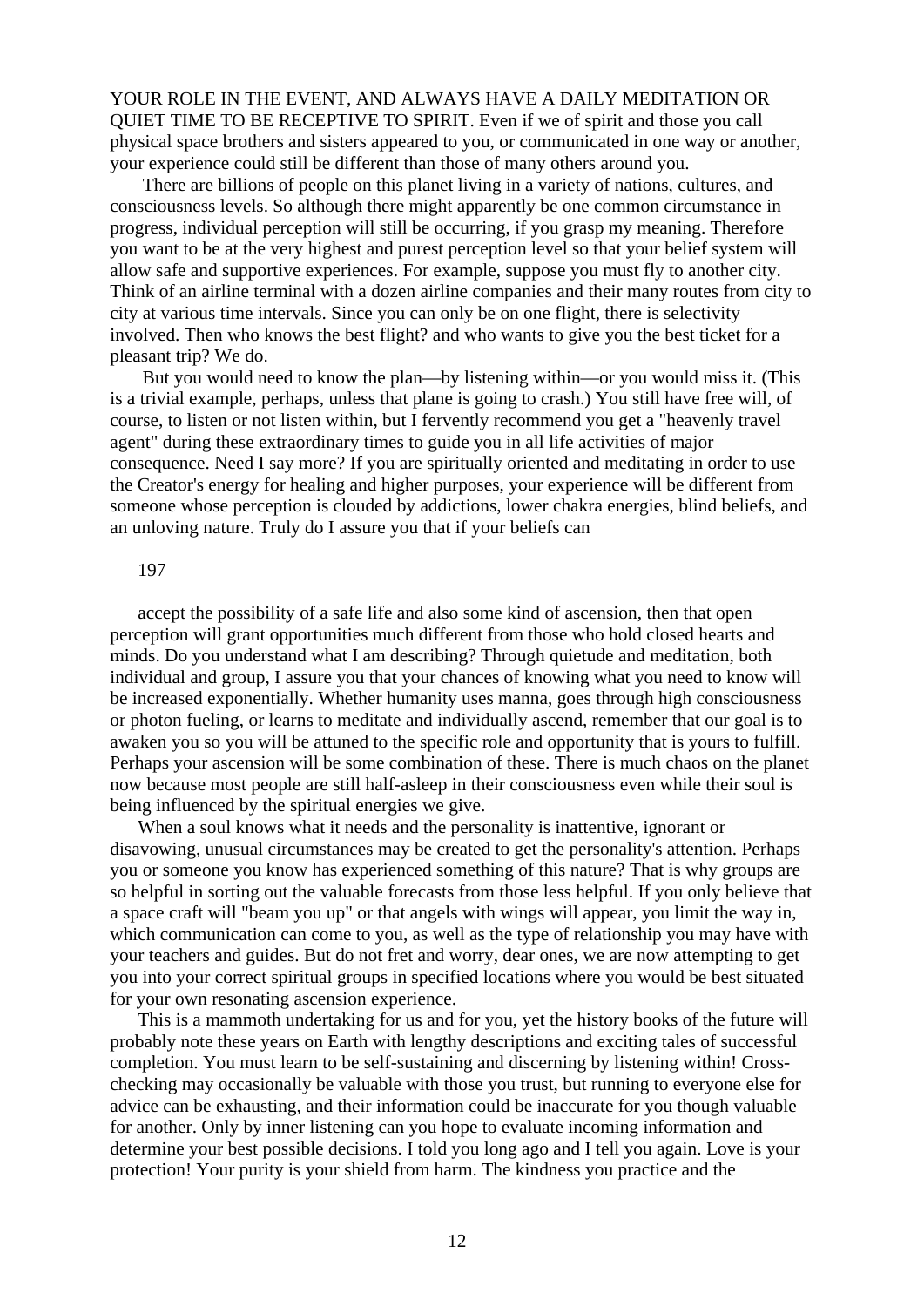cooperation you offer will identify you to your spiritual family of Earth, and to us, as well. Will you

trust this equation and relax into the quietude of our promise? We have not left you comfortless and will not leave you comfortless IF YOU OPEN YOUR HEART TO THE SACREDNESS OF LIFE, DO THE KINDNESSES YOU CAN, AND LISTEN WITHIN. Soon we will be bringing you a map to identify certain physical locations where the many spiritual meridians and star- being energies are being activated, so you can begin contemplating where your spiritual family may be found, if you are not already with them. For some people, finding their spiritual family may require them to relocate, change jobs, or simply be trusting in ways they would normally never consider. My advice is simply to travel light, dear ones, and not be burdened by all the trappings of materialism.

For you in America this is particularly true. Decide what you really need and be willing to share a portion of the rest. Some of you may pool your skills and finances together, or even establish light-centers or communities to extend the manifesting potentials we bring you. For those who tend to be greedy this idea of sharing may sound communistic or ill- advised. But you may be sure there will come a challenge if you hang on too tightly to material goods and continue to abuse Earth's natural resources, as Americans, especially, have done. By being truly willing to share the abundance we are attempting to bring you, much good will come and many spiritual networks will cooperate in miraculous ways.

Sharing love, God's abundance, and seeking cooperative companionship is far more likely to bring joy than the misadventure of personal or corporate miserliness and greed would create. I must further comment that the economics of your technological nations leave much to be desired and we note that even some of you who are the most committed light-servers are spoiled in your attitude regarding the possession of physical objects. Yes, this is true in both individuals, families, organizations and nations. Greed is an ugly attitude to hold when others are starving, though we understand its fearful and control- oriented origin.

Just be certain you keep a balanced perspective as we move into higher consciousness where sharing in the unity of one mind is a way of life among extended family groups, and even among some entire planetary systems. So you will definitely be moving toward unselfish ways. It is regrettable that on planet Earth some are allowed their billions, their power and greed, while others are hungry, but this will change. Again, it is balance that capitalism must seek and find. It is equity of the heart's expression you need. Please ponder that, which I have shared, because the topic of abundance is never far from the thoughts of most human beings. When you arrive back at the level called full consciousness, lack will be a thing of the past and so will this attachment to greed and miserliness.

Meanwhile, allow the abundance we are bringing you to be used only for positive and noble purposes. As the fear of lack and hunger dissolves, so will the belief that there is not enough to go around. Then many will experience a lesson in material abundance, or lack of it, so that you can come into the true abundance of spirit. Free energy will absolutely require a different attitude about many, things, and you will have free energy very soon. As you leave the third dimension, dear ones, your materialistic world where the "have's" and "have not's" are fiercely polarized will shift and the issue of abundance will be balanced. There will be enough for everyone willing to do their portion of the group's purpose. Then ponder that, which has been given and ask in your meditations to safely learn the meaning of the Creator's true abundance principle. This upcoming shift in consciousness is the greatest abundance you could ever, have. So why settle for less than the truest prosperity? I would hope that the beauty of this exquisite planet might demonstrate that creation is richly abundant in awesome measure, my beloveds. Finally, having shared ideas about the major ascension processes, I would like to clarify a few things about the measurement you call time.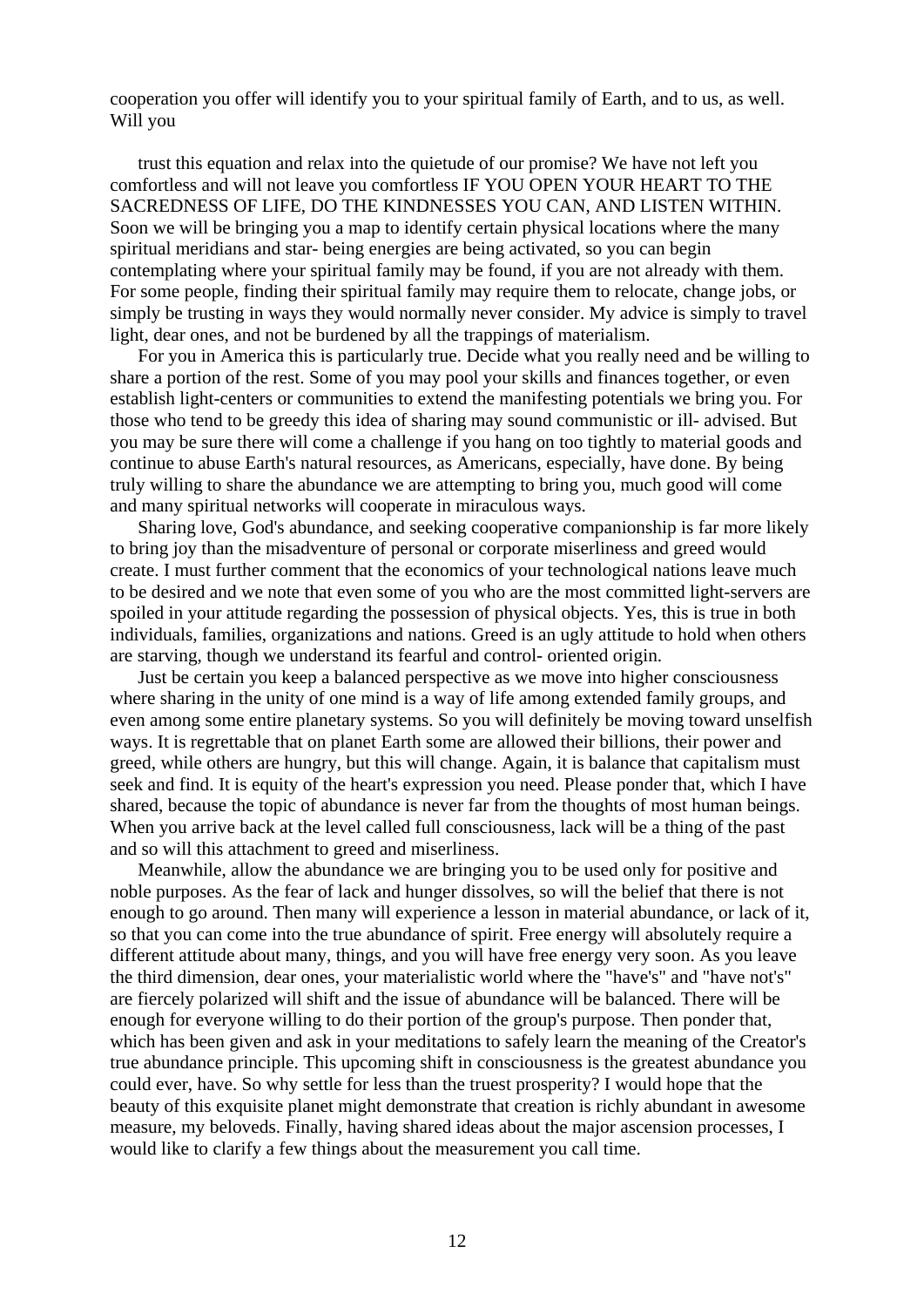The most vital thing to remember about time is that it is a measurement of a living energy, therefore it occurs in "lengths" or pulsating frequencies best understood as wave lengths or portions of light. What you need is a calendar that measures the most meaningful or important wavelengths (pulses) and identifies the intentions they carry. Because energy is alive with vibratory frequencies, you cannot control it, and neither can you run away from the intention or purpose these pulses have. You were probably never told that a second of time is the frequency of a spectral transition of an isotope of caesium. In fact, most people only think of a second as a tiny part of a minute, which in turn is a smaller portion of an hour. And what is an hour, then, but 1 /24 th of a day? No one tells you that the

pulses of time and the influence they carry is an inherent code that relates to the great Central Sun. This code, as you may term it, connects the various aspects of consciousness among the various locations and energies within the galaxy, even to molecular levels of DNA, amino acids, and many other vital bases of life. What you call destiny, evolution, and resurrection is related to these pulses of time and their tones of creation. In ways challenging to explain, since you lack scientific instrumentation to understand it, it is as if an enormous group of angelic beings were working in concert to create pulsations or wavelengths that produce cycles of influences and qualities of potential reality. This is like striking one note, followed by another note, followed by another, etc. When your scientists can identify frequency ranges beyond the visible spectrum of light, you may find that everything in the physical world is energy harmonics, octaves, cycles, spirals and rhythms—mathematical patterns of celestial harmonics already set in the fabric of space and time in implicate and explicate orders. What you need is a wholistic calendar, not a linear one that ignores the nature of energy, for only a living calendar could possibly track and encompass galactic or cosmic energy patterns (time). But how do you get a living calendar?

Those you term primitive peoples tracked moon cycles for planting, followed the tides, and counted seasonal changes. However, about a hundred years before my birth, the Roman 12- month, odd-even days calendar shifted its attention from moon cycles and focused on naming months and establishing certain lengths of time for political purposes and holiday identification. Your present calendar's origin—the Gregorian calendar—originated when a Catholic pope decreed that the Vernal Equinox should be fixed at March 21 so that the church could control the exact date of Easter. Needless to say, this is a far cry from the type of energy-attuned, galactic-resonating calendar you need! The Mayans and many other indigenous tribes utilized superior calendars based upon energy and cycles—the study of, which is recommended—particularly in this experience of returning to full consciousness. You have already noticed that time, as you have known it, is vanishing. The hours pass very quickly and the days—many of you report—evaporate you know not where. You are feeling rushed, stressed, and confused about why this is happening. I hope you can understand that time is vanishing because you and your planet are moving into a higher vibratory rate where molecules dance to different cycles and patterns and your consciousness moves back and forth between that, which is physical and that, which is only partly physical.

You are bridging matter with spirit at the most profound level of your body's cells and entire genetic structure. At the same time this is occurring, certain interior activities within the human skull must shift, must once more flower forth into the cosmic blossom the Creator designed, but, which your genetic mutancy presently denies. Even so, you are resident upon a planet, which has her own evolutionary journey, and this is in addition to your own journey or rite of passage, as it were. Thus you are having one more ascension experience—in your consciousness—because you are bridging two different energy worlds. This partnership of Earth and humans will reach heights you can only dream about now with that mutant 2-helix DNA at work in your body. However, once this ascension energy shift brings you back into the higher mansions, you will become like the observer of both sides of a coin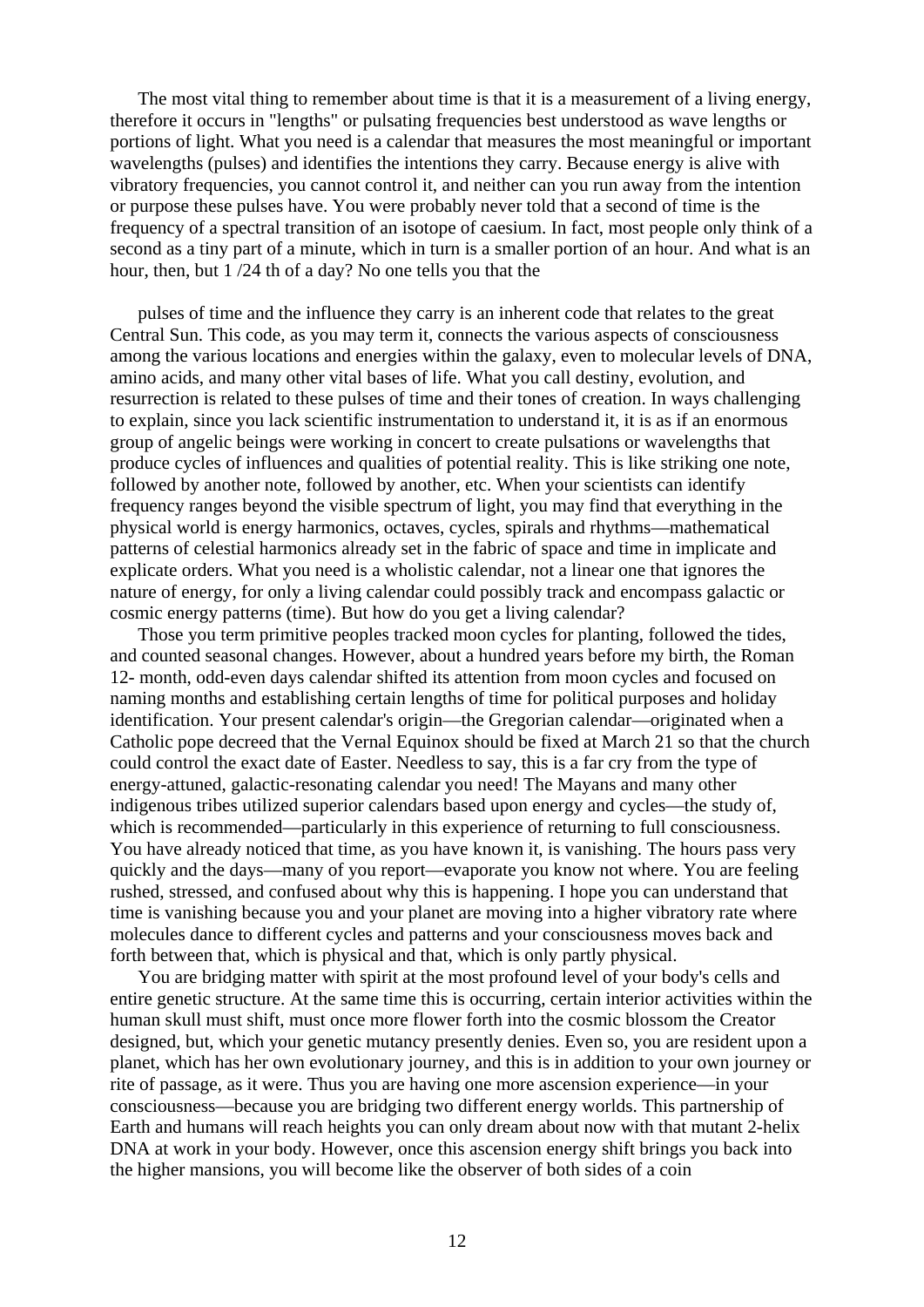simultaneously. Hidden things will be more obvious. Invisible worlds will become familiar. You are returning into a transitional phase of light that will help you reach the homeland of your heart and soul. It is an inner voyage, first of all, and one that each being must make.

A journey away from yourself does not exist, beloveds. It is your very own inner portals that will show you these greater worlds and introduce new companions and associates of peace. It was for this expansion you came, so taste the nectared sweetness of the journey and surrender any false perceptions that will only limit your progress and steal the dawning light of your transformation. Eight years ago (in this book), I called you to awaken from your slumbering condition so that your might assist us at this critical point in humanity's evolution. Then I now most gratefully acknowledge and thank all of you who answered that call and who have carried your love and wisdom into everyday life on Earth. Because of you, many contributions have been made! Be joyful that this is so and that even greater opportunities lie just ahead. Then let us embrace one another in the circle of cosmic comradeship and the solar/lunar radiance of our beloved Creator. Take my hand, dear one, as we flow through the limiting perceptions of an ancient prison. The fountain of healing awaits your visit even as your cosmic family and I prepare a long awaited celebration of joyous familyhood. Know I send you the love of my heart and that I hold an unwavering vision of a healed humanity, a resurrected planet. Never doubt your worth nor your contribution as part of that vision's splendid glory! I am always your elder brother—one who remembers and treasures your essence in that glowing light of our Creator's magnificence. Christ Jesus

202

# **Afterword**

I am delighted to share a few personal comments with the readers of this book because I can testify to the changes that meditation, prayer and contemplation have made in my own life, and, which paved the way for me to accept intuition — or the God connection — as a normal part of my everyday existence. So much so that I could now accept the assignment of transcribing these notes from the Master known as The Christ. I feel certain that it was the many years of meditation and my earnest desire to be of assistance that drew his energy to me, along with my willingness to give the necessary time such an undertaking requires. He also told me that many Christians had frozen him into a past that was over and gone and he needed someone who could allow him to be the expanded being that he is today.

To say that I have been privileged to receive this information can only hint at the deep feeling of joy it brings. Yet I share honestly that it also brought up every emotion of fear, lack of self-worth, and doubt that my personality still retained even after years of psychological cleansing and efforts to become emotionally grounded and secure. When I was first approached for this task I had a constant questioning that demanded, "But why me? Why me, when there are so many other good people available?" And the answer came, in gentle support, "Because you wish to know the true me, are willing to serve, and have given me permission to enter your life." Over and over again I was told that because this is a free will planet, all of us must ask to receive the spiritual ones — must agree to cooperate by our personal choice.

I need to share with you, also, that I had to confront fear of the greatest magnitude - fear that I couldn't do it "right" — fear that I would be laughed at, ostracized or scorned — fear that my mortality might tint the truth of the message ... and many other things. I experienced this in spite of a joyful relationship with this great one who insisted we had worked together before and that he was grateful for my help once again. Still, doubt and fear were my companions many times when Jesus first spoke to me and I even broke my toe as a symbol of the ungrounding I felt in my mental and emotional attitudes. At first I would nervously ruin tapes I was speaking into or my fingers would become blocked when I sat in the silence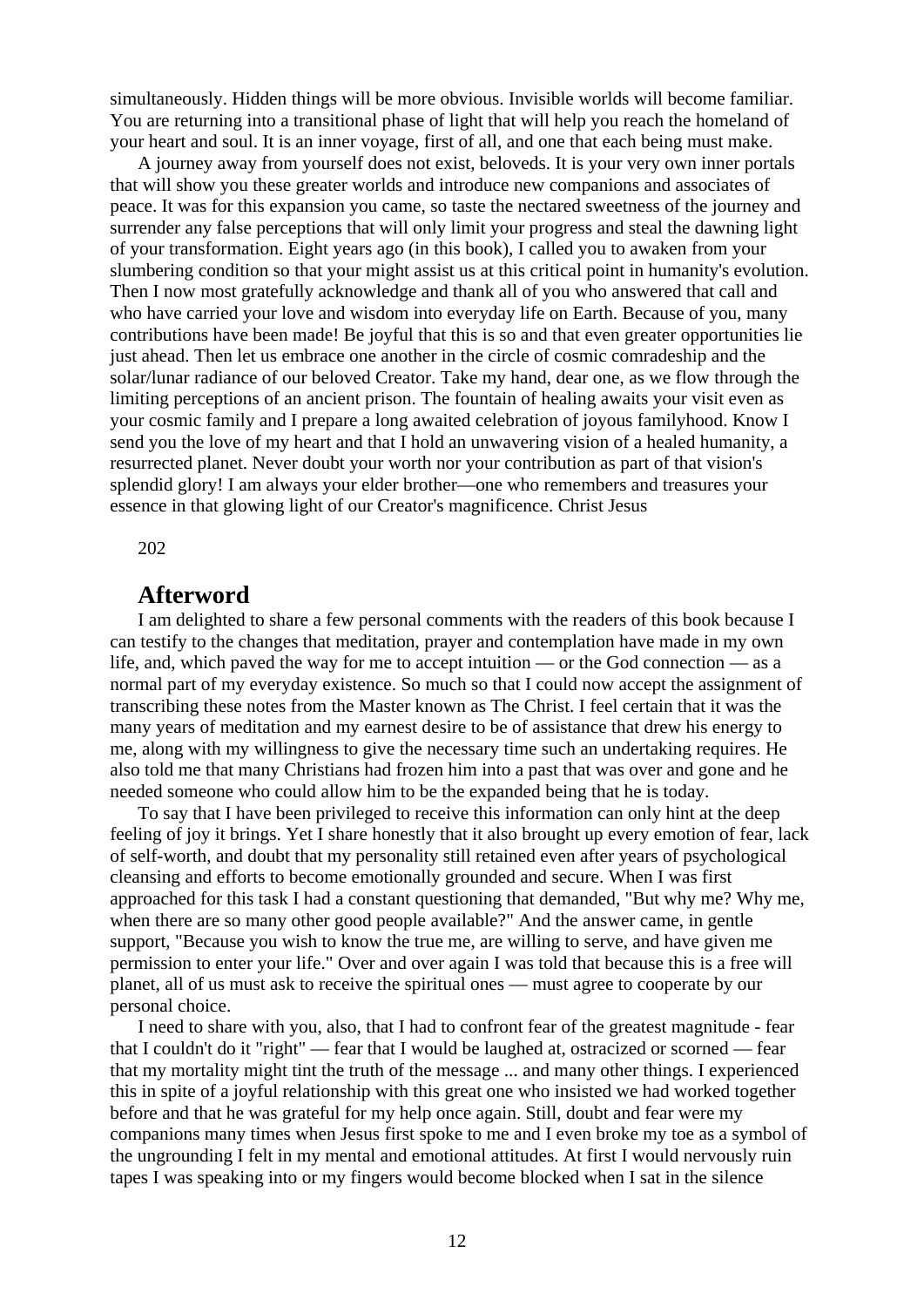before my typewriter ready to hear his message for transcription. I have to admit that until I just surrendered and relaxed into the peace of meditation, he had to struggle to be heard in my mind. The question that I often asked him was, "Jesus, will anybody believe I can do this?" For although I am a college teacher of known sanity, I felt people would think I had gone crazy. How patiently he let these fears surface, and how lovingly he led me a step at a time those first days. It was not until I felt the sure contact between us that I finally agreed to make the notes for the book and worked, day by day, not knowing exactly where the next day's information was leading. Eventually, during the nearly 6 months of work, a clear and consistent pattern emerged in, which each day's messages fit together and took the form of a book with nine chapters. There were times I could feel him searching my mind for words to explain a concept that he could not find and he would have to detour and use an alternative expression, which probably was not his first choice.

Also, when he would release mental pictures, light packets, or symbols, I would be overwhelmed by the immensity of their content and would have to have him slow down and go over it with me piece by piece. Still he insisted I was doing well and that he was pleased with my energy and service. In the beginning Jesus would often revamp phrases and verbiage over and over again, but as he learned what vocabulary was available in me, he quickly moved to utilize it to the maximum extent possible. Nevertheless, due to our hurry in publishing this book, there are probably errors for, which I must take full responsibility. Should you find any, please let me know. There were many times when I could feel the Master's presence with me as if we were temporarily entwined. I have felt his sadness at the way the world has treated his teachings and I have felt his indignation, as well. He is a being of immense love but also a powerful, practical thinker of enormous will.

There were times, too, when I cried either during or after a session from the realization that many souls will refuse to listen to his - or any — words of love and peace. At the end he told me we had achieved most of what he had hoped for and we were far enough along that he would let the rest go due to time restraints. But in any case, you the reader must select from its contents what is valuable for yourself. If there are questions please write me about them. My main reason for not wanting to scribe this book was the tremendous responsibility it seemed to hold. However, I was told not to take on anyone else's responsibility. Rather I was told to write the words down and let them speak for themselves. Here, then, is that gift for your perusal. May it serve you in some meaningful way. Many of you are already channels of love, and many channel by means of intuition or the way you sense and know things. Many have undoubtedly had direct experience of the words or presence of Jesus and other great masters — your own personal teachers and guides — or the inner guidance of soul and Holy Spirit. Some of these contacts are personal and private, but others contain the seeds of truth to be shared with others.

 I encourage you to take your step forward, to release the doubts and fears you may have, and give what you can right now if you are asked to participate. For those who are just beginning the meditation process, don't be surprised if there is a cleansing time you must go through to reach a higher level of purity in your mental and emotional attributes. I had meditated nearly ten years and still it was six months after my return from Israel before Jesus was able to speak clearly to me regarding this material. During this 6 months I had some unusual changes in consciousness and some physical distress as various barriers to the higher vibrations were cleansed away. That is not to say I am perfect even now! Nor do I say each person requires that long to cleanse. It was only my unique experience. But most of us can't sit down and immediately receive the higher vibrations without a time of cleansing out the old ideas and patterns that would stand in the way — a time to be healed enough to present the material in as pure a form as possible. So if you wish to have soul guidance, please be willing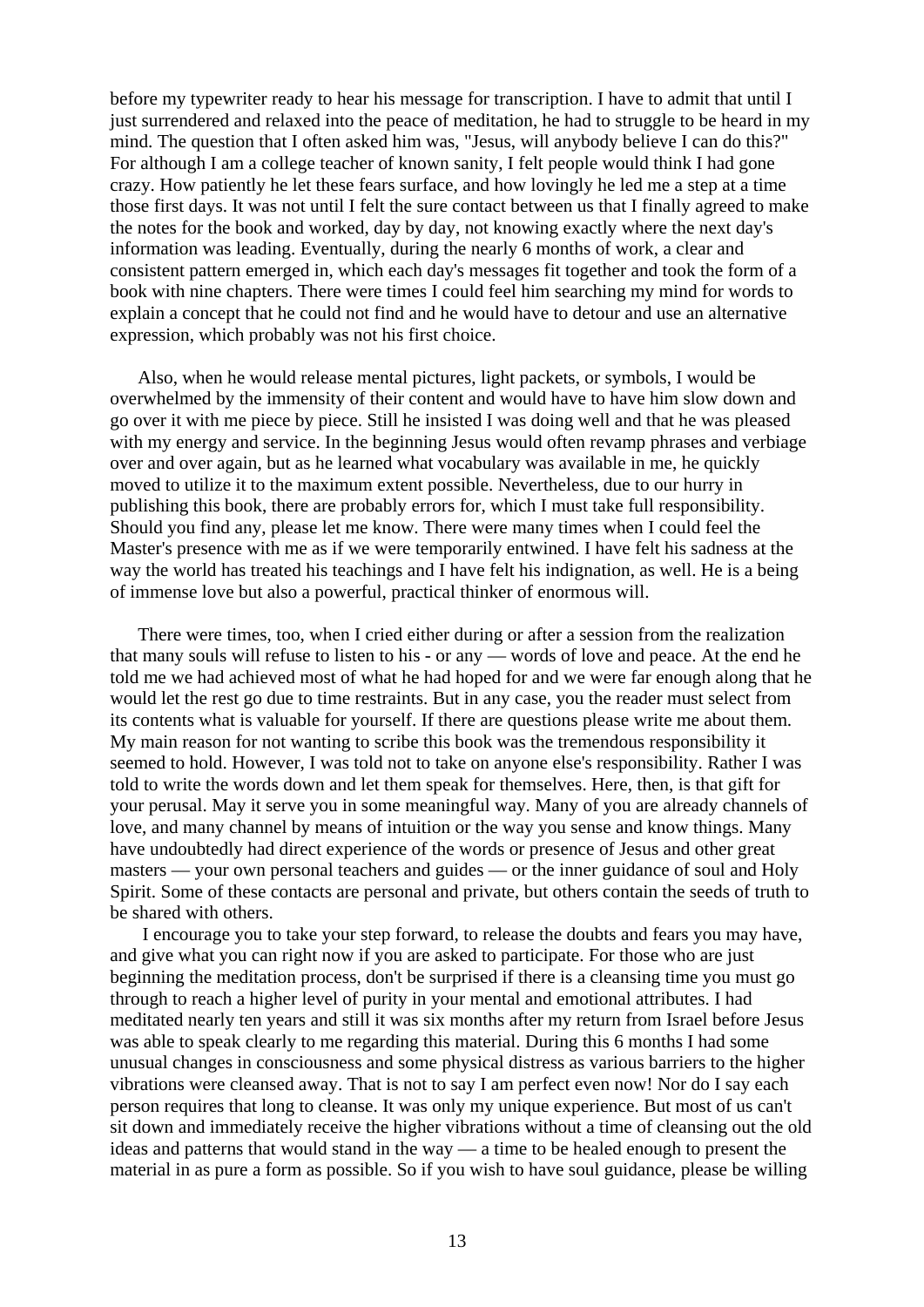to meditate both daily and then weekly in groups with others who desire peace on this planet... for by that action did I, myself, make a way for this message to be brought forth, so I know it works! I would also like to publicly acknowledge my friends and fellow meditators for the hours of deep peace and joy, which sharing our hearts' love together in a group has brought. Without that I am certain my road would have been very different.

So to each and every one with whom I have ever meditated I say a sincere and grateful, "Thank you!" Because of the intense and insistent comments from Jesus about humanity's need to meditate, I was expecting to include a bibliography of sources and groups, which are involved with this activity. But I was told that each one who is sincere merely has to ask within to learn, which meditation style and/or group is appropriate, and the way will be made clear. Lists of books can be obtained in libraries and book stores, of course, and you will be drawn to your own answer and experience. Yes, ask within. That is the place to begin always. But then you must follow through with action for the cycle to be completed. For this is a planet where manifestation and realization of mind thoughts must occur to show us our creations. I honor your own path, and again encourage you to do the greater things that Jesus asks us to do in the seeking of inner peace. You may have noticed that I continue to use the familiar name "Jesus" rather then "The Christ,", which seems impersonal to me. But this is just my habit. Truly, this is a cosmic being who speaks to us! In closing, I want to share that through his mental pictures I have seen other solar systems, galaxies, and far-flung corners of the Universe, which deepened my awareness of what he seeks to draw us toward. And I realize that we of earth are far more than I ever dreamed perhaps more that I can even comprehend while in physical form

## **Yours in love and service, Virginia Essene**

## *1994/1995 COMMENTS*

It has become clearer and clearer, in the years since I first penned this book, that *tremendous changes have happened to us humans already—and that even greater ones await! My own body and emotions have struggled to keep pace with the powerful acceleration of energies that demand cleansing and healing, as have those of many other people I know. All around me I see living proof that these DNA cellular changes and chakra adjustments require careful attention even as we learn to successfully participate in group consciousness for the good of all life. My experience continues to be that individuals and group relationships present my greatest opportunity for personal growth and for acquiring the ways of mutual cooperation. I am also finding that when the energy of a committed group consciousness can be focused to envision a better world, manifestation is incredibly powerful and often nearly instantaneous. Then let us join together and focus our healing intention where our Creator would have it be ... on growth, love, and wisdom achieved together through the principle of unity.* 

### *Always your spiritual sister, Virginia*